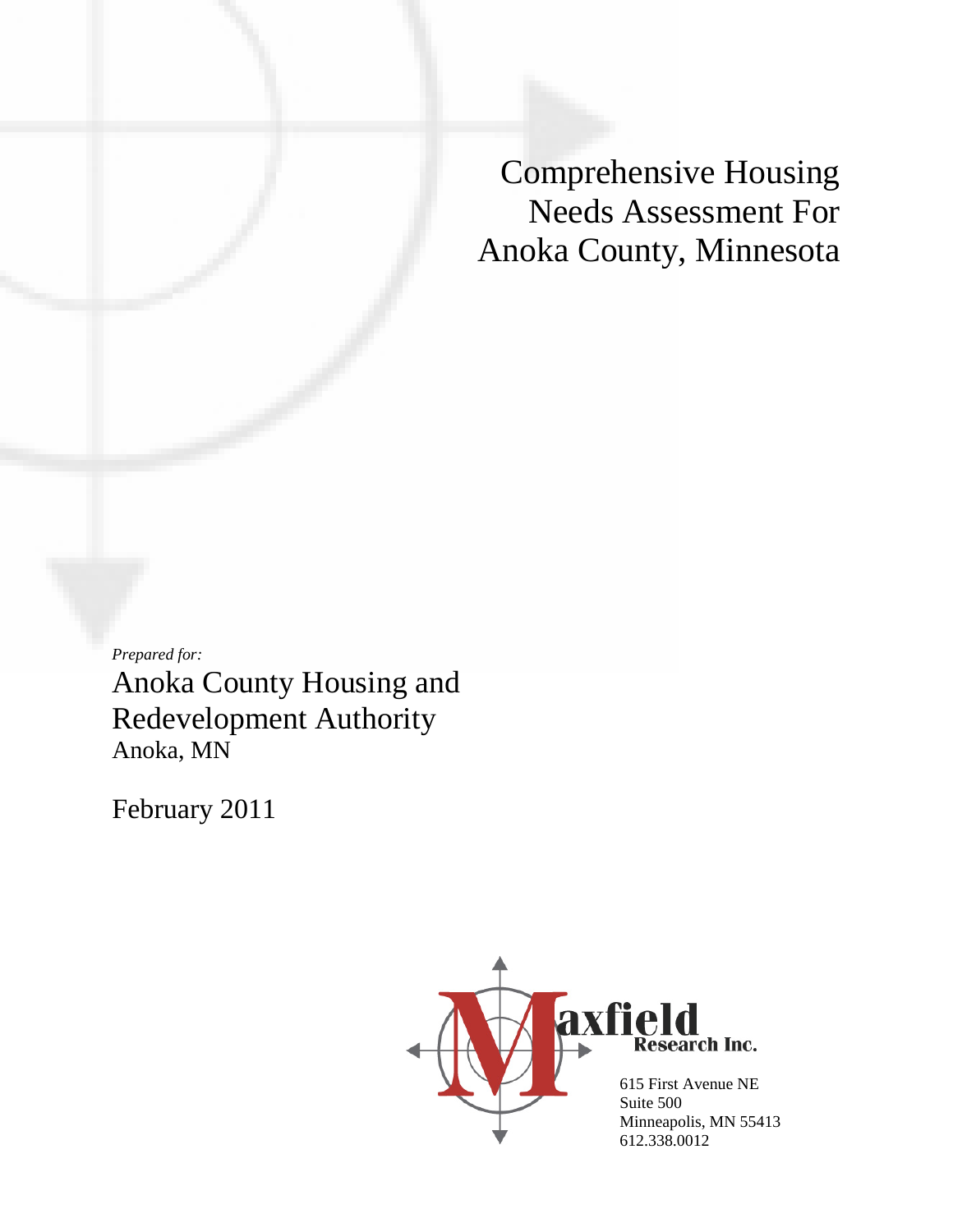

February 7, 2011

Ms. Karen Skepper Community Development Manager Anoka County HRA  $2100$  3<sup>rd</sup> Avenue Anoka, MN 55303

Dear Ms. Skepper:

Attached is the study *Comprehensive Housing Needs Assessment for Anoka County, Minnesota* conducted by Maxfield Research Inc. The study projects housing demand in Anoka County from 2010 to 2020 and provides recommendations on the amount and types of housing that could be built to satisfy demand from current and future residents.

The Comprehensive Housing Needs Assessment finds that household growth and changes in demographic characteristics and housing preferences will create demand for over 22,500 housing units in Anoka County from 2010 to 2030. Included in this total is demand for 18,165 general occupancy units and 4,405 senior housing units. The general occupancy demand includes demand for 14,805 ownership units and 3,360 rental units. This includes demand for about 2,200 rental units from low- and moderate-income households. Assistance by the Anoka County HRA and other government agencies may be necessary to ensure that the housing needs of these lower and moderate income households is provided. Detailed information regarding housing demand by community and recommended housing types can be found in the *Conclusions and Recommendations* section at the end of the report.

We have enjoyed completing this assessment and are available should you have any further questions or require additional information.

Sincerely,

MAXFIELD RESEARCH INC.

Jay Thompson Vice President

Attachment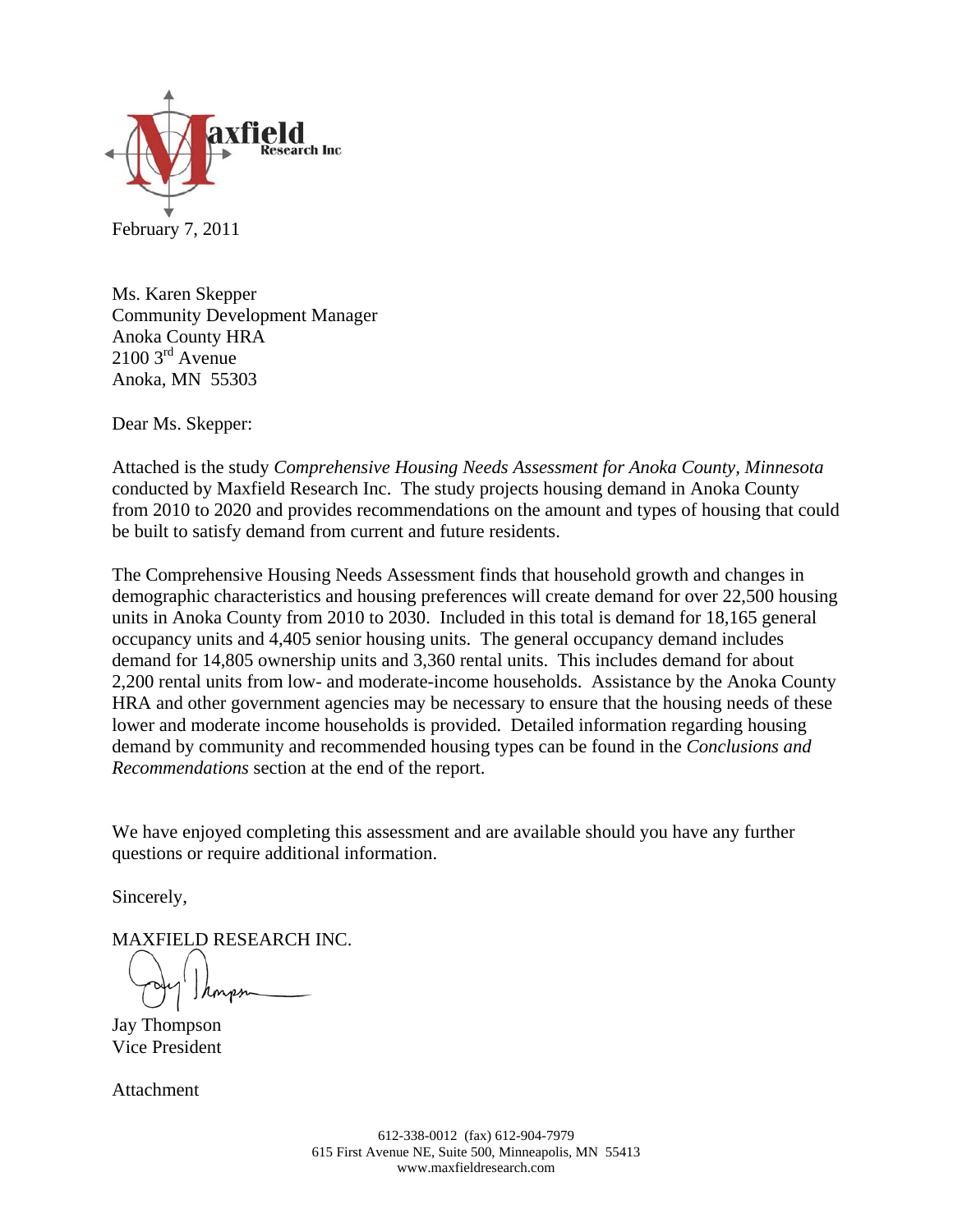| <b>MARKET CONDITIONS GENERAL OCCUPANCY RENTAL HOUSING</b> |  |
|-----------------------------------------------------------|--|
|                                                           |  |
|                                                           |  |
|                                                           |  |
|                                                           |  |
|                                                           |  |
|                                                           |  |
|                                                           |  |
|                                                           |  |
|                                                           |  |
|                                                           |  |
|                                                           |  |
|                                                           |  |
|                                                           |  |
|                                                           |  |
|                                                           |  |
|                                                           |  |
|                                                           |  |
|                                                           |  |
|                                                           |  |
|                                                           |  |
|                                                           |  |
|                                                           |  |
|                                                           |  |
|                                                           |  |
|                                                           |  |
|                                                           |  |
|                                                           |  |
|                                                           |  |

## **TABLE OF CONTENTS**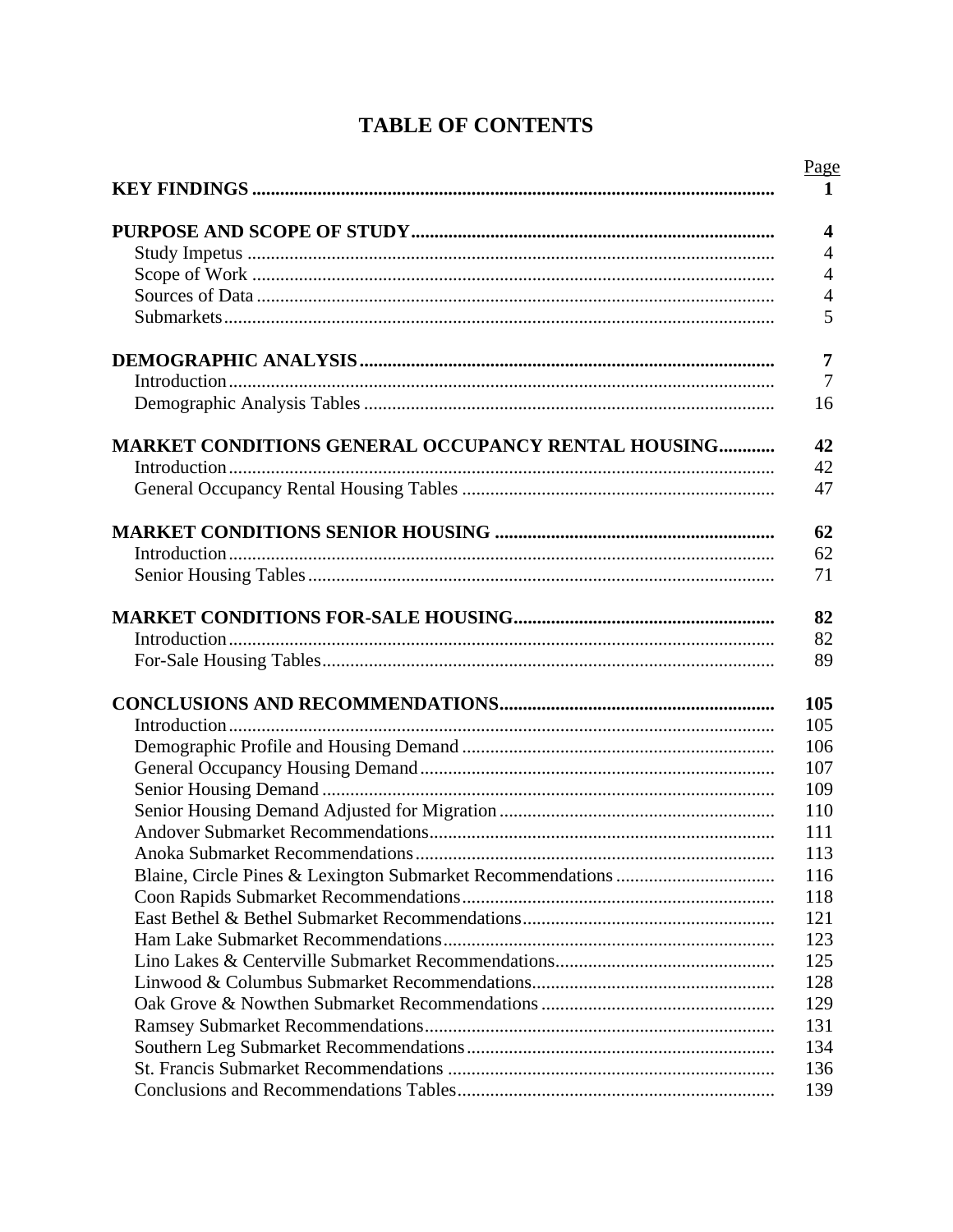## **LIST OF TABLES**

|        | <b>Table Number and Title</b>                                           | Page |
|--------|-------------------------------------------------------------------------|------|
| $A-1$  | Population and Household Growth Trends, Anoka County Submarkets,        |      |
|        |                                                                         | 17   |
| $A-2$  | Residential Building Permits, Anoka County Submarkets, 2001 - 2009      | 18   |
| $A-3$  |                                                                         | 19   |
| $A-4$  | Population Age Distribution, Anoka County Submarkets, 1990 to 2020      | 20   |
| $A-5$  | Household Income by Age of Householder, Anoka County, 2010 & 2015       | 24   |
| $A-6$  | Household Income by Age of Householder, Andover Submarket, 2010 &       |      |
|        |                                                                         | 25   |
| $A-7$  | Household Income by Age of Householder, Anoka Submarket, 2010 &         | 26   |
| $A-8$  | Household Income by Age of Householder, Blaine, Circle Pines, &         |      |
|        |                                                                         | 27   |
| $A-9$  | Household Income by Age of Householder, Coon Rapids Submarket, 2010     |      |
|        |                                                                         | 28   |
| $A-10$ | Household Income by Age of Householder, East Bethel & Bethel Submarket, |      |
|        |                                                                         |      |
| $A-11$ | Household Income by Age of Householder, Ham Lake Submarket, 2010 &      |      |
|        |                                                                         | 30   |
| $A-12$ | Household Income by Age of Householder, Lino Lakes & Centerville        |      |
|        |                                                                         |      |
| $A-13$ | Household Income by Age of Householder, Linwood & Columbus              |      |
|        |                                                                         | 32   |
| $A-14$ | Household Income by Age of Householder, Oak Grove & Nowthen             |      |
|        |                                                                         | 33   |
| $A-15$ | Household Income by Age of Householder, Ramsey Submarket, 2010 &        |      |
|        |                                                                         | 34   |
| $A-16$ | Household Income by Age of Householder, Southern Leg Submarket, 2010    |      |
|        |                                                                         | 35   |
| $A-17$ | Household Income by Age of Householder, St. Francis Submarket, 2010 &   |      |
|        |                                                                         | 36   |
| $A-18$ | Household Tenure Trends, Anoka County, 1990, 2000, & 2010               | 37   |
| $A-19$ |                                                                         | 38   |
| $A-20$ | Household Type Trends, Anoka County Submarkets, 1990, 2000, & 2010      | 39   |
| $A-21$ | Employment Growth Trends, Anoka County Submarkets, 1990 - 2020          | 40   |
| $A-22$ |                                                                         | 40   |
| $A-23$ | Covered Employment by Industry, Anoka County, 2000 and 2009             | 41   |
| $A-24$ | Worker Places of Employment & Residence, Anoka County, 2000             | 41   |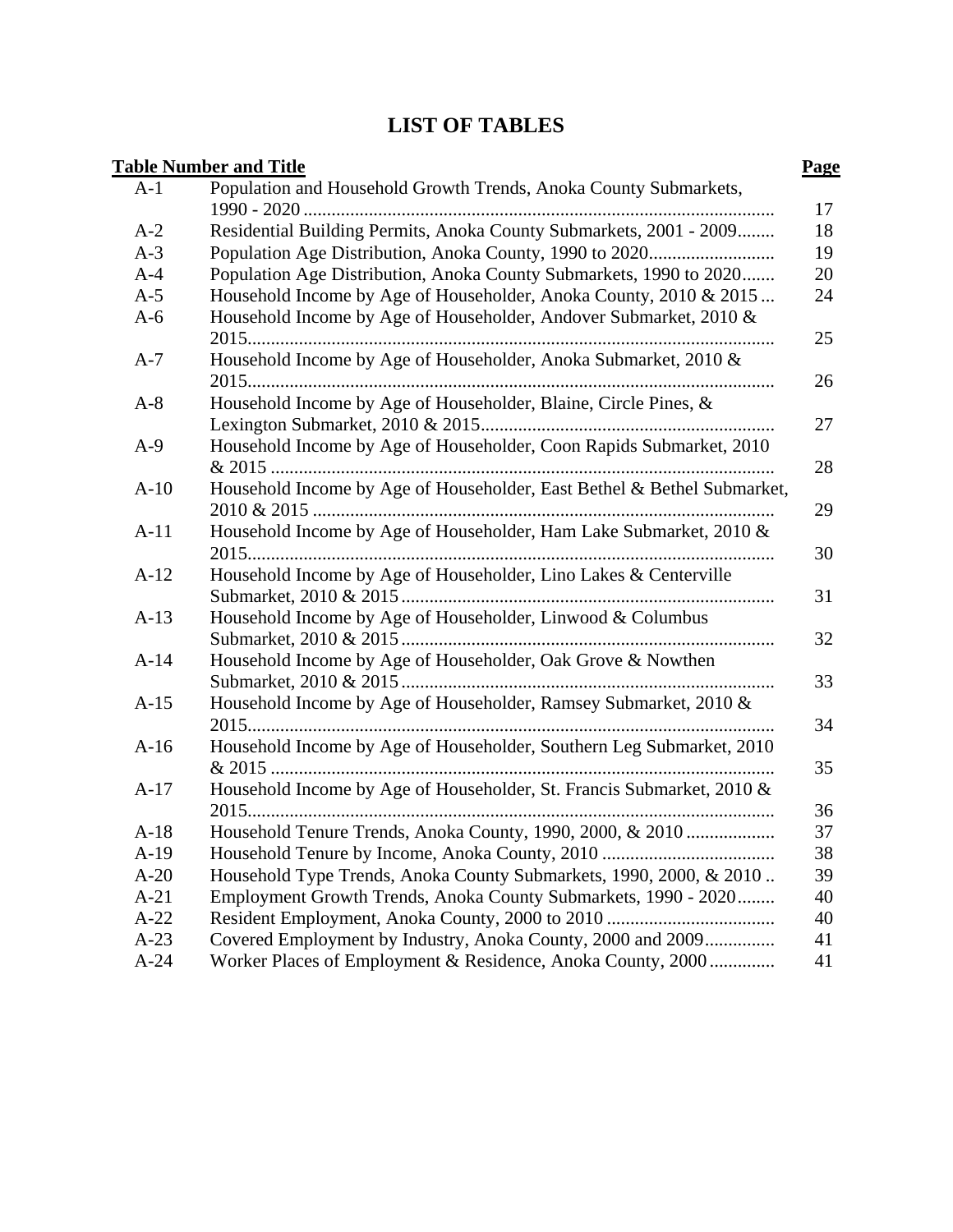## **LIST OF TABLES**

|       | <b>Table Number and Title</b>                                                  | Page |
|-------|--------------------------------------------------------------------------------|------|
| $B-1$ | Average Rents/Vacancies, Anoka County Submarkets, 4 <sup>th</sup> Quarter 2010 | 48   |
| $B-2$ | General Occupancy Rental Units by Location and Type, Anoka County              |      |
|       |                                                                                | 48   |
| $B-3$ | Survey and Performance Statistics for Market Rate General Occupancy            |      |
|       |                                                                                | 49   |
| $B-4$ | Vacancy Rates for Affordable/Subsidized General Occupancy Units, Anoka         |      |
|       |                                                                                | 50   |
| $B-5$ | Housing Choice Vouchers, Anoka County Submarkets, January 2011                 | 50   |
| $B-6$ | Market Rate General Occupancy Rental Projects, Anoka County, 2010              | 51   |
| $B-7$ | Subsidized/Affordable General Occupancy Rental Projects, Anoka County,         |      |
|       |                                                                                | 59   |
|       |                                                                                |      |
|       |                                                                                |      |
| $C-1$ | Senior Housing Units by Location and Type, Anoka County Submarkets, 2010       | 72   |
| $C-2$ | Vacancy Rate by Location, Anoka County Submarkets, 2010                        | 72   |
| $C-3$ | Deep Subsidy Senior Housing Communities, Anoka County, 2010                    | 73   |
| $C-4$ |                                                                                | 74   |
| $C-5$ | Unit Features/Building Amenities/Services, Comparable Senior Housing           |      |
|       |                                                                                | 79   |
|       |                                                                                |      |
| $D-1$ | Single Family Home Resales Values, Anoka County Submarkets, 2000,              |      |
|       |                                                                                | 90   |
| $D-2$ | Townhome Resale Values, Anoka County Submarkets, 2000, 2005, 2008,             |      |
|       |                                                                                | 91   |
| $D-3$ | Residential Sales Trends by Type, Anoka County Communities, 2008 - 2010        | 92   |
| $D-4$ | New Construction Housing Activity Statistics, Anoka County Submarkets,         |      |
|       |                                                                                | 93   |
| $D-5$ | Summary of Actively Marketing Subdivisions, Anoka County Submarkets,           |      |
|       |                                                                                | 94   |
| $D-6$ | Actively Marketing Subdivisions - Single Family, Anoka County Submarkets,      |      |
|       |                                                                                | 95   |
| $D-7$ | Actively Marketing Subdivisions - Multifamily, Anoka County Submarkets,        |      |
|       |                                                                                | 101  |
| $D-8$ | Summary of Future Lots, Anoka County Submarkets, 2010                          | 104  |
|       |                                                                                |      |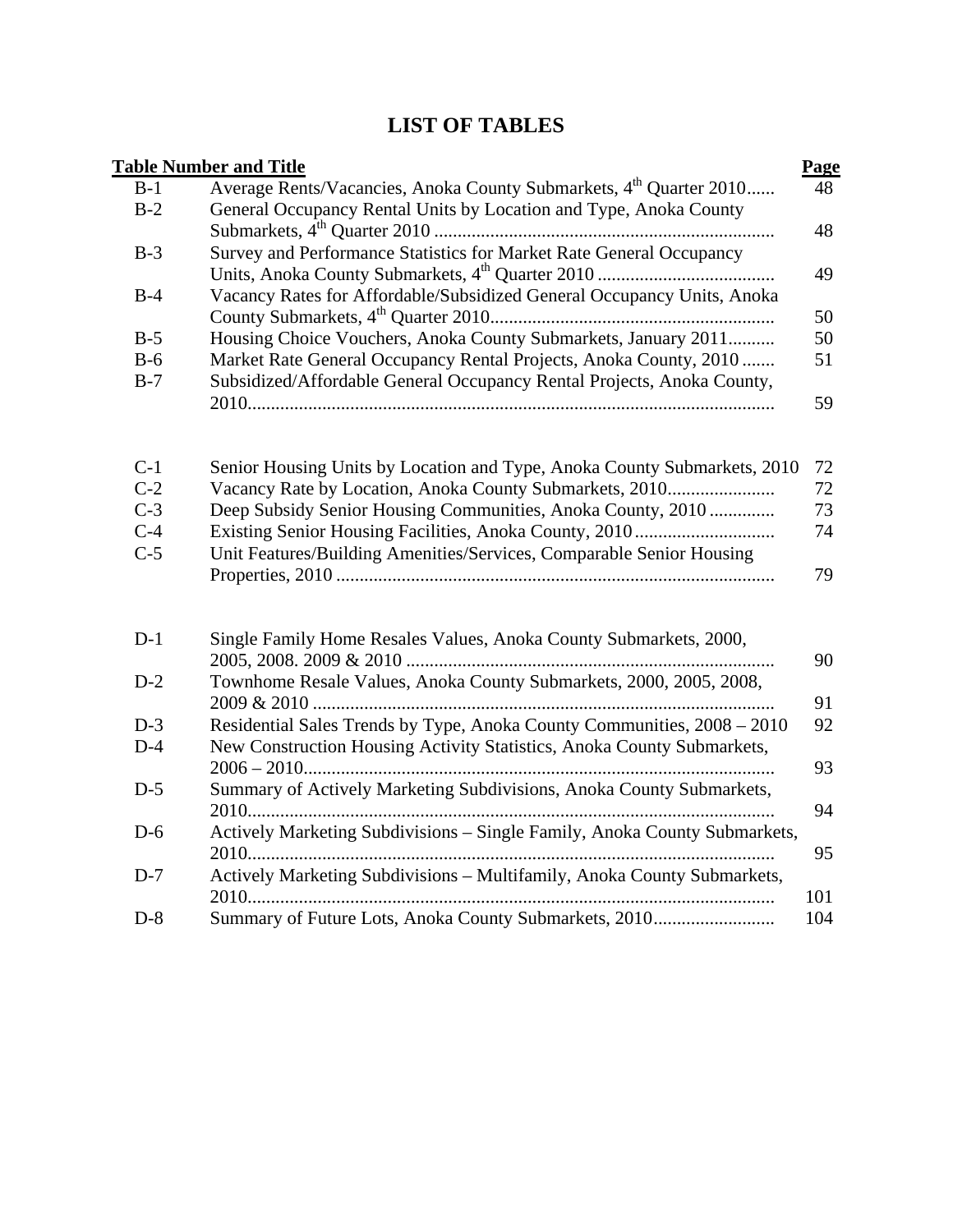## **LIST OF TABLES**

|       | <b>Table Number and Title</b>                                  | Page |
|-------|----------------------------------------------------------------|------|
| E-1   | Demand for General Occupancy Housing, Anoka County Submarkets, |      |
|       |                                                                | 140  |
| $E-2$ | Total Excess Senior Housing Demand, Anoka County, 2010 to 2020 | -143 |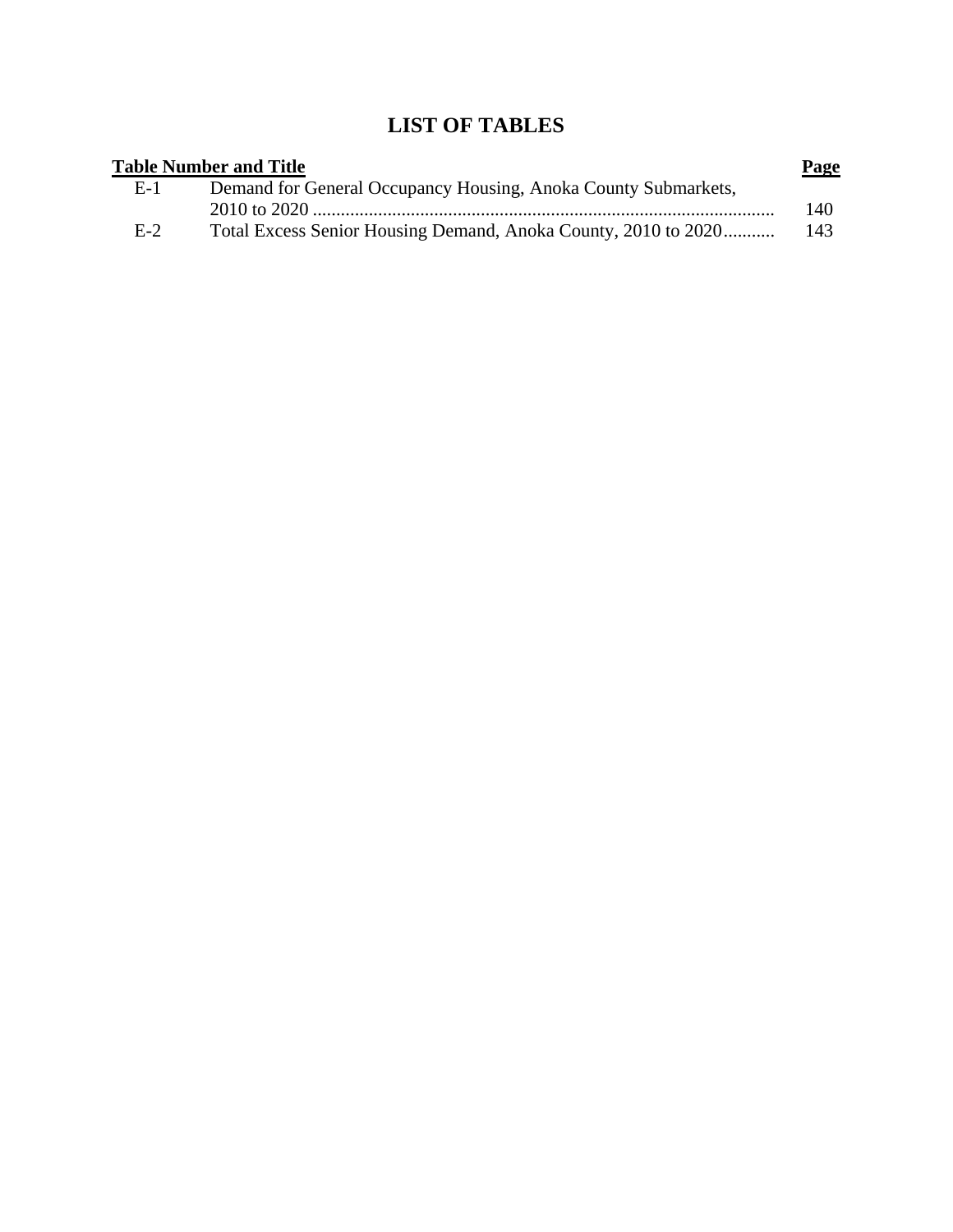Maxfield Research Inc. was engaged by the Anoka County Housing and Redevelopment Authority (Anoka County HRA) to update the previous *Comprehensive Housing Needs Assessment* completed in 2002 for Anoka County.

Detailed calculations of housing demand from 2010 to 2020 can be found in the *Conclusions*  section of the report. Recommendations are provided on the amount and types of housing that can be supported in each submarket.

## **Key Findings**

- 1. Anoka County is experiencing strong population and household growth as the local job base grows and as the urban fringe of the Twin Cities Metro Area expands further into the County. Growth through 2020 is projected for  $43,195$  people  $(+12.5%)$  and  $18,670$ households  $(+14.9\%)$ .
- 2. The number of jobs in Anoka County is projected to grow by over 17,000 jobs this decade (+13.6%). Strong local employment opportunities increase the County's attractiveness as a residential location in the Metro Area, since people generally prefer to live close to their work.
- 3. General occupancy rental housing is performing below market equilibrium (5% vacancy) in Anoka County overall, although some softness is observed among shallow subsidy projects. Nearly every individual submarket has vacancy rates at or near market equilibrium. The following are unit totals and vacancy rates for general occupancy rental housing in Anoka County overall:
	- Market rate general occupancy rental  $-7,251$  units, 4.7% vacancy
	- Shallow subsidy general occupancy rental  $-632$  units, 4.5% vacancy
	- Deep subsidy general occupancy rental  $-418$  units, 0.0% vacancy
- 4. Senior housing was analyzed in great detail in the recent *Senior Housing Demand Analysis for Submarkets in Anoka County, Minnesota* that was completed by Maxfield Research Inc in September 2010. The earlier analysis is condensed in this study and key trends are highlighted. Overall, senior housing is performing very well across the various service levels and submarkets with some softness in the market rate active adult product type.
- 5. The following are unit totals and vacancy rates for senior housing in Anoka County:
	- Affordable/subsidized active adult rental  $-1,172$  units, 0.8% vacancy
	- Market rate active adult rental  $-1,049$  units, 5.6% vacancy
	- Market rate active adult ownership  $-240$  units, 3.0% vacancy
	- Congregate 490 units, 2.2% vacancy
	- Assisted living 555 units, 0.9% vacancy
	- Memory care  $-164$  units, 0.0% vacancy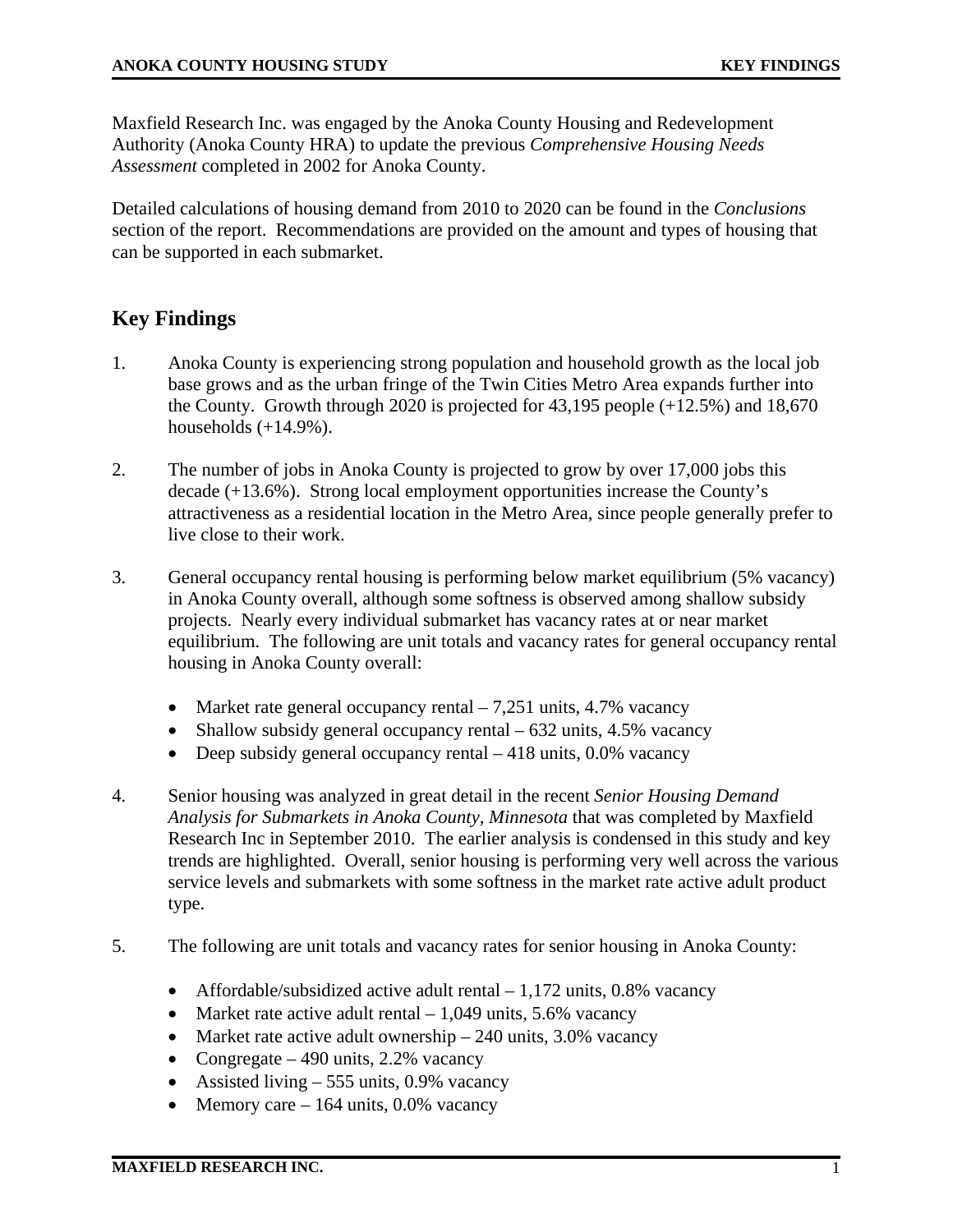- 6. The median resale price of a single-family home in Anoka County was \$167,000 in 2010. For multifamily housing, the median resale price was \$126,000. Both housing products appreciated through 2005 but have since depreciated to price levels close to those of 2000. Over the decade, the median resale price of single-family homes increased +8.8% and multifamily homes increased only +1.9%.
- 7. Absorption of existing vacant developed lots will meet initial demand for for-sale housing products in the near term. A total of 2,410 vacant developed single-family lots and 1,095 vacant developed multifamily lots were identified.
- 8. Demand for housing in Anoka County will be generated from household growth and replacement/rehabilitation needs of the existing housing stock. Over the decade, total demand for general occupancy housing is calculated for 18,165 units. Specifically, demand is calculated for 14,805 general occupancy for-sale units (10,060 single-family units and 4,745 multifamily units) and 3,360 general occupancy rental units.
- 9. Total general occupancy housing demand by submarket from 2010 to 2020 is calculated as follows:

| $\bullet$ | Blaine, Circle Pines, & Lexington | $=$      | $5,215$ units (29% of County) |
|-----------|-----------------------------------|----------|-------------------------------|
|           | Ramsey                            |          | 3,520 units (19%)             |
|           | Lino Lakes & Centerville          | $=$      | 1,775 units (10%)             |
|           | Andover                           | $=$      | 1,595 units (9%)              |
|           | East Bethel & Bethel              | $=$      | 1,535 units (8%)              |
| $\bullet$ | Southern Leg                      | $=$      | 1,110 units $(6\%)$           |
| $\bullet$ | St. Francis                       | $=$      | 865 units (5%)                |
| ٠         | Ham Lake                          | $=$      | 735 units (4%)                |
|           | Oak Grove & Nowthen               |          | 690 units (4%)                |
| $\bullet$ | Anoka                             |          | 500 units (3%)                |
| $\bullet$ | Linwood & Columbus                | $\equiv$ | 430 units (2%)                |
| $\bullet$ | Coon Rapids                       |          | 195 units (1%)                |
|           | <b>Total</b>                      |          | 18,165 units                  |
|           |                                   |          |                               |

- 10. Demand is somewhat understated in areas with low household growth forecasts. These areas – particularly those along the southern border of the County – are nearly built out and have limited land available to accommodate new housing. Parcels will need to be redeveloped in order to build additional housing units; as these parcels become available, greater demand will be realized.
- 11. Meeting the unique housing needs of the aging senior population will be a key housing priority in Anoka County over the next decade. Without accounting for any pending developments, the following details excess demand by service level in 2020 for Anoka County overall:
	- Affordable/subsidized adult rental  $=$  445 units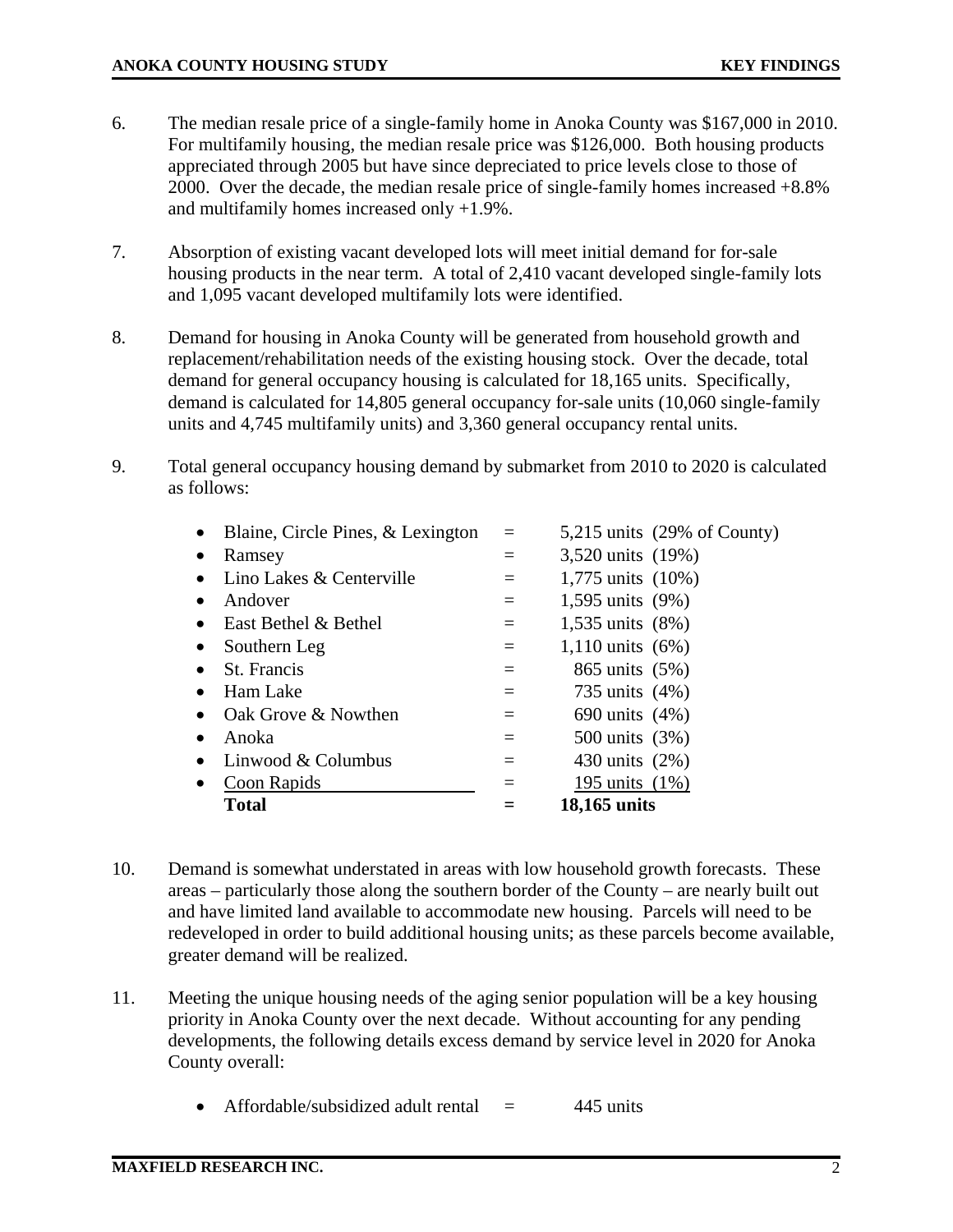| $\bullet$ | Market rate adult rental    | $=$ | $1,040$ units |
|-----------|-----------------------------|-----|---------------|
| $\bullet$ | Market rate adult ownership | $=$ | 800 units     |
|           | $\bullet$ Congregate        | $=$ | $1,080$ units |
|           | • Assisted living           | $=$ | 570 units     |
| $\bullet$ | Memory care                 |     | 470 units     |
|           | <b>Total</b>                |     | 4,405 units   |

12. After accounting for the movement (migration) of seniors between different submarkets, total excess demand for senior housing by submarket in 2020 is calculated as follows:

| $\bullet$ | Southern Leg                        | $\equiv$ | 1,415 units (32%) |
|-----------|-------------------------------------|----------|-------------------|
|           | • Blaine, Circle Pines, & Lexington | $=$      | 845 units (19%)   |
| $\bullet$ | Coon Rapids                         |          | 760 units (17%)   |
| $\bullet$ | Anoka                               |          | 475 units (11%)   |
|           | • Andover                           |          | 345 units (8%)    |
| $\bullet$ | Ramsey                              |          | 320 units (7%)    |
|           | • Lino Lakes & Centerville          |          | 245 units (6%)    |
|           | <b>Total</b>                        |          | 4,405 units       |

- 13. With the growing senior population, some submarkets (namely East Bethel & Bethel and Ham Lake) will be able to capture a greater share of seniors by the mid-decade and therefore may be able to support senior housing communities.
- 14. Because households are mobile and are willing to seek out various housing products in adjacent communities, the demand figures shown for each community may experience fluctuations based on local development trends.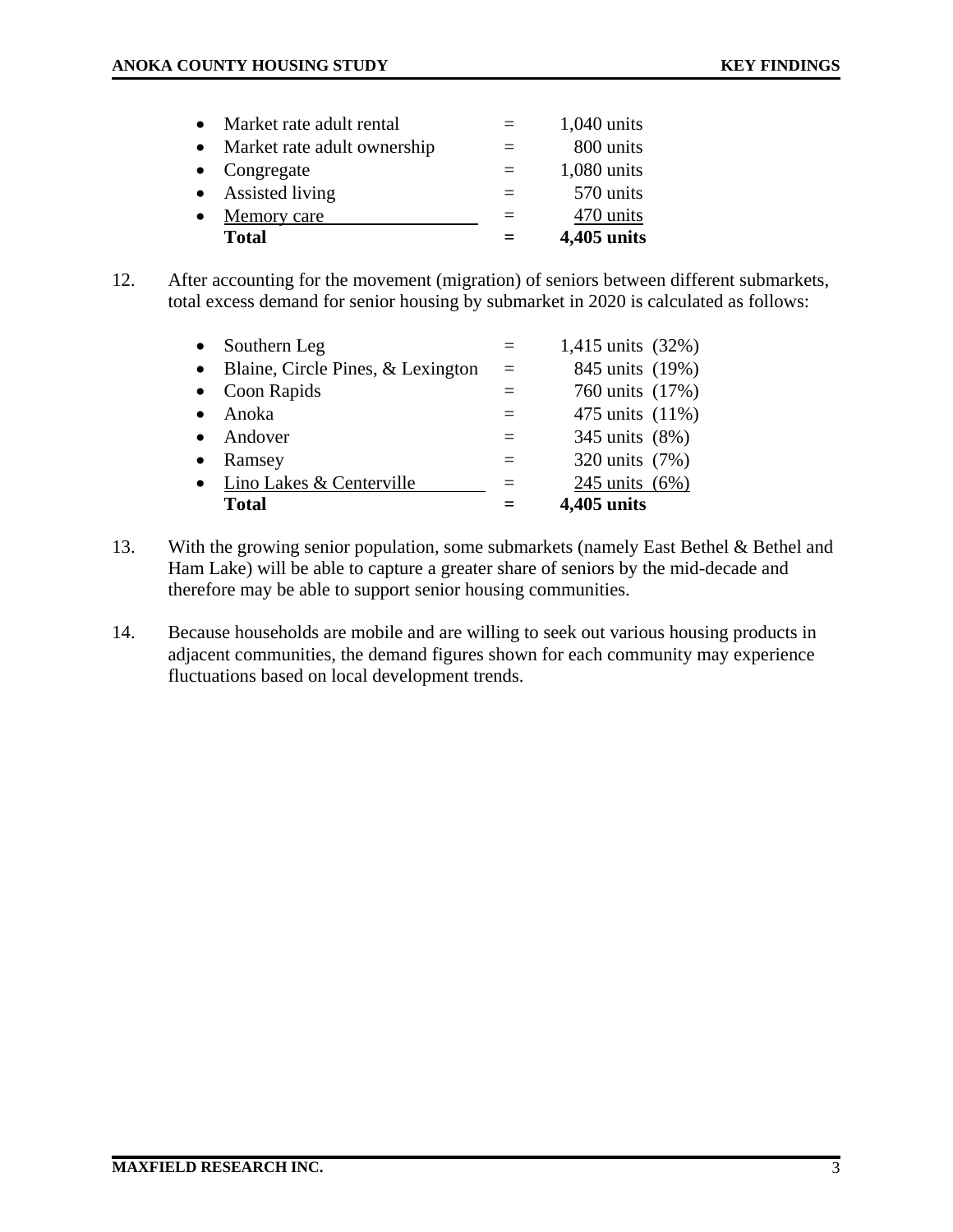#### **Study Impetus**

Maxfield Research Inc. was engaged by the Anoka County Housing and Redevelopment Authority (Anoka County HRA) to update the previous *Comprehensive Housing Needs Assessment* completed in 2002 for Anoka County.

The comprehensive housing needs assessment calculates demand through 2020 for various types of housing in each defined submarket and for the County as a whole. The study provides recommendations on the number and types of housing that should be developed to accommodate the housing needs of new and existing households.

## **Scope of Work**

The scope of this study includes:

- an analysis of the demographic growth trends and characteristics of Anoka County to 2020;
- an assessment of current housing characteristics in Anoka County;
- an analysis of the rental housing market in Anoka County;
- an analysis of the senior housing market in Anoka County;
- an analysis of the for-sale housing market in Anoka County;
- an estimate of the demand for all types of housing in Anoka County from 2010 to 2020; and
- recommendations of appropriate housing concepts to meet current and future needs of Anoka County residents.

#### **Sources of Data**

The report contains primary and secondary research. Primary research includes interviews with rental property managers, developers, City staff, and others involved in the housing market in Anoka County. Supplemented with information provided by Metrostudy for existing for-sale subdivisions, all remaining market data on existing and pending housing developments was collected by Maxfield Research Inc. and is accurate to the best of our knowledge.

Secondary data is credited to the source and is used as a basis for analysis. Secondary data sources include the following:

- U.S. Census Bureau
- Metropolitan Council
- ESRI, Inc.
- State of Minnesota Demographer's Office
- Minnesota Department of Employment and Economic Development
- Metrostudy, Inc.
- Northstar MLS
- Minneapolis Area Association of Realtors
- GVA Marquette Advisers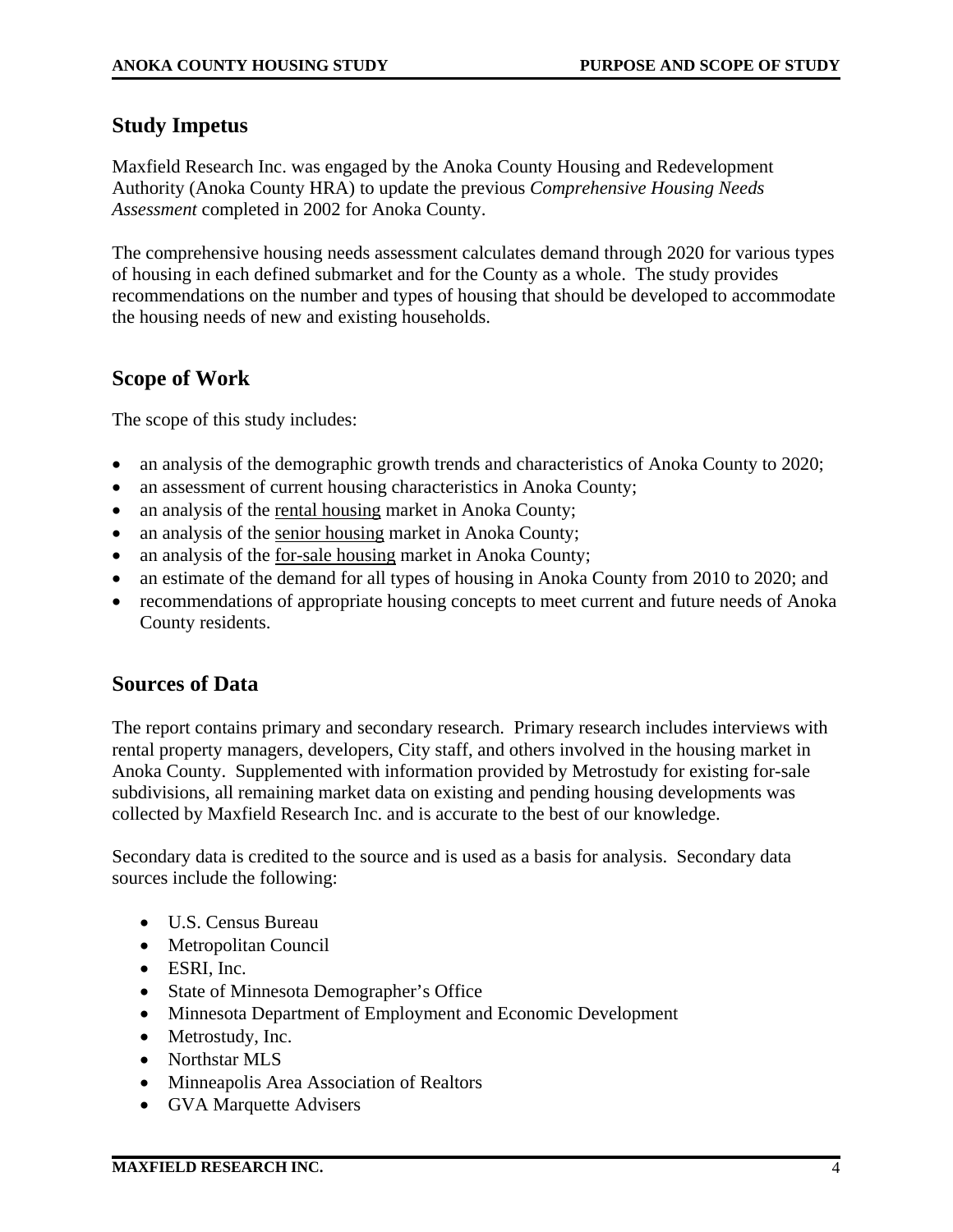## **Submarkets**

Data was collected and analyzed for the submarkets listed below in Anoka County. A map follows the list and provides a visual display of the submarkets used in the analysis.

- Andover
- Anoka
- Blaine, Circle Pines, & Lexington
- Coon Rapids
- East Bethel & Bethel
- Ham Lake
- Lino Lakes & Centerville
- Linwood & Columbus
- Oak Grove & Nowthen
- Ramsey
- Southern Leg includes Spring Lake Park, Columbia Heights, Hilltop, & Fridley
- St. Francis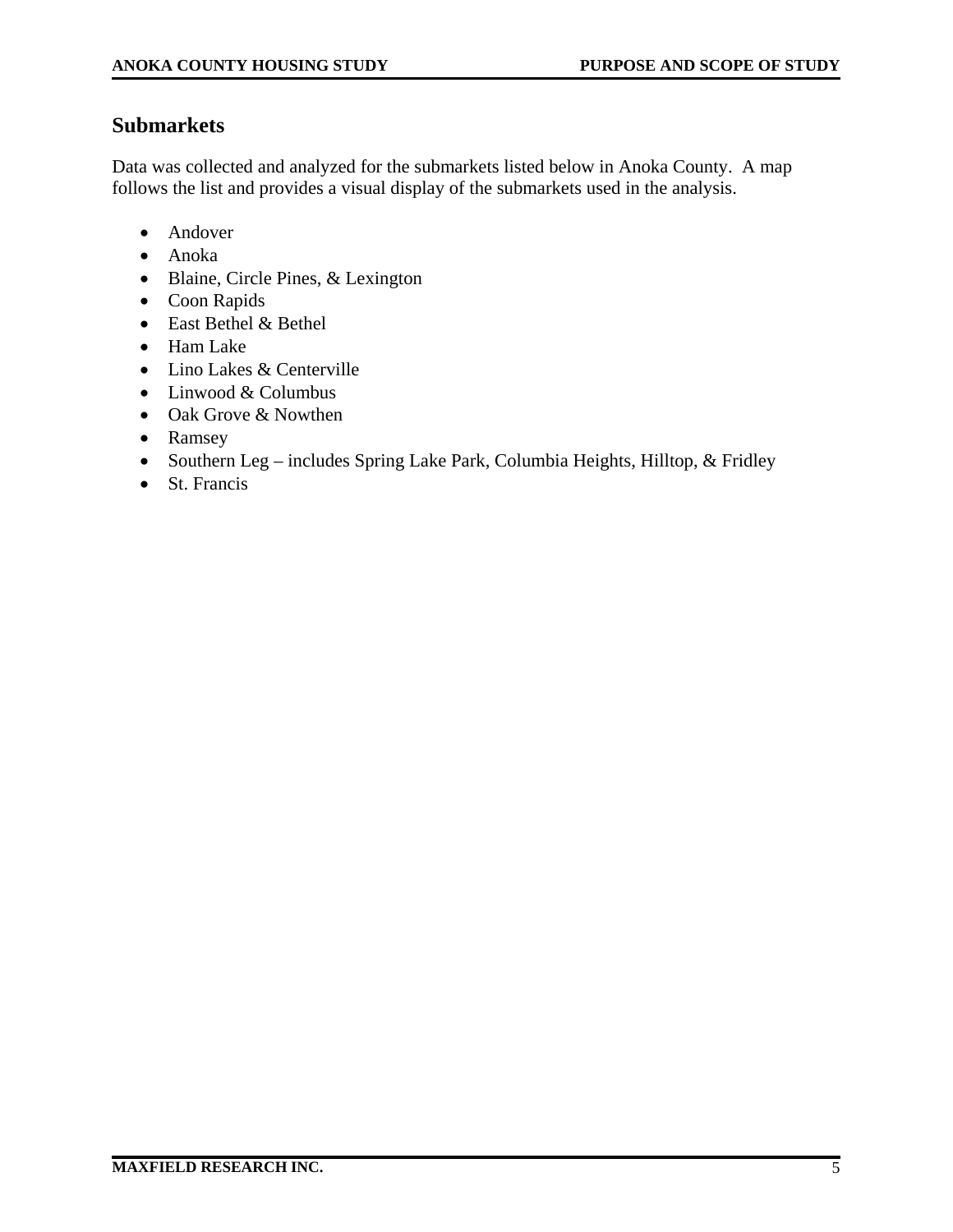

## **Anoka County Submarkets**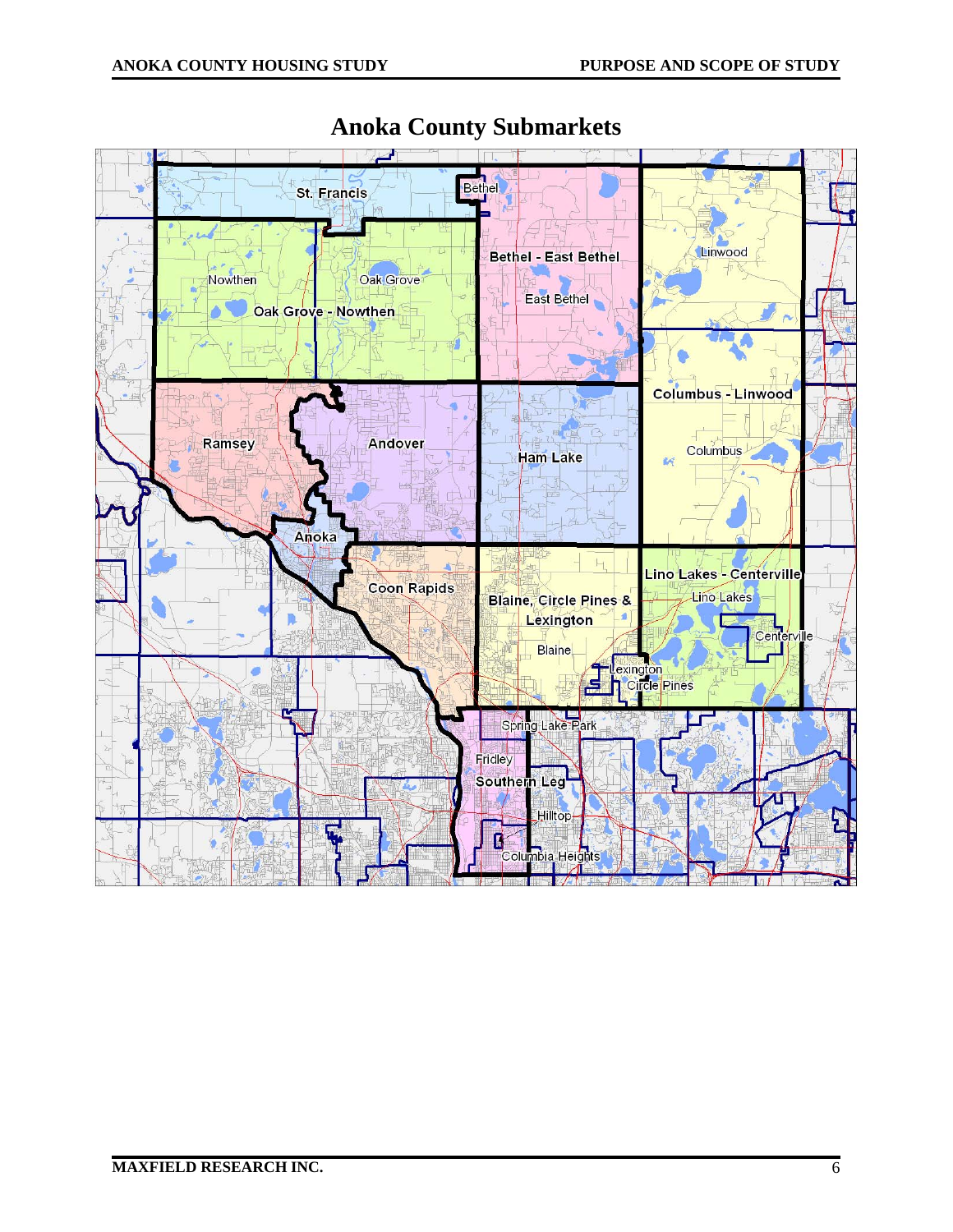# **Demographic Analysis**

## **Introduction**

This section of the report examines factors related to the current and future demand for housing in Anoka County, Minnesota. Included in this section is an analysis of:

- Population and household growth trends and projections,
- $\blacktriangleright$  household size,
- age distribution,
- household income by age of householder,
- household tenure (owners/renters),
- $\blacktriangleright$  household types,
- employment growth trends and characteristics,
- wage structure, and
- commuting patterns of residents/workers.

This section of the report includes totals for each submarket and for the County as a whole. Detailed demographic tables are provided at the end of this section.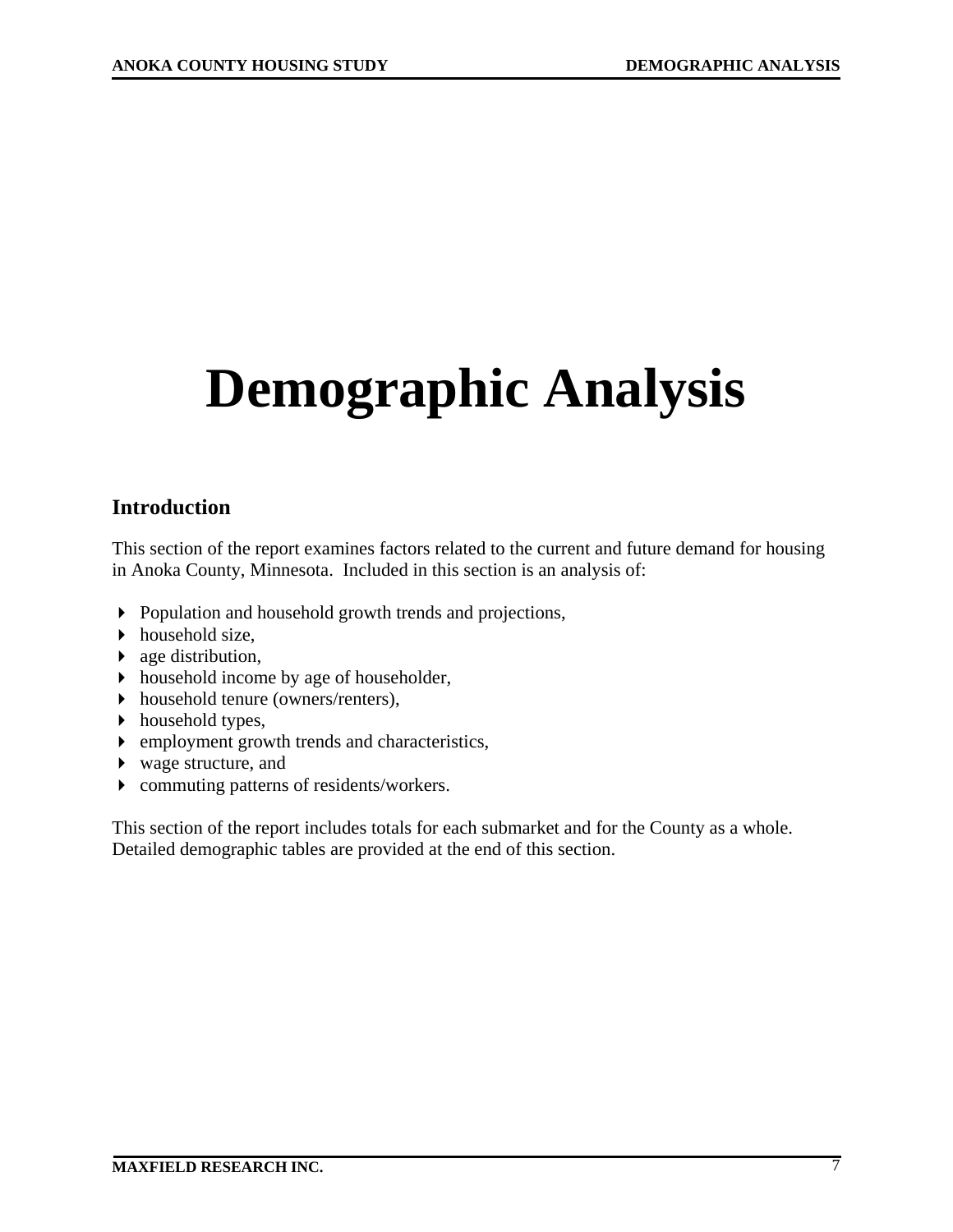#### **Table A-1: Population and Household Growth Trends and Projections**

- Over the last decade, Anoka County grew by approximately  $46,060$  people  $(+15.4\%)$  and 18,995 households (+17.8%) to reach a total of 344,250 people and 125,470 households as of 2010.
- Ongoing growth in Anoka County is due, in large part, to limited land available closer to the urban core to accommodate new housing. As the Minneapolis-St. Paul Metro Area continues to expand, Anoka County is positioned to capture an increasing share of new household growth. Growth through 2020 is projected for 43,195 people (+12.5%) and 18,670 households  $(+14.9\%)$ .
- The following chart presents submarket growth over the next decade in descending order of numerical change. As the chart shows, Blaine, Circle Pines, & Lexington submarket is calculated to be the household growth leader with the addition of over 5,480 households, which accounts for about 30% of household growth in Anoka County overall.

| 2010   | 2020   | Change     |
|--------|--------|------------|
| 24,615 | 30,095 | 5,480      |
| 8,260  | 11,975 | 3,715      |
| 7,615  | 9,450  | 1,835      |
| 10,085 | 11,820 | 1,735      |
| 4,455  | 6,045  | 1,590      |
| 2,650  | 3,540  | 890        |
| 5,240  | 6,090  | 850        |
| 4,385  | 5,170  | 785        |
| 23,130 | 23,865 | 735        |
| 3,225  | 3,690  | 465        |
| 7,485  | 7,905  | 420        |
| 24,325 | 24,495 | 170        |
|        |        | Households |

#### **Anoka County Household Growth, 2010 to 2020**

- Since each new household will require a housing unit, the submarket leaders in Anoka County will be the geographies in which the greatest number of housing units will be needed.
- The average household size in nearly every submarket has been declining since 1990 and is forecast to continue to decline through 2020. For the County overall, the average household size is projected to decrease from 2.96 in 1990 to 2.69 in 2020.

#### **Table A-2: Residential Construction Trends**

• Permits were issued in Anoka County for the construction of over 17,440 new residential units from 2001 to 2009; this equates to an average of about 1,940 new units annually.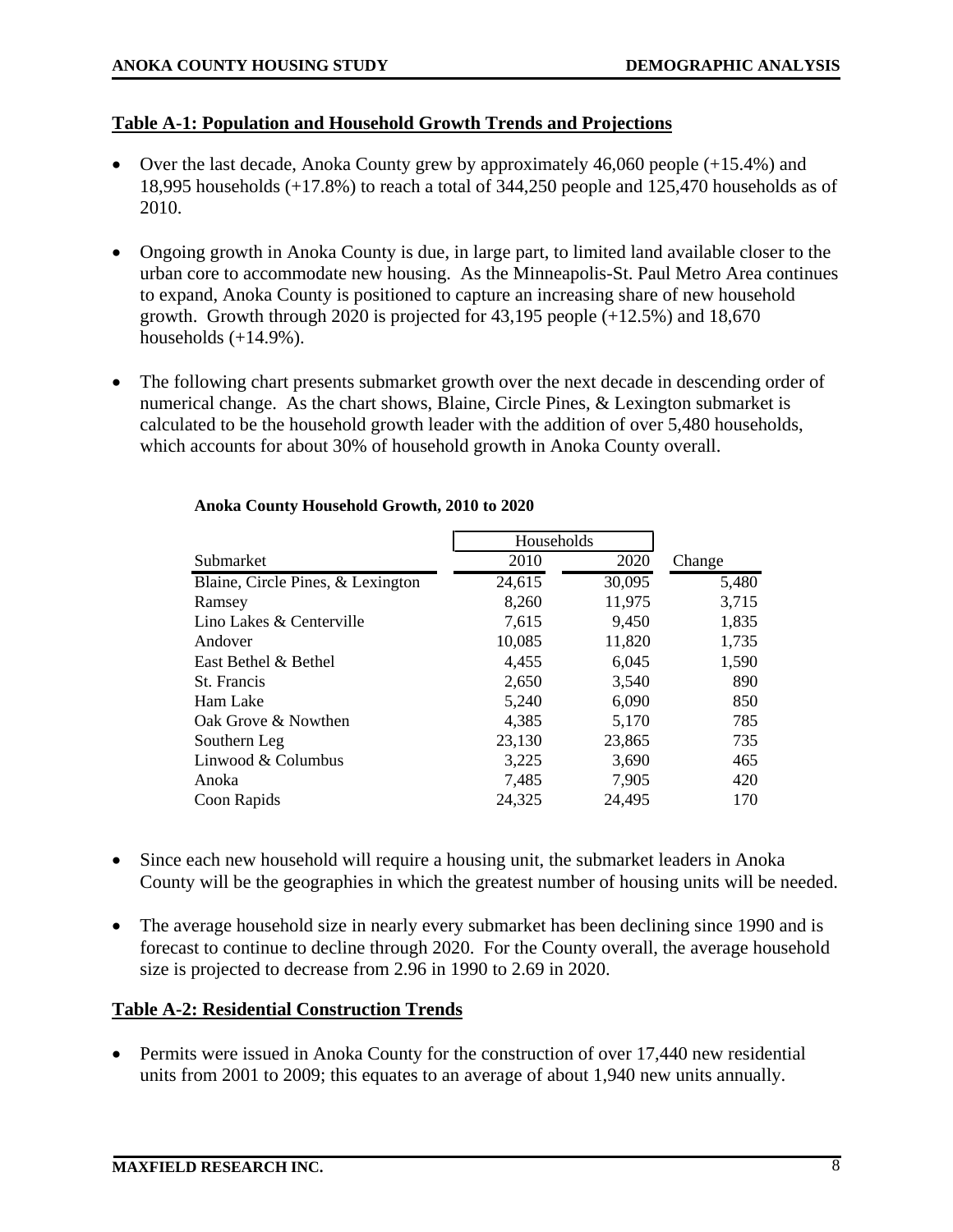• Residential construction activity peaked in 2004 with 3,330 units permitted but has since decreased annually. Last year (2009) marks a nine-year low with just over 500 permitted units. While not yet released, 2010 figures are likely to similar to 2009.



**Total Building Permits Issues, 2001 to 2009 Anoka County** 

- Single-family homes led market activity with 10,385 permitted units, or about 59.5% of total permitted units from 2001 to 2009. Townhomes accounted for 27.5% of total permitted units, followed by multifamily units (12.5%) and du-/tri-/quad-plex units (0.5%)
- Consistent with household growth trends (Table A-1), the following submarkets led activity in the County:
	- o Blaine, Circle Pines, & Lexington 5,725 units, 32.8% of the County
	- o Ramsey 2,272 units, 13.0% of the County
	- o Coon Rapids 1,642 units, 9.4% of the County
	- o Andover 1,591 units, 9.1% of the County

#### **Tables A-3 and A-4: Population Age Distribution Trends**

- For Anoka County overall, growth is forecast to be relatively steady in the younger age cohorts (cohorts under age 44), decline slightly in middle age (age 45 to 54), and increase substantially in senior aged cohorts. The aging of the baby boomer generation is a key trend impacting Anoka County, which will drive demand for senior-specific housing products in the next decade and beyond.
- Over the last decade, Anoka County added about 22,640 people age 55 and older, which equates to growth in this age segment of +50.6%. In comparison, the population overall increased by 46,060 people (+15.4%), which illuminates the rapidly aging population base in the County.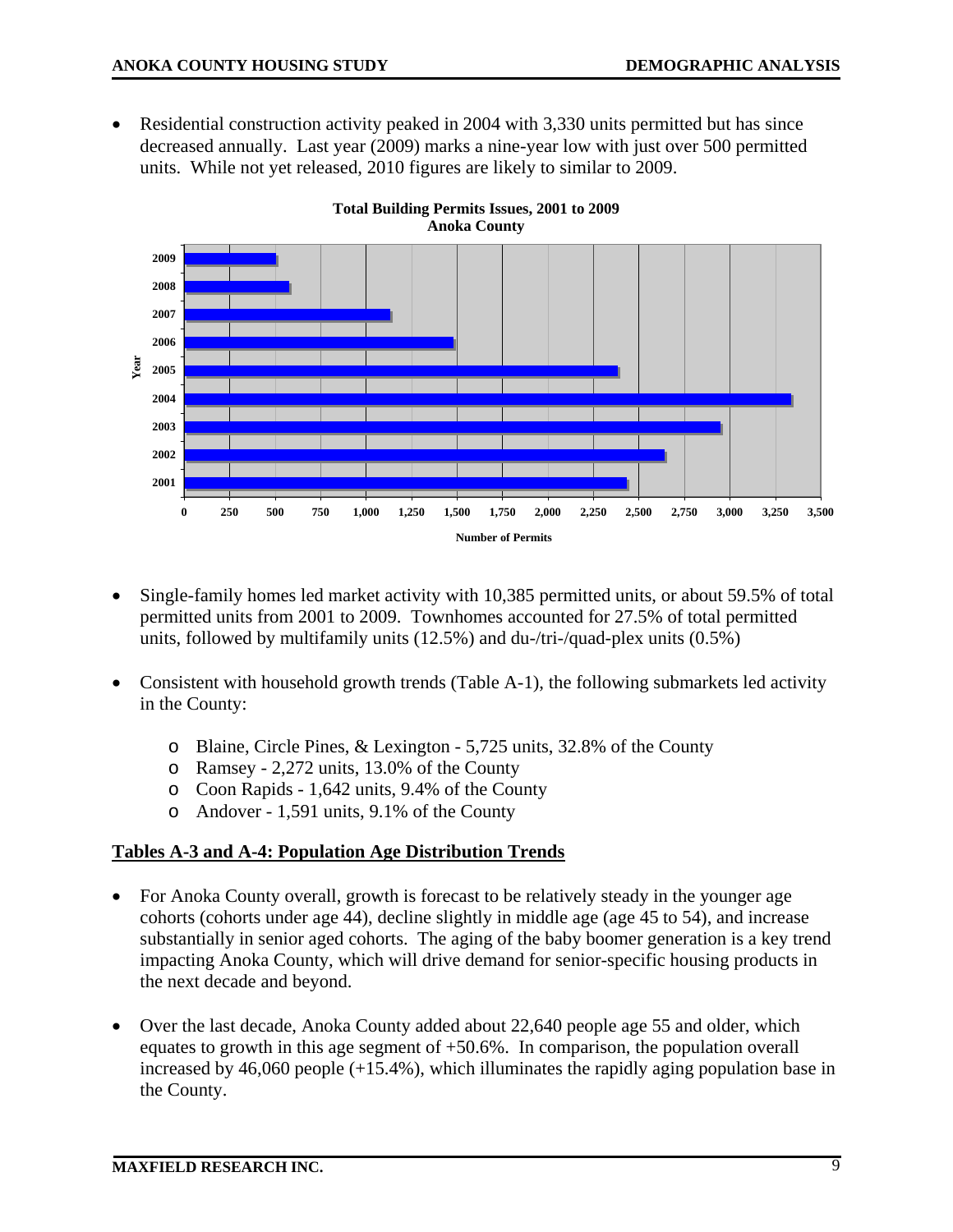- As of 2010, the highest percentage of the County's older adults and seniors (age  $55+)$ ) population was located in the Southern Leg (22.4%), followed by Coon Rapids (19.4%), Blaine, Circle Pines, & Lexington (18.5%), and Andover (7.0%). Numerically, seniors are concentrated in the following submarkets:
	- o Southern Leg  $(15,077)$  people age  $55+)$
	- o Coon Rapids (13,093 people age 55+)
	- o Blaine, Circle Pines, & Lexington (12,473 people age 55+)
	- o Andover  $(4,691)$  people age  $55+)$
- Some submarkets have high proportions of older adults and seniors relative to the rest of the population, as quantified by the percentage of the total population that is age 55+. The following communities have the highest percentage of people age 55+:
	- o Southern Leg (28.2%)
	- o Anoka (23.7%)
	- o Linwood & Columbus (22.8%)
	- o Coon Rapids (20.3%)
- Conversely, the following communities have the youngest age demographic with the highest percentage of people under the age of 45:
	- o St. Francis (78.0%)
	- o Lino Lakes & Centerville (73.0%)
	- o Andover  $(69.6\%)$
	- $\circ$  Ramsey (67.5%)

#### **Tables A-5 through A-17: Household Income by Age of Householder**

- The overall median household income in Anoka County is estimated at about \$74,500 in 2010. The median income peaks in the 45-to-54-year-old age group at \$88,215 before declining to \$36,295 among the 75+ cohort.
- Median incomes among Anoka County submarkets range from \$53,940 in Anoka to \$101,615 in Andover. The chart on the following page displays median household incomes in the submarkets in comparison to the County overall.
- The Department of Housing and Urban Development defines affordable housing cost as less than 30% of a household's adjusted gross income. Maxfield Research Inc. uses a figure of 25% to 30% for younger households and 40% or more for seniors, since seniors generally have lower living expenses and can often sell their homes and use the proceeds toward housing payments.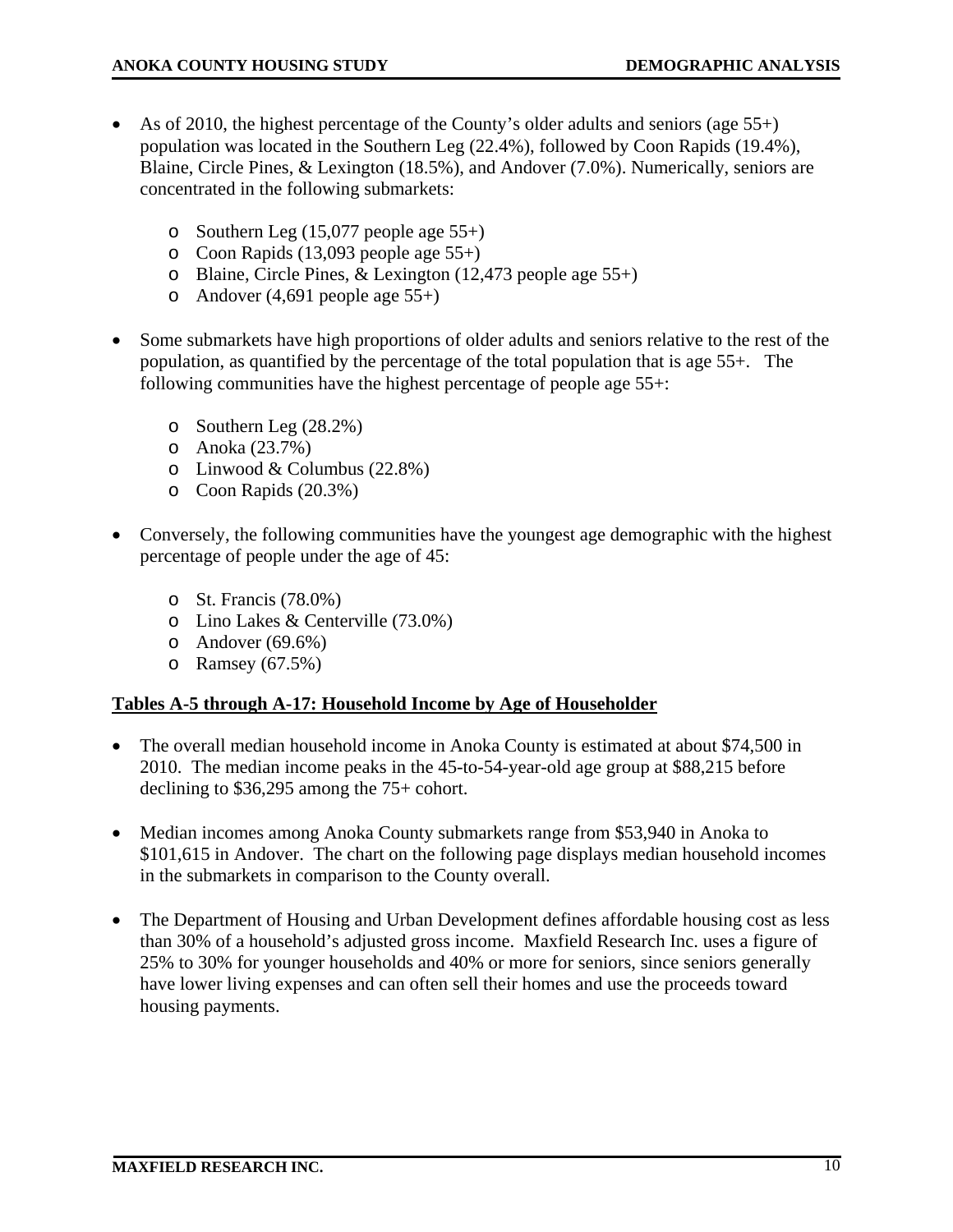

- Households earning below 50% of the Area Median Income (AMI) are qualified for deep subsidy housing while households earning between 50% and 80% AMI are qualified for shallow subsidy housing. All households earning about 80% AMI comprise the target market for market rate housing.
- As of 2010, the income-restrictions for deep subsidy housing are between \$29,400 for a oneperson household up to \$48,750 for a six-person household. For shallow subsidy housing, the households earning below \$47,040 for a one-person household to \$78,000 for a sixperson household would be income-qualified. All households earning above these levels, with adjustments for household size, would able to afford market rate housing.
- Housing demand estimates presented later in this analysis take the number of incomequalified households into account when considering the depth of demand for various housing products. Additional factors considered in the demand calculations include age distribution, growth forecasts, household tenure, existing housing supply, and market trends.

#### **Table A-18: Household Tenure Trends**

- In 1990, 81.2% of all households in Anoka County owned their housing. By 2000, that percentage increased to 83.4%, as nearly 91% of the new households added during the 1990s were homeowners.
- The homeownership rate as of 2010 is 84.4%, which represents an increase of about 17,190 homeowners (90% of new households) since 2000.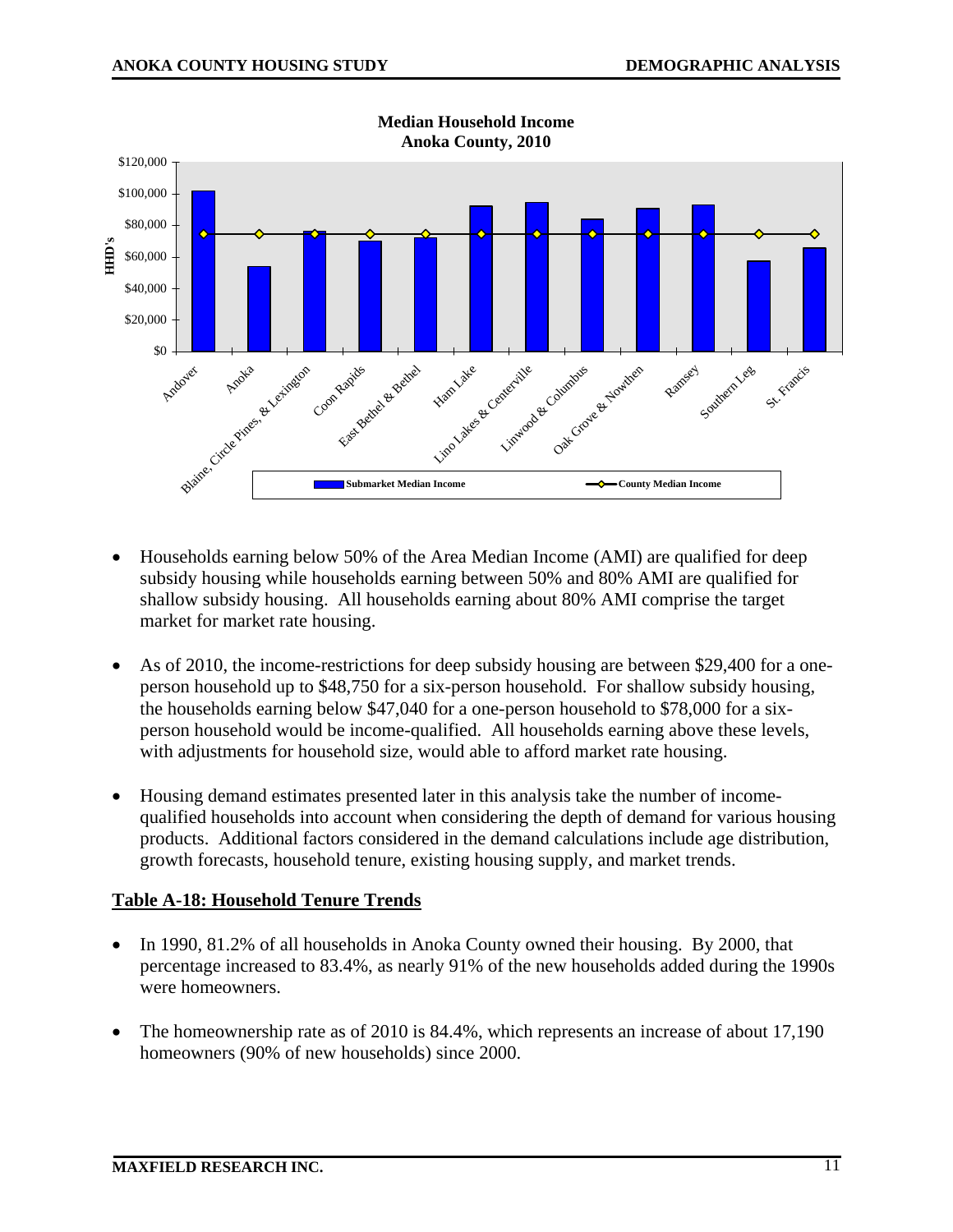#### **Table A-19: Household Tenure by Income**

- Communities that are zoned for high-density housing and have more existing rental housing developments have lower rates of homeownership. Submarkets with the lowest rates of homeownership are the following:
	- o Anoka submarket (54.2% homeownership)
	- o Southern Leg submarket (69.7% homeownership)
	- o Coon Rapids submarket (80.0% homeownership)
	- o St. Francis submarket (86.6% homeownership)
- All remaining submarkets in Anoka County have homeownership rates in excess of 90%.
- There is a strong link between higher rates of homeownership and higher income households, as evidenced by the following chart. Homeownership among households with the lowest incomes (less than \$15,000) is only 46.6% while among those with the highest incomes (greater than \$150,000) is 97.4%.



**Owner & Renter Households by Income Anoka County, 2010**

#### **Table A-20: Household Type Trends**

- Although the percentage of family households has been declining in Anoka County, the rate remains high at 73% family households in 2010. Submarkets with the percentages of family households are the following:
	- o Andover submarket (87.5%)
	- o Ramsey submarket (86.4%)
	- o Oak Grove & Nowthen submarket (86.3%)
	- o Lino Lakes & Centerville submarket (85.0%)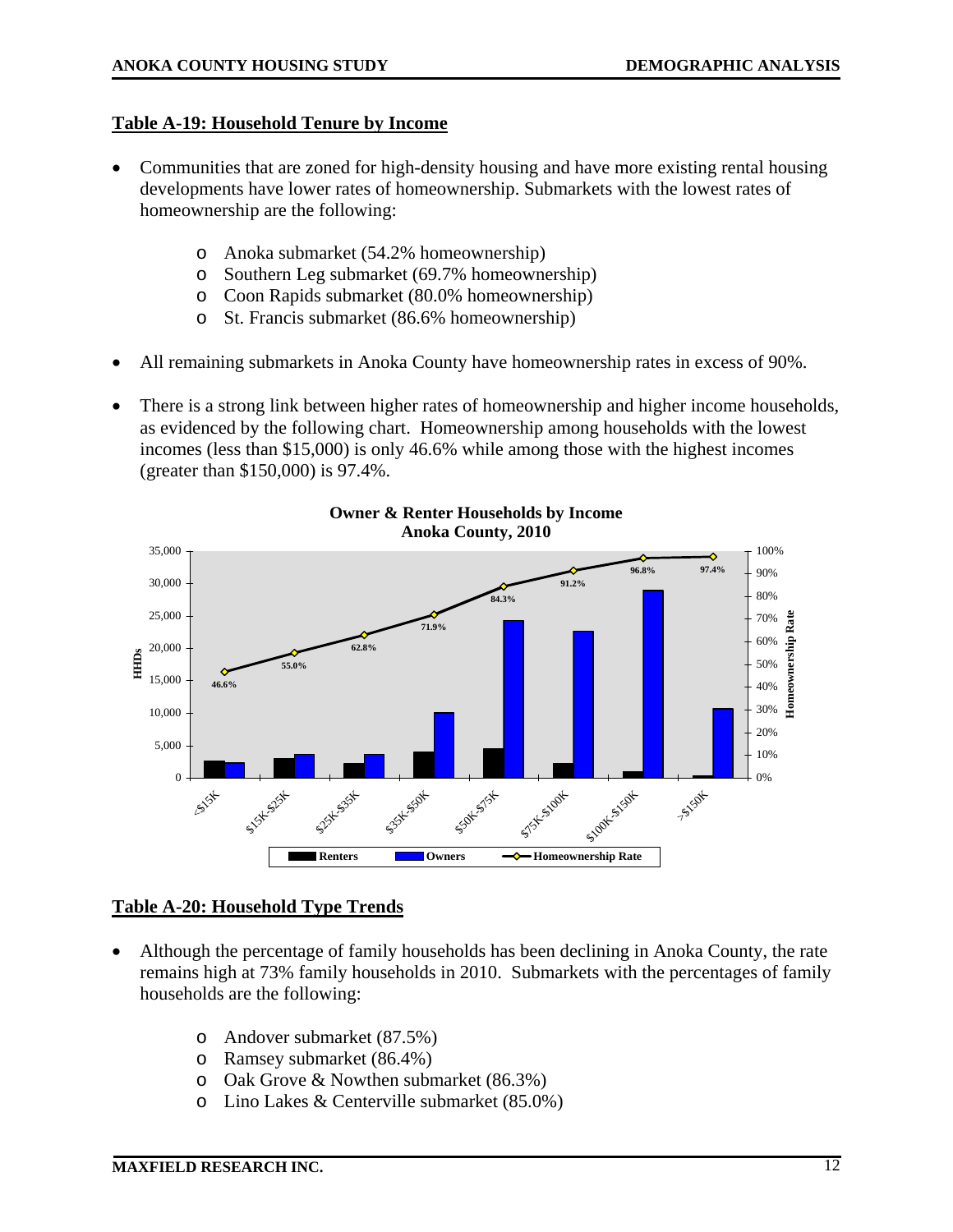• Anoka County's "Other" family households composed roughly 14% of the total household figures. Other families include single-parent households and unmarried couples with children.



**Household Type Trends Anoka County, 1990-2020** 

The aging of the baby boom generation is a key demographic trend that impacts the household composition. The percentage of family households in the County is declining, while non-family households – particularly roommate households – are increasing. As of 2010, people living alone accounted for 15.0% of the total household base in Anoka County and roommates accounted for 12.0%.

#### **Table A-21: Employment Growth Trends**

- There were a total of about 124,790 jobs in Anoka County in 2010, the majority of which were located in the following submarkets:
	- o Southern Leg submarket 36,050 jobs, 28.9% of the County
	- o Blaine, Circle Pines, & Lexington submarket 25,030 jobs, 20.0% of the County
	- o Coon Rapids submarket 24,200 jobs, 19.4% of the County
	- o Anoka submarket 14,400 jobs, 11.5% of the County
- The number of jobs in Anoka County is projected to grow by 17,030 jobs this decade (+13.6%). The greatest numerical job growth is forecast for the following submarkets:
	- o Blaine, Circle Pines, & Lexington submarket (+4,620 jobs)
	- o Lino Lakes & Centerville submarket  $(+2,500)$  jobs)
	- o Ramsey submarket (+2,400 jobs)
	- o Southern Leg submarket (+1,970 jobs)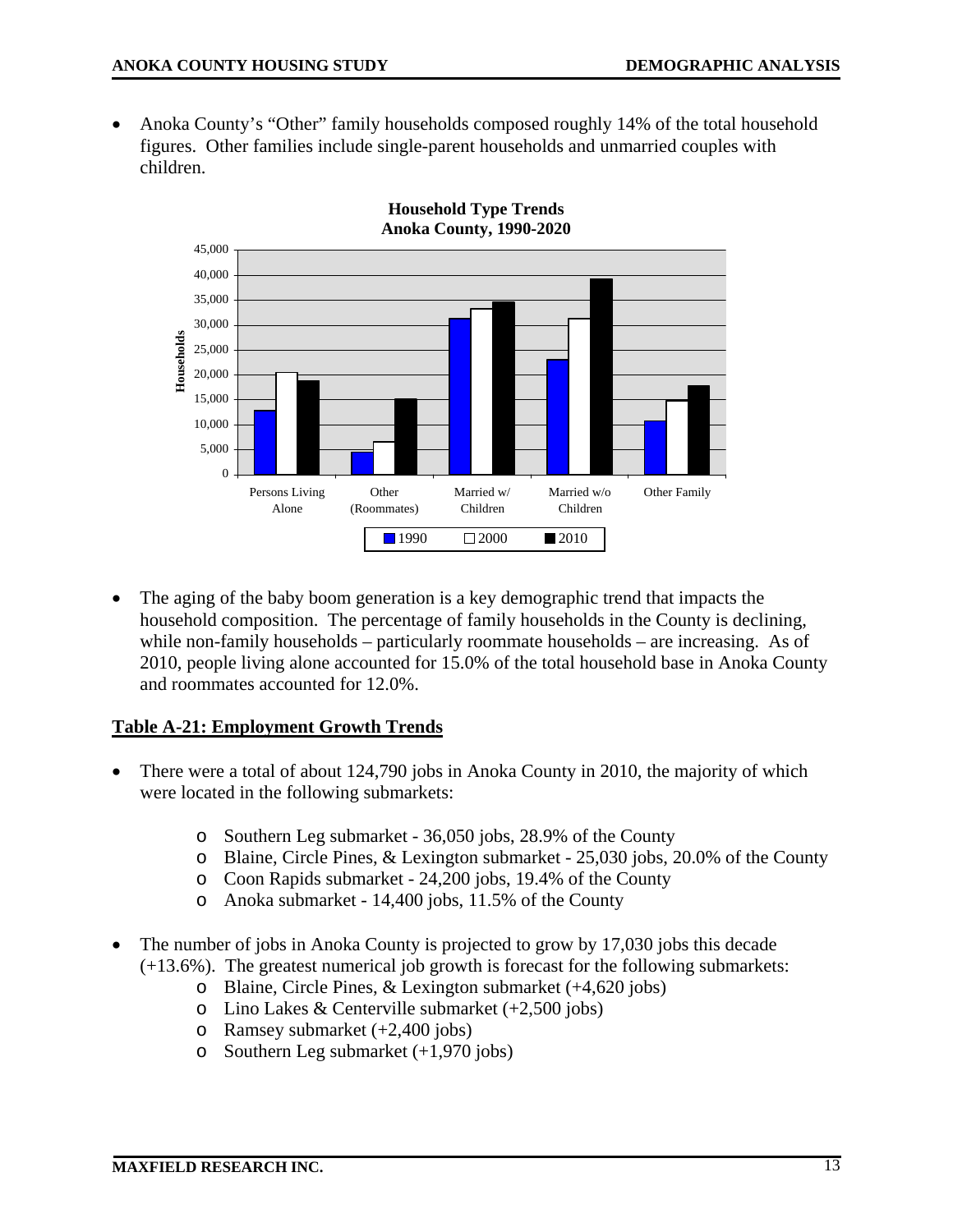#### **Table A-22: Resident Employment Trends**

- While Table A-21 showed that there were 124,790 jobs in Anoka County in 2010, Table A-22 shows that there were about 178,300 employed people in the County in 2010..
- Between 2000 and 2009, the size of the labor force in Anoka County increased by 13,540 people while total employment increased by only 1,890 jobs. As a result, the unemployment rate increased from 2.7% in 2000 to 8.5% in 2009, which was the highest annual rate of unemployment last decade.



- The unemployment rates in Anoka County have been similar to the State and slightly better than the Nation. The rate of unemployment dropped from 8.5% in 2009 to 7.6% in 2010 in the County and from 8.0% to 7.2% in the State; however, unemployment for the Nation inched up from 9.3% to 9.8% over the same time period.
- It may take several years for the economy, both locally and nationally, to recover from the recent recession. Until the employment situation stabilizes, demand for new housing may go partially unrealized.

#### **Table A-23: Covered Employment Trends**

• As presented in Table A-23, covered employment data is calculated as an annual average and reveals the number of jobs in the County that are covered by unemployment insurance. Most farm jobs, self-employed people, and some other types of jobs are not covered by unemployment insurance and are not included in the table.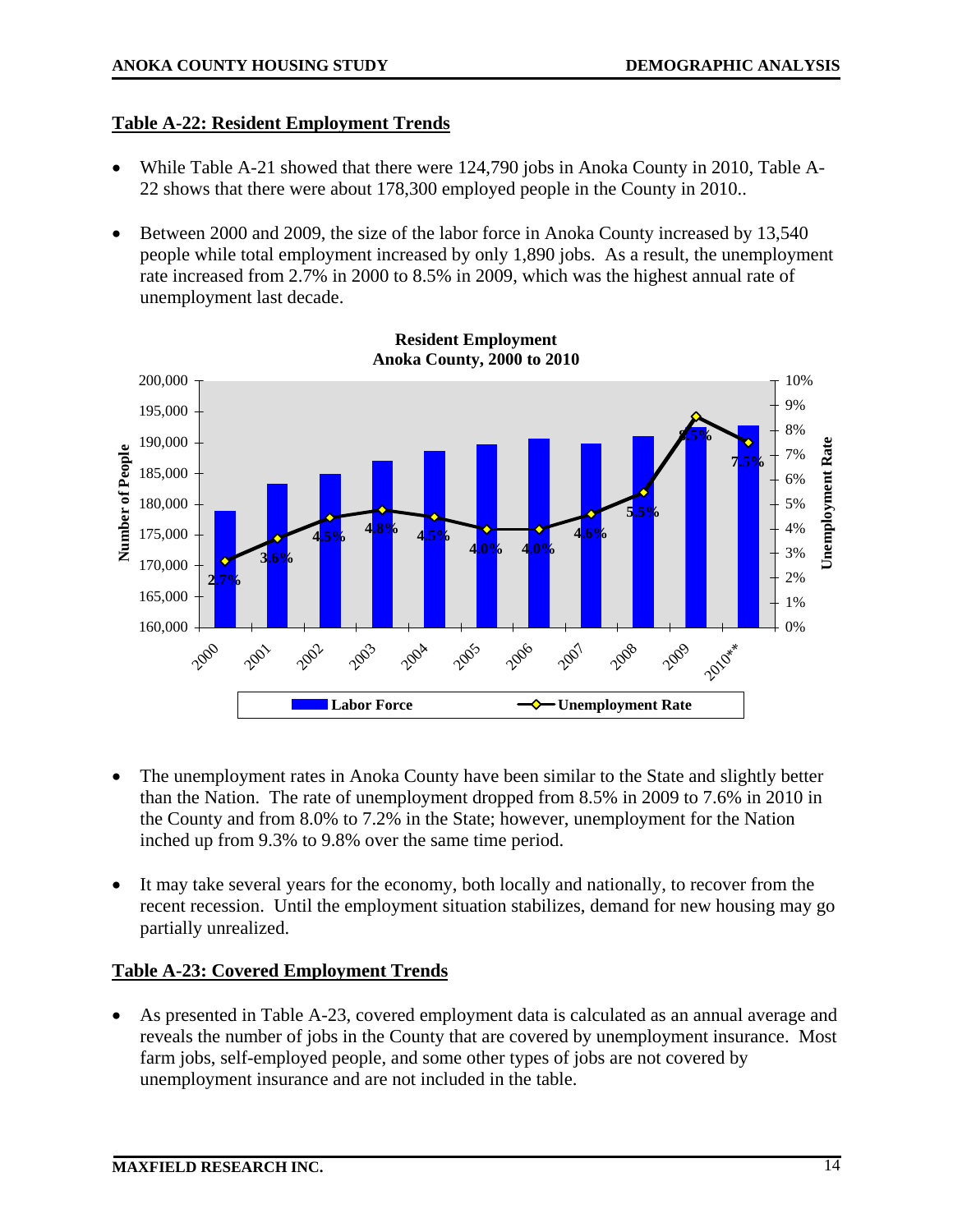- Between 2000 and 2009, Anoka County experienced job decline of about 1,225 jobs overall (-1.1%). The Education & Health Services sector gained about 4,840 jobs (+25.2%) while Manufacturing lost 4,920 jobs (-18.7%).
- Annual average wages increased from about \$33,900 in 2000 to \$42,200 in 2009, which is an increase of about 25% over the nine-year period (2.8% annually).

#### **Table A-24: Commuting Patterns**

- As Table A-24 shows, there is a large out migration of resident employees from Anoka County to Hennepin County. In 2000, 41% of Anoka County residents also worked in Anoka County, and about 35% commuted to jobs in Hennepin County.
- Among those who work in Anoka County, 61% also live in the County. Approximately 15% of Anoka County workers commute from Hennepin County.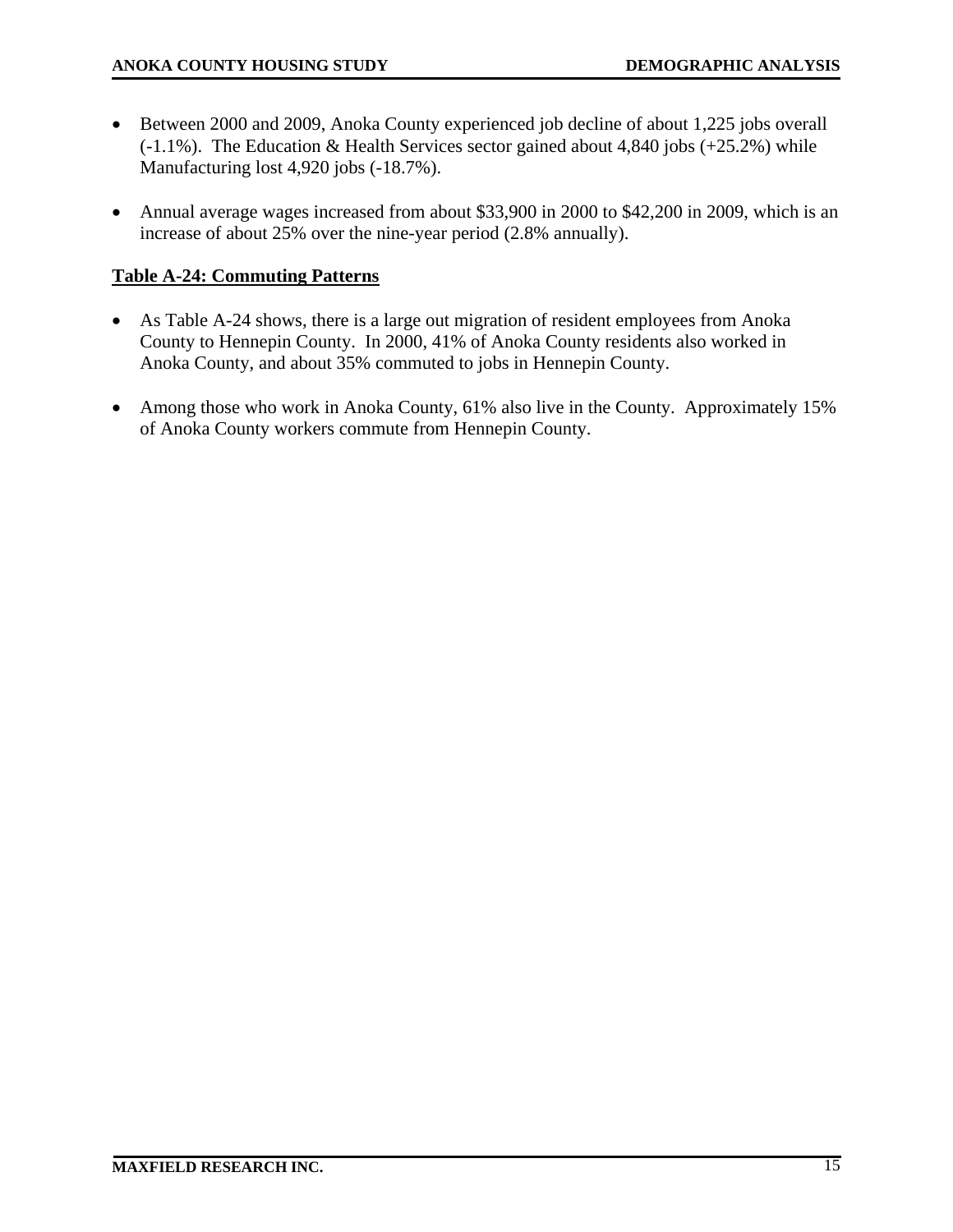## **DEMOGRAPHIC ANALYSIS TABLES**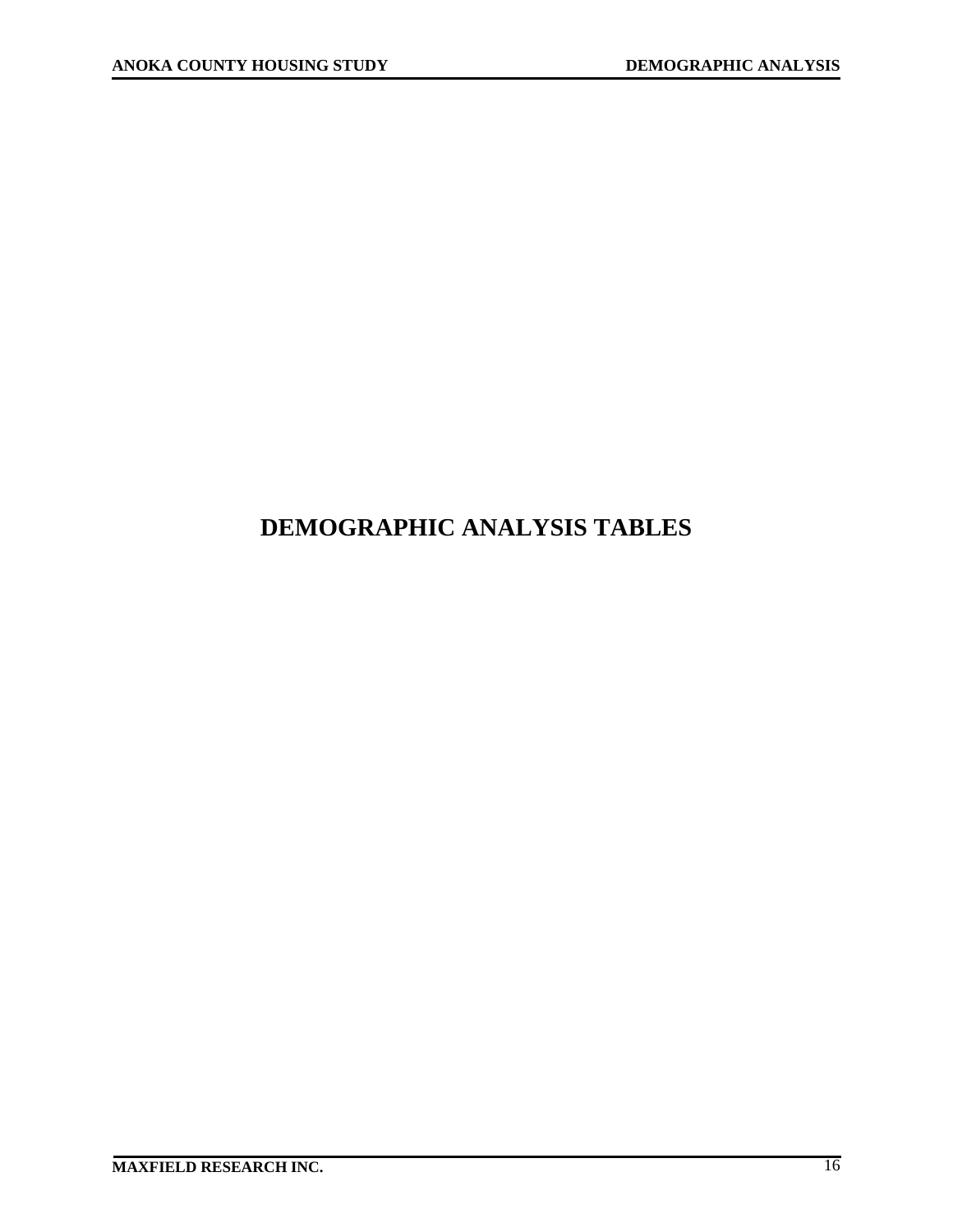٦

| <b>TABLE A-1</b><br>POPULATION AND HOUSEHOLD GROWTH TRENDS<br><b>ANOKA COUNTY SUBMARKETS</b><br>1990-2020                                                    |         |         |                                |         |         |           |               |           |      |  |  |
|--------------------------------------------------------------------------------------------------------------------------------------------------------------|---------|---------|--------------------------------|---------|---------|-----------|---------------|-----------|------|--|--|
|                                                                                                                                                              |         |         |                                |         |         |           | <b>Change</b> |           |      |  |  |
|                                                                                                                                                              |         |         | <b>Estimates and Forecasts</b> |         |         | 2000-2010 |               | 2010-2020 |      |  |  |
|                                                                                                                                                              | 1990    | 2000    | 2010                           | 2015    | 2020    | No.       | Pct.          | No.       | Pct. |  |  |
| <b>Population</b>                                                                                                                                            |         |         |                                |         |         |           |               |           |      |  |  |
| Andover                                                                                                                                                      | 15,216  | 26,588  | 32,380                         | 33,545  | 35,850  | 5,792     | 21.8          | 3,470     | 10.7 |  |  |
| Anoka                                                                                                                                                        | 17,192  | 18,076  | 18,015                         | 18,070  | 18,470  | $-61$     | $-0.3$        | 455       | 2.5  |  |  |
| Blaine, Circle Pines, & Lexington                                                                                                                            | 45,958  | 51,819  | 67,405                         | 71,035  | 79,485  | 15,586    | 30.1          | 12,080    | 17.9 |  |  |
| Coon Rapids                                                                                                                                                  | 52,978  | 61,607  | 64,395                         | 64,675  | 64,825  | 2,788     | 4.5           | 430       | 0.7  |  |  |
| East Bethel & Bethel                                                                                                                                         | 8,444   | 11,384  | 13,055                         | 14,690  | 17,015  | 1,671     | 14.7          | 3,960     | 30.3 |  |  |
| Ham Lake                                                                                                                                                     | 8,924   | 12,710  | 15,575                         | 16,475  | 17,375  | 2,865     | 22.5          | 1,800     | 11.6 |  |  |
| Lino Lakes & Centerville                                                                                                                                     | 10,440  | 19,993  | 24,925                         | 26,765  | 29,225  | 4,932     | 24.7          | 4,300     | 17.3 |  |  |
| Linwood & Columbus                                                                                                                                           | 7,278   | 8,625   | 9,240                          | 9,585   | 10,100  | 615       | 7.1           | 860       | 9.3  |  |  |
| Oak Grove & Nowthen                                                                                                                                          | 7,842   | 10,460  | 13,335                         | 14,030  | 14,835  | 2,875     | 27.5          | 1,500     | 11.2 |  |  |
| Ramsey                                                                                                                                                       | 12,408  | 18,510  | 24,970                         | 29,100  | 34,580  | 6,460     | 34.9          | 9,610     | 38.5 |  |  |
| Southern Leg*                                                                                                                                                | 54,423  | 53,507  | 53,400                         | 53,530  | 56,050  | $-107$    | $-0.2$        | 2,650     | 5.0  |  |  |
| St. Francis                                                                                                                                                  | 2,538   | 4,910   | 7,555                          | 8,595   | 9,635   | 2,645     | 53.9          | 2,080     | 27.5 |  |  |
| <b>Anoka County Total</b>                                                                                                                                    | 243,641 | 298,189 | 344,250                        | 360,095 | 387,445 | 46,061    | 15.4          | 43,195    | 12.5 |  |  |
| <b>Households</b>                                                                                                                                            |         |         |                                |         |         |           |               |           |      |  |  |
| Andover                                                                                                                                                      | 4,430   | 8,107   | 10,085                         | 10,520  | 11,820  | 1,978     | 24.4          | 1,735     | 17.2 |  |  |
| Anoka                                                                                                                                                        | 6,394   | 7,262   | 7,485                          | 7,605   | 7,905   | 223       | 3.1           | 420       | 5.6  |  |  |
| Blaine, Circle Pines, & Lexington                                                                                                                            | 15,216  | 18,442  | 24,615                         | 26,150  | 30,095  | 6,173     | 33.5          | 5,480     | 22.3 |  |  |
| Coon Rapids                                                                                                                                                  | 17,449  | 22,578  | 24,325                         | 24,495  | 24,495  | 1,747     | 7.7           | 170       | 0.7  |  |  |
| East Bethel & Bethel                                                                                                                                         | 2,672   | 3,756   | 4,455                          | 5,120   | 6,045   | 699       | 18.6          | 1,590     | 35.7 |  |  |
| Ham Lake                                                                                                                                                     | 2,720   | 4,139   | 5,240                          | 5,640   | 6,090   | 1,101     | 26.6          | 850       | 16.2 |  |  |
| Lino Lakes & Centerville                                                                                                                                     | 3,122   | 5,934   | 7,615                          | 8,375   | 9,450   | 1,681     | 28.3          | 1,835     | 24.1 |  |  |
| Linwood & Columbus                                                                                                                                           | 2,275   | 2,906   | 3,225                          | 3,410   | 3,690   | 319       | 11.0          | 465       | 14.4 |  |  |
| Oak Grove & Nowthen                                                                                                                                          | 2,392   | 3,323   | 4,385                          | 4,725   | 5,170   | 1,062     | 32.0          | 785       | 17.9 |  |  |
| Ramsey                                                                                                                                                       | 3,620   | 5,906   | 8,260                          | 9,860   | 11,975  | 2,354     | 39.9          | 3,715     | 45.0 |  |  |
| Southern Leg*                                                                                                                                                | 21,387  | 22,485  | 23,130                         | 23,390  | 23,865  | 645       | 2.9           | 735       | 3.2  |  |  |
| St. Francis                                                                                                                                                  | 760     | 1,638   | 2,650                          | 3,095   | 3,540   | 1,012     | 61.8          | 890       | 33.6 |  |  |
| <b>Anoka County Total</b>                                                                                                                                    | 82,437  | 106,476 | 125,470                        | 132,385 | 144,140 | 18,994    | 17.8          | 18,670    | 14.9 |  |  |
| <b>Household Size</b>                                                                                                                                        |         |         |                                |         |         |           |               |           |      |  |  |
| Andover                                                                                                                                                      | 3.43    | 3.28    | 3.21                           | 3.19    | 3.03    |           |               |           |      |  |  |
| Anoka                                                                                                                                                        | 2.69    | 2.49    | 2.41                           | 2.38    | 2.34    |           |               |           |      |  |  |
| Blaine, Circle Pines, & Lexington                                                                                                                            | 3.02    | 2.81    | 2.74                           | 2.72    | 2.64    |           |               |           |      |  |  |
| Coon Rapids                                                                                                                                                  | 3.04    | 2.73    | 2.65                           | 2.64    | 2.65    |           |               |           |      |  |  |
| East Bethel & Bethel                                                                                                                                         | 3.16    | 3.03    | 2.93                           | 2.87    | 2.81    |           |               |           |      |  |  |
| Ham Lake                                                                                                                                                     | 3.28    | 3.07    | 2.97                           | 2.92    | 2.85    |           |               |           |      |  |  |
| Lino Lakes & Centerville                                                                                                                                     | 3.34    | 3.37    | 3.27                           | 3.20    | 3.09    |           |               |           |      |  |  |
| Linwood & Columbus                                                                                                                                           | 3.20    | 2.97    | 2.87                           | 2.81    | 2.74    |           |               |           |      |  |  |
| Oak Grove & Nowthen                                                                                                                                          | 3.28    | 3.15    | 3.04                           | 2.97    | 2.87    |           |               |           |      |  |  |
| Ramsey                                                                                                                                                       | 3.43    | 3.13    | 3.02                           | 2.95    | 2.89    |           |               |           |      |  |  |
| Southern Leg*                                                                                                                                                | 2.54    | 2.38    | 2.31                           | 2.29    | 2.35    |           |               |           |      |  |  |
| St. Francis                                                                                                                                                  | 3.34    | 3.00    | 2.85                           | 2.78    | 2.72    |           |               |           |      |  |  |
| <b>Anoka County Total</b>                                                                                                                                    | 2.96    | 2.80    | 2.74                           | 2.72    | 2.69    |           |               |           |      |  |  |
| * Southern Leg includes Spring Lake Park, Columbia Heights, Hilltop and Fridley.<br>Sources: U.S. Census; Metropolitan Council; ESRI; Maxfield Research Inc. |         |         |                                |         |         |           |               |           |      |  |  |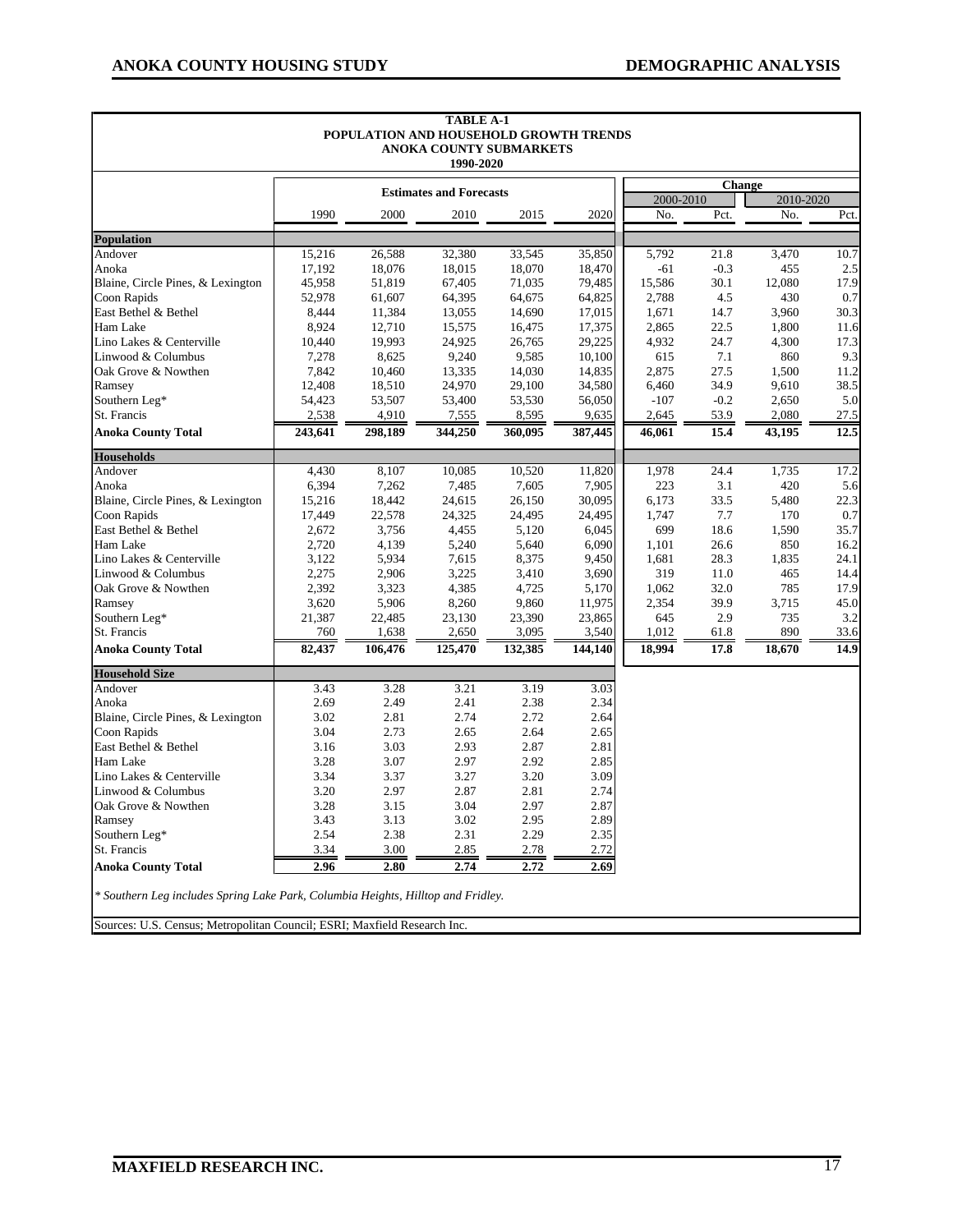|                                   |                                                                                                                                                              |                  |                  |              |                      |                |                  | <b>TABLE A-2</b><br>2001-2009 | <b>RESIDENTIAL BUILDING PERMITS</b><br><b>ANOKA COUNTY SUBMARKETS</b> |                |                |                |                |                    |                  |              |                  |                |              |
|-----------------------------------|--------------------------------------------------------------------------------------------------------------------------------------------------------------|------------------|------------------|--------------|----------------------|----------------|------------------|-------------------------------|-----------------------------------------------------------------------|----------------|----------------|----------------|----------------|--------------------|------------------|--------------|------------------|----------------|--------------|
|                                   | 2001                                                                                                                                                         | 2002             | 2003             | 2004         | 2005                 | 2006           | 2007             | 2008                          | 2009                                                                  | 2001           | 2002           | 2003           | 2004           | 2005               | 2006             | 2007         | 2008             | 2009           | <b>TOTAL</b> |
|                                   |                                                                                                                                                              |                  |                  |              | <b>Single-Family</b> |                |                  |                               |                                                                       |                |                |                |                | Du, Tri, Quad-Plex |                  |              |                  |                |              |
| Andover                           | 241                                                                                                                                                          | 161              | 123              | 137          | 165                  | 113            | 75               | 48                            | 42                                                                    | $\overline{0}$ | $\Omega$       | $\overline{0}$ | $\Omega$       | $\theta$           | $\overline{0}$   | $\Omega$     | $\overline{0}$   | $\Omega$       | 1,591        |
| Anoka                             | 8                                                                                                                                                            | $\boldsymbol{2}$ | 11               | 7            | 13                   | $\overline{4}$ | $\mathbf{1}$     | $\overline{2}$                | $\overline{2}$                                                        | $\Omega$       |                | $\theta$       | $\Omega$       | $\overline{2}$     | $\Omega$         | $\Omega$     | $\boldsymbol{0}$ | $\Omega$       | 217          |
| Blaine, Circle Pines, & Lexington | 531                                                                                                                                                          | 453              | 431              | 527          | 365                  | 280            | 204              | 101                           | 243                                                                   | $\Omega$       | $\Omega$       | $\Omega$       | $\theta$       | $\Omega$           | 0                |              | $\mathbf{0}$     | 12             | 5,725        |
| Coon Rapids                       | 73                                                                                                                                                           | 100              | 193              | 178          | 88                   | 33             | 29               | 5                             | q                                                                     | $\overline{c}$ | $\Omega$       | $\theta$       | $\overline{0}$ | $\overline{c}$     | $\Omega$         |              | $\mathbf{0}$     | $\Omega$       | 1,642        |
| East Bethel & Bethel              | 95                                                                                                                                                           | 83               | 131              | 138          | 78                   | 41             | 24               | 6                             | 6                                                                     | $\theta$       | $\mathbf{0}$   | $\mathbf{0}$   | $\Omega$       | $\theta$           | $\overline{0}$   |              | $\mathbf{0}$     | $\overline{0}$ | 602          |
| Ham Lake                          | 154                                                                                                                                                          | 149              | 166              | 131          | 84                   | 72             | 32               | 14                            | 16                                                                    | $\Omega$       | $\mathbf{0}$   | 18             | $\theta$       | $\Omega$           | $\overline{0}$   |              | $\mathbf{0}$     | $\overline{0}$ | 982          |
| Lino Lakes & Centerville          | 230                                                                                                                                                          | 250              | 151              | 153          | 89                   | 51             | 67               | 24                            | 19                                                                    | $\mathbf{0}$   | $\mathbf{0}$   | $\theta$       | $\theta$       | $\theta$           | $\overline{0}$   |              | $\mathbf{0}$     | $\overline{0}$ | 1,467        |
| Linwood & Columbus                | 56                                                                                                                                                           | 53               | 46               | 71           | 68                   | 40             | 39               | 15                            | 16                                                                    | $\mathbf{0}$   | $\Omega$       | $\theta$       | $\theta$       | $\Omega$           | $\overline{0}$   |              | $\Omega$         | $\Omega$       | 404          |
| Oak Grove & Nowthen               | 109                                                                                                                                                          | 125              | 191              | 151          | 118                  | 90             | 53               | 16                            | 9                                                                     | $\Omega$       | $\Omega$       | $\theta$       | $\theta$       |                    |                  |              | $\Omega$         | $\Omega$       | 932          |
| Ramsey                            | 66                                                                                                                                                           | 112              | 175              | 166          | 91                   | 67             | 89               | 57                            | 45                                                                    | 12             | $\Omega$       | $\theta$       | $\overline{0}$ | $\Omega$           |                  |              | 0                | $\overline{0}$ | 2,272        |
| Southern Leg*                     | 27                                                                                                                                                           | 17               | 14               | 14           | 15                   | 16             | 8                | 3                             | 3                                                                     | 6              | 5              | 8              | $\Omega$       | $\overline{2}$     | $\Omega$         |              | $\theta$         | $\overline{0}$ | 778          |
| St. Francis                       | 116                                                                                                                                                          | 180              | 192              | 95           | 43                   | 23             | 17               | $\overline{4}$                | 10                                                                    | $\Omega$       | $\mathbf{0}$   | 0              | $\mathbf{0}$   | $\theta$           | $\overline{0}$   | 6            | $\mathbf{0}$     | $\Omega$       | 830          |
| <b>Anoka County Total</b>         | 1,706                                                                                                                                                        | 1,685            | 1,824            | 1,768        | 1,217                | 830            | 638              | 295                           | 420                                                                   | 20             | 5              | 26             | $\mathbf{0}$   | 6                  | $\mathbf{0}$     | 6            | $\mathbf{0}$     | 12             | 17,442       |
|                                   |                                                                                                                                                              |                  |                  |              | <b>Townhome</b>      |                |                  |                               |                                                                       |                |                |                |                | <b>Multifamily</b> |                  |              |                  |                |              |
| Andover                           | 44                                                                                                                                                           | 57               | 59               | 114          | 61                   | 40             | 16               |                               | $\overline{A}$                                                        | $\Omega$       | 30             | 30             | $\mathbf{0}$   | 30                 | $\overline{0}$   | $\mathbf{0}$ | $\mathbf{0}$     | 0              |              |
| Anoka                             | 10                                                                                                                                                           | 31               | 26               | 35           | 35                   | 6              | $\boldsymbol{0}$ | $\mathbf{0}$                  | $\sqrt{ }$                                                            | $\mathbf{0}$   | $\mathbf{0}$   | $\mathbf{0}$   | $\mathbf{0}$   | $\overline{0}$     | $\mathbf{0}$     | $\theta$     | 22               | $\Omega$       |              |
| Blaine, Circle Pines, & Lexington | 70                                                                                                                                                           | 297              | 405              | 257          | 125                  | 154            | $\overline{4}$   | 74                            | $\overline{0}$                                                        | 68             | 166            | 103            | 441            | 232                | $\boldsymbol{0}$ | 83           | 63               | 36             |              |
| Coon Rapids                       | 133                                                                                                                                                          | 65               | 139              | 105          | 87                   | 115            | 38               | $\overline{4}$                | $\overline{A}$                                                        | 136            | 56             | $\theta$       | $\overline{0}$ | $\overline{0}$     | 24               | 24           | $\boldsymbol{0}$ | $\overline{0}$ |              |
| East Bethel & Bethel              | $\Omega$                                                                                                                                                     | $\overline{0}$   | $\boldsymbol{0}$ | $\mathbf{0}$ | $\mathbf{0}$         | $\mathbf{0}$   | $\mathbf{0}$     | $\boldsymbol{0}$              | $\sqrt{ }$                                                            | $\mathbf{0}$   | $\overline{0}$ | $\theta$       | $\Omega$       | $\Omega$           | $\mathbf{0}$     | $\Omega$     | $\mathbf{0}$     | $\theta$       |              |
| Ham Lake                          | 14                                                                                                                                                           | 22               | $\overline{0}$   | 28           | 18                   | 6              | $\overline{4}$   | $\overline{4}$                | $\sqrt{ }$                                                            | $\Omega$       | 50             | $\theta$       | $\mathbf{0}$   | $\Omega$           | $\Omega$         |              | $\theta$         | $\Omega$       |              |
| Lino Lakes & Centerville          | 28                                                                                                                                                           | 16               | 3                | 62           | 124                  | 50             | 37               | 8                             | 14                                                                    | $\mathbf{0}$   | $\theta$       | $\overline{0}$ | 31             | $\Omega$           | $\overline{0}$   | 60           | $\overline{0}$   | $\overline{0}$ |              |
| Linwood & Columbus                | $\Omega$                                                                                                                                                     | $\Omega$         | $\overline{0}$   | $\mathbf{0}$ | $\mathbf{0}$         | $\theta$       | $\mathbf{0}$     | $\boldsymbol{0}$              | $\bigcap$                                                             | $\Omega$       |                | $\overline{0}$ | $\overline{0}$ | $\overline{0}$     | $\overline{0}$   | $\Omega$     | $\overline{0}$   | $\Omega$       |              |
| Oak Grove & Nowthen               | $\Omega$                                                                                                                                                     | $\theta$         | 8                | 10           | $\overline{0}$       | $\Omega$       | $\overline{0}$   | $\mathbf{0}$                  | $\sqrt{ }$                                                            | $\Omega$       | $\Omega$       | $\theta$       | $\overline{0}$ | 52                 | $\overline{0}$   | $\Omega$     | $\mathbf{0}$     | $\Omega$       |              |
| Ramsey                            | 40                                                                                                                                                           | $\Omega$         | 279              | 398          | 300                  | 109            | 78               | 18                            | $\sqrt{ }$                                                            | $\Omega$       | 107            | $\Omega$       | $\mathbf{0}$   | $\Omega$           | $\mathbf{0}$     | 63           | $\overline{0}$   | $\theta$       |              |
| Southern Leg*                     | 84                                                                                                                                                           | 29               | 30               | 10           | 43                   | 120            | 31               | 14                            | 16                                                                    | 50             | 6              | 12             | 67             | $\Omega$           | $\theta$         | 52           | 76               | $\overline{0}$ |              |
| St. Francis                       | 30                                                                                                                                                           | 20               | $\overline{4}$   | 10           | 44                   | 10             | $\overline{0}$   | $\overline{0}$                | $\overline{0}$                                                        | $\mathbf{0}$   | $\Omega$       | $\overline{0}$ | $\mathbf{0}$   | 10                 | 16               | $\Omega$     | $\mathbf{0}$     | $\Omega$       |              |
| <b>Anoka County Total</b>         | 453                                                                                                                                                          | 537              | 953              | 1,029        | 837                  | 610            | 208              | 123                           | 38                                                                    | 254            | 415            | 145            | 539            | 324                | 40               | 282          | 161              | 36             |              |
|                                   | * Southern Leg includes Spring Lake Park, Columbia Heights, Hilltop and Fridley.<br>Sources: U.S. Census; Metropolitan Council; ESRI; Maxfield Research Inc. |                  |                  |              |                      |                |                  |                               |                                                                       |                |                |                |                |                    |                  |              |                  |                |              |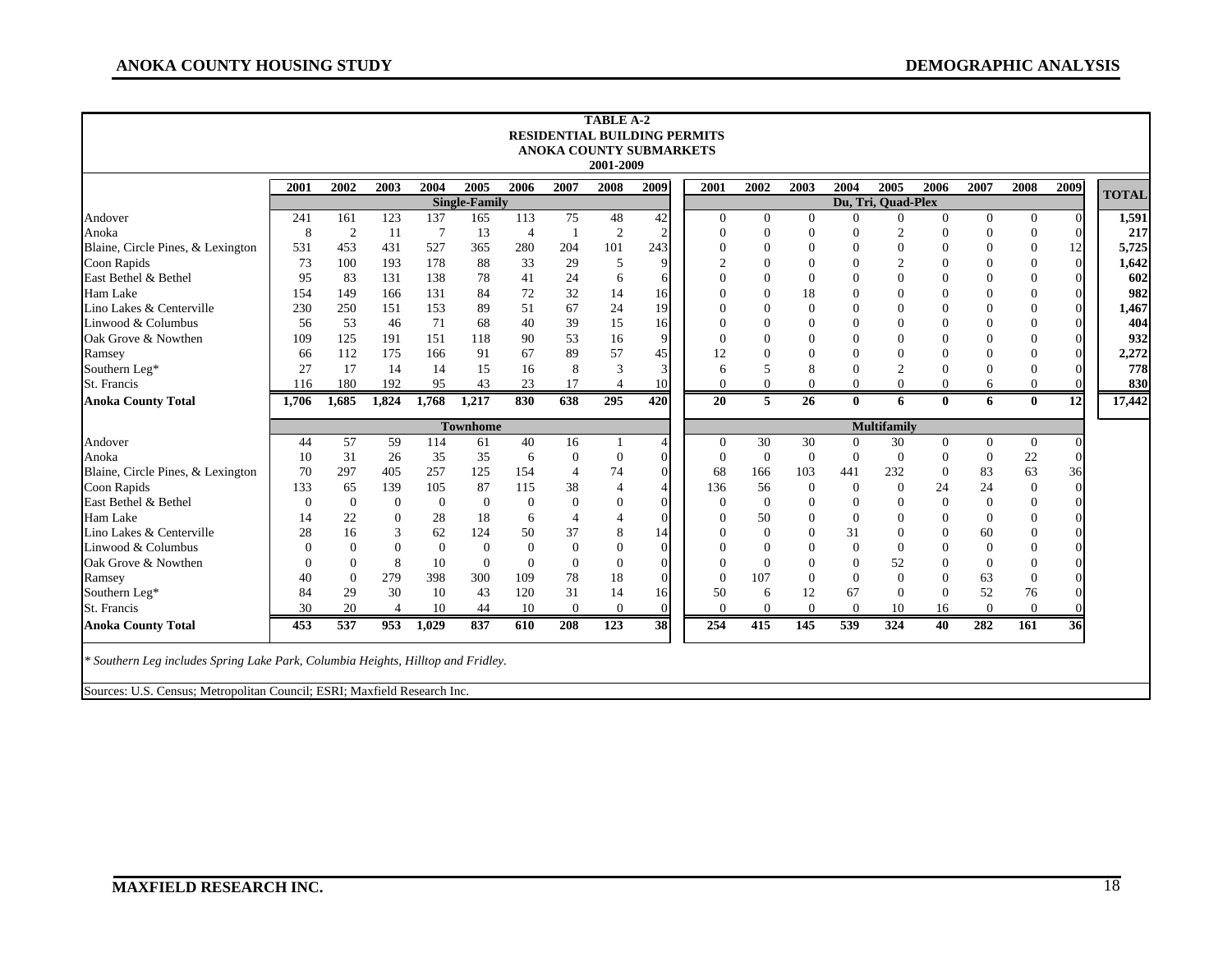| TABLE A-3<br><b>POPULATION AGE DISTRIBUTION</b><br><b>ANOKA COUNTY</b><br>1990 to 2020 |         |         |                   |         |                     |              |               |              |        |  |  |  |
|----------------------------------------------------------------------------------------|---------|---------|-------------------|---------|---------------------|--------------|---------------|--------------|--------|--|--|--|
|                                                                                        |         |         |                   |         | <b>Anoka County</b> |              |               |              |        |  |  |  |
|                                                                                        |         |         |                   |         |                     |              | <b>Change</b> |              |        |  |  |  |
|                                                                                        |         |         | <b>Population</b> |         |                     | 2000 to 2010 |               | 2010 to 2020 |        |  |  |  |
|                                                                                        | 1990    | 2000    | 2010              | 2015    | 2020                | No.          | Pct.          | No.          | Pct.   |  |  |  |
| $17 \&$ under                                                                          | 74,369  | 86,236  | 92,848            | 96,646  | 99,305              | 6,612        | 7.7           | 6,457        | 7.0    |  |  |  |
| 18-24                                                                                  | 23,933  | 24,760  | 27,778            | 28,034  | 29,305              | 3,018        | 12.2          | 1,527        | 5.5    |  |  |  |
| 25-34                                                                                  | 48,797  | 44,589  | 49,000            | 50,981  | 54,510              | 4,411        | 9.9           | 5,510        | 11.2   |  |  |  |
| 35-44                                                                                  | 41,126  | 57,073  | 53,160            | 54,471  | 57,865              | $-3,913$     | $-6.9$        | 4,705        | 8.9    |  |  |  |
| 45-54                                                                                  | 26,399  | 40,833  | 54,128            | 51,420  | 50,960              | 13,295       | 32.6          | $-3,168$     | $-5.9$ |  |  |  |
| 55-64                                                                                  | 15,451  | 23,599  | 36,343            | 40,657  | 47,240              | 12,744       | 54.0          | 10,897       | 30.0   |  |  |  |
| 65-74                                                                                  | 8,640   | 12,631  | 18,681            | 24,081  | 30,065              | 6,050        | 47.9          | 11,384       | 60.9   |  |  |  |
| $75+$                                                                                  | 4,926   | 8,468   | 12,311            | 13,805  | 18,195              | 3,843        | 45.4          | 5,884        | 47.8   |  |  |  |
| Total                                                                                  | 243,641 | 298,189 | 344,250           | 360,095 | 387,445             | 46,061       | 15.4          | 43,195       | 12.5   |  |  |  |
| Sources: U.S. Census Bureau; MN Demographic Center; ESRI.; Maxfield Research Inc.      |         |         |                   |         |                     |              |               |              |        |  |  |  |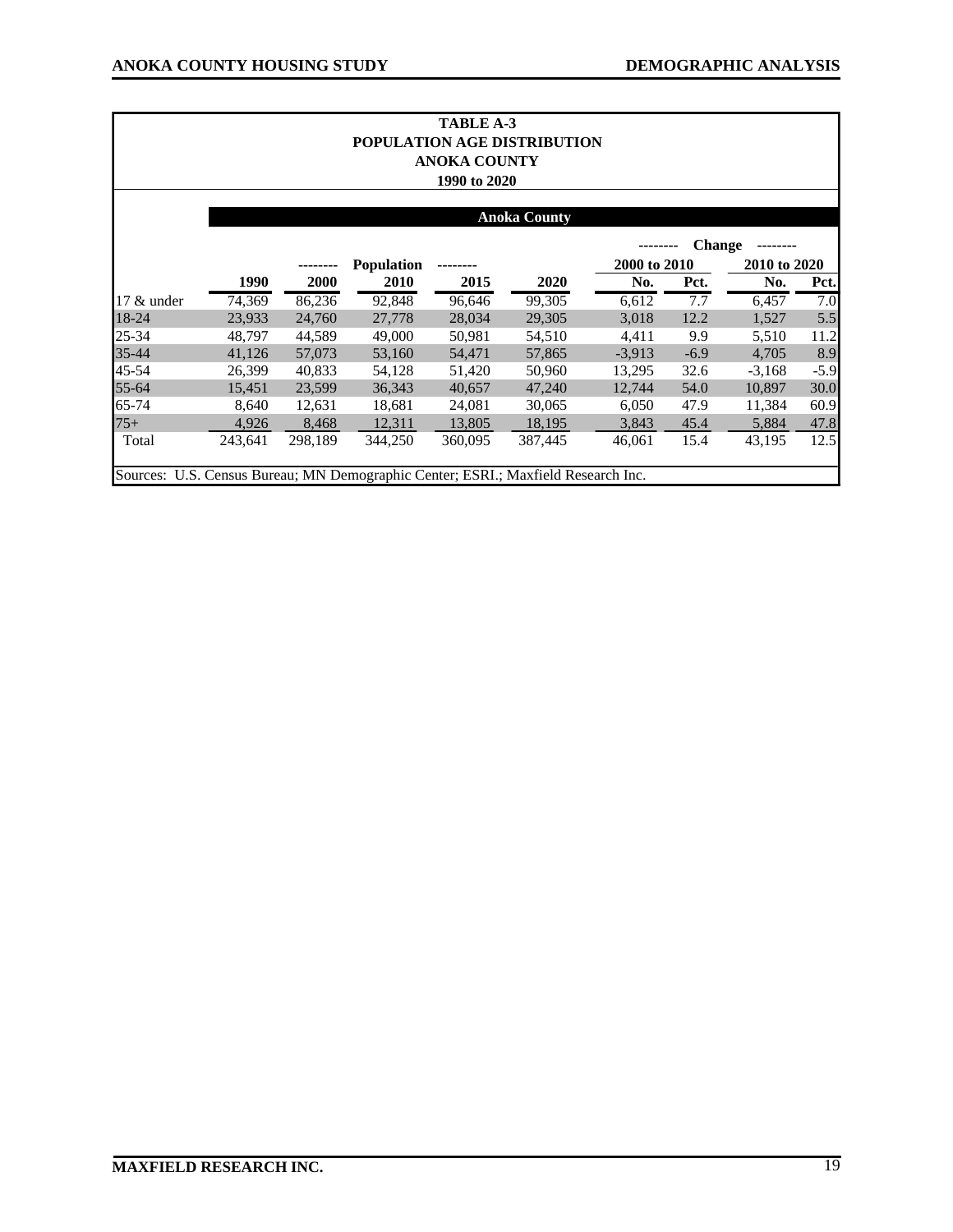|               |        |        |                   | <b>TABLE A-4</b> |                             |              |               |              |         |
|---------------|--------|--------|-------------------|------------------|-----------------------------|--------------|---------------|--------------|---------|
|               |        |        |                   |                  | POPULATION AGE DISTRIBUTION |              |               |              |         |
|               |        |        |                   |                  | ANOKA COUNTY SUBMARKETS     |              |               |              |         |
|               |        |        |                   | 1990 to 2020     |                             |              |               |              |         |
|               |        |        |                   |                  |                             |              |               |              |         |
|               |        |        |                   |                  | <b>ANDOVER SUBMARKET</b>    |              |               |              |         |
|               |        |        |                   |                  |                             |              | <b>Change</b> |              |         |
|               |        |        | <b>Population</b> |                  |                             | 2000 to 2010 |               | 2010 to 2020 |         |
|               | 1990   | 2000   | 2010              | 2015             | 2020                        | No.          | Pct.          | No.          | Pct.    |
| 17 & under    | 5,456  | 9,440  | 10,333            | 10,531           | 10,730                      | 893          | 9.5           | 397          | 3.8     |
| 18-24         | 1,328  | 1,596  | 2,306             | 2,233            | 2,300                       | 710          | 44.5          | $-6$         | $-0.3$  |
| 25-34         | 3,016  | 3,849  | 4,664             | 5,221            | 5,780                       | 815          | 21.2          | 1,116        | 23.9    |
| 35-44         | 2,918  | 5,832  | 5,221             | 5,091            | 5,285                       | $-611$       | $-10.5$       | 64           | 1.2     |
| 45-54         | 1,722  | 3,489  | 5,166             | 4,742            | 4,620                       | 1,677        | 48.1          | $-546$       | $-10.6$ |
| 55-64         | 512    | 1,623  | 2,983             | 3,384            | 3,970                       | 1,360        | 83.8          | 987          | 33.1    |
| 65-74         | 190    | 459    | 1,195             | 1,691            | 2,185                       | 736          | 160.2         | 990          | 82.9    |
| $75+$         | 74     | 300    | 513               | 653              | 980                         | 213          | 71.0          | 467          | 91.0    |
| Total         | 15,216 | 26,588 | 32,380            | 33,545           | 35,850                      | 5,792        | 21.8          | 3,470        | 10.7    |
|               |        |        |                   |                  |                             |              |               |              |         |
|               |        |        |                   |                  | <b>ANOKA SUBMARKET</b>      |              |               |              |         |
|               |        |        |                   |                  |                             |              | <b>Change</b> |              |         |
|               |        |        | <b>Population</b> |                  |                             | 2000 to 2010 |               | 2010 to 2020 |         |
|               | 1990   | 2000   | 2010              | 2015             | 2020                        | No.          | Pct.          | No.          | Pct.    |
| $17 \&$ under | 4,589  | 4,451  | 4,099             | 4,089            | 3,835                       | $-352$       | $-7.9$        | $-264$       | $-6.4$  |
| $18-24$       | 2.086  | 2.001  | 1912              | 1 840            | 1.810                       | $-89$        | $-45$         | $-102$       | $-53$   |

| 18-24     | 2,086  | 2,001  | 1,912  | 1,840  | 1,810  | -89    | $-4.5$  | $-102$ | $-5.3$  |
|-----------|--------|--------|--------|--------|--------|--------|---------|--------|---------|
| $25 - 34$ | 3,377  | 2,877  | 2,844  | 2,840  | 2,865  | $-33$  | $-1.2$  | 21     | 0.8     |
| $35 - 44$ | 2,471  | 2,952  | 2,452  | 2,442  | 2,460  | $-500$ | $-16.9$ |        | 0.3     |
| 45-54     | 1.666  | 2,266  | 2,439  | 2,246  | 2,150  | 173    | 7.6     | $-289$ | $-11.9$ |
| $55 - 64$ | 1.147  | 1,436  | 1,881  | 1,956  | 2,170  | 445    | 31.0    | 289    | 15.4    |
| 65-74     | 972    | 988    | 1.129  | 1,390  | 1.675  | 141    | 14.3    | 546    | 48.3    |
| $75+$     | 884    | 1,105  | 1,259  | 1,267  | 1,505  | 154    | 14.0    | 246    | 19.5    |
| Total     | 17.192 | 18,076 | 18.015 | 18.070 | 18.470 | -61    | $-0.3$  | 455    | 2.5     |

#### **BLAINE, CIRCLE PINES, & LEXINGTON**

|        |        |                   |        |        | <b>Change</b>    |       |              |        |
|--------|--------|-------------------|--------|--------|------------------|-------|--------------|--------|
|        |        | <b>Population</b> |        |        | 2000 to 2010     |       | 2010 to 2020 |        |
| 1990   | 2000   | 2010              | 2015   | 2020   | No.              | Pct.  | No.          | Pct.   |
| 14,845 | 15,046 | 18,213            | 19,172 | 20,415 | 3,167            | 21.0  | 2,202        | 12.1   |
| 4,394  | 4,473  | 5,335             | 5,418  | 5,910  | 862              | 19.3  | 575          | 10.8   |
| 10,139 | 7,945  | 10,159            | 10,418 | 11,475 | 2,214            | 27.9  | 1,316        | 13.0   |
| 7,945  | 10.000 | 10,438            | 11,139 | 12,485 | 438              | 4.4   | 2,047        | 19.6   |
| 4,567  | 7,427  | 10,787            | 10,078 | 10,255 | 3,360            | 45.2  | $-532$       | $-4.9$ |
| 2,525  | 3,999  | 7,202             | 8,090  | 9,775  | 3,203            | 80.1  | 2,573        | 35.7   |
| 1,165  | 2,025  | 3,450             | 4,569  | 5,985  | 1,425            | 70.4  | 2,535        | 73.5   |
| 378    | 904    | 1,821             | 2,151  | 3,185  | 917              | 101.5 | 1,364        | 74.9   |
| 45,958 | 51,819 | 67,405            | 71,035 | 79,485 | 15,586           | 30.1  | 12,080       | 17.9   |
|        |        |                   |        |        |                  |       |              |        |
|        |        |                   |        |        | <b>CONTINUED</b> |       |              |        |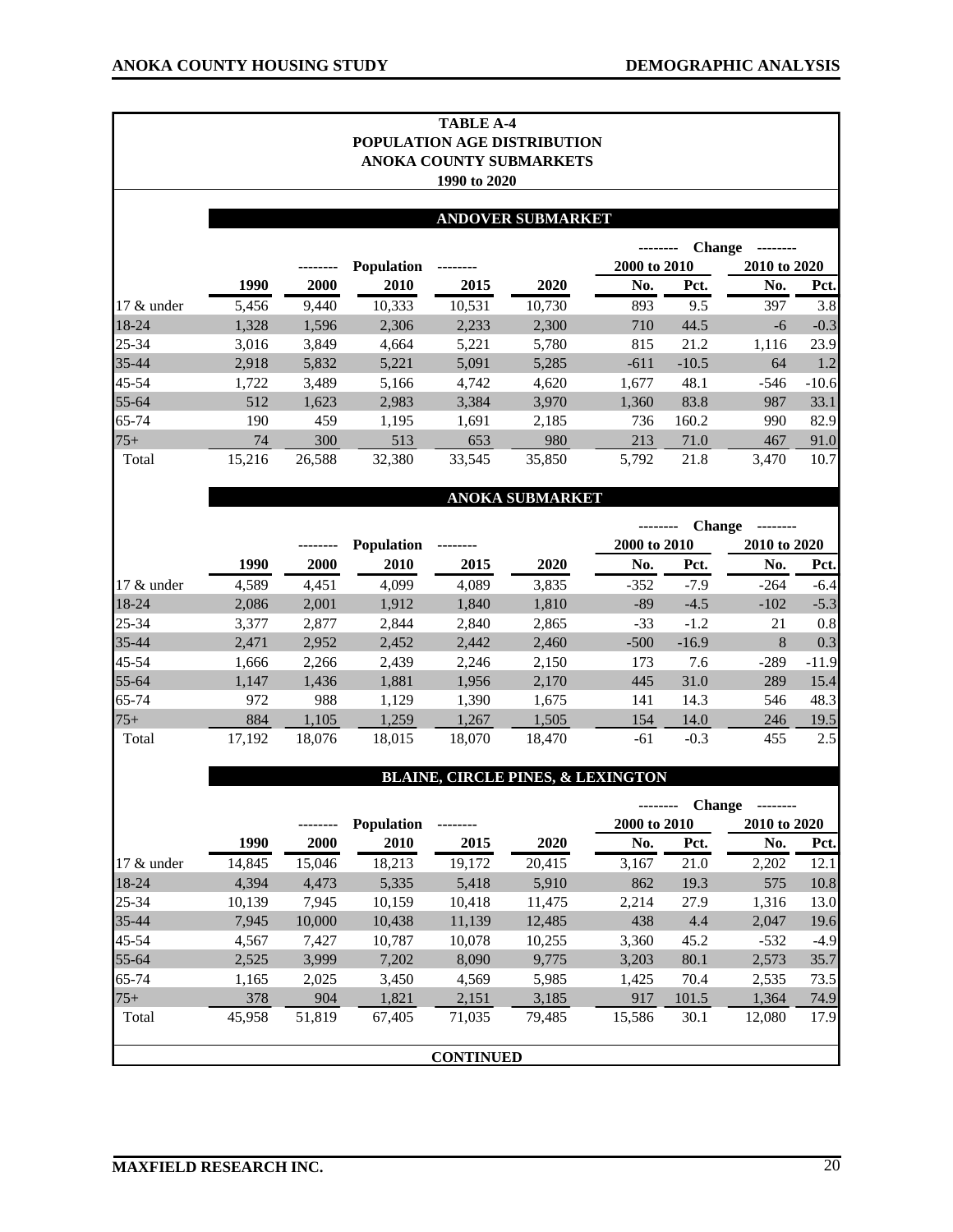|            |        |        | POPULATION AGE DISTRIBUTION | <b>TABLE A-4 (continued)</b><br>1990 to 2020 | ANOKA COUNTY SUBMARKETS      |                                           |               |              |         |
|------------|--------|--------|-----------------------------|----------------------------------------------|------------------------------|-------------------------------------------|---------------|--------------|---------|
|            |        |        |                             |                                              | <b>COON RAPIDS SUBMARKET</b> |                                           |               |              |         |
|            |        |        |                             |                                              |                              |                                           | <b>Change</b> |              |         |
|            |        |        | <b>Population</b>           |                                              |                              | 2000 to 2010                              |               | 2010 to 2020 |         |
|            | 1990   | 2000   | 2010                        | 2015                                         | 2020                         | No.                                       | Pct.          | No.          | Pct.    |
| 17 & under | 16,720 | 17,686 | 16,882                      | 16,796                                       | 16,150                       | $-804$                                    | $-4.5$        | $-732$       | $-4.3$  |
| 18-24      | 5,253  | 5,513  | 5,662                       | 5,571                                        | 5,465                        | 149                                       | 2.7           | $-197$       | $-3.5$  |
| 25-34      | 10,846 | 9,367  | 9,311                       | 9,137                                        | 9,000                        | $-56$                                     | $-0.6$        | $-311$       | $-3.3$  |
| 35-44      | 9,030  | 11,154 | 9,389                       | 9,326                                        | 9,235                        | $-1,765$                                  | $-15.8$       | $-154$       | $-1.6$  |
| 45-54      | 5,589  | 8,364  | 10,058                      | 9,147                                        | 8,370                        | 1,694                                     | 20.3          | $-1,688$     | $-16.8$ |
| 55-64      | 3,077  | 5,027  | 6,948                       | 7,461                                        | 8,085                        | 1,921                                     | 38.2          | 1,137        | 16.4    |
| 65-74      | 1,487  | 2,805  | 3,693                       | 4,570                                        | 5,355                        | 888                                       | 31.6          | 1,662        | 45.0    |
| $75+$      | 976    | 1,691  | 2,451                       | 2,667                                        | 3,165                        | 760                                       | 45.0          | 714          | 29.1    |
| Total      | 52,978 | 61,607 | 64,395                      | 64,675                                       | 64,825                       | 2,788                                     | 4.5           | 430          | 0.7     |
|            |        |        |                             |                                              |                              | <b>EAST BETHEL &amp; BETHEL SUBMARKET</b> |               |              |         |

## **-------- Change --------**

|              |       | -------- | <b>Population</b> |        |        | 2000 to 2010 |         | 2010 to 2020 |      |
|--------------|-------|----------|-------------------|--------|--------|--------------|---------|--------------|------|
|              | 1990  | 2000     | 2010              | 2015   | 2020   | No.          | Pct.    | No.          | Pct. |
| 17 $&$ under | 2,942 | 3,673    | 3,807             | 4,262  | 4,750  | 134          | 3.7     | 943          | 24.8 |
| 18-24        | 719   | 789      | 1,061             | 1,128  | 1,270  | 272          | 34.4    | 209          | 19.7 |
| 25-34        | 1,754 | 1,684    | 1,791             | 2,193  | 2,625  | 107          | 6.3     | 834          | 46.6 |
| 35-44        | 1,505 | 2,533    | 2,112             | 2,121  | 2,335  | $-421$       | $-16.6$ | 223          | 10.5 |
| 45-54        | 846   | 1,446    | 2,245             | 2,318  | 2,510  | 799          | 55.3    | 265          | 11.8 |
| 55-64        | 346   | 803      | 1,212             | 1,560  | 2,000  | 409          | 50.9    | 788          | 65.1 |
| 65-74        | 233   | 280      | 570               | 768    | 1,025  | 290          | 103.5   | 455          | 79.9 |
| $75+$        | 99    | 176      | 257               | 339    | 500    | 81           | 46.0    | 243          | 94.6 |
| Total        | 8.444 | 11,384   | 13,055            | 14,690 | 17,015 | 1.671        | 14.7    | 3,960        | 30.3 |

#### **HAM LAKE SUBMARKET**

|              |       |        |                   |                  | <b>Change</b> |              |        |              |        |
|--------------|-------|--------|-------------------|------------------|---------------|--------------|--------|--------------|--------|
|              |       |        | <b>Population</b> |                  |               | 2000 to 2010 |        | 2010 to 2020 |        |
|              | 1990  | 2000   | 2010              | 2015             | 2020          | No.          | Pct.   | No.          | Pct.   |
| 17 $&$ under | 3,089 | 3,945  | 4,348             | 4,502            | 4,440         | 403          | 10.2   | 92           | 2.1    |
| $18-24$      | 809   | 959    | 1,173             | 1,231            | 1,280         | 214          | 22.4   | 107          | 9.1    |
| 25-34        | 1,608 | 1,692  | 1,745             | 1,731            | 1,765         | 53           | 3.1    | 20           | 1.1    |
| $35 - 44$    | 1,790 | 2,610  | 2,409             | 2,401            | 2,450         | $-201$       | $-7.7$ | 41           | 1.7    |
| $45 - 54$    | 961   | 2,001  | 2,844             | 2,819            | 2,785         | 843          | 42.1   | $-59$        | $-2.1$ |
| 55-64        | 381   | 973    | 1,899             | 2,094            | 2,365         | 926          | 95.2   | 466          | 24.5   |
| $65 - 74$    | 205   | 340    | 828               | 1,269            | 1,630         | 488          | 143.6  | 802          | 96.8   |
| $75+$        | 81    | 190    | 328               | 429              | 660           | 138          | 72.7   | 332          | 101.1  |
| Total        | 8,924 | 12,710 | 15,575            | 16,475           | 17,375        | 2,865        | 22.5   | 1,800        | 11.6   |
|              |       |        |                   | <b>CONTINUED</b> |               |              |        |              |        |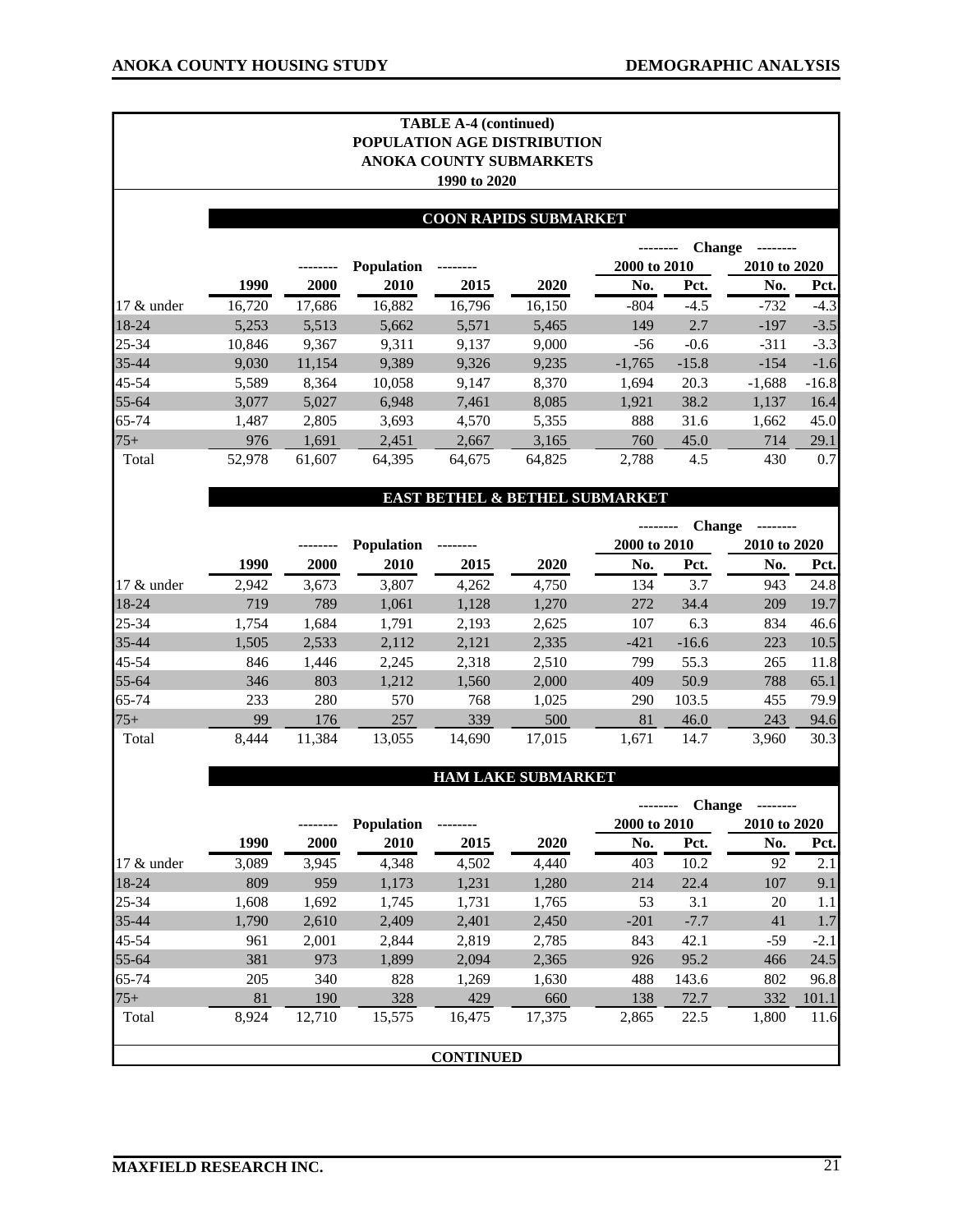|            |        |        |                   | <b>TABLE A-4 (continued)</b><br>1990 to 2020 | <b>POPULATION AGE DISTRIBUTION</b><br>ANOKA COUNTY SUBMARKETS |                                    |               |              |        |
|------------|--------|--------|-------------------|----------------------------------------------|---------------------------------------------------------------|------------------------------------|---------------|--------------|--------|
|            |        |        |                   |                                              |                                                               | LINO LAKES & CENTERVILLE SUBMARKET |               |              |        |
|            |        |        | <b>Population</b> |                                              |                                                               | 2000 to 2010                       | <b>Change</b> | 2010 to 2020 |        |
|            | 1990   | 2000   | 2010              | 2015                                         | 2020                                                          | No.                                | Pct.          | No.          | Pct.   |
| 17 & under | 3,591  | 6,728  | 7,982             | 8,430                                        | 8,860                                                         | 1,254                              | 18.6          | 878          | 11.0   |
| 18-24      | 785    | 1,262  | 1,764             | 1,848                                        | 1,995                                                         | 502                                | 39.7          | 231          | 13.1   |
| 25-34      | 2,632  | 3,071  | 3,532             | 4,099                                        | 4,635                                                         | 461                                | 15.0          | 1,103        | 31.2   |
| 35-44      | 1,895  | 4,985  | 4,909             | 4,929                                        | 5,235                                                         | $-76$                              | $-1.5$        | 326          | 6.6    |
| 45-54      | 771    | 2,378  | 3,779             | 3,615                                        | 3,630                                                         | 1,401                              | 58.9          | $-149$       | $-3.9$ |
| 55-64      | 426    | 915    | 1,927             | 2,454                                        | 3,020                                                         | 1,012                              | 110.6         | 1,093        | 56.7   |
| 65-74      | 234    | 392    | 676               | 972                                          | 1,270                                                         | 284                                | 72.3          | 594          | 88.0   |
| 75+        | 106    | 262    | 357               | 417                                          | 580                                                           | 95                                 | 36.2          | 223          | 62.5   |
| Total      | 10,440 | 19,993 | 24,925            | 26,765                                       | 29,225                                                        | 4,932                              | 24.7          | 4,300        | 17.3   |

#### **LINWOOD & COLUMBUS SUBMARKET**

|            |       |             |                   |       |        | <b>Change</b> |         |              |         |
|------------|-------|-------------|-------------------|-------|--------|---------------|---------|--------------|---------|
|            |       |             | <b>Population</b> |       |        | 2000 to 2010  |         | 2010 to 2020 |         |
|            | 1990  | <b>2000</b> | 2010              | 2015  | 2020   | No.           | Pct.    | No.          | Pct.    |
| 17 & under | 2,411 | 2,500       | 2,285             | 2,307 | 2,270  | $-215$        | $-8.6$  | $-15$        | $-0.7$  |
| 18-24      | 590   | 616         | 664               | 646   | 650    | 48            | 7.8     | $-14$        | $-2.1$  |
| $25 - 34$  | 1,233 | 941         | 1,041             | 1,067 | 1,110  | 100           | 10.7    | 69           | 6.6     |
| 35-44      | 1,448 | 1,878       | 1,286             | 1,360 | 1,435  | $-592$        | $-31.5$ | 149          | 11.6    |
| 45-54      | 890   | 1,482       | 1,859             | 1,646 | 1,535  | 377           | 25.4    | $-324$       | $-17.4$ |
| 55-64      | 368   | 751         | 1,277             | 1,455 | 1,670  | 526           | 70.1    | 393          | 30.7    |
| 65-74      | 225   | 297         | 580               | 784   | 980    | 283           | 95.4    | 400          | 68.8    |
| $75+$      | 113   | 160         | 247               | 320   | 450    | 87            | 54.3    | 203          | 82.3    |
| Total      | 7,278 | 8,625       | 9,240             | 9,585 | 10,100 | 615           | 7.1     | 860          | 9.3     |

#### **OAK GROVE & NOWTHEN SUBMARKET**

|            |       |        |                   |                  |        | <b>Change</b> |         |              |        |
|------------|-------|--------|-------------------|------------------|--------|---------------|---------|--------------|--------|
|            |       |        | <b>Population</b> |                  |        | 2000 to 2010  |         | 2010 to 2020 |        |
|            | 1990  | 2000   | 2010              | 2015             | 2020   | No.           | Pct.    | No.          | Pct.   |
| 17 & under | 2,661 | 3,372  | 3,775             | 3,867            | 3,800  | 403           | 11.9    | 25           | 0.7    |
| $18-24$    | 629   | 679    | 970               | 968              | 990    | 291           | 42.9    | 20           | 2.1    |
| 25-34      | 1,510 | 1,284  | 1,407             | 1,511            | 1,605  | 123           | 9.6     | 198          | 14.1   |
| 35-44      | 1,482 | 2,275  | 2,046             | 1,995            | 2,025  | $-229$        | $-10.1$ | $-21$        | $-1.0$ |
| $45 - 54$  | 928   | 1,578  | 2,496             | 2,363            | 2,285  | 918           | 58.2    | $-211$       | $-8.5$ |
| $55 - 64$  | 387   | 853    | 1,591             | 1,881            | 2,190  | 738           | 86.5    | 599          | 37.7   |
| $65 - 74$  | 177   | 285    | 765               | 1,040            | 1,300  | 480           | 168.4   | 535          | 70.0   |
| $75+$      | 68    | 134    | 285               | 405              | 640    | 151           | 112.4   | 355          | 124.8  |
| Total      | 7,842 | 10,460 | 13,335            | 14,030           | 14,835 | 2,875         | 27.5    | 1,500        | 11.2   |
|            |       |        |                   |                  |        |               |         |              |        |
|            |       |        |                   | <b>CONTINUED</b> |        |               |         |              |        |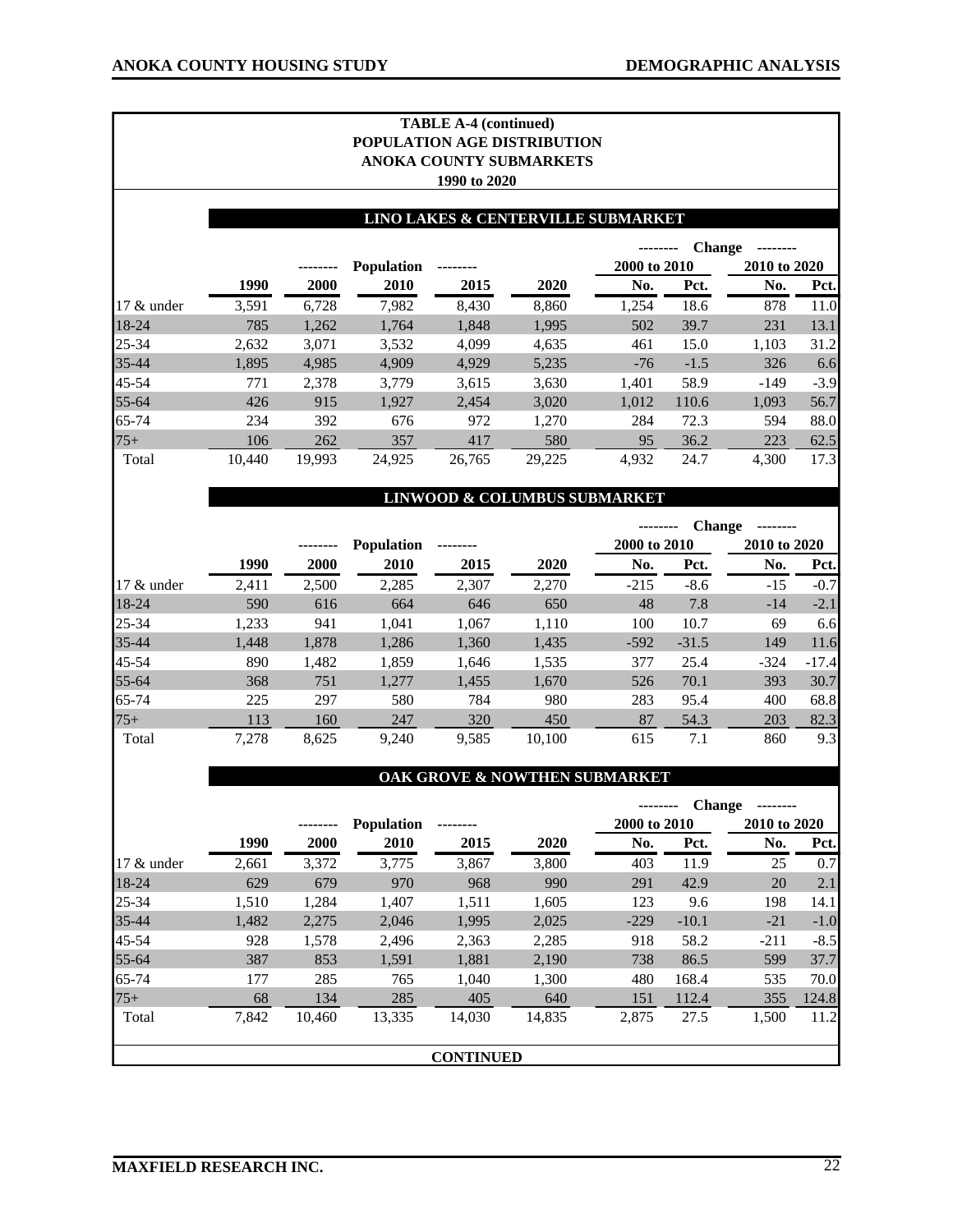|            |        |        | <b>POPULATION AGE DISTRIBUTION</b> | <b>TABLE A-4 (continued)</b><br>1990 to 2020 | <b>ANOKA COUNTY SUBMARKETS</b> |                     |               |                     |       |
|------------|--------|--------|------------------------------------|----------------------------------------------|--------------------------------|---------------------|---------------|---------------------|-------|
|            |        |        |                                    |                                              | <b>RASMEY SUBMARKET</b>        |                     |               |                     |       |
|            |        |        |                                    |                                              |                                |                     | <b>Change</b> |                     |       |
|            | 1990   | 2000   | <b>Population</b><br>2010          | 2015                                         | 2020                           | 2000 to 2010<br>No. | Pct.          | 2010 to 2020<br>No. | Pct.  |
| 17 & under | 4,413  | 5,947  | 7,408                              | 8,541                                        | 9,650                          | 1,461               | 24.6          | 2,242               | 30.3  |
| 18-24      | 1,131  | 1,305  | 1,796                              | 2,092                                        | 2,470                          | 491                 | 37.6          | 674                 | 37.5  |
| $25 - 34$  | 2,208  | 2,974  | 3,229                              | 3,753                                        | 4,455                          | 255                 | 8.6           | 1,226               | 37.9  |
| 35-44      | 2,558  | 3,596  | 4,411                              | 4,759                                        | 5,480                          | 815                 | 22.7          | 1,069               | 24.2  |
| 45-54      | 1,472  | 2,805  | 3,939                              | 4,471                                        | 5,100                          | 1,134               | 40.4          | 1,161               | 29.5  |
| 55-64      | 379    | 1,371  | 2,678                              | 3,065                                        | 3,820                          | 1,307               | 95.3          | 1,142               | 42.6  |
| 65-74      | 177    | 344    | 1,170                              | 1,862                                        | 2,615                          | 826                 | 240.1         | 1,445               | 123.5 |
| $75+$      | 70     | 168    | 339                                | 557                                          | 990                            | 171                 | 101.7         | 651                 | 192.1 |
| Total      | 12,408 | 18,510 | 24,970                             | 29,100                                       | 34,580                         | 6,460               | 34.9          | 9,610               | 38.5  |
|            |        |        |                                    |                                              | <b>SOUTHERN LEG SUBMARKET</b>  |                     |               |                     |       |

|               |        |             |                   |        |        | --------     |         | <b>Change</b> |              |  |
|---------------|--------|-------------|-------------------|--------|--------|--------------|---------|---------------|--------------|--|
|               |        |             | <b>Population</b> |        |        | 2000 to 2010 |         |               | 2010 to 2020 |  |
|               | 1990   | <b>2000</b> | 2010              | 2015   | 2020   | No.          | Pct.    | No.           | Pct.         |  |
| $17 \&$ under | 12,613 | 11,718      | 11,195            | 11,191 | 11,135 | $-523$       | $-4.5$  | -60           | $-0.5$       |  |
| 18-24         | 5,974  | 5,105       | 4,551             | 4,490  | 4,570  | $-554$       | $-10.8$ | 19            | 0.4          |  |
| $25 - 34$     | 9,912  | 7,946       | 7,764             | 7,480  | 7,555  | $-182$       | $-2.3$  | $-209$        | $-2.7$       |  |
| $35 - 44$     | 7,728  | 8,389       | 7,214             | 7,267  | 7,505  | $-1,175$     | $-14.0$ | 291           | 4.0          |  |
| 45-54         | 6,804  | 7,141       | 7,599             | 7,039  | 6,745  | 458          | 6.4     | $-854$        | $-11.2$      |  |
| $55 - 64$     | 5,816  | 5,585       | 6,310             | 6,705  | 7,490  | 725          | 13.0    | 1,180         | 18.7         |  |
| 65-74         | 3,521  | 4,309       | 4,408             | 4,888  | 5,690  | 99           | 2.3     | 1,282         | 29.1         |  |
| $75+$         | 2,055  | 3,314       | 4,359             | 4,470  | 5,360  | 1,045        | 31.5    | 1,001         | 23.0         |  |
| Total         | 54,423 | 53,507      | 53,400            | 53,530 | 56,050 | $-107$       | $-0.2$  | 2,650         | 5.0          |  |

#### **ST. FRANCIS SUBMARKET**

|                                                                                   |       |             |                   |       |       |              |       | <b>Change</b> |      |
|-----------------------------------------------------------------------------------|-------|-------------|-------------------|-------|-------|--------------|-------|---------------|------|
|                                                                                   |       | --------    | <b>Population</b> |       |       | 2000 to 2010 |       | 2010 to 2020  |      |
|                                                                                   | 1990  | <b>2000</b> | 2010              | 2015  | 2020  | No.          | Pct.  | No.           | Pct. |
| 17 $&$ under                                                                      | 1,039 | 1,730       | 2,522             | 2,959 | 3,270 | 792          | 45.8  | 748           | 29.6 |
| 18-24                                                                             | 235   | 462         | 584               | 570   | 595   | 122          | 26.4  | 11            | 1.9  |
| $25 - 34$                                                                         | 562   | 959         | 1,511             | 1,529 | 1,640 | 552          | 57.6  | 129           | 8.5  |
| 35-44                                                                             | 356   | 869         | 1,272             | 1,641 | 1,935 | 403          | 46.4  | 663           | 52.1 |
| $45 - 54$                                                                         | 183   | 456         | 918               | 936   | 975   | 462          | 101.3 | 57            | 6.2  |
| $55 - 64$                                                                         | 87    | 263         | 434               | 552   | 685   | 171          | 65.2  | 251           | 57.7 |
| 65-74                                                                             | 54    | 107         | 218               | 278   | 355   | 111          | 104.0 | 137           | 62.6 |
| $75+$                                                                             | 22    | 64          | 95                | 129   | 180   | 31           | 47.8  | 85            | 90.3 |
| Total                                                                             | 2,538 | 4,910       | 7,555             | 8,595 | 9,635 | 2,645        | 53.9  | 2,080         | 27.5 |
|                                                                                   |       |             |                   |       |       |              |       |               |      |
| Sources: U.S. Census Bureau; MN Demographic Center; ESRI.; Maxfield Research Inc. |       |             |                   |       |       |              |       |               |      |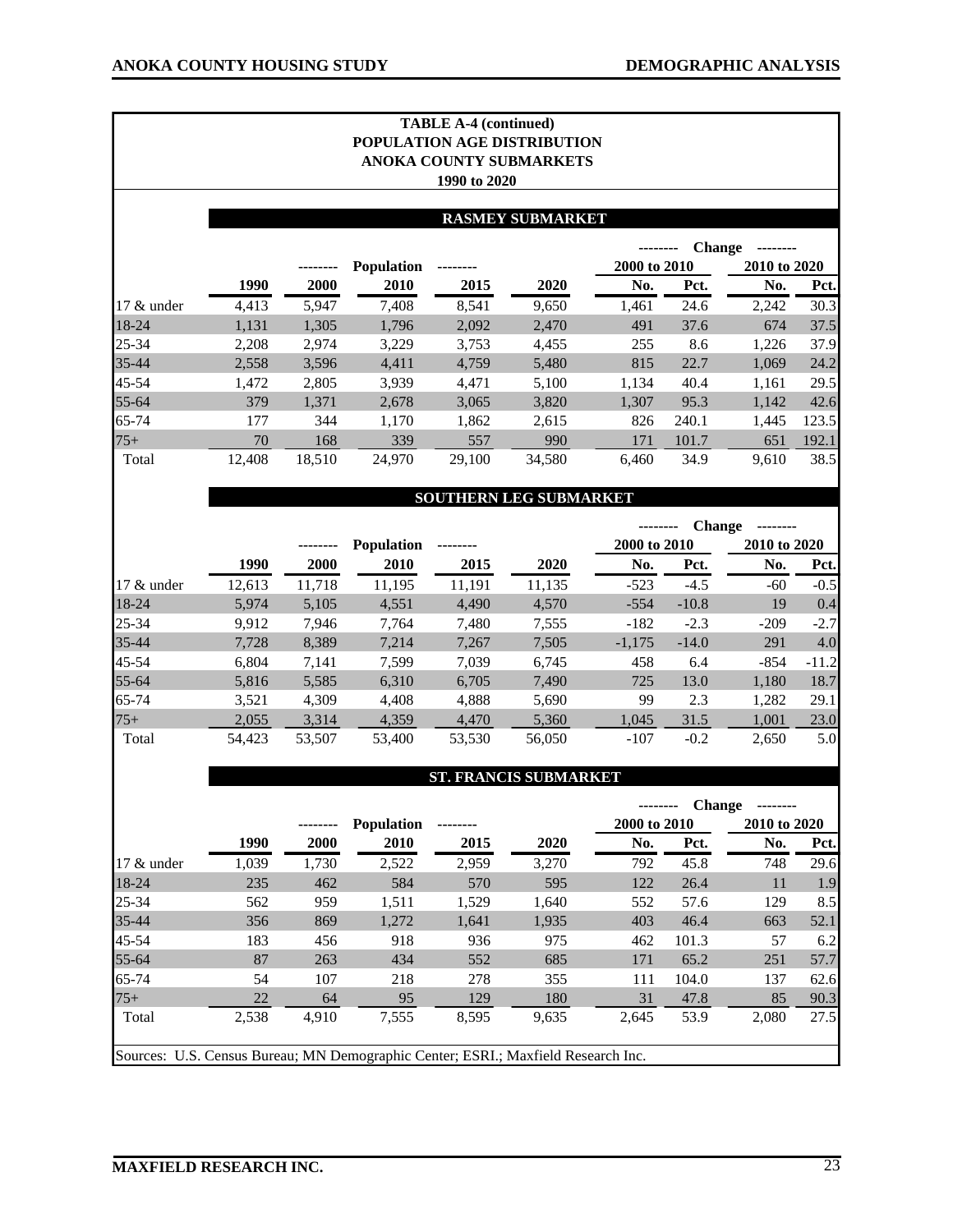|                                       |              | HOUSEHOLD INCOME BY AGE OF HOUSEHOLDER |           | <b>TABLE A-5</b><br><b>ANOKA COUNTY</b><br>(Number of Households)<br>2010 & 2015 |                    |           |           |             |
|---------------------------------------|--------------|----------------------------------------|-----------|----------------------------------------------------------------------------------|--------------------|-----------|-----------|-------------|
|                                       |              |                                        |           |                                                                                  | Age of Householder |           |           |             |
|                                       | <b>Total</b> | Under 25                               | 25-34     | 35-44                                                                            | 45-54              | 55-64     | $65 - 74$ | $75+$       |
|                                       |              |                                        |           | 2010                                                                             |                    |           |           |             |
| Less than \$15,000                    | 4,844        | 415                                    | 641       | 487                                                                              | 537                | 497       | 807       | 1,461       |
| \$15,000 to \$24,999                  | 6,559        | 382                                    | 956       | 751                                                                              | 780                | 705       | 1,236     | 1,749       |
| \$25,000 to \$34,999                  | 5,817        | 335                                    | 1,153     | 1,020                                                                            | 768                | 772       | 1,041     | 728         |
| \$35,000 to \$49,999                  | 13,928       | 767                                    | 3,177     | 2,743                                                                            | 2,297              | 1,980     | 2,021     | 944         |
| \$50,000 to \$74,999                  | 28,787       | 1,094                                  | 6,250     | 6,903                                                                            | 6,423              | 5,092     | 2,249     | 776         |
| \$75,000 to \$99,999                  | 24,767       | 518                                    | 4,912     | 6,794                                                                            | 6,603              | 4,024     | 1,226     | 690         |
| \$100,000 to \$149,999                | 29,828       | 518                                    | 3,990     | 7,318                                                                            | 9,585              | 5,921     | 1,604     | 892         |
| \$150,000 to \$199,999                | 6,936        | 267                                    | 740       | 1,448                                                                            | 1,934              | 1,250     | 733       | 563         |
| \$200,000+                            | 4,004        | 142                                    | 371       | 906                                                                              | 948                | 766       | 558       | 313         |
| <b>Total</b>                          | 125,470      | 4,438                                  | 22,191    | 28,369                                                                           | 29,873             | 21,009    | 11,475    | 8,115       |
| Median Income                         | \$74,497     | \$54,969                               | \$68,545  | \$81,090                                                                         | \$88,217           | \$81,922  | \$54,968  | \$36,294    |
|                                       |              |                                        |           | 2015                                                                             |                    |           |           |             |
| Less than \$15,000                    | 4,067        | 361                                    | 555       | 344                                                                              | 311                | 348       | 719       | 1,429       |
| \$15,000 to \$24,999                  | 4,668        | 274                                    | 698       | 484                                                                              | 429                | 493       | 967       | 1,322       |
| \$25,000 to \$34,999                  | 4,472        | 250                                    | 902       | 716                                                                              | 478                | 565       | 950       | 612         |
| \$35,000 to \$49,999                  | 9,797        | 545                                    | 2,256     | 1,765                                                                            | 1,321              | 1,344     | 1,791     | 775         |
| \$50,000 to \$74,999                  | 28,388       | 1,106                                  | 6,471     | 6,472                                                                            | 5,247              | 5,069     | 2,935     | 1,087       |
| \$75,000 to \$99,999                  | 23,579       | 540                                    | 4,957     | 6,191                                                                            | 5,228              | 4,047     | 1,691     | 925         |
| \$100,000 to \$149,999                | 41,142       | 725                                    | 5,896     | 9,748                                                                            | 11,661             | 8,362     | 3,088     | 1,662       |
| \$150,000 to \$199,999                | 10,587       | 316                                    | 1,140     | 2,103                                                                            | 2,527              | 1,982     | 1,523     | 997         |
| \$200,000+                            | 5,684        | 130                                    | 514       | 1,245                                                                            | 1,148              | 1,160     | 1,061     | 427         |
| <b>Total</b>                          | 132,385      | 4,248                                  | 23,388    | 29,068                                                                           | 28,349             | 23,370    | 14,725    | 9,237       |
| Median Income                         | \$87,499     | \$62,671                               | \$77,661  | \$92,201                                                                         | \$102,086          | \$97,919  | \$74,426  | \$58,734    |
|                                       |              |                                        |           | <b>Change - 2010 to 2015</b>                                                     |                    |           |           |             |
| Less than \$15,000                    | $-36$        | $\overline{c}$                         | $-0$      | $-5$                                                                             | $-12$              | $-4$      | $-10$     | $-7$        |
| \$15,000 to \$24,999                  | $-79$        | $-6$                                   | $-20$     | $-0$                                                                             | $-21$              | $-15$     | $-18$     | 1           |
| \$25,000 to \$34,999                  | $-69$        | $-0$                                   | $-4$      | $-12$                                                                            | $-15$              | $-16$     | $-14$     | $\text{-}8$ |
| \$35,000 to \$49,999                  | $-189$       | $-0$                                   | $-30$     | $-35$                                                                            | $-46$              | $-55$     | $-24$     | 1           |
| \$50,000 to \$74,999                  | $-261$       | $-4$                                   | $-33$     | $-91$                                                                            | $-122$             | $-45$     | 8         | 26          |
| \$75,000 to \$99,999                  | $-382$       | $-8$                                   | $-61$     | $-157$                                                                           | $-167$             | $-20$     | 12        | 19          |
| \$100,000 to \$149,999                | 777          | 5                                      | 289       | 57                                                                               | 55                 | 193       | 133       | 45          |
| \$150,000 to \$199,999                | 495          | $\overline{c}$                         | 66        | 108                                                                              | 89                 | 103       | 104       | 24          |
| \$200,000+<br><b>Total</b>            | 179<br>435   | -4<br>$-14$                            | 33<br>239 | 14<br>$-121$                                                                     | $-1$<br>$-240$     | 45<br>186 | 86<br>278 | 6<br>106    |
| Median Income                         | \$10,175     | \$6,594                                | \$10,612  | \$6,608                                                                          | \$6,673            | \$12,709  | \$29,458  | \$19,280    |
| Sources: ESRI; Maxfield Research Inc. |              |                                        |           |                                                                                  |                    |           |           |             |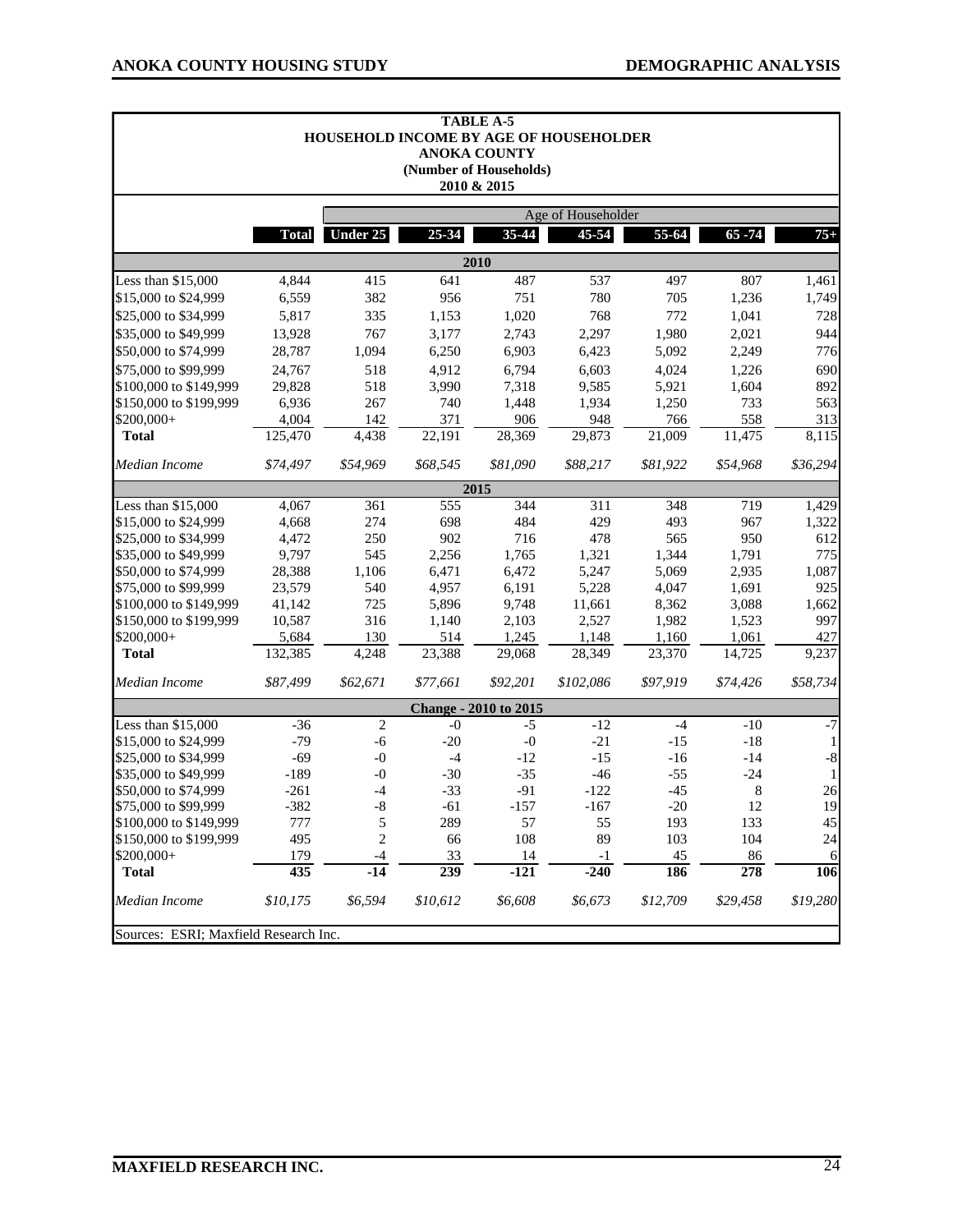$\blacksquare$ 

|                        |                                       |                |                | <b>TABLE A-6</b><br>HOUSEHOLD INCOME BY AGE OF HOUSEHOLDER<br><b>ANDOVER SUBMARKET</b><br>(Number of Households)<br>2010 & 2015 |           |                |                  |             |  |
|------------------------|---------------------------------------|----------------|----------------|---------------------------------------------------------------------------------------------------------------------------------|-----------|----------------|------------------|-------------|--|
|                        | Age of Householder                    |                |                |                                                                                                                                 |           |                |                  |             |  |
|                        | <b>Total</b>                          | Under 25       | 25-34          | 35-44                                                                                                                           | 45-54     | $55-64$        | $65 - 74$        | $75+$       |  |
|                        |                                       |                |                | 2010                                                                                                                            |           |                |                  |             |  |
| Less than \$15,000     | 117                                   | 3              | $\overline{c}$ | $\,8\,$                                                                                                                         | 19        | 8              | 27               | 48          |  |
| \$15,000 to \$24,999   | 186                                   | 9              | 43             | $\overline{c}$                                                                                                                  | 25        | 31             | 47               | 28          |  |
| \$25,000 to \$34,999   | 181                                   | $\overline{c}$ | 19             | 25                                                                                                                              | 18        | 39             | 44               | 34          |  |
| \$35,000 to \$49,999   | 439                                   | 5              | 87             | 63                                                                                                                              | 74        | 116            | 85               | 8           |  |
| \$50,000 to \$74,999   | 1,560                                 | 26             | 372            | 344                                                                                                                             | 311       | 396            | 57               | 54          |  |
| \$75,000 to \$99,999   | 1,892                                 | 24             | 549            | 545                                                                                                                             | 391       | 272            | 77               | 35          |  |
| \$100,000 to \$149,999 | 4,039                                 | 41             | 664            | 1,232                                                                                                                           | 1,389     | 528            | 132              | 53          |  |
| \$150,000 to \$199,999 | 1,010                                 | 28             | 114            | 290                                                                                                                             | 281       | 156            | 103              | 38          |  |
| \$200,000+             | 660                                   | 8              | 78             | 181                                                                                                                             | 157       | 112            | 104              | 20          |  |
| <b>Total</b>           | 10,085                                | 149            | 1,928          | 2,691                                                                                                                           | 2,665     | 1,657          | 677              | 318         |  |
| Median Income          | \$101,615                             | \$102,659      | \$93,304       | \$107,715                                                                                                                       | \$109,385 | \$96,079       | \$100,128        | \$66,781    |  |
|                        |                                       |                |                | 2015                                                                                                                            |           |                |                  |             |  |
| Less than \$15,000     | 81                                    | 5              | $\overline{c}$ | 3                                                                                                                               | 7         | $\overline{4}$ | 18               | 41          |  |
| \$15,000 to \$24,999   | 107                                   | 3              | 23             | 2                                                                                                                               | 4         | 16             | 29               | 29          |  |
| \$25,000 to \$34,999   | 112                                   | $\overline{c}$ | 15             | 14                                                                                                                              | 3         | 23             | 30               | 25          |  |
| \$35,000 to \$49,999   | 250                                   | 5              | 58             | 28                                                                                                                              | 27        | 61             | 61               | 9           |  |
| \$50,000 to \$74,999   | 1,299                                 | 22             | 338            | 253                                                                                                                             | 189       | 351            | 65               | 80          |  |
| \$75,000 to \$99,999   | 1,510                                 | 16             | 488            | 388                                                                                                                             | 224       | 252            | 89               | 54          |  |
| \$100,000 to \$149,999 | 4,815                                 | 46             | 952            | 1,290                                                                                                                           | 1,444     | 721            | 265              | 98          |  |
| \$150,000 to \$199,999 | 1,505                                 | 30             | 180            | 397                                                                                                                             | 370       | 259            | 207              | 62          |  |
| \$200,000+             | 840                                   | 4              | 111            | 195                                                                                                                             | 156       | 157            | 190              | 26          |  |
| <b>Total</b>           | 10,520                                | 135            | 2,167          | 2,571                                                                                                                           | 2,425     | 1,843          | 955              | 425         |  |
| Median Income          | \$111,790                             | \$109,253      | \$103,916      | \$114,323                                                                                                                       | \$116,058 | \$108,788      | \$129,586        | \$86,061    |  |
|                        |                                       |                |                | <b>Change - 2010 to 2015</b>                                                                                                    |           |                |                  |             |  |
| Less than \$15,000     | $-36$                                 | $\overline{c}$ | $-0$           | $-5$                                                                                                                            | $-12$     | $-4$           | $-10$            | $-7$        |  |
| \$15,000 to \$24,999   | $-79$                                 | $-6$           | $-20$          | $-0$                                                                                                                            | $-21$     | $-15$          | $-18$            | 1           |  |
| \$25,000 to \$34,999   | $-69$                                 | $-0$           | $-4$           | $-12$                                                                                                                           | $-15$     | $-16$          | $-14$            | $\mbox{-}8$ |  |
| \$35,000 to \$49,999   | $-189$                                | $-0$           | $-30$          | $-35$                                                                                                                           | $-46$     | $-55$          | $-24$            | -1          |  |
| \$50,000 to \$74,999   | $-261$                                | $-4$           | $-33$          | $-91$                                                                                                                           | $-122$    | $-45$          | 8                | 26          |  |
| \$75,000 to \$99,999   | 382                                   | $\cdot$ 8      | $-61$          | $-157$                                                                                                                          | $-167$    | $-20$          | 12               | 19          |  |
| \$100,000 to \$149,999 | 777                                   | 5              | 289            | 57                                                                                                                              | 55        | 193            | 133              | 45          |  |
| \$150,000 to \$199,999 | 495                                   | 2              | 66             | 108                                                                                                                             | 89        | 103            | 104              | 24          |  |
| \$200,000+             | 179                                   | $-4$           | 33             | 14                                                                                                                              | $-1$      | $45\,$         | 86               | 6           |  |
| <b>Total</b>           | 435                                   | $-14$          | 239            | $-121$                                                                                                                          | $-240$    | 186            | $\overline{278}$ | 106         |  |
| Median Income          | \$10,175                              | \$6,594        | \$10,612       | \$6,608                                                                                                                         | \$6,673   | \$12,709       | \$29,458         | \$19,280    |  |
|                        | Sources: ESRI; Maxfield Research Inc. |                |                |                                                                                                                                 |           |                |                  |             |  |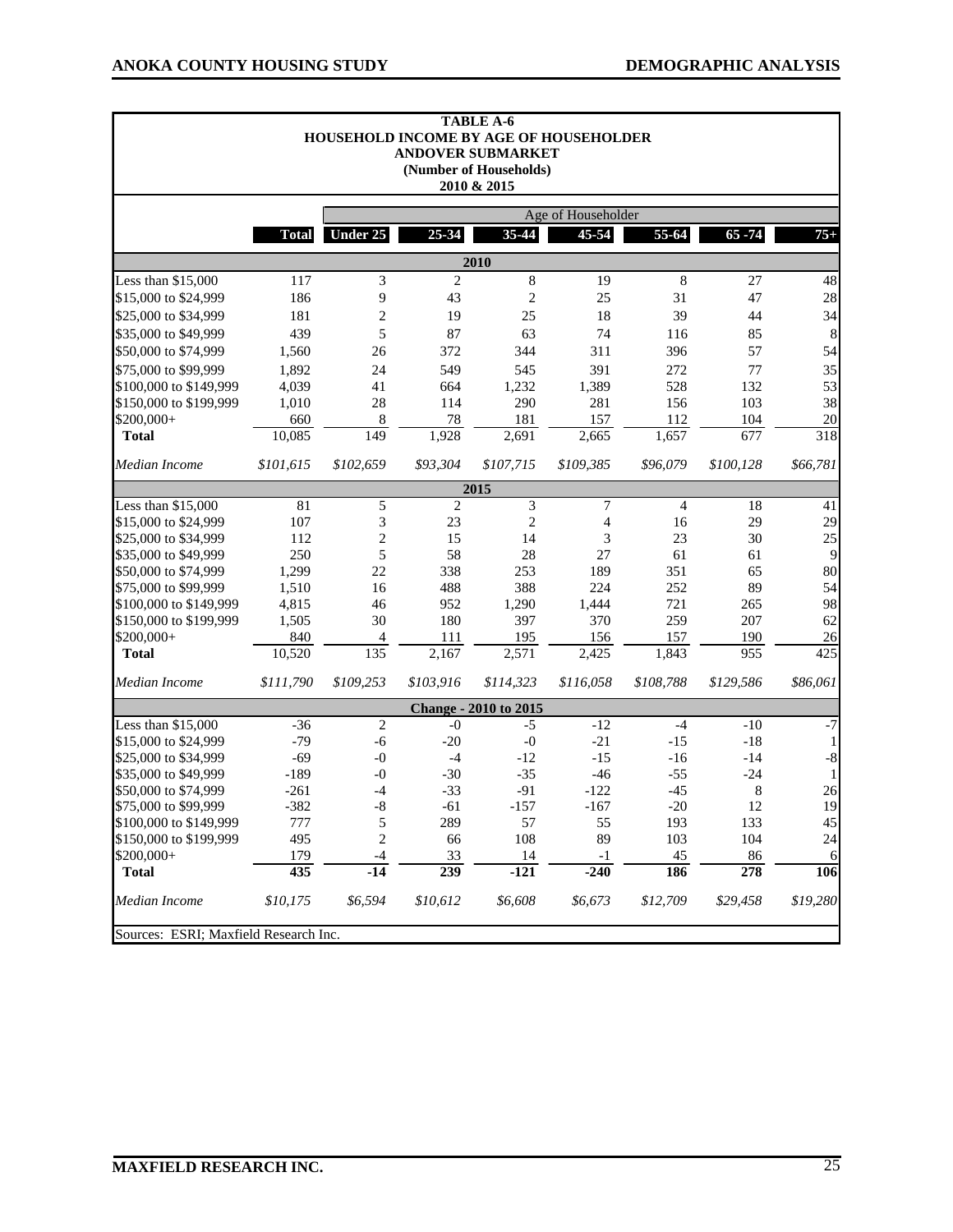|                                                  |                    |                  |                | <b>TABLE A-7</b><br>HOUSEHOLD INCOME BY AGE OF HOUSEHOLDER<br><b>ANOKA SUBMARKET</b><br>(Number of Households)<br>2010 & 2015 |          |                 |                  |          |  |
|--------------------------------------------------|--------------------|------------------|----------------|-------------------------------------------------------------------------------------------------------------------------------|----------|-----------------|------------------|----------|--|
|                                                  | Age of Householder |                  |                |                                                                                                                               |          |                 |                  |          |  |
|                                                  | <b>Total</b>       | <b>Under 25</b>  | 25-34          | 35-44                                                                                                                         | 45-54    | 55-64           | $65 - 74$        | $75+$    |  |
|                                                  |                    |                  |                | 2010                                                                                                                          |          |                 |                  |          |  |
| Less than \$15,000                               | 609                | 102              | 75             | 32                                                                                                                            | 73       | 63              | 86               | 179      |  |
| \$15,000 to \$24,999                             | 885                | 67               | 148            | 114                                                                                                                           | 78       | 43              | 177              | 258      |  |
| \$25,000 to \$34,999                             | 617                | 67               | 143            | 94                                                                                                                            | 104      | 54              | 63               | 93       |  |
| \$35,000 to \$49,999                             | 1,226              | 111              | 274            | 310                                                                                                                           | 143      | 134             | 146              | 108      |  |
| \$50,000 to \$74,999                             | 1,627              | 99               | 330            | 371                                                                                                                           | 346      | 317             | 87               | 79       |  |
| \$75,000 to \$99,999                             | 1,266              | 44               | 265            | 277                                                                                                                           | 424      | 149             | 38               | 68       |  |
| \$100,000 to \$149,999                           | 941                | 30               | 141            | 123                                                                                                                           | 186      | 327             | 65               | 70       |  |
| \$150,000 to \$199,999                           | 204                | 20               | 26             | 35                                                                                                                            | 40       | 21              | 31               | 29       |  |
| \$200,000+                                       | 110                | 4                | 18             | $\overline{4}$                                                                                                                | 23       | 23              | 19               | 18       |  |
| <b>Total</b>                                     | 7,485              | $\sqrt{543}$     | 1,421          | 1,360                                                                                                                         | 1,417    | 1,131           | 712              | 901      |  |
| Median Income                                    | \$53,940           | \$38,747         | \$53,598       | \$56,170                                                                                                                      | \$71,394 | \$69,837        | \$37,207         | \$26,104 |  |
|                                                  |                    |                  |                | 2015                                                                                                                          |          |                 |                  |          |  |
| Less than \$15,000                               | 558                | 91               | 70             | 25                                                                                                                            | 56       | 51              | 92               | 174      |  |
| \$15,000 to \$24,999                             | 686                | 51               | 118            | 83                                                                                                                            | 46       | 27              | 162              | 200      |  |
| \$25,000 to \$34,999                             | 515                | 53               | 122            | 72                                                                                                                            | 74       | 40              | 70               | 84       |  |
| \$35,000 to \$49,999                             | 931                | 87               | 211            | 235                                                                                                                           | 92       | 84              | 139              | 84       |  |
| \$50,000 to \$74,999                             | 1,726              | 111              | 353            | 398                                                                                                                           | 332      | 307             | 126              | 98       |  |
| \$75,000 to \$99,999                             | 1,281              | 49               | 274            | 282                                                                                                                           | 390      | 153             | 61               | 73       |  |
| \$100,000 to \$149,999                           | 1,412              | 50               | 212            | 206                                                                                                                           | 232      | 446             | 138              | 128      |  |
| \$150,000 to \$199,999                           | 331                | 25               | 42             | 59                                                                                                                            | 52       | 37              | 63               | 54       |  |
| \$200,000+                                       | 164                | 4                | 26             | 11                                                                                                                            | 31       | 36              | 32               | 24       |  |
| <b>Total</b>                                     | 7,605              | $\overline{519}$ | 1,426          | 1,372                                                                                                                         | 1,306    | 1,180           | 884              | 919      |  |
| Median Income                                    | \$62,491           | \$45,343         | \$60,874       | \$64,243                                                                                                                      | \$77,084 | \$86,727        | \$46,964         | \$35,140 |  |
|                                                  |                    |                  |                | <b>Change - 2010 to 2015</b>                                                                                                  |          |                 |                  |          |  |
| Less than \$15,000                               | $-51$              | $-11$            | $-4$           | $-7$                                                                                                                          | $-17$    | $-12$           | 6                | $-5$     |  |
| \$15,000 to \$24,999                             | $-199$             | $-16$            | $-31$          | $-31$                                                                                                                         | $-31$    | $-17$           | $-15$            | $-58$    |  |
| \$25,000 to \$34,999                             | $-102$             | $-14$            | $-21$          | $-22$                                                                                                                         | $-30$    | $-14$           | 8                | $-9$     |  |
| \$35,000 to \$49,999                             | $-295$             | $-24$            | $-64$          | $-74$                                                                                                                         | $-51$    | $-50$           | $-7$             | $-24$    |  |
| \$50,000 to \$74,999                             | 99                 | 13               | 23             | 27                                                                                                                            | $-13$    | $-10$           | 39               | 19       |  |
| \$75,000 to \$99,999                             | 15                 | 4                | 8              | 5                                                                                                                             | $-34$    | $\overline{4}$  | 23               | 6        |  |
| \$100,000 to \$149,999<br>\$150,000 to \$199,999 | 471<br>128         | 19<br>5          | 70<br>16       | 83<br>24                                                                                                                      | 47<br>11 | 119<br>16       | 74<br>32         | 58<br>24 |  |
| \$200,000+                                       | 54                 | $\boldsymbol{0}$ | $\,8\,$        | 7                                                                                                                             | 8        | 13              | 13               | 6        |  |
| <b>Total</b>                                     | 120                | $-24$            | $\overline{6}$ | $\overline{12}$                                                                                                               | $-111$   | $\overline{49}$ | $\overline{172}$ | 17       |  |
| Median Income                                    | \$8,551            | \$6,596          | \$7,276        | \$8,073                                                                                                                       | \$5,690  | \$16,890        | \$9,757          | \$9,036  |  |
| Sources: ESRI; Maxfield Research Inc.            |                    |                  |                |                                                                                                                               |          |                 |                  |          |  |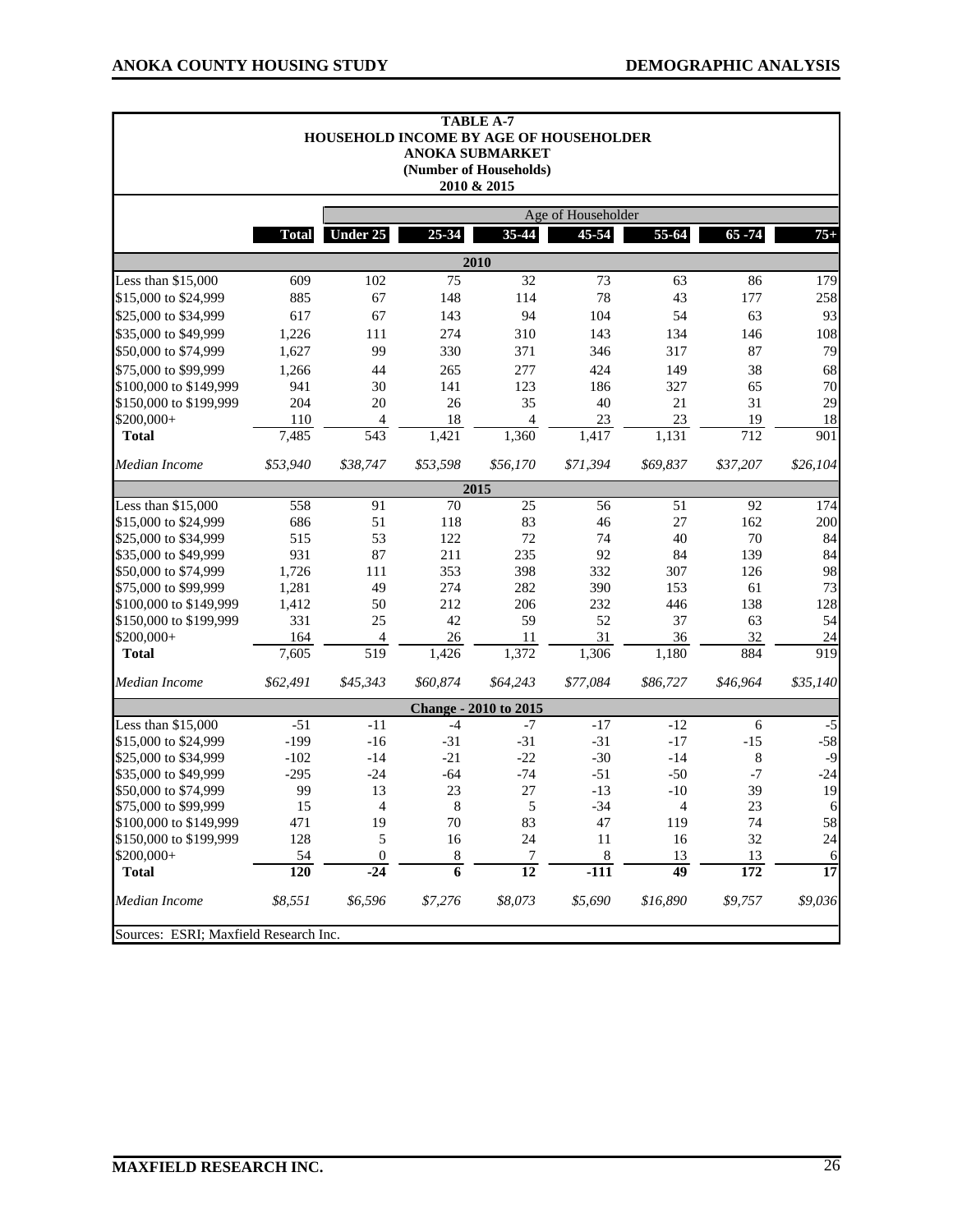|                                              |                  |                      |                 | <b>TABLE A-8</b><br>HOUSEHOLD INCOME BY AGE OF HOUSEHOLDER<br>BLAINE, CIRCLE PINES, & LEXINGTON SUBMARKET<br>(Number of Households)<br>2010 & 2015 |                |                 |                |                                    |  |  |
|----------------------------------------------|------------------|----------------------|-----------------|----------------------------------------------------------------------------------------------------------------------------------------------------|----------------|-----------------|----------------|------------------------------------|--|--|
|                                              |                  | Age of Householder   |                 |                                                                                                                                                    |                |                 |                |                                    |  |  |
|                                              | <b>Total</b>     | Under 25             | 25-34           | 35-44                                                                                                                                              | 45-54          | 55-64           | $65 - 74$      | $75+$                              |  |  |
|                                              |                  |                      |                 | 2010                                                                                                                                               |                |                 |                |                                    |  |  |
| Less than \$15,000                           | 760              | 45                   | 95              | 86                                                                                                                                                 | 119            | 75              | 144            | 196                                |  |  |
| \$15,000 to \$24,999                         | 911              | 50                   | 116             | 112                                                                                                                                                | 123            | 120             | 215            | 174                                |  |  |
| \$25,000 to \$34,999                         | 905              | 55                   | 196             | 148                                                                                                                                                | 97             | 140             | 180            | 88                                 |  |  |
| \$35,000 to \$49,999                         | 2,781            | 138                  | 619             | 567                                                                                                                                                | 460            | 430             | 450            | 116                                |  |  |
| \$50,000 to \$74,999                         | 6,033            | 209                  | 1,416           | 1,478                                                                                                                                              | 1,271          | 1,131           | 393            | 135                                |  |  |
| \$75,000 to \$99,999                         | 5,317            | 103                  | 1,039           | 1,395                                                                                                                                              | 1,631          | 787             | 216            | 146                                |  |  |
| \$100,000 to \$149,999                       | 5,754            | 101                  | 956             | 1,416                                                                                                                                              | 1,656          | 1,196           | 275            | 156                                |  |  |
| \$150,000 to \$199,999                       | 1,342            | 41                   | 133             | 201                                                                                                                                                | 452            | 232             | 144            | 138                                |  |  |
| \$200,000+                                   | 811              | 16                   | 62              | 197                                                                                                                                                | 212            | 165             | 104            | 56                                 |  |  |
| <b>Total</b>                                 | 24,615           | 757                  | 4,632           | 5,600                                                                                                                                              | 6,023          | 4,277           | 2,121          | 1,205                              |  |  |
| Median Income                                | \$76,092         | \$57,995             | \$71,665        | \$80,333                                                                                                                                           | \$86,851       | \$80,979        | \$53,177       | \$53,978                           |  |  |
|                                              |                  |                      |                 | 2015                                                                                                                                               |                |                 |                |                                    |  |  |
| Less than $$15,000$                          | 624              | 41                   | 79              | 55                                                                                                                                                 | 61             | 47              | 135            | 206                                |  |  |
| \$15,000 to \$24,999                         | 630              | 32                   | 85              | 77                                                                                                                                                 | 68             | 90              | 157            | 121                                |  |  |
| \$25,000 to \$34,999                         | 694              | 40                   | 133             | 110                                                                                                                                                | 66             | 107             | 160            | 78                                 |  |  |
| \$35,000 to \$49,999                         | 1,913            | 91                   | 412             | 368                                                                                                                                                | 261            | 284             | 395            | 102                                |  |  |
| \$50,000 to \$74,999                         | 5,896            | 212                  | 1,397           | 1,453                                                                                                                                              | 1,014          | 1,093           | 547            | 180                                |  |  |
| \$75,000 to \$99,999                         | 5,086            | 118                  | 1,036           | 1,322                                                                                                                                              | 1,298          | 799             | 333            | 180                                |  |  |
| \$100,000 to \$149,999                       | 8,032            | 138                  | 1,387           | 1,970                                                                                                                                              | 1,993          | 1,683           | 570            | 293                                |  |  |
| \$150,000 to \$199,999                       | 2,055            | 51                   | 215             | 303                                                                                                                                                | 572            | 369             | 314            | 231                                |  |  |
| \$200,000+<br><b>Total</b>                   | 1,221<br>26,150  | 17<br>739            | 97<br>4,840     | 293<br>5,950                                                                                                                                       | 261<br>5,593   | 268<br>4,740    | 196<br>2,808   | 90<br>1,480                        |  |  |
|                                              |                  |                      |                 |                                                                                                                                                    |                |                 |                |                                    |  |  |
| Median Income                                | \$89,299         | \$67,235             | \$80,752        | \$90,261                                                                                                                                           | \$100,336      | \$97,964        | \$75,532       | \$81,061                           |  |  |
|                                              |                  |                      | $-17$           | <b>Change - 2010 to 2015</b>                                                                                                                       |                |                 |                |                                    |  |  |
| Less than \$15,000                           | $-137$           | $-3$                 |                 | $-31$                                                                                                                                              | $-58$          | $-28$           | $-9$           | 10                                 |  |  |
| \$15,000 to \$24,999                         | $-281$           | $-18$                | $-31$           | $-35$                                                                                                                                              | $-55$<br>$-31$ | $-30$           | $-57$          | $-53$                              |  |  |
| \$25,000 to \$34,999<br>\$35,000 to \$49,999 | $-212$<br>$-868$ | $-15$<br>$-47$       | $-63$<br>$-208$ | $-39$<br>$-199$                                                                                                                                    | $-200$         | $-33$<br>$-146$ | $-20$<br>$-55$ | $-11$<br>$-14$                     |  |  |
|                                              |                  |                      | $-19$           | $-25$                                                                                                                                              | $-257$         | $-38$           | 154            | 45                                 |  |  |
| \$50,000 to \$74,999<br>\$75,000 to \$99,999 | $-138$           | $\overline{c}$<br>15 |                 |                                                                                                                                                    |                |                 | 117            | 34                                 |  |  |
| \$100,000 to \$149,999                       | $-231$           |                      | $-3$            | $-72$                                                                                                                                              | $-334$         | 12              |                |                                    |  |  |
| \$150,000 to \$199,999                       | 2,278<br>713     | 37<br>9              | 430<br>82       | 554<br>102                                                                                                                                         | 336<br>120     | 488<br>137      | 295<br>170     | 137<br>93                          |  |  |
| \$200,000+                                   | 410              | 1                    | 35              | 96                                                                                                                                                 | 49             | 103             | 93             |                                    |  |  |
| <b>Total</b>                                 | 1,535            | $-18$                | 208             | 350                                                                                                                                                | $-430$         | 463             | 688            | $\frac{34}{5}$<br>$\overline{275}$ |  |  |
| Median Income                                | \$13,207         | \$9,240              | \$9,087         | \$9,928                                                                                                                                            | \$13,485       | \$16,985        | \$22,355       | \$27,083                           |  |  |
| Sources: ESRI; Maxfield Research Inc.        |                  |                      |                 |                                                                                                                                                    |                |                 |                |                                    |  |  |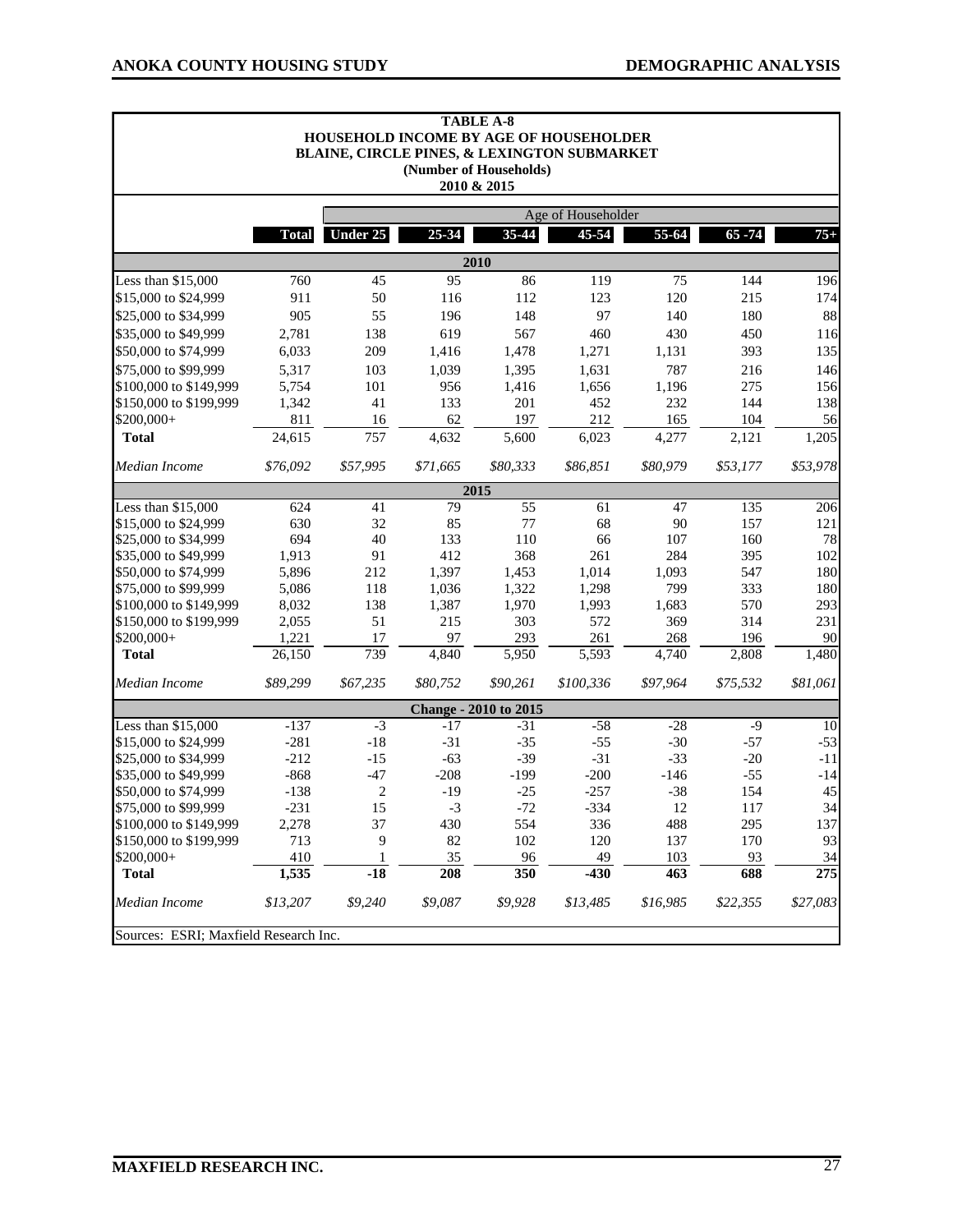$\blacksquare$ 

 $\blacksquare$ 

|                                       |              |          |          | <b>TABLE A-9</b><br>HOUSEHOLD INCOME BY AGE OF HOUSEHOLDER<br><b>COON RAPIDS SUBMARKET</b><br>(Number of Households)<br>2010 & 2015 |           |          |           |          |  |
|---------------------------------------|--------------|----------|----------|-------------------------------------------------------------------------------------------------------------------------------------|-----------|----------|-----------|----------|--|
| Age of Householder                    |              |          |          |                                                                                                                                     |           |          |           |          |  |
|                                       | <b>Total</b> | Under 25 | 25-34    | 35-44                                                                                                                               | 45-54     | 55-64    | $65 - 74$ | $75+$    |  |
|                                       |              |          |          | 2010                                                                                                                                |           |          |           |          |  |
| Less than \$15,000                    | 1,054        | 115      | 144      | 116                                                                                                                                 | 60        | 124      | 194       | 301      |  |
| \$15,000 to \$24,999                  | 1,354        | 109      | 275      | 139                                                                                                                                 | 113       | 171      | 276       | 271      |  |
| \$25,000 to \$34,999                  | 1,278        | 79       | 249      | 210                                                                                                                                 | 185       | 190      | 213       | 152      |  |
| \$35,000 to \$49,999                  | 3,070        | 203      | 807      | 585                                                                                                                                 | 484       | 431      | 323       | 236      |  |
| \$50,000 to \$74,999                  | 6,129        | 352      | 1,324    | 1,453                                                                                                                               | 1,384     | 973      | 558       | 83       |  |
| \$75,000 to \$99,999                  | 4,848        | 107      | 1,015    | 1,245                                                                                                                               | 1,286     | 789      | 267       | 138      |  |
| \$100,000 to \$149,999                | 4,891        | 66       | 456      | 1,147                                                                                                                               | 1,724     | 997      | 317       | 183      |  |
| \$150,000 to \$199,999                | 1,189        | 61       | 139      | 206                                                                                                                                 | 349       | 242      | 94        | 98       |  |
| \$200,000+                            | 510          | 36       | 44       | 69                                                                                                                                  | 104       | 85       | 84        | 88       |  |
| <b>Total</b>                          | 24,325       | 1,128    | 4,454    | 5,171                                                                                                                               | 5,691     | 4,003    | 2,327     | 1,550    |  |
| Median Income                         | \$70,017     | \$52,435 | \$61,102 | \$76,079                                                                                                                            | \$84,726  | \$77,556 | \$54,898  | \$37,446 |  |
|                                       |              |          |          | 2015                                                                                                                                |           |          |           |          |  |
| Less than \$15,000                    | 860          | 93       | 121      | 86                                                                                                                                  | 30        | 86       | 168       | 275      |  |
| \$15,000 to \$24,999                  | 938          | 79       | 195      | 83                                                                                                                                  | 63        | 112      | 213       | 193      |  |
| \$25,000 to \$34,999                  | 956          | 56       | 183      | 148                                                                                                                                 | 104       | 140      | 199       | 126      |  |
| \$35,000 to \$49,999                  | 2,101        | 145      | 550      | 360                                                                                                                                 | 274       | 309      | 277       | 186      |  |
| \$50,000 to \$74,999                  | 5,958        | 351      | 1,379    | 1,350                                                                                                                               | 1,118     | 944      | 673       | 144      |  |
| \$75,000 to \$99,999                  | 4,542        | 112      | 1,014    | 1,136                                                                                                                               | 980       | 758      | 347       | 195      |  |
| \$100,000 to \$149,999                | 6,714        | 106      | 705      | 1,541                                                                                                                               | 2,018     | 1,398    | 603       | 343      |  |
| \$150,000 to \$199,999                | 1,729        | 69       | 191      | 287                                                                                                                                 | 429       | 375      | 208       | 171      |  |
| \$200,000+                            | 696          | 34       | 54       | 100                                                                                                                                 | 125       | 131      | 146       | 106      |  |
| <b>Total</b>                          | 24,495       | 1,045    | 4,392    | 5,092                                                                                                                               | 5,141     | 4,253    | 2,833     | 1,739    |  |
| Median Income                         | \$81,601     | \$57,384 | \$68,881 | \$84,148                                                                                                                            | \$100,020 | \$90,929 | \$69,175  | \$63,805 |  |
|                                       |              |          |          | <b>Change - 2010 to 2015</b>                                                                                                        |           |          |           |          |  |
| Less than \$15,000                    | $-194$       | $-22$    | $-23$    | $-30$                                                                                                                               | $-30$     | $-38$    | $-26$     | $-26$    |  |
| \$15,000 to \$24,999                  | $-416$       | $-30$    | $-80$    | $-56$                                                                                                                               | $-50$     | $-59$    | $-63$     | $-78$    |  |
| \$25,000 to \$34,999                  | $-323$       | $-23$    | $-66$    | $-62$                                                                                                                               | $-81$     | $-50$    | $-14$     | $-26$    |  |
| \$35,000 to \$49,999                  | $-969$       | $-58$    | $-257$   | $-226$                                                                                                                              | $-210$    | $-122$   | $-46$     | $-50$    |  |
| \$50,000 to \$74,999                  | $-170$       | $-1$     | 55       | $-103$                                                                                                                              | $-267$    | $-29$    | 114       | 61       |  |
| \$75,000 to \$99,999                  | $-307$       | 5        | -1       | $-110$                                                                                                                              | $-307$    | $-31$    | $80\,$    | 57       |  |
| \$100,000 to \$149,999                | 1,823        | 40       | 249      | 394                                                                                                                                 | 293       | 401      | 286       | 160      |  |
| \$150,000 to \$199,999                | 539          | 8        | 52       | 81                                                                                                                                  | $80\,$    | 132      | 114       | 73       |  |
| \$200,000+                            | 186          | $-2$     | 10       | 31                                                                                                                                  | $21\,$    | 46       | 62        | 18       |  |
| <b>Total</b>                          | <b>170</b>   | $-83$    | $-62$    | $-80$                                                                                                                               | $-550$    | 250      | 506       | 188      |  |
| Median Income                         | \$11,584     | \$4,949  | \$7,779  | \$8,069                                                                                                                             | \$15,294  | \$13,373 | \$14,277  | \$26,359 |  |
| Sources: ESRI; Maxfield Research Inc. |              |          |          |                                                                                                                                     |           |          |           |          |  |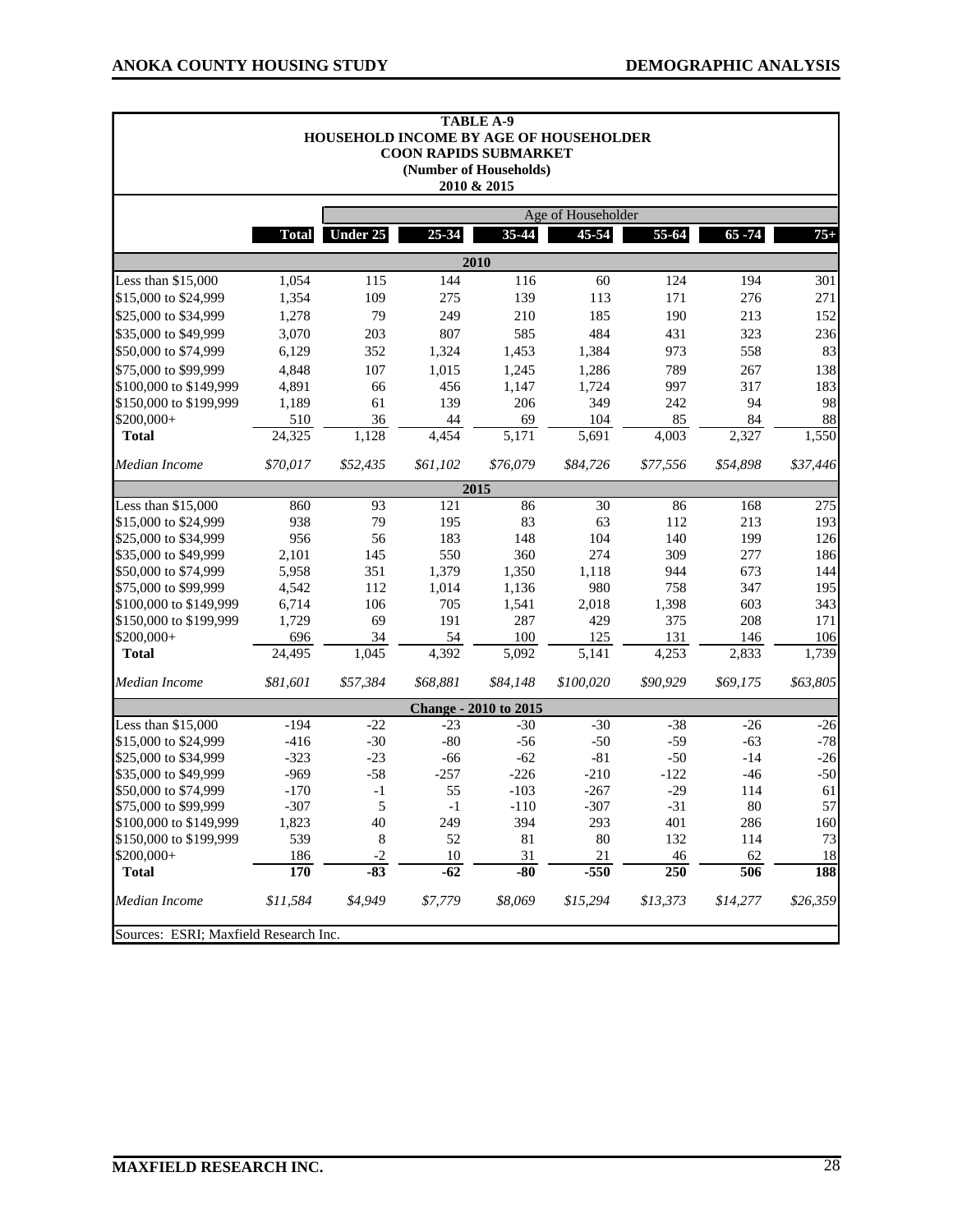|                                       |                  | HOUSEHOLD INCOME BY AGE OF HOUSEHOLDER |                  | <b>TABLE A-10</b><br>EAST BETHEL & BETHEL SUBMARKET<br>(Number of Households)<br>2010 & 2015 |                    |            |                  |                        |
|---------------------------------------|------------------|----------------------------------------|------------------|----------------------------------------------------------------------------------------------|--------------------|------------|------------------|------------------------|
|                                       |                  |                                        |                  |                                                                                              | Age of Householder |            |                  |                        |
|                                       | <b>Total</b>     | Under 25                               | 25-34            | 35-44                                                                                        | $45 - 54$          | 55-64      | $65 - 74$        | $75+$                  |
|                                       |                  |                                        |                  | 2010                                                                                         |                    |            |                  |                        |
| Less than \$15,000                    | 125              | 3                                      | 19               | 5                                                                                            | 9                  | 16         | 33               | 40                     |
| \$15,000 to \$24,999                  | 192              | 3                                      | 27               | 31                                                                                           | 47                 | 37         | 36               | $\overline{9}$         |
| \$25,000 to \$34,999                  | 179              | 6                                      | 81               | 33                                                                                           | 10                 | 15         | 26               | 7                      |
| \$35,000 to \$49,999                  | 524              | $\overline{4}$                         | 112              | 111                                                                                          | 104                | 79         | 83               | 29                     |
| \$50,000 to \$74,999                  | 1,237            | 12                                     | 235              | 325                                                                                          | 369                | 258        | 27               | 10                     |
| \$75,000 to \$99,999                  | 894              | 21                                     | 164              | 317                                                                                          | 206                | 115        | 58               | 14                     |
| \$100,000 to \$149,999                | 1,028            | 28                                     | 147              | 228                                                                                          | 432                | 133        | 36               | 23                     |
| \$150,000 to \$199,999                | 139              | 6                                      | 21               | 39                                                                                           | 26                 | 22         | 21               | 4                      |
| \$200,000+                            | 137              | $\overline{9}$                         | 8                | 16                                                                                           | 24                 | 29         | 43               | 8                      |
| <b>Total</b>                          | 4,455            | 94                                     | 815              | 1,105                                                                                        | 1,228              | 704        | 365              | $\overline{145}$       |
| Median Income                         | \$72,079         | \$95,031                               | \$65,204         | \$77,346                                                                                     | \$82,269           | \$67,424   | \$52,231         | \$41,890               |
|                                       |                  |                                        |                  | 2015                                                                                         |                    |            |                  |                        |
| Less than \$15,000                    | 118              | 3                                      | 17               | $\mathbf{1}$                                                                                 | 5                  | 14         | 23               | 54                     |
| \$15,000 to \$24,999                  | 145              | $\mathbf{1}$                           | 30               | 21                                                                                           | 28                 | 24         | 33               | 8                      |
| \$25,000 to \$34,999                  | 146              | 5                                      | 73               | 20                                                                                           | 6                  | 12         | 23               | 9                      |
| \$35,000 to \$49,999                  | 397              | $\overline{c}$                         | 104              | 62                                                                                           | 55                 | 66         | 82               | 25                     |
| \$50,000 to \$74,999                  | 1,342            | 14                                     | 322              | 286                                                                                          | 313                | 340        | 45               | 23                     |
| \$75,000 to \$99,999                  | 928              | 22                                     | 185              | 288                                                                                          | 190                | 135        | 92               | 16                     |
| \$100,000 to \$149,999                | 1,569            | 33                                     | 256              | 340                                                                                          | 596                | 219        | 76               | 48                     |
| \$150,000 to \$199,999                | 257<br>217       | 8                                      | 40<br>13         | 58                                                                                           | 50<br>29           | 44         | 45<br>85         | 13                     |
| \$200,000+<br><b>Total</b>            | 5,120            | 6<br>$\overline{95}$                   | 1,039            | 24<br>1,100                                                                                  | 1,271              | 50<br>903  | $\overline{505}$ | 10<br>$\overline{208}$ |
| Median Income                         | \$83,951         | \$100,000                              | \$71,959         | \$86,384                                                                                     | \$101,134          | \$74,519   | \$85,466         | \$55,926               |
|                                       |                  |                                        |                  | <b>Change - 2010 to 2015</b>                                                                 |                    |            |                  |                        |
| Less than \$15,000                    | $-7$             | $\mathbf{0}$                           | $-1$             | $-4$                                                                                         | $-5$               | $-2$       | $-10$            | 15                     |
| \$15,000 to \$24,999                  | $-46$            | $-2$                                   | 3                | $-10$                                                                                        | $-19$              | $-13$      | $-3$             | $-1$                   |
| \$25,000 to \$34,999                  | $-33$            | $-2$                                   | $-9$             | $-14$                                                                                        | $-5$               | $-3$       | $-3$             | $\sqrt{2}$             |
| \$35,000 to \$49,999                  | $-127$           | $-2$                                   | $-9$             | $-49$                                                                                        | $-49$              | $-13$      | $-1$             | $-4$                   |
| \$50,000 to \$74,999                  | 105              | 1                                      | 86               | $-39$                                                                                        | $-56$              | 82         | 18               | 13                     |
| \$75,000 to \$99,999                  | 35               | $\mathbf{1}$                           | 21               | $-28$                                                                                        | $-16$              | 20         | 34               | $\mathfrak{Z}$         |
| \$100,000 to \$149,999                | 541              | 5                                      | 109              | 112                                                                                          | 164                | 86         | 40               | 26                     |
| \$150,000 to \$199,999                | 119              | $\overline{c}$                         | 20               | 19                                                                                           | 24                 | 22         | 24               | $\overline{9}$         |
| \$200,000+                            | 79               | $-4$                                   | 4                | 9                                                                                            | 5                  | 20         | 43               | $\overline{c}$         |
| <b>Total</b>                          | $\overline{665}$ | $\overline{\mathbf{1}}$                | $\overline{224}$ | $-5$                                                                                         | $\overline{43}$    | <b>199</b> | 141              | $\overline{63}$        |
| Median Income                         | \$11,872         | \$4,969                                | \$6,755          | \$9,038                                                                                      | \$18,865           | \$7,095    | \$33,235         | \$14,036               |
| Sources: ESRI; Maxfield Research Inc. |                  |                                        |                  |                                                                                              |                    |            |                  |                        |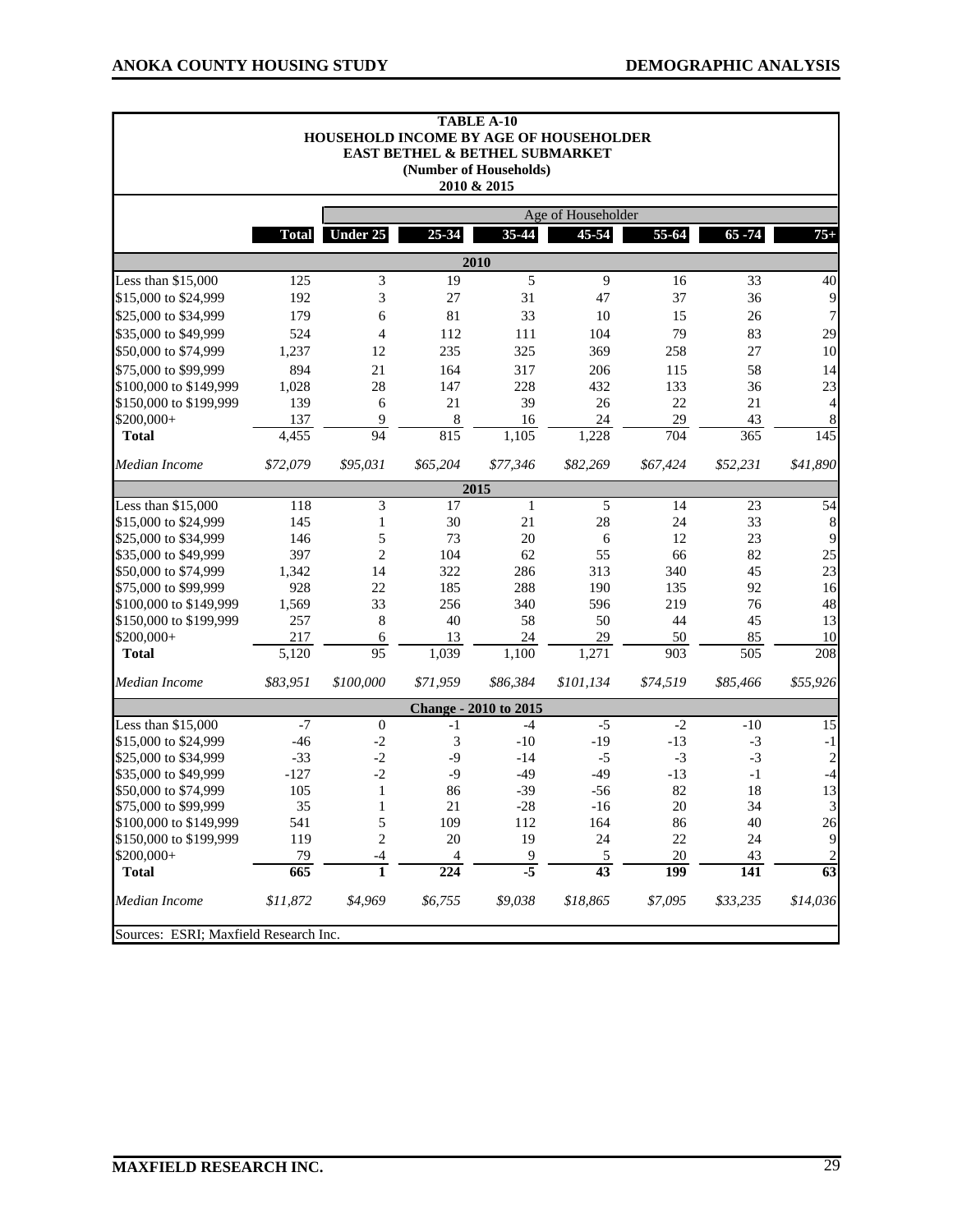٦

 $\blacksquare$ 

|                                       |                    |                  |                | <b>TABLE A-11</b><br>HOUSEHOLD INCOME BY AGE OF HOUSEHOLDER<br><b>HAM LAKE SUBMARKET</b><br>(Number of Households)<br>2010 & 2015 |           |                  |                  |                 |  |
|---------------------------------------|--------------------|------------------|----------------|-----------------------------------------------------------------------------------------------------------------------------------|-----------|------------------|------------------|-----------------|--|
|                                       | Age of Householder |                  |                |                                                                                                                                   |           |                  |                  |                 |  |
|                                       | <b>Total</b>       | Under 25         | 25-34          | 35-44                                                                                                                             | 45-54     | 55-64            | $65 - 74$        | $75+$           |  |
|                                       |                    |                  |                | 2010                                                                                                                              |           |                  |                  |                 |  |
| Less than \$15,000                    | 111                | 3                | 12             | 5                                                                                                                                 | $20\,$    | 15               | 21               | 36              |  |
| \$15,000 to \$24,999                  | 147                | 8                | 5              | 32                                                                                                                                | 10        | 27               | 45               | 21              |  |
| \$25,000 to \$34,999                  | 143                | 3                | 27             | 39                                                                                                                                | 8         | 23               | 34               | 10              |  |
| \$35,000 to \$49,999                  | 345                | 16               | 59             | 74                                                                                                                                | 66        | 53               | 68               | 11              |  |
| \$50,000 to \$74,999                  | 961                | 14               | 123            | 193                                                                                                                               | 250       | 222              | 129              | 30              |  |
| \$75,000 to \$99,999                  | 1,121              | 11               | 156            | 323                                                                                                                               | 284       | 261              | 67               | 19              |  |
| \$100,000 to \$149,999                | 1,836              | 19               | 273            | 458                                                                                                                               | 663       | 375              | 17               | 30              |  |
| \$150,000 to \$199,999                | 370                | 14               | 17             | 91                                                                                                                                | 122       | 40               | 64               | 22              |  |
| \$200,000+                            | 206                | 19               | 23             | 6                                                                                                                                 | 46        | 70               | 29               | 14              |  |
| <b>Total</b>                          | 5,240              | 106              | 695            | 1,221                                                                                                                             | 1,469     | 1,084            | 472              | 192             |  |
| Median Income                         | \$92,118           | \$95,826         | \$92,873       | \$94,279                                                                                                                          | \$103,195 | \$92,756         | \$60,401         | \$63,262        |  |
|                                       |                    |                  |                | 2015                                                                                                                              |           |                  |                  |                 |  |
| Less than \$15,000                    | 82                 | 3                | 7              | $\overline{5}$                                                                                                                    | 10        | 9                | 19               | $\overline{29}$ |  |
| \$15,000 to \$24,999                  | 91                 | 3                | 2              | 14                                                                                                                                | 4         | 17               | 33               | 18              |  |
| \$25,000 to \$34,999                  | 101                | $\overline{c}$   | 16             | 25                                                                                                                                | 4         | 16               | 31               | 7               |  |
| \$35,000 to \$49,999                  | 224                | 9                | 31             | 39                                                                                                                                | 28        | 39               | 65               | 12              |  |
| \$50,000 to \$74,999                  | 881                | 14               | 90             | 163                                                                                                                               | 174       | 201              | 198              | 42              |  |
| \$75,000 to \$99,999                  | 1,017              | 9                | 133            | 269                                                                                                                               | 213       | 240              | 121              | 31              |  |
| \$100,000 to \$149,999                | 2,443              | 26               | 355            | 598                                                                                                                               | 818       | 530              | 53               | 62              |  |
| \$150,000 to \$199,999                | 525                | 19               | 20             | 108                                                                                                                               | 143       | 66               | 131              | 37              |  |
| \$200,000+                            | 275                | 15               | 27             | 7                                                                                                                                 | 58        | 87               | 60               | 20              |  |
| <b>Total</b>                          | 5,640              | 100              | 683            | 1,229                                                                                                                             | 1,451     | 1,205            | 713              | 259             |  |
| Median Income                         | \$100,980          | \$113,900        | \$103,170      | \$103,394                                                                                                                         | \$108,837 | \$103,475        | \$76,503         | \$90,460        |  |
|                                       |                    |                  |                | <b>Change - 2010 to 2015</b>                                                                                                      |           |                  |                  |                 |  |
| Less than \$15,000                    | $-29$              | $\boldsymbol{0}$ | $-5$           | $\mathbf{0}$                                                                                                                      | $-10$     | $-6$             | $-2$             | $-7$            |  |
| \$15,000 to \$24,999                  | $-56$              | $-5$             | $-3$           | $-18$                                                                                                                             | $-6$      | $-10$            | $-12$            | $-3$            |  |
| \$25,000 to \$34,999                  | $-42$              | $-1$             | $-11$          | $-14$                                                                                                                             | $-4$      | $-7$             | $-3$             | $-3$            |  |
| \$35,000 to \$49,999                  | $-121$             | $-7$             | $-28$          | $-34$                                                                                                                             | $-38$     | $-14$            | $-2$             | $\mathbf{1}$    |  |
| \$50,000 to \$74,999                  | $-79$              | $\boldsymbol{0}$ | $-33$          | $-30$                                                                                                                             | $-76$     | $-21$            | 68               | 12              |  |
| \$75,000 to \$99,999                  | $-104$             | $\overline{c}$   | 23             | $-54$                                                                                                                             | $-72$     | $-21$            | 55               | 12              |  |
| \$100,000 to \$149,999                | 607                | 7                | 82             | 140                                                                                                                               | 155       | 155              | 36               | 32              |  |
| \$150,000 to \$199,999                | 155                | 5                | 3              | 17                                                                                                                                | $20\,$    | 26               | 68               | 15              |  |
| \$200,000+                            | 69                 | $-4$             | $\overline{4}$ | 1                                                                                                                                 | 12        | 18               | 31               | 6               |  |
| <b>Total</b>                          | 400                | $-6$             | $-13$          | 7                                                                                                                                 | $-17$     | $\overline{121}$ | $\overline{240}$ | 67              |  |
| Median Income                         | \$8,862            | \$18,074         | \$10,297       | \$9,115                                                                                                                           | \$5,642   | \$10,719         | \$16,102         | \$27,198        |  |
| Sources: ESRI; Maxfield Research Inc. |                    |                  |                |                                                                                                                                   |           |                  |                  |                 |  |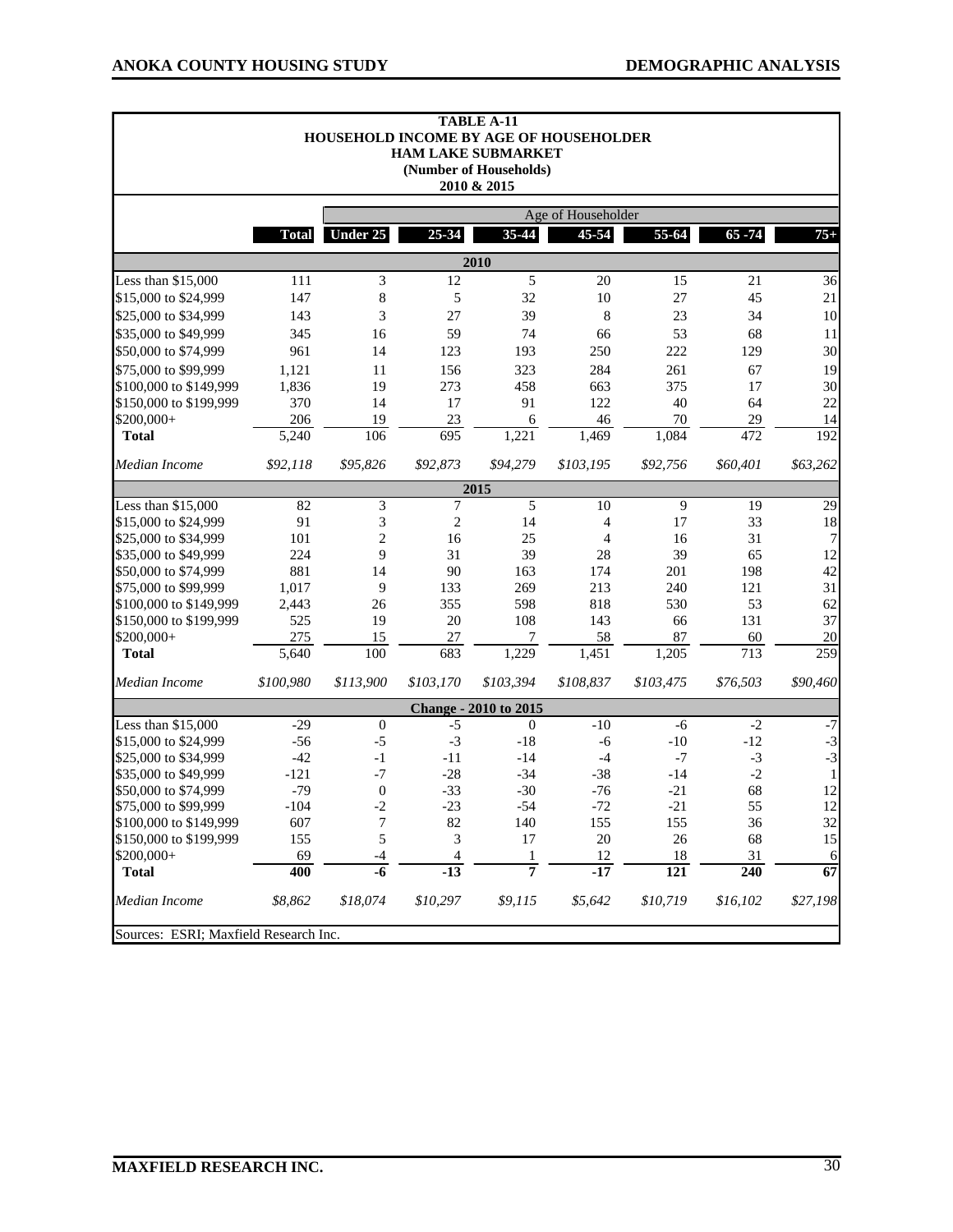|                                       |              | HOUSEHOLD INCOME BY AGE OF HOUSEHOLDER |              | <b>TABLE A-12</b><br>LINO LAKES & CENTERVILLE SUBMARKET<br>(Number of Households)<br>2010 & 2015 |                    |              |               |                        |
|---------------------------------------|--------------|----------------------------------------|--------------|--------------------------------------------------------------------------------------------------|--------------------|--------------|---------------|------------------------|
|                                       |              |                                        |              |                                                                                                  | Age of Householder |              |               |                        |
|                                       | <b>Total</b> | Under 25                               | 25-34        | 35-44                                                                                            | 45-54              | 55-64        | $65 - 74$     | $75+$                  |
|                                       |              |                                        |              | 2010                                                                                             |                    |              |               |                        |
| Less than \$15,000                    | 115          | 12                                     | 13           | $\overline{4}$                                                                                   | 19                 | 21           | 25            | 22                     |
| \$15,000 to \$24,999                  | 248          | 11                                     | 22           | 39                                                                                               | 62                 | 21           | 49            | 44                     |
| \$25,000 to \$34,999                  | 160          | $\overline{4}$                         | 33           | 24                                                                                               | 8                  | 34           | 40            | 17                     |
| \$35,000 to \$49,999                  | 404          | 13                                     | 133          | 82                                                                                               | 64                 | 20           | 69            | 24                     |
| \$50,000 to \$74,999                  | 1,418        | 14                                     | 307          | 474                                                                                              | 352                | 201          | 49            | 21                     |
| \$75,000 to \$99,999                  | 1,661        | 10                                     | 389          | 550                                                                                              | 421                | 238          | 33            | 21                     |
| \$100,000 to \$149,999                | 2,366        | 29                                     | 374          | 847                                                                                              | 667                | 342          | 66            | 40                     |
| \$150,000 to \$199,999                | 761          | 13                                     | 97           | 219                                                                                              | 228                | 158          | 28            | 17                     |
| \$200,000+                            | 482          | 12                                     | 27           | 170                                                                                              | 176                | 61           | 23            | 14                     |
| <b>Total</b>                          | 7,615        | 120                                    | 1,394        | 2,409                                                                                            | 1,996              | 1,094        | 381           | $\overline{220}$       |
| Median Income                         | \$94,442     | \$84,846                               | \$84,535     | \$100,905                                                                                        | \$103,000          | \$101,125    | \$52,890      | \$52,873               |
|                                       |              |                                        |              | 2015                                                                                             |                    |              |               |                        |
| Less than \$15,000                    | 87           | 6                                      | 10           | $\mathbf{2}$                                                                                     | 6                  | 15           | 21            | $27\,$                 |
| \$15,000 to \$24,999                  | 157          | 11                                     | 17           | 18                                                                                               | 30                 | 11           | 34            | 36                     |
| \$25,000 to \$34,999                  | 114          | $\overline{2}$                         | 25           | 12                                                                                               | 6                  | 22           | 35            | 12                     |
| \$35,000 to \$49,999                  | 260          | 10                                     | 92           | 34                                                                                               | 31                 | 12           | 65            | 17                     |
| \$50,000 to \$74,999                  | 1,302        | 15                                     | 329          | 372                                                                                              | 259                | 213          | 75            | 38                     |
| \$75,000 to \$99,999                  | 1,526        | 9                                      | 426          | 421                                                                                              | 295                | 286          | 60            | 29                     |
| \$100,000 to \$149,999                | 3,187        | 35                                     | 583          | 1,077                                                                                            | 806                | 490          | 132           | 63                     |
| \$150,000 to \$199,999                | 1,081        | 17                                     | 145          | 285                                                                                              | 293                | 246          | 60            | 35                     |
| \$200,000+<br><b>Total</b>            | 661<br>8,375 | 13<br>117                              | 45<br>1,672  | 218<br>2,438                                                                                     | 199<br>1,927       | 104<br>1,400 | 66<br>548     | 16<br>$\overline{273}$ |
| Median Income                         | \$105,230    | \$105,540                              | \$95,006     | \$109,585                                                                                        | \$113,307          | \$108,896    | \$92,025      | \$79,524               |
|                                       |              |                                        |              |                                                                                                  |                    |              |               |                        |
| Less than \$15,000                    | $-28$        |                                        |              | <b>Change - 2010 to 2015</b><br>$-2$                                                             | $-12$              |              |               |                        |
| \$15,000 to \$24,999                  | $-91$        | -6<br>$-1$                             | $-4$<br>$-5$ | $-21$                                                                                            | $-32$              | -6<br>$-10$  | $-3$<br>$-15$ | 5<br>$\mbox{-}8$       |
| \$25,000 to \$34,999                  | $-46$        | $-2$                                   | $-8$         | $-12$                                                                                            | $\textnormal{-}2$  | $-12$        | $-5$          | $-6$                   |
| \$35,000 to \$49,999                  | $-144$       | $-4$                                   | $-41$        | $-48$                                                                                            | $-33$              | $\mbox{-}8$  | $-4$          | $-7$                   |
| \$50,000 to \$74,999                  | $-116$       | $\mathbf{1}$                           | 22           | $-102$                                                                                           | $-93$              | 13           | 25            | 18                     |
| \$75,000 to \$99,999                  | $-135$       | $-2$                                   | 38           | $-129$                                                                                           | $-125$             | 48           | 27            | $\,8\,$                |
| \$100,000 to \$149,999                | 821          | 6                                      | 209          | 230                                                                                              | 139                | 148          | 66            | 23                     |
| \$150,000 to \$199,999                | 320          | 4                                      | 48           | 66                                                                                               | 65                 | 88           | 32            | 18                     |
| \$200,000+                            | 179          | $\boldsymbol{0}$                       | 18           | 48                                                                                               | 24                 | 44           | 43            | $\overline{c}$         |
| <b>Total</b>                          | 760          | $-3$                                   | 278          | $\overline{29}$                                                                                  | $-69$              | 306          | 167           | $\overline{53}$        |
| Median Income                         | \$10,789     | \$20,694                               | \$10,471     | \$8,680                                                                                          | \$10,307           | \$7,771      | \$39,135      | \$26,651               |
| Sources: ESRI; Maxfield Research Inc. |              |                                        |              |                                                                                                  |                    |              |               |                        |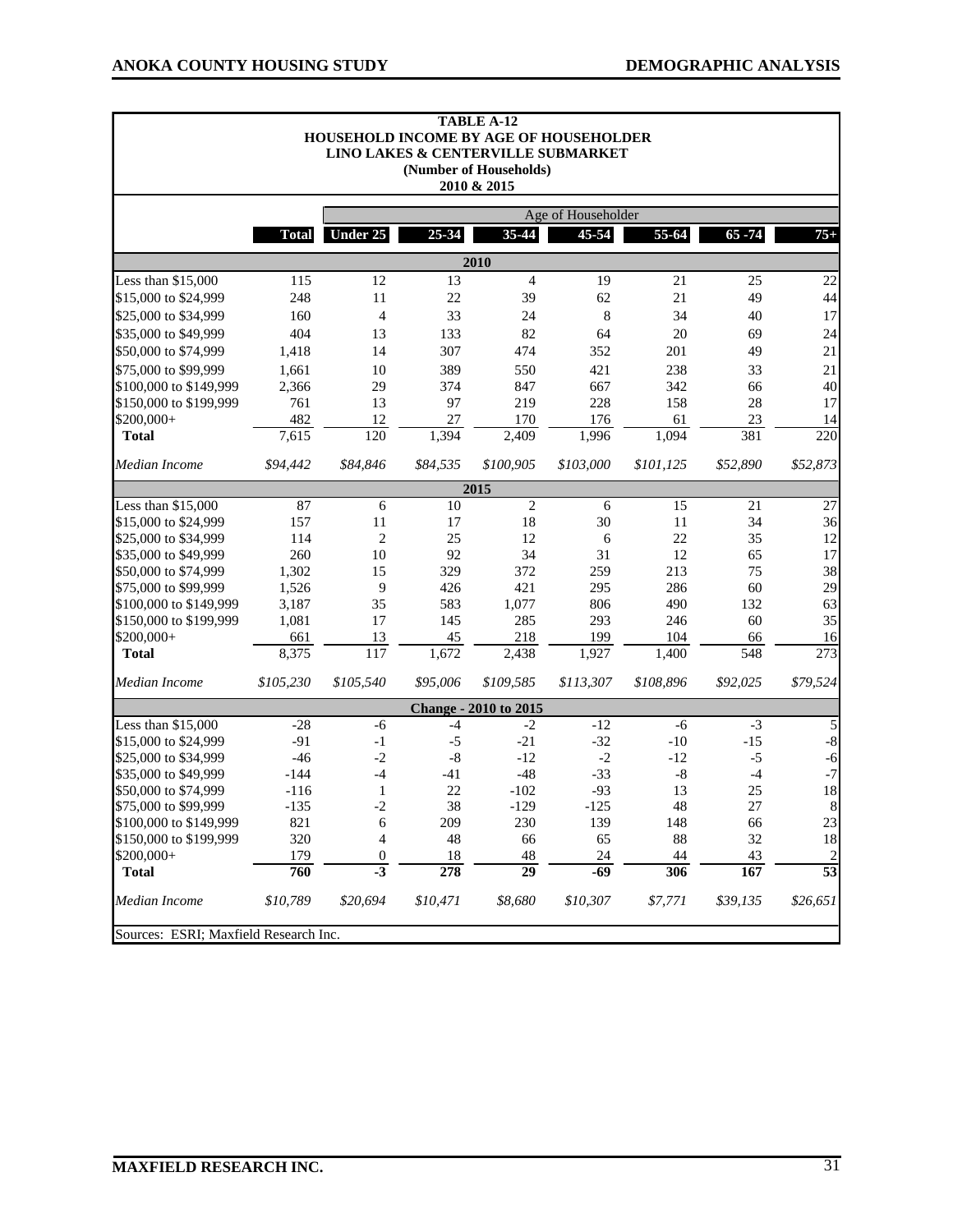|                                                        |              |                                     |                                     | <b>TABLE A-13</b><br>HOUSEHOLD INCOME BY AGE OF HOUSEHOLDER<br>LINWOOD & COLUMBUS SUBMARKET<br>(Number of Households)<br>2010 & 2015 |                    |                       |                  |                             |
|--------------------------------------------------------|--------------|-------------------------------------|-------------------------------------|--------------------------------------------------------------------------------------------------------------------------------------|--------------------|-----------------------|------------------|-----------------------------|
|                                                        |              |                                     |                                     |                                                                                                                                      | Age of Householder |                       |                  |                             |
|                                                        | <b>Total</b> | <b>Under 25</b>                     | 25-34                               | 35-44                                                                                                                                | $45 - 54$          | 55-64                 | $65 - 74$        | $75+$                       |
|                                                        |              |                                     |                                     | 2010                                                                                                                                 |                    |                       |                  |                             |
| Less than \$15,000                                     | 74           | $\overline{4}$                      | 5                                   | 16                                                                                                                                   | $\overline{4}$     | 21                    | $\mathbf{1}$     | 23                          |
| \$15,000 to \$24,999                                   | 74           | 3                                   | 4                                   | $\overline{c}$                                                                                                                       | 17                 | 10                    | 7                | 31                          |
| \$25,000 to \$34,999                                   | 132          | $\boldsymbol{0}$                    | 18                                  | 40                                                                                                                                   | 17                 | 11                    | 32               | 15                          |
| \$35,000 to \$49,999                                   | 343          | 1                                   | 60                                  | 58                                                                                                                                   | 40                 | 92                    | 76               | 18                          |
| \$50,000 to \$74,999                                   | 696          | 10                                  | 109                                 | 140                                                                                                                                  | 221                | 104                   | 92               | 19                          |
| \$75,000 to \$99,999                                   | 652          | 1                                   | 112                                 | 156                                                                                                                                  | 215                | 146                   | 16               | 5                           |
| \$100,000 to \$149,999                                 | 1,008        | 5                                   | 40                                  | 198                                                                                                                                  | 398                | 298                   | 53               | 17                          |
| \$150,000 to \$199,999                                 | 122          | 3                                   | 22                                  | 27                                                                                                                                   | 32                 | 3                     | 29               | 7                           |
| \$200,000+                                             | 124          | $\boldsymbol{0}$                    | 10                                  | 12                                                                                                                                   | 32                 | 28                    | 33               | 10                          |
| <b>Total</b>                                           | 3,225        | $\overline{27}$                     | 380                                 | 649                                                                                                                                  | $\frac{975}{ }$    | $\overline{712}$      | 337              | 144                         |
| Median Income                                          | \$83,790     | \$60,188                            | \$72,948                            | \$83,639                                                                                                                             | \$95,979           | \$93,839              | \$61,627         | \$37,247                    |
|                                                        |              |                                     |                                     | 2015                                                                                                                                 |                    |                       |                  |                             |
| Less than \$15,000                                     | 56           | 4                                   | 3                                   | 12                                                                                                                                   | 2                  | 10                    | 1                | 24                          |
| \$15,000 to \$24,999                                   | 47           | $\mathbf{1}$                        | $\overline{c}$                      | $\overline{2}$                                                                                                                       | 6                  | 6                     | 6                | 24                          |
| \$25,000 to \$34,999                                   | 95           | $\mathbf{0}$                        | 11                                  | 26                                                                                                                                   | 6                  | 8                     | 30               | 14                          |
| \$35,000 to \$49,999                                   | 226          | $\boldsymbol{0}$                    | 41                                  | 34                                                                                                                                   | 16                 | 48                    | 66               | 20                          |
| \$50,000 to \$74,999                                   | 658          | 8                                   | 117                                 | 121                                                                                                                                  | 155                | 110                   | 119              | 29                          |
| \$75,000 to \$99,999                                   | 588          | 1                                   | 116                                 | 139                                                                                                                                  | 143                | 145                   | 30               | 14                          |
| \$100,000 to \$149,999                                 | 1,366        | 6                                   | 60                                  | 274                                                                                                                                  | 462                | 430                   | 93               | 40                          |
| \$150,000 to \$199,999                                 | 199          | 4                                   | 32                                  | 40                                                                                                                                   | 38                 | 5                     | 58               | $22\,$                      |
| \$200,000+                                             | 174          | $\mathbf{0}$                        | 10                                  | 17                                                                                                                                   | 39                 | 41                    | 51               | 15                          |
| <b>Total</b>                                           | 3,410        | $\overline{25}$                     | 392                                 | 665                                                                                                                                  | 868                | 805                   | 454              | $\overline{202}$            |
| Median Income                                          | \$94,170     | \$70,312                            | \$78,099                            | \$99,747                                                                                                                             | \$104,601          | \$102,977             | \$78,600         | \$65,028                    |
|                                                        |              |                                     |                                     | <b>Change - 2010 to 2015</b>                                                                                                         |                    |                       |                  |                             |
| Less than \$15,000                                     | $-17$        | $\mathbf{0}$                        | $-2$                                | $-4$                                                                                                                                 | $-2$               | $-11$                 | $\boldsymbol{0}$ | -1                          |
| \$15,000 to \$24,999                                   | $-27$        | $-2$                                | $-2$                                | $\boldsymbol{0}$                                                                                                                     | $-11$              | $-4$                  | $-1$             | $-7$                        |
| \$25,000 to \$34,999                                   | $-37$        | $\boldsymbol{0}$                    | $-7$                                | $-14$                                                                                                                                | $-11$              | $-3$                  | $-2$             | $-1$                        |
| \$35,000 to \$49,999                                   | $-117$       | $-1$                                | $-19$                               | $-24$                                                                                                                                | $-23$              | $-43$                 | $-9$             | $\ensuremath{\mathfrak{Z}}$ |
| \$50,000 to \$74,999                                   | $-37$        | $-2$                                | 7                                   | $-20$                                                                                                                                | $-65$              | 6                     | 27               | 10                          |
| \$75,000 to \$99,999                                   | $-64$        | $\mathbf{0}$                        | 3                                   | $-17$                                                                                                                                | $-72$              | $-1$                  | 14               | 9                           |
| \$100,000 to \$149,999                                 | 358          | $\mathbf{1}$                        | 21                                  | 76                                                                                                                                   | 64                 | 133                   | 40               | 23                          |
| \$150,000 to \$199,999                                 | 77           | 1                                   | 10                                  | 13                                                                                                                                   | 6                  | $\overline{c}$        | 29               | 16                          |
| \$200,000+<br><b>Total</b>                             | 49<br>185    | $\boldsymbol{0}$<br>$\overline{.2}$ | $\boldsymbol{0}$<br>$\overline{11}$ | 5<br>$\overline{16}$                                                                                                                 | 7<br>$-107$        | 13<br>$\overline{92}$ | 18<br>117        | 5<br>$\overline{58}$        |
|                                                        |              | \$10,124                            |                                     | \$16,108                                                                                                                             |                    |                       |                  |                             |
| Median Income<br>Sources: ESRI; Maxfield Research Inc. | \$10,380     |                                     | \$5,151                             |                                                                                                                                      | \$8,622            | \$9,138               | \$16,973         | \$27,781                    |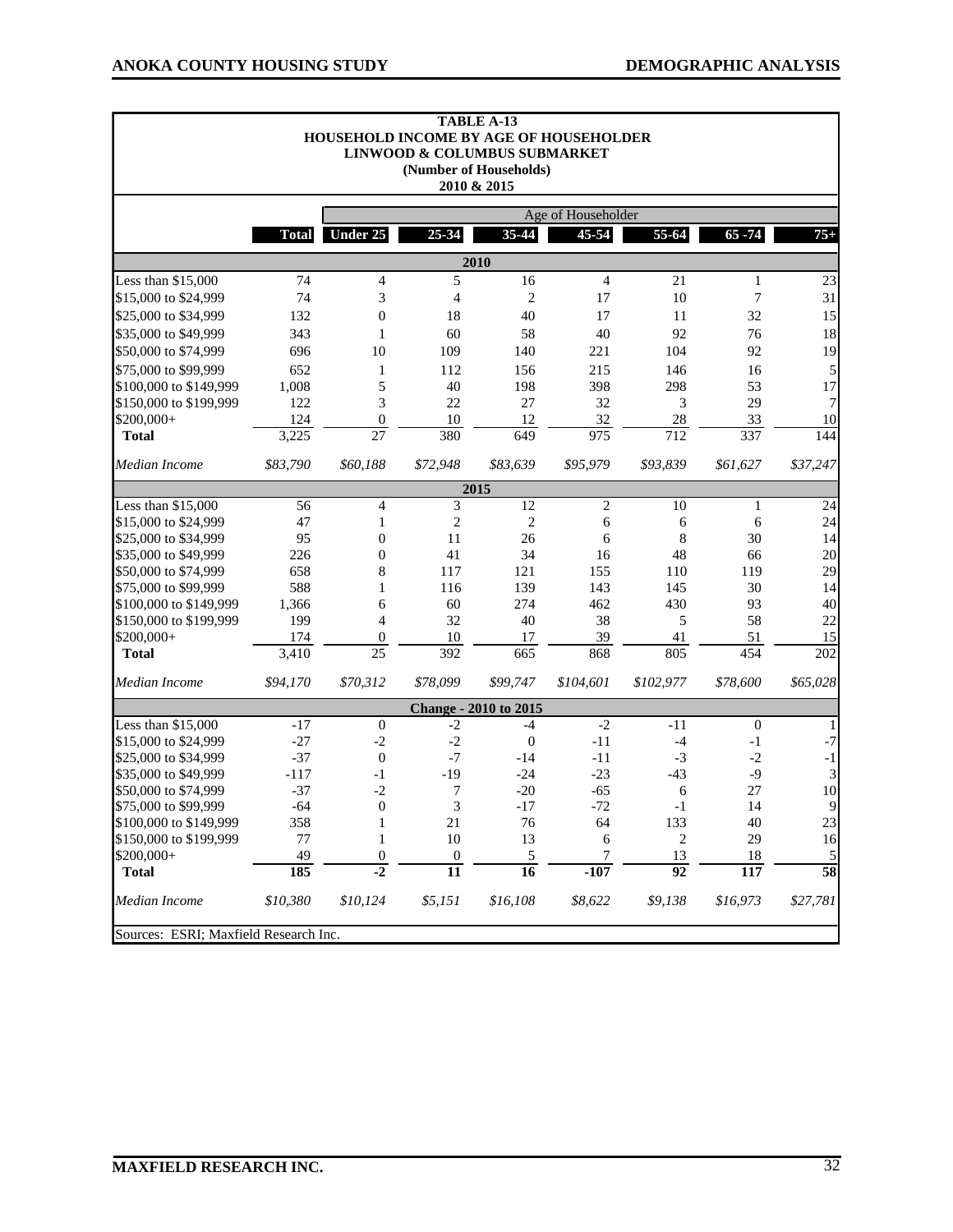|                                       |                  |                         |                  | <b>TABLE A-14</b><br>HOUSEHOLD INCOME BY AGE OF HOUSEHOLDER<br>OAK GROVE & NOWTHEN SUBMARKET<br>(Number of Households)<br>2010 & 2015 |                    |                  |           |                  |
|---------------------------------------|------------------|-------------------------|------------------|---------------------------------------------------------------------------------------------------------------------------------------|--------------------|------------------|-----------|------------------|
|                                       |                  |                         |                  |                                                                                                                                       | Age of Householder |                  |           |                  |
|                                       | <b>Total</b>     | <b>Under 25</b>         | 25-34            | 35-44                                                                                                                                 | 45-54              | 55-64            | $65 - 74$ | $75+$            |
|                                       |                  |                         |                  | 2010                                                                                                                                  |                    |                  |           |                  |
| Less than \$15,000                    | 66               | $\overline{c}$          | $\overline{2}$   | 19                                                                                                                                    | 17                 | $\mathbf{1}$     | 20        | 3                |
| \$15,000 to \$24,999                  | 131              | 8                       | 4                | 27                                                                                                                                    | 18                 | 13               | 43        | 18               |
| \$25,000 to \$34,999                  | 85               | 1                       | 4                | 11                                                                                                                                    | 11                 | 27               | 8         | 24               |
| \$35,000 to \$49,999                  | 274              | $\overline{4}$          | 43               | 73                                                                                                                                    | 62                 | 33               | 46        | 12               |
| \$50,000 to \$74,999                  | 1,022            | 10                      | 170              | 213                                                                                                                                   | 233                | 205              | 179       | 12               |
| \$75,000 to \$99,999                  | 914              | 10                      | 156              | 286                                                                                                                                   | 264                | 110              | 56        | 33               |
| \$100,000 to \$149,999                | 1,471            | 8                       | 114              | 288                                                                                                                                   | 589                | 433              | 13        | 27               |
| \$150,000 to \$199,999                | 310              | 12                      | 19               | 73                                                                                                                                    | 71                 | 59               | 48        | 28               |
| \$200,000+                            | 113              | $\overline{\mathbf{3}}$ | 13               | 18                                                                                                                                    | 21                 | 24               | 25        | 9                |
| <b>Total</b>                          | 4,385            | $\overline{57}$         | $\overline{525}$ | 1,008                                                                                                                                 | 1,287              | 905              | 438       | 165              |
| Median Income                         | \$90,549         | \$82,893                | \$79,253         | \$86,456                                                                                                                              | \$101,159          | \$102,949        | \$60,438  | \$83,410         |
|                                       |                  |                         |                  | 2015                                                                                                                                  |                    |                  |           |                  |
| Less than \$15,000                    | 51               | 3                       | $\theta$         | 10                                                                                                                                    | 10                 | $\mathbf{0}$     | 19        | 10               |
| \$15,000 to \$24,999                  | 85               | $\overline{4}$          | 3                | 18                                                                                                                                    | 8                  | 9                | 30        | 14               |
| \$25,000 to \$34,999                  | 61               | $\overline{\mathbf{c}}$ | 4                | 7                                                                                                                                     | 5                  | 15               | 7         | 21               |
| \$35,000 to \$49,999                  | 183              | $\overline{c}$          | 27               | 47                                                                                                                                    | 32                 | 23               | 39        | 12               |
| \$50,000 to \$74,999                  | 957              | 5                       | 153              | 173                                                                                                                                   | 166                | 197              | 241       | 21               |
| \$75,000 to \$99,999                  | 827              | 7                       | 154              | 234                                                                                                                                   | 201                | 102              | 77        | 53               |
| \$100,000 to \$149,999                | 1,970            | 9                       | 172              | 377                                                                                                                                   | 688                | 625              | 37        | 62               |
| \$150,000 to \$199,999                | 437              | 9                       | 33               | 86                                                                                                                                    | 82                 | 73               | 103       | 50               |
| \$200,000+<br><b>Total</b>            | 153<br>4,725     | 1<br>$\overline{43}$    | 16<br>564        | 27<br>978                                                                                                                             | 27<br>1,220        | 22<br>1,066      | 45<br>597 | 14<br>257        |
| Median Income                         | \$97,329         | \$87,759                | \$87,643         | \$100,062                                                                                                                             | \$105,627          | \$106,216        | \$69,130  | \$98,938         |
|                                       |                  |                         |                  | <b>Change - 2010 to 2015</b>                                                                                                          |                    |                  |           |                  |
| Less than \$15,000                    | $-14$            | 1                       | $-2$             | $-9$                                                                                                                                  | $-7$               | -1               | $-2$      | 7                |
| \$15,000 to \$24,999                  | $-46$            | $-3$                    | $-1$             | $-9$                                                                                                                                  | $-11$              | $-4$             | $-13$     | $-4$             |
| \$25,000 to \$34,999                  | $-24$            | 1                       | $\boldsymbol{0}$ | $-4$                                                                                                                                  | $-5$               | $-12$            | $-1$      | $-3$             |
| \$35,000 to \$49,999                  | $-91$            | $-2$                    | $-16$            | $-26$                                                                                                                                 | $-31$              | $-10$            | $-7$      | $\boldsymbol{0}$ |
| \$50,000 to \$74,999                  | $-65$            | $-4$                    | $-16$            | $-40$                                                                                                                                 | $-67$              | $\text{-}8$      | 61        | 9                |
| \$75,000 to \$99,999                  | $-87$            | $-3$                    | $-1$             | $-52$                                                                                                                                 | $-63$              | $-8$             | 21        | 19               |
| \$100,000 to \$149,999                | 499              | $\mathbf{1}$            | 58               | 89                                                                                                                                    | 100                | 192              | 24        | 36               |
| \$150,000 to \$199,999                | 126              | $-3$                    | 13               | 13                                                                                                                                    | 11                 | 14               | 55        | 22               |
| \$200,000+                            | 40               | $-2$                    | 4                | 9                                                                                                                                     | 6                  | $-2$             | 20        | 6                |
| <b>Total</b>                          | $\overline{340}$ | $-14$                   | $\overline{38}$  | $-29$                                                                                                                                 | $-67$              | $\overline{162}$ | 158       | $\overline{92}$  |
| Median Income                         | \$6,780          | \$4,866                 | \$8,390          | \$13,606                                                                                                                              | \$4,468            | \$3,267          | \$8,692   | \$15,528         |
| Sources: ESRI; Maxfield Research Inc. |                  |                         |                  |                                                                                                                                       |                    |                  |           |                  |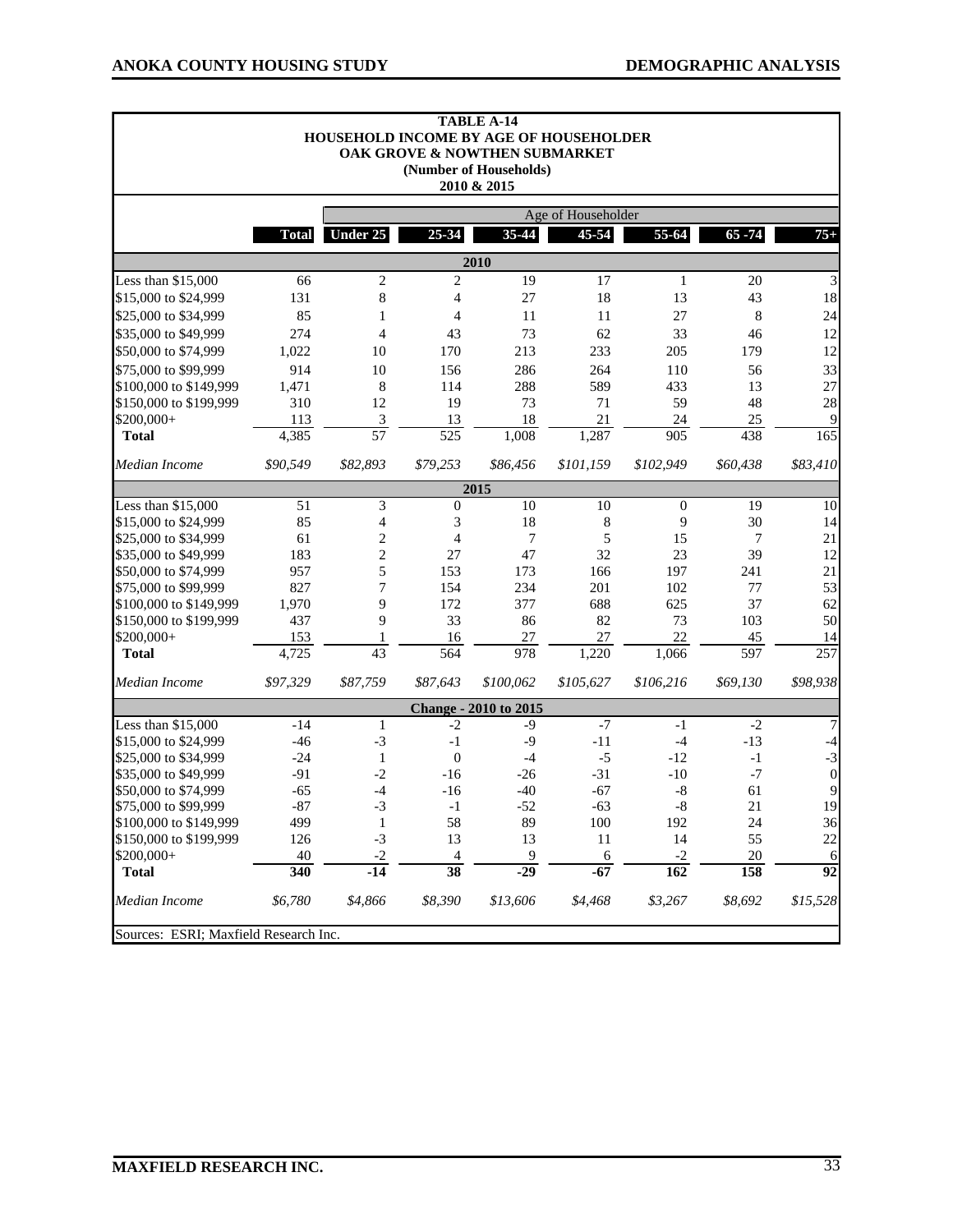|                                       |              |                                     |                        | <b>TABLE A-15</b><br>HOUSEHOLD INCOME BY AGE OF HOUSEHOLDER<br><b>RAMSEY SUBMARKET</b><br>(Number of Households)<br>2010 & 2015 |                    |                |                  |                       |
|---------------------------------------|--------------|-------------------------------------|------------------------|---------------------------------------------------------------------------------------------------------------------------------|--------------------|----------------|------------------|-----------------------|
|                                       |              |                                     |                        |                                                                                                                                 | Age of Householder |                |                  |                       |
|                                       | <b>Total</b> | <b>Under 25</b>                     | 25-34                  | 35-44                                                                                                                           | 45-54              | 55-64          | $65 - 74$        | $75+$                 |
|                                       |              |                                     |                        | 2010                                                                                                                            |                    |                |                  |                       |
| Less than $$15,000$                   | 128          | $\mathbf{1}$                        | 30                     | 29                                                                                                                              | 38                 | 13             | 3                | 14                    |
| \$15,000 to \$24,999                  | 175          | 18                                  | 3                      | 22                                                                                                                              | 40                 | 10             | 31               | 51                    |
| \$25,000 to \$34,999                  | 171          | 6                                   | 21                     | 55                                                                                                                              | 22                 | 23             | 35               | 10                    |
| \$35,000 to \$49,999                  | 553          | 10                                  | 108                    | 141                                                                                                                             | 99                 | 64             | 119              | 12                    |
| \$50,000 to \$74,999                  | 1,745        | 36                                  | 426                    | 553                                                                                                                             | 357                | 247            | 109              | 17                    |
| \$75,000 to \$99,999                  | 1,754        | 30                                  | 335                    | 688                                                                                                                             | 389                | 264            | 30               | 18                    |
| \$100,000 to \$149,999                | 2,807        | 33                                  | 346                    | 532                                                                                                                             | 931                | 639            | 283              | 42                    |
| \$150,000 to \$199,999                | 515          | 4                                   | 18                     | 152                                                                                                                             | 154                | 148            | 31               | 6                     |
| \$200,000+                            | 412          | 3                                   | 53                     | 168                                                                                                                             | 67                 | 78             | 33               | 10                    |
| <b>Total</b>                          | 8,260        | 142                                 | 1,341                  | 2,340                                                                                                                           | 2,097              | 1,485          | $\overline{675}$ | 180                   |
| Median Income                         | \$92,680     | \$75,000                            | \$79,356               | \$85,733                                                                                                                        | \$102,354          | \$104,696      | \$100,725        | \$54,269              |
|                                       |              |                                     |                        | 2015                                                                                                                            |                    |                |                  |                       |
| Less than \$15,000                    | 107          | 1                                   | 28                     | 16                                                                                                                              | 24                 | $\overline{4}$ | 2                | 32                    |
| \$15,000 to \$24,999                  | 129          | 17                                  | 6                      | 8                                                                                                                               | 25                 | 6              | $20\,$           | 46                    |
| \$25,000 to \$34,999                  | 134          | 6                                   | 16                     | 38                                                                                                                              | 11                 | 17             | 38               | 7                     |
| \$35,000 to \$49,999                  | 387          | 7                                   | 70                     | 83                                                                                                                              | 51                 | 36             | 124              | 17                    |
| \$50,000 to \$74,999                  | 1,772        | 45                                  | 453                    | 511                                                                                                                             | 336                | 232            | 161              | 34                    |
| \$75,000 to \$99,999                  | 1,757        | 41                                  | 402                    | 627                                                                                                                             | 338                | 247            | 64               | 40                    |
| \$100,000 to \$149,999                | 4,032        | 46                                  | 529                    | 738                                                                                                                             | 1,322              | 815            | 509              | 72                    |
| \$150,000 to \$199,999                | 909          | 7                                   | 34                     | 296                                                                                                                             | 237                | 235            | 76               | 25                    |
| \$200,000+                            | 634          | 4                                   | 75                     | 238                                                                                                                             | 93                 | 120            | 88               | 17                    |
| <b>Total</b>                          | 9,860        | 173                                 | 1,612                  | 2,556                                                                                                                           | 2,436              | 1,711          | 1,082            | $\overline{290}$      |
| Median Income                         | \$101,477    | \$79,817                            | \$87,111               | \$99,696                                                                                                                        | \$107,964          | \$111,221      | \$106,420        | \$79,499              |
|                                       |              |                                     |                        | <b>Change - 2010 to 2015</b>                                                                                                    |                    |                |                  |                       |
| Less than \$15,000                    | $-21$        | $\mathbf{0}$                        | $-3$                   | $-14$                                                                                                                           | $-14$              | $-9$           | $-1$             | 18                    |
| \$15,000 to \$24,999                  | $-46$        | $-2$                                | 3                      | $-13$                                                                                                                           | $-15$              | $-4$           | $-11$            | $-5$                  |
| \$25,000 to \$34,999                  | $-37$        | $-0$                                | $-5$                   | $-17$                                                                                                                           | $-11$              | -6             | 4                | $-2$                  |
| \$35,000 to \$49,999                  | $-165$       | $-2$                                | $-38$                  | $-58$                                                                                                                           | $-49$              | $-28$          | 5                | 5                     |
| \$50,000 to \$74,999                  | 26           | 9                                   | 27                     | $-41$                                                                                                                           | $-22$              | $-15$          | 52               | 16                    |
| \$75,000 to \$99,999                  | 3            | 11                                  | 67                     | $-61$                                                                                                                           | $-51$              | $-18$          | 34               | 21                    |
| \$100,000 to \$149,999                | 1,224        | 12                                  | 183                    | 206                                                                                                                             | 390                | 176            | 226              | 30                    |
| \$150,000 to \$199,999                | 394          | 3                                   | 15                     | 144                                                                                                                             | 83                 | 87             | 44               | 19                    |
| \$200,000+<br><b>Total</b>            | 222<br>1,600 | $\boldsymbol{0}$<br>$\overline{31}$ | 22<br>$\overline{271}$ | $70\,$<br>$\overline{216}$                                                                                                      | 26<br>338          | 43<br>226      | 54<br>408        | 7<br>$\overline{110}$ |
|                                       |              |                                     |                        |                                                                                                                                 |                    |                |                  |                       |
| Median Income                         | \$8,797      | \$4,817                             | \$7,755                | \$13,963                                                                                                                        | \$5,610            | \$6,525        | \$5,695          | \$25,230              |
| Sources: ESRI; Maxfield Research Inc. |              |                                     |                        |                                                                                                                                 |                    |                |                  |                       |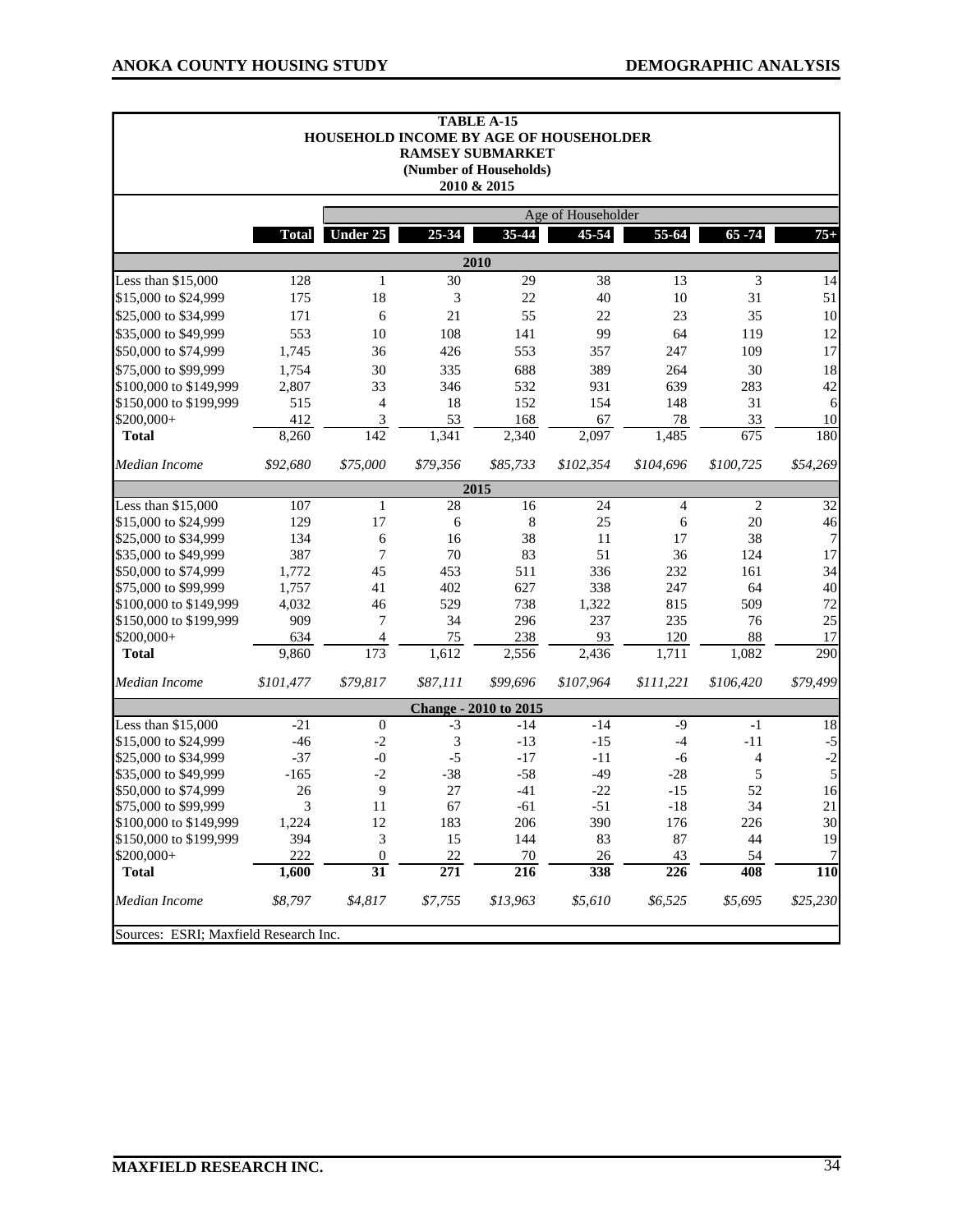$\blacksquare$ 

|                                       |              |              |                | <b>TABLE A-16</b><br>HOUSEHOLD INCOME BY AGE OF HOUSEHOLDER<br>SOUTHERN LEG SUBMARKET<br>(Number of Households)<br>2010 & 2015 |                    |                  |                  |          |
|---------------------------------------|--------------|--------------|----------------|--------------------------------------------------------------------------------------------------------------------------------|--------------------|------------------|------------------|----------|
|                                       |              |              |                |                                                                                                                                | Age of Householder |                  |                  |          |
|                                       | <b>Total</b> | Under 25     | 25-34          | 35-44                                                                                                                          | 45-54              | 55-64            | $65 - 74$        | $75+$    |
|                                       |              |              |                | 2010                                                                                                                           |                    |                  |                  |          |
| Less than \$15,000                    | 1,620        | 116          | 223            | 157                                                                                                                            | 155                | 139              | 239              | 591      |
| \$15,000 to \$24,999                  | 2,062        | 81           | 259            | 216                                                                                                                            | 201                | 188              | 301              | 815      |
| \$25,000 to \$34,999                  | 1,850        | 107          | 321            | 309                                                                                                                            | 280                | 217              | 338              | 278      |
| \$35,000 to \$49,999                  | 3,597        | 220          | 751            | 638                                                                                                                            | 626                | 496              | 513              | 353      |
| \$50,000 to \$74,999                  | 5,599        | 274          | 1,122          | 1,218                                                                                                                          | 1,152              | 969              | 550              | 315      |
| \$75,000 to \$99,999                  | 3,829        | 121          | 618            | 724                                                                                                                            | 982                | 836              | 358              | 189      |
| \$100,000 to \$149,999                | 3,259        | 149          | 385            | 685                                                                                                                            | 853                | 602              | 339              | 246      |
| \$150,000 to \$199,999                | 919          | 56           | 128            | 113                                                                                                                            | 177                | 149              | 123              | 172      |
| \$200,000+                            | 395          | 30           | 33             | 41                                                                                                                             | 76                 | 92               | 58               | 65       |
| <b>Total</b>                          | 23,130       | 1,155        | 3,839          | 4,101                                                                                                                          | 4,501              | 3,689            | 2,820            | 3,025    |
| Median Income                         | \$57,332     | \$53,235     | \$55,527       | \$61,978                                                                                                                       | \$69.963           | \$68,971         | \$50,554         | \$28,213 |
|                                       |              |              |                | 2015                                                                                                                           |                    |                  |                  |          |
| Less than \$15,000                    | 1,377        | 100          | 199            | 123                                                                                                                            | 97                 | 107              | 205              | 546      |
| \$15,000 to \$24,999                  | 1,493        | 59           | 182            | 144                                                                                                                            | 118                | 143              | 241              | 607      |
| \$25,000 to \$34,999                  | 1,446        | 79           | 271            | 221                                                                                                                            | 184                | 163              | 298              | 229      |
| \$35,000 to \$49,999                  | 2,630        | 157          | 575            | 440                                                                                                                            | 404                | 351              | 428              | 275      |
| \$50,000 to \$74,999                  | 5,727        | 263          | 1,191          | 1,215                                                                                                                          | 1,013              | 1,000            | 654              | 391      |
| \$75,000 to \$99,999                  | 3,815        | 117          | 613            | 745                                                                                                                            | 850                | 852              | 404              | 234      |
| \$100,000 to \$149,999                | 4,866        | 216          | 535            | 1,037                                                                                                                          | 1,129              | 919              | 595              | 435      |
| \$150,000 to \$199,999                | 1,463        | 68           | 198            | 181                                                                                                                            | 261                | 237              | 230              | 287      |
| \$200,000+                            | 573          | 31           | 37             | $70\,$                                                                                                                         | 113                | 143              | 95               | 86       |
| <b>Total</b>                          | 23,390       | 1,090        | 3,803          | 4,175                                                                                                                          | 4,169              | 3,914            | 3,150            | 3,090    |
| Median Income                         | \$67,690     | \$61,510     | \$60,943       | \$73,293                                                                                                                       | \$81,079           | \$79,150         | \$62,928         | \$42,877 |
|                                       |              |              |                | <b>Change - 2010 to 2015</b>                                                                                                   |                    |                  |                  |          |
| Less than \$15,000                    | $-244$       | $-17$        | $-24$          | $-34$                                                                                                                          | $-58$              | $-32$            | $-33$            | $-45$    |
| \$15,000 to \$24,999                  | $-568$       | $-22$        | $-76$          | $-73$                                                                                                                          | $-84$              | $-46$            | $-60$            | $-208$   |
| \$25,000 to \$34,999                  | $-404$       | $-28$        | $-50$          | $-88$                                                                                                                          | $-96$              | $-54$            | $-40$            | $-49$    |
| \$35,000 to \$49,999                  | $-968$       | $-63$        | $-176$         | $-198$                                                                                                                         | $-222$             | $-146$           | $-86$            | $-78$    |
| \$50,000 to \$74,999                  | 127          | $-11$        | 69             | $-3$                                                                                                                           | $-139$             | 31               | 104              | 76       |
| \$75,000 to \$99,999                  | $-14$        | $-5$         | $-5$           | $20\,$                                                                                                                         | $-132$             | 16               | $45\,$           | 45       |
| \$100,000 to \$149,999                | 1,608        | 67           | 150            | 352                                                                                                                            | 277                | 317              | 256              | 189      |
| \$150,000 to \$199,999                | 545          | 12           | 70             | 68                                                                                                                             | 85                 | 88               | 107              | 115      |
| \$200,000+                            | 178          | $\mathbf{1}$ | $\overline{4}$ | $28\,$                                                                                                                         | 37                 | 51               | 36               | 21       |
| <b>Total</b>                          | 260          | $-65$        | $-36$          | $\overline{73}$                                                                                                                | $-332$             | $\overline{226}$ | $\overline{329}$ | 65       |
| Median Income                         | \$10,358     | \$8,275      | \$5,416        | \$11,315                                                                                                                       | \$11,116           | \$10,179         | \$12,374         | \$14,664 |
| Sources: ESRI; Maxfield Research Inc. |              |              |                |                                                                                                                                |                    |                  |                  |          |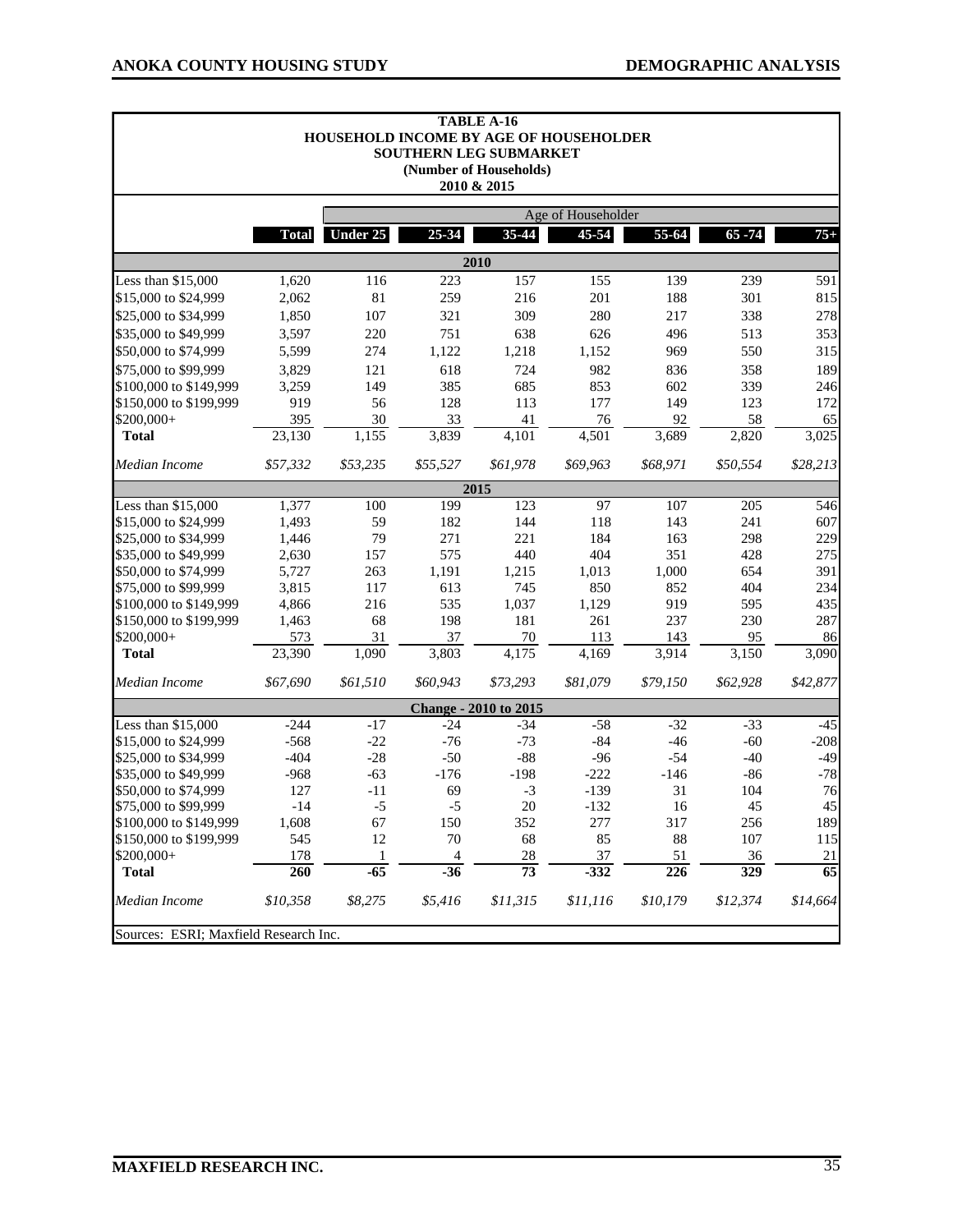$\blacksquare$ 

|                                       |              |                    |                             | <b>TABLE A-17</b><br>HOUSEHOLD INCOME BY AGE OF HOUSEHOLDER<br><b>ST. FRANCIS SUBMARKET</b><br>(Number of Households)<br>2010 & 2015 |                    |                          |                          |                  |
|---------------------------------------|--------------|--------------------|-----------------------------|--------------------------------------------------------------------------------------------------------------------------------------|--------------------|--------------------------|--------------------------|------------------|
|                                       |              |                    |                             |                                                                                                                                      | Age of Householder |                          |                          |                  |
|                                       | <b>Total</b> | Under 25           | 25-34                       | 35-44                                                                                                                                | 45-54              | 55-64                    | $65 - 74$                | $75+$            |
|                                       |              |                    |                             | 2010                                                                                                                                 |                    |                          |                          |                  |
| Less than \$15,000                    | 64           | $\,8\,$            | 21                          | 8                                                                                                                                    | $\overline{4}$     | $\mathfrak{2}$           | 13                       | 7                |
| \$15,000 to \$24,999                  | 195          | 15                 | 50                          | 16                                                                                                                                   | 46                 | 34                       | 7                        | 28               |
| \$25,000 to \$34,999                  | 114          | 5                  | 41                          | 32                                                                                                                                   | 7                  | $\boldsymbol{0}$         | 28                       | $\theta$         |
| \$35,000 to \$49,999                  | 371          | 41                 | 123                         | 40                                                                                                                                   | 75                 | 32                       | 43                       | 17               |
| \$50,000 to \$74,999                  | 760          | 37                 | 315                         | 141                                                                                                                                  | 177                | 68                       | 19                       | $\overline{2}$   |
| \$75,000 to \$99,999                  | 620          | 35                 | 115                         | 288                                                                                                                                  | 109                | 58                       | 10                       | $\overline{4}$   |
| \$100,000 to \$149,999                | 428          | 9                  | 93                          | 163                                                                                                                                  | 95                 | 52                       | 9                        | 6                |
| \$150,000 to \$199,999                | 55           | 7                  | 6                           | $\mathbf{1}$                                                                                                                         | $\mathbf{1}$       | 20                       | 17                       | 3                |
| \$200,000+                            | 43           | 1                  | $\overline{c}$              | 24                                                                                                                                   | 10                 | 1                        | 3                        |                  |
| <b>Total</b>                          | 2,650        | 160                | $\overline{767}$            | $\overline{713}$                                                                                                                     | $\overline{525}$   | 267                      | 149                      | $\overline{68}$  |
| Median Income                         | \$65,582     | \$54,857           | \$57,950                    | \$81,994                                                                                                                             | \$65,702           | \$73,320                 | \$42,472                 | \$24,366         |
|                                       |              |                    |                             | 2015                                                                                                                                 |                    |                          |                          |                  |
| Less than \$15,000                    | 65           | 9                  | 18                          | 7                                                                                                                                    | 3                  | $\overline{2}$           | 15                       | 11               |
| \$15,000 to \$24,999                  | 159          | 13                 | 35                          | 15                                                                                                                                   | 29                 | 33                       | 8                        | 26               |
| \$25,000 to \$34,999                  | 97           | 3                  | 34                          | 24                                                                                                                                   | 7                  | $\mathbf{1}$             | 28                       | $\boldsymbol{0}$ |
| \$35,000 to \$49,999                  | 296          | 29                 | 86                          | 35                                                                                                                                   | 50                 | 32                       | 49                       | 15               |
| \$50,000 to \$74,999                  | 870          | 46                 | 348                         | 177                                                                                                                                  | 178                | 82                       | 33                       | $\,8\,$          |
| \$75,000 to \$99,999                  | 702          | 41                 | 116                         | 340                                                                                                                                  | 105                | 78                       | 14                       | 7                |
| \$100,000 to \$149,999                | 735          | 14                 | 149                         | 300                                                                                                                                  | 152                | 85                       | 16                       | 18               |
| \$150,000 to \$199,999                | 96           | 10                 | 10                          | $\mathbf{2}$                                                                                                                         | 1                  | 36                       | 27                       | 10               |
| \$200,000+                            | 76           | $\sqrt{2}$         | $\ensuremath{\mathfrak{Z}}$ | 43                                                                                                                                   | 17                 | 1                        | 7                        | 2                |
| <b>Total</b>                          | 3,095        | 167                | 799                         | 943                                                                                                                                  | $\overline{543}$   | 349                      | 197                      | 97               |
| Median Income                         | \$73,313     | \$63,285           | \$62,597                    | \$87,760                                                                                                                             | \$75,715           | \$81,180                 | \$49,277                 | \$45,266         |
|                                       |              |                    |                             | <b>Change - 2010 to 2015</b>                                                                                                         |                    |                          |                          |                  |
| Less than \$15,000                    | $\mathbf{1}$ | $\boldsymbol{0}$   | $-2$                        | $-2$                                                                                                                                 | $-1$               | $\boldsymbol{0}$         | 2                        | 4                |
| \$15,000 to \$24,999                  | $-36$        | $-1$               | $-15$                       | $-0$                                                                                                                                 | $-16$              | $-2$                     | $\boldsymbol{0}$         | $-2$             |
| \$25,000 to \$34,999                  | $-17$        | $-2$               | $-8$                        | $-8$                                                                                                                                 | $-1$               | $\mathbf{1}$             | $\boldsymbol{0}$         | $\boldsymbol{0}$ |
| \$35,000 to \$49,999                  | $-76$        | $-12$              | $-38$                       | $-6$                                                                                                                                 | $-25$              | $-1$                     | 6                        | $^{\rm -1}$      |
| \$50,000 to \$74,999                  | 111          | 8                  | 33                          | 36                                                                                                                                   | $\mathbf{1}$       | 13                       | 14                       | $\boldsymbol{6}$ |
| \$75,000 to \$99,999                  | 82           | 6                  | $\mathbf{1}$                | 52                                                                                                                                   | $-3$               | $20\,$                   | $\overline{\mathcal{L}}$ | $\overline{c}$   |
| \$100,000 to \$149,999                | 306          | 5                  | 56                          | 137                                                                                                                                  | 57                 | 33                       | 7                        | 12               |
| \$150,000 to \$199,999                | 41           | 3                  | 4                           | 1                                                                                                                                    | $\mathbf{0}$       | 16                       | 11                       | 7                |
| \$200,000+                            | 34           | 1                  | $\mathbf{1}$                | 20                                                                                                                                   | 7                  | $\boldsymbol{0}$         | 3                        | 1                |
| <b>Total</b>                          | 445          | $\overline{\bf 8}$ | $\overline{32}$             | 230                                                                                                                                  | $\overline{19}$    | $\overline{\textbf{81}}$ | $\overline{47}$          | $\overline{28}$  |
| Median Income                         | \$7,730      | \$8,428            | \$4,647                     | \$5,766                                                                                                                              | \$10,013           | \$7,860                  | \$6,805                  | \$20,900         |
| Sources: ESRI; Maxfield Research Inc. |              |                    |                             |                                                                                                                                      |                    |                          |                          |                  |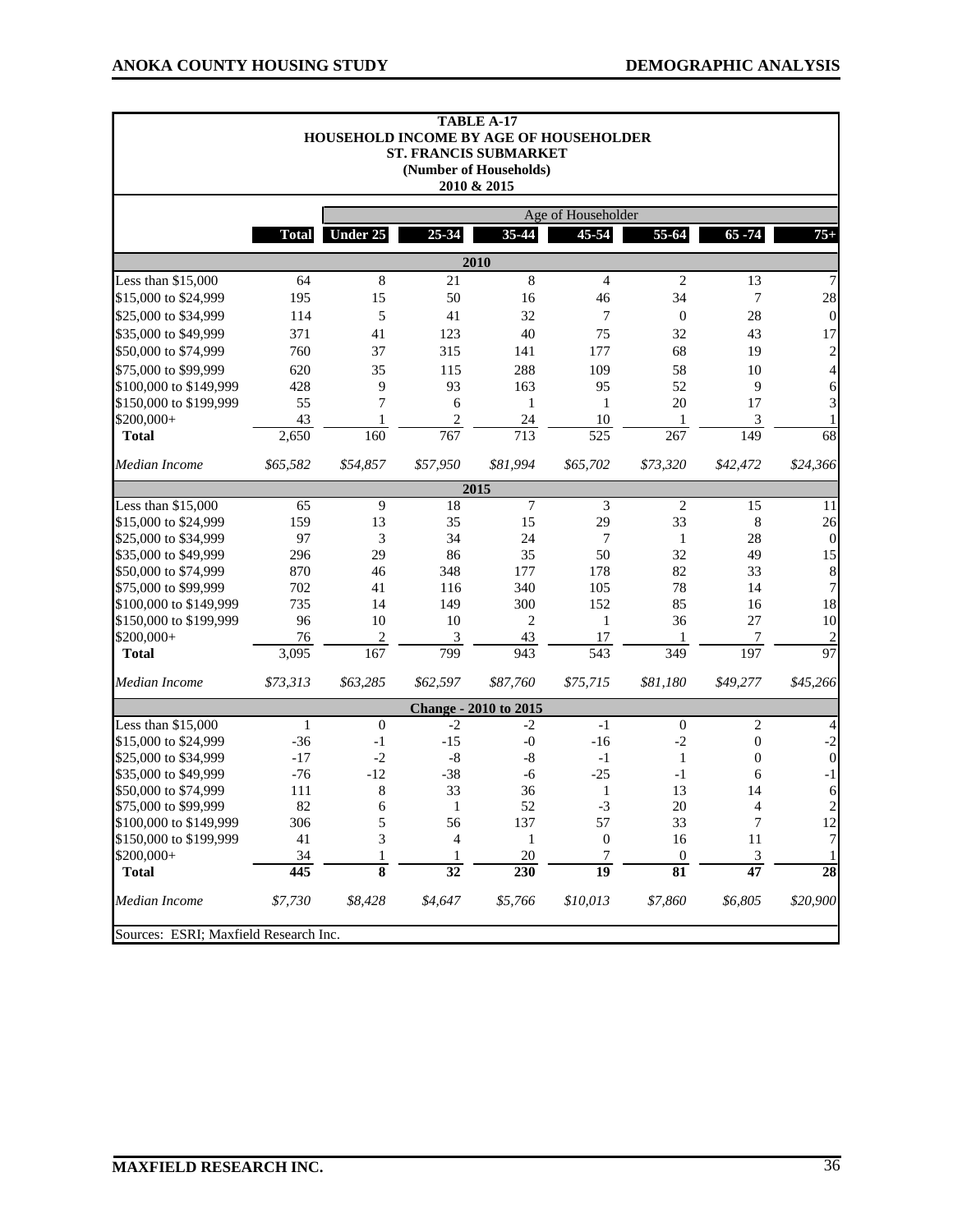| <b>TABLE A-18</b><br><b>HOUSEHOLD TENURE TRENDS</b><br><b>ANOKA COUNTY</b><br>1990, 2000, & 2010 |        |              |  |        |        |         |            |  |  |  |  |  |
|--------------------------------------------------------------------------------------------------|--------|--------------|--|--------|--------|---------|------------|--|--|--|--|--|
|                                                                                                  |        | 1990<br>2000 |  |        |        |         |            |  |  |  |  |  |
|                                                                                                  | Own    | Rent         |  | Own    | Rent   | Own     | Rent       |  |  |  |  |  |
| Andover                                                                                          | 4,203  | 227          |  | 7,760  | 347    | 9,715   | 371        |  |  |  |  |  |
| Anoka                                                                                            | 3,597  | 2,797        |  | 4,090  | 3,172  | 4,054   | 3,431      |  |  |  |  |  |
| Blaine, Circle Pines, & Lexington                                                                | 13,640 | 1,576        |  | 16,575 | 1,867  | 22,186  | 2,427      |  |  |  |  |  |
| Coon Rapids                                                                                      | 13,961 | 3,488        |  | 18,142 | 4,436  | 19,460  | 4,864      |  |  |  |  |  |
| East Bethel & Bethel                                                                             | 2,569  | 103          |  | 3,660  | 96     | 4,371   | 84         |  |  |  |  |  |
| Ham Lake                                                                                         | 2,583  | 137          |  | 3,917  | 222    | 4,968   | 271        |  |  |  |  |  |
| Lino Lakes & Centerville                                                                         | 2,957  | 165          |  | 5,688  | 246    | 7,279   | 336        |  |  |  |  |  |
| Linwood & Columbus                                                                               | 2,184  | 91           |  | 2,823  | 83     | 3,159   | 67         |  |  |  |  |  |
| Oak Grove & Nowthen                                                                              | 2,299  | 93           |  | 3,257  | 66     | 4,283   | 102        |  |  |  |  |  |
| Ramsey                                                                                           | 3,493  | 127          |  | 5,756  | 150    | 8,039   | <b>221</b> |  |  |  |  |  |
| Southern Leg*                                                                                    | 14,907 | 6,480        |  | 15,660 | 6,777  | 16,117  | 7,013      |  |  |  |  |  |
| St. Francis                                                                                      | 578    | 182          |  | 1,412  | 226    | 2,300   | 349        |  |  |  |  |  |
| <b>Anoka County Total</b>                                                                        | 66,971 | 15,466       |  | 88,740 | 17,688 | 105,931 | 19,536     |  |  |  |  |  |
| Homeownership Rate                                                                               | 81.2%  |              |  | 83.4%  |        | 84.4%   |            |  |  |  |  |  |
| Sources: U.S. Census; Maxfield Research Inc.                                                     |        |              |  |        |        |         |            |  |  |  |  |  |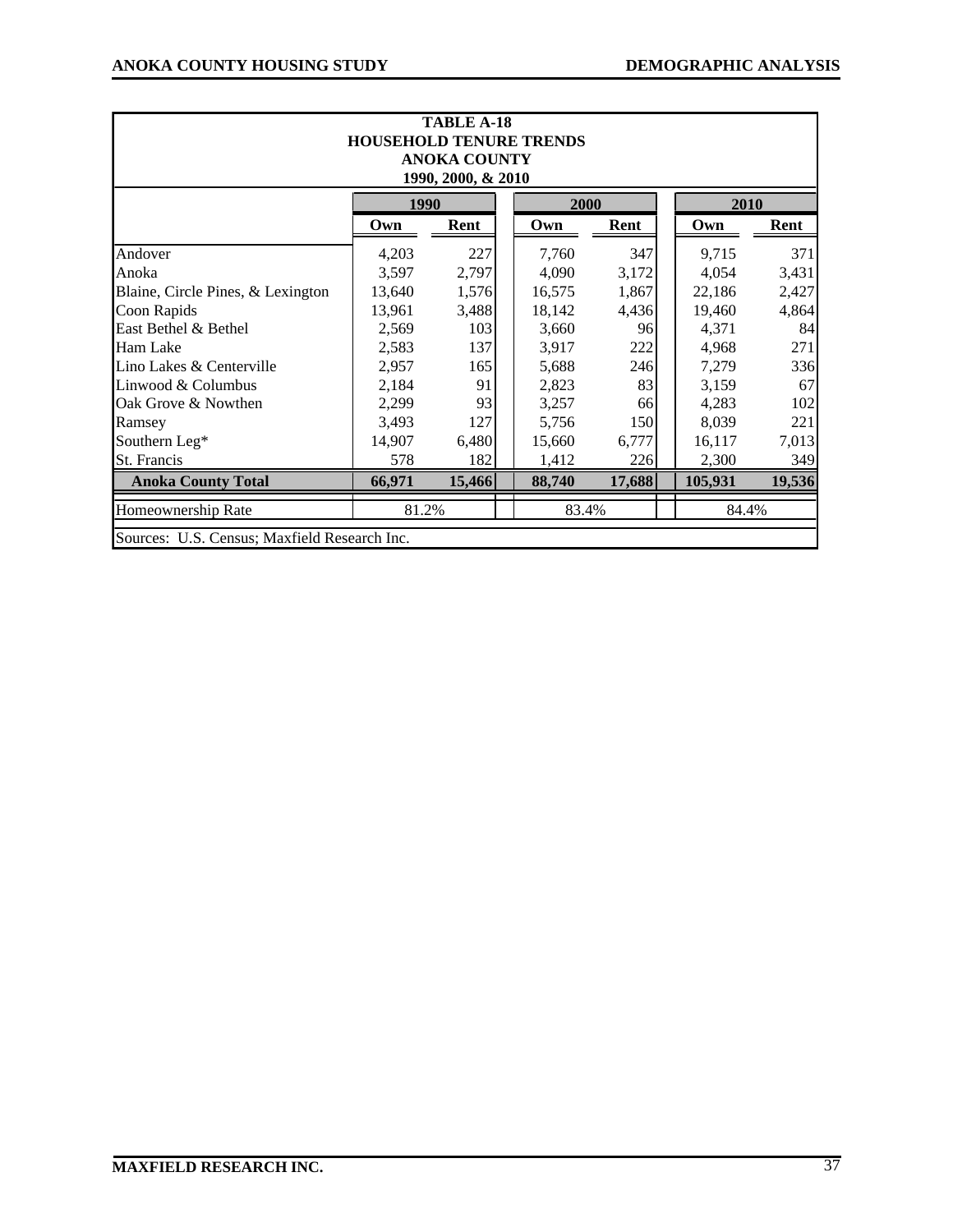|                                              | <b>TABLE A-19</b><br><b>HOUSEHOLD TENURE BY INCOME</b><br><b>ANOKA COUNTY</b><br>2010 |         |                      |          |                      |                |                      |              |                      |       |                       |       |                        |          |                 |          |                     |         |
|----------------------------------------------|---------------------------------------------------------------------------------------|---------|----------------------|----------|----------------------|----------------|----------------------|--------------|----------------------|-------|-----------------------|-------|------------------------|----------|-----------------|----------|---------------------|---------|
|                                              | $<$ \$15 $K$<br>Own                                                                   | Rent    | $$15K - $25K$<br>Own | Rent     | \$25K - \$35K<br>Own | Rent           | \$35K - \$50K<br>Own | Rent<br>2010 | \$50K - \$75K<br>Own | Rent  | \$75K - \$100K<br>Own | Rent  | \$100K - \$150K<br>Own | Rent     | > \$150K<br>Own | Rent     | <b>Total</b><br>Own | Rent    |
| Andover                                      | 86                                                                                    | 31      | 112                  | 75       | 150                  | 31             | 375                  | 65           | 1.492                | 68    | 1,863                 | 29    | 3,991                  | 48       | 1.646           | 24       | 9,715               | 371     |
| Percent                                      | 73.5%                                                                                 | 26.5%   | 59.9%                | 40.1%    | 82.9%                | 17.1%          | 85.2%                | 14.8%        | 95.6%                | 4.4%  | 98.5%                 | 1.5%  | 98.8%                  | 1.2%     | 98.6%           | 1.4%     | 96.3%               | 3.7%    |
| Anoka                                        | 40                                                                                    | 569     | 252                  | 633      | 201                  | 416            | 550                  | 676          | 975                  | 652   | 948                   | 319   | 855                    | 86       | 233             | 80       | 4,054               | 3,431   |
| Percent                                      | 6.6%                                                                                  | 93.4%   | 28.5%                | 71.5%    | 32.6%                | 67.4%          | 44.9%                | 55.1%        | 59.9%                | 40.1% | 74.8%                 | 25.2% | 90.9%                  | 9.1%     | 74.4%           | 25.6%    | 54.2%               | 45.8%   |
| Blaine, Circle Pines, & Lexington            | 523                                                                                   | 238     | 642                  | 268      | 710                  | 195            | 2,246                | 535          | 5,338                | 695   | 4,980                 | 337   | 5,634                  | 120      | 2,113           | 39       | 22,186              | 2,427   |
| Percent                                      | 68.7%                                                                                 | 31.3%   | 70.5%                | 29.5%    | 78.5%                | 21.5%          | 80.8%                | 19.2%        | 88.5%                | 11.5% | 93.7%                 | 6.3%  | 97.9%                  | 2.1%     | 98.2%           | 1.8%     | 90.1%               | 9.9%    |
| Coon Rapids                                  | 463                                                                                   | 591     | 676                  | 679      | 704                  | 575            | 2.147                | 923          | 4,900                | 1,228 | 4,268                 | 580   | 4,624                  | 267      | 1,678           | 21       | 19,460              | 4,864   |
| Percent                                      | 43.9%                                                                                 | 56.1%   | 49.9%                | 50.1%    | 55.0%                | 45.0%          | 69.9%                | 30.1%        | 80.0%                | 20.0% | 88.0%                 | 12.0% | 94.5%                  | 5.5%     | 98.8%           | 1.2%     | 80.0%               | 20.0%   |
| East Bethel & Bethel                         | 108                                                                                   | 17      | 184                  | 7        | 168                  | -11            | 515                  | 9            | 1,222                | 16    | 877                   | 17    | 1,028                  | $\Omega$ | 269             | 7        | 4,371               | 84      |
| Percent                                      | 86.4%                                                                                 | 13.6%   | 96.3%                | 3.7%     | 93.9%                | 6.1%           | 98.3%                | 1.7%         | 98.7%                | 1.3%  | 98.1%                 | 1.9%  | 100.0%                 | $0.0\%$  | 97.5%           | 2.5%     | 98.1%               | $1.9\%$ |
| Ham Lake                                     | 83                                                                                    | 28      | 133                  | 14       | 119                  | 24             | 279                  | 66           | 895                  | 65    | 1,055                 | 66    | 1,828                  | -8       | 576             | $\Omega$ | 4,968               | 271     |
| Percent                                      | 74.8%                                                                                 | 25.2%   | 90.5%                | 9.5%     | 83.2%                | 16.8%          | 80.9%                | 19.1%        | 93.2%                | 6.8%  | 94.1%                 | 5.9%  | 99.6%                  | 0.4%     | 100.0%          | $0.0\%$  | 94.8%               | 5.2%    |
| Lino Lakes & Centerville                     | 80                                                                                    | 35      | 203                  | 45       | 117                  | 44             | 350                  | 54           | 1,350                | 68    | 1.619                 | 42    | 2,339                  | 27       | 1,221           | 21       | 7,279               | 336     |
| Percent                                      | 69.6%                                                                                 | 30.4%   | 81.9%                | 18.1%    | 72.7%                | 27.3%          | 86.6%                | 13.4%        | 95.2%                | 4.8%  | 97.5%                 | 2.5%  | 98.9%                  | 1.1%     | 98.3%           | 1.7%     | 95.6%               | 4.4%    |
| Linwood & Columbus                           | 74                                                                                    | $0.0\%$ | 74                   | $\Omega$ | 131                  | $\overline{c}$ | 315                  | 28           | 670                  | 26    | 646                   | -6    | 1,002                  | 5        | 247             | $\Omega$ | 3,159               | 67      |
| Percent                                      | 100.0%                                                                                |         | 100.0%               | $0.0\%$  | 98.5%                | 1.5%           | 91.8%                | 8.2%         | 96.3%                | 3.7%  | 99.1%                 | 0.9%  | 99.5%                  | 0.5%     | 100.0%          | $0.0\%$  | 97.9%               | 2.1%    |
| Oak Grove & Nowthen                          | 55                                                                                    | 10      | 120                  | -11      | 83                   | $\overline{2}$ | 259                  | 15           | 982                  | 40    | 903                   | 11    | 1,458                  | 13       | 423             | $\Omega$ | 4,283               | 102     |
| Percent                                      | 84.6%                                                                                 | 15.4%   | 91.6%                | 8.4%     | 97.6%                | 2.4%           | 94.5%                | 5.5%         | 96.1%                | 3.9%  | 98.8%                 | 1.2%  | 99.1%                  | 0.9%     | 100.0%          | $0.0\%$  | 97.7%               | 2.3%    |
| Ramsey                                       | 127                                                                                   | 1.6%    | 137                  | 37       | 160                  | 10             | 538                  | 15           | 1,667                | 78    | 1.729                 | 25    | 2.779                  | 29       | 902             | 25       | 8.039               | 221     |
| Percent                                      | 98.4%                                                                                 |         | 78.7%                | 21.3%    | 94.1%                | 5.9%           | 97.3%                | 2.7%         | 95.5%                | 4.5%  | 98.6%                 | 1.4%  | 99.0%                  | 1.0%     | 97.3%           | 2.7%     | 97.3%               | 2.7%    |
| Southern Leg*                                | 587                                                                                   | 1.034   | 991                  | 1,071    | 1.042                | 809            | 2.142                | 1,455        | 4.085                | 1,514 | 3.109                 | 720   | 2,918                  | 340      | 1,243           | 70       | 16.117              | 7,013   |
| Percent                                      | 36.2%                                                                                 | 63.8%   | 48.1%                | 51.9%    | 56.3%                | 43.7%          | 59.5%                | 40.5%        | 73.0%                | 27.0% | 81.2%                 | 18.8% | 89.6%                  | 10.4%    | 94.7%           | 5.3%     | 69.7%               | 30.3%   |
| St. Francis                                  | 31                                                                                    | 33      | 82                   | 113      | 70                   | 44             | 292                  | 79           | 699                  | -61   | 601                   | 19    | 428                    | $\Omega$ | 97              | $\Omega$ | 2,300               | 349     |
| Percent                                      | 48.4%                                                                                 | 51.6%   | 42.1%                | 57.9%    | 61.4%                | 38.6%          | 78.7%                | 21.3%        | 92.0%                | 8.0%  | 96.9%                 | 3.1%  | 100.0%                 | $0.0\%$  | 100.0%          | $0.0\%$  | 86.8%               | 13.2%   |
| <b>Anoka County Total</b>                    | 2,264                                                                                 | 2,592   | 3,614                | 2,956    | 3,663                | 2,166          | 10,017               | 3,922        | 24,285               | 4,512 | 22,608                | 2,172 | 28,895                 | 943      | 10.659          | 287      | 106,005             | 19,550  |
| Percent                                      | 46.6%                                                                                 | 53.4%   | 55.0%                | 45.0%    | 62.8%                | 37.2%          | 71.9%                | 28.1%        | 84.3%                | 15.7% | 91.2%                 | 8.8%  | 96.8%                  | 3.2%     | 97.4%           | 2.6%     | 84.4%               | 15.6%   |
| Sources: U.S. Census, Maxfield Research Inc. |                                                                                       |         |                      |          |                      |                |                      |              |                      |       |                       |       |                        |          |                 |          |                     |         |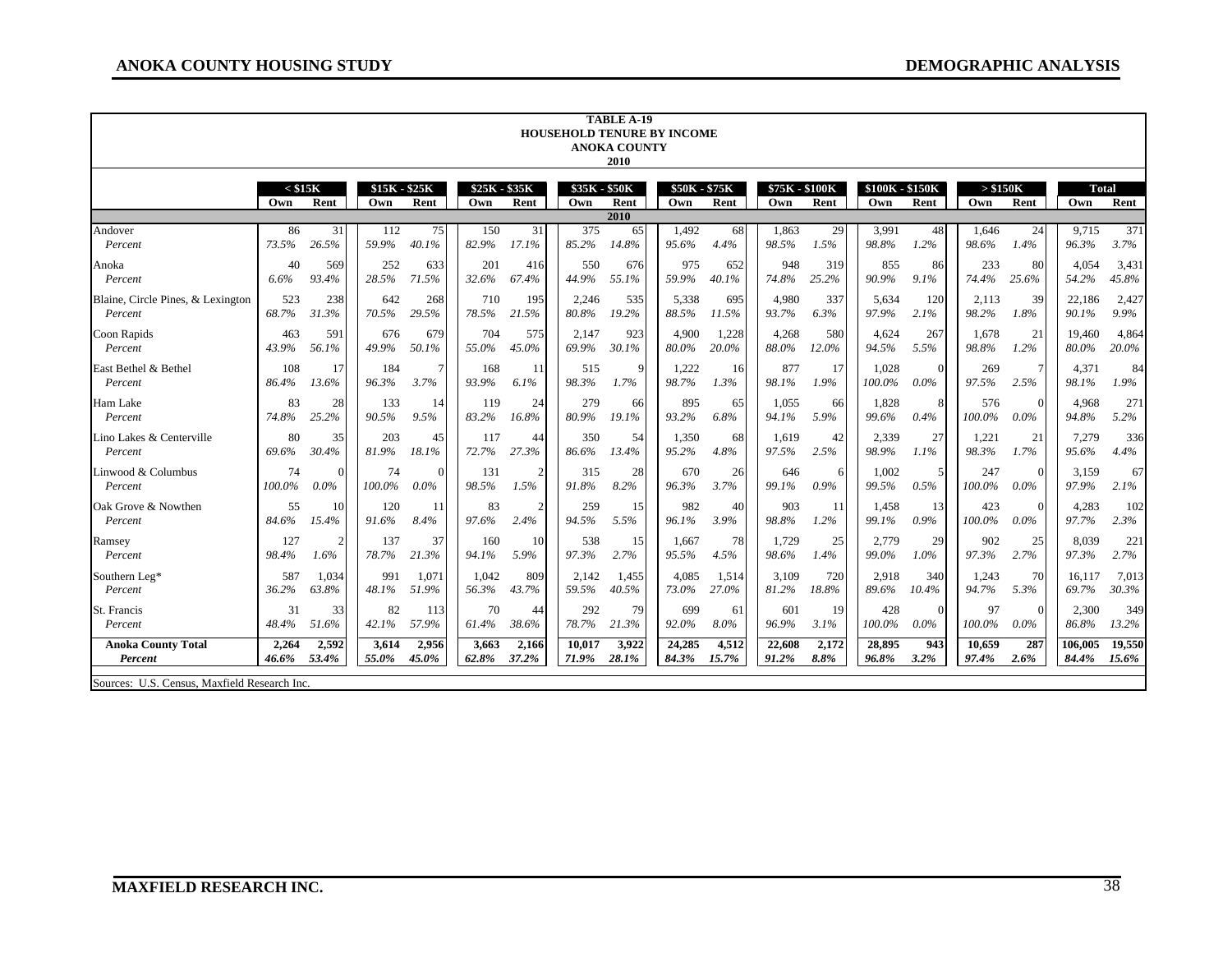|                                                                                  |                 | <b>TABLE A-20</b><br><b>HOUSEHOLD TYPE TRENDS</b> |                         |                        |                         |                |
|----------------------------------------------------------------------------------|-----------------|---------------------------------------------------|-------------------------|------------------------|-------------------------|----------------|
|                                                                                  |                 | 1990, 2000, & 2010                                | ANOKA COUNTY SUBMARKETS |                        |                         |                |
|                                                                                  |                 |                                                   | <b>NON-FAMILY HHs</b>   |                        | <b>FAMILY HHS</b>       |                |
|                                                                                  | Total           | Persons                                           | Other                   | Married w/<br>Children | Married w/o<br>Children | Other          |
|                                                                                  | Households      | Living Alone<br>1990                              | (Roommates)             |                        |                         | Family         |
|                                                                                  |                 |                                                   |                         |                        |                         |                |
| Andover                                                                          | 4,430           | 252                                               | 124                     | 2,466                  | 1,239                   | 349            |
| Anoka                                                                            | 6,394           | 1,649                                             | 402                     | 1,735                  | 1,610                   | 998            |
| Blaine, Circle Pines, & Lexington                                                | 15,216          | 2,049                                             | 826                     | 6,283                  | 3,996                   | 2,062          |
| <b>Coon Rapids</b><br>East Bethel & Bethel                                       | 17,449          | 2,317                                             | 971                     | 7,049                  | 4,699                   | 2,413          |
|                                                                                  | 2,672           | 317<br>243                                        | 132<br>135              | 1,232                  | 693<br>725              | 298<br>256     |
| Ham Lake                                                                         | 2,720           | 282                                               |                         | 1,361                  |                         |                |
| Lino Lakes & Centerville<br>Linwood & Columbus                                   | 3,122<br>2,275  | 222                                               | 140<br>85               | 1,597<br>1,082         | 838<br>695              | 265<br>191     |
| Oak Grove & Nowthen                                                              | 2,392           | 202                                               | 84                      | 1,201                  | 713                     | 192            |
| Ramsey                                                                           | 3,620           | 243                                               | 138                     | 2,008                  | 938                     | 293            |
| Southern Leg*                                                                    | 21,387          | 4,984                                             | 1,400                   | 4,997                  | 6,759                   | 3,247          |
| St. Francis                                                                      | 760             | 75                                                | 29                      | 346                    | 157                     | 153            |
| <b>Anoka County Total</b>                                                        | 82,437          | 12,835                                            | 4,466                   | 31,357                 | 23,062                  | 10,717         |
|                                                                                  |                 |                                                   |                         |                        |                         |                |
|                                                                                  |                 | 2000                                              |                         |                        |                         |                |
| Andover                                                                          | 8,107           | 677                                               | 279                     | 4,027                  | 2,458                   | 666            |
| Anoka                                                                            | 7,262           | 2,317                                             | 536                     | 1,468                  | 1,767                   | 1,174          |
| Blaine, Circle Pines, & Lexington                                                | 18,442          | 3,268                                             | 1,163                   | 5,768                  | 5,380                   | 2,863          |
| <b>Coon Rapids</b>                                                               | 22,578          | 4,545                                             | 1,459                   | 6,485                  | 6,454                   | 3,635          |
| East Bethel & Bethel                                                             | 3,756           | 516                                               | 195                     | 1,499                  | 1,130                   | 416            |
| Ham Lake                                                                         | 4,139           | 473                                               | 195                     | 1,644                  | 1,417                   | 410            |
| Lino Lakes & Centerville                                                         | 5,934           | 635                                               | 257                     | 2,929                  | 1,623                   | 490            |
| Linwood & Columbus                                                               | 2,906           | 358                                               | 134                     | 1,048                  | 1,065                   | 301            |
| Oak Grove & Nowthen                                                              | 3,323           | 327                                               | 127                     | 1,373                  | 1,207                   | 289            |
| Ramsey                                                                           | 5,906           | 522                                               | 283                     | 2,571                  | 1,963                   | 567            |
| Southern Leg*                                                                    | 22,437          | 6,667                                             | 1,745                   | 3,896                  | 6,510                   | 3,619          |
| St. Francis                                                                      | 1,638           | 218                                               | 119                     | 582                    | 386                     | 333            |
| <b>Anoka County Total</b>                                                        | 106,428         | 20,523                                            | 6,492                   | 33,290                 | 31,360                  | 14,763         |
|                                                                                  |                 | 2010                                              |                         |                        |                         |                |
|                                                                                  |                 |                                                   |                         |                        |                         |                |
| Andover                                                                          | 10,085          | 805                                               | 465                     | 4,293                  | 3,669                   | 853            |
| Anoka<br>Blaine, Circle Pines, & Lexington                                       | 7,485<br>24,615 | 811<br>4,299                                      | 2,200<br>2,242          | 1,176<br>6,701         | 2,123<br>7,615          | 1,175<br>3,758 |
| Coon Rapids                                                                      | 24,325          | 4,303                                             | 3,267                   | 5,758                  | 7,140                   | 3,857          |
| East Bethel & Bethel                                                             | 4,455           | 548                                               | 289                     | 1,405                  | 1,661                   | 552            |
| Ham Lake                                                                         | 5,240           | 481                                               | 439                     | 1,808                  | 1,884                   | 628            |
| Lino Lakes & Centerville                                                         | 7,615           | 875                                               | 358                     | 3,531                  | 2,104                   | 747            |
| Linwood & Columbus                                                               | 3,225           | 537                                               | 151                     | 827                    | 1,324                   | 386            |
| Oak Grove & Nowthen                                                              | 4,385           | 483                                               | 321                     | 1,552                  | 1,741                   | 288            |
| Ramsey                                                                           | 8,260           | 1,045                                             | 378                     | 2,898                  | 3,018                   | 921            |
| Southern Leg*                                                                    | 23,130          | 4,239                                             | 4,563                   | 3,807                  | 6,244                   | 4,277          |
| St. Francis                                                                      | 2,650           | 357                                               | 389                     | 851                    | 777                     | 276            |
| <b>Anoka County Total</b>                                                        | 125,470         | 18,783                                            | 15,062                  | 34,607                 | 39,300                  | 17,718         |
|                                                                                  |                 |                                                   |                         |                        |                         |                |
| Percent of All Households in Anoka County                                        |                 |                                                   |                         |                        |                         |                |
| 1990                                                                             | 100.0           | 15.6                                              | 5.4                     | 38.0                   | 28.0                    | 13.0           |
| 2000<br>2010                                                                     | 100.0<br>100.0  | 19.3<br>15.0                                      | 6.1<br>12.0             | 31.3<br>27.6           | 29.5<br>31.3            | 13.9<br>14.1   |
|                                                                                  |                 |                                                   |                         |                        |                         |                |
| * Southern Leg includes Spring Lake Park, Columbia Heights, Hilltop and Fridley. |                 |                                                   |                         |                        |                         |                |
| Sources: U.S. Census Bureau; Maxfield Research Inc.                              |                 |                                                   |                         |                        |                         |                |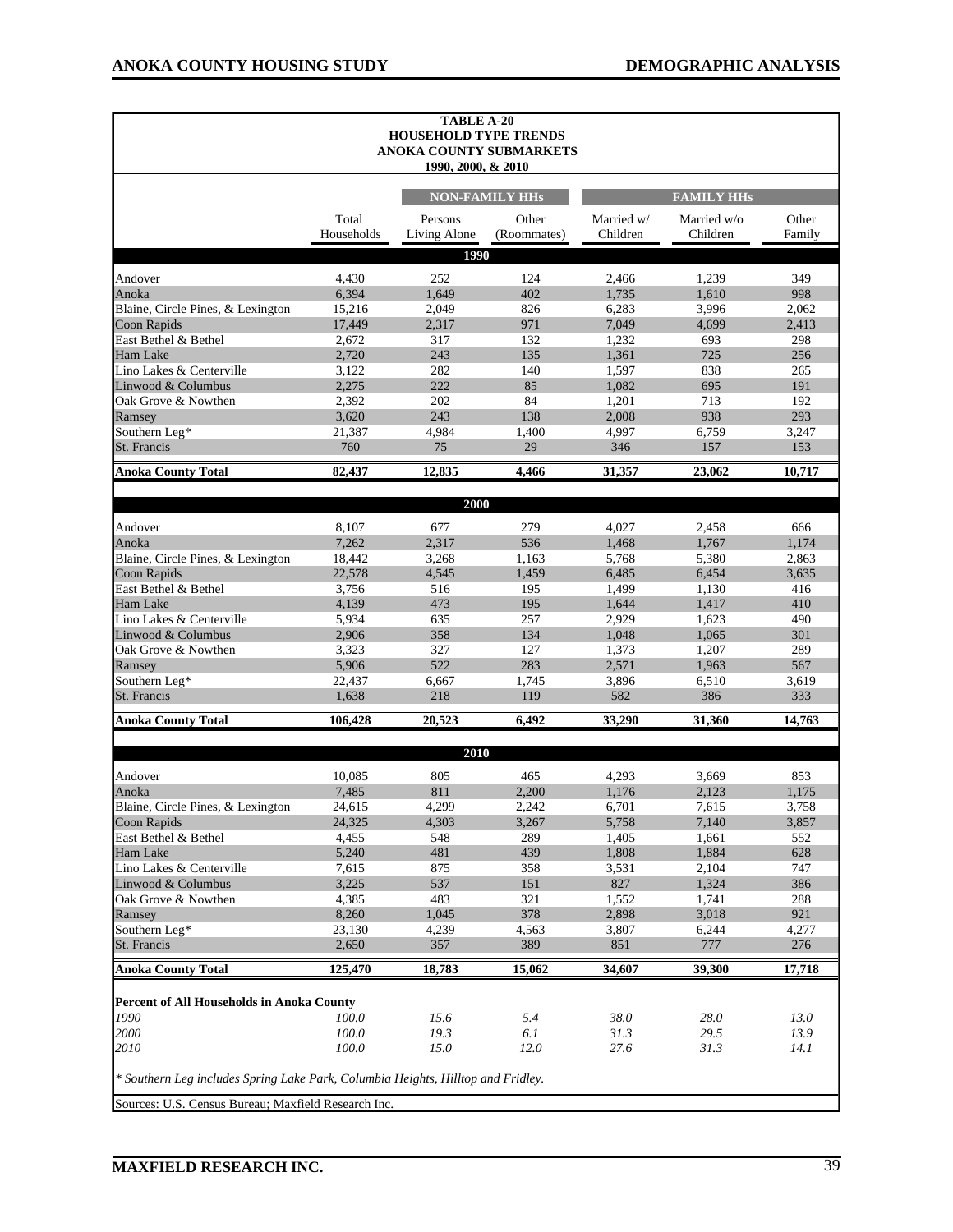|                                   |        |         | <b>TABLE A-21</b><br><b>EMPLOYMENT GROWTH TRENDS</b><br>ANOKA COUNTY SUBMARKETS<br>1990-2020 |         |         |                  |               |                  |      |
|-----------------------------------|--------|---------|----------------------------------------------------------------------------------------------|---------|---------|------------------|---------------|------------------|------|
|                                   |        |         | <b>Estimates and Forecasts</b>                                                               |         |         |                  | <b>Change</b> |                  |      |
|                                   | 1990   | 2000    | 2010                                                                                         | 2015    | 2020    | 2000-2010<br>No. | Pct.          | 2010-2020<br>No. | Pct. |
| <b>Employment</b>                 |        |         |                                                                                              |         |         |                  |               |                  |      |
| Andover                           | 1,200  | 3,583   | 4,490                                                                                        | 4,765   | 5,040   | 907              | 25.3          | 550              | 12.2 |
| Anoka                             | 11,755 | 13,489  | 14,400                                                                                       | 14,800  | 15,200  | 911              | 6.8           | 800              | 5.6  |
| Blaine, Circle Pines, & Lexington | 12,892 | 19,541  | 25,030                                                                                       | 27,340  | 29,650  | 5,489            | 28.1          | 4,620            | 18.5 |
| Coon Rapids                       | 16,449 | 21,682  | 24,200                                                                                       | 25,100  | 26,000  | 2,518            | 11.6          | 1,800            | 7.4  |
| East Bethel & Bethel              | 650    | 1,603   | 2,330                                                                                        | 3,005   | 3,680   | 727              | 45.4          | 1,350            | 57.9 |
| Ham Lake                          | 1,820  | 3,194   | 3,050                                                                                        | 3,125   | 3,200   | $-144$           | $-4.5$        | 150              | 4.9  |
| Lino Lakes & Centerville          | 1,397  | 3,034   | 4,700                                                                                        | 5,950   | 7,200   | 1,666            | 54.9          | 2,500            | 53.2 |
| Linwood & Columbus                | 150    | 661     | 1,340                                                                                        | 1,545   | 1,750   | 679              | 102.7         | 410              | 30.6 |
| Oak Grove & Nowthen               | 459    | 696     | 870                                                                                          | 975     | 1,080   | 174              | 25.0          | 210              | 24.1 |
| Ramsey                            | 1,941  | 4,008   | 6,700                                                                                        | 7,900   | 9,100   | 2,692            | 67.2          | 2,400            | 35.8 |
| Southern Leg*                     | 29,400 | 37,312  | 36,050                                                                                       | 37,035  | 38,020  | $-1,262$         | $-3.4$        | 1,970            | 5.5  |
| St. Francis                       | 3,019  | 1,247   | 1,630                                                                                        | 1,765   | 1,900   | 383              | 30.7          | 270              | 16.6 |
| <b>Anoka County Total</b>         | 81,132 | 110,050 | 124,790                                                                                      | 133,305 | 141,820 | 14,740           | 13.4          | 17,030           | 13.6 |

Sources: U.S. Census; Metropolitan Council; ESRI; Maxfield Research Inc.

| TABLE A-22<br>RESIDENT EMPLOYMENT (ANNUAL AVERAGE)<br><b>ANOKA COUNTY</b><br>2000 to 2010**                                                                                       |                                |                                 |                                   |                  |                                      |                          |  |  |  |  |  |  |
|-----------------------------------------------------------------------------------------------------------------------------------------------------------------------------------|--------------------------------|---------------------------------|-----------------------------------|------------------|--------------------------------------|--------------------------|--|--|--|--|--|--|
| Year                                                                                                                                                                              | <b>Total</b><br>Labor<br>Force | <b>Total</b><br><b>Employed</b> | <b>Total</b><br><b>Unemployed</b> | Unemply.<br>Rate | <b>Minnesota</b><br>Unemply.<br>Rate | U.S.<br>Unemply.<br>Rate |  |  |  |  |  |  |
| 2000                                                                                                                                                                              | 178,990                        | 174,185                         | 4,805                             | 2.7%             | 3.1%                                 | 4.0%                     |  |  |  |  |  |  |
| 2001                                                                                                                                                                              | 183,326                        | 176,721                         | 6,605                             | 3.6%             | 3.8%                                 | 4.7%                     |  |  |  |  |  |  |
| 2002                                                                                                                                                                              | 184.935                        | 176.702                         | 8,233                             | 4.5%             | 4.5%                                 | 5.8%                     |  |  |  |  |  |  |
| 2003                                                                                                                                                                              | 187,044                        | 178,107                         | 8.937                             | 4.8%             | 4.9%                                 | 6.0%                     |  |  |  |  |  |  |
| 2004                                                                                                                                                                              | 188,661                        | 180,215                         | 8,446                             | 4.5%             | 4.6%                                 | 5.6%                     |  |  |  |  |  |  |
| 2005                                                                                                                                                                              | 189,688                        | 182,174                         | 7,514                             | 4.0%             | 4.2%                                 | 5.1%                     |  |  |  |  |  |  |
| 2006                                                                                                                                                                              | 190,694                        | 183,129                         | 7,565                             | 4.0%             | 4.1%                                 | 4.6%                     |  |  |  |  |  |  |
| 2007                                                                                                                                                                              | 189,888                        | 181,161                         | 8,727                             | 4.6%             | 4.6%                                 | 4.6%                     |  |  |  |  |  |  |
| 2008                                                                                                                                                                              | 191,086                        | 180,629                         | 10,457                            | 5.5%             | 5.4%                                 | 5.8%                     |  |  |  |  |  |  |
| 2009                                                                                                                                                                              | 192,530                        | 176,075                         | 16,455                            | 8.5%             | 8.0%                                 | 9.3%                     |  |  |  |  |  |  |
| 2010**                                                                                                                                                                            | 192,756                        | 178,306                         | 14,450                            | 7.5%             | 7.1%                                 | 9.6%                     |  |  |  |  |  |  |
| <b>Change 2000-09</b>                                                                                                                                                             | 13,540                         | 1,890                           | 11,650                            | 5.9%             | 4.9%                                 | 5.3%                     |  |  |  |  |  |  |
| ** 2010 is through the end of November (most current information available) for Anoka County.<br>Sources: MN Dept. of Employment and Economic Development; Maxfield Research Inc. |                                |                                 |                                   |                  |                                      |                          |  |  |  |  |  |  |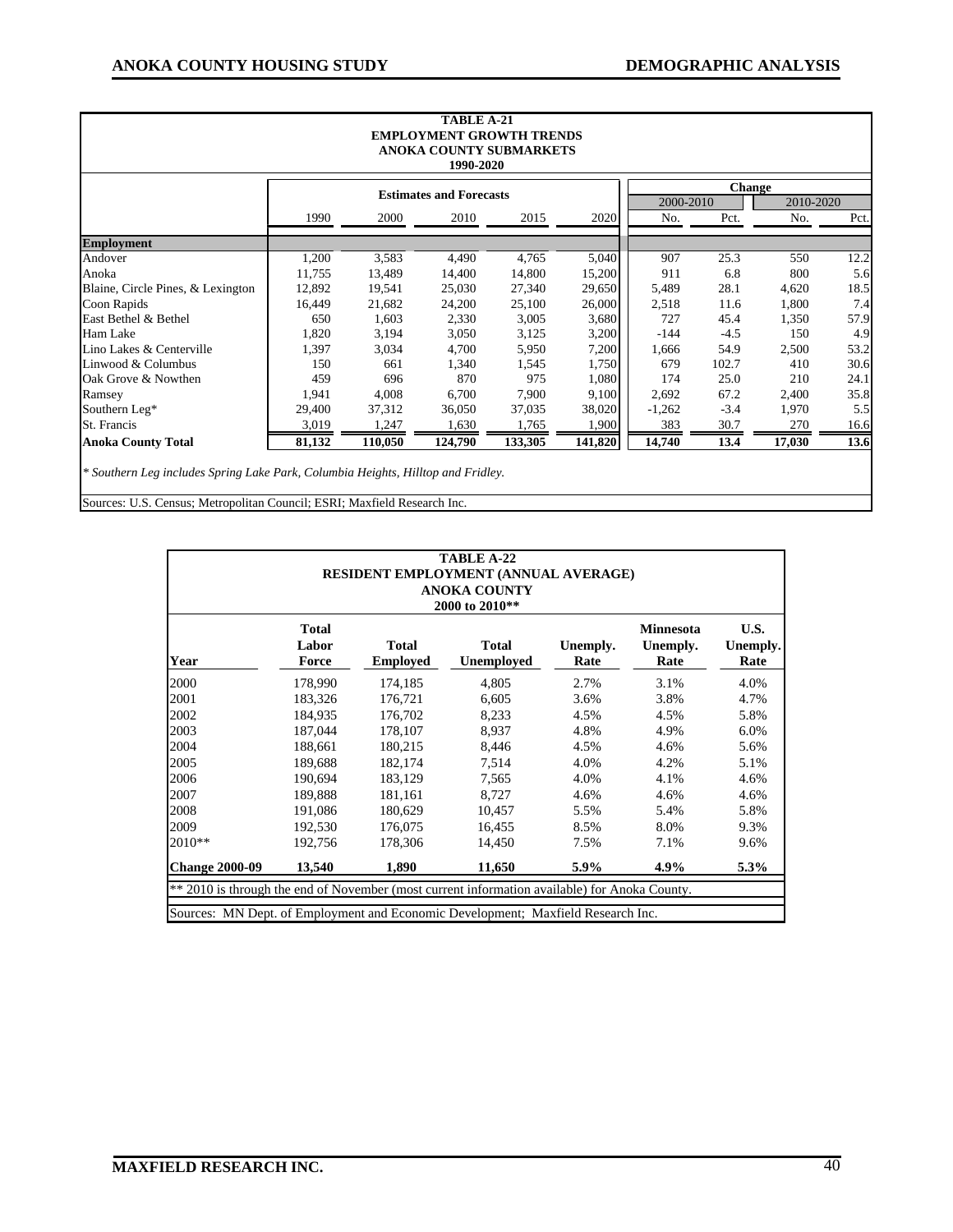|                                                                                              | TABLE A-23        |         |                                       |                   |         |           |          |            |  |  |  |  |
|----------------------------------------------------------------------------------------------|-------------------|---------|---------------------------------------|-------------------|---------|-----------|----------|------------|--|--|--|--|
|                                                                                              |                   |         | <b>COVERED EMPLOYMENT BY INDUSTRY</b> |                   |         |           |          |            |  |  |  |  |
|                                                                                              |                   |         | <b>ANOKA COUNTY</b>                   |                   |         |           |          |            |  |  |  |  |
| Annual Average 2000 and 2009                                                                 |                   |         |                                       |                   |         |           |          |            |  |  |  |  |
| 2000<br>2009<br><b>Change</b>                                                                |                   |         |                                       |                   |         |           |          |            |  |  |  |  |
|                                                                                              | <b>Employment</b> |         | Avg. Wage                             | <b>Employment</b> |         | Avg. Wage | No.      | Pct.       |  |  |  |  |
| Natural Resources & Mining                                                                   | 398               | 0.4%    | \$22,516                              | 363               | 0.3%    | \$27,560  | $-35$    | $-8.8\%$   |  |  |  |  |
| Construction                                                                                 | 8.670             | 8.0%    | \$42,328                              | 5,908             | 5.5%    | \$49,140  | $-2,762$ | $-31.9%$   |  |  |  |  |
| Manufacturing                                                                                | 26,261            | 24.1%   | \$49,608                              | 21,341            | 19.8%   | \$63,648  | $-4,920$ | $-18.7%$   |  |  |  |  |
| Trade, Transportation, & Utilities                                                           | 23,101            | 21.2%   | \$28,964                              | 22,958            | 21.3%   | \$35,048  | -143     | $-0.6\%$   |  |  |  |  |
| Information                                                                                  | 1,221             | 1.1%    | \$29,692                              | 0                 | $0.0\%$ |           | $-1,221$ | $-100.0\%$ |  |  |  |  |
| <b>Financial Activities</b>                                                                  | 3,456             | 3.2%    | \$26,728                              | 3,264             | 3.0%    | \$43,056  | $-192$   | $-5.6\%$   |  |  |  |  |
| Professional & Business Services                                                             | 9.140             | 8.4%    | \$29,484                              | 8,563             | 8.0%    | \$38,792  | $-577$   | $-6.3\%$   |  |  |  |  |
| Education & Health Services                                                                  | 19,199            | 17.6%   | \$32,604                              | 24,041            | 22.3%   | \$44,564  | 4,842    | 25.2%      |  |  |  |  |
| Leisure and Hospitality                                                                      | 9,294             | 8.5%    | \$10,920                              | 11,271            | 10.5%   | \$13,988  | 1,977    | 21.3%      |  |  |  |  |
| <b>Other Services</b>                                                                        | 3,791             | 3.5%    | \$18,980                              | 4,222             | 3.9%    | \$24,024  | 431      | 11.4%      |  |  |  |  |
| <b>Public Administration</b>                                                                 | 4,392             | 4.0%    | \$33,904                              | 4,750             | 4.4%    | \$48,256  | 358      | 8.2%       |  |  |  |  |
| Unclassified                                                                                 | $\theta$          | $0.0\%$ | $- -$                                 | 1,018             | 0.9%    |           | 1,018    | n/a        |  |  |  |  |
| <b>Total</b>                                                                                 | 108,923           | 100%    | \$33,904                              | 107,699           | 100%    | \$42,224  | $-1,224$ | $-1.1\%$   |  |  |  |  |
| Sources: Minnesota Department of Employment and Economic Development; Maxfield Research Inc. |                   |         |                                       |                   |         |           |          |            |  |  |  |  |

|                                                       | TABLE A-24<br><b>WORKER PLACES OF EMPLOYMENT &amp; RESIDENCE</b><br><b>ANOKA COUNTY</b><br>2000 |         |         |
|-------------------------------------------------------|-------------------------------------------------------------------------------------------------|---------|---------|
| <b>Place of Residence</b>                             | <b>Employment</b>                                                                               | Count   | Percent |
| <b>Place of Employment for Anoka County Residents</b> |                                                                                                 |         |         |
| Anoka County                                          | Anoka County                                                                                    | 66,826  | 41.0%   |
| <b>Anoka County</b>                                   | Hennepin County                                                                                 | 57,166  | 35.1%   |
| <b>Anoka County</b>                                   | <b>Ramsey County</b>                                                                            | 27,545  | 16.9%   |
| Anoka County                                          | <b>Washington County</b>                                                                        | 3,124   | 1.9%    |
| <b>Anoka County</b>                                   | Dakota County                                                                                   | 2,659   | 1.6%    |
| <b>Anoka County</b>                                   | Sherburne County                                                                                | 1,313   | 0.8%    |
| Anoka County                                          | Chisago County                                                                                  | 743     | 0.5%    |
| <b>Anoka County</b>                                   | Isanti County                                                                                   | 542     | 0.3%    |
| Anoka County                                          | <b>Wright County</b>                                                                            | 506     | 0.3%    |
| Anoka County                                          | Other                                                                                           | 2,378   | 1.2%    |
|                                                       |                                                                                                 | 162,802 | 100.0%  |
|                                                       | Place of Residence for Workers Commuting to Anoka County                                        |         |         |
| Anoka County                                          | Anoka County                                                                                    | 66,826  | 61.0%   |
| Hennepin County                                       | Anoka County                                                                                    | 16,677  | 15.2%   |
| <b>Ramsey County</b>                                  | Anoka County                                                                                    | 9.129   | 8.3%    |
| Serburne County                                       | Anoka County                                                                                    | 3,386   | 3.1%    |
| Isanti County                                         | Anoka County                                                                                    | 3,231   | 2.9%    |
| <b>Washington County</b>                              | Anoka County                                                                                    | 2,421   | 2.2%    |
| Chisago County                                        | Anoka County                                                                                    | 1,630   | 1.5%    |
| <b>Wright County</b>                                  | Anoka County                                                                                    | 1,263   | 1.2%    |
| Dakota County                                         | Anoka County                                                                                    | 1,172   | 1.1%    |
| Other                                                 | Anoka County                                                                                    | 3,826   | 3.5%    |
|                                                       |                                                                                                 | 109,561 | 100.0%  |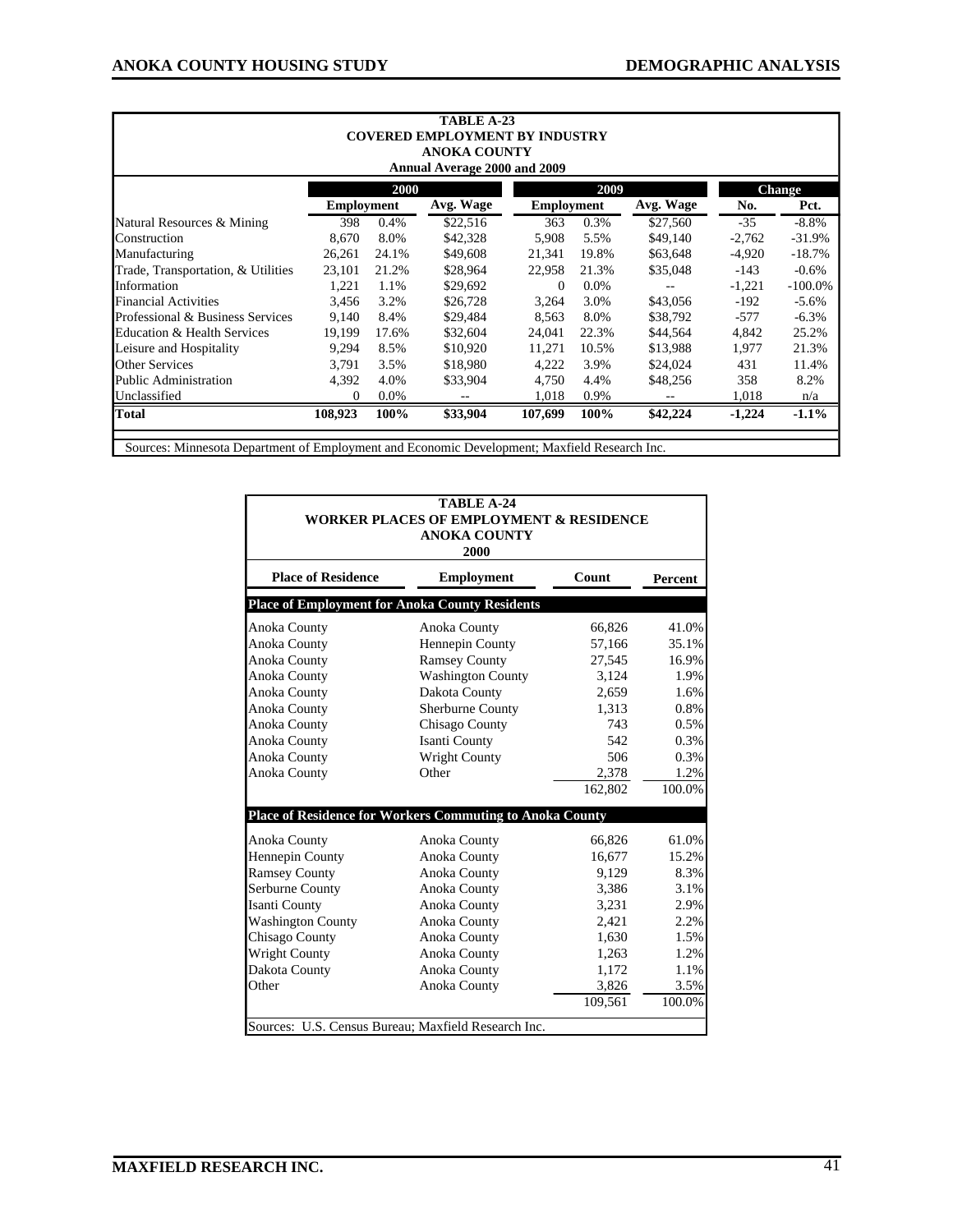# **Market Conditions General Occupancy Rental Housing**

### **Introduction**

This section summarizes the current supply of general occupancy rental housing options in Anoka County. Senior rental options are summarized in the following section.

This section looks at the market conditions for general occupancy rental housing in Anoka County by examining data on:

- performance of market rate rental developments,
- performance of subsidized rental developments,
- ▶ current usage of Housing Choice Vouchers,
- planned and proposed rental housing developments, and
- interviews with housing professionals and municipal staff members familiar with the rental market.

This section of the report includes summary totals for rental housing trends in the County. More detailed information regarding individual rental housing developments is located at the end of this section.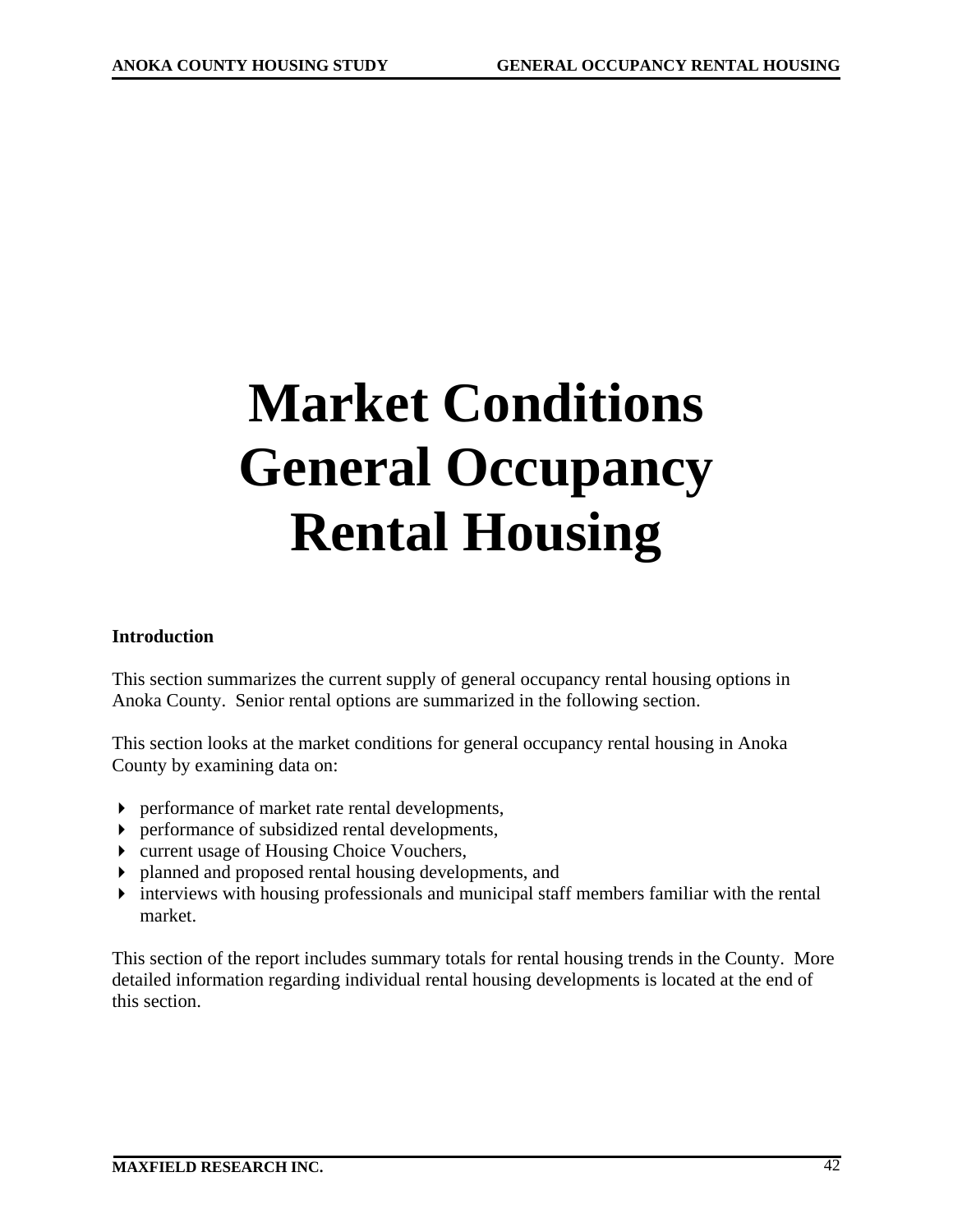### **Table B-1: Overall Rental Market Trends**

- According to 2010  $4<sup>th</sup>$  Quarter Market Trends Report that is compiled by GVA Marquette Advisors, the Twin Cities Metro Area overall had a 3.8% vacancy rate, which is an improvement from 7.3% twelve months prior. Average rents increased 0.2% from the previous year.
- The vacancy rate among individual submarkets was as low as 2.3% in Blaine and as high as 5.5% in Anoka/Champlin. Vacancy rates for other submarkets defined in the report were 5.0% in Coon Rapids and 3.0% in Spring Lake Park/Moundsview (area defined by GVA Marquette Advisors).
- The overall average rent price for a unit in the Twin Cities Metro Area was \$908. The average rents in Anoka County submarkets were more affordable than the Metro Area. The following is list of the affordability margin in these submarkets:
	- o Spring Lake Park/Moundsview \$732 (19.4% more affordable than Metro Area)
	- o Fridley/Columbia Heights \$804 (11.5% more affordable)
	- o Blaine \$818 (9.9% more affordable)
	- o Anoka/Champlin \$863 (5.0% more affordable)
	- o Coon Rapids \$868 (4.4% more affordable)

### **Table B-2: Distribution of Rental Housing in Anoka County**

- The survey of rental projects conducted by Maxfield Research Inc. includes all rental buildings that have 24 or more units in larger communities and those that have 12 or more units in smaller rental communities. In total, 8,301 units of rental housing were identified in the County and included in the survey.
- Among the total general occupancy rental housing supply, 7,251 units (87.4%) are market rate housing. Market rate housing includes all rental projects that do not have income restrictions, regardless of actual housing affordability. However, older market rate rental projects often compete with affordable rental developments on a price point basis; this overlap will be discussed later in the analysis.
- The following submarkets have the greatest supply of market rate rental housing units in the County:
	- o Coon Rapids 2,982 units, 41.1% of County
	- o Southern Leg  $-2,211$  units, 30.5% of County
	- o Anoka 1,098 units, 15.1% of County
	- o Blaine, Circle Pines, & Lexington 886 units, 12.2% of County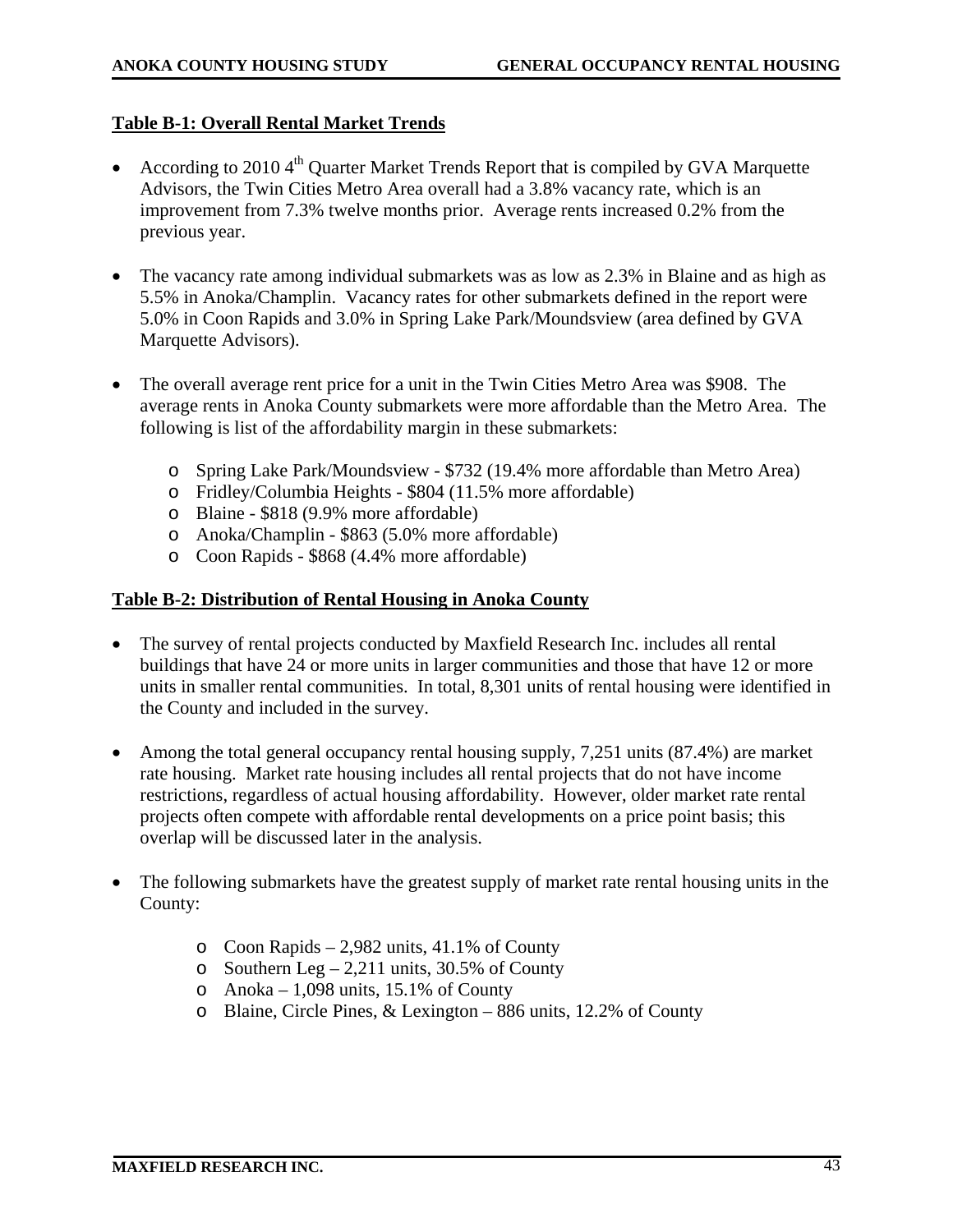- A total of 632 units of general occupancy rental units in Anoka County are considered to be shallow subsidy housing. These units are income-restricted to households with low to moderate incomes; more specifically, households qualify for shallow subsidy housing if their incomes fall between 50% and 80% Area Median Income (AMI), depending on the specific housing community.
- The following submarkets have the greatest supply of shallow subsidy rental housing units in the County:
	- o Coon Rapids 191 units, 30.2% of County
	- o Blaine, Circle Pines, & Lexington 130 units, 20.6% of County
	- o Anoka 122 units, 19.3% of County
	- $\circ$  Lino Lakes & Centerville 60 units, 9.5% of County
- The last category deep subsidy housing provides housing to households earning incomes below 50% AMI. Maxfield Research Inc. identified a total of 418 units of deep subsidy housing in Anoka County.
- The following submarkets have the greatest supply of deep subsidy rental housing units in the County:
	- o Coon Rapids 178 units, 42.6% of County
	- o Southern Leg 103 units, 24.6% of County
	- o Anoka 52 units, 12.4% of County
	- o Blaine, Circle Pines, & Lexington 43 units, 10.3% of County

### **Table B-3: Performance of Market Rate Rental Housing Developments**

- Of the 7,251 units of market rate rental housing identified in Anoka County, approximately 5,900 units were successfully surveyed for a total survey participation rate of 81.4%.
- Overall, the vacancy rate in Anoka County is calculated to be 4.7%, which is just below market equilibrium of 5.0%. The vacancy rate within individual submarkets varied, but only one submarket – Ramsey – had a vacancy rate (6.8%) that exceeded market equilibrium; all other submarkets were at or below market equilibrium.
- Market rate rental units in Anoka County are, on average, \$926 per month for 836 square feet, or \$1.11 per square foot.
- Additional detail on each market rate rental development in Anoka County can be found Table B-6 located at the end of this section.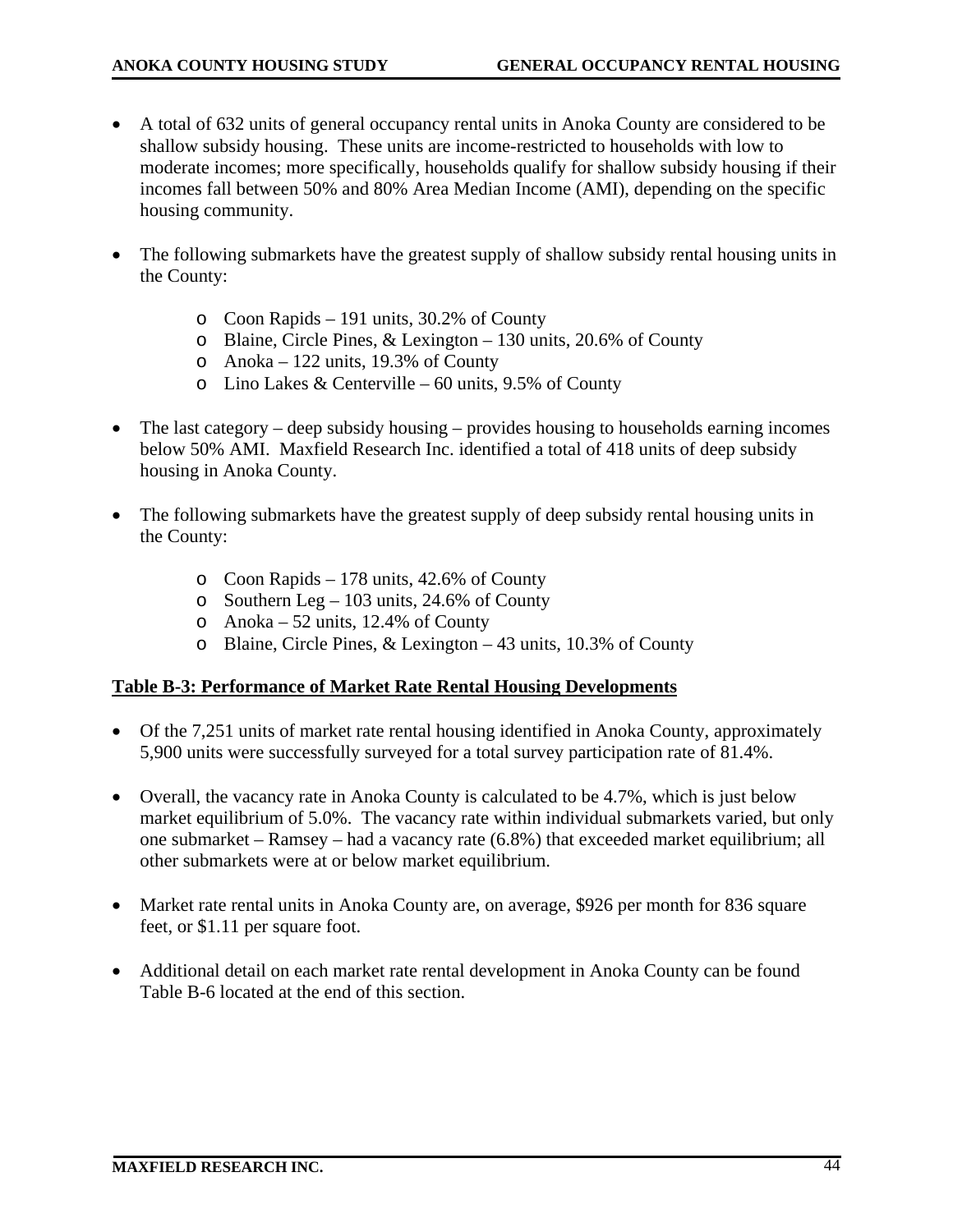### **Table B-4: Performance of Subsidized Rental Housing Developments**

- A total of 632 units of shallow subsidy housing and 418 units of deep subsidy housing were identified in Anoka County. Surveyed developments had participation rates of 78.0% and 100.0% for shallow and deep subsidy housing, respectively.
- A total of 22 units of shallow subsidy housing were identified as vacant in Anoka County for an overall vacancy rate of 4.5%. This vacancy rate is below market equilibrium (5.0%) and generally indicates a healthy level of shallow subsidy housing in the County. Individual submarkets varied from 0.0% to 7.7% with two submarkets – Blaine, Circle Pines,  $\&$ Lexington (7.7%) and Anoka (5.6%) – having vacancy rates higher than equilibrium.
- Most of the shallow subsidy units in Anoka County were developed through the Low-Income Housing Tax Credit (LIHTC) program, and are restricted to households with incomes at or below 60% AMI. The 2010 income limits for Anoka County are shown below for one- to four-person households at 60% AMI:

| 1 Person | \$35,280 |
|----------|----------|
| 2 Person | \$40,320 |
| 3 Person | \$45,360 |
| 4 Person | \$50,400 |
|          |          |

- For deep subsidy housing, there were no vacant units in the County. Further, most developments had closed waiting lists with a typical wait of two years. There is significant need for additional deep subsidy housing in Anoka County.
- Deep subsidy developments in Anoka County were nearly all project-based Section 8 housing, which has income-restrictions at 30% AMI and requires rent-based income of a household's adjusted gross income. The following are income limits for Section 8 housing in Anoka County for one- to four-person households:

| \$17,640 |
|----------|
| \$20,160 |
| \$22,680 |
| \$25,200 |
|          |

• Additional detail on each subsidized rental development in Anoka County can be found in Table B-7 located at the end of this section.

### **Table B-5: Housing Choice Voucher Program**

• The Housing Choice Voucher Program (also known as Section 8) utilizes the existing private rental market in Anoka County to provide decent, safe, and sanitary housing opportunities for low-income families, elderly, handicapped and disabled persons at an affordable cost. As of December 2010, about 1,395 Housing Choice Vouchers (HCVs) were utilized in Anoka County.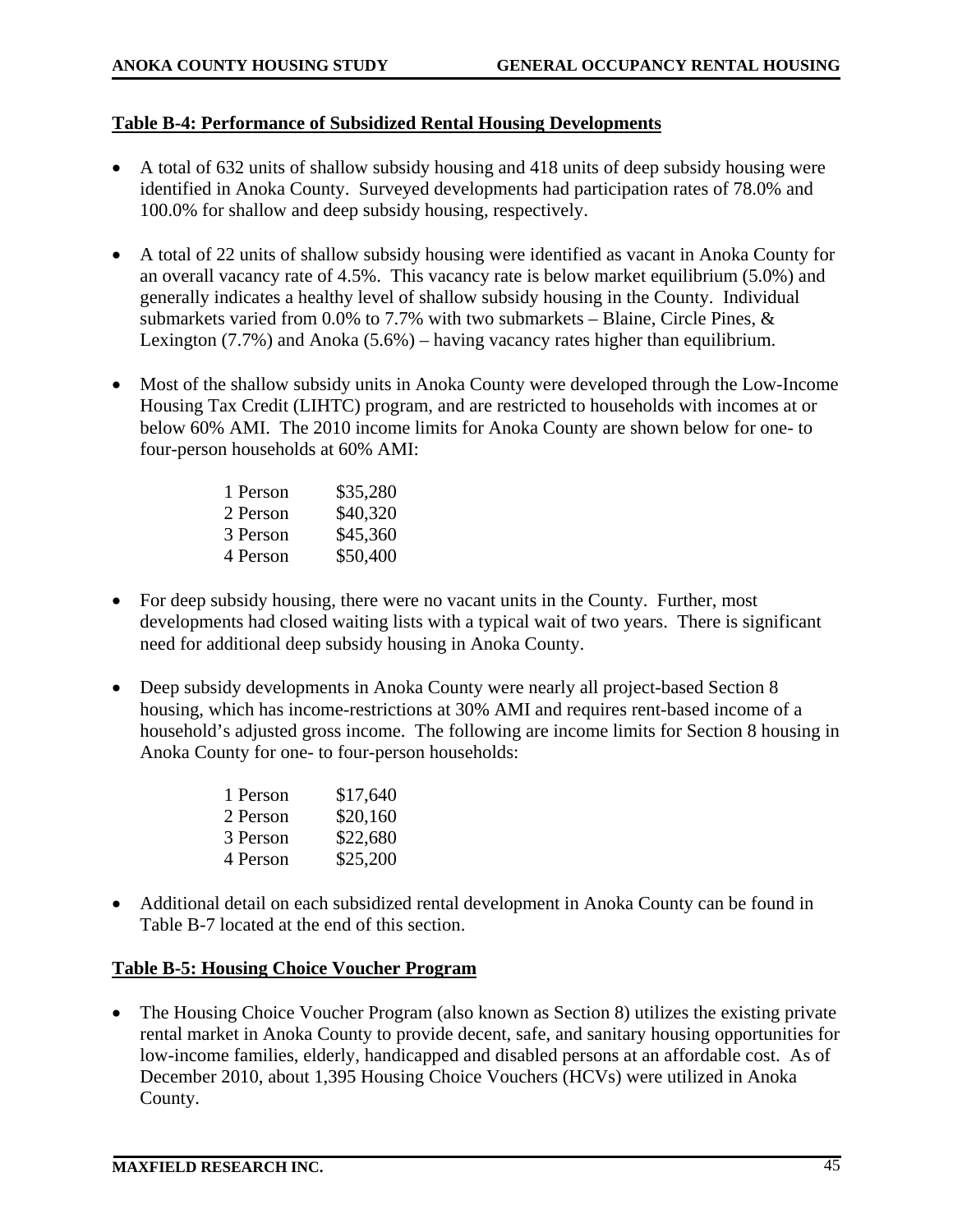- To be eligible for use in the Housing Choice Voucher program, units must have rents below the Metro HRA payment standard (\$790 for one-bedroom units, \$960 for a two-bedroom units, and \$1,394 for three-bedroom units). Overall, about 80% of the County's market rate units had rents below the payment standard, which indicates the overall affordability of market rate housing in the County as well as the ability for HCVs to be utilized in a range of housing developments.
- Program participants pay a minimum of 30% of their monthly adjusted income toward rent. The program provides rental assistance, which is the difference between the participants rent portion and the contract rent. To be eligible, households must have incomes at or below 50% of median; the following details income restrictions for by household size:

| 1 Person | \$27,500 |
|----------|----------|
| 2 Person | \$31,400 |
| 3 Person | \$35,350 |
| 4 Person | \$39,250 |

- Based on information supplied by the Metro HRA, the submarkets with the highest utilization of HCVs are the following:
	- o Southern Leg 489 units, 35.1% of County
	- o Coon Rapids 478 units, 34.3% of County
	- o Anoka 206 units, 14.8% of County
	- o Blaine, Circle Pines, & Lexington 169 units, 12.1% of County

# **Pending Rental Developments**

One pending rental development was identified in Anoka County. Developer Flaherty & Collins received city approvals in November 2010 for development of a 230-unit general occupancy complex in Ramsey. The development is planned to include 214 luxury rental units, 16 for-sale townhome units, and first floor retail space. According the terms of the development agreement, Flaherty & Collins must start construction of project by June 30, 2011. The project, if it moves forward, is estimated to be substantially complete by June of 2013.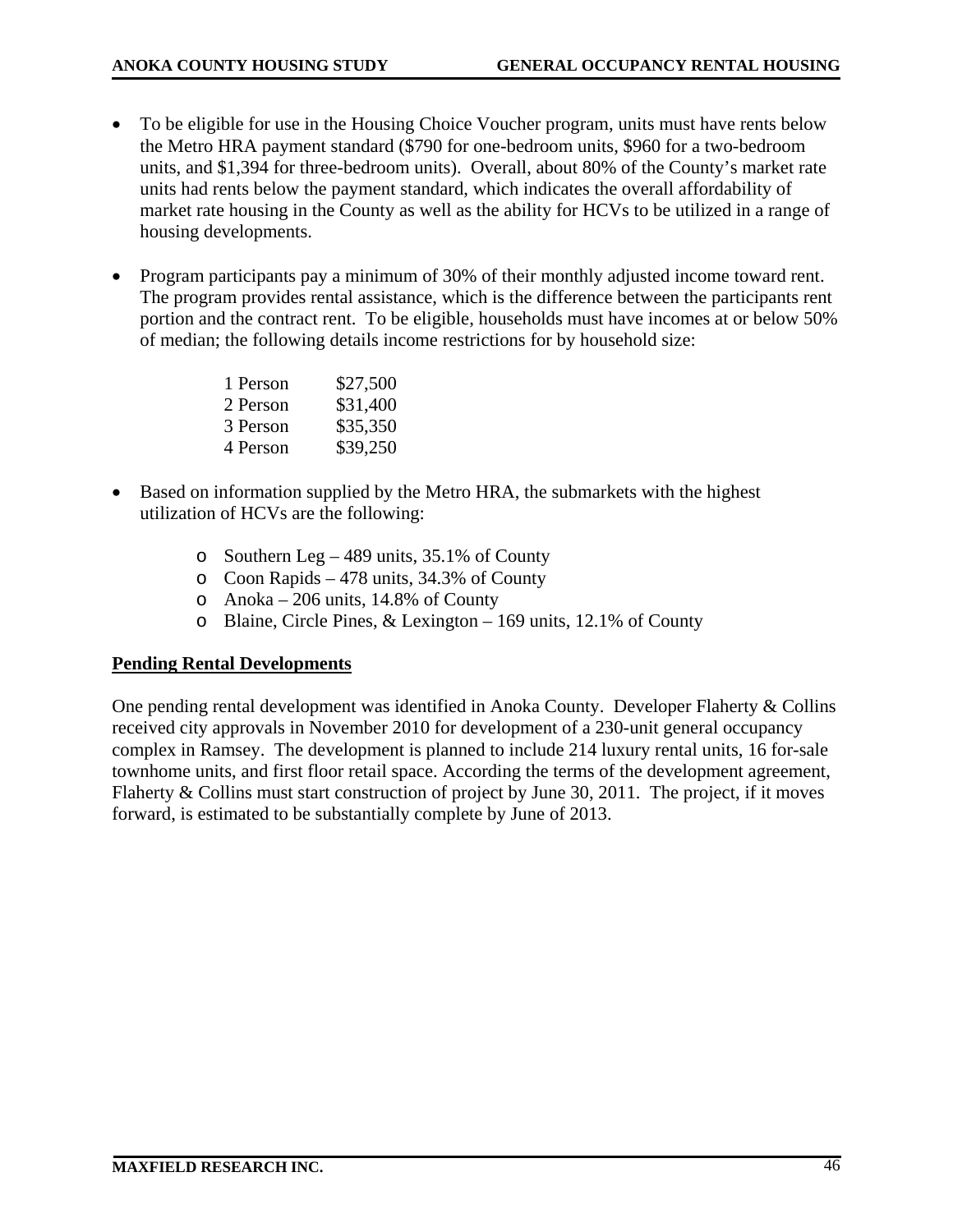# **GENERAL OCCUPANCY RENTAL HOUSING TABLES**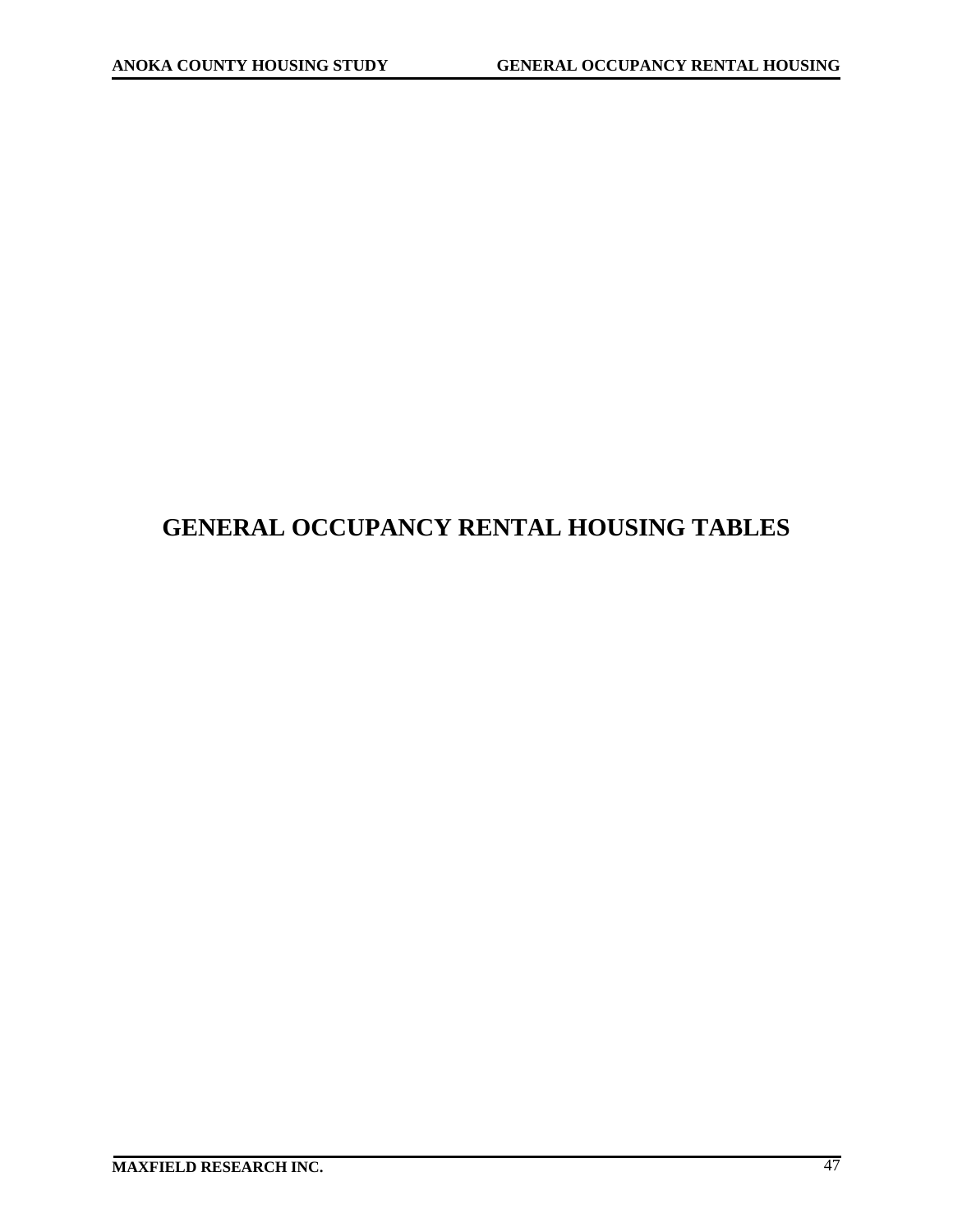| <b>Overall</b><br><b>EFF</b><br>1BR<br>1BR/D<br>2BR<br>2BR/D<br>3BR<br>Average<br>\$863<br>\$681<br>\$789<br>\$894<br>\$1,071<br>Rent<br>---<br>Vacancy Rate<br>20.0%<br>7.1%<br>5.5%<br>4.5%<br>2.1%<br>---<br>\$710<br>\$818<br>\$856<br>\$1,085<br>Rent<br>---<br>$---$<br>Vacancy Rate<br>3.3%<br>2.0%<br>0.0%<br>2.3%<br>---<br>---<br>---<br>\$739<br>\$890<br>\$868<br>\$637<br>\$794<br>\$1,179<br>\$1,064<br>Rent<br><b>Vacancy Rate</b><br>5.0%<br>6.7%<br>4.9%<br>12.5%<br>4.9%<br>15.8%<br>4.4%<br>\$619<br>\$710<br>\$804<br>\$844<br>\$967<br>Rent<br>Vacancy Rate<br>0.0%<br>6.4%<br>5.1%<br>3.6%<br>5.9%<br>$---$<br>---<br>\$812<br>\$732<br>\$664<br>\$798<br>Rent<br>3.3%<br>2.4%<br>3.0%<br><b>Vacancy Rate</b><br>16.7%<br>\$787<br>\$908<br>\$664<br>\$1,081<br>\$985<br>\$1,398<br>\$1,268<br>Rent | <b>TABLE B-1</b><br><b>AVERAGE RENTS/VACANCIES</b><br>ANOKA COUNTY SUBMARKETS<br>4th QUARTER 2010 |      |      |      |      |      |      |      |         |  |  |  |  |  |  |
|---------------------------------------------------------------------------------------------------------------------------------------------------------------------------------------------------------------------------------------------------------------------------------------------------------------------------------------------------------------------------------------------------------------------------------------------------------------------------------------------------------------------------------------------------------------------------------------------------------------------------------------------------------------------------------------------------------------------------------------------------------------------------------------------------------------------------|---------------------------------------------------------------------------------------------------|------|------|------|------|------|------|------|---------|--|--|--|--|--|--|
| <b>Community</b><br><b>Coon Rapids</b><br><b>Spring Lake Park/Moundsview</b><br><b>Twin Cities Metro Area</b>                                                                                                                                                                                                                                                                                                                                                                                                                                                                                                                                                                                                                                                                                                             |                                                                                                   |      |      |      |      |      |      |      |         |  |  |  |  |  |  |
| Anoka/Champlin<br><b>Fridley/Columbia Heights</b>                                                                                                                                                                                                                                                                                                                                                                                                                                                                                                                                                                                                                                                                                                                                                                         | <b>Annual</b><br><b>Change</b>                                                                    |      |      |      |      |      |      |      |         |  |  |  |  |  |  |
| <b>Blaine</b>                                                                                                                                                                                                                                                                                                                                                                                                                                                                                                                                                                                                                                                                                                                                                                                                             |                                                                                                   |      |      |      |      |      |      |      |         |  |  |  |  |  |  |
|                                                                                                                                                                                                                                                                                                                                                                                                                                                                                                                                                                                                                                                                                                                                                                                                                           |                                                                                                   |      |      |      |      |      |      |      | 4.0%    |  |  |  |  |  |  |
|                                                                                                                                                                                                                                                                                                                                                                                                                                                                                                                                                                                                                                                                                                                                                                                                                           |                                                                                                   |      |      |      |      |      |      |      | 0.7%    |  |  |  |  |  |  |
|                                                                                                                                                                                                                                                                                                                                                                                                                                                                                                                                                                                                                                                                                                                                                                                                                           |                                                                                                   |      |      |      |      |      |      |      |         |  |  |  |  |  |  |
|                                                                                                                                                                                                                                                                                                                                                                                                                                                                                                                                                                                                                                                                                                                                                                                                                           |                                                                                                   |      |      |      |      |      |      |      | $-0.2%$ |  |  |  |  |  |  |
|                                                                                                                                                                                                                                                                                                                                                                                                                                                                                                                                                                                                                                                                                                                                                                                                                           |                                                                                                   |      |      |      |      |      |      |      | $-2.4%$ |  |  |  |  |  |  |
|                                                                                                                                                                                                                                                                                                                                                                                                                                                                                                                                                                                                                                                                                                                                                                                                                           |                                                                                                   |      |      |      |      |      |      |      |         |  |  |  |  |  |  |
|                                                                                                                                                                                                                                                                                                                                                                                                                                                                                                                                                                                                                                                                                                                                                                                                                           |                                                                                                   |      |      |      |      |      |      |      | 1.2%    |  |  |  |  |  |  |
|                                                                                                                                                                                                                                                                                                                                                                                                                                                                                                                                                                                                                                                                                                                                                                                                                           |                                                                                                   |      |      |      |      |      |      |      | $-0.6%$ |  |  |  |  |  |  |
|                                                                                                                                                                                                                                                                                                                                                                                                                                                                                                                                                                                                                                                                                                                                                                                                                           |                                                                                                   |      |      |      |      |      |      |      |         |  |  |  |  |  |  |
|                                                                                                                                                                                                                                                                                                                                                                                                                                                                                                                                                                                                                                                                                                                                                                                                                           |                                                                                                   |      |      |      |      |      |      |      | 0.4%    |  |  |  |  |  |  |
|                                                                                                                                                                                                                                                                                                                                                                                                                                                                                                                                                                                                                                                                                                                                                                                                                           |                                                                                                   |      |      |      |      |      |      |      | $-4.0%$ |  |  |  |  |  |  |
|                                                                                                                                                                                                                                                                                                                                                                                                                                                                                                                                                                                                                                                                                                                                                                                                                           |                                                                                                   |      |      |      |      |      |      |      |         |  |  |  |  |  |  |
|                                                                                                                                                                                                                                                                                                                                                                                                                                                                                                                                                                                                                                                                                                                                                                                                                           |                                                                                                   |      |      |      |      |      |      |      | $-1.3%$ |  |  |  |  |  |  |
|                                                                                                                                                                                                                                                                                                                                                                                                                                                                                                                                                                                                                                                                                                                                                                                                                           |                                                                                                   |      |      |      |      |      |      |      | $-0.7%$ |  |  |  |  |  |  |
|                                                                                                                                                                                                                                                                                                                                                                                                                                                                                                                                                                                                                                                                                                                                                                                                                           |                                                                                                   |      |      |      |      |      |      |      |         |  |  |  |  |  |  |
|                                                                                                                                                                                                                                                                                                                                                                                                                                                                                                                                                                                                                                                                                                                                                                                                                           |                                                                                                   |      |      |      |      |      |      |      | 0.2%    |  |  |  |  |  |  |
|                                                                                                                                                                                                                                                                                                                                                                                                                                                                                                                                                                                                                                                                                                                                                                                                                           | Vacancy Rate                                                                                      | 4.3% | 3.7% | 4.9% | 3.9% | 4.7% | 4.0% | 3.8% | $-3.4%$ |  |  |  |  |  |  |

| TABLE B-2<br><b>GENERAL OCCUPANCY RENTAL UNITS BY LOCATION AND TYPE</b><br><b>ANOKA COUNTY SUBMARKETS</b><br>4th Quarter 2010 |                       |                                  |                        |              |  |  |  |  |  |  |  |
|-------------------------------------------------------------------------------------------------------------------------------|-----------------------|----------------------------------|------------------------|--------------|--|--|--|--|--|--|--|
|                                                                                                                               | <b>Market</b><br>Rate | <b>Shallow</b><br><b>Subsidy</b> | Deep<br><b>Subsidy</b> | <b>Total</b> |  |  |  |  |  |  |  |
| Andover                                                                                                                       | 0                     | $\Omega$                         | $\Omega$               |              |  |  |  |  |  |  |  |
| Anoka                                                                                                                         | 1,098                 | 122.                             | 52                     | 1,272        |  |  |  |  |  |  |  |
| Blaine, Circle Pines, & Lexington                                                                                             | 886                   | 130                              | 43                     | 1,059        |  |  |  |  |  |  |  |
| Coon Rapids                                                                                                                   | 2,982                 | 191                              | 178                    | 3,351        |  |  |  |  |  |  |  |
| East Bethel & Bethel                                                                                                          | 0                     | $\Omega$                         | 0                      |              |  |  |  |  |  |  |  |
| Ham Lake                                                                                                                      | 0                     | 0                                | $\Omega$               |              |  |  |  |  |  |  |  |
| Lino Lakes & Centerville                                                                                                      | 0                     | 60                               | $\Omega$               | 60           |  |  |  |  |  |  |  |
| Linwood & Columbus                                                                                                            | 0                     | $\Omega$                         | $\Omega$               |              |  |  |  |  |  |  |  |
| Oak Grove & Nowthen                                                                                                           | $\mathbf{\Omega}$     | 0                                | $\Omega$               |              |  |  |  |  |  |  |  |
| Ramsey                                                                                                                        | 74                    | 34                               | $\Omega$               | 108          |  |  |  |  |  |  |  |
| Southern Leg                                                                                                                  | 2,211                 | 41                               | 103                    | 2,355        |  |  |  |  |  |  |  |
| St. Francis                                                                                                                   | 0                     | 54                               | 42                     | 96           |  |  |  |  |  |  |  |
| <b>Total</b>                                                                                                                  | 7,251                 | 632                              | 418                    | 8,301        |  |  |  |  |  |  |  |
| * Includes all units in rental developments with 24+ units.<br>Source: Maxfield Research Inc.                                 |                       |                                  |                        |              |  |  |  |  |  |  |  |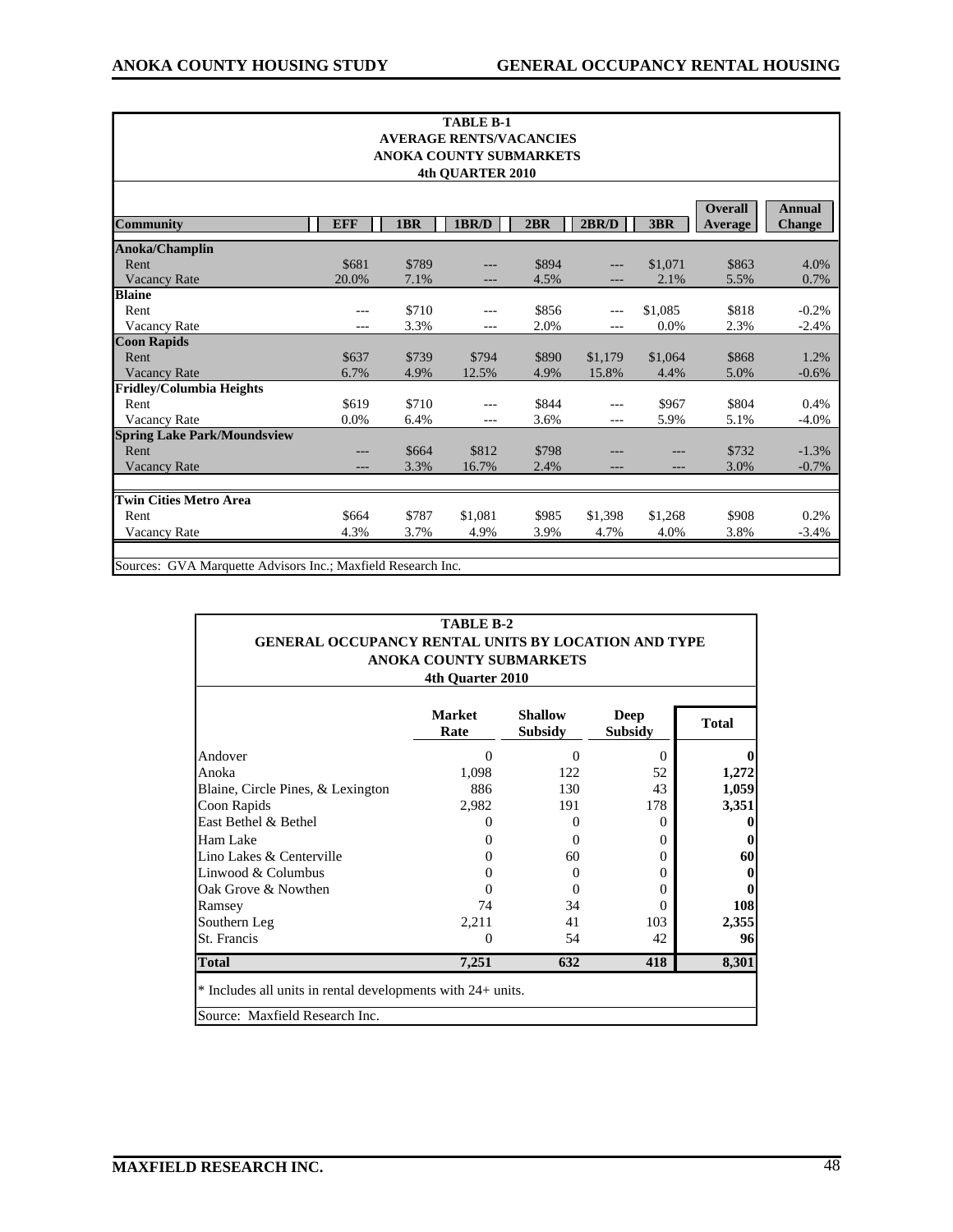٦

|                                   |                        |                          |                        | 4th Quarter 2010              |                          |                          |                          |                             |                          |                           |
|-----------------------------------|------------------------|--------------------------|------------------------|-------------------------------|--------------------------|--------------------------|--------------------------|-----------------------------|--------------------------|---------------------------|
|                                   | <b>Average Rent</b>    |                          |                        |                               |                          |                          |                          |                             |                          |                           |
| Submarket                         | <b>Total</b><br>Units* | <b>Surveyed</b><br>Units | Partic.<br>Rate        | <b>Vacant</b><br><b>Units</b> | Vac.<br>Rate             | <b>EFF</b>               | 1BR                      | 2BR                         | 3BR                      | Average<br>Overall        |
| Andover                           | $\overline{0}$         | $\overline{0}$           | $\overline{a}$         | $\mathbf{0}$                  | $\overline{a}$           | $\overline{\phantom{a}}$ | $\overline{\phantom{a}}$ | $\overline{a}$              | $\overline{\phantom{a}}$ |                           |
| Anoka                             | 1,098                  | 776                      | 70.7%                  | 40                            | 5.2%                     | \$510                    | \$831                    | \$1,068                     | \$1,217                  | \$953                     |
| Blaine, Circle Pines, & Lexington | 886                    | 814                      | 91.9%                  | 21                            | 2.6%                     | \$500                    | \$731                    | \$975                       | \$1,270                  | \$888                     |
| Coon Rapids                       | 2,982                  | 2,554                    | 85.6%                  | 127                           | 5.0%                     | \$522                    | \$768                    | \$982                       | \$1,145                  | \$931                     |
| East Bethel & Bethel              | $\overline{0}$         | $\overline{0}$           | $\sim$                 | $\theta$                      | $-$                      | $\overline{a}$           |                          |                             |                          |                           |
| Ham Lake                          | $\overline{0}$         | $\overline{0}$           | $-$                    | $\mathbf{0}$                  | --                       | $-$                      | $\sim$                   |                             |                          |                           |
| Lino Lakes & Centerville          | $\theta$               | $\overline{0}$           | $-$                    | $\overline{0}$                | --                       | $\overline{a}$           |                          |                             |                          |                           |
| Linwood & Columbus                | $\theta$               | $\Omega$                 | $-$                    | $\theta$                      | $-$                      |                          |                          |                             |                          |                           |
| Oak Grove & Nowthen               | $\mathbf{0}$           | $\overline{0}$           | $\sim$                 | $\overline{0}$                | $\overline{a}$           | $-$                      |                          | $\sim$                      | $\overline{a}$           |                           |
| Ramsey                            | 74                     | 74                       | 100.0%                 | 5                             | 6.8%                     |                          |                          | \$1,250                     | \$1,313                  | \$1,281                   |
| Southern Leg                      | 2,211                  | 1,685                    | 76.2%                  | 84                            | 5.0%                     | \$484                    | \$727                    | \$964                       | \$1,174                  | \$908                     |
| St. Francis                       | $\overline{0}$         | $\overline{0}$           | ÷,                     | $\overline{0}$                |                          |                          | $-$                      | Ξ.                          | $\overline{\phantom{a}}$ |                           |
| <b>Total/Average</b>              | 7,251                  | 5,903                    | 81.4%                  | 277                           | 4.7%                     | \$510                    | \$760                    | \$991                       | \$1,179                  | \$926                     |
|                                   |                        |                          | Average Size (Sq. Ft.) |                               |                          |                          |                          | Average Rent/Sq. Ft.        |                          |                           |
| <b>Submarket</b>                  | <b>EFF</b>             | 1BR                      | 2BR                    | 3BR                           | Average<br>Overall       | <b>EFF</b>               | 1BR                      | 2BR                         | 3BR                      | Average<br><b>Overall</b> |
| Andover                           | $\mathbf{u}$           | $\sim$                   | $\mathbf{u}$           | $\sim$ $\sim$                 | $\overline{\phantom{a}}$ | $\overline{\phantom{a}}$ | $\overline{a}$           | $\mathcal{L}^{\mathcal{L}}$ | $\overline{\phantom{a}}$ |                           |
| Anoka                             | 575                    | 767                      | 908                    | 1,154                         | 842                      | \$0.89                   | \$1.08                   | \$1.18                      | \$1.05                   | \$1.13                    |
| Blaine, Circle Pines, & Lexington | 575                    | 695                      | 825                    | 1,034                         | 782                      | \$0.87                   | \$1.05                   | \$1.18                      | \$1.23                   | \$1.14                    |
| Coon Rapids                       | 604                    | 735                      | 869                    | 1,060                         | 848                      | \$0.86                   | \$1.04                   | \$1.13                      | \$1.08                   | \$1.10                    |
| East Bethel & Bethel              | $-$                    | $-$                      | $-$                    | $-$                           | --                       | $\overline{a}$           |                          | --                          | $-$                      |                           |
| Ham Lake                          | $-$                    | $-$                      | $\overline{a}$         | $\overline{a}$                | $\overline{a}$           | $-$                      |                          |                             |                          |                           |
| Lino Lakes & Centerville          |                        | $\overline{a}$           |                        | $-$                           | $\overline{\phantom{m}}$ | $-$                      |                          |                             |                          | $-$                       |
| Linwood & Columbus                |                        | $\overline{a}$           |                        | $-$                           | $- -$                    | $\overline{a}$           |                          |                             |                          |                           |
| Oak Grove & Nowthen               |                        | $-$                      | Ξ.                     | Ξ.                            | $\overline{a}$           | $-$                      | $\overline{a}$           | --                          | $-$                      |                           |
| Ramsey                            | $\overline{a}$         | $\overline{a}$           | 1,700                  | 1,700                         | 1,700                    | Ξ.                       | $-$                      | \$0.74                      | \$0.77                   | \$0.75                    |
| Southern Leg                      | 568                    | 682                      | 841                    | 970                           | 802                      | \$0.85                   | \$1.07                   | \$1.15                      | \$1.21                   | \$1.13                    |
| St. Francis                       | $\sim$                 | $-$                      | $\sim$                 | $-$                           | $-$                      | $\sim$                   | $\sim$                   | $-$                         | $\sim$                   |                           |
|                                   |                        |                          |                        |                               |                          |                          |                          |                             |                          |                           |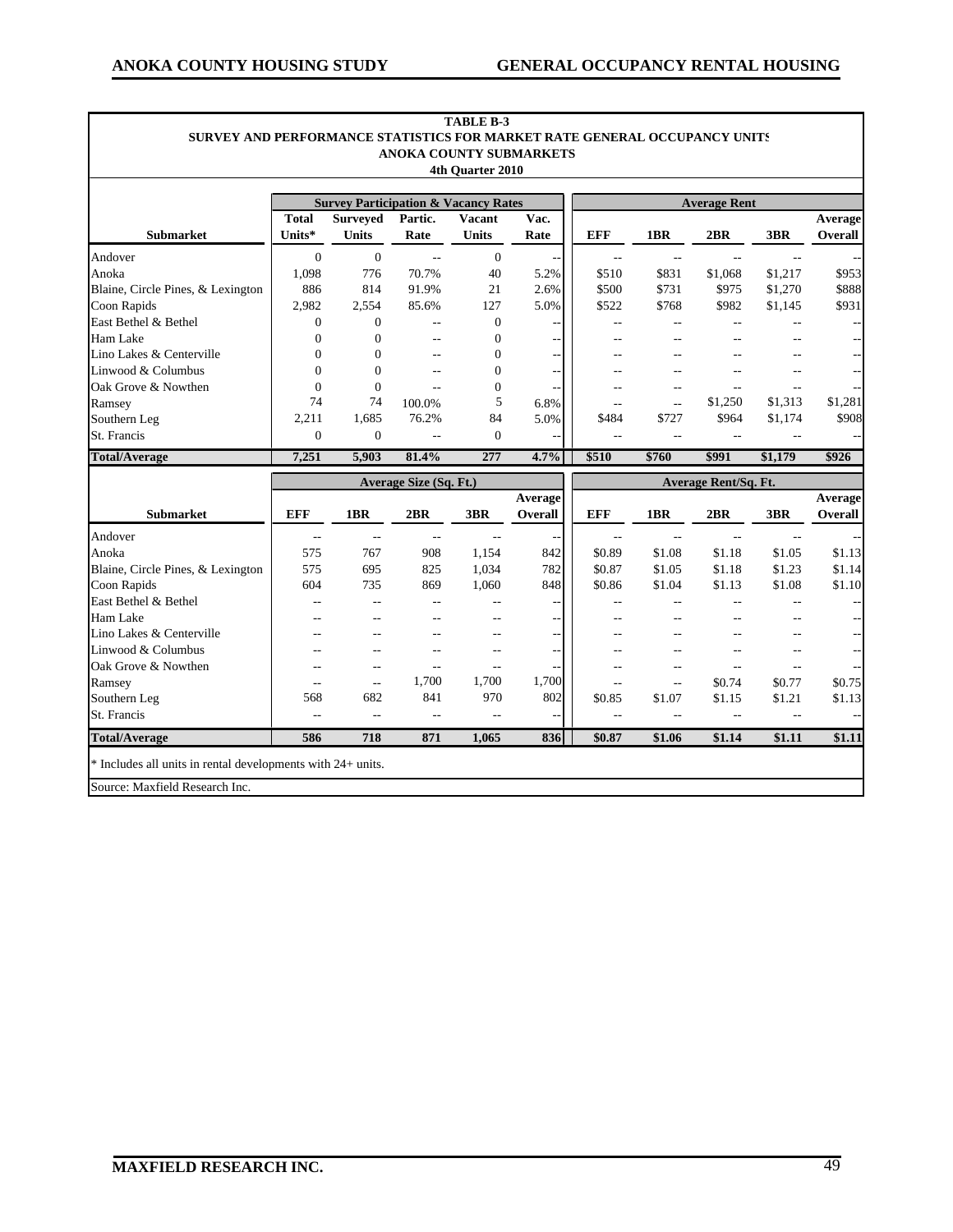г

٦

|                                   |                  |                                 |                                                        | ANOKA COUNTY SUBMARKETS<br>4th Quarter 2010 |              |                        |                                 |                 |                        |              |
|-----------------------------------|------------------|---------------------------------|--------------------------------------------------------|---------------------------------------------|--------------|------------------------|---------------------------------|-----------------|------------------------|--------------|
|                                   |                  | <b>Deep Subsidy</b>             |                                                        |                                             |              |                        |                                 |                 |                        |              |
| Submarket                         | Total<br>Units*  | <b>Surveyed</b><br><b>Units</b> | <b>Shallow Subsidy (Affordable)</b><br>Partic.<br>Rate | <b>Vacant</b><br><b>Units</b>               | Vac.<br>Rate | <b>Total</b><br>Units* | <b>Surveyed</b><br><b>Units</b> | Partic.<br>Rate | Vacant<br><b>Units</b> | Vac.<br>Rate |
| Andover                           | $\Omega$         | $\Omega$                        |                                                        | $\Omega$                                    | ٠.           | $\Omega$               | $\Omega$                        |                 | $\Omega$               |              |
| Anoka                             | 122              | 90                              | 73.8%                                                  | 5                                           | 5.6%         | 52                     | 52                              | 100.0%          | $\Omega$               | 0.0%         |
| Blaine, Circle Pines, & Lexington | 130              | 130                             | 100.0%                                                 | 10                                          | 7.7%         | 43                     | 43                              | 100.0%          | $\Omega$               | 0.0%         |
| Coon Rapids                       | 191              | 159                             | 83.2%                                                  | 5                                           | 3.1%         | 178                    | 178                             | 100.0%          | $\Omega$               | 0.0%         |
| East Bethel & Bethel              | $\overline{0}$   | $\Omega$                        |                                                        | $\Omega$                                    |              | $\theta$               | $\Omega$                        | $-$             | $\Omega$               |              |
| Ham Lake                          | $\boldsymbol{0}$ | $\overline{0}$                  |                                                        | $\Omega$                                    |              | 0                      | 0                               | $-$             | $\Omega$               |              |
| Lino Lakes & Centerville          | 60               | 60                              | 100.0%                                                 | $\Omega$                                    | 0.0%         | 0                      |                                 |                 | $\Omega$               |              |
| Linwood & Columbus                | $\mathbf{0}$     | $\Omega$                        |                                                        | $\Omega$                                    | ۰.           | 0                      |                                 | --              | $\Omega$               |              |
| Oak Grove & Nowthen               | $\overline{0}$   | $\Omega$                        | --                                                     | $\Omega$                                    |              |                        |                                 |                 | 0                      |              |
| Ramsey                            | 34               | $\Omega$                        | $0.0\%$                                                | n/a                                         | n/a          | $\Omega$               | $\Omega$                        | --              | $\Omega$               |              |
| Southern Leg                      | 41               | $\Omega$                        | 0.0%                                                   | n/a                                         | n/a          | 103                    | 103                             | 100.0%          | $\mathbf{0}$           | 0.0%         |
| St. Francis                       | 54               | 54                              | 100.0%                                                 | 2                                           | 3.7%         | 42                     | 42                              | 100.0%          | $\mathbf{0}$           | 0.0%         |
| <b>Total/Average</b>              | 632              | 493                             | 78.0%                                                  | 22                                          | 4.5%         | 418                    | 418                             | 100.0%          | $\mathbf{0}$           | $0.0\%$      |

| TABLE B-5                                 |              |  |  |  |  |  |  |  |  |
|-------------------------------------------|--------------|--|--|--|--|--|--|--|--|
| <b>HOUSING CHOICE VOUCHERS</b>            |              |  |  |  |  |  |  |  |  |
| <b>ANOKA COUNTY SUBMARKETS</b>            |              |  |  |  |  |  |  |  |  |
| <b>January 2011</b>                       |              |  |  |  |  |  |  |  |  |
|                                           | Units        |  |  |  |  |  |  |  |  |
| Andover                                   | 20           |  |  |  |  |  |  |  |  |
| Anoka                                     | 206          |  |  |  |  |  |  |  |  |
| Blaine, Circle Pines, & Lexington         | 169          |  |  |  |  |  |  |  |  |
| Coon Rapids                               | 478          |  |  |  |  |  |  |  |  |
| East Bethel & Bethel                      | 0            |  |  |  |  |  |  |  |  |
| Ham Lake                                  | 9            |  |  |  |  |  |  |  |  |
| Lino Lakes & Centerville                  | 10           |  |  |  |  |  |  |  |  |
| Linwood & Columbus                        | 2            |  |  |  |  |  |  |  |  |
| Oak Grove & Nowthen                       | $\mathbf{1}$ |  |  |  |  |  |  |  |  |
| Ramsey                                    | 0            |  |  |  |  |  |  |  |  |
| Southern Leg                              | 489          |  |  |  |  |  |  |  |  |
| St. Francis                               | 11           |  |  |  |  |  |  |  |  |
| <b>Total</b>                              | 1,395        |  |  |  |  |  |  |  |  |
| Source: Metro HRA; Maxfield Research Inc. |              |  |  |  |  |  |  |  |  |

# **TABLE B-4**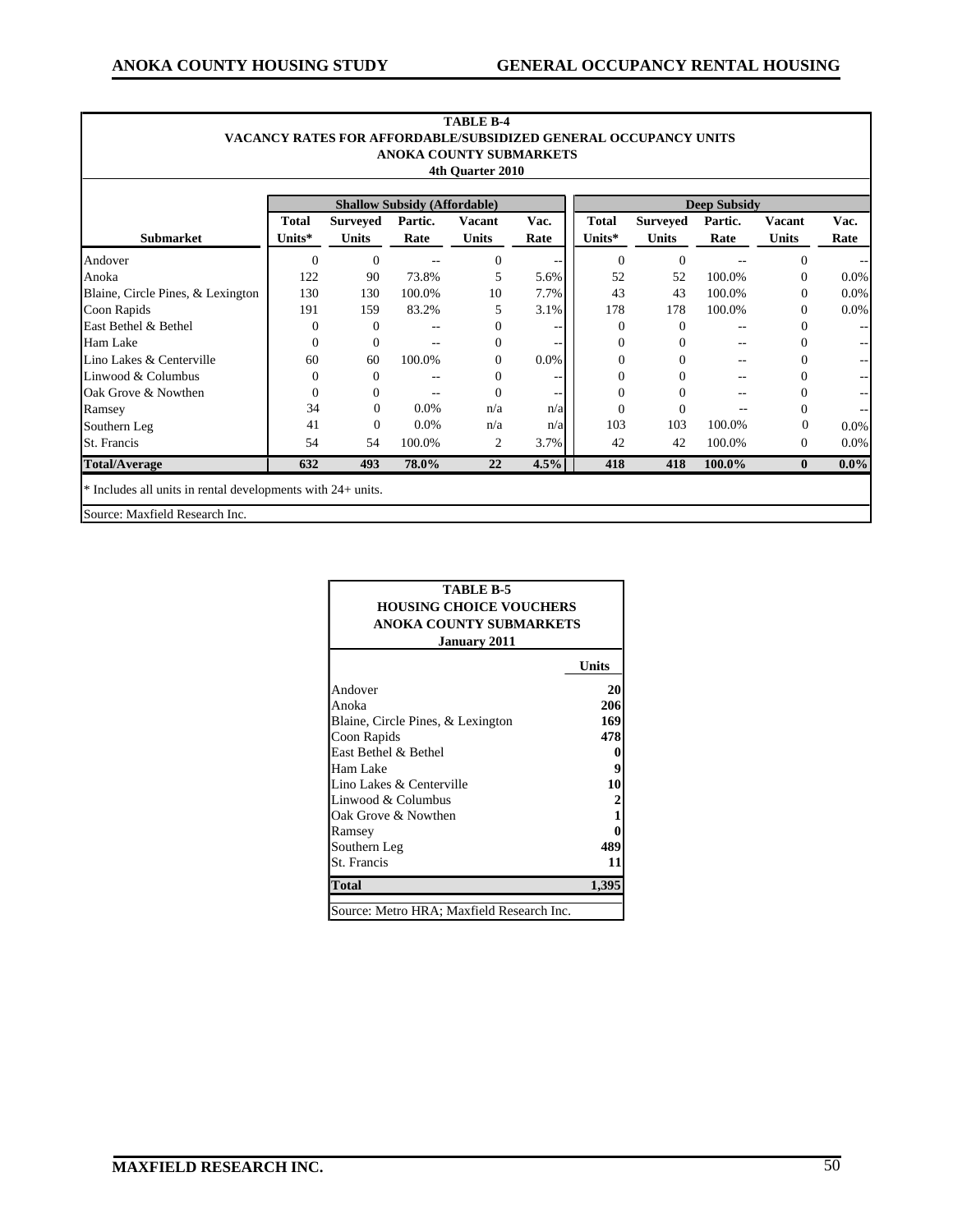| <b>TABLE B-6</b><br><b>MARKET RATE GENERAL OCCUPANY RENTAL PROJECTS</b><br><b>ANOKA COUNTY</b><br>4th Quarter 2010                                              |                                                                           |                                               |                                                   |                                                                  |                                                                        |                                                                          |                                                                                                                                                                                      |  |  |  |
|-----------------------------------------------------------------------------------------------------------------------------------------------------------------|---------------------------------------------------------------------------|-----------------------------------------------|---------------------------------------------------|------------------------------------------------------------------|------------------------------------------------------------------------|--------------------------------------------------------------------------|--------------------------------------------------------------------------------------------------------------------------------------------------------------------------------------|--|--|--|
| <b>Project Name/Location</b>                                                                                                                                    | Year<br><b>Built</b>                                                      | Units/<br><b>Vacant</b>                       | <b>Unit Mix</b>                                   | <b>Unit Size</b>                                                 | <b>Monthly Rent</b>                                                    | Rent per<br><b>Square Foot</b>                                           | <b>Comments/Amenities/Features</b>                                                                                                                                                   |  |  |  |
| <b>ANOKA</b>                                                                                                                                                    |                                                                           |                                               |                                                   |                                                                  |                                                                        |                                                                          |                                                                                                                                                                                      |  |  |  |
| <b>Cutters Grove</b><br>2901 Cutters Grove Avenue<br>Anoka                                                                                                      | 1988                                                                      | 238<br>$\overline{4}$<br>1.7%                 | $4 - 0BR$<br>99 - 1BR<br>129 - 2BR<br>$6 - 3BR$   | $675 - 675$<br>$810 - 945$<br>$1,050 - 1,225$<br>$1,260 - 1,260$ | $$785 - $785$<br>\$810 - \$980<br>$$995 - $1,200$<br>$$1,335 - $1,435$ | $$1.16 - $1.16$<br>$$1.00 - $1.04$<br>$$0.95 - $0.98$<br>$$1.06 - $1.14$ | Patio/balconies, elevator, unground parking<br>included, outdoor pool, fitness center, tennis court,<br>picnic area, laundry in each bldg.                                           |  |  |  |
| <b>Dellwood Centre</b><br>637 E. River Road<br>Anoka                                                                                                            | 1985                                                                      | 60<br>5<br>8.3%                               | 42 - 1BR<br>$18 - 2BR$                            | $870 - 870$<br>$1,090 - 1,090$                                   | \$780 - \$780<br>\$880 - \$900                                         | $$0.90 - $0.90$<br>$$0.83 - $0.81$                                       | Elevator, dishwasher, garbage disposal, off-street<br>parking, underground parking included, fitness<br>center, laundry each floor, secured entrance.                                |  |  |  |
| The Haven on Fairoak<br>2501-2515 Fairoak Avenue<br>Anoka                                                                                                       | 1982                                                                      | 104<br>$\overline{0}$<br>$0.0\%$              | $16 - 1BR$<br>88 - 2BR                            | $875 - 875$<br>$1,020 - 1,150$                                   | $$650 - $650$<br>$$730 - $775$                                         | $$0.74 - $0.74$<br>$$0.67 - $0.72$                                       | Walk-in closet, detached garage, indoor/outdoor<br>pools, community laundry, extra storage.                                                                                          |  |  |  |
| <b>Lincoln Estates</b><br>2620 9th Lane<br>Anoka                                                                                                                | 1972                                                                      | 209<br>27<br>12.9%                            | $4 - 0BR$<br>97 - 1BR<br>$100 - 2BR$<br>$8 - 3BR$ | $500 - 550$<br>$800 - 900$<br>$1,000 - 1,100$<br>$1,200 - 1,200$ | $$585 - $60$<br>$$735 - $815$<br>\$860 - \$980<br>$$1,000 - $1,025$    | $$1.20 - $1.17$<br>$$0.91 - $0.92$<br>$$0.89 - $0.86$<br>$$0.83 - $0.85$ | Private entrance, walk-in closet, patio/balcony,<br>dishwasher, garb. disp., detached garage = \$50/mo.,<br>play area, laundry each floor.                                           |  |  |  |
| <b>Meadowview</b><br>650 East Garfield Street<br>Anoka                                                                                                          | 1975                                                                      | 60<br>-1<br>1.7%                              | 22 - 1BR<br>37 - 2BR<br>$1 - 3BR$                 | $650 - 700$<br>$800 - 900$<br>$1,100 - 1,100$                    | $$669 - $669$<br>$$769 - $769$<br>\$899 - \$899                        | $$0.96 - $1.03$<br>$$0.85 - $0.96$<br>$$0.82 - $0.82$                    | Dishwasher, garb. disp., off-street parking, attached<br>$garage = $45/mo$ , laundry in building, secured<br>entrance. Undergoing property improvements (I.e.<br>roof, boiler, etc.) |  |  |  |
| <b>Rainbow Plaza</b><br>820 W. Main Street<br>Anoka                                                                                                             | 1989                                                                      | 105<br>3<br>2.9%                              | 15 - 0BR<br>$56 - 1BR$<br>34 - 2BR                | $462 - 462$<br>$675 - 790$<br>$898 - 1,176$                      | \$499 - \$515<br>$$565 - $615$<br>$$675 - $750$                        | $$1.08 - $1.11$<br>$$0.78 - $0.84$<br>$$0.64 - $0.75$                    | Previously Section 42 - now 100% market rate;<br>parking lot, garage = $$50/mo$ , dishwasher,<br>community laundry, garbage disposal, microwaves,<br>patio/balcony, elevator.        |  |  |  |
|                                                                                                                                                                 | <b>Survey Total/Average</b><br><b>Vacant Units</b><br><b>Vacancy Rate</b> | 776<br>40<br>5.2%                             |                                                   |                                                                  |                                                                        |                                                                          |                                                                                                                                                                                      |  |  |  |
| <b>Additional Rental Communities</b>                                                                                                                            |                                                                           |                                               |                                                   |                                                                  |                                                                        |                                                                          |                                                                                                                                                                                      |  |  |  |
| David Scott Apartments<br><b>Dellwood Estates</b><br>Golfview Apartments<br>Homes on Main<br><b>Madison Manor</b><br>Park Terrace<br><b>Speakman Properties</b> | Anoka<br>Anoka<br>Anoka<br>Anoka<br>Anoka<br>Anoka<br>Anoka               | 32<br>72<br>36<br>52<br>26<br>80<br>24<br>322 |                                                   |                                                                  |                                                                        |                                                                          |                                                                                                                                                                                      |  |  |  |
|                                                                                                                                                                 |                                                                           |                                               |                                                   |                                                                  | <b>CONTINUED - 1 of 8</b>                                              |                                                                          |                                                                                                                                                                                      |  |  |  |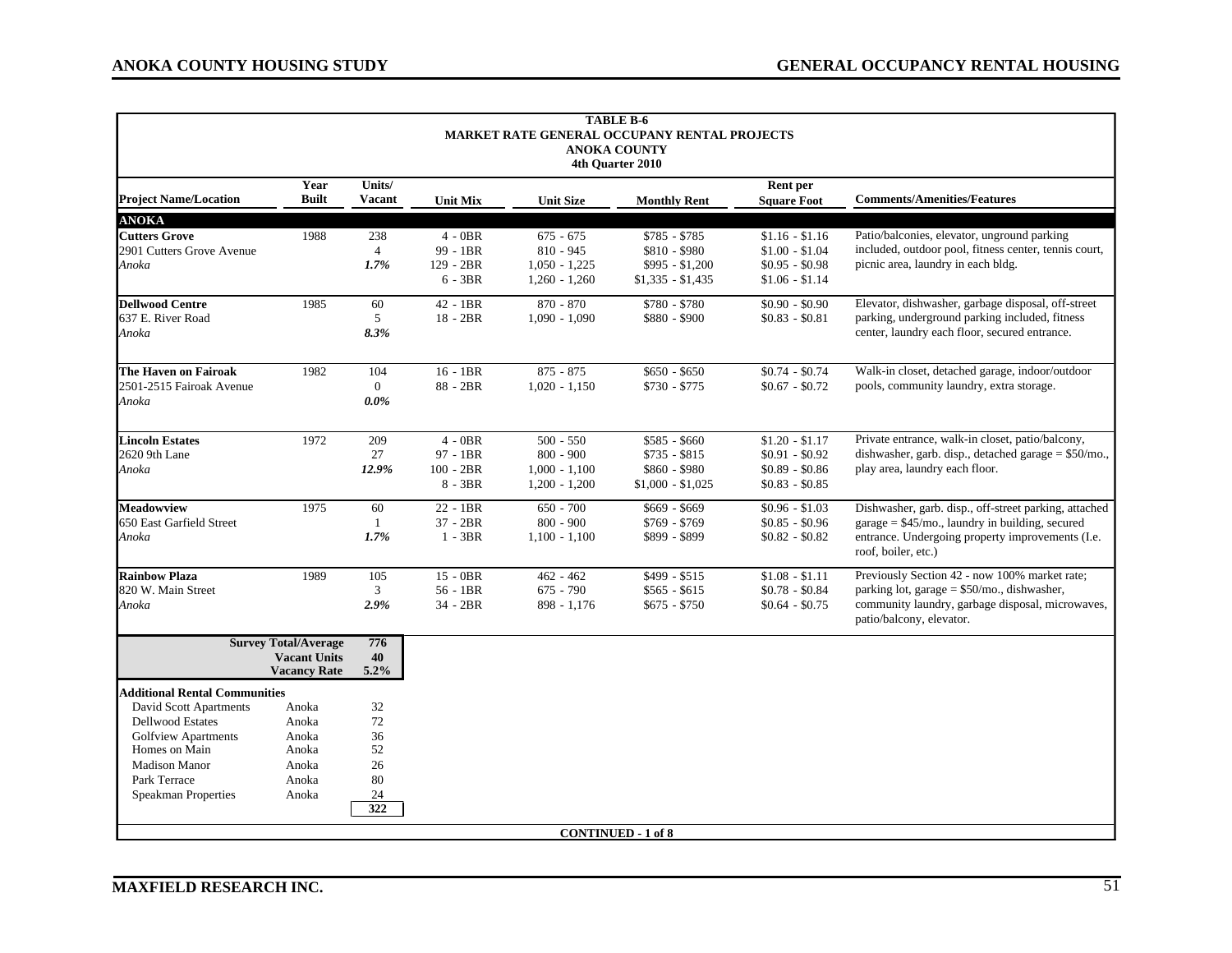| <b>TABLE B-6 (continued)</b><br><b>MARKET RATE GENERAL OCCUPANY RENTAL PROJECTS</b><br><b>ANOKA COUNTY</b><br>4th Quarter 2010 |                                                                           |                                 |                                                    |                                                                  |                                                                      |                                                                          |                                                                                                                                                                                            |  |  |  |  |
|--------------------------------------------------------------------------------------------------------------------------------|---------------------------------------------------------------------------|---------------------------------|----------------------------------------------------|------------------------------------------------------------------|----------------------------------------------------------------------|--------------------------------------------------------------------------|--------------------------------------------------------------------------------------------------------------------------------------------------------------------------------------------|--|--|--|--|
|                                                                                                                                | Year                                                                      | Units/                          |                                                    |                                                                  |                                                                      | Rent per                                                                 |                                                                                                                                                                                            |  |  |  |  |
| <b>Project Name/Location</b>                                                                                                   | <b>Built</b>                                                              | <b>Vacant</b>                   | <b>Unit Mix</b>                                    | <b>Unit Size</b>                                                 | <b>Monthly Rent</b>                                                  | <b>Square Foot</b>                                                       | <b>Comments/Amenities/Features</b>                                                                                                                                                         |  |  |  |  |
| <b>BLAINE, CIRCLE PINES, &amp; LEXINGTON</b><br><b>Blaine Manor</b><br>9901 Polk Street NE<br><b>Blaine</b>                    | 1983                                                                      | 96<br>3<br>3.1%                 | 24 - 1BR<br>72 - 2BR                               | $810 - 810$<br>$1,025 - 1,025$                                   | $$685 - $705$<br>$$785 - $805$                                       | $$0.85 - $0.87$<br>$$0.77 - $0.79$                                       | Dishwasher, garbage disposal, detached garage =<br>\$40/mo., outdoor pool, play area, community<br>laundry on each floor.                                                                  |  |  |  |  |
| <b>Carriage Oaks</b><br>12373 Oak Park Boulevard NE<br>Blaine                                                                  | 1990                                                                      | 336<br>5<br>1.5%                | $105 - 1BR$<br>$106 - 2BR$<br>32 - 3BR             | $717 - 717$<br>$950 - 1,032$<br>$1,330 - 1,330$                  | \$749 - \$754<br>\$839 - \$949<br>$$1,079 - $1,149$                  | $$1.04 - $1.05$<br>$$0.88 - $0.92$<br>$$0.81 - $0.86$                    | Patio/balcony, elevator, dishwasher, garbage<br>disposal, detached garage = $$60/mo$ , indoor/outdoor<br>pools, sauna, jaccuzi, fitness center, tennis/vball<br>courts, community laundry. |  |  |  |  |
| <b>Cedar Creek</b><br>11738 3rd Street<br><b>Blaine</b>                                                                        | 1993                                                                      | 72<br>3<br>4.2%                 | 18 - 1BR<br>$36 - 2BR$<br>$18 - 3BR$               | $624 - 624$<br>$870 - 910$<br>$1,156 - 1,156$                    | $$535 - $580$<br>$$735 - $780$<br>$$875 - $920$                      | $$0.93 - $0.86$<br>$$0.86 - $0.84$<br>$$0.76 - $0.80$                    | Detached garage = \$45/mo., dishwasher, garbage<br>disposal, washer/dryer hook-ups, secured entrance.                                                                                      |  |  |  |  |
| <b>Centennial Plaza</b><br>10124 Lever Street<br><b>Blaine</b>                                                                 | 1969                                                                      | 48<br>3<br>6.3%                 | $24 - 1BR$<br>$24 - 2BR$                           | $675 - 675$<br>$950 - 950$                                       | $$650 - $650$<br>$$750 - $750$                                       | $$0.96 - $0.96$<br>$$0.79 - $0.79$                                       | Off-street parking, detached garage = \$50/mo.,<br>community laundry, secured entrance. New<br>ownership in early 2009.                                                                    |  |  |  |  |
| <b>Cloverleaf Park</b><br>9401 Polk Street NE<br><b>Blaine</b>                                                                 | 1989                                                                      | 59<br>$\overline{2}$<br>3.4%    | $2 - 0BR$<br>$26 - 1BR$<br>$28 - 2BR$<br>$3 - 3BR$ | $500 - 500$<br>$768 - 973$<br>$1,056 - 1,235$<br>$1,316 - 1,316$ | $$550 - $600$<br>$$750 - $775$<br>$$850 - $875$<br>$$1,000 - $1,000$ | $$1.10 - $1.20$<br>$$0.80 - $0.98$<br>$$0.71 - $0.80$<br>$$0.76 - $0.76$ | Dishwasher, garbage disposal, detached garage =<br>\$40/mo., play area, community laundry on each<br>floor, secured entrance.                                                              |  |  |  |  |
| <b>Royal Oaks Apartments</b><br>245 99th Avenue NE<br><b>Blaine</b>                                                            | 1968                                                                      | 63<br>$\overline{0}$<br>$0.0\%$ | $27 - 1BR$<br>$36 - 2BR$                           | $720 - 720$<br>$960 - 960$                                       | $$695 - $695$<br>$$795 - $795$                                       | $$0.97 - $0.97$<br>$$0.83 - $0.83$                                       | Dishwasher, garbage disposal, detached garage =<br>\$40/mo., outdoor pool, play area, community<br>laundry, secured entrance.                                                              |  |  |  |  |
| <b>Stonegate</b><br>10640-10850 6th Street NE<br>Blaine                                                                        | 1970                                                                      | 140<br>5<br>3.6%                | 92 - 1BR<br>48 - 2BR                               | $725 - 725$<br>$800 - 900$                                       | \$599 - \$699<br>\$779 - \$829                                       | $$0.83 - $0.96$<br>$$0.97 - $0.92$$                                      | Detached garage = $$45/mo$ ., off-street parking,<br>outdoor pool, play area, community laundry, secured<br>entrance.                                                                      |  |  |  |  |
|                                                                                                                                | <b>Survey Total/Average</b><br><b>Vacant Units</b><br><b>Vacancy Rate</b> | 814<br>21<br>2.6%               |                                                    |                                                                  |                                                                      |                                                                          |                                                                                                                                                                                            |  |  |  |  |
| <b>Additional Rental Communities</b><br>8941 Syndicate Ave<br>8963 Syndicate Ave                                               | <b>Circle Pines</b><br>Circle Pines                                       | 56<br>16<br>72                  |                                                    |                                                                  |                                                                      |                                                                          |                                                                                                                                                                                            |  |  |  |  |
|                                                                                                                                |                                                                           |                                 |                                                    |                                                                  | <b>CONTINUED - 2 of 8</b>                                            |                                                                          |                                                                                                                                                                                            |  |  |  |  |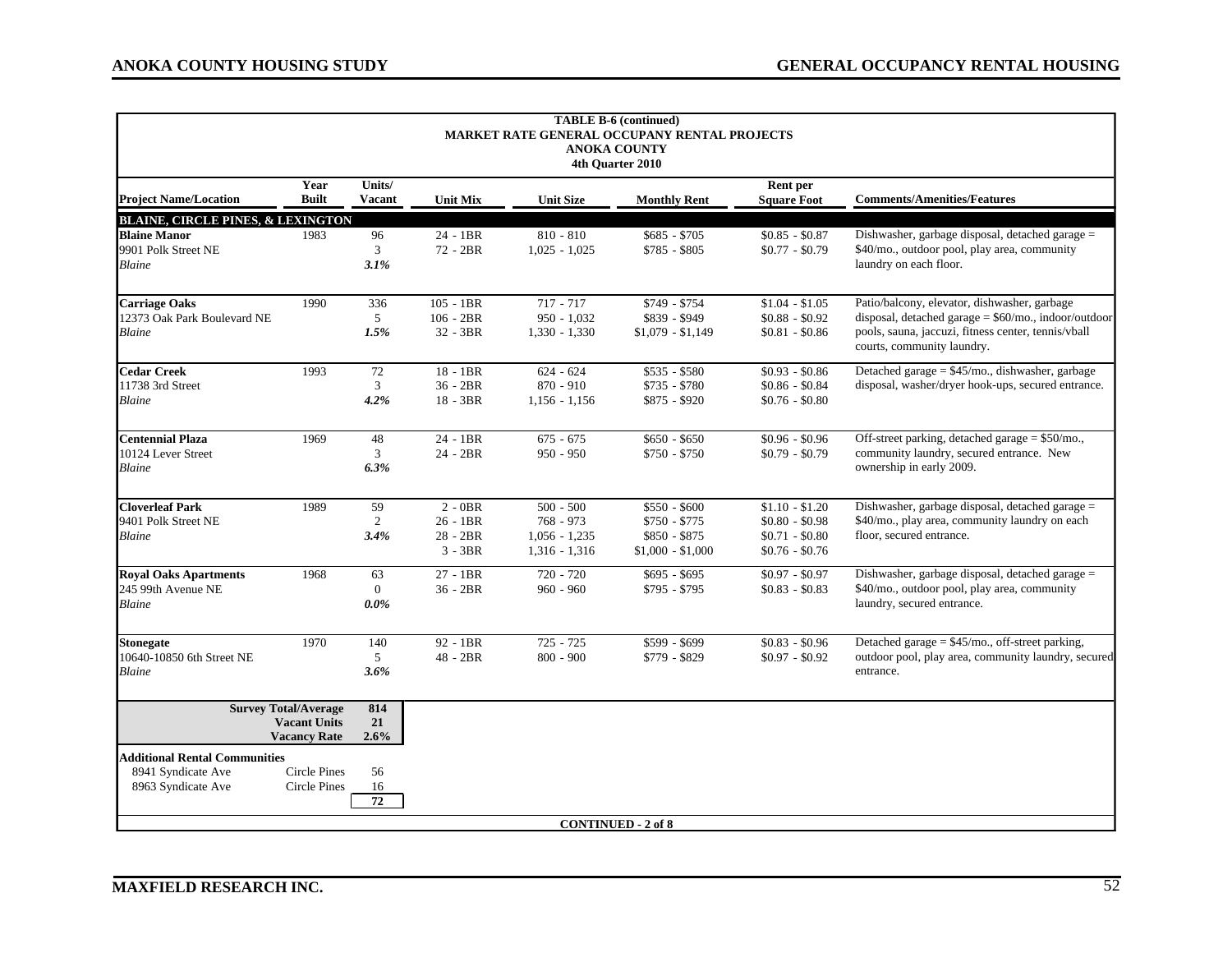| <b>TABLE B-6 (continued)</b><br><b>MARKET RATE GENERAL OCCUPANY RENTAL PROJECTS</b><br><b>ANOKA COUNTY</b><br>4th Quarter 2010 |                      |                                 |                                                    |                                                            |                                                                    |                                                                           |                                                                                                                                                                               |  |  |  |
|--------------------------------------------------------------------------------------------------------------------------------|----------------------|---------------------------------|----------------------------------------------------|------------------------------------------------------------|--------------------------------------------------------------------|---------------------------------------------------------------------------|-------------------------------------------------------------------------------------------------------------------------------------------------------------------------------|--|--|--|
| <b>Project Name/Location</b>                                                                                                   | Year<br><b>Built</b> | Units/<br>Vacant                | <b>Unit Mix</b>                                    | <b>Unit Size</b>                                           | <b>Monthly Rent</b>                                                | Rent per<br><b>Square Foot</b>                                            | <b>Comments/Amenities/Features</b>                                                                                                                                            |  |  |  |
| <b>COON RAPIDS</b>                                                                                                             |                      |                                 |                                                    |                                                            |                                                                    |                                                                           |                                                                                                                                                                               |  |  |  |
| <b>Baneberry Estates Apts.</b><br>11225 Hanson Blvd.<br>Coon Rapids                                                            | 1990                 | 126<br>8<br>6.3%                | $60 - 1BR$<br>$12 - 1BR/D$<br>36 - 2BR<br>18 - 3BR | 594 - 676<br>$800 - 800$<br>$900 - 900$<br>$1,030 - 1,030$ | $$550 - $695$<br>$$725 - $725$<br>$$825 - $825$<br>\$925 - \$925   | $$0.93 - $1.03$<br>$$0.91 - $0.91$<br>$$0.92 - $0.92$<br>$$0.90 - $0.90$  | Detached garage = \$35/mo, outdoor pool, sauna,<br>fitness center, laundry in each building.                                                                                  |  |  |  |
| <b>Camelot Square</b><br>11659 Raven Street<br>Coon Rapids                                                                     | 1987                 | 156<br>10<br>6.4%               | $6 - 0BR$<br>$18 - 1BR$<br>$108 - 2BR$<br>18 - 3BR | $520 - 520$<br>$685 - 1,040$<br>$810 - 995$<br>$960 - 960$ | $$575 - $659$<br>$$650 - $763$<br>\$699 - \$912<br>$$983 - $1,072$ | $$1.11 - $1.27$<br>$$0.73 - $0.95$<br>$$0.86 - $0.92$$<br>$$1.02 - $1.12$ | Detached garage = \$65/mo., dishwasher, basketball<br>court, play area, laundry in building, secured<br>entrance.                                                             |  |  |  |
| <b>Colonial Estates</b><br>11360 Robinson Drive<br>Coon Rapids                                                                 | 1986                 | 192<br>6<br>3.1%                | $60 - 1BR$<br>128 - 2BR<br>$4 - 3BR$               | 738 - 738<br>$952 - 952$<br>$1,321 - 1,321$                | \$709 - \$829<br>\$799 - \$919<br>$$1,099 - $1,099$                | $$0.96 - $1.12$<br>$$0.84 - $0.97$<br>$$0.83 - $0.83$                     | Elevator, detached garage = $$60/mo$ ., indoor/outdoor<br>pools, sauna, jaccuzi, fitness center, laundry on each<br>floor.                                                    |  |  |  |
| <b>Dakotah Apartments</b><br>11644/11670 Dakota Street<br>Coon Rapids                                                          | 1965                 | 24<br>2<br>8.3%                 | $2 - 1BR$<br>$22 - 2BR$                            | $650 - 650$<br>$900 - 900$                                 | $$550 - $550$<br>$$650 - $650$                                     | $$0.85 - $0.85$<br>$$0.72 - $0.72$                                        | Play area.                                                                                                                                                                    |  |  |  |
| <b>Eldorado Maple Apartments</b><br>11741 Eldorado Street<br>Coon Rapids                                                       | 1971                 | 36<br>$\overline{4}$<br>11.1%   | 36 - 2BR                                           | $850 - 850$                                                | $$715 - $715$                                                      | $$0.84 - $0.84$                                                           | Dishwasher, garbage disposal, garage=\$40/mo.,<br>laundry on each floor, additional storage units.                                                                            |  |  |  |
| <b>Eldorado Oaks Apartments</b><br>11800 Eldorado Street<br>Coon Rapids                                                        | 1983                 | 45<br>9<br>20.0%                | $6 - 1BR$<br>$39 - 2BR$                            | $700 - 700$<br>$850 - 850$                                 | $$665 - $665$<br>$$715 - $715$                                     | $$0.95 - $0.95$<br>$$0.84 - $0.84$                                        | Dishwasher, garbage disposal, garage=\$40/mo.,<br>laundry on each floor, additional storage units.                                                                            |  |  |  |
| <b>Garden Oaks Apartments</b><br>9975 Butternut Street<br>Coon Rapids                                                          | 1974                 | 82<br>$\overline{0}$<br>$0.0\%$ | $58 - 1BR$<br>24 - 2BR                             | $720 - 720$<br>980 - 980                                   | \$699 - \$785<br>\$799 - \$895                                     | $$0.97 - $1.09$<br>$$0.82 - $0.91$                                        | Dishwasher, garbage disposal, patio/balcony, off-<br>street parking, detached garage = $$45/$ mo., indoor<br>pool, sauna, play area, laundry each floor, secured<br>entrance. |  |  |  |
| <b>Heritage Heights</b><br>11799 Zea Street NW<br>Coon Rapids                                                                  | 1985                 | 192<br>29<br>15.1%              | 44 - 1BR<br>148 - 2BR                              | $750 - 750$<br>$950 - 950$                                 | $$675 - $725$<br>$$795 - $850$                                     | $$0.90 - $0.97$<br>$$0.84 - $0.89$                                        | Detached garage=\$40/mo., outdoor pool, jaccuzi,<br>fitness center, community laundry on each floor.                                                                          |  |  |  |
| <b>Hidden Point Townhomes</b><br>10580 Kumquat Street<br>Coon Rapids                                                           | 1994                 | 40<br>2<br>5.0%                 | $40 - 2BR$                                         | $1,100 - 1,200$                                            | $$940 - $980$                                                      | $$0.82 - $0.85$                                                           | Detached garbage included, W/D hook-ups,<br>dishwasher, patio (lower unit) and balcony/deck<br>(upper unit).                                                                  |  |  |  |
|                                                                                                                                |                      |                                 |                                                    |                                                            | <b>CONTINUED - 3 of 8</b>                                          |                                                                           |                                                                                                                                                                               |  |  |  |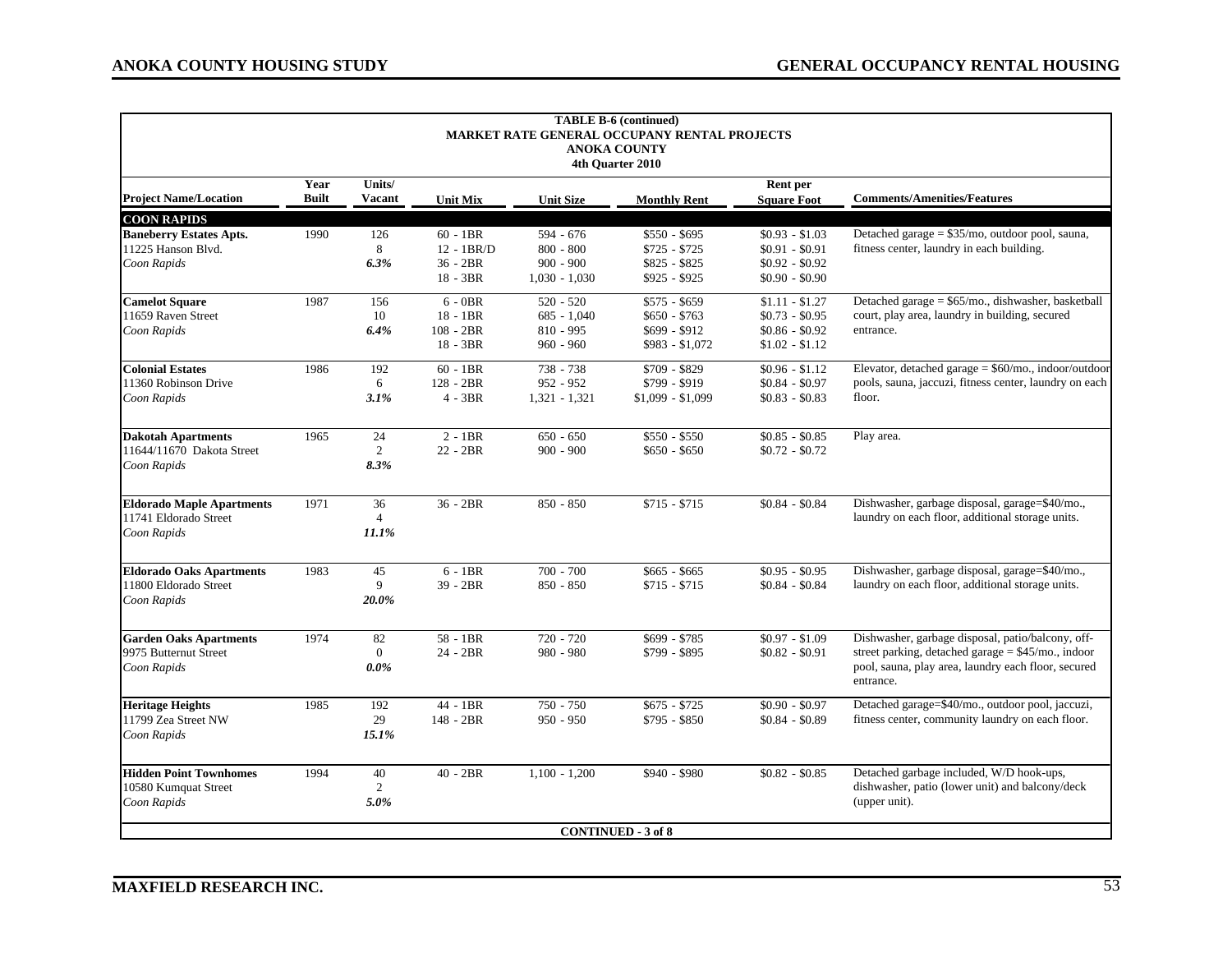| <b>TABLE B-6 (continued)</b><br><b>MARKET RATE GENERAL OCCUPANY RENTAL PROJECTS</b><br><b>ANOKA COUNTY</b><br>4th Quarter 2010 |                      |                                 |                                                      |                                                                      |                                                                      |                                                                          |                                                                                                                                                                                    |  |  |  |
|--------------------------------------------------------------------------------------------------------------------------------|----------------------|---------------------------------|------------------------------------------------------|----------------------------------------------------------------------|----------------------------------------------------------------------|--------------------------------------------------------------------------|------------------------------------------------------------------------------------------------------------------------------------------------------------------------------------|--|--|--|
| <b>Project Name/Location</b>                                                                                                   | Year<br><b>Built</b> | Units/<br><b>Vacant</b>         | <b>Unit Mix</b>                                      | <b>Unit Size</b>                                                     | <b>Monthly Rent</b>                                                  | Rent per<br><b>Square Foot</b>                                           | <b>Comments/Amenities/Features</b>                                                                                                                                                 |  |  |  |
| <b>Lofts of Sandcreek</b><br>11756 Xeon Street<br>Coon Rapids                                                                  | 1986                 | 41<br>$\mathbf{0}$<br>$0.0\%$   | $15 - 1BR$<br>$26 - 2BR$                             | $630 - 630$<br>$750 - 750$                                           | $$730 - $730$<br>$$850 - $850$                                       | $$1.16 - $1.16$<br>$$1.13 - $1.13$                                       | Private entry, patio/balcony, dishwasher, detached<br>garage included, play area, stackable in-unit laundry.<br>Temporary rent special of \$650 for 1BR and \$750<br>for 2BR.      |  |  |  |
| <b>Loftus Apartments</b><br>3931 Coon Rapids Boulevard<br>Coon Rapids                                                          | 1987                 | 30<br>$\overline{2}$<br>6.7%    | $28 - 1BR$<br>$2 - 2BR$                              | $600 - 600$<br>$800 - 800$                                           | $$650 - $720$<br>\$800 - \$800                                       | $$1.08 - $1.20$<br>$$1.00 - $1.00$                                       | Detached garage = $$40/mo$ , community room,<br>community laundry (each floor), lmt. exercise<br>equipment.                                                                        |  |  |  |
| <b>North Cape Townhomes</b><br>660 106th Lane<br>Coon Rapids                                                                   | 1989                 | 40<br>2<br>5.0%                 | $40 - 2BR$                                           | $1,100 - 1,200$                                                      | \$940 - \$980                                                        | $$0.85 - $0.82$                                                          | Detached garbage included, W/D hook-ups,<br>dishwasher, patio (lower unit) and balcony/deck<br>(upper unit).                                                                       |  |  |  |
| <b>Northtown Crossing THs</b><br>9105 Alder Street NW<br>Coon Rapids                                                           | 2004                 | 48<br>$\overline{0}$<br>$0.0\%$ | $n/a - 2BR$ TH<br>$n/a - 3BR$ TH                     | $1,338 - 1,421$<br>1,547 1,547                                       | $$1,335 - $1,385$<br>$$1,545 - $1,545$                               | $$0.97 - $1.00$<br>$$1.00 - $1.00$                                       | In-unit W/D, dishwasher, garbage disposal, gas<br>fireplace, attached garage, outdoor play areas, rent<br>includes water, sewer, and trash removal.                                |  |  |  |
| <b>Northpointe Apartments</b><br>3845 119th Avenue NW<br>Coon Rapids                                                           | 1990                 | 161<br>8<br>5.0%                | $42 - 1BR$<br>$-1BR/D$<br>113<br>$-2BR$<br>$6 - 3BR$ | $775 - 775$<br>$1,014 - 1,026$<br>$1,026 - 1,026$<br>$1,206 - 1,206$ | $$800 - $800$<br>\$920 - \$995<br>\$920 - \$995<br>$$1,255 - $1,255$ | $$1.03 - $1.03$<br>$$0.91 - $0.97$<br>$$0.90 - $0.97$<br>$$1.04 - $1.04$ | Elevator, detached garage $= $50/$ mo., outdoor pool,<br>jaccuzi, fitness center, tennis court, laundry each<br>floor.                                                             |  |  |  |
| Northstar Ridge**<br>10060 Dogwood Street<br>Coon Rapids                                                                       | 2003                 | 17<br>$\mathbf{1}$<br>5.9%      | $9 - 1BR$<br>26 - 2BR<br>21 - 3BR                    | $868 - 868$<br>$965 - 1,095$<br>$1,386 - 1,386$                      | $$855 - $855$<br>\$975 - \$975<br>$$1,150 - $1,150$                  | $$0.99 - $0.99$<br>$$0.89 - $1.01$<br>$$0.83 - $0.83$                    | Mixed-income community - 39 units income-<br>restricted to 60% AMI; remaining units market rate.<br>Includes garage, in-unit W/D, dishwasher, play area.                           |  |  |  |
| <b>Oak Grove Apartments</b><br>11087 Robinson Drive NW<br>Coon Rapids                                                          | 1974                 | 80<br>-1<br>1.3%                | $20 - 1BR$<br>$60 - 2BR$                             | $702 - 702$<br>$943 - 1,020$                                         | $$700 - $700$<br>$$785 - $815$                                       | $$1.00 - $1.00$<br>$$0.80 - $0.83$                                       | Dishwasher, garbage disposal, off-street parking,<br>detached garage = \$45/mo, outdoor pool, play area,<br>laundry in building. General unit/grounds updating<br>and maintanence. |  |  |  |
| <b>Oakmont Apartments</b><br>11610 Tulip Street<br>Coon Rapids                                                                 | 1974                 | 48<br>$\mathbf{1}$<br>2.1%      | $6 - 0BR$<br>24 - 1BR<br>18 - 2BR                    | $475 - 475$<br>$760 - 760$<br>$1,015 - 1,015$                        | $$550 - $565$<br>$$640 - $665$<br>$$740 - $765$                      | $$1.16 - $1.19$<br>$$0.84 - $0.88$<br>$$0.73 - $0.75$                    | Patio/balcony, dishwasher, garbage disposal, off-<br>street parking, detached garage = \$40/mo., play area,<br>laundry each floor, secured entrance.                               |  |  |  |
| <b>Parkside Apartments</b><br>750 99th Avenue NW<br>Coon Rapids                                                                | 1989                 | 36<br>$\mathbf{1}$<br>2.8%      | $22 - 2BR$<br>$2 - 2BR/D$<br>12 - 3BR                | $900 - 900$<br>$1,000 - 1,000$<br>$1,352 - 1,352$                    | $$900 - $900$<br>$$925 - $925$<br>$$1,100 - $1,100$                  | $$1.00 - $1.00$<br>$$0.93 - $0.93$<br>$$0.81 - $0.81$                    | Detached garage = $$45/mo.$ (w/o opener) or $$60/mo.$<br>(w/ opener), play area, washer/dryer hook-ups,<br>garbage disposal, gas fireplace, open floorplans,<br>secured entrance.  |  |  |  |
|                                                                                                                                |                      |                                 |                                                      |                                                                      | <b>CONTINUED - 4 of 8</b>                                            |                                                                          |                                                                                                                                                                                    |  |  |  |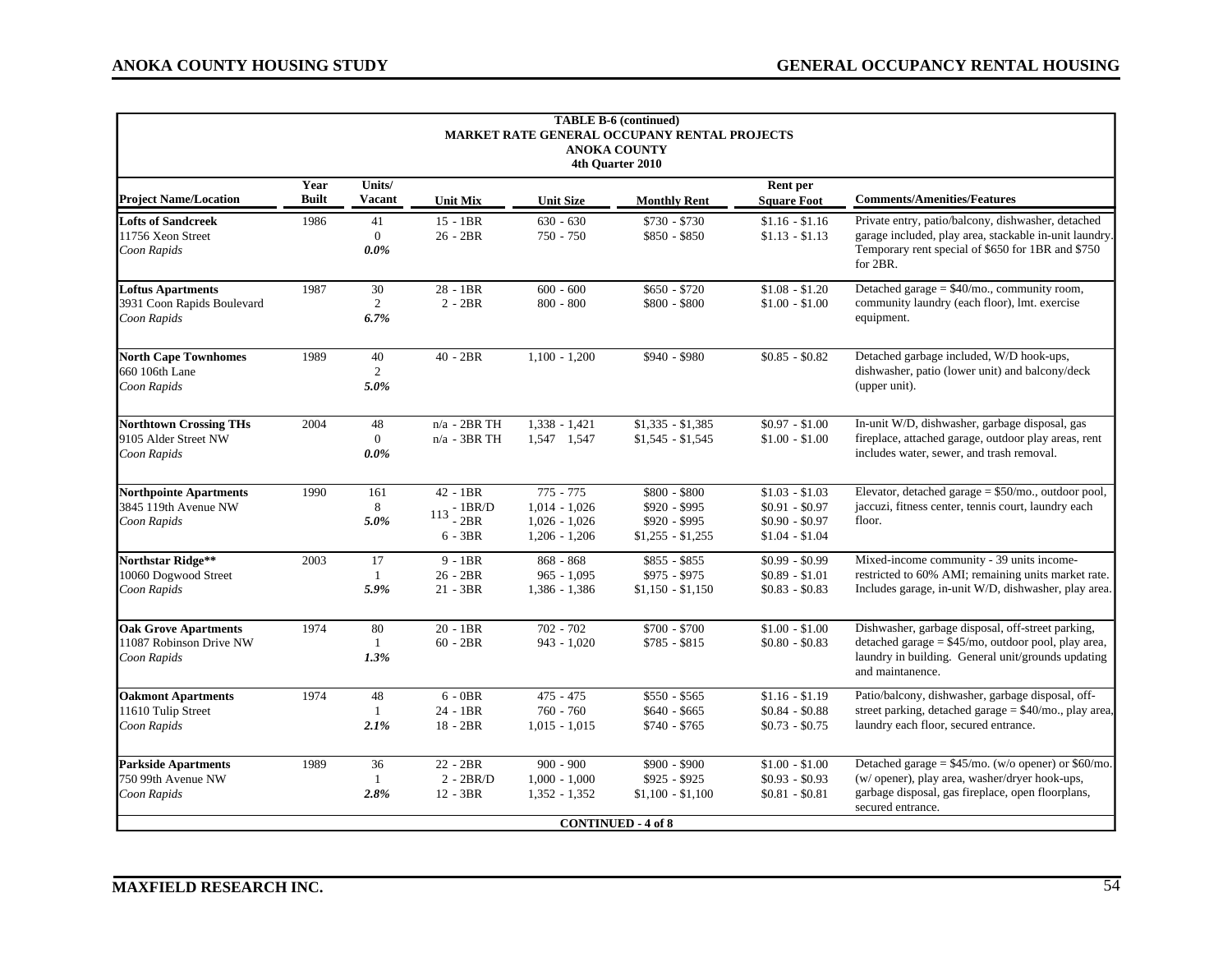| <b>TABLE B-6 (continued)</b><br><b>MARKET RATE GENERAL OCCUPANY RENTAL PROJECTS</b><br><b>ANOKA COUNTY</b><br>4th Quarter 2010 |                      |                                  |                                                  |                                                            |                                                                        |                                                                          |                                                                                                                                                                      |  |  |  |
|--------------------------------------------------------------------------------------------------------------------------------|----------------------|----------------------------------|--------------------------------------------------|------------------------------------------------------------|------------------------------------------------------------------------|--------------------------------------------------------------------------|----------------------------------------------------------------------------------------------------------------------------------------------------------------------|--|--|--|
| <b>Project Name/Location</b>                                                                                                   | Year<br><b>Built</b> | Units/<br><b>Vacant</b>          | <b>Unit Mix</b>                                  | <b>Unit Size</b>                                           | <b>Monthly Rent</b>                                                    | Rent per<br><b>Square Foot</b>                                           | <b>Comments/Amenities/Features</b>                                                                                                                                   |  |  |  |
| <b>Parkview Estates</b><br>1430 100th Avenue NW<br>Coon Rapids                                                                 | 1973                 | 144<br>2<br>1.4%                 | $72 - 1BR$<br>$72 - 2BR$                         | 883 - 883<br>$972 - 980$                                   | $$650 - $699$<br>\$750 - \$799                                         | $$0.74 - $0.79$<br>$$0.77 - $0.82$$                                      | Dishwasher, garbage disposal, detached garage =<br>\$50/mo., play area, laundry on each floor.                                                                       |  |  |  |
| <b>Pine Point Apartments</b><br>10701-10705 Hanson Blvd.<br>Coon Rapids                                                        | 1986                 | 68<br>$\Omega$<br>0.0%           | $4 - 0BR$<br>14 - 1BR<br>$50 - 2BR$              | $600 - 600$<br>780 - 780<br>990 - 990                      | $$525 - $595$<br>$$650 - $675$<br>$$725 - $765$                        | $$0.88 - $0.99$<br>$$0.83 - $0.87$<br>$$0.73 - $0.77$                    | Dishwasher, garbage disposal, off-street parking,<br>detached garage = $$50/mo$ , laundry on 1st and 3rd<br>floors.                                                  |  |  |  |
| <b>Pond Dale Apartments</b><br>10630 Tamarack Street<br>Coon Rapids                                                            | 1987                 | 72<br>14<br>19.4%                | $67 - 3BR$<br>$5 - 4BR$                          | $900 - 1,000$<br>$1,000 - 1,000$                           | \$799 - \$899<br>\$924 - \$924                                         | $$0.89 - $0.90$<br>$$0.92 - $0.92$                                       | Detached garage = \$50/mo., dishwasher, play area,<br>washer/dryer hook-ups, secured entrance, free wifi.                                                            |  |  |  |
| <b>Robinwood Apartments</b><br>3133 109th Lane<br>Coon Rapids                                                                  | 1970                 | 120<br>$\theta$<br>$0.0\%$       | $9 - 0BR$<br>$63 - 1BR$<br>48 - 2BR              | $504 - 504$<br>$693 - 693$<br>881 - 990                    | $$623 - $628$<br>$$673 - $678$<br>$$776 - $881$                        | $$1.24 - $1.25$<br>$$0.97 - $0.98$<br>$$0.88 - $0.89$                    | Patio/balcony, dishwasher, garbage disposal, off-<br>street parking, detached garage = \$40/mo., outdoor<br>pool, play area, community laundry, secured<br>entrance. |  |  |  |
| <b>Summit Oaks</b><br>11750 Tulip Street<br>Coon Rapids                                                                        | 1988                 | 110<br>2<br>1.8%                 | $53 - 1BR$<br>$57 - 2BR$                         | $885 - 1.100$<br>$1,094 - 1,232$                           | \$840 - \$1,080<br>$$995 - $1,105$                                     | $$0.95 - $0.98$<br>$$0.90 - $0.91$                                       | Elevator, underground parking $= $40$ /mo., outdoor<br>pool, fitness center, laundry on each floor.                                                                  |  |  |  |
| <b>Villas of Caroline THs</b><br>1450-1589 118th Lane<br>Coon Rapids                                                           | 1996                 | 30<br>$\Omega$<br>0.0%           | 30 - 3BR TH                                      | $1.000 - 1.000$                                            | $$1,160 - $1,160$                                                      | $$1.16 - $1.16$                                                          | Two-story townhomes with private entrance and<br>attached garages.                                                                                                   |  |  |  |
| Villas of Sand Creek THs<br>1181 117th Avenue<br>Coon Rapids                                                                   | 2006                 | 38<br>$\theta$<br>$0.0\%$        | 14 - 1BR<br>$20 - 2BR$<br>$4 - 3BR$              | $1,099 - 1,128$<br>$1,520 - 1,520$<br>$1,807 - 1,807$      | $$990 - $1,100$<br>$$1,250 - $1,250$<br>$$1,400 - $1,400$              | $$0.90 - $0.98$<br>$$0.82 - $0.82$<br>$$0.77 - $0.77$                    | Dishwasher, garbage disposal, in-unit W/D, one-<br>level living, private entrance, pet policy, common<br>area clubhouse, nearby walking/biking trails.               |  |  |  |
| <b>Wedgewood Park</b><br>3393 Northdale Boulevard<br>Coon Rapids                                                               | 1992                 | 104<br>$\overline{0}$<br>$0.0\%$ | $2 - 0BR$<br>34 - 1BR<br>$43 - 2BR$<br>$8 - 3BR$ | $600 - 600$<br>776 - 776<br>$932 - 980$<br>$1,155 - 1,155$ | $$680 - $720$<br>$$799 - $850$<br>\$999 - \$1,200<br>$$1,199 - $1,295$ | $$1.13 - $1.20$<br>$$1.03 - $1.10$<br>$$1.07 - $1.22$<br>$$1.04 - $1.12$ | Elevator, detached garage = \$55/mo., outdoor pool,<br>jaccuzi, fitness center, in-unit laundry.                                                                     |  |  |  |
| <b>Wedgewood Place Apartments</b><br>10303/10313 Hanson Blvd. NW<br>Coon Rapids                                                | 1986                 | 58<br>5<br>8.6%                  | 22 - 1BR<br>$36 - 2BR$                           | 704 - 704<br>$840 - 840$                                   | $$695 - $695$<br>$$725 - $725$                                         | $$0.99 - $0.99$<br>$$0.86 - $0.86$                                       | Two buildings, detached garage $= $30$ ., community<br>laundry on each floor, dishwasher, garbage disposal,<br>off-street parking, play area, secured entrance.      |  |  |  |
|                                                                                                                                |                      |                                  |                                                  |                                                            | <b>CONTINUED - 5 of 8</b>                                              |                                                                          |                                                                                                                                                                      |  |  |  |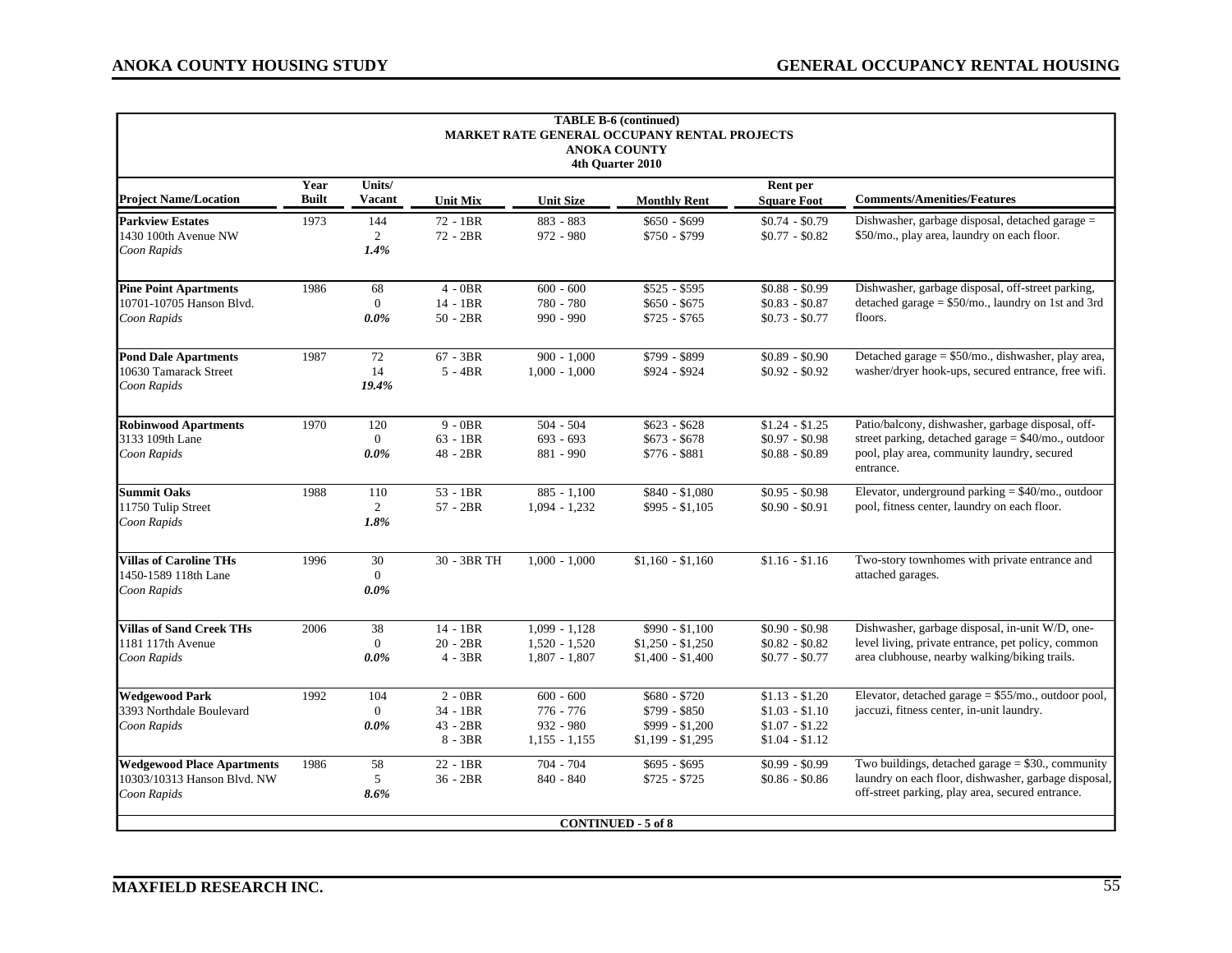| <b>TABLE B-6 (continued)</b><br><b>MARKET RATE GENERAL OCCUPANY RENTAL PROJECTS</b><br><b>ANOKA COUNTY</b><br>4th Quarter 2010                                         |                                                                           |                                     |                                                     |                                                                      |                                                                          |                                                                          |                                                                                                                                                     |  |  |  |
|------------------------------------------------------------------------------------------------------------------------------------------------------------------------|---------------------------------------------------------------------------|-------------------------------------|-----------------------------------------------------|----------------------------------------------------------------------|--------------------------------------------------------------------------|--------------------------------------------------------------------------|-----------------------------------------------------------------------------------------------------------------------------------------------------|--|--|--|
| <b>Project Name/Location</b>                                                                                                                                           | Year<br><b>Built</b>                                                      | Units/<br><b>Vacant</b>             | <b>Unit Mix</b>                                     | <b>Unit Size</b>                                                     | <b>Monthly Rent</b>                                                      | Rent per<br><b>Square Foot</b>                                           | <b>Comments/Amenities/Features</b>                                                                                                                  |  |  |  |
| <b>Wellington Ridge</b><br>9800 Redwood Street<br>Coon Rapids                                                                                                          | 1990                                                                      | 142<br>$7\phantom{.0}$<br>4.9%      | $50 - 1BR$<br>76 - 2BR<br>$16 - 3BR$                | $615 - 702$<br>$891 - 915$<br>$1,100 - 1,100$                        | $$696 - $763$<br>\$871 - \$896<br>$$1,283 - $1,283$                      | $$1.09 - $1.13$<br>$$0.98 - $0.98$<br>$$1.17 - $1.17$                    | Elevator, attached garage = $$45/mo$ ., party room,<br>laundry.                                                                                     |  |  |  |
| <b>Whispering Pines</b><br>10400 Jay Street NW<br>Coon Rapids                                                                                                          | 1990                                                                      | 76<br>6<br>7.9%                     | 14 - 1BR<br>$40 - 2BR$<br>22 - 3BR                  | 731 - 731<br>$936 - 936$<br>$1,193 - 1,193$                          | $$730 - $730$<br>\$810 - \$845<br>\$999 - \$999                          | $$1.00 - $1.00$<br>$$0.87 - $0.90$<br>$$0.84 - $0.84$                    | Attached garage included, community laundry on<br>each floor, dishwasher, garage disposal.                                                          |  |  |  |
| <b>Woodland North</b><br>9240 University Avenue<br>Coon Rapids                                                                                                         | 1980                                                                      | 198<br>5<br>2.5%                    | 38 - 1BR<br>$101 - 2BR$<br>$10 - 2BR/D$<br>49 - 3BR | $833 - 910$<br>$1,041 - 1,111$<br>$1,200 - 1,200$<br>$1,338 - 1,409$ | $$690 - $800$<br>$$850 - $950$<br>$$1,009 - $1,009$<br>$$1,141 - $1,197$ | $$0.88 - $0.83$<br>$$0.86 - $0.82$<br>$$0.84 - $0.84$<br>$$0.85 - $0.85$ | Elevator, underground parking, sauna, party room,<br>fitness center, tennis court, laundry on each floor.                                           |  |  |  |
|                                                                                                                                                                        | <b>Survey Total/Average</b><br><b>Vacant Units</b><br><b>Vacancy Rate</b> | 2,554<br>127<br>$5.0\%$             |                                                     |                                                                      |                                                                          |                                                                          |                                                                                                                                                     |  |  |  |
| <b>Additional Rental Communities</b><br>Boulevard Villa Apts.<br><b>Crest Oak Estates</b><br>Linnett Circle Apts.<br>Meadows of Coon Rapids<br><b>Winchester Place</b> | Coon Rapids<br>Coon Rapids<br>Coon Rapids<br>Coon Rapids<br>Coon Rapids   | 53<br>59<br>30<br>148<br>138<br>428 |                                                     |                                                                      |                                                                          |                                                                          |                                                                                                                                                     |  |  |  |
| <b>RAMSEY</b><br><b>Evergreen Point Townhomes</b><br>5540 153rd Terrace NW                                                                                             | 2004                                                                      | 74<br>5<br>6.8%                     | $n/a - 2BRTH$<br>$n/a - 3BR$ TH                     | $1.700 - 1.700$<br>$1,700 - 1,700$                                   | $$1,200 - $1,300$<br>$$1,250 - $1,375$                                   | $$0.71 - $0.76$<br>$$0.74 - $0.81$                                       | In-unit washer/dryer, attached garage, patio/balcony,<br>dishwasher, microwave, garbage disposal.                                                   |  |  |  |
|                                                                                                                                                                        | <b>Survey Total/Average</b><br><b>Vacant Units</b><br><b>Vacancy Rate</b> | 74<br>5<br>6.8%                     |                                                     |                                                                      |                                                                          |                                                                          |                                                                                                                                                     |  |  |  |
| <b>SOUTHERN LEG</b><br><b>Columbia Place</b><br>5100 6th Street NE<br>Columbia Heights                                                                                 | 1985                                                                      | 34<br>$\mathbf{0}$<br>0.0%          | $24 - 1BR$<br>$10 - 2BR$                            | $700 - 700$<br>$1,100 - 1,100$                                       | $$750 - $925$<br>$$995 - $1,165$<br><b>CONTINUED - 6 of 8</b>            | $\overline{$1.07 - $1.32}$<br>$$0.90 - $1.06$                            | Garbage disposal, microwaves (some units),<br>detached garage included, secured entrance, central<br>A/C, washer/dryer hook-ups, community laundry. |  |  |  |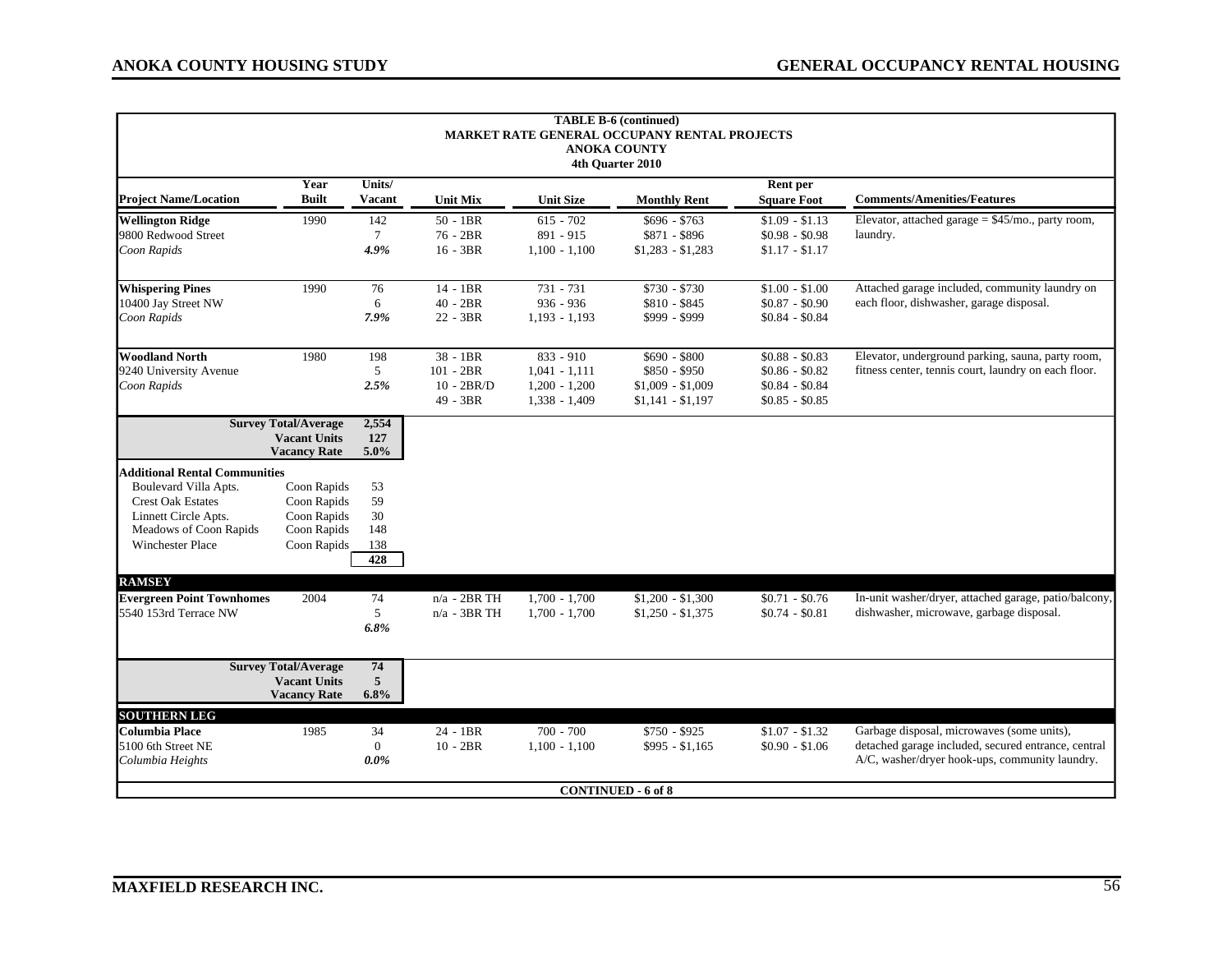| <b>TABLE B-6 (continued)</b><br><b>MARKET RATE GENERAL OCCUPANY RENTAL PROJECTS</b><br><b>ANOKA COUNTY</b><br>4th Quarter 2010 |                      |                               |                        |                  |                                                |                                    |                                                                                            |  |  |  |
|--------------------------------------------------------------------------------------------------------------------------------|----------------------|-------------------------------|------------------------|------------------|------------------------------------------------|------------------------------------|--------------------------------------------------------------------------------------------|--|--|--|
| <b>Project Name/Location</b>                                                                                                   | Year<br><b>Built</b> | Units/<br><b>Vacant</b>       | <b>Unit Mix</b>        | <b>Unit Size</b> | <b>Monthly Rent</b>                            | Rent per<br><b>Square Foot</b>     | <b>Comments/Amenities/Features</b>                                                         |  |  |  |
|                                                                                                                                |                      |                               |                        | $700 - 700$      |                                                |                                    |                                                                                            |  |  |  |
| <b>Fireside Apartments</b><br>8030 Central Avenue NE<br><b>Spring Lake Park</b>                                                | 1970                 | 46<br>$\mathbf{0}$<br>$0.0\%$ | $23 - 1BR$<br>23 - 2BR | $950 - 950$      | $$630 - $630$<br>\$730 - \$730                 | $$0.90 - $0.90$<br>$$0.77 - $0.77$ | Dishwasher, garbage disposal, detached garage =<br>\$40/mo., play area, community laundry. |  |  |  |
| <b>Highland Park</b>                                                                                                           | 1975                 | 77                            | $\overline{11}$ - 1BR  | $800 - 800$      | $$625 - $700$                                  | $$0.78 - $0.88$                    | Garbage disposal, off-street parking, play area,                                           |  |  |  |
| 620 Osborne Road                                                                                                               |                      | 2                             | 54 - 2BR               | $980 - 980$      | $$795 - $825$                                  | $$0.81 - $0.84$                    | community laundry in each building.                                                        |  |  |  |
| Fridley                                                                                                                        |                      | 2.6%                          | 12 - 3BR               | $1,100 - 1,100$  | $$1,050 - $1,050$                              | $$0.95 - $0.95$                    |                                                                                            |  |  |  |
| Lucia Lane                                                                                                                     | 1964                 | 48                            | $12 - 1BR$             | $740 - 740$      | $$615 - $625$                                  | $$0.83 - $0.84$                    | Off-street parking, outdoor pool, play/picnic area,                                        |  |  |  |
| 6670, 6680, 6690 Lucia Lane NE                                                                                                 |                      | $\overline{4}$                | 36 - 2BR               | $880 - 880$      | $$715 - $725$                                  | $$0.81 - $0.82$                    | community laundry, storage lockers.                                                        |  |  |  |
| Fridley                                                                                                                        |                      | 8.3%                          |                        |                  |                                                |                                    |                                                                                            |  |  |  |
| <b>Northtown Village</b>                                                                                                       | 1971                 | 161                           | 77 - 1BR               | 750 - 750        | $$650 - $675$                                  | $$0.87 - $0.90$                    | Detached garage for an additional fee, outdoor pool,                                       |  |  |  |
| 7879 University                                                                                                                |                      | 6                             | 84 - 2BR               | $950 - 950$      | $$799 - $825$                                  | $$0.84 - $0.87$                    | play area, community laundry.                                                              |  |  |  |
| Spring Lake Park                                                                                                               |                      | 3.7%                          |                        |                  |                                                |                                    |                                                                                            |  |  |  |
| <b>Moore Lake Apartments</b>                                                                                                   | 1964                 | 64                            | 18 - 1BR               | $613 - 613$      | $$675 - $675$                                  | $$1.10 - $1.10$                    | Off-street parking, community laundry in each                                              |  |  |  |
| 995 NE Lynde Drive                                                                                                             |                      | 2                             | $46 - 2BR$             | 719 - 719        | $$775 - $775$                                  | $$1.08 - $1.08$                    | building.                                                                                  |  |  |  |
| Fridley                                                                                                                        |                      | 3.1%                          |                        |                  |                                                |                                    |                                                                                            |  |  |  |
| <b>Oak Hills</b>                                                                                                               | 1963                 | 34                            | $10 - 1BR$             | $650 - 650$      | $$595 - $610$                                  | $$0.92 - $0.94$                    | Off-street parking.                                                                        |  |  |  |
| 5460 7th Street NE                                                                                                             |                      | 3                             | 24 - 2BR               | $950 - 950$      | $$675 - $710$                                  | $$0.71 - $0.75$                    |                                                                                            |  |  |  |
| Fridley                                                                                                                        |                      | 8.8%                          |                        |                  |                                                |                                    |                                                                                            |  |  |  |
| <b>Rice Creek Townhouses</b>                                                                                                   | 1971                 | 140                           | 140 - 3BR              | $1,200 - 1,200$  | \$850 - \$850                                  | $$0.71 - $0.71$                    | Patio, private entry, dishwasher, detached garage                                          |  |  |  |
| 1652 69th Avenue NE                                                                                                            |                      | 5                             |                        |                  |                                                |                                    | included, tennis courts, washer/dryer hook-ups.                                            |  |  |  |
| Fridley                                                                                                                        |                      | 3.6%                          |                        |                  |                                                |                                    |                                                                                            |  |  |  |
| <b>River Road East</b>                                                                                                         | 1970                 | 141                           | 97 - 1BR               | $660 - 660$      | $$600 - $625$                                  | $$0.91 - $0.95$                    | Dishwasher, garbage disposal, detached garage =                                            |  |  |  |
| 6450 East River Road                                                                                                           |                      | 3                             | 44 - 2BR               | $960 - 960$      | $$800 - $850$                                  | $$0.83 - $0.89$                    | \$50/mo., renovated indoor pool, sauna, picnic/play                                        |  |  |  |
| Fridley                                                                                                                        |                      | 2.1%                          |                        |                  |                                                |                                    | area, community laundry, horseshoe heads.                                                  |  |  |  |
| <b>River Pointe</b>                                                                                                            | 1972                 | 298                           | $5 - 0BR$              | $525 - 525$      | $$619 - $619$                                  | $$1.18 - $1.18$                    | Patio/balcony, dishwasher, garbage disposal,                                               |  |  |  |
| 7855 East River Road                                                                                                           |                      | 29                            | $132 - 1BR$            | $750 - 750$      | $$679 - $719$                                  | $$0.91 - $0.96$                    | detached garage = $$45/mo$ ., indoor/outdoor pools,                                        |  |  |  |
| Fridley                                                                                                                        |                      | 9.7%                          | 144 - 2BR              | $962 - 975$      | \$789 - \$839                                  | $$0.82 - $0.86$                    | fitness center, tennis courts, play area, community                                        |  |  |  |
|                                                                                                                                |                      |                               | 19 - 3BR               | $1,100 - 1,100$  | $$1,099 - $1,109$<br><b>CONTINUED - 7 of 8</b> | $$1.00 - $1.01$                    | laundry, secured entrance.                                                                 |  |  |  |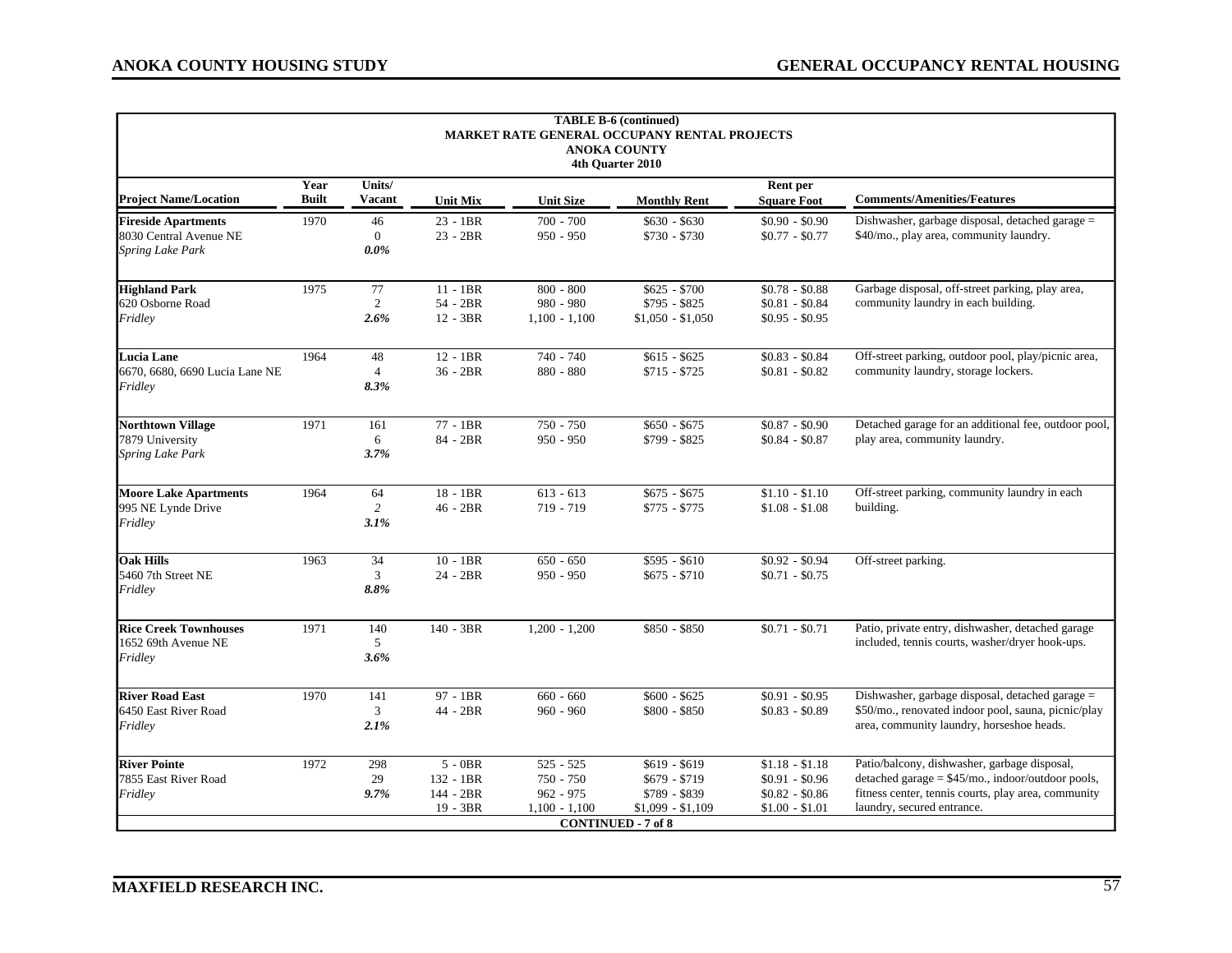| <b>TABLE B-6 (continued)</b><br>MARKET RATE GENERAL OCCUPANY RENTAL PROJECTS<br><b>ANOKA COUNTY</b><br>4th Quarter 2010         |                                                                           |                               |                                                  |                                                                  |                                                                            |                                                                          |                                                                                                                                                                          |  |  |  |  |
|---------------------------------------------------------------------------------------------------------------------------------|---------------------------------------------------------------------------|-------------------------------|--------------------------------------------------|------------------------------------------------------------------|----------------------------------------------------------------------------|--------------------------------------------------------------------------|--------------------------------------------------------------------------------------------------------------------------------------------------------------------------|--|--|--|--|
|                                                                                                                                 | Units/<br>Rent per<br>Year                                                |                               |                                                  |                                                                  |                                                                            |                                                                          |                                                                                                                                                                          |  |  |  |  |
| <b>Project Name/Location</b>                                                                                                    | <b>Built</b>                                                              | <b>Vacant</b>                 | <b>Unit Mix</b>                                  | <b>Unit Size</b>                                                 | <b>Monthly Rent</b>                                                        | <b>Square Foot</b>                                                       | <b>Comments/Amenities/Features</b>                                                                                                                                       |  |  |  |  |
| <b>Riverwood Apartments</b><br>5890 Anna Avenue NE<br>Fridley                                                                   | 1960s                                                                     | 34<br>$\mathbf{1}$<br>2.9%    | $10 - 1BR$<br>24 - 2BR                           | $650 - 650$<br>$800 - 800$                                       | $$595 - $650$<br>\$735 - \$800                                             | $$0.92 - $1.00$<br>$$0.92 - $1.00$                                       | Updated kitchens/flooring, dishwasher, microwave,<br>balcony/patio, detached garage = \$40/mo.,<br>community laundry, play area.                                         |  |  |  |  |
| <b>Rustic Oaks</b><br>1200 72nd Avenue<br>Fridley                                                                               | 1969                                                                      | 42<br>$\mathbf{1}$<br>2.4%    | 24 - 1BR<br>$18 - 2BR$                           | 750 - 750<br>$950 - 1,000$                                       | $$610 - $625$<br>$$710 - $725$                                             | $$0.83 - $0.81$<br>$$0.73 - $0.75$                                       | Patio/balcony, dishwasher, garbage disposal,<br>detached garage, outdoor pool, play area,<br>community laundry on each floor, secured entrance.                          |  |  |  |  |
| <b>Skvwood</b><br>1200-1290 Cheri Lane NE<br>Fridley                                                                            | 1963                                                                      | 72<br>$\mathbf{1}$<br>1.4%    | $6 - 1BR$<br>$60 - 2BR$<br>$6 - 3BR$             | $800 - 825$<br>$950 - 950$<br>$1,200 - 1,200$                    | $$650 - $650$<br>$$725 - $725$<br>$$1,000 - $1,000$                        | $$0.79 - $0.81$<br>$$0.76 - $0.76$<br>$$0.83 - $0.83$                    | Garbage disposal, detached garage = \$55/mo., off-<br>street parking, play area, community laundry on<br>each floor.                                                     |  |  |  |  |
| <b>South Fridley</b><br>1120 52nd Avenue<br>Fridley                                                                             | 1965                                                                      | 68<br>$\tau$<br>10.3%         | 24 - 1BR<br>$30 - 2BR$<br>$4 - 3BR$              | $900 - 900$<br>$1,000 - 1,000$<br>$1,300 - 1,300$                | $$600 - $700$<br>$$700 - $800$<br>$$950 - $1,000$                          | $$0.67 - $0.78$<br>$$0.70 - $0.80$<br>$$0.73 - $0.77$                    | Dishwasher (3BRs only), off-street parking,<br>detached garage = $$35/mo$ , community laundry,<br>outdoor pool, wall A/C unit.                                           |  |  |  |  |
| <b>Springbrook Apartments</b><br>111 83rd Avenue NE<br>Fridley                                                                  | 1987                                                                      | 360<br>20<br>5.6%             | $63 - 1BR$<br>241 - 2BR<br>54 - 3BR<br>$2 - 4BR$ | 719 - 789<br>$980 - 1,094$<br>$1,148 - 1,148$<br>$1,543 - 1,606$ | \$799 - \$919<br>$$939 - $1,039$<br>$$1,179 - $1,249$<br>$$1,669 - $1,869$ | $$1.11 - $1.16$<br>$$0.95 - $0.96$<br>$$1.03 - $1.09$<br>$$1.08 - $1.16$ | Detached garage = \$45/mo., indoor/outdoor pools,<br>sauna, jaccuzi, fitness center, tennis courts,<br>community laundry on each floor, dishwasher,<br>garbage disposal. |  |  |  |  |
| <b>Winthrop Court</b><br>4630 Central Avenue NE<br>Columbia Heights                                                             | 1969                                                                      | 66<br>$\mathbf{0}$<br>$0.0\%$ | $6 - 0BR$<br>$45 - 1BR$<br>$15 - 2BR$            | $450 - 450$<br>$700 - 700$<br>$900 - 900$                        | $$525 - $525$<br>$$620 - $620$<br>\$720 - \$720                            | $$1.17 - $1.17$<br>$$0.89 - $0.89$<br>$$0.80 - $0.80$                    | Off-street parking, play area, community laundry,<br>secured entrance.                                                                                                   |  |  |  |  |
|                                                                                                                                 | <b>Survey Total/Average</b><br><b>Vacant Units</b><br><b>Vacancy Rate</b> | 1,685<br>84<br>5.0%           |                                                  |                                                                  |                                                                            |                                                                          |                                                                                                                                                                          |  |  |  |  |
| <b>Additional Rental Communities</b><br>Georgetown on the River<br><b>Pinecrest Apartments</b><br><b>Polk Street Apartments</b> | Fridley<br>Fridley<br>Fridley                                             | 462<br>32<br>32<br>526        |                                                  |                                                                  |                                                                            |                                                                          |                                                                                                                                                                          |  |  |  |  |
| Source: Maxfield Research Inc.                                                                                                  |                                                                           |                               |                                                  |                                                                  | 8 of 8                                                                     |                                                                          |                                                                                                                                                                          |  |  |  |  |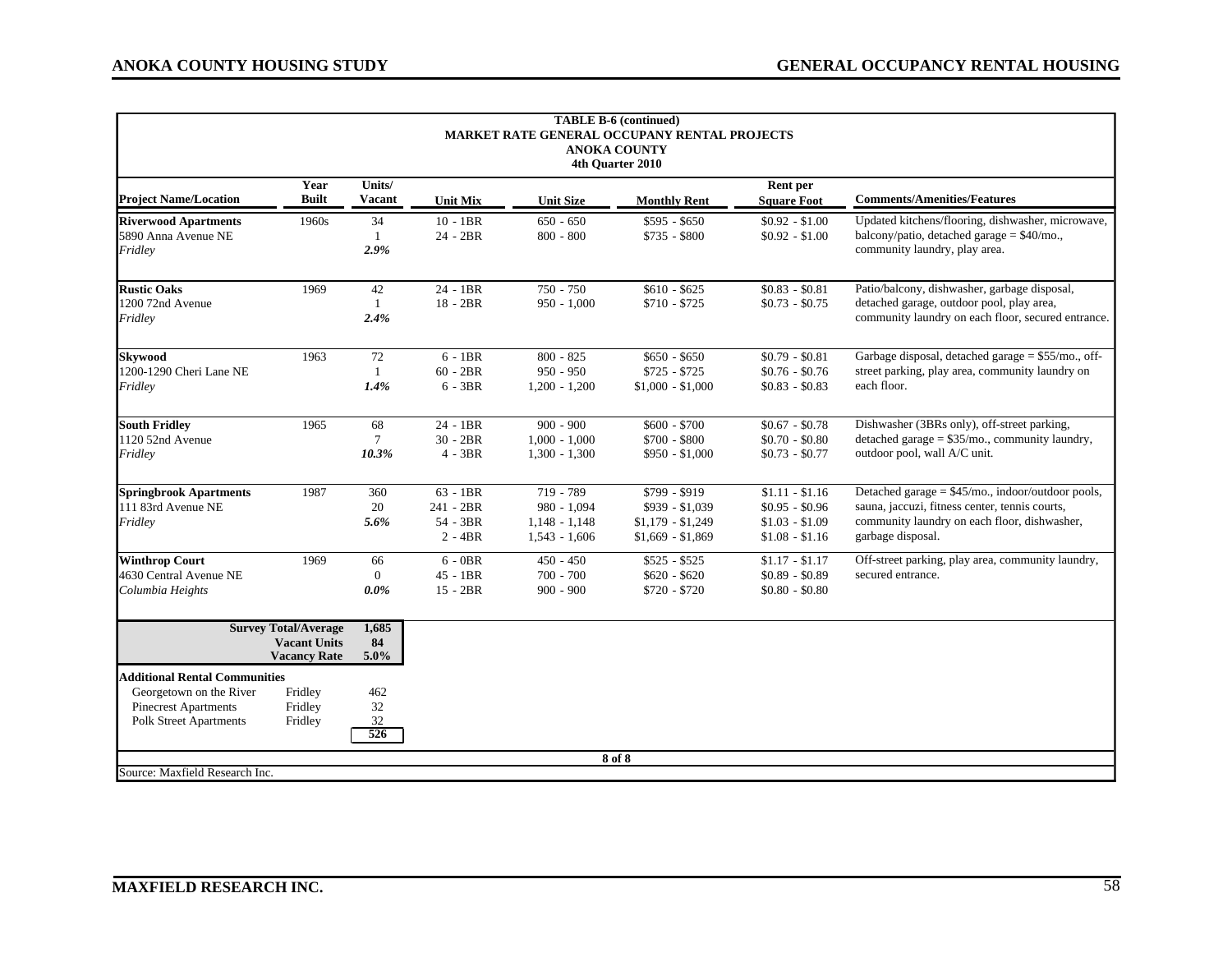| <b>TABLE B-7</b>                                                                 |                                                        |                         |                         |                                                |                                    |             |                                                          |  |  |  |  |
|----------------------------------------------------------------------------------|--------------------------------------------------------|-------------------------|-------------------------|------------------------------------------------|------------------------------------|-------------|----------------------------------------------------------|--|--|--|--|
|                                                                                  | SUBSIDIZED/AFFORDABLE GENERAL OCCUPANY RENTAL PROJECTS |                         |                         |                                                |                                    |             |                                                          |  |  |  |  |
|                                                                                  |                                                        |                         |                         | <b>ANOKA COUNTY</b><br>4th Quarter 2010        |                                    |             |                                                          |  |  |  |  |
|                                                                                  |                                                        |                         |                         |                                                |                                    |             |                                                          |  |  |  |  |
| <b>Project Name/Location</b>                                                     | Year<br><b>Built</b>                                   | Units/<br><b>Vacant</b> | <b>Unit Mix</b>         | <b>Unit Size</b>                               | <b>Monthly Rent</b>                | <b>Type</b> | <b>Programs/Assistance</b>                               |  |  |  |  |
| <b>ANOKA</b>                                                                     |                                                        |                         |                         |                                                |                                    |             |                                                          |  |  |  |  |
| <b>Sunny Acres</b>                                                               | 1979                                                   | 52                      | $6 - 1BR$               | $740 - 740$                                    | 30% AGI                            | Deep        | Project-based Section 8. Waiting                         |  |  |  |  |
| 2701 11th Avenue N.                                                              |                                                        | $\mathbf{0}$            | $22 - 2BR$              | $930 - 960$                                    |                                    | subsidy     | list is closed. Extensively                              |  |  |  |  |
|                                                                                  |                                                        | $0.0\%$                 | 24 - 3BR-TH             | $1,228 - 1,228$                                |                                    |             | updating units (cabinets, flooring,<br>windows/doors).   |  |  |  |  |
| <b>Woodland Park Apartments</b>                                                  | 1993                                                   | 90                      | $9 - 1BR$               | $600 - 624$                                    | $$675 - $695$                      | Shallow     | LIHTC project. Income-restricted                         |  |  |  |  |
| 2610 Cutters Grove Avenue                                                        |                                                        | 5                       | $57 - 2BR$              | $810 - 884$                                    | \$779 - \$809                      | subsidy     | at 60% AMI.                                              |  |  |  |  |
|                                                                                  |                                                        | 5.6%                    | 24 - 3BR                | $1,000 - 1,248$                                | \$939 - \$1,099                    |             |                                                          |  |  |  |  |
| <b>Additional Rental Communities</b>                                             |                                                        |                         |                         |                                                |                                    |             |                                                          |  |  |  |  |
| Anoka West                                                                       | Anoka                                                  | 32<br>32                |                         | <b>ACCAP</b> Housing Program - shallow subsidy |                                    |             |                                                          |  |  |  |  |
|                                                                                  |                                                        |                         |                         |                                                |                                    |             |                                                          |  |  |  |  |
| <b>BLAINE, CIRCLE PINES, &amp; LEXINGTON</b><br><b>Northgate Woods Townhomes</b> | 1980                                                   | 43                      | 26 - 2BR TH             |                                                | 30% of AGI                         | Deep        | Project-based Section 8. Waiting                         |  |  |  |  |
| 1530 123rd Lane NE                                                               |                                                        | $\mathbf{0}$            | 13 - 3BR TH             | n/a                                            |                                    | subsidy     | list closed.                                             |  |  |  |  |
| Blaine                                                                           |                                                        | $0.0\%$                 | 4 - 4BR TH              |                                                |                                    |             |                                                          |  |  |  |  |
|                                                                                  |                                                        |                         |                         |                                                |                                    |             |                                                          |  |  |  |  |
| <b>Raven Court Townhomes</b>                                                     | 1994                                                   | 32<br>$\Omega$          | $4 - 1BR$<br>$20 - 2BR$ | $720 - 785$                                    | $$735 - $735$                      | Shallow     | Section 42 - all units income-<br>restricted at 60% AMI. |  |  |  |  |
| 1554 126th Ave<br>Blaine                                                         |                                                        | $0.0\%$                 | $8 - 3BR$               | $865 - 1.050$<br>$970 - 970$                   | \$895 - \$985<br>$$1,050 - $1,050$ | subsidy     |                                                          |  |  |  |  |
|                                                                                  |                                                        |                         |                         |                                                |                                    |             |                                                          |  |  |  |  |
| <b>Woodfield Apartments</b>                                                      | 1961                                                   | 26                      | $20 - 1BR$              | $600 - 600$                                    | $$420 - $420$                      | Shallow     | Anoka County Community                                   |  |  |  |  |
| 3940 Restwood Road                                                               |                                                        | 3                       | $6 - 2BR$               | $950 - 950$                                    | $$565 - $565$                      | subsidy     | Action Program (ACCAP) -                                 |  |  |  |  |
| Lexington                                                                        |                                                        | 11.5%                   |                         |                                                |                                    |             | affordable housing.                                      |  |  |  |  |
| Westminster                                                                      | 1992                                                   | 72                      | $3 - 1BR$               | $810 - 810$                                    | $$737 - $737$                      | Shallow     | LIHTC project.                                           |  |  |  |  |
| 12851 Central Avenue NE                                                          |                                                        | $\tau$                  | $51 - 2BR$              | $935 - 1,200$                                  | \$799 - \$933                      | subsidy     |                                                          |  |  |  |  |
| Blaine                                                                           |                                                        | 9.7%                    | 18 - 3BR                | $1,300 - 1,300$                                | $$899 - $1,100$                    |             |                                                          |  |  |  |  |
| <b>COON RAPIDS</b>                                                               |                                                        |                         |                         |                                                |                                    |             |                                                          |  |  |  |  |
| <b>Drake Apartments</b>                                                          | 1978                                                   | 48                      | 29 - 2BR                | $901 - 901$                                    | 30% of AGI                         | Deep        | Project-based Section 8. Waiting                         |  |  |  |  |
| 10011-10015 Egret Boulevard                                                      |                                                        | $\Omega$                | $19 - 3BR$              | $1,129 - 1,129$                                |                                    | subsidy     | list closed.                                             |  |  |  |  |
| Coon Rapids                                                                      |                                                        | $0.0\%$                 |                         |                                                |                                    |             |                                                          |  |  |  |  |
| <b>Galway Place</b>                                                              | 1981                                                   | 34                      | $28 - 2BR$              | $669 - 704$                                    | 30% of AGI                         | Deep        | Project-based Section 8. Total of                        |  |  |  |  |
| 11240 Osage Street NW                                                            |                                                        | $\Omega$                | $7 - 3BR$               | 735 - 735                                      |                                    | subsidy     | 36 units; two tenants paying                             |  |  |  |  |
| Coon Rapids                                                                      |                                                        | $0.0\%$                 | $1 - 4BR$               | $809 - 809$                                    |                                    |             | market rent. Waiting list closed.                        |  |  |  |  |
| <b>Mississippi View</b>                                                          | n/a                                                    | 96                      | 14 - 1BR                | $710 - 710$                                    | 30% of AGI                         | Deep        | Project-based Section 8.                                 |  |  |  |  |
| 11020 Mississippi Boulevard                                                      |                                                        | $\Omega$                | 59 - 2BR                | $860 - 860$                                    |                                    | subsidy     |                                                          |  |  |  |  |
| Coon Rapids                                                                      |                                                        | $0.0\%$                 | 23 - 3BR                | $1,100 - 1,100$                                |                                    |             |                                                          |  |  |  |  |
|                                                                                  |                                                        |                         |                         | <b>CONTINUED - 1 of 3</b>                      |                                    |             |                                                          |  |  |  |  |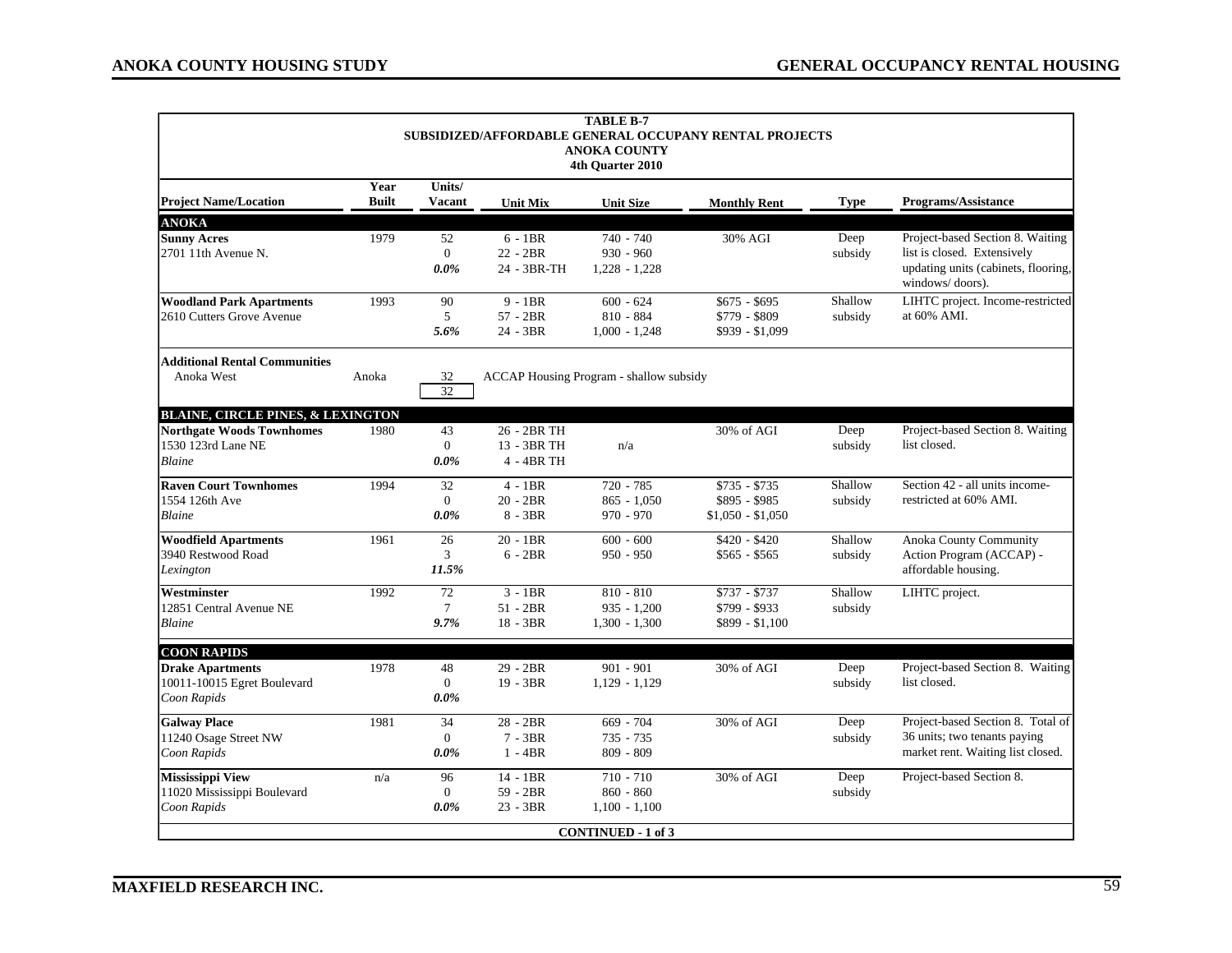|                                                        |              |                  |                 | <b>TABLE B-7 (continued)</b>                   |                     |             |                                   |  |  |  |
|--------------------------------------------------------|--------------|------------------|-----------------|------------------------------------------------|---------------------|-------------|-----------------------------------|--|--|--|
| SUBSIDIZED/AFFORDABLE GENERAL OCCUPANY RENTAL PROJECTS |              |                  |                 |                                                |                     |             |                                   |  |  |  |
|                                                        |              |                  |                 | <b>ANOKA COUNTY</b>                            |                     |             |                                   |  |  |  |
| 4th Ouarter 2010                                       |              |                  |                 |                                                |                     |             |                                   |  |  |  |
|                                                        | Year         | Units/           |                 |                                                |                     |             |                                   |  |  |  |
| <b>Project Name/Location</b>                           | <b>Built</b> | Vacant           | <b>Unit Mix</b> | <b>Unit Size</b>                               | <b>Monthly Rent</b> | <b>Type</b> | <b>Programs/Assistance</b>        |  |  |  |
| <b>Northstar Ridge**</b>                               | 2003         | 39               | $9 - 1BR$       | $868 - 868$                                    | $$710 - $710$       | Shallow     | Section 42 - 39 units income-     |  |  |  |
| 10060 Dogwood Street                                   |              | $\mathbf{0}$     | $26 - 2BR$      | $965 - 1.095$                                  | $$845 - $845$       | subsidy     | restricted at 60% AMI; 17 units   |  |  |  |
| Coon Rapids                                            |              | $0.0\%$          | 21 - 3BR        | $1,386 - 1,386$                                | $$965 - $965$       |             | MR.                               |  |  |  |
| <b>Tralee Terrace</b>                                  | 1993         | 68               | $1 - 0BR$       | $500 - 500$                                    | $$610 - $610$       | Shallow     | Section 42 - income-restricted at |  |  |  |
| 9900 Redwood Street NW                                 |              | 5                | $16 - 1BR$      | $621 - 702$                                    | $$710 - $720$       | subsidy     | 60% AMI. Rehabbed in October      |  |  |  |
| Coon Rapids                                            |              | 7.4%             | 34 - 2BR        | 891 - 891                                      | $$815 - $815$       |             | 2010.                             |  |  |  |
|                                                        |              |                  | 17 - 3BR        | $1,131 - 1,240$                                | $$1,090 - $1,090$   |             |                                   |  |  |  |
| Villas by Mary T. at Palm                              | n/a          | 22               | $6 - 2BR$       | $1,092 - 1,092$                                | $$433 - $825$       | Shallow     | Section 42 - 4 units at 30% AMI;  |  |  |  |
| 812 98th Avene NW                                      |              | $\boldsymbol{0}$ | 14 - 3BR        | $1,246 - 1,246$                                | $$494 - $1,022$     | subsidy     | 10 units at 50% AMI; 6 MR         |  |  |  |
| Coon Rapids                                            |              | $0.0\%$          |                 |                                                | 30% AMI - 50% AMI   |             | units.                            |  |  |  |
| Villas by Mary T. at 118th Lane                        | 1996         | 30               | $8 - 1BR$       | $728 - 728$                                    | $$725 - $725$       | Shallow     | Section 42 - all units at 60%     |  |  |  |
| 1450-1589 118th Lane NW                                |              | $\mathbf{0}$     | $10 - 2BR$      | $907 - 907$                                    | \$895 - \$895       | subsidy     | AMI.                              |  |  |  |
| Coon Rapids                                            |              | $0.0\%$          | $12 - 3BR$      | $1,213 - 1,246$                                | $$1,050 - $1,050$   |             |                                   |  |  |  |
| <b>Additional Rental Communities</b>                   |              |                  |                 |                                                |                     |             |                                   |  |  |  |
| <b>Oak Manor Townhomes</b>                             | Coon Rapids  | 32               |                 | <b>ACCAP Housing Program - shallow subsidy</b> |                     |             |                                   |  |  |  |
|                                                        |              | 32               |                 |                                                |                     |             |                                   |  |  |  |
| <b>LINO LAKES &amp; CENTERVILLE</b>                    |              |                  |                 |                                                |                     |             |                                   |  |  |  |
| <b>Lakewood Apartments</b>                             | 2007         | 60               | $15 - 2BR$      | $1,028 - 1,056$                                | $$780 - $845$       | Shallow     | LIHTC - all units at 60% AMI.     |  |  |  |
| 705 Town Center Parkway                                |              | $\mathbf{0}$     | 45 - 3BR        | $1,270 - 1,377$                                | $$979 - $979$       | subsidy     |                                   |  |  |  |
| Lino Lakes                                             |              | $0.0\%$          |                 |                                                |                     |             |                                   |  |  |  |
| <b>RAMSEY</b>                                          |              |                  |                 |                                                |                     |             |                                   |  |  |  |
| <b>Additional Rental Communities</b>                   |              |                  |                 |                                                |                     |             |                                   |  |  |  |
| Sunwood Townhomes                                      | Ramsey       | 34               |                 | <b>ACCAP Housing Program - shallow subsidy</b> |                     |             |                                   |  |  |  |
|                                                        |              | 34               |                 |                                                |                     |             |                                   |  |  |  |
| <b>SOUTHERN LEG</b>                                    |              |                  |                 |                                                |                     |             |                                   |  |  |  |
| <b>Village Green</b>                                   | 1982         | 103              | 49 - 1BR        | $616 - 616$                                    | 30% of AGI          | Deep        | Project-based Section 8. Senior   |  |  |  |
| 460 Mississippi Street NE/                             |              | $\theta$         | 42 - 2BR TH     | $700 - 1,200$                                  |                     | subsidy     | (93 units) and family (103 units) |  |  |  |
| 6303 5th Street NE                                     |              | $0.0\%$          | 12 - 3BR TH     | $1,200 - 1,200$                                |                     |             | housing. WL open for 1BR units.   |  |  |  |
| Fridley                                                |              |                  |                 |                                                |                     |             |                                   |  |  |  |
| <b>Additional Rental Communities</b>                   |              |                  |                 |                                                |                     |             |                                   |  |  |  |
| Columbia Court Townhomes                               | C. Heights   | 11               |                 | <b>ACCAP Housing Program - shallow subsidy</b> |                     |             |                                   |  |  |  |
| Theater Heights                                        | C. Heights   | $22\,$           |                 | <b>ACCAP Housing Program - shallow subsidy</b> |                     |             |                                   |  |  |  |
| <b>Tyler Heights</b>                                   | C. Heights   | $\,8\,$          |                 | <b>ACCAP Housing Program - shallow subsidy</b> |                     |             |                                   |  |  |  |
|                                                        |              | 41               |                 |                                                |                     |             |                                   |  |  |  |
|                                                        |              |                  |                 | <b>CONTINUED - 2 of 3</b>                      |                     |             |                                   |  |  |  |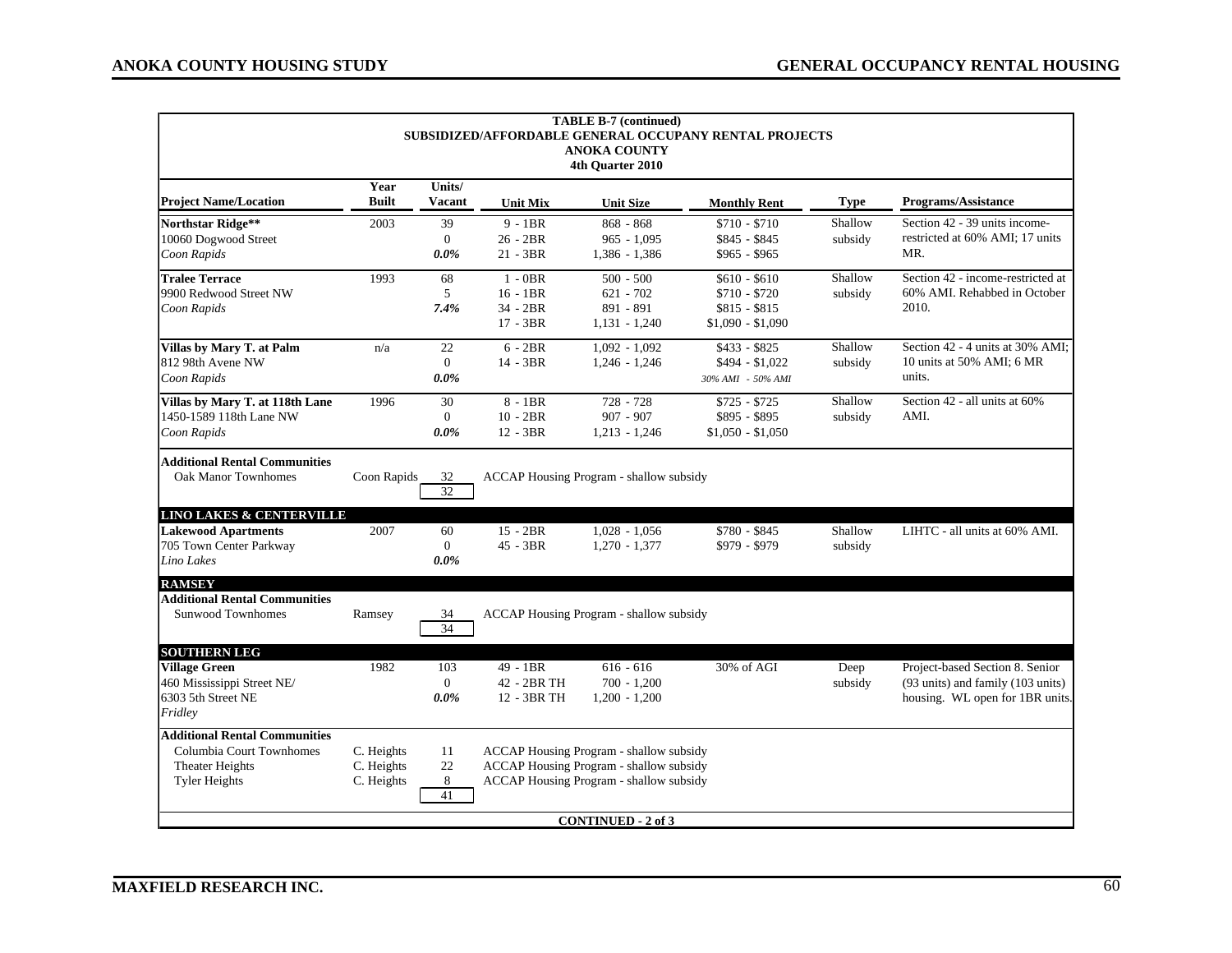| <b>TABLE B-7 (continued)</b><br><b>SUBSIDIZED/AFFORDABLE GENERAL OCCUPANY RENTAL PROJECTS</b><br><b>ANOKA COUNTY</b><br>4th Ouarter 2010 |                      |                           |                          |                                    |                                |                         |                                                                                                    |  |  |
|------------------------------------------------------------------------------------------------------------------------------------------|----------------------|---------------------------|--------------------------|------------------------------------|--------------------------------|-------------------------|----------------------------------------------------------------------------------------------------|--|--|
| <b>Project Name/Location</b>                                                                                                             | Year<br><b>Built</b> | Units/<br>Vacant          | <b>Unit Mix</b>          | <b>Unit Size</b>                   | <b>Monthly Rent</b>            | <b>Type</b>             | <b>Programs/Assistance</b>                                                                         |  |  |
| <b>ST. FRANCIS</b>                                                                                                                       |                      |                           |                          |                                    |                                |                         |                                                                                                    |  |  |
| <b>Abbey Field</b><br>3911 233rd Avenue NW<br>St. Francis                                                                                | 1983                 | 42<br>$\Omega$<br>$0.0\%$ | $30 - 2BR$<br>$12 - 3BR$ | $900 - 900$<br>$1,000 - 1,000$     | 30% of AGI                     | Deep<br>subsidy         | Project-based Section 8. Waitlist<br>always open; currently 2 years<br>for 2BR, 3 years for 3BR.   |  |  |
| <b>St. Francis Apartments</b><br>23559 Degardener Circle<br>St. Francis                                                                  | 1978                 | 24<br>$\Omega$<br>$0.0\%$ | $3 - 1BR$<br>$21 - 2BR$  | $600 - 600$<br>750 - 750           | $$512 - $512$<br>$$660 - $660$ | Shallow<br>subsidy      | Rural Dev. Income-restricted at<br>80% of AMI. Four units have<br>rental assistance; remaining MR. |  |  |
| <b>Turtle Ridge Townhomes</b><br>2648 230th Court NW<br>St. Francis                                                                      | 2001                 | 30<br>2<br>$6.7\%$        | $10 - 2BR$<br>$20 - 3BR$ | $1,050 - 1,050$<br>$1,180 - 1,180$ | $$830 - $830$<br>$$930 - $930$ | Shallow/deep<br>subsidy | 22 units are Section 42;<br>remaining 8 units are project-<br>based Section 8 (Metro HRA).         |  |  |
| 3 of 3                                                                                                                                   |                      |                           |                          |                                    |                                |                         |                                                                                                    |  |  |
| Source: Maxfield Research Inc.                                                                                                           |                      |                           |                          |                                    |                                |                         |                                                                                                    |  |  |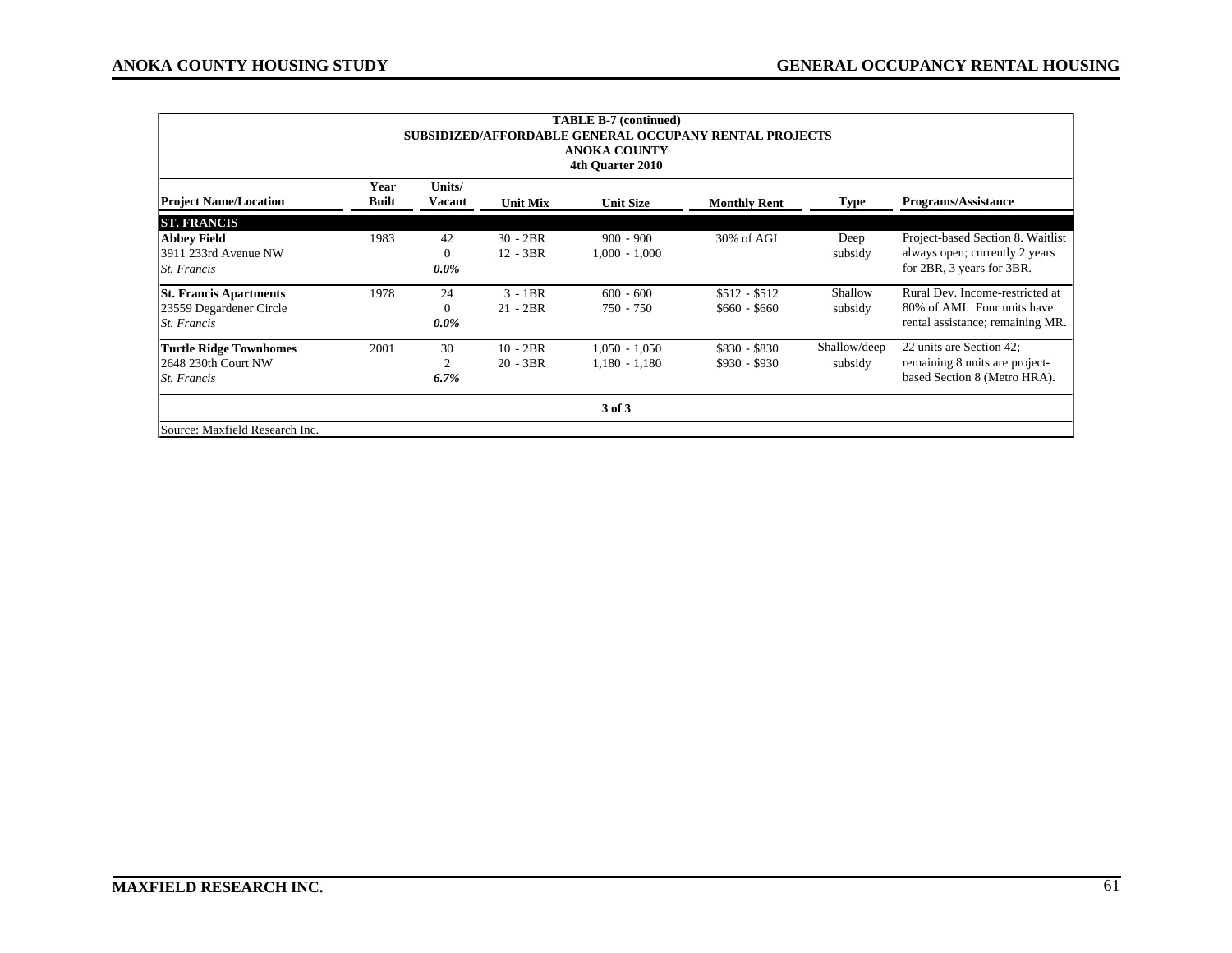# **Market Conditions Senior Housing**

# **Introduction**

This section evaluates the market conditions for senior housing in Anoka County by examining data on:

- performance of market rate and subsidized senior housing developments,
- planned and proposed senior housing developments, and
- interviews with housing professionals who are familiar with senior housing trends.

This section of the report was adapted from the *Senior Housing Demand Analysis for Submarkets in Anoka County, Minnesota* that was completed by Maxfield Research Inc. in September 2010*.* It includes summary data of current market conditions. It is important to note that submarket designations differ slightly between the two analyses.

More detailed information regarding each community's senior housing stock is located at the end of this section.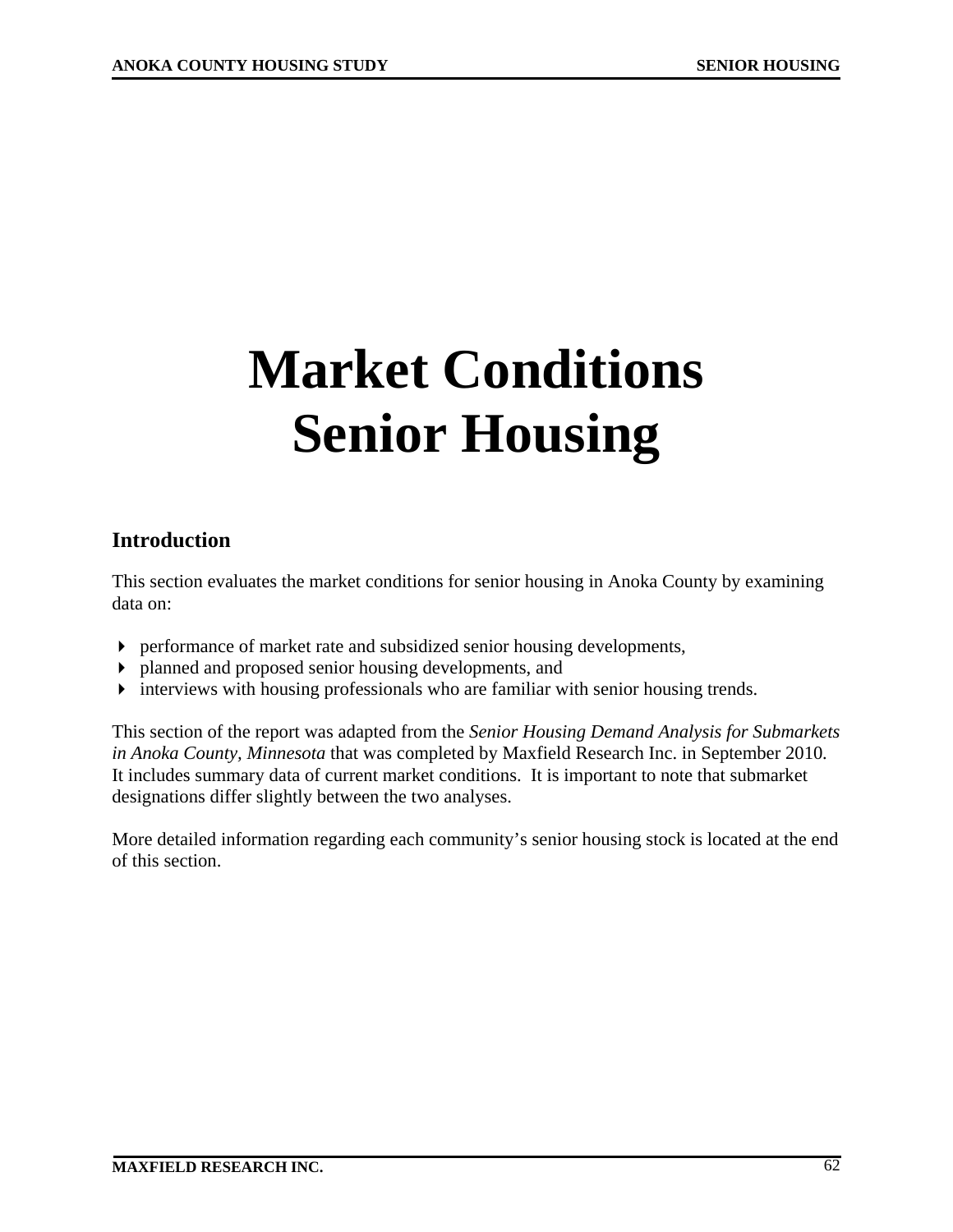### **Table C-1: Distribution of Senior Housing in Anoka County**

- The survey of rental projects conducted by Maxfield Research Inc. includes all age-restricted developments located in Anoka County. A total of 3,670 senior housing units were identified.
- Senior housing is classified into six main categories ranging from active adult/no services housing to very service-intensive housing products. The following is a distribution of units by housing type in the County:
	- o Subsidized/affordable active adult rental 1,172 units
	- o Market rate active adult rental  $-1.049$  units
	- o Market rate active adult ownership 240 units
	- o Limited-services/congregate 490 units
	- o Service-intensive/assisted living 555 units
	- o Service-intensive/memory care 164 units
- The following submarkets have the greatest supply of senior housing units in the County:
	- o Southern Leg 1,213 units, 33.1% of County
	- o Coon Rapids 812 units, 22.1% of County
	- o Blaine, Circle Pines, & Lexington 530 units, 14.4% of County
	- o Anoka 490 units, 13.4% of County

### **Table C-2: Performance of Senior Housing Developments**

- Strongly performing markets are those with vacancy rates at or below the following levels: 5% for active adult rental housing; 2% for active adult owner housing; 5% for congregate housing; 7% for assisted living housing; and 7% for memory care housing. Assessed together, these rates typically equate to an overall vacancy rate of below 6%. As Table C-2 shows, most submarkets in Anoka County are performing very well in the various housing product types and for the vacancy overall.
- Submarkets with higher vacancies rates include the Oak Grove & Nowthen submarket due to the underperforming Oaks at Lake George project in Oak Grove that has struggled to reach full occupancy. Although the project opened for occupancy in fall of 2006, it had only achieved about 60% occupancy by October 2007 and maintained that rate through October 2008. To our knowledge, its current occupancy rate just below 80% is the highest in its history. As growth continues to expand northward in Anoka County, Oak Grove will be more capable of capturing higher demand for senior housing products, which will increase its ability to support existing and future senior housing developments.
- Several other communities particularly those in Columbia Heights have vacancy rates that are much higher than other senior housing communities located in the given submarket and County. In order to obtain the most accurate measure of performance, we excluded these projects from the vacancy analysis to derive the adjusted vacancy rate. Projects that were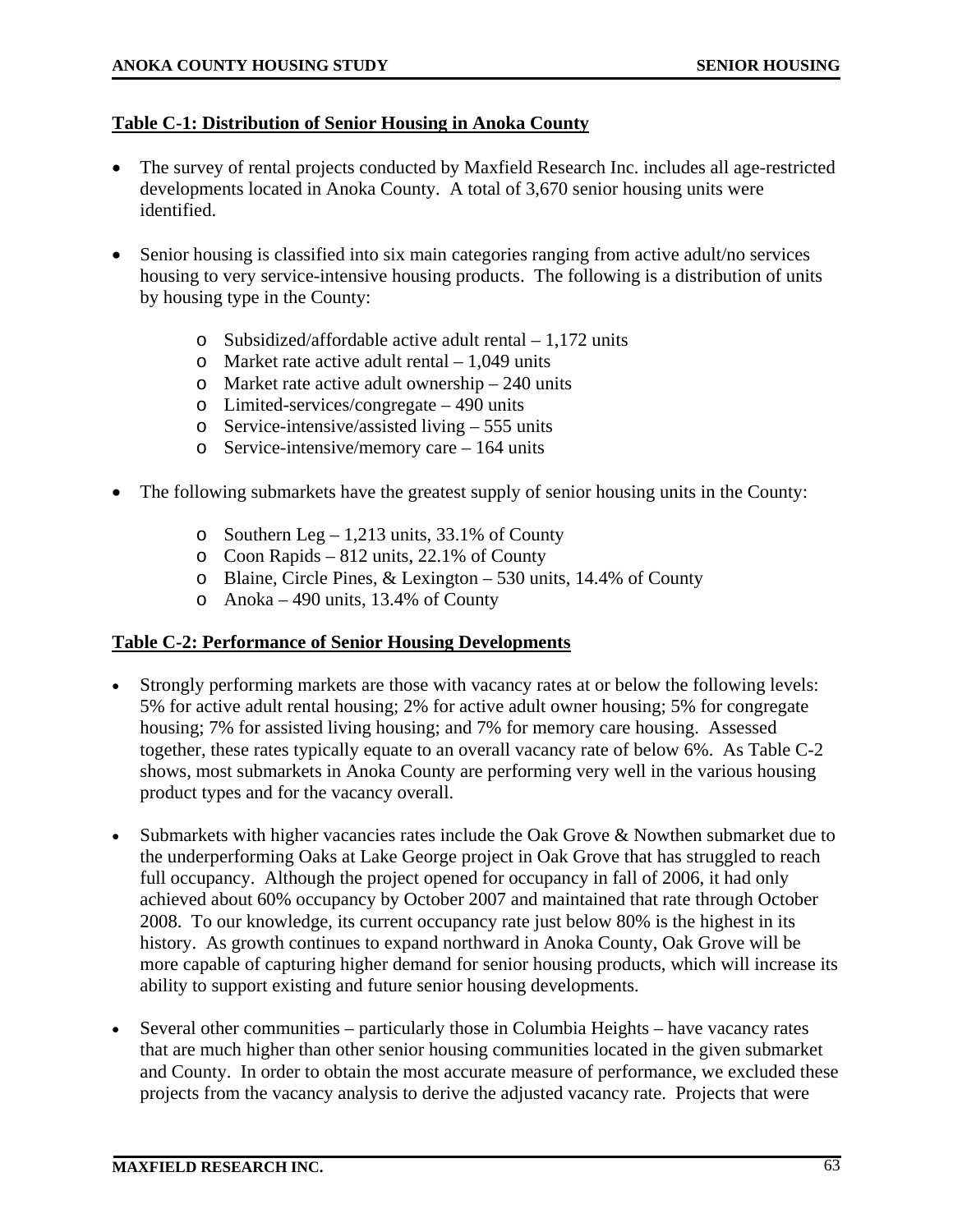excluded are Boulevard Apartments, Crest View on  $42<sup>nd</sup>$ , and Royce Place, all of which are located in Columbia Heights. There are variety of factors that may contribute to the atypically high vacancy rates at these complexes, including the overall desirability of senior housing in Columbia Heights and at the specific communities, management issues, ineffective marketing campaigns, and less competitive positioning, among other factors.

- Calculating the adjusted vacancy rate reveals that all service-levels have vacancy rates below market equilibrium except for market rate senior rental and congregate products. Due to the economic recession and slowdown in the housing market, these two product types specifically have experienced soft demand. Improved economic and housing market conditions will undoubtedly have a positive impact on the performance of market rate active adult and limited-services projects in Anoka County.
- With the exception of Oak Grove (due to the Oaks of Lake George project), all submarkets are performing near or below market equilibrium. Some submarkets have no vacancies, including Andover, Ramsey, and St. Francis. The highest overall vacancy rate is 8.1% in the Southern Leg submarket, which is just slightly above market equilibrium. Overall, the low vacancy rates indicate that excess demand for senior housing exists in nearly all Anoka County submarkets.

### **Table C-3: Deep Subsidy Active Adult Senior Housing**

- Anoka County has a total of 16 age-restricted housing communities that offer deep subsidy senior housing. Together, these buildings supply 935 units of deep subsidy senior housing to the market.
- The Southern Leg submarket contains the highest percentage of deep subsidy units in the County (48%), followed by Anoka (23%), Coon Rapids (19%), and Blaine, Circle Pines & Lexington (9%).
- Deep subsidy senior housing communities in the County were built between 1977 (Dublin Park – Coon Rapids) and 2002 (North Gables – Blaine) and have an average year built of 1984.
- Currently, there are no vacant units at any of the County's subsidized senior housing communities. Most communities maintain a waiting list with a typical wait of about one year.

### **Table C-4 and Table C-5: Affordable/Shallow Subsidy Active Adult Senior Housing**

- There are a total of six affordable senior housing communities in Anoka County, which together supply the market with 237 units.
- The greatest percentage of affordable senior housing is located in the Southern Leg submarket (44%), followed by Blaine, Circle Pines, & Lexington (20%), Lino Lakes & Centerville (20%), and Coon Rapids (16%).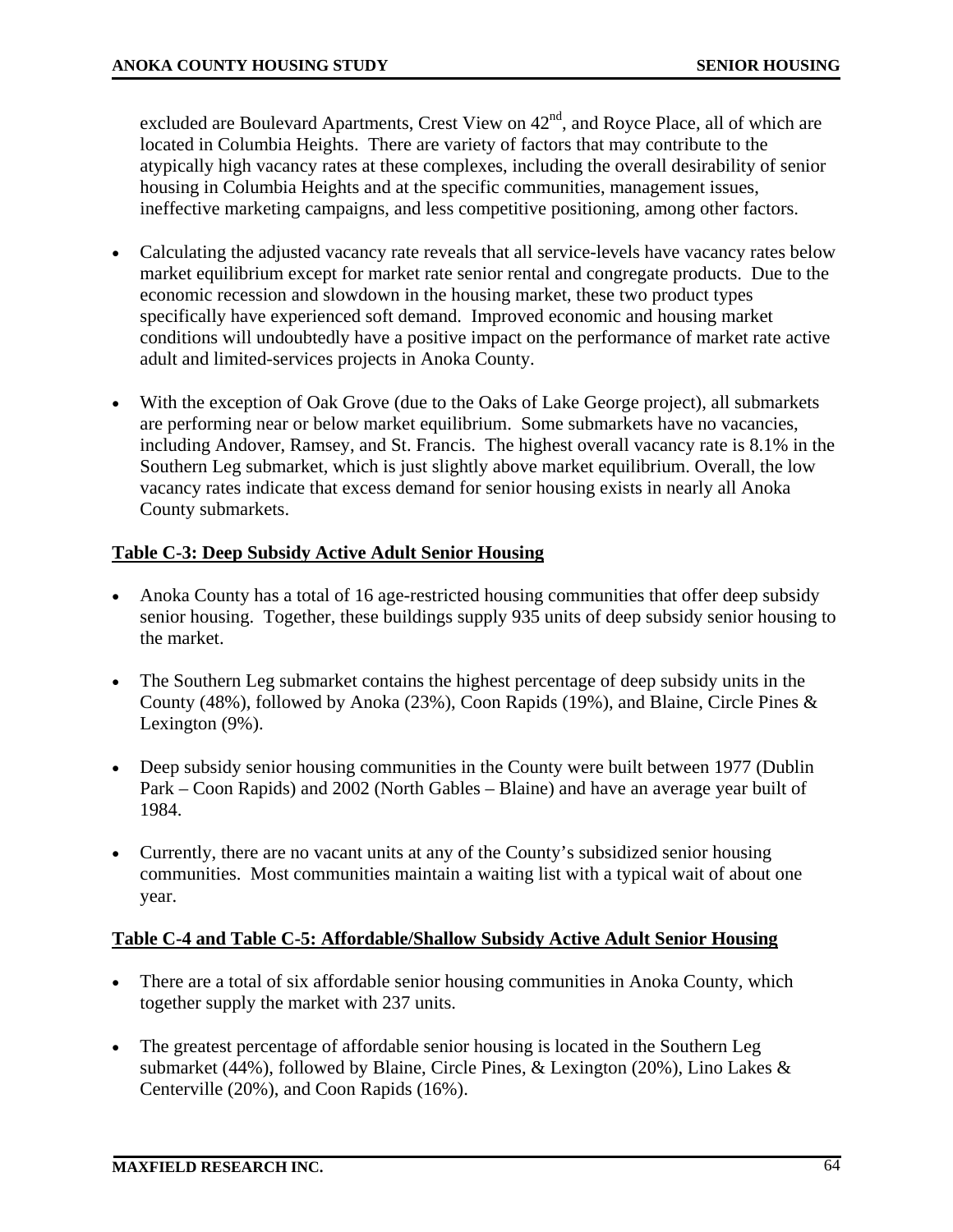- Affordable senior housing projects in Anoka County were built between 1993 (Cottages of Spring Lake Park) and 2000 (Banfill Crossing – Fridley). The average year built is 1996.
- There are a total of eight vacant units for an overall vacancy rate of 3.4% in Anoka County. This vacancy rate is below market equilibrium for affordable senior housing (5%), which indicates health in the market and potential pent-up demand for additional affordable senior housing.
- Affordable senior housing communities generally include limited common spaces such as a community room and garage parking. Units feature full kitchens and occasionally have walk-in closets and a patio or balcony.

### **Table C-4 and Table C-5 (continued): Market Rate Active Adult Senior Housing**

- Including both ownership and rental product types, Anoka County has a total of 1,289 units located at three ownership communities and 17 rental communities.
- The Southern Leg submarket contains the highest percentage of market rate active adult housing in the County (30%), followed by Blaine, Circle Pines, & Lexington (22%) and Coon Rapids (13%).
- The years in which market rate active adult housing was built ranges from 1969 (Apache Village – Columbia Heights) to 2010 (Historic Rum River Condominiums  $2<sup>nd</sup>$  Phase – Anoka). The average year built is 1999.
- The current vacancy rate for ownership product is 3.0% and for rental product is 5.6%. These vacancy rates are at market equilibrium for market rate active adult housing (5%), indicating overall market health but potentially limited current excess demand. The slowdown in the housing market and the economic recession has had the greatest impact on market rate active adult housing, which has resulted in some recent softness in the market. Until conditions improve, vacancies among market rate active adult housing communities may remain above typical levels.
- Historic Rum River Condominiums opened the first 22-unit phase in 2010 and the second 18 unit phase in September 2010. The marketing period for the second phase launched in March; since, the project has sold six of the 18 units in the second phase. This project is not included in the vacancy calculation since it is still in the initial lease-up stage.
- On a weighed average basis, one-bedroom active adult rental units have a monthly rent of \$873 for 824 square feet, or \$1.06 per square foot. Two-bedroom units average \$1,186 for a 1,166 square foot unit, or \$1.02 per square foot. Pricing varies between communities based on several factors, including location, age of community, level of finishing, type/size of unit, building amenities, and unit features.
- Market rate active adult housing communities typically offer a greater array of common area amenities than subsidized and affordable housing, including more common area spaces (i.e.,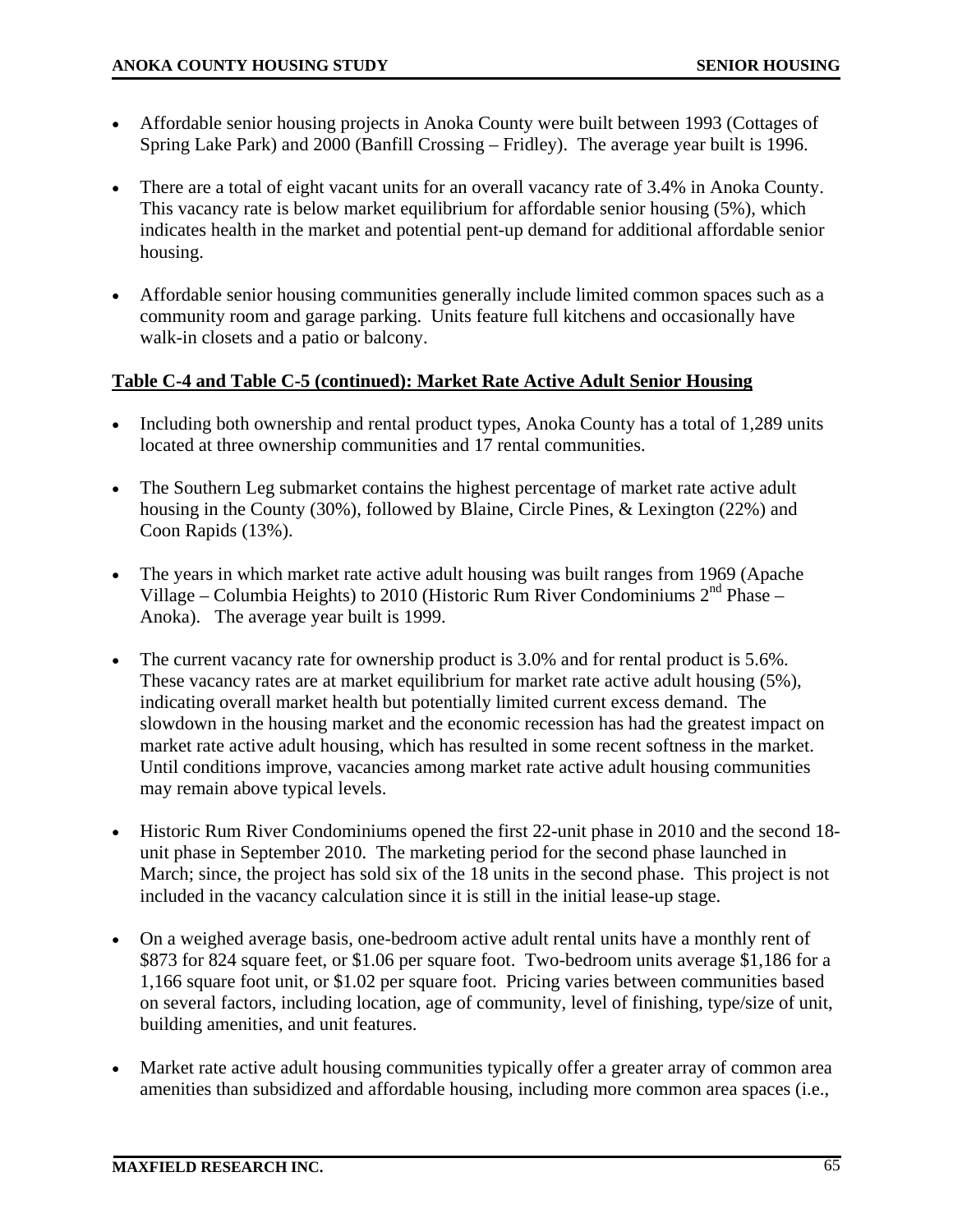fitness center, library, and craft/hobby room). Units feature full kitchens, walk-in closets (some units), and private patios or balconies (some units). Occasionally, limited services such an optional daily meal or housekeeping can be arranged for additional fees.

### **Table C-4 and Table C-5 (continued): Congregate Senior Housing**

- There are a total of six communities that offer congregate senior housing in Anoka County, which together supply the market with 490 units.
- Thirty-seven percent of the congregate housing supply is located in Coon Rapids and 34% is located in Anoka. The remaining units are located in the Southern Leg (16%) and Andover (13%).
- The average year built for congregate senior housing in Anoka County is 1991 with a range between 1987 (Margaret Place – Coon Rapids) and 1998 (Farmstead Terrace – Andover).
- There are a total of 41 vacant units for an overall vacancy rate of 8.4% in Anoka County. However, Boulevard Apartments is an outlier with 32 units vacant for a project-specific vacancy rate of 41.6%. Since this project does not mirror the performance of other congregate properties in Anoka County, we exclude it from the vacancy calculation to arrive at an overall 2.2% vacancy rate. This vacancy rate is below market equilibrium for congregate senior housing (7%), which indicates health in the market and potential pent-up demand for additional congregate senior housing.
- On a weighed average basis, one-bedroom congregate units have a monthly rent of \$1,129 for 684 square feet, or \$1.65 per square foot. Two-bedroom units average \$1,476 for a 961 square foot unit, or \$1.54 per square foot.
- The surveyed congregate developments feature several common areas, underground parking and guest suites for additional fees, transportation, activities, optional meals, and housekeeping. Typically, residents pay for electricity, phone, and cable service. Walker Plaza and Margaret Place include one meal per day in the monthly rents, and River Oaks includes ten meals per month. Meals are optional at the other developments.

### **Table C-4 and Table C-5 (continued): Assisted Living Senior Housing**

- Anoka County has a total of 15 senior housing communities that offer assisted living housing, including the recently opened Lino Lakes Assisted Living community. Together, these communities supply 555 units of assisted living housing to the market.
- Coon Rapids contains the highest percentage of assisted living housing in the County (36%), followed by the Southern Leg (27%) and Blaine, Circle Pines, & Lexington (18%).
- Surveyed communities were built between 1990 (Walker Plaza Anoka) and 2009 (Lighthouse of Columbia Heights and White Pine – Blaine). Additionally, Lino Lakes Assisted Living opened in November 2010. The average year built is 2001.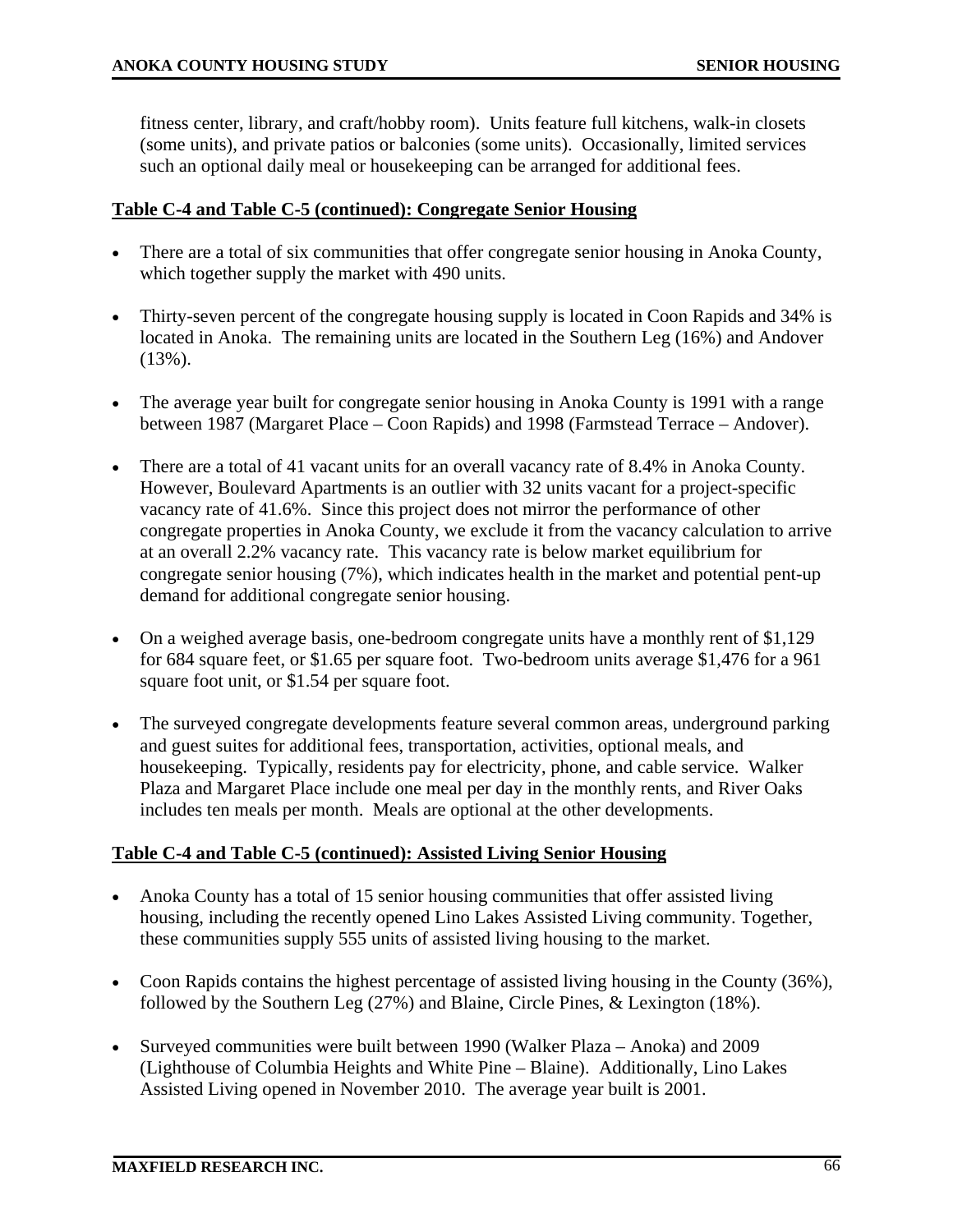- Overall, assisted living housing currently has a 6.7% vacancy rate. However, the majority of assisted living properties have no or only one vacancy, with the exception of Crest View on  $42<sup>nd</sup>$  (14 vacant units, or a 34.1% vacancy rate) and Royce Place (13 vacant units, or a 20.3% vacancy rate). The market overall appears to be performing very well with a 0.9% vacancy rate after excluding the two atypically high projects.
- Monthly rents for service-intensive housing (assisted living and memory care) vary widely between communities due to the differing levels of personal care and other services included in the monthly rents. In Anoka County, base assisted living rents for an efficiency unit begin at about \$1,800 and range up to \$4,000.
- Most facilities include three meals per day, weekly housekeeping, flat linen services, activities, and scheduled transportation. However, the facilities vary considerably on the number and level of personal care services included in the monthly fees.

## **Table C-4 and Table C-5 (continued): Memory Care Senior Housing**

- There are eight communities with a total of 164 units that offer memory care senior housing in Anoka County, including the recently opened Lino Lakes community. Currently, there are no vacant memory care units among the surveyed facilities (expect those in initial lease-up).
- Memory care housing is one the newest senior housing alternatives, evidenced by the young age of memory care housing facilities. Six of the eight memory care facilities were in the last decade. Overall, the average year built for memory care housing is 2004.
- Monthly rents at Anoka County memory care facilities typically range from \$4,500 to \$5,000 after factoring in a moderate level of services in addition to monthly rent. All considered, however, pricing can reach as high as \$6,500 per month for memory care housing with allinclusive (or high acuity) specialized memory care services.
- The surveyed facilities typically include some services in the monthly rent and have additional services available in tiered packages. Every facility includes most utilities, three meals per day, snacks, weekly housekeeping, laundry services, activities, and scheduled transportation in the monthly rent.

### **Pending Senior Housing Developments**

### *Anoka*

• Volunteers of America is finalizing plans on a 221-unit continuum of care campus in Anoka called The Homestead. Phase I will consist of a building containing 29 congregate and 29 assisted living units and 120 skilled nursing units followed by Phase II with 43 units at an unspecified service level. The Homestead is expected to break ground in Spring 2011.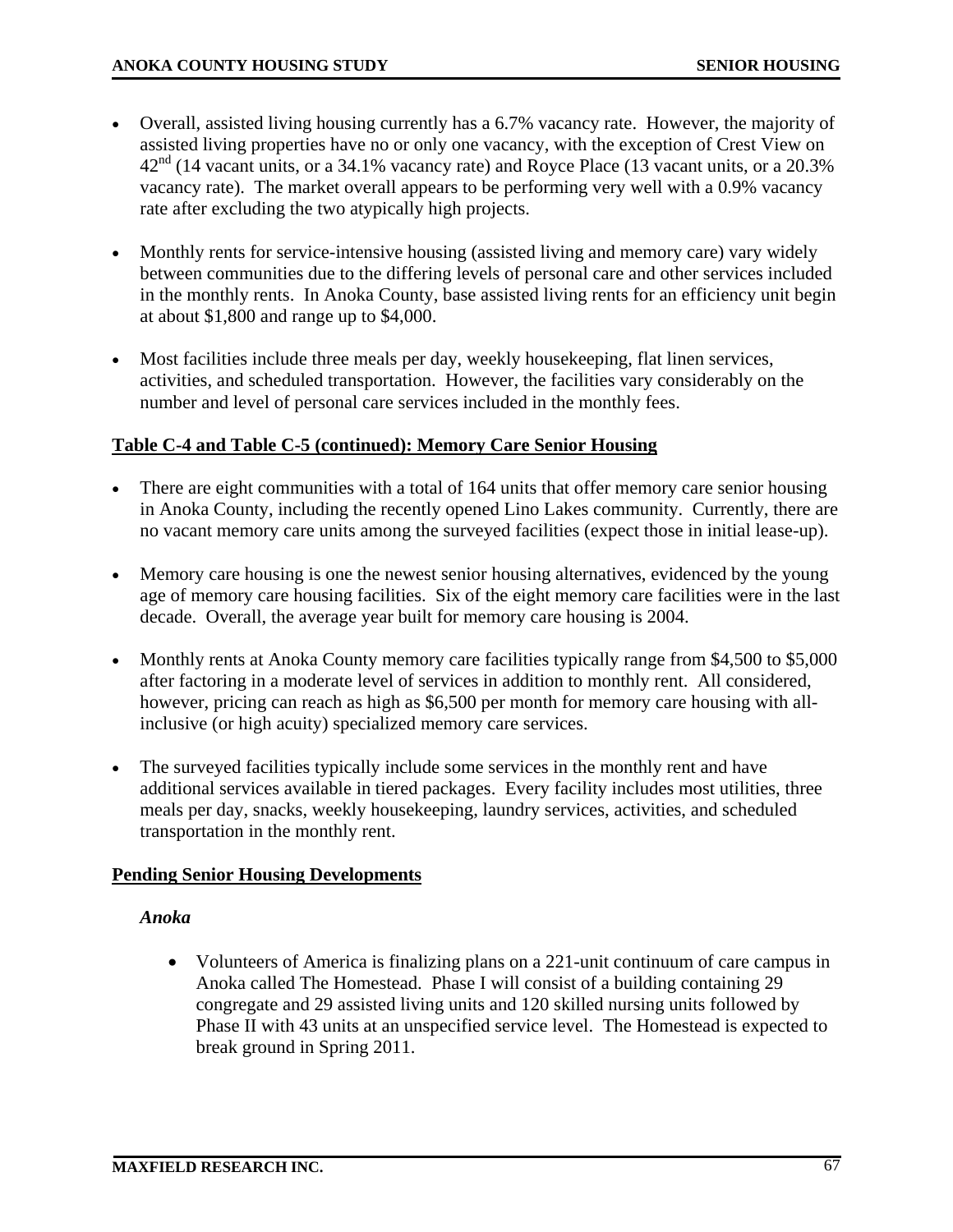### *Blaine*

- Suite Senior Living (formerly known as Comforts of Home) of White Bear Lake is under construction on an expansion of their current campus located on the northeast corner of Cloud Drive NE and  $125<sup>th</sup>$  Avenue NE in Blaine. The expansion includes 20 assisted living units and 12 memory care units in a completely separate building.
- Two large senior developments in Blaine have been approved for about two years. However, both developments have been unable to obtain financing; it is uncertain if either development will move forward. It is most likely that if one moves forward, the other would not. The following are descriptions of the two approved developments:
	- 1) Crest View Senior Communities received City approval to develop a 174-unit campus at Ulysses Street and Paul Parkway. The campus would include 100 congregate units, 54 assisted living units, and 20 memory care units. Crest View has been unable to secure financing and thus, the development has been stalled for about two years.
	- 2) Welsh Companies received City approval to develop the Hipp Farm property on 125<sup>th</sup> Avenue west of Highway 65 with senior housing. As proposed, the development would contain 45 congregate units, 46 assisted living units, 16 memory care units, and 32 skilled care beds. The development was to be called Afilius Senior Living and managed by Walker Elder Care. However, the developer was unable to obtain financing and the project stalled in spring 2010. It is uncertain if the developer will continue to pursue this development.

## *Columbia Heights*

• There is an affordable age-restricted building proposed by  $37<sup>th</sup>$  and Central LLC. The proposed building, Heights Gateway, would be located on the northwest intersection of Central Avenue and  $37<sup>th</sup>$  Avenue (or directly on the border with Minneapolis). As proposed, Heights Gateway would have between 50 and 60 units located on four floors above ground floor retail and parking. Currently, this project has stalled and its development potential remains uncertain.

## *Coon Rapids*

• RKL Land Holdings received planning council approval of the site plan and plat map for a senior housing development to be located in the southeast quadrant of the City, on a parcel west of University Avenue and south of Coon Rapids Boulevard. The development is planned as a 181-unit complex consisting of 91 congregate units, 48 assisted living units, 10 high acuity assisted living units, and 32 memory care units. We understand that RKL Land Holdings has yet to secure financing and a contract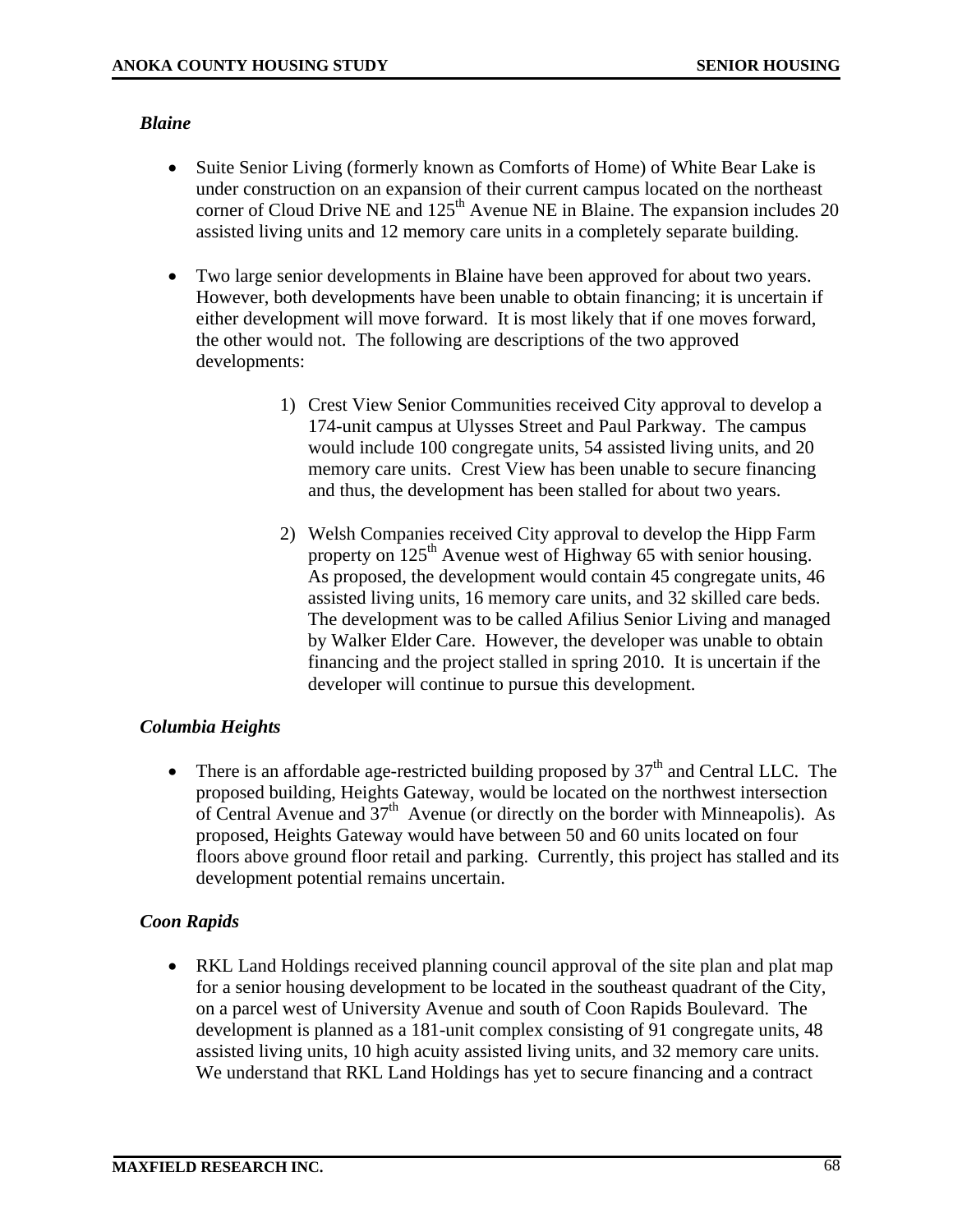with a management company. Thus, the timing of this development remains uncertain.

• We understand that Shamrock Development owns land in southeastern Coon Rapids near the RKL Land Holdings site. They too are contemplating developing senior housing on this site. No formal application has been submitted to the City and we understand that they have not secured financing or contracted with a management company. Thus the timing of this development, if built, is also uncertain. It is unlikely that both the Shamrock Development and RKL Land Holdings would be built at the same time.

# *Fridley*

- Faulkner Development Group purchased a parcel of land at Old Central Avenue and Moore Lake Drive East from the Fridley HRA and received City approval to develop senior housing. The proposed senior housing community, White Pines, is planned to include both assisted living and memory care housing. The project will be developed in two phases, the first being a 40-unit building with 18 assisted living units and 22 memory care units. The second is planned as 19 units of memory care housing. Construction on the first phase recently commenced; estimated completion is January 2011.
- The owner of the Columbia Arena on University Avenue and  $71<sup>st</sup>$  Avenue in Fridley has been marketing the 12-acre site for redevelopment for several years. Senior housing has been the proposed redevelopment use and so far, several potential management firms/developers have explored the potential to partner in the development, but nothing has proceeded. Most recently, Ebenezer has been in discussions with the owner. No concept or project size has been determined and the timing of the proposed development is uncertain, if it moves forward at all.
- Trident Development received approval in June 2010 for a senior housing development to be located on the intersection of Old Central Avenue and Mississippi Street. The project is planned as a 72-unit, three-story senior housing facility with eight congregate units, 50 assisted living units, and 14 memory care units. More specifically, the congregate and assisted living components will feature one- and twobedroom units with 580 to 880 sq. ft. and the memory care component will be all studio units with 380 sq. ft.

## *Ramsey*

• Edgewood Management Group, LLC and EMG Financial Inc. are exploring the potential to build a senior housing community, to be named Edgewood Vista, on a site in Ramsey. Several potential sites located in Ramsey Town Center are being explored at this point; no one site has been identified. The concept for the project is still uncertain, but is very preliminarily planned as a 65-unit development with 40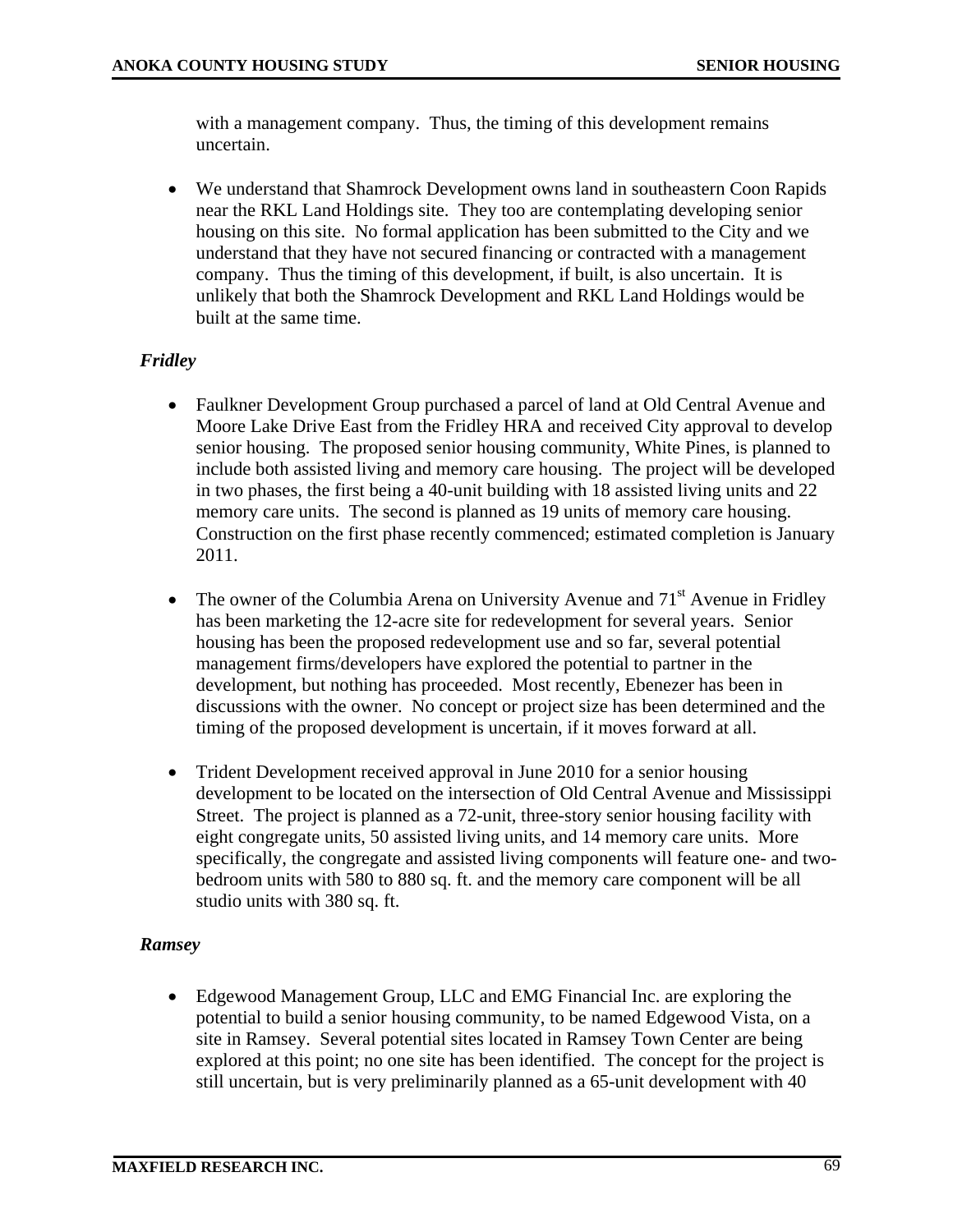units of assisted living, five enhanced care suites (high acuity assisted living), and 20 memory care units.

• Comforts of Home has had one senior housing project on hold indefinitely and nothing is expected to move forward in the near future. The property owners have disagreed over which level of service to provide as half want a rental project offering varying levels of service and the other half want owner-occupied units.

## *Spring Lake Park*

• There are no planned senior housing buildings in Spring Lake Park. In 2003, a 90 unit senior building was planned on a parcel at the intersection of Osborne Road and Madison Street across from Unity Hospital. According to the City of Spring Lake Park, the proposed building never progressed because the developer was unable to secure financing. Since then, developers occasionally inquire about the site but no proposal has formally entered the planning process.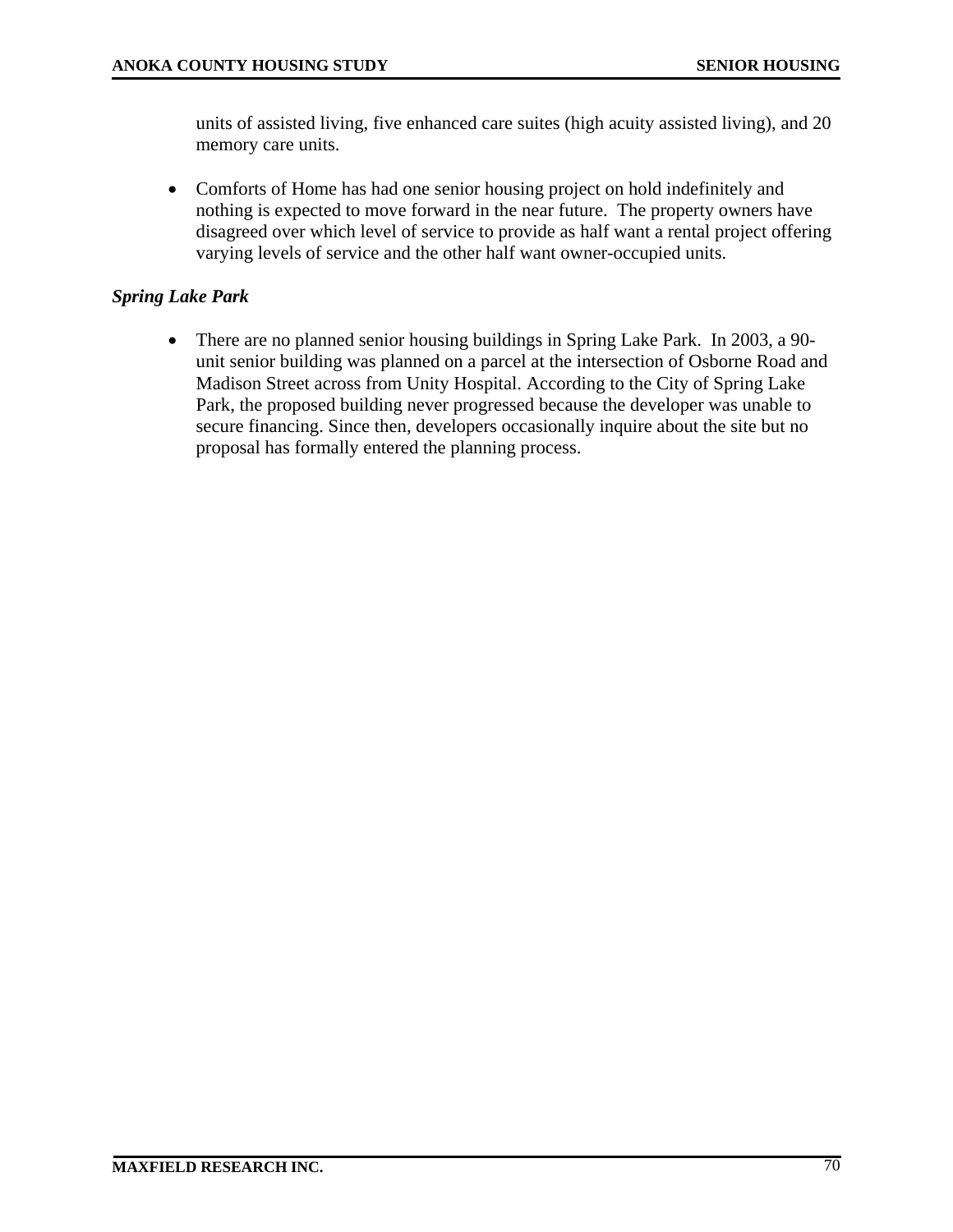# **SENIOR HOUSING TABLES**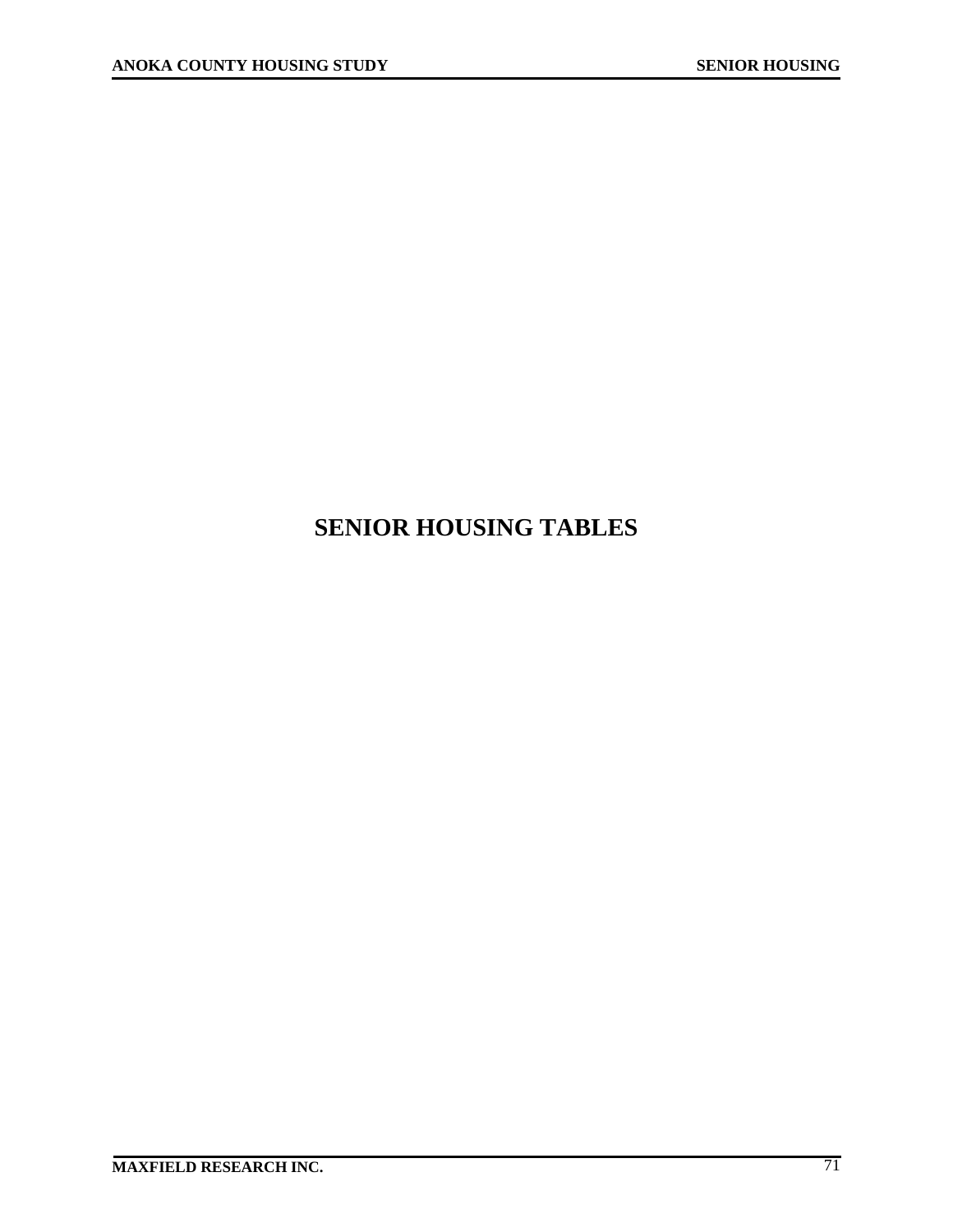| <b>TABLE C-1</b><br><b>SENIOR HOUSING UNITS BY LOCATION AND TYPE</b><br><b>ANOKA COUNTY SUBMARKETS</b><br>4th Quarter 2010 |                   |                            |                           |                |                           |                       |                  |  |  |  |  |  |  |
|----------------------------------------------------------------------------------------------------------------------------|-------------------|----------------------------|---------------------------|----------------|---------------------------|-----------------------|------------------|--|--|--|--|--|--|
|                                                                                                                            | Sub/Aff<br>Rental | <b>MR</b> Senior<br>Rental | <b>MR</b> Senior<br>Owner | Congregate     | <b>Assisted</b><br>Living | <b>Memory</b><br>Care | <b>Total</b>     |  |  |  |  |  |  |
| Andover                                                                                                                    | $\overline{0}$    | 6                          | 100                       | 66             | 51                        | 17                    | 240              |  |  |  |  |  |  |
| Anoka                                                                                                                      | 211               | 57                         | 40                        | 168            | 14                        | $\Omega$              | 490              |  |  |  |  |  |  |
| Blaine, Circle Pines, & Lexington                                                                                          | 128               | 287                        | $\Omega$                  | $\Omega$       | 102                       | 13                    | 530              |  |  |  |  |  |  |
| Coon Rapids                                                                                                                | 210               | 64                         | 100                       | 179            | 198                       | 61                    | 812              |  |  |  |  |  |  |
| East Bethel & Bethel                                                                                                       | $\Omega$          | $\theta$                   | $\overline{0}$            | $\overline{0}$ | $\mathbf{0}$              | 0                     | $\bf{0}$         |  |  |  |  |  |  |
| Ham Lake                                                                                                                   | $\Omega$          | 99                         | $\mathbf{0}$              | $\Omega$       | $\Omega$                  | 0                     | 99               |  |  |  |  |  |  |
| Lino Lakes & Centerville                                                                                                   | 47                | 47                         | $\theta$                  | $\mathbf{0}$   | 42                        | 28                    | 164              |  |  |  |  |  |  |
| Linwood & Columbus                                                                                                         | $\Omega$          | $\Omega$                   | $\Omega$                  | $\theta$       | $\Omega$                  | 0                     | $\boldsymbol{0}$ |  |  |  |  |  |  |
| Oak Grove & Nowthen                                                                                                        | 0                 | 51                         | $\mathbf{0}$              | $\theta$       | $\theta$                  | 0                     | 51               |  |  |  |  |  |  |
| Ramsey                                                                                                                     | $\theta$          | 50                         | $\Omega$                  | $\theta$       | $\theta$                  | 0                     | 50               |  |  |  |  |  |  |
| Southern Leg                                                                                                               | 555               | 388                        | $\theta$                  | 77             | 148                       | 45                    | 1,213            |  |  |  |  |  |  |
| St. Francis                                                                                                                | 21                | $\theta$                   | $\theta$                  | $\overline{0}$ | $\theta$                  | $\theta$              | 21               |  |  |  |  |  |  |
| <b>Total</b>                                                                                                               | 1,172             | 1,049                      | <b>240</b>                | 490            | 555                       | 164                   | 3,670            |  |  |  |  |  |  |

Source: Maxfield Research Inc.

| <b>TABLE C-2</b><br><b>VACANCY RATE BY LOCATION</b><br>ANOKA COUNTY SUBMARKETS<br>4th Ouarter 2010 |                   |                              |                              |               |                           |                |                                          |                                           |  |  |  |  |
|----------------------------------------------------------------------------------------------------|-------------------|------------------------------|------------------------------|---------------|---------------------------|----------------|------------------------------------------|-------------------------------------------|--|--|--|--|
|                                                                                                    | Sub/Aff<br>Rental | <b>MR</b> Senior<br>Rental   | <b>MR</b> Senior<br>Owner    | Congregate    | <b>Assisted</b><br>Living | Memory<br>Care | <b>Overall</b><br><b>Vacancy</b><br>Rate | <b>Adjusted</b><br><b>Vacancy</b><br>Rate |  |  |  |  |
| Andover                                                                                            |                   | $0.0\%$                      | n/a                          | 0.0%          | 0.0%                      | 0.0%           | $0.0\%$                                  |                                           |  |  |  |  |
| Anoka                                                                                              | $0.0\%$           | 3.5%                         | n/a                          | 3.6%          | 0.0%                      |                | 1.8%                                     |                                           |  |  |  |  |
| Blaine, Circle Pines, & Le                                                                         | 5.5%              | 1.0%                         | --                           | --            | 5.1%                      | 0.0%           | 2.9%                                     | --                                        |  |  |  |  |
| Coon Rapids                                                                                        | 0.0%              | 12.5%                        | 3.0%                         | 1.7%          | 0.5%                      | 0.0%           | 1.8%                                     |                                           |  |  |  |  |
| East Bethel & Bethel                                                                               |                   |                              |                              | --            | $- -$                     | $- -$          |                                          |                                           |  |  |  |  |
| Ham Lake                                                                                           |                   | 1.0%                         | --                           | --            | $- -$                     | $-$            | $1.0\%$                                  | --                                        |  |  |  |  |
| Lino Lakes & Centerville                                                                           | 0.0%              | 6.4%                         |                              | --            | n/a                       | n/a            | 3.2%                                     |                                           |  |  |  |  |
| Linwood & Columbus                                                                                 |                   |                              |                              |               |                           | --             |                                          |                                           |  |  |  |  |
| Oak Grove & Nowthen                                                                                |                   | 23.5%                        |                              |               |                           | --             | 23.5%                                    |                                           |  |  |  |  |
| Ramsey                                                                                             |                   | 0.0%                         |                              |               |                           | --             | $0.0\%$                                  |                                           |  |  |  |  |
| Southern Leg                                                                                       | 0.2%              | 6.7%                         | $- -$                        | 41.6% $\land$ | $18.2\%$ ^                | $0.0\%$ ^      | 8.1%                                     | 3.1%                                      |  |  |  |  |
| St. Francis                                                                                        | $0.0\%$           | --                           | --                           |               |                           | --             | $0.0\%$                                  |                                           |  |  |  |  |
| <b>Overall Vacancy Rate*</b>                                                                       | $0.8\%$           | $5.6\%$                      | $3.0\%$                      | 8.4%          | 6.7%                      | $0.0\%$        | 4.3%                                     |                                           |  |  |  |  |
| <b>Adjusted Vacancy Rate^</b>                                                                      | --                | $\qquad \qquad \blacksquare$ | $\qquad \qquad \blacksquare$ | 2.2%          | $0.9\%$                   | --             |                                          | 2.6%                                      |  |  |  |  |

\* White Pine - Blaine (AL), Lighthouse of Columbia Heights (MC), and Lino Lakes Assisted Living (AL & MC) are not included since they are still which the - Bia<br>in initial lease-up.

^ Adjusted vacancy rate for congregrate excludes Boulevard Apartments due to atypical market performance. Adjusted assisted living vacancy rate excludes Crest View on 42nd and Royce Place for the same reason.

Source: Maxfield Research Inc.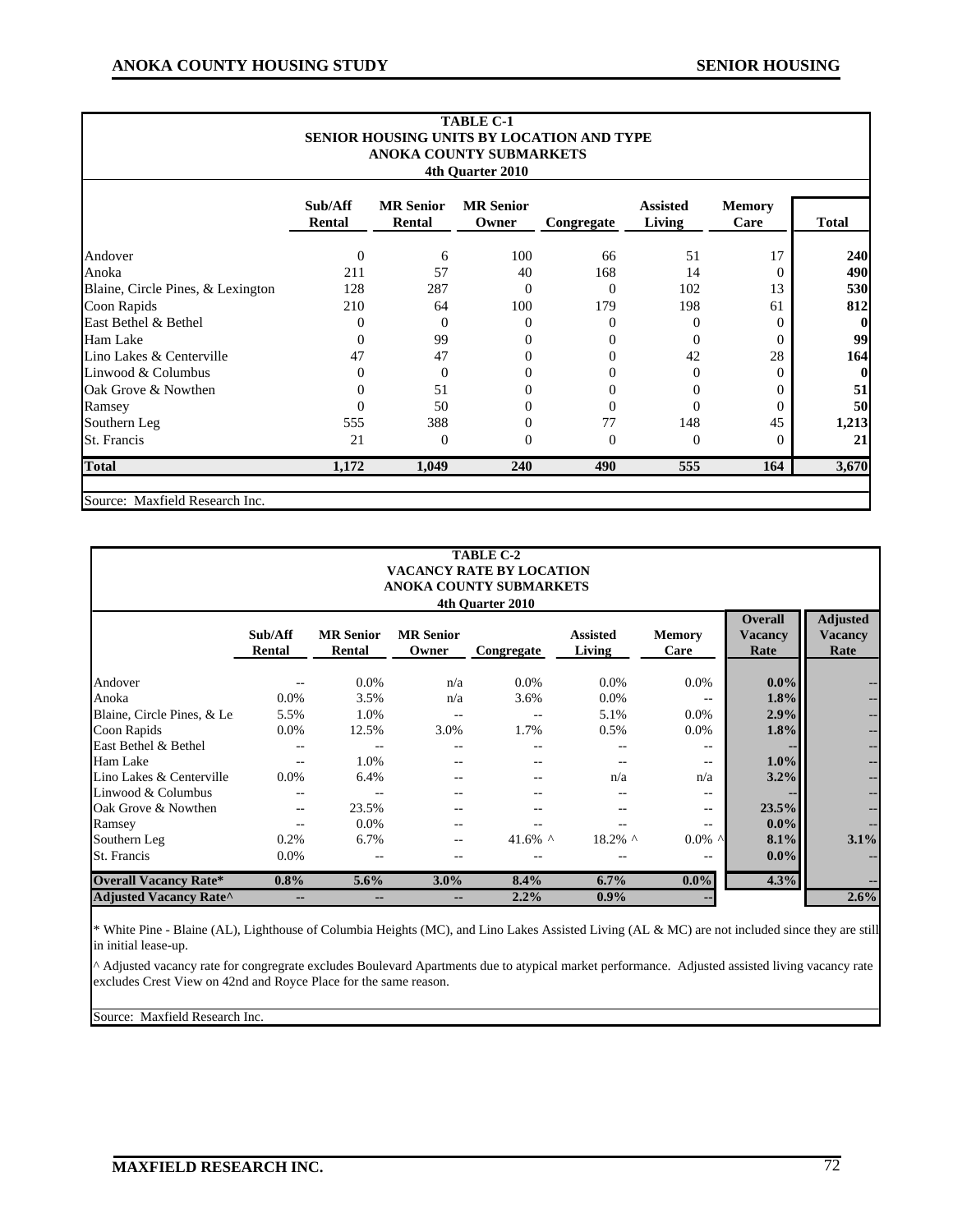|                                                 |                    |                  |                          | <b>TABLE C-3</b>                                               |                                                      |                                                                                                                                                 |
|-------------------------------------------------|--------------------|------------------|--------------------------|----------------------------------------------------------------|------------------------------------------------------|-------------------------------------------------------------------------------------------------------------------------------------------------|
|                                                 |                    |                  |                          | DEEP SUBSIDY SENIOR HOUSING COMMUNITIES<br><b>ANOKA COUNTY</b> |                                                      |                                                                                                                                                 |
|                                                 |                    |                  |                          | 4th Ouarter 2010                                               |                                                      |                                                                                                                                                 |
| <b>Project Name</b>                             | Year<br>Built      | Units/<br>Vacant | <b>Unit Mix</b>          | <b>Base Monthly Fee</b>                                        | <b>Resident</b><br>Profile                           | Amenities/<br><b>Comments</b>                                                                                                                   |
| <b>Bridge Square</b><br>Anoka                   | 1978               | 100<br>$0.0\%$   | $100 - 1BR$              | 30% AGI                                                        | 62+ or disabled.                                     | Nine-story building. Community room; beauty<br>shop. Waiting list of 100 names.                                                                 |
| Columbia Village<br>Columbia Heights            | 2000               | 39<br>$0.0\%$    | 39 - 1BR                 | 30% AGI                                                        | All residents are<br>$62+$                           | Three-story building. Two meals/day available;<br>community and activity room; attached to Crest<br>View nursing home.                          |
| <b>Dublin Park</b><br>Coon Rapids               | 1977               | 89<br>$0.0\%$    | $80 - 1BR$<br>$9 - 2BR$  | 30% AGI                                                        | 62+ or disabled.                                     | Three-story building. Community, billiard, & craft<br>rooms; library; beauty shop. Maintains waiting list.                                      |
| <b>Franklin Lane</b><br>Anoka                   | 1974               | 66<br>$0.0\%$    | $56 - 1BR$<br>$10 - 2BR$ | 30% AGI                                                        | 62+ or disabled.                                     | Three-story building. Community room;<br>community laundry on each floor. Maintains<br>waiting list (currently about one year).                 |
| Grasslands<br>Coon Rapids                       | 1982               | 24<br>$0.0\%$    | $18 - 1BR$<br>$6 - 2BR$  | 30% AGI                                                        | 62+ or disabled.                                     | Two-story building. Community room; patios;<br>walking paths.                                                                                   |
| <b>Heights Manor</b><br>Columbia Heights        | 1977               | 85<br>$0.0\%$    | 78 - 1BR<br>$7 - 2BR$    | 30% AGI                                                        | 95% elderly $(62+)$ .                                | Three-story building. Beauty shop; library.<br>Maintains waiting list.                                                                          |
| <b>North Gables</b><br>Blaine                   | 2002               | 50<br>$0.0\%$    | $50 - 1BR$               | 30% AGI                                                        | All residents are<br>$62+$ .                         | 3-story building. Units at 50% AMI. Community<br>and computer/crafts rooms; laundry on each floor;<br>outdoor patio. Waiting list $=$ 40 names. |
| <b>Northgate Woods</b><br>Blaine                | 1980               | 30<br>$0.0\%$    | 29 - 1BR<br>$1 - 2BR$    | 30% AGI                                                        | Avg. age $= 80$ .                                    | Three-story building. Community room. Maintains<br>waiting list; currently not accepting applications.                                          |
| <b>Norwood Square</b><br>Fridley                | 1994               | 51<br>$0.0\%$    | $50 - 1BR$<br>$1 - 2BR$  | 30% AGI                                                        | All residents are<br>62+; avg. age =<br>75.          | 3-story building; community room; community<br>laundry. Waiting list of about one year.                                                         |
| <b>Osborne Apartments</b><br>Spring Lake Park   | 1982               | 60<br>$0.0\%$    | 56 - 1BR<br>$4 - 2BR$    | 30% AGI                                                        | 95% elderly $(62+)$ .                                | 5-story building. Community room; community<br>laundry; off-stret parking only. Waiting list of about<br>one year.                              |
| <b>Oxbowl Bend</b><br>Coon Rapids               | 1983               | 60<br>$0.0\%$    | $60 - 1BR$               | 30% AGI                                                        | 90% elderly $(62+)$ .                                | 3-story building. Community room; garden/patio<br>areas. Waiting list (at least 6 months).                                                      |
| <b>Parkview Villa North</b><br>Columbia Heights | 1974               | 100<br>0.0%      | $100 - 1BR$              | 30% AGI                                                        | 60% elderly $(62+)$ .                                | 9-story building. Community and dining rooms;<br>beauty shop. Preference for City residents (4 month<br>WL); non-city residents WL of 3-8 yrs.  |
| <b>Rum River Square</b><br>St. Francis          | 1990               | 21<br>$0.0\%$    | $21 - 1BR$               | 30% AGI                                                        | 62+ or disabled.                                     | Two-story building. Community room. Very little<br>turnover. Maintains waiting list.                                                            |
| <b>Theater Heights</b><br>Columbia Heights      | $\overline{a}$     | 22<br>n/a        | $11 - EFF$<br>$11 - 1BR$ | $$437 - $437$<br>$$531 - $531$                                 | n/a                                                  | Rent must equal twice monthly income (\$10,500)<br>and 12,750, respectively).                                                                   |
| <b>Village Green</b><br>Fridley                 | 1978               | 93<br>n/a        | 142 - 1BR                | 30% AGI                                                        | 62+ or disabled.                                     | Five-story building. Community and activity rooms;<br>beauty shop; community laundry.                                                           |
| <b>Walker on the River</b><br>Anoka             | 1987               | 45<br>$0.0\%$    | 45 - 1BR                 | 30% AGI                                                        | All residents are<br>62+; Avg. age =<br>77; singles. | Six story building. Community and party rooms;<br>patio; bus to/from grocery store. Waiting list of<br>approximately 6 months.                  |
| <b>Overall Vacancy Rate</b>                     | <b>Total Units</b> | 935<br>$0.0\%$   |                          |                                                                |                                                      |                                                                                                                                                 |
| Source: Maxfield Research Inc.                  |                    |                  |                          |                                                                |                                                      |                                                                                                                                                 |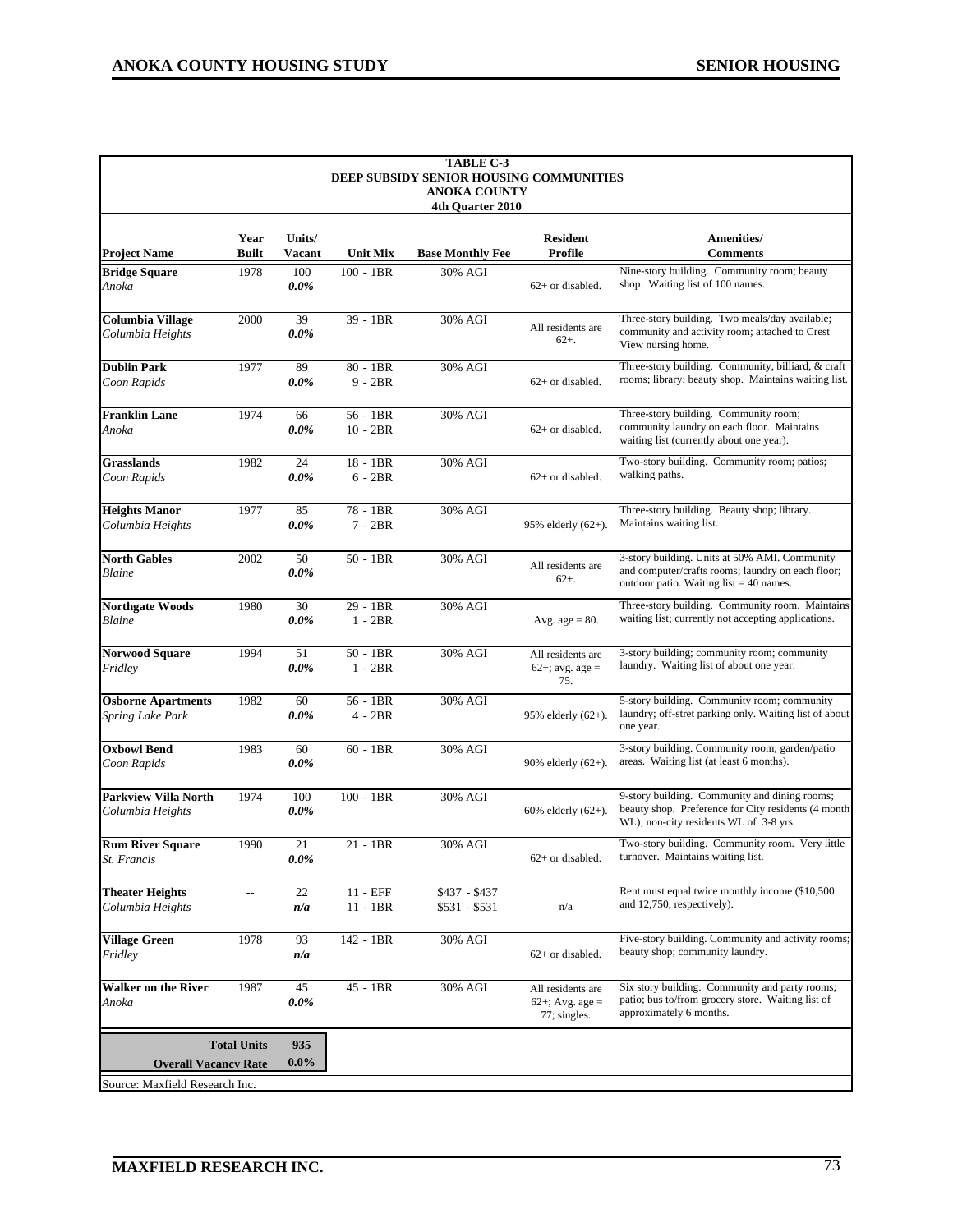|                                                                                        |                      |                                 | <b>TABLE C-4</b><br><b>EXISTING SENIOR HOUSING FACILITIES</b><br><b>ANOKA COUNTY</b><br>4th Ouarter 2010 |                                                   |                                                                                                                                                                                      |                                  |                                                                           |
|----------------------------------------------------------------------------------------|----------------------|---------------------------------|----------------------------------------------------------------------------------------------------------|---------------------------------------------------|--------------------------------------------------------------------------------------------------------------------------------------------------------------------------------------|----------------------------------|---------------------------------------------------------------------------|
| <b>Project Name</b>                                                                    | Year<br><b>Built</b> | Units/<br>Vacant                | <b>Unit Mix</b>                                                                                          | <b>Unit Size</b>                                  | <b>Base Monthly Fee</b>                                                                                                                                                              | Payment<br>for Services          | <b>Resident</b><br>Profile                                                |
|                                                                                        |                      |                                 | <b>Affordable/Shallow Subsidy Senior Rental</b>                                                          |                                                   |                                                                                                                                                                                      |                                  |                                                                           |
| <b>Banfill Crossing</b><br>8310 University Avenue NE<br>Fridley                        | 2000                 | 11<br>$\mathbf{0}$<br>$0.0\%$   | 72 - 1BR<br>$38 - 2BR$                                                                                   | $697 - 790$<br>$947 - 1,205$                      | \$774 - \$894<br>$$1,051 - $1,338$                                                                                                                                                   | Accepts<br>Section 8<br>vouchers | All 55+; Avg. age<br>$= 76$ ; couples and<br>singles.                     |
| <b>Cottages of Coon Creek</b><br>2637 110th Lane<br>Coon Rapids                        | 1997                 | 37<br>$\overline{0}$<br>$0.0\%$ | $15 - 1BR$<br>$32 - 2BR$                                                                                 | $700 - 700$<br>882 - 882                          | \$779 - \$779<br>\$949 - \$949                                                                                                                                                       |                                  | Avg. age = $72$ ;<br>8 couples.                                           |
| <b>Oak Crest</b><br>1639 Highway 10 NE<br>Spring Lake Park                             | 1997                 | 8<br>$\mathbf{0}$<br>$0.0\%$    | 76 - 1BR<br>35 - 2BR                                                                                     | $725 - 883$<br>$1,002 - 1,219$                    | $$797 - $1,042$<br>$$1,097 - $1,339$                                                                                                                                                 |                                  | Avg. age $= 90$ .                                                         |
| <b>Cottages of Willow Pond</b><br>101 Willow Pond Trail<br>Lino Lakes                  | 1996                 | 47<br>$\mathbf{0}$<br>$0.0\%$   | $6 - 1BR$<br>$41 - 2BR$                                                                                  | 728 - 728<br>878 - 930                            | \$730 - \$730<br>\$850 - \$850                                                                                                                                                       | Accepts<br>Section 8<br>vouchers | Avg. age 70s;<br>couples and<br>singles.                                  |
| <b>Oak Hills Manor</b><br>820 Civic Heights Drive<br><b>Circle Pines</b>               | 1995                 | 48<br>$\overline{7}$<br>14.6%   | $12 - 1BR$<br>$36 - 2BR$                                                                                 | $705 - 774$<br>$863 - 970$                        | $$645 - $645$<br>$$703 - $730$                                                                                                                                                       | Accepts<br>Section 8<br>vouchers | Age range from<br>50's to 80s.                                            |
| <b>Cottages of Spring Lake Park</b><br>8263 Fillmore Street<br><b>Spring Lake Park</b> | 1993                 | 86<br>$\mathbf{1}$<br>1.2%      | $30 - 1BR$<br>$56 - 2BR$                                                                                 | 730 - 730<br>$950 - 950$                          | $$675 - $675$<br>$$775 - $775$                                                                                                                                                       |                                  | Avg. age $= 70$ .                                                         |
| <b>Overall Vacancy Rate</b>                                                            | <b>Total Units</b>   | 237<br>3.4%                     |                                                                                                          |                                                   |                                                                                                                                                                                      |                                  |                                                                           |
|                                                                                        |                      |                                 | <b>Market Rate Senior Ownership</b>                                                                      |                                                   |                                                                                                                                                                                      |                                  |                                                                           |
| <b>Grey Oaks Community</b><br>15550 Linnet Street NW<br>Andover                        | 2003                 | 100<br>n/a                      | $30 - 1BR$<br>$60 - 2BR$<br>10 - 2BR TH                                                                  | $875 - 875$<br>$1,050 - 1,450$<br>$1,272 - 1,272$ | $$128,900 - $151,900 +$<br>$$144 - $144$<br>$$145,900 - $216,900 +$<br>$$144 - $144$<br>\$218,900 - \$259,900<br>$$163 - $163$                                                       |                                  | Avg. age = $65$ ;<br>70% couples.                                         |
| <b>Historic River Rum District</b><br>220 Second Avenue North<br>Anoka                 | 2009/<br>2010        | 40<br>12<br>30.0%               | $6 - 1BR$<br>34 - 2BR                                                                                    | 828 - 928<br>$1,343 - 1,760$                      | $n/a - n/a$<br>$$250,000 - $300,000$                                                                                                                                                 |                                  | 55+. Sold 6 of 18<br>units in the 2nd<br>Phase No 1BRs<br>left.           |
| <b>Realife Cooperative</b><br>1555 Main Street NW<br>Coon Rapids                       | 2002                 | 100<br>3<br>$3.0\%$             | $3 - 1BR$<br>58 - 1BR/D<br>39 - 2BR                                                                      | $805 - 805$<br>$962 - 1,200$<br>$1,091 - 1,512$   | \$25,589 - \$25,589<br>\$708 - \$708<br>\$35,687 - \$45,334<br>$$858 - $1,120$<br>\$40,578 - \$53,503                                                                                |                                  | Avg. age $= 79$ .<br>Seven units for-<br>sale (only 3 are<br>unoccupied). |
| <b>Overall Vacancy Rate**</b>                                                          | <b>Total Units</b>   | 240<br>3.0%                     |                                                                                                          |                                                   | $$977 - $1,308$<br>**Excludes Grey Oaks Community, since vacancy information was not available and<br>excludes Historic Rum River District - still in initial lease-up of 2nd phase. |                                  |                                                                           |
| <b>Oaks of Lake George</b>                                                             | 2006                 | 51                              | <b>Market Rate Senior Rental</b><br>$13 - 1BR$                                                           | 691 - 800                                         | \$796 - \$902                                                                                                                                                                        |                                  |                                                                           |
| 21201 Lake George Boulevard<br>Oak Grove                                               |                      | 12<br>23.5%                     | 18 - 1BR/D<br>14 - 2BR<br>$6 - 2BR/D$                                                                    | 887 - 877<br>$935 - 1,060$<br>$1,225 - 1,225$     | $$958 - $1,008$<br>$$1,001 - $1,140$<br>$$1,327 - $1,327$                                                                                                                            |                                  | Avg. age $= mid$<br>70s; some<br>couples.                                 |
| <b>Pine Manor Estates</b><br>96 South Drive<br>Circle Pines                            | 2005                 | 44<br>1<br>2.3%                 | 18 - 1BR<br>$6 - 1BR/D$<br>20 - 2BR                                                                      | 732 - 732<br>832 - 832<br>978 - 1,264             | \$830 - \$830<br>$$1,030 - $1,030$<br>$$1,130 - $1,315$                                                                                                                              |                                  | Avg. age $= 80$ ;<br>5 couples.                                           |
|                                                                                        |                      |                                 | <b>CONTINUED</b> (1 of 5)                                                                                |                                                   |                                                                                                                                                                                      |                                  |                                                                           |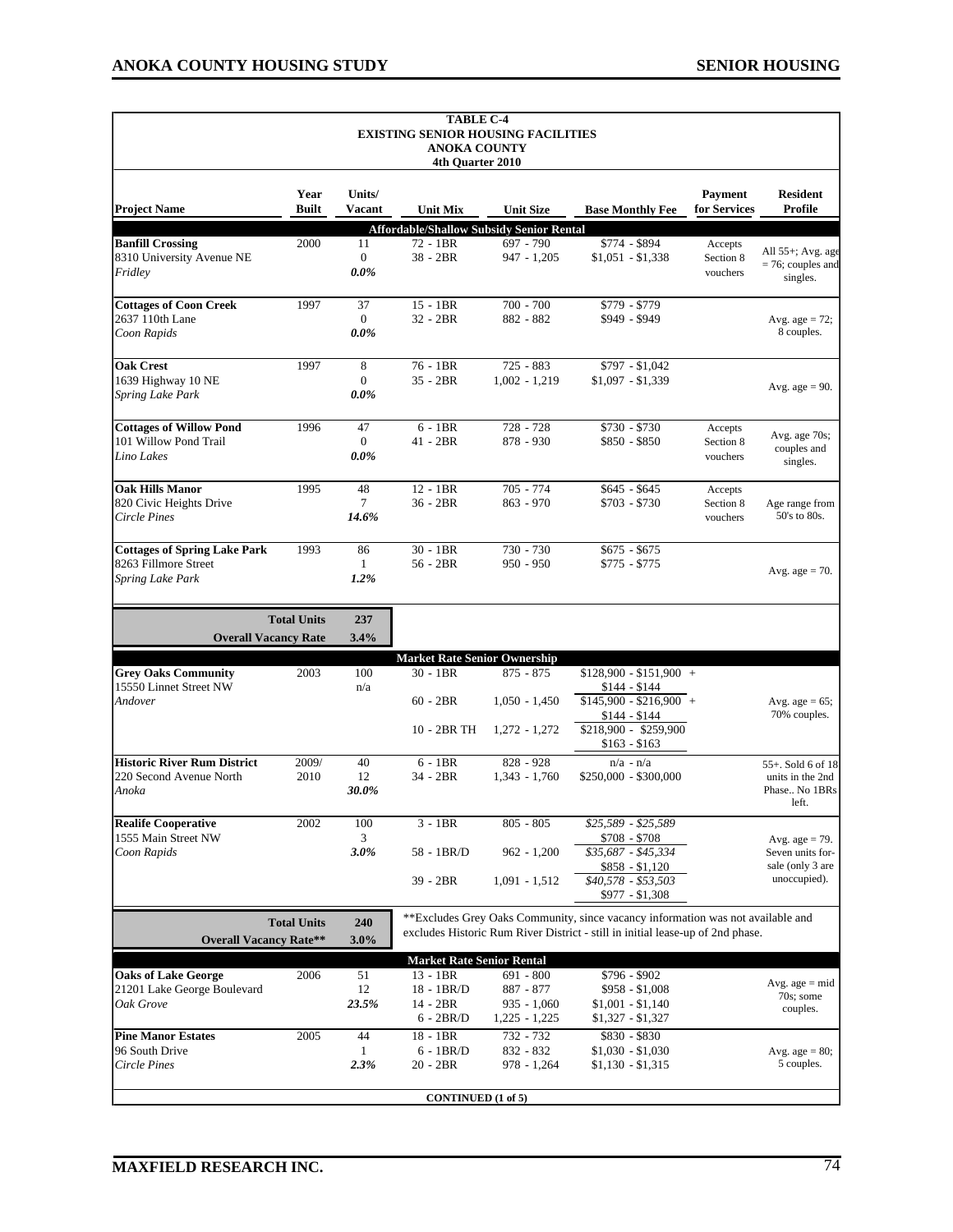|                                                                        |                      |                                   | <b>TABLE C-4 (continued)</b><br><b>ANOKA COUNTY</b><br>4th Quarter 2010 | <b>EXISTING SENIOR HOUSING FACILITIES</b>                    |                                                                              |                                  |                                                       |
|------------------------------------------------------------------------|----------------------|-----------------------------------|-------------------------------------------------------------------------|--------------------------------------------------------------|------------------------------------------------------------------------------|----------------------------------|-------------------------------------------------------|
| <b>Project Name</b>                                                    | Year<br><b>Built</b> | Units/<br>Vacant                  | <b>Unit Mix</b>                                                         | <b>Unit Size</b>                                             | <b>Base Monthly Fee</b>                                                      | Payment<br>for Services          | <b>Resident</b><br>Profile                            |
| <b>Blaine Town Square</b><br>2401 108th Lane<br>Blaine                 | 2005                 | 87<br>n/a                         | $15 - 1BR$<br>$12 - 1BR/D$<br>42 - 2BR<br>18 - 2BR/D                    | 721 - 909<br>788 - 862<br>$1,043 - 1,282$<br>$1,249 - 1,381$ | \$699 - \$745<br>$$825 - $825$<br>\$899 - \$999<br>$$999 + $1,220$           |                                  | Avg. age $= 80s$ .                                    |
| <b>Chauncey Barett Gardens</b><br>7026 Centerville Road<br>Centerville | 2004/<br>1998        | 47<br>3<br>6.4%                   | $10 - 1BR$<br>19 - 1BR/D<br>$18 - 2BR$                                  | $703 - 786$<br>$907 - 970$<br>$964 - 1,024$                  | $$743 - $920$<br>\$804 - \$902<br>\$874 - \$1,011                            |                                  | Avg. age $= 70$ .<br>Age range 60-91.                 |
| <b>Majestic Greens</b><br>13633 Van Buren Street NE<br>Ham Lake        | 2002                 | 50<br>$\mathbf{1}$<br>$2.0\%$     | $16 - 1BR$<br>$2 - 1BR/D$<br>$20 - 2BR$<br>12 - 2BR/D                   | 703 - 793<br>982 - 982<br>$978 - 1,067$<br>$1,207 - 1,207$   | $$795 - $950$<br>$$1,030 - $1,030$<br>$$1,025 - $1,230$<br>$$1,195 - $1,290$ |                                  | Avg. age $= 73$ .                                     |
| <b>Redwood Terrace</b><br>9950 Redwood Street NW<br>Coon Rapids        | 2000                 | 54<br>8<br>14.8%                  | 14 - 1BR<br>$40 - 2BR$                                                  | 738 - 769<br>$915 - 980$                                     | \$850 - \$850<br>\$950 - \$950                                               |                                  | Avg. age = $70$ ;<br>age range 50-98.                 |
| <b>Banfill Crossing</b><br>8310 University Avenue NE<br>Fridley        | 2000                 | 99<br>5<br>5.1%                   | 72 - 1BR<br>38 - 2BR                                                    | 697 - 790<br>947 - 1,205                                     | \$774 - \$894<br>$$1,051 - $1,338$                                           | Accepts<br>Section 8<br>vouchers | All 55+; Avg. age<br>$= 76$ ; couples and<br>singles. |
| <b>Cloverleaf Courts</b><br>1011 Cloverleaf Parkway<br>Blaine          | 2000                 | 102<br>$\mathbf{1}$<br>1.0%       | 9 - EFF<br>71 - 1BR<br>22 - 2BR                                         | 566 - 579<br>702 - 830<br>$886 - 1,030$                      | $$530 - $530$<br>$$700 - $803$<br>$$967 - $1,241$                            |                                  | Avg. age = $78$ ;<br>12 couples.                      |
| <b>Savannah Oaks</b><br>14351 Dysprosium Stret<br>Ramsey               | 1999                 | 50<br>$\boldsymbol{0}$<br>$0.0\%$ | 18 - 1BR<br>20 - 1BR/D<br>$12 - 2BR$                                    | $705 - 705$<br>$908 - 956$<br>$1,020 - 1,020$                | $$734 - $734$<br>\$865 - \$895<br>$$1,060 - $1,060$                          |                                  | Most residents<br>age $70+$ ; some<br>couples.        |
| <b>Farmstead Cottages</b><br>13742 Marigold Street<br>Andover          | 1998                 | 6<br>$\overline{0}$<br>$0.0\%$    | $6 - 2BR$                                                               | $1,520 - 1,520$                                              | $$1,888 - $1,935$                                                            |                                  | Avg. age $= 80$ ;<br>4 couples (btw.<br>Aff and MR).  |
| <b>Cottages of Coon Creek</b><br>2637 110th Lane<br>Coon Rapids        | 1997                 | 10<br>$\mathbf{0}$<br>$0.0\%$     | $15 - 1BR$<br>32 - 2BR                                                  | $700 - 700$<br>882 - 882                                     | \$779 - \$779<br>\$949 - \$949                                               |                                  | Avg. age = $72$ ;<br>8 couples.                       |
| Willows, The<br>845 Bunker Lake Boulevard NE<br>Ham Lake               | 1997                 | 49<br>$\mathbf{0}$<br>$0.0\%$     | $26 - 1BR$<br>$11 - 1BR/D$<br>$12 - 2BR$                                | $660 - 854$<br>$920 - 920$<br>$1.037 - 1.220$                | \$647 - \$839<br>$$853 - $853$<br>$$1,059 - $1,059$                          |                                  | Avg. age = $76$ ;<br>mostly singles.                  |
| <b>Oak Crest</b><br>1639 Highway 10 NE<br>Spring Lake Park             | 1997                 | 101<br>11<br>10.9%                | 76 - 1BR<br>35 - 2BR                                                    | $725 - 883$<br>$1,002 - 1,219$                               | $$797 - $1,042$<br>$$1,097 - $1,339$                                         |                                  | Avg. age $= 90$ .                                     |
| <b>Dellwood Estates</b><br>749 East River Road<br>Anoka                | 1992                 | 57<br>2<br>3.5%                   | $n/a - 1BR$<br>$n/a - 2BR$                                              | $940 - 940$<br>$1,085 - 1,295$                               | \$729 - \$799<br>\$888 - \$900                                               |                                  | Avg. age $= 58$ ;<br>mix of couples<br>and singles.   |
| <b>Parkview Villa South</b><br>965 40th Avenue NE<br>Columbia Heights  | 1991                 | 43<br>$\overline{0}$<br>$0.0\%$   | 39 - 1BR<br>$4 - 2BR$                                                   | $600 - 600$<br>$n/a - n/a$                                   | $$562 - $562$<br>$$715 - $715$                                               |                                  | Avg. age $= 75$ .                                     |
| <b>Blaine Courts</b><br>701 85th Ave NE<br>Blaine                      | 1991                 | 54<br>$\boldsymbol{0}$<br>$0.0\%$ | 43 - 1BR<br>$11 - 2BR$                                                  | 696 - 835<br>833 - 933                                       | $$631 - $648$<br>$$741 - $762$                                               |                                  | Avg. age $= 80$ ;<br>20% couples.                     |
|                                                                        |                      |                                   | <b>CONTINUED</b> (2 of 5)                                               |                                                              |                                                                              |                                  |                                                       |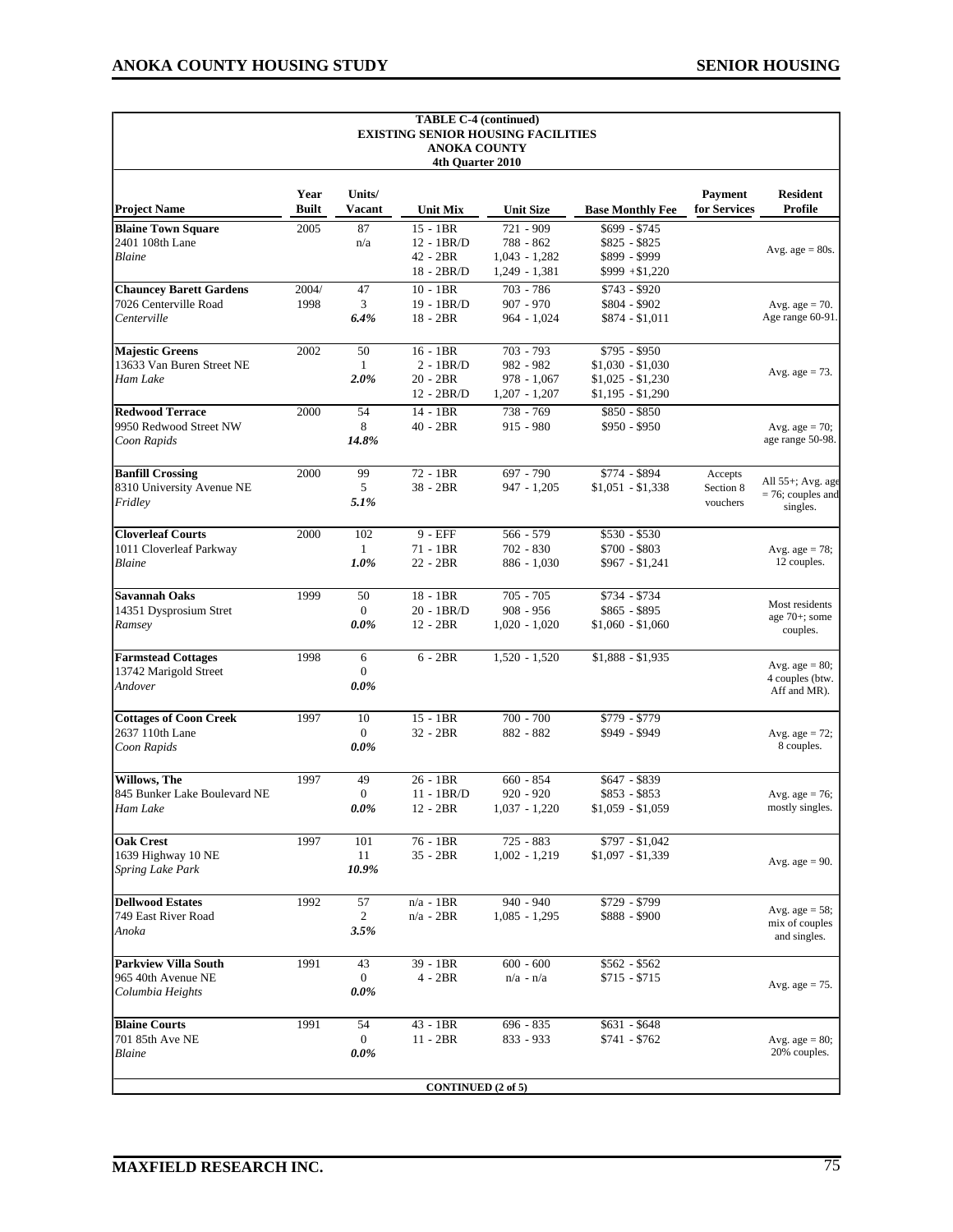|                                                                  |                      |                         | <b>TABLE C-4 (continued)</b><br><b>ANOKA COUNTY</b><br>4th Quarter 2010 | <b>EXISTING SENIOR HOUSING FACILITIES</b> |                                                                      |                                |                                                     |
|------------------------------------------------------------------|----------------------|-------------------------|-------------------------------------------------------------------------|-------------------------------------------|----------------------------------------------------------------------|--------------------------------|-----------------------------------------------------|
| <b>Project Name</b>                                              | Year<br><b>Built</b> | Units/<br><b>Vacant</b> | <b>Unit Mix</b>                                                         | <b>Unit Size</b>                          | <b>Base Monthly Fee</b>                                              | <b>Payment</b><br>for Services | <b>Resident</b><br><b>Profile</b>                   |
| <b>Apache Village</b><br>3839 Hart Boulevard<br>Columbia Heights | 1969                 | 145<br>10<br>6.9%       | 97 - 1BR<br>48 - 2BR                                                    | $650 - 650$<br>840 - 840                  | $$740 - $740$<br>$$810 - $740$                                       |                                | Avg. age = $65$ ;<br>mix of couples<br>and singles. |
| <b>Overall Vacancy Rate</b>                                      | <b>Total Units</b>   | 1,049<br>5.6%           |                                                                         |                                           |                                                                      |                                |                                                     |
| <b>Farmstead Terrace - Affordable</b><br>13742 Marigold Street   | 1998                 | 27<br>$\mathbf{0}$      | Congregate<br>$27 - 1BR$                                                | $670 - 726$                               | $$755 - $755$                                                        |                                | Avg. age $= 80$ ;                                   |
| Andover                                                          |                      | $0.0\%$                 |                                                                         |                                           |                                                                      |                                | 4 couples (btw.<br>Aff and MR).                     |
| Farmstead Terrace - Market Rate 1998                             |                      | 39                      | $9 - 1BR$                                                               | 736 - 906                                 | $$1,017 - $1,415$                                                    |                                | Avg. age $= 80$ ;                                   |
| 13742 Marigold Street                                            |                      | $\boldsymbol{0}$        | 14 - 1BR/D                                                              | 948 - 948                                 | $$1,453 - $1,453$                                                    |                                | 4 couples (btw.                                     |
| Andover                                                          |                      | $0.0\%$                 | $16 - 2BR$                                                              | $1,072 - 1,280$                           | $$1,622 - $1,850$                                                    |                                | Aff and MR).                                        |
| <b>Epiphany Pines</b>                                            | 1994                 | 107                     | 75 - 1BR                                                                | $604 - 897$                               | $$841 - $1,145$                                                      |                                |                                                     |
| 1900 111th Ave NW                                                |                      | $\overline{0}$          | $32 - 2BR$                                                              | $918 - 1,084$                             | $$1,184 - $1,330$                                                    |                                | Avg. age $= 80$ ;                                   |
| Coon Rapids                                                      |                      | $0.0\%$                 |                                                                         |                                           |                                                                      |                                | some couples.                                       |
| <b>Walker Plaza</b>                                              | 1990                 | 88                      | $6$ - $EFF$                                                             | $462 - 486$                               | $$1,140 - $1,155$                                                    |                                |                                                     |
| 131 Monroe Street                                                |                      | -1                      | 64 - 1BR                                                                | 542 - 750                                 | $$1,350 - $1,670$                                                    |                                | Avg. age = $85$ ;                                   |
| Anoka                                                            |                      | 1.1%                    | $18 - 2BR$                                                              | $847 - 1,219$                             | $$1,895 - $2,230$                                                    |                                | 10 couples.                                         |
| <b>River Oaks</b>                                                | 1988                 | 80                      | <b>EFF</b><br>4                                                         | $418 - 418$                               | $$1,081 - $1,081$                                                    |                                |                                                     |
| 910 Western Street                                               |                      | 5                       | $60 - 1BR$                                                              | 550 - 788                                 | $$1,206 - $1,350$                                                    |                                | Avg. age = $80$ ;                                   |
| Anoka                                                            |                      | 6.3%                    | $16 - 2BR$                                                              | 814 - 924                                 | $$1,506 - $1,709$                                                    |                                | 3 couples.                                          |
| <b>Margaret Place</b>                                            | 1987                 | 72                      | $48 - 1BR$                                                              | $641 - 652$                               | $$975 - $975$                                                        |                                |                                                     |
| 1555 118th Lane NW                                               |                      | 3                       | 24 - 2BR                                                                | 849 - 898                                 | $$1,095 - $1,095$                                                    |                                | n/a                                                 |
| Coon Rapids                                                      |                      | $4.2\%$                 |                                                                         |                                           |                                                                      |                                |                                                     |
| <b>Boulevard Apartments</b>                                      | 1984                 | 77                      | $55 - 1BR$                                                              | $660 - 660$                               | $$1,010 - $1,010$                                                    | Accepts                        |                                                     |
| 4458 Reservoir Boulevard NE                                      |                      | 32                      | $22 - 2BR$                                                              | $850 - 850$                               | $$1,320 - $1,575$                                                    | up to 10                       | Avg. age = $81$ .                                   |
| Columbia Heights                                                 |                      | 41.6%                   |                                                                         |                                           |                                                                      | Section 8<br>vouchers.         |                                                     |
|                                                                  | <b>Total Units</b>   | 490                     |                                                                         |                                           |                                                                      |                                |                                                     |
| <b>Overall Vacancy Rate</b>                                      |                      | 8.4%                    |                                                                         |                                           |                                                                      |                                |                                                     |
| <b>Adjusted Vacancy Rate **</b>                                  |                      | 2.2%                    |                                                                         |                                           | ** Excludes Boulevard Apartments due to atypical market performance. |                                |                                                     |
|                                                                  |                      |                         | <b>Assisted Living</b>                                                  |                                           |                                                                      |                                |                                                     |
| <b>Lighthouse of Columbia Hght.</b><br>3801 Hart Boulevard       | 2009                 | 43<br>$\boldsymbol{0}$  | $6$ - $EFF$<br>35 - 1BR                                                 | 382 - 429<br>$409 - 628$                  | $$2,450 - $2,650$                                                    | Private<br>EW                  |                                                     |
| Columbia Heights                                                 |                      | $0.0\%$                 | $2 - 2BR$                                                               | 840 - 840                                 | $$2,550 - $3,450$<br>$$4,300 - $4,500$                               |                                | Avg. age $= 82$ .                                   |
|                                                                  |                      |                         |                                                                         |                                           |                                                                      |                                |                                                     |
| <b>White Pine - Blaine</b>                                       | Nov.                 | 63                      | $10 - EFF$                                                              | $404 - 404$                               | $$1,925 - $1,925$                                                    | Private                        | Avg. age 65;                                        |
| 12446 Jamestown Street NE                                        | 2009                 | 16                      | $51 - 1BR$                                                              | 627 - 627                                 | $$2,325 - $2,325$                                                    | EW                             | 50% utilizing                                       |
| Blaine                                                           |                      | 25.4%                   | $2 - 2BR$                                                               | 732 - 732                                 | $$2,825 - $2,825$                                                    | Cadi                           | non-private<br>payment.                             |
| <b>Select Senior Living</b>                                      | 2008                 | 76                      | 23 - EFF                                                                | $448 - 529$                               | $$2,631 - $2,694$                                                    | Private                        |                                                     |
| 11350 Martin Street                                              |                      | $\bf{0}$                | 22 - 1BR                                                                | 526 - 801                                 | $$2,824 - $3,147$                                                    | EW                             | Avg. age $= 78$ -                                   |
| Coon Rapids                                                      |                      | $0.0\%$                 | $2 - 1BR/D$<br>29 - 2BR                                                 | $1,147 - 1,147$<br>$966 - 1,268$          | \$3,416 - \$3,416<br>$$3,630 - $3,732$                               | Cadi                           | 80.                                                 |
| <b>Creekside Cottages</b>                                        | 2006                 | 12                      | 12 - EFF                                                                | $125 - 125$                               | $$3,800 - $4,000$                                                    | Private                        |                                                     |
| 1190 117th Avenue NW                                             |                      | $\mathbf{0}$            |                                                                         |                                           |                                                                      | EW                             | Avg. age $= 80$ .                                   |
| Coon Rapids                                                      |                      | $0.0\%$                 |                                                                         |                                           |                                                                      | Cadi                           | $AL/MC =$<br>50%/50%.                               |
|                                                                  |                      |                         |                                                                         |                                           |                                                                      |                                |                                                     |
|                                                                  |                      |                         | <b>CONTINUED</b> (3 of 5)                                               |                                           |                                                                      |                                |                                                     |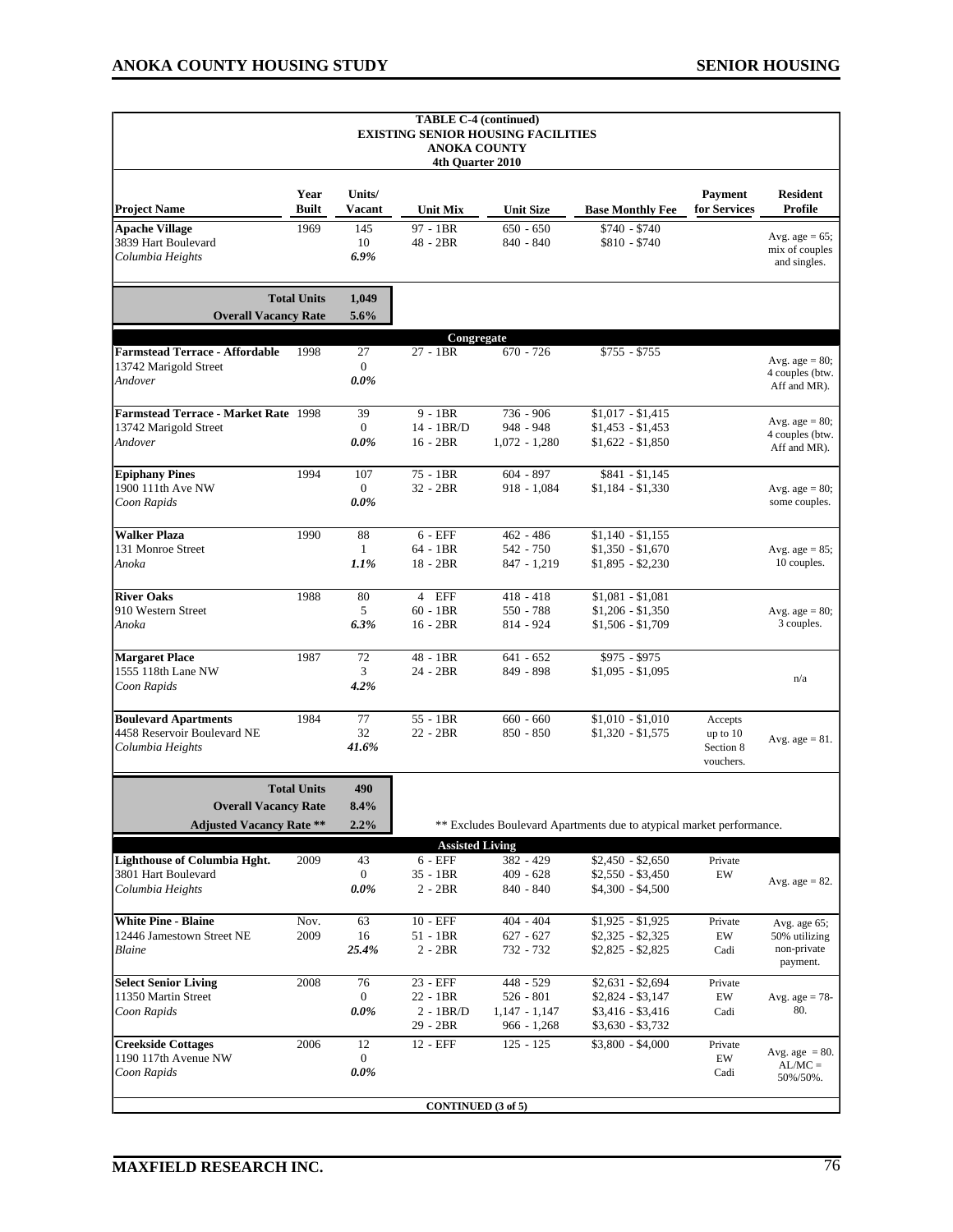|                                                                                                         |                      |                    | <b>TABLE C-4 (continued)</b>    |                                           |                                                                             |                         |                                  |
|---------------------------------------------------------------------------------------------------------|----------------------|--------------------|---------------------------------|-------------------------------------------|-----------------------------------------------------------------------------|-------------------------|----------------------------------|
|                                                                                                         |                      |                    | <b>ANOKA COUNTY</b>             | <b>EXISTING SENIOR HOUSING FACILITIES</b> |                                                                             |                         |                                  |
|                                                                                                         |                      |                    | 4th Quarter 2010                |                                           |                                                                             |                         |                                  |
|                                                                                                         |                      |                    |                                 |                                           |                                                                             |                         |                                  |
| <b>Project Name</b>                                                                                     | Year<br><b>Built</b> | Units/<br>Vacant   | <b>Unit Mix</b>                 | <b>Unit Size</b>                          |                                                                             | Payment<br>for Services | <b>Resident</b><br>Profile       |
| <b>Suite Living</b>                                                                                     | 2004                 | 19                 | 16 - EFF                        | $350 - 350$                               | <b>Base Monthly Fee</b><br>$$2,175 - $2,175$                                |                         |                                  |
| 10669 Ulysses Street NE                                                                                 |                      | 1                  | $3 - 1BR$                       | $450 - 450$                               | \$2,900 - \$2,900                                                           | Private<br>${\rm EW}$   |                                  |
| Blaine                                                                                                  |                      | 5.3%               |                                 |                                           |                                                                             | Cadi                    |                                  |
|                                                                                                         |                      |                    |                                 |                                           |                                                                             |                         |                                  |
| <b>Crest View on 42nd</b>                                                                               | 2002                 | 41                 | 10 - Shared                     | 495 - 545                                 | $$1,565 - $1,565$                                                           | Private                 |                                  |
| 900 42nd Avenue NE                                                                                      |                      | 14                 | 14 - EFF                        | $309 - 364$                               | $$2,015 - $2,055$                                                           | EW                      |                                  |
| Columbia Heights                                                                                        |                      | 34.1%              | $12 - 1BR$                      | $420 - 480$                               | $$2,055 - $2,230$                                                           |                         | Avg age $= 83$ .                 |
|                                                                                                         |                      |                    | $5 - 2BR$                       | $673 - 680$                               | $$2,900 - $2,940$                                                           |                         |                                  |
| <b>Epiphany Assisted Living</b>                                                                         | 2001                 | 50                 | $1 - EFF$                       | $385 - 385$                               | $$2,270 - $2,270$                                                           | Private                 |                                  |
| 10955 Hanson Boulevard                                                                                  |                      | $\mathbf{0}$       | 45 - 1BR                        | $505 - 730$                               | $$2,361 - $2,866$                                                           | EW                      | Avg. age = $83$ ;                |
| Coon Rapids                                                                                             |                      | $0.0\%$            | $2 - 1BR/D$                     | 770 - 770                                 | \$3,212 - \$3,212                                                           | Cadi                    | 10% couples.                     |
|                                                                                                         |                      |                    | $2 - 2BR$                       | $1,025 - 1,230$                           | \$3,507 - \$3,620                                                           |                         |                                  |
| <b>Farmstead Commons</b>                                                                                | 1998                 | 51                 | 13 - EFF                        | $449 - 518$                               | $$2,303 - $2,491$                                                           | Private                 |                                  |
| 13733 Quay street                                                                                       |                      | $\mathbf{0}$       | $33 - 1BR$                      | 539 - 703                                 | $$2,632 - $2,901$                                                           |                         | Avg. age = $83$ ;                |
| Andover                                                                                                 |                      | $0.0\%$            | $5 - 2BR$                       | $906 - 960$                               | \$3,357 - \$3,357                                                           |                         | 1 couple.                        |
|                                                                                                         |                      |                    |                                 |                                           |                                                                             |                         |                                  |
| <b>Homestead at Coon Rapids</b><br>11372 Robbinson Drive                                                | 1998                 | 36<br>$\mathbf{0}$ | $n/a$ - Shared<br>$n/a$ - $EFF$ | $400 - 500$<br>$300 - 400$                | $$2,645 - $3,980$<br>$$3,090 - $4,265$                                      | Private<br>EW           |                                  |
| Coon Rapids                                                                                             |                      | $0.0\%$            | $n/a - 1BR$                     | $500 - 500$                               | $$3,880 - $5,055$                                                           |                         | Avg. age = $85$ ; no<br>couples. |
|                                                                                                         |                      |                    |                                 |                                           |                                                                             |                         |                                  |
| <b>Sterling House of Blaine</b>                                                                         | 1997                 | 20                 | 2 - Shared                      | $300 - 300$                               | $$2,175 - $2,175$                                                           | Private                 |                                  |
| 1005 Paul Parkway                                                                                       |                      | $\mathbf{1}$       | $18 - EFF$                      | $200 - 200$                               | $$2,900 - $2,900$                                                           |                         |                                  |
| Blaine                                                                                                  |                      | 5.0%               |                                 |                                           |                                                                             |                         | Avg. age $= 83$ .                |
|                                                                                                         |                      |                    |                                 |                                           |                                                                             |                         |                                  |
| <b>Eagle Street Catered Living</b>                                                                      | 1997                 | 12                 | 10 - Shared                     | $200 - 250$                               | $$3,800 - $4,000$                                                           | Private                 |                                  |
| 12009 Eagle Street                                                                                      |                      | $\overline{0}$     | $2$ - EFF                       |                                           |                                                                             | EW                      |                                  |
| Coon Rapids                                                                                             |                      | $0.0\%$            |                                 |                                           |                                                                             | Cadi                    | Avg. $age = 80$ .                |
|                                                                                                         |                      |                    |                                 |                                           |                                                                             |                         |                                  |
| <b>Demar Catered Living</b>                                                                             | 1995                 | 12                 | 6 - Shared                      | $300 - 300$                               | \$3,800 - \$3,800                                                           | Private                 |                                  |
| 11777 Xeon Boulevard                                                                                    |                      | 1                  | $6$ - $EFF$                     | $200 - 350$                               | $$4,000 - $4,600$                                                           | EW                      | Avg. age $= 80$ .                |
| Coon Rapids                                                                                             |                      | 8.3%               |                                 |                                           |                                                                             | Cadi                    |                                  |
|                                                                                                         |                      |                    |                                 |                                           |                                                                             |                         |                                  |
| <b>Rovce Place</b>                                                                                      | 1991                 | 64                 | 28 - Shared*                    | $235 - 235$                               | $$1,535 - $1,535$                                                           | Private                 | Avg. age $= 70$ ;                |
| 1515 44th Avenue NE                                                                                     |                      | 13                 | 21 - EFF                        | $325 - 433$                               | $$1,570 - $1,890$                                                           | EW                      | age range 55 -                   |
| Columbia Heights                                                                                        |                      | 20.3%              | $15 - 1BR$                      | $470 - 470$                               | $$2,060 - $2,060$                                                           |                         | 100.                             |
| <b>Walker Plaza</b>                                                                                     | 1990                 | 14                 | 14 - EFF                        | $121 - 150$                               | $$1,065 - $1,065$                                                           | Private                 |                                  |
| 131 Monroe Street                                                                                       |                      | $\boldsymbol{0}$   |                                 |                                           |                                                                             |                         |                                  |
| Anoka                                                                                                   |                      | $0.0\%$            |                                 |                                           |                                                                             |                         | Avg. age $= 85$ .                |
|                                                                                                         |                      |                    |                                 |                                           |                                                                             |                         |                                  |
| ** Lino Lakes Assisted Living opened in November 2010 and added 42 assisted living units to the market. |                      |                    |                                 |                                           |                                                                             |                         |                                  |
|                                                                                                         |                      |                    |                                 |                                           |                                                                             |                         |                                  |
|                                                                                                         | <b>Total Units</b>   | 555                |                                 |                                           |                                                                             |                         |                                  |
| <b>Overall Vacancy Rate*</b>                                                                            |                      | 6.7%               |                                 |                                           | * Excludes White Pine (initial lease-up) and Lino Lakes Assisted Living.    |                         |                                  |
| <b>Adjusted Vacancy Rate**</b>                                                                          |                      | $0.8\%$            |                                 |                                           | ** Excludes Crest View on 42nd and Royce Place due to atypical performance. |                         |                                  |
|                                                                                                         |                      |                    | <b>Memory Care</b>              |                                           |                                                                             |                         |                                  |
| <b>Lighthouse of Columbia Hght.</b>                                                                     | 2009                 | 36                 | 27 - EFF                        | $211 - 342$                               | $$4,850 - $5,050$                                                           | Private                 | Avg. age 82;                     |
| 3801 Hart Boulevard                                                                                     |                      | 10                 | $7 - 1BR$                       | $340 - 380$                               | \$5,350 - \$5,450                                                           | EW                      | 2BR typically                    |
| Columbia Heights                                                                                        |                      | 27.8%              | $2 - 2BR$                       | $435 - 435$                               | $$8,000 - $8,000$                                                           |                         | has two                          |
|                                                                                                         |                      |                    |                                 |                                           |                                                                             |                         | occupants.                       |
| <b>Select Senior Living</b>                                                                             | 2008                 | 14                 | $10 - EFF$                      | 485 - 580                                 | $$4,687 - $4,750$                                                           | Private                 |                                  |
| 11350 Martin Street                                                                                     |                      | $\overline{0}$     | $4 - 1BR$                       | $592 - 663$                               | $$4,880 - $5,617$                                                           |                         | Avg. age $= 78$ -                |
| Coon Rapids                                                                                             |                      | $0.0\%$            |                                 |                                           |                                                                             |                         | 80.                              |
|                                                                                                         |                      |                    |                                 |                                           |                                                                             |                         |                                  |
| <b>Suite Living</b>                                                                                     | 2004                 | 13                 | 13 - EFF                        | 350 - 350                                 | $$5,125 - $5,125$                                                           | Private                 |                                  |
| 10669 Ulysses Street NE                                                                                 |                      | $\boldsymbol{0}$   |                                 |                                           |                                                                             |                         | n/a                              |
| Blaine                                                                                                  |                      | $0.0\%$            |                                 |                                           |                                                                             |                         |                                  |
|                                                                                                         |                      |                    |                                 |                                           |                                                                             |                         |                                  |
|                                                                                                         |                      |                    | <b>CONTINUED</b> (4 of 5)       |                                           |                                                                             |                         |                                  |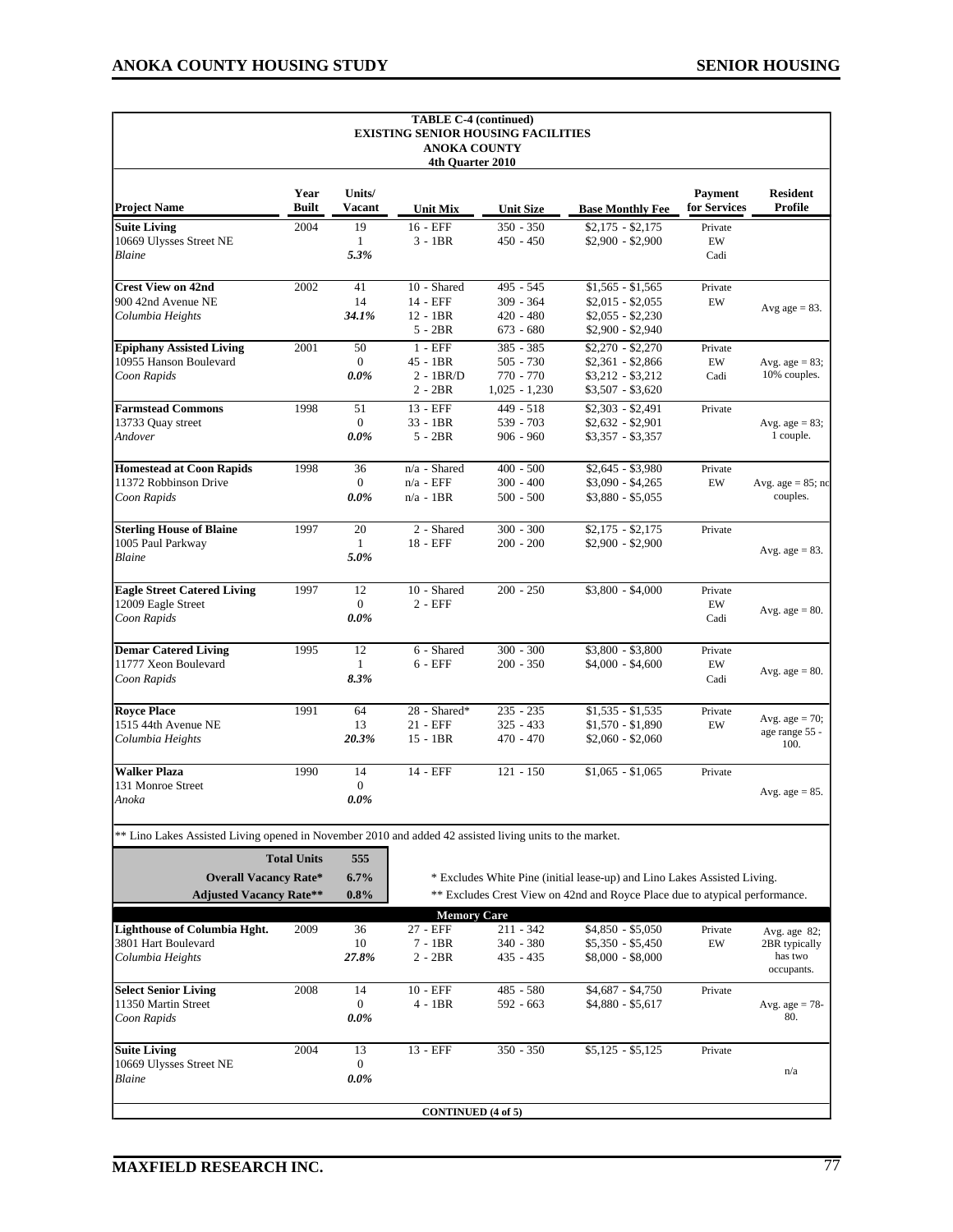| <b>TABLE C-4 (continued)</b><br><b>EXISTING SENIOR HOUSING FACILITIES</b><br><b>ANOKA COUNTY</b><br>4th Ouarter 2010                |                      |                           |                            |                            |                                                                           |                         |                                  |  |  |  |  |
|-------------------------------------------------------------------------------------------------------------------------------------|----------------------|---------------------------|----------------------------|----------------------------|---------------------------------------------------------------------------|-------------------------|----------------------------------|--|--|--|--|
| <b>Project Name</b>                                                                                                                 | Year<br><b>Built</b> | Units/<br>Vacant          | <b>Unit Mix</b>            | <b>Unit Size</b>           | <b>Base Monthly Fee</b>                                                   | Payment<br>for Services | <b>Resident</b><br>Profile       |  |  |  |  |
| <b>Crest View on 42nd</b><br>900 42nd Avenue NE<br>Columbia Heights                                                                 | 2002                 | 9<br>$\Omega$<br>$0.0\%$  | 3 - Shared<br>$6 - EFF$    | $495 - 545$<br>$309 - 364$ | $$2,785 - $2,785$<br>$$3,230 - $3,255$                                    | Private<br>EW           | Avg. age $= 83$ .                |  |  |  |  |
| <b>Epiphany Memory Care</b><br>10955 Hanson Boulevard<br>Coon Rapids                                                                | 2001                 | 23<br>$\Omega$<br>$0.0\%$ | 23 - EFF                   | $330 - 350$                | $$2,270 - $2,313$                                                         | Private<br>EW<br>Cadi   | Avg. age $= 83$ .                |  |  |  |  |
| <b>Farmstead Arbor</b><br>13733 Ouay Street<br>Andover                                                                              | 1998                 | 17<br>$\Omega$<br>$0.0\%$ | $n/a$ - EFF<br>$n/a - 1BR$ | $449 - 518$<br>539 - 539   | $$4,431 - $6,183$<br>$$4,763 - $6,323$                                    | Private                 | Avg. age = $82$ ; no<br>couples. |  |  |  |  |
| <b>Homestead at Coon Rapids</b><br>1770 113th Lane<br>Coon Rapids                                                                   | 1998                 | 24<br>$\Omega$<br>$0.0\%$ | 24 - EFF                   | $300 - 400$                | $$4,315 - $5,300$                                                         | Private<br>EW           | Avg. age $= 82$ .                |  |  |  |  |
| ** Lino Lakes Assisted Living opened in November 2010 and added 28 memory care units to the market.<br><b>Overall Vacancy Rate*</b> | <b>Total Units</b>   | 164<br>$0.0\%$            |                            |                            | * Excludes Lighthouse of Columbia Heights and Lino Lakes Assisted Living. |                         |                                  |  |  |  |  |
|                                                                                                                                     |                      |                           | 5 of 5                     |                            |                                                                           |                         |                                  |  |  |  |  |
| Source: Maxfield Research Inc.                                                                                                      |                      |                           |                            |                            |                                                                           |                         |                                  |  |  |  |  |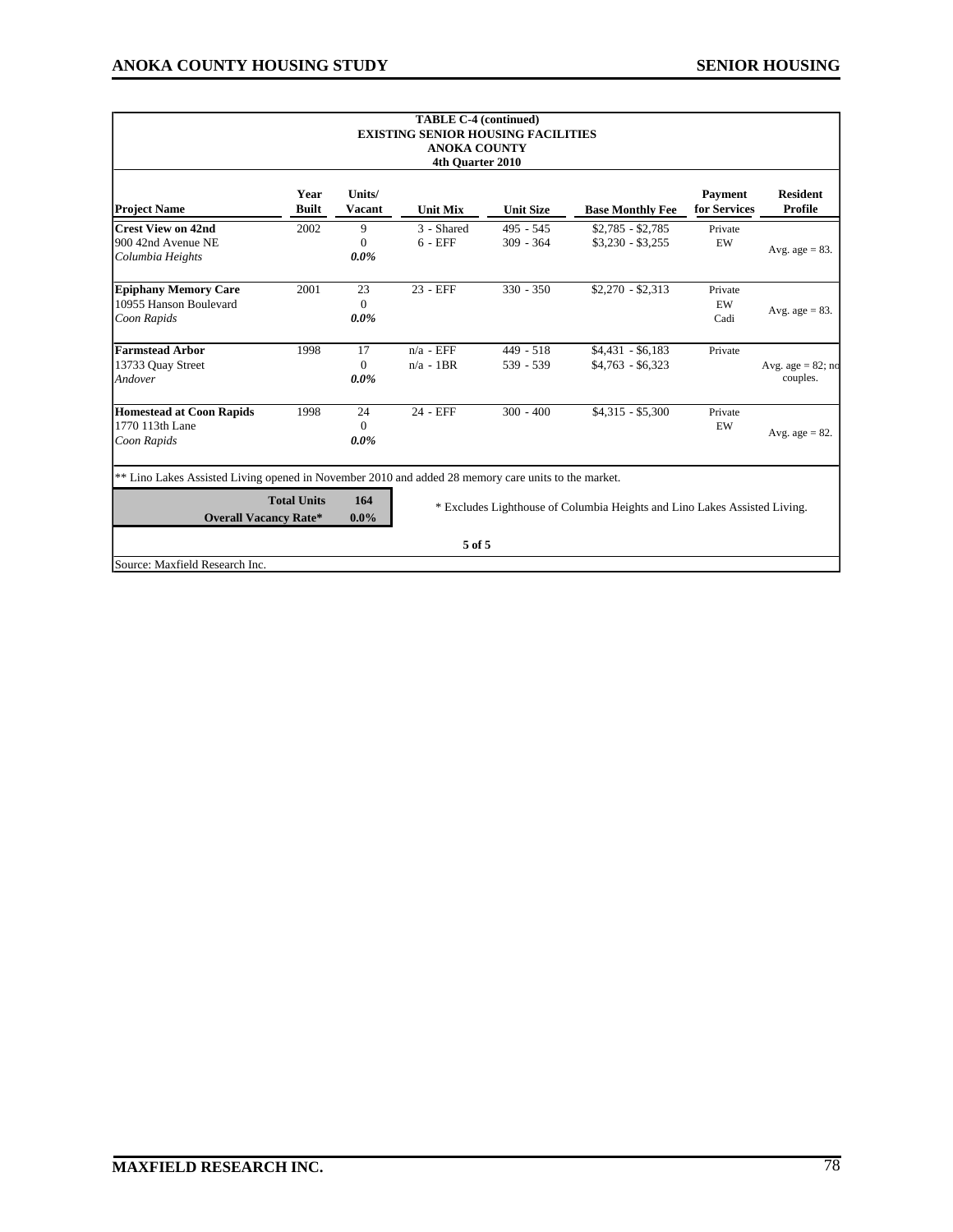|                                     |                           |                      |                  |                |             |                  |                            |              | 4th Quarter 2010               | <b>TABLE C-5</b> |                                      | UNIT FEATURES/BUILDING AMENITIES/SERVICES<br><b>COMPARABLE SENIOR HOUSING PROPERTIES</b> |                                               |                          |                             |                                       |
|-------------------------------------|---------------------------|----------------------|------------------|----------------|-------------|------------------|----------------------------|--------------|--------------------------------|------------------|--------------------------------------|------------------------------------------------------------------------------------------|-----------------------------------------------|--------------------------|-----------------------------|---------------------------------------|
|                                     |                           | <b>Unit Features</b> |                  |                |             |                  | <b>Building Amenitites</b> |              |                                |                  |                                      |                                                                                          |                                               | <b>Services</b>          |                             |                                       |
|                                     | Full/Partial Kitchen      | Walk-in Closet       | Balcony or Patio | Community Room | Dining Room | Craft/Hobby Room | Library                    | Fitness Room | Storage                        | Workshop         | Garage Parking                       | Meals                                                                                    | Housekeeping                                  | Home health care         | Transportation              | Other                                 |
| <b>Banfill Crossing</b>             | $\mathbf{F}$              | Y                    | ${\bf N}$        | Y              | $\mathbf N$ | Y                | Y                          | $\mathbf N$  | N                              | Y                | <b>Affordable Senior Rental</b><br>U | $\overline{\phantom{a}}$                                                                 | $\mathord{\hspace{1pt}\text{--}\hspace{1pt}}$ | $\mathcal{L} =$          | $\mathbb{L}^{\mathbb{L}}$   | Guest suite; comm. laundry.           |
| <b>Cottages of Coon Creek</b>       | $\boldsymbol{\mathrm{F}}$ | N                    | Y                | Y              | N           | N                | N                          | N            | N                              | N                | А                                    | $\sim$                                                                                   | $\sim$ $-$                                    | $\overline{a}$           | $\overline{\phantom{a}}$    | W/D hook-ups.                         |
| <b>Oak Crest (active adult)</b>     | $\mathbf{F}$              | Y                    | N                | Y              | Y           | N                | Y                          | Y            | N                              | $\mathbf N$      | U                                    | $5$ /week                                                                                | Opt.                                          | Opt.                     | Lmt.                        | Opt. services thru Pres Homes.        |
| <b>Cottages of Willow Pond</b>      | Y                         | N                    | Y                | Y              | N           | N                | N                          | N            | Y                              | N                | A                                    |                                                                                          | $\overline{\phantom{m}}$                      | $-$                      | $\overline{\phantom{a}}$    | Guest suite; hook-ips.                |
| <b>Oak Hills Manor</b>              | $\overline{F}$            | Y                    | N                | Y              | N           | N                | N                          | N            | Y                              | $\mathbf N$      | D                                    |                                                                                          |                                               | $\sim$                   | $\sim$ $\sim$               |                                       |
| <b>Cottages of Spring Lake Park</b> | $\mathbf{F}$              | Y                    | N                | Y              | N           | Y                | Y                          | Y            | Y                              | $\mathbf N$      | А                                    |                                                                                          | $-$                                           | $\sim$ $-$               | $\overline{\phantom{a}}$    | Guest suite; comm. laundry.           |
|                                     |                           |                      |                  |                |             |                  |                            |              |                                |                  | <b>Market Rate Senior Rental</b>     |                                                                                          |                                               |                          |                             |                                       |
| <b>Oaks of Lake George</b>          | $\mathbf F$               | Y                    | Y                | Y              | ${\bf N}$   | N                | Y                          | Y            | Y                              | Y                | U                                    |                                                                                          |                                               |                          | $\mathcal{L} = \mathcal{L}$ | In-unit W/D; guest suite; car wash.   |
| <b>Pine Manor Estates</b>           | $\mathbf{F}$              | Y                    | Y                | Y              | N           | N                | Y                          | Y            | N                              | $\mathbf N$      | U                                    |                                                                                          |                                               | $\sim$                   | $\overline{\phantom{a}}$    | In-unit W/D: terrace/sundeck.         |
| <b>Blaine Town Square</b>           | $\mathbf F$               | N                    | N                | Y              | Y           | N                | Y                          | Y            | Y                              | N                | U                                    | $\sim$                                                                                   |                                               | $\sim$                   | $\overline{\phantom{a}}$    | Pool; kids playroom; outdoor patio.   |
| <b>Chauncey Barett Gardens</b>      | $\mathbf F$               | S                    | Y                | Y              | N           | N                | N                          | N            | Y                              | N                | А                                    | $\overline{a}$                                                                           | $-$                                           | $\sim$                   | $\overline{\phantom{a}}$    | In-unit W/D; walking paths.           |
| <b>Majestic Greens</b>              | $\overline{F}$            | S                    | S                | Y              | N           | Y                | Y                          | Y            | Y                              | $\mathbf N$      | U                                    | $\sim$                                                                                   | $\sim$ $\sim$                                 | $\sim$                   | $\mathcal{L}_{\mathcal{A}}$ | Garden plots.                         |
| <b>Redwood Terrace</b>              | $\overline{F}$            | Y                    | N                | Y              | N           | N                | Y                          | Y            | Y                              | N                | А                                    | $\sim$                                                                                   | $-$                                           | $-$                      | $\mathcal{L} =$             | Guest suite; W/D hook-ups.            |
| <b>Banfill Crossing</b>             | $\overline{F}$            | Y                    | N                | Y              | N           | Y                | Y                          | N            | N                              | Y                | U                                    | $\sim$                                                                                   | $-$                                           | $-$                      | Sched.                      | 2BR have W/D; guest suite; store.     |
| <b>Cloverleaf Courts</b>            | $\mathbf F$               | S                    | N                | Y              | N           | N                | Y                          | Y            | Y                              | Y                | U                                    | $\overline{a}$                                                                           | $\sim$                                        | $\sim$                   | Sched.                      | Garden plots; sundeck; comm. laundry. |
| <b>Savannah Oaks</b>                | $\overline{F}$            | S                    | Y                | Y              | N           | N                | N                          | N            | Y                              | N                | U                                    | $\overline{a}$                                                                           | $-$                                           | $\sim$                   | $\overline{\phantom{a}}$    | In-unit W/D; guest suite; sundeck.    |
| <b>Farmstead Cottages</b>           | $\overline{F}$            | Y                    | Y                | Y              | Y           | Y                | Y                          | Y            | Y                              | N                | A                                    | Opt.                                                                                     | Opt.                                          | $\overline{\phantom{a}}$ | Sched.                      | In-unit W/D; guest suite.             |
| <b>Cottages of Coon Creek</b>       | $\mathbf F$               | N                    | Y                | Y              | $\mathbf N$ | N                | N                          | N            | N                              | N                | D                                    | ÷.                                                                                       | $\overline{\phantom{m}}$                      | $\overline{a}$           | $\overline{\phantom{a}}$    | W/D hookups.                          |
| Willows, The                        | $\mathbf F$               | S                    | Y                | Y              | $\mathbf N$ | N                | Y                          | N            | Y                              | N                | U                                    | ÷.                                                                                       | $\sim$ $\sim$                                 | $\overline{\phantom{a}}$ | $\overline{\phantom{a}}$    | In-unit W/D; guest room.              |
| <b>Oak Crest (active adult)</b>     | $\mathbf F$               | Y                    | N                | Y              | Y           | N                | Y                          | Y            | N                              | N                | U                                    | $5$ /week                                                                                | Opt.                                          | Opt.                     | Lmt.                        | Opt. services thru Pres Homes.        |
| <b>Dellwood Estates</b>             | $\overline{F}$            | Y                    | Y                | Y              | N           | N                | Y                          | Y            | Y                              | $\mathbf N$      | U                                    | $\sim$                                                                                   | $\overline{\phantom{m}}$                      | $\overline{\phantom{a}}$ | $\overline{\phantom{a}}$    | Pool; gazebo; comm. laundry.          |
| <b>Parkview Villa South</b>         | $\overline{F}$            | Y                    | Y                | Y              | Y           | N                | N                          | N            | N                              | N                | U                                    | н,                                                                                       | $\overline{a}$                                | $\overline{a}$           | $\overline{\phantom{a}}$    | Noon meal available from VOA.         |
| <b>Blaine Court</b>                 | $\mathbf F$               | S                    | S                | Y              | N           | Y                | Y                          | N            | Y                              | N                | D                                    | $\overline{a}$                                                                           | $-$                                           | $\sim$ $-$               | $\overline{\phantom{a}}$    |                                       |
| <b>Apache Village</b>               | F                         | S                    | Y                | Y              | N           | Y                | N                          | Y            | Y<br><b>CONTINUED</b> (1 of 3) | N                | U/D                                  | $\overline{\phantom{m}}$                                                                 | $\sim$ $-$                                    | $\overline{\phantom{a}}$ | Lmt.                        | Pool and sauna.                       |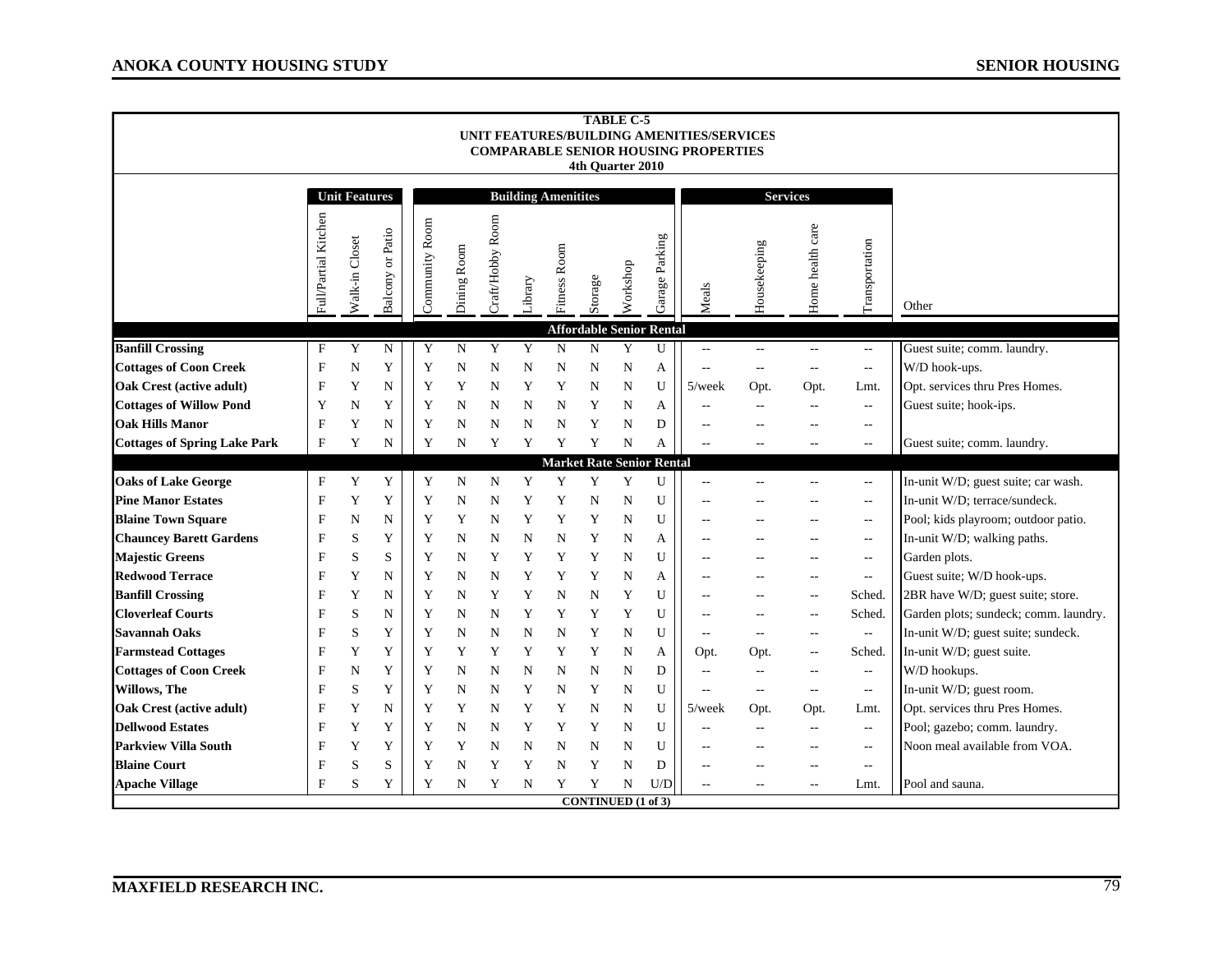|                                             |                               |                      |                         |                |             |                 |                            |              | <b>TABLE C-5 (continued)</b><br>4th Quarter 2010 |             |                          | UNIT FEATURES/BUILDING AMENITIES/SERVICES<br><b>COMPARABLE SENIOR HOUSING PROPERTIES</b> |                  |                  |                  |                                             |
|---------------------------------------------|-------------------------------|----------------------|-------------------------|----------------|-------------|-----------------|----------------------------|--------------|--------------------------------------------------|-------------|--------------------------|------------------------------------------------------------------------------------------|------------------|------------------|------------------|---------------------------------------------|
|                                             |                               | <b>Unit Features</b> |                         |                |             |                 | <b>Building Amenitites</b> |              |                                                  |             |                          |                                                                                          | <b>Services</b>  |                  |                  |                                             |
|                                             | Full/Partial Kitchen          | Walk-in Closet       | <b>Balcony or Patio</b> | Community Room | Dining Room | raft/Hobby Room | Library                    | Fitness Room | Storage                                          | Workshop    | Garage Parking           | Meals                                                                                    | Housekeeping     | Home health care | Transportation   | Other                                       |
|                                             |                               |                      |                         |                |             |                 |                            |              |                                                  | Congregate  |                          |                                                                                          |                  |                  |                  |                                             |
| <b>Farmstead Terrace</b>                    | $_{\rm F}$                    | Y                    | $\mathbf N$             | Y              | Y           | Y               | Y                          | Y            | Y                                                | $\mathbf N$ | U                        | Opt.                                                                                     | Opt.             | Opt.             | Sched.           | Comm. laundry; guest suite; sundeck.        |
| <b>Walker Plaza</b>                         | $\mathbf F$                   | Y                    | N                       | Y              | Y           | Y               | Y                          | N            | Y                                                | Y           | U                        | 1/day                                                                                    | Opt.             | Opt.             | Sched.           |                                             |
| <b>Epiphany Pines</b>                       | F                             | N                    | N                       | Y              | Y           | Y               | Y                          | N            | Y                                                | Y           | U                        | Opt.                                                                                     | Opt.             | $\mathbb{L}^2$   | Sched.           | W/D hook-ups.                               |
| <b>River Oaks</b>                           | $\mathbf F$                   | S                    | S                       | Y              | Y           | Y               | Y                          | Y            | Y                                                | N           | U                        | 10/m <sub>o</sub>                                                                        | Weekly           | Opt.             | Sched.           | Opt. services; comm. laundry.               |
| <b>Margaret Place</b>                       | $\mathbf F$                   | S                    | N                       | Y              | Y           | Y               | Y                          | N            | Y                                                | N           | D                        | 1/day                                                                                    | Opt.             | Opt.             | Sched.           | Cont. breakfast included.                   |
| <b>Boulevard Apartments</b>                 | F                             | Y                    | N                       | Y              | Y           | Y               | Y                          | N            | $\mathbf N$                                      | ${\bf N}$   | U                        | Opt.                                                                                     | Opt.             | Opt.             | Sched.           | Guest suite.                                |
|                                             |                               |                      |                         |                |             |                 |                            |              | <b>Assisted Living</b>                           |             |                          |                                                                                          |                  |                  |                  |                                             |
| <b>Lighthouse of Columbia Heights</b>       | $\mathbf P$                   | S                    | N                       | Y              | Y           | N               | Y                          | $\mathbf N$  | Y                                                | N           | U                        | 3/day                                                                                    | Weekly           | Some             | Sched.           | Two loads of laundry/week; service pkgs.    |
| <b>White Pine - Blaine</b>                  | $\mathbf P$                   | S                    | N                       | Y              | Y           | N               | Y                          | Y            | Y                                                | N           | U                        | 3/day                                                                                    | Weekly           | Opt.             | Sched.           | W/D in-unit; service packages.              |
| <b>Select Senior Living</b>                 | $\mathbf F$                   | N                    | N                       | Y              | Y           | Y               | Y                          | Y            | $\mathbf N$                                      | N           | U                        | 3/day                                                                                    | Weekly           | Some             | Lmt.             | Service packages.                           |
| <b>Creekside Cottages</b>                   | N                             | N                    | N                       | Y              | Y           | N               | N                          | N            | N                                                | N           | $\overline{\phantom{a}}$ | 3/day                                                                                    | Weekly           | Some             | Sched.           | Two loads of laundry/week.                  |
| <b>Suite Living</b>                         | $\mathbf{P}$                  | S                    | N                       | Y              | Y           | Y               | Y                          | N            | N                                                | N           | $\blacksquare$           | 3/day                                                                                    | Weekly           | Some             | $\sim$           | Two loads of laundry/week; packages.        |
| <b>Crest View on 42nd</b>                   | $\mathbf P$<br>$\overline{F}$ | N                    | N                       | Y              | Y           | Y               | N                          | N            | $\mathbf N$                                      | N           | $\sim$                   | $2$ /day                                                                                 | Weekly           | Opt.             | Sched.           | Flat linen service; free comm. laundry.     |
| <b>Epiphany</b><br><b>Farmstead Commons</b> | $\mathbf{P}$                  | Y                    | N                       | Y              | $\mathbf Y$ | Y               | Y                          | N            | Y<br>Y                                           | N<br>N      | $\overline{\phantom{a}}$ | 2/day                                                                                    | Weekly           | Some             | Sched.<br>Sched. | Terrace/sundeck; Opt. laundry service.      |
| <b>Homestead at Coon Rapids</b>             | N                             | S<br>Y               | N<br>N                  | Y<br>Y         | Y<br>Y      | Y<br>Y          | Y<br>Y                     | Y<br>N       | N                                                | N           | U<br>$\blacksquare$      | $2$ /day<br>3/day                                                                        | Weekly<br>Weekly | Some<br>Some     | Sched.           | Service packages.<br>Service packages.      |
| Oak Crest (AL)                              | $\overline{F}$                | Y                    | N                       | Y              | Y           | N               | Y                          | Y            | N                                                | N           | U                        | $2$ /day                                                                                 | Weekly           | Some             | Sched.           | Services thru Pres Homes.                   |
| <b>Sterling House of Blaine</b>             | $\mathbf P$                   | N                    | N                       | N              | Y           | N               | Y                          | Y            | Y                                                | N           | $\blacksquare$           | 3/day                                                                                    | Weekly           | Some             | Sched.           | Service packages.                           |
| <b>Eagle Street Catered Living</b>          | N                             | N                    | N                       | N              | Y           | N               | N                          | N            | N                                                | N           | $\overline{\phantom{a}}$ | $3$ /day                                                                                 | Weekly           | All              | Lmt.             | All inclusive; sundeck/terrace.             |
| <b>Demar Catered Living</b>                 | N                             | N                    | N                       | N              | Y           | N               | N                          | N            | N                                                | N           | $\overline{\phantom{a}}$ | 3/day                                                                                    | Weekly           | All              | Lmt.             | All inclusive; mostly EW residents.         |
| <b>Royce Place</b>                          | N                             | S                    | N                       | Y              | Y           | Y               | N                          | Y            | N                                                | N           |                          | 3/day                                                                                    | Opt.             | Opt.             | Sched.           | Fee-for-service - personal care and assist. |
| <b>Walker Plaza</b>                         | F                             | Y                    | N                       | Y              | Y           | Y               | Y                          | $\mathbf N$  | Y                                                | Y           | U                        | $10/m$ o.                                                                                | Opt.             | Opt.             | Sched.           | Service packages.                           |
|                                             |                               |                      |                         |                |             |                 |                            |              | <b>Memory Care</b>                               |             |                          |                                                                                          |                  |                  |                  |                                             |
| <b>Lighthouse of Columbia Heights</b>       | N                             | S                    | N                       | Y              | Y           | N               | Y                          | $\mathbf N$  | Y                                                | $\mathbf N$ | U                        | $3$ /day                                                                                 | Weekly           | Some             | Sched.           | Two loads of laundry/week; service pkgs.    |
| <b>Select Senior Living</b>                 | $\mathbf P$                   | $\mathbf N$          | N                       | Y              | Y           | Y               | Y                          | Y            | N                                                | $\mathbf N$ |                          | 3/day                                                                                    | Weekly           | Some             | Lmt.             | Service packages.                           |
|                                             |                               |                      |                         |                |             |                 |                            |              | <b>CONTINUED (2 of 3)</b>                        |             |                          |                                                                                          |                  |                  |                  |                                             |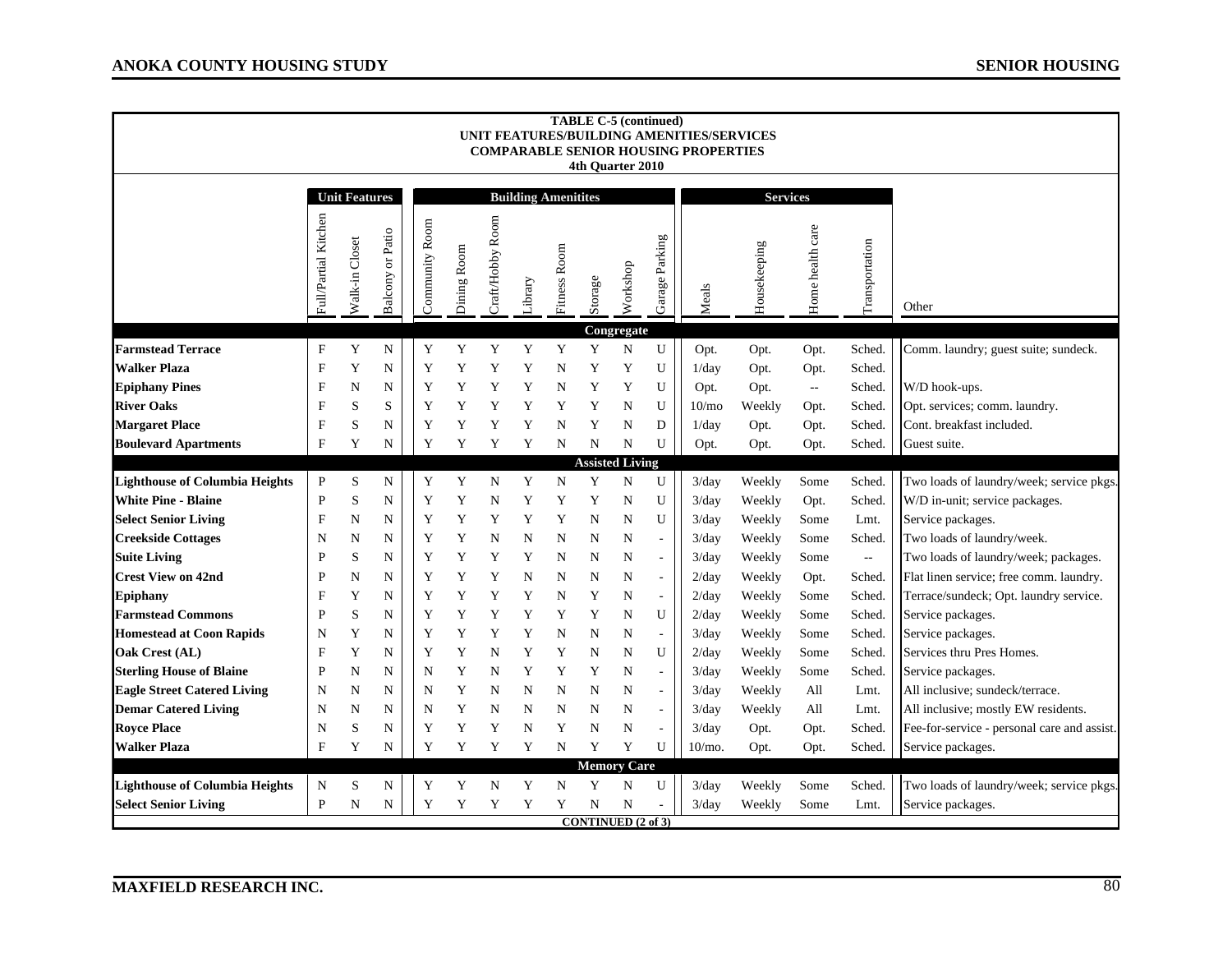|                                                                                                                                                                                        | <b>TABLE C-5 (continued)</b><br>UNIT FEATURES/BUILDING AMENITIES/SERVICES<br><b>COMPARABLE SENIOR HOUSING PROPERTIES</b><br>4th Quarter 2010 |                      |                     |  |                  |                             |                 |        |                            |         |             |                          |       |                 |                     |                          |                                         |
|----------------------------------------------------------------------------------------------------------------------------------------------------------------------------------------|----------------------------------------------------------------------------------------------------------------------------------------------|----------------------|---------------------|--|------------------|-----------------------------|-----------------|--------|----------------------------|---------|-------------|--------------------------|-------|-----------------|---------------------|--------------------------|-----------------------------------------|
|                                                                                                                                                                                        |                                                                                                                                              | <b>Unit Features</b> |                     |  |                  |                             |                 |        | <b>Building Amenitites</b> |         |             |                          |       | <b>Services</b> |                     |                          |                                         |
|                                                                                                                                                                                        | Kitchen<br>Full/Partial                                                                                                                      | Closet<br>Walk-in    | or Patio<br>Balcony |  | Room<br>ommunity | $\mbox{\bf Room}$<br>Dining | ≃<br>raft/Hobby | ibrary | Fitness R                  | Storage | Workshop    | Parking<br>Garage        | Meals | Housekeeping    | care<br>Home health | Transportation           | Other                                   |
| <b>Suite Living</b>                                                                                                                                                                    | $\mathbf{P}$                                                                                                                                 | S                    | N                   |  |                  |                             |                 |        | N                          | N       | N           |                          | 3/day | Weekly          | Some                | $\overline{\phantom{m}}$ | Two loads of laundry/week; packages.    |
| <b>Crest View on 42nd</b>                                                                                                                                                              | P                                                                                                                                            | N                    | N                   |  | Y                | Y                           |                 | N      | N                          | N       | N           | $\overline{\phantom{a}}$ | 3/day | Weekly          | Opt.                | Sched.                   | Flat linen service; free comm. laundry. |
| <b>Epiphany</b>                                                                                                                                                                        | P                                                                                                                                            | Y                    | N                   |  | Y                |                             |                 | Y      | N                          | Y       | $\mathbf N$ | $\overline{\phantom{a}}$ | 3/day | Weekly          | Incl.               | Sched.                   | Tiered service packages; outdoor area.  |
| <b>Farmstead Arbor</b>                                                                                                                                                                 | P                                                                                                                                            | N                    | N                   |  | Y                |                             |                 |        |                            |         | N           | $\overline{\phantom{a}}$ | 3/day | Weekly          | Some                | Sched.                   | Service packages.                       |
| <b>Homestead at Coon Rapids</b>                                                                                                                                                        | N                                                                                                                                            |                      | N                   |  | Y                |                             |                 |        | N                          | N       | N           |                          | 3/day | Weekly          | Some                | Sched.                   | Service packages.                       |
| $Y = Yes$ ; N = No; S = Some; F= Full Kitchen; P = Partial kitchen (kitchenette); A = Attached Garage; U = Underground Parking; D = Detached Garage.<br>Source: Maxfield Research Inc. |                                                                                                                                              |                      |                     |  |                  |                             |                 |        |                            |         | 3 of 3      |                          |       |                 |                     |                          |                                         |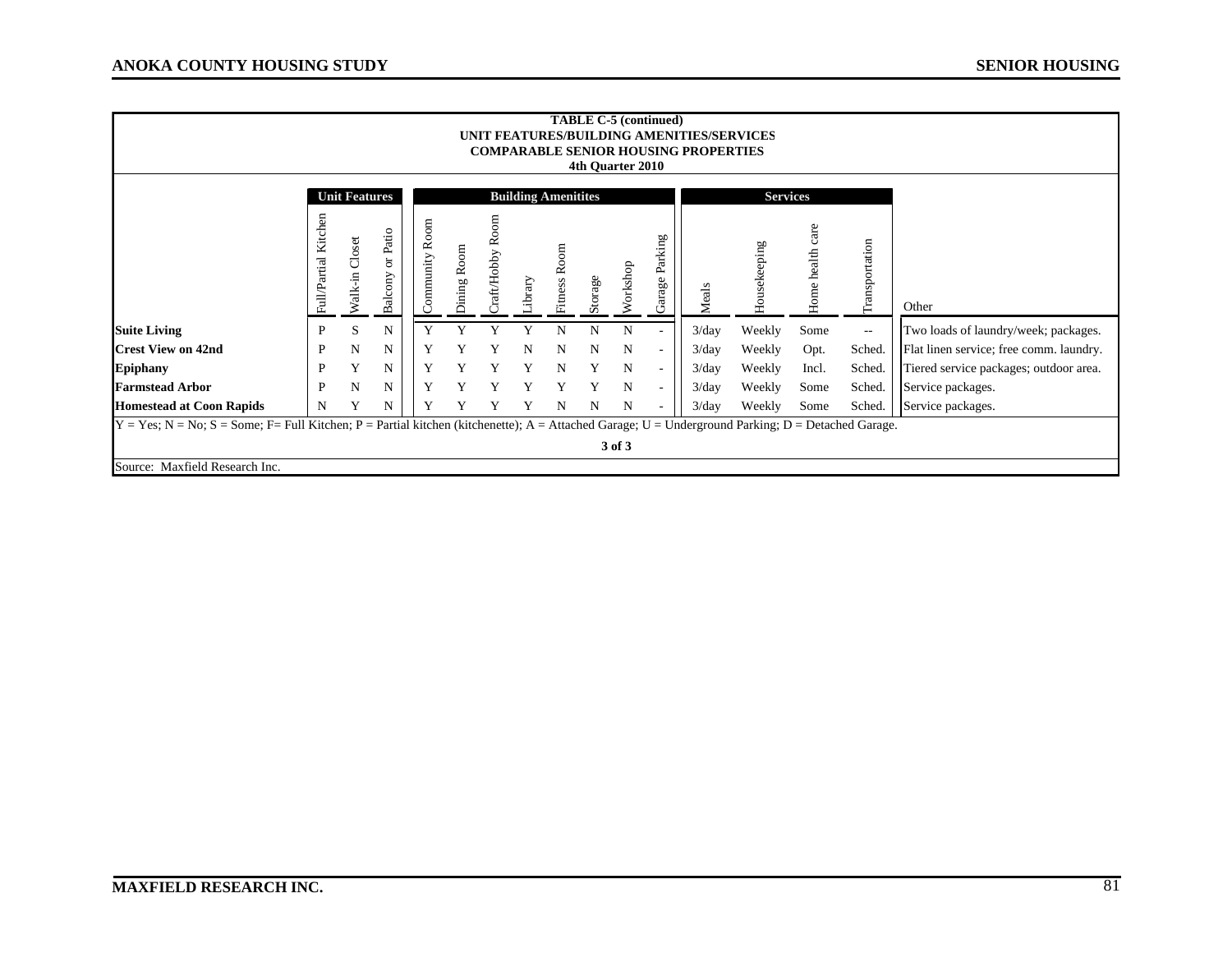# **Market Conditions For-Sale Housing**

# **Introduction**

This section of the report summarizes recent trends and the current supply of for-sale housing in Anoka County, including single-family and multifamily housing products.

This section examines the market conditions for for-sale housing in Anoka County by examining data on:

- $\blacktriangleright$  home resale value trends since 2000,
- distribution and price of residential sales by traditional, short-sale, and foreclosure transaction types,
- statistics on new construction activity since 2006,
- $\triangleright$  review and analysis of actively marketing subdivisions, and
- interviews with housing professionals and municipal staff members who are familiar with for-sale housing trends.

Detailed information on actively marketing single-family and multifamily subdivisions is presented at the end of this section.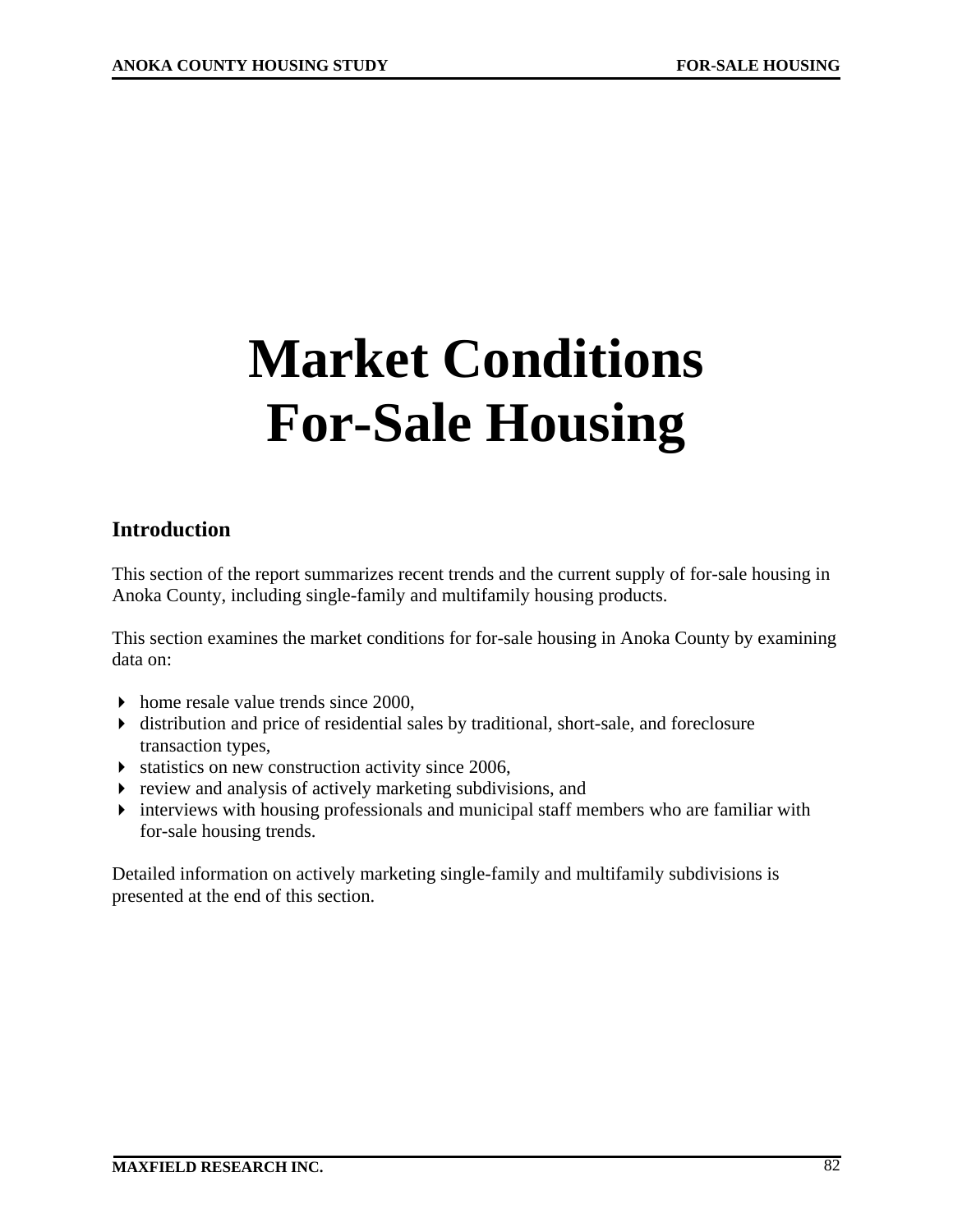### **Table D-1 and Table D-2: Single-Family and Townhome Resale Values**

- The total market activity in Anoka County has been fluctuating over the past decade. Among the assessed years, activity was highest in 2005 at the peak of the housing boom with about 5,655 home resales and lowest in 2008 and 2010 with just over 3,600 homes sale in both years. Resales among specific housing types – single-family and townhomes – followed the same activity patterns.
- In a given year, approximately 80% of home resales are single-family homes and the remaining 20% are townhomes. The highest percentage of townhomes was resold in Blaine, Circle Pines, & Lexington (30%), Coon Rapids (30%), and Ramsey (30%).



- As of 2010, the following submarkets led market activity for single-family resales:
	- o Blaine, Circle Pines, & Lexington 574 resales, 19.9% of County
	- o Coon Rapids 467 resales, 16.2% of County
	- o Southern Leg 434 resales, 15.0% of County
	- o Andover 333 resales, 11.5% of County
- The following submarkets had the highest median resale price for single-family homes in 2010:
	- o Oak Grove & Nowthen \$235,000
	- o Lino Lakes & Centerville \$226,500
	- o Ham Lake \$219,900
	- o Andover \$217,300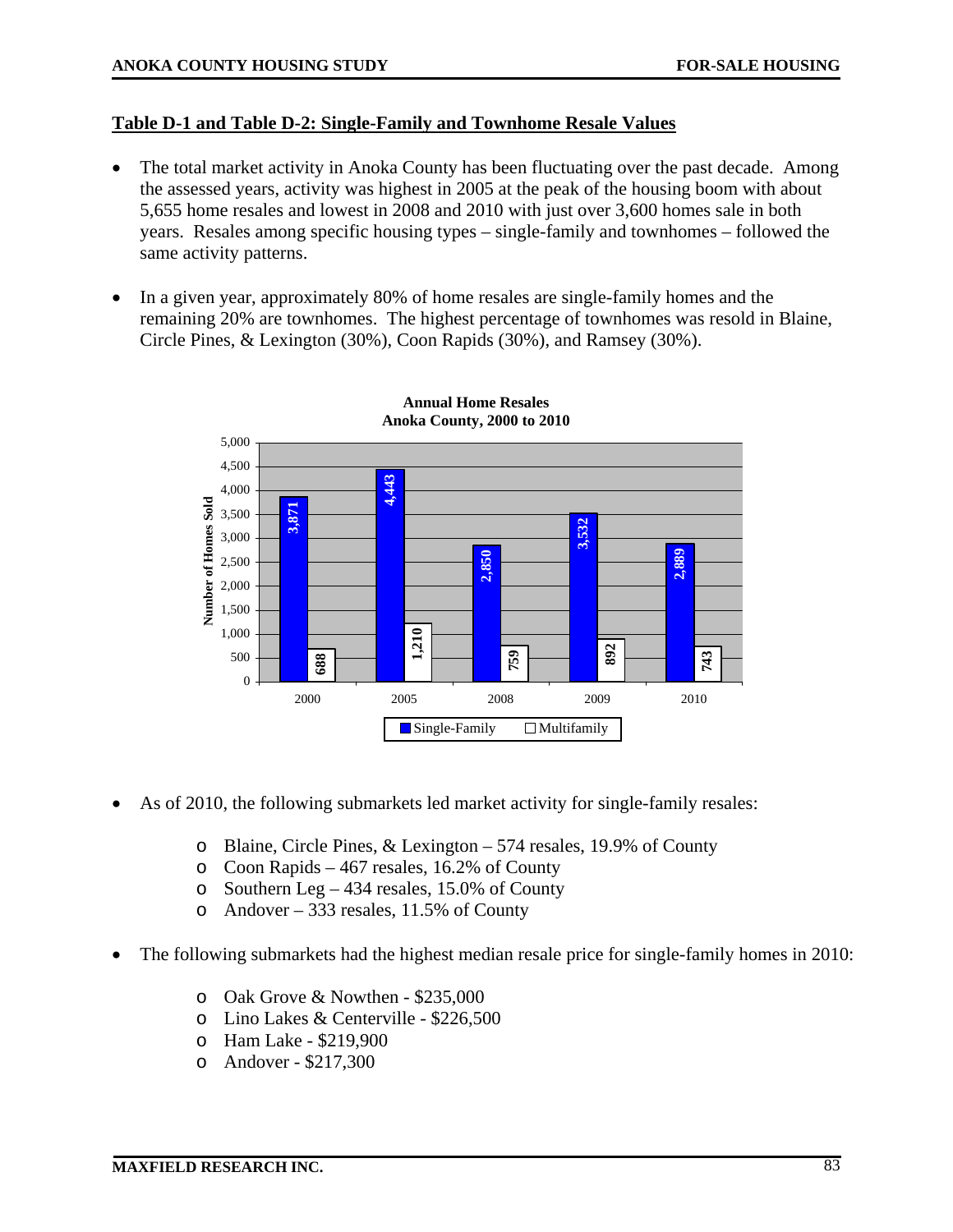- The following submarkets had the lowest median resale price for single-family homes in 2010:
	- o Southern Leg \$129,650
	- o Anoka \$134,500
	- o Coon Rapids \$145,000
	- o St. Francis \$145,000



- The median resale price of a single-family home in Anoka County increased by +8.8% (\$13,500) from 2000 to 2010. At the peak in 2005, however, the resale price reached \$236,900, following which it declined -41.9% (-\$69,900) to \$167,000 in 2010. Overall, median resale prices only experienced modest gains over the last decade.
- Similarly, the median resale price of townhomes in Anoka County increased only +1.9% (\$2,425) over the decade. The peak for median resale prices among Anoka County townhomes was reached in 2005 at \$183,000, following which the median resale prices declined -31.1% (-\$57,000) to \$126,000 in 2010. Virtually no appreciation was experienced last decade among townhomes in Anoka County.
- Although the majority of submarkets experienced little or no appreciation gains over the last decade, some submarkets had very strong appreciation. The chart on the following page visually displays appreciation or depreciation by submarket for the decade.
- The median resale price of townhomes was about \$40,000 less than the resale price of singlefamily homes. Overall, townhomes provide a more affordable housing alternative to singlefamily homes and often attract entry-level buyers. Assuming that households can generally afford to purchase a home priced at 3.0 times their income (not taking into account savings or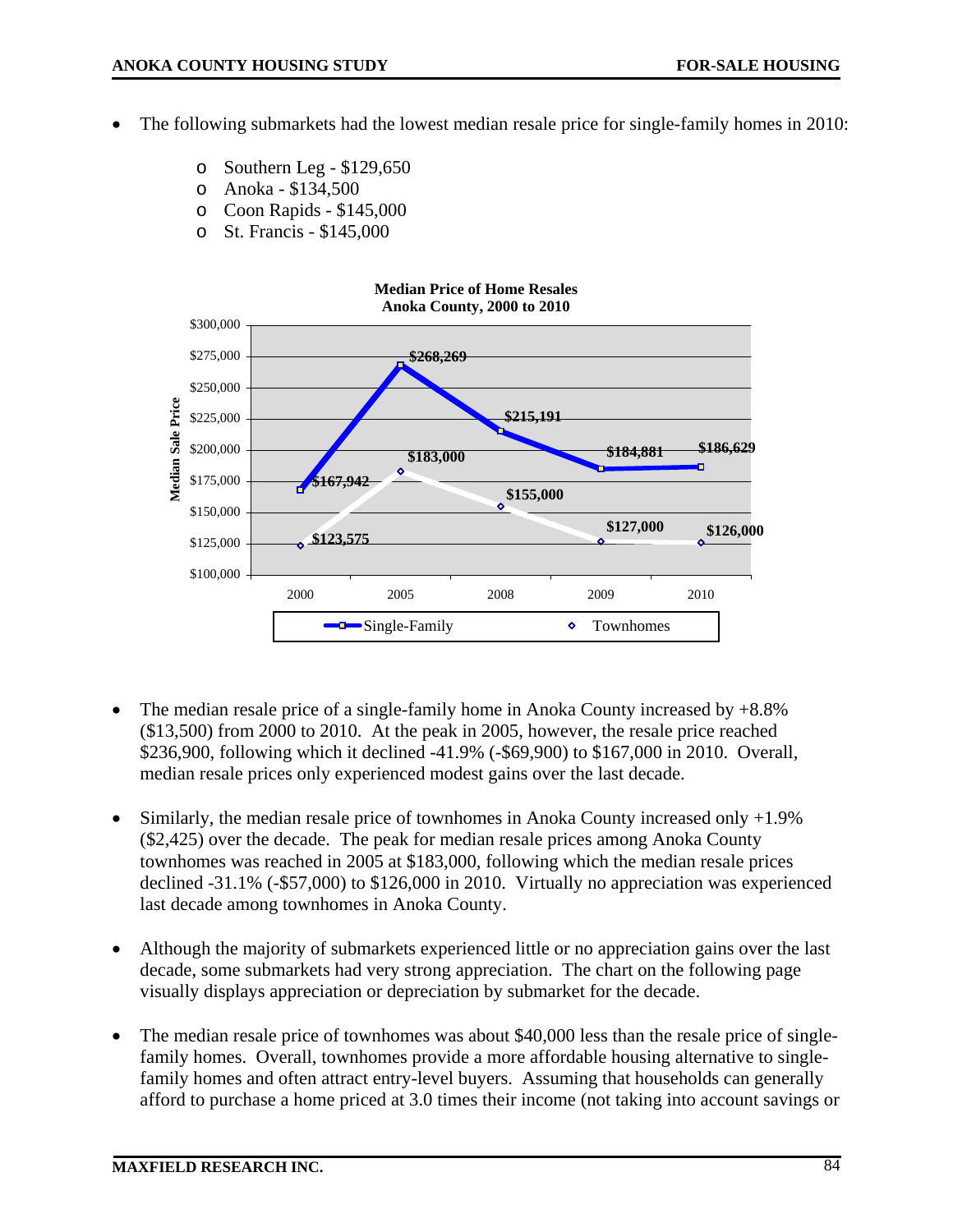debt that households may have), an annual income of about \$42,000 would be needed to afford a median priced townhome while an annual income of \$56,000 would be needed to afford a median priced single-family home.



## **Table D-3: Residential Sale Trends by Type**

- Over the past several years, non-traditional sales (foreclosures and short-sales) have been accounting for a larger percentage of total resale activity across the Metro Area. In Anoka County, traditional transactions accounted for 59% of all resales in 2008 but decreased to 46% and 50% in 2009 and 2010, respectively.
- Foreclosures account for about 75% of non-traditional sales in most years while short-sales account for the remaining 25%.
- On average, foreclosures sell for about 70% the median price of traditional sales and short sales sell for about 79% of the median price of traditional sales. In 2010, traditional sales had a median price of \$185,000 while foreclosures were at \$125,000 and short sales were at \$140,450.
- The charts on the following page summarize activity and median prices by each for each transaction type.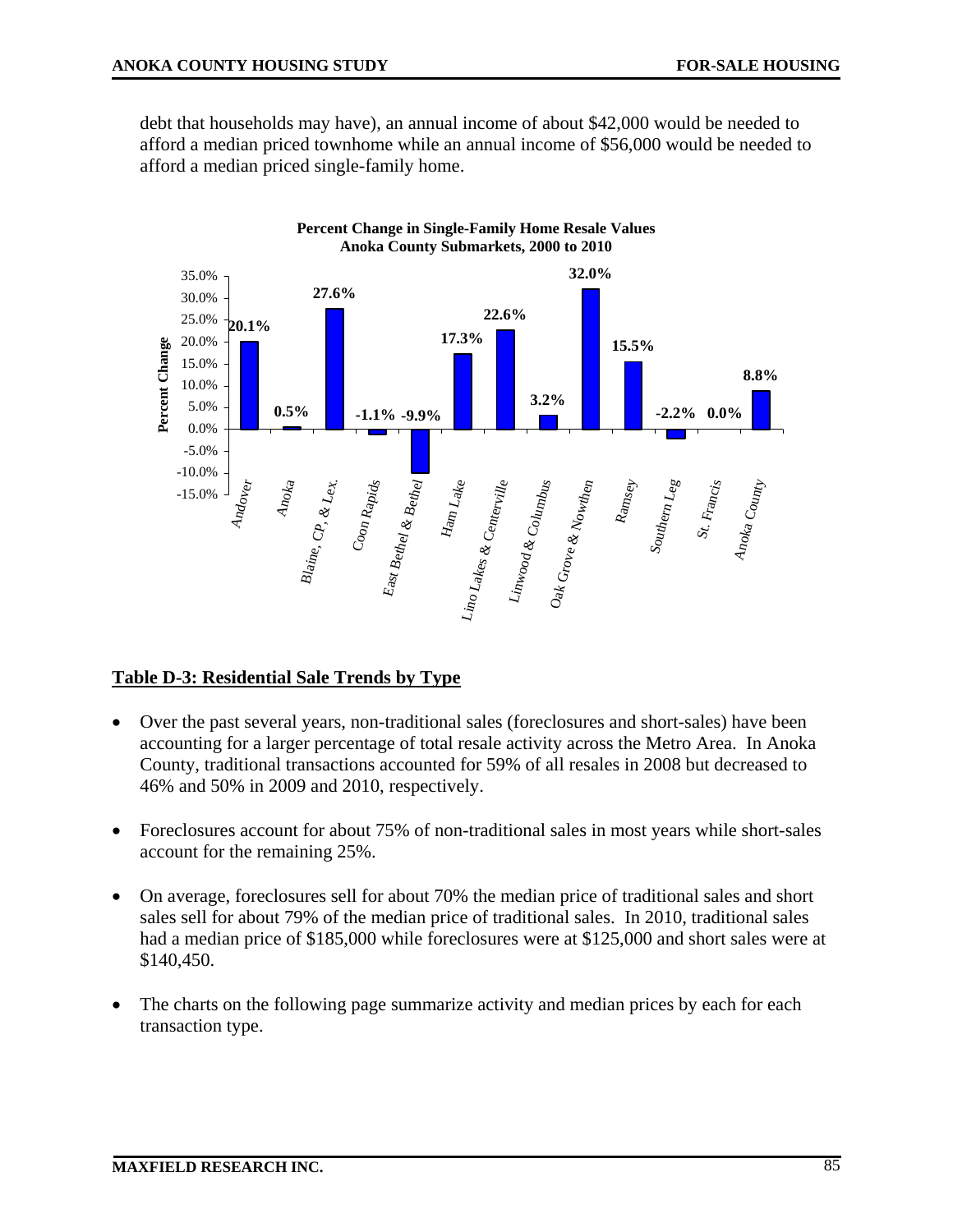

**Percentage of Home Sales by Type Anoka County, 2008-2010** 





## **Table D-4: New Construction Housing Activity Statistics**

- From 2006 to 2010, an average of 1,095 units of new construction housing have closed annually. The slowdown in the housing market is evident in these figures, as activity in 2010 (726 units) was only about 40% of the activity in 2006 (1,873 units).
- Annual average new construction home closings vary among Anoka County submarkets from only about 20 units to nearly 400 units annually. Last year (2010), Blaine, Circle Pines,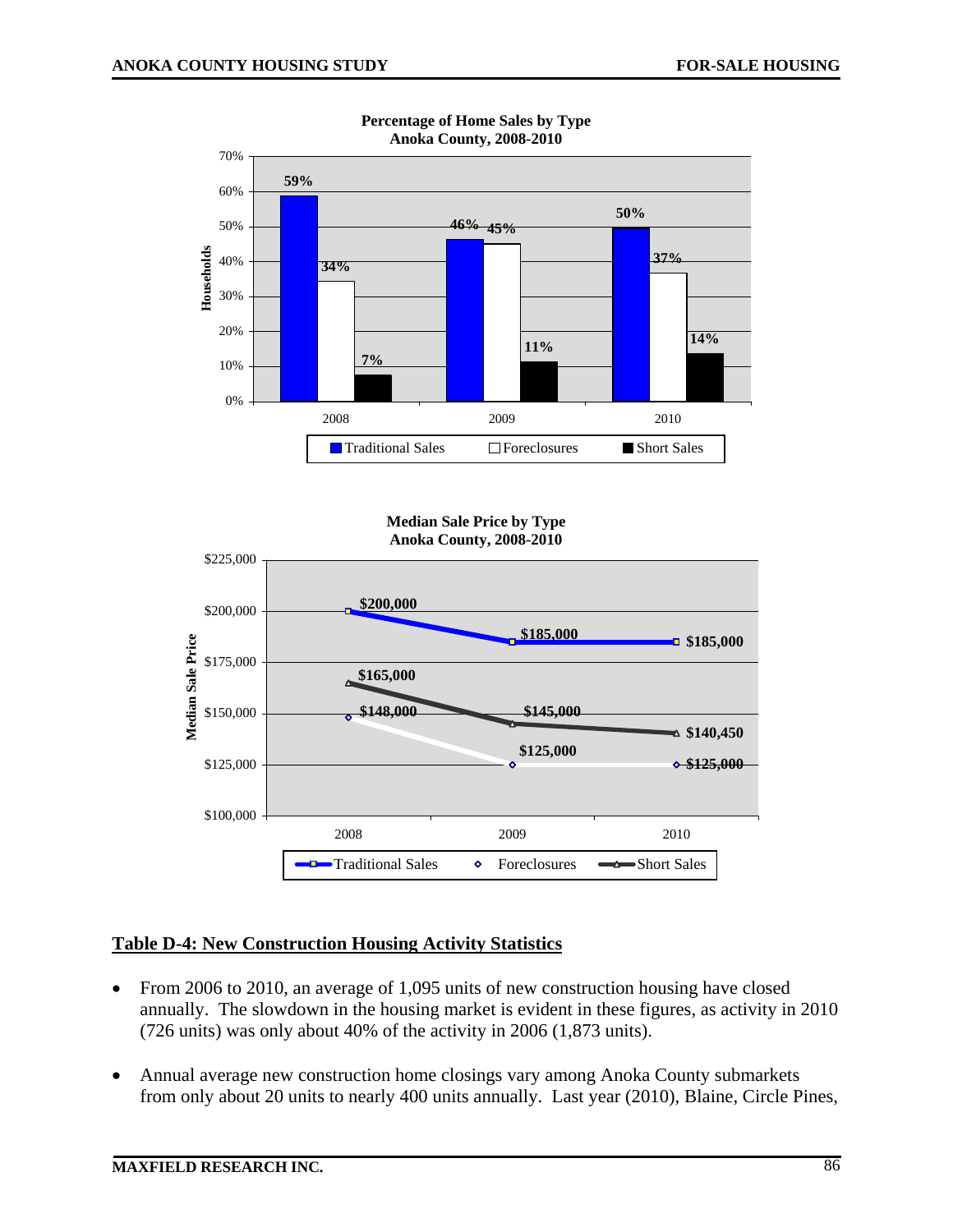& Lexington accounted for nearly half of all home closings in the County. In each assessed year, the Blaine, Circle Pines, & Lexington submarket was always the leader for closed units.

The following chart visually displays the percent market share of annual average home closings in Anoka County submarkets from 2006 to 2010.



#### **Percent Market Share of New Construction Units Anoka County Submarkets, 2006 to 2010**

- Due to decreased demand for new construction units, inventory levels of vacant developed lots increased in 2007 and 2008 before developers began to decrease the number of new lots delivered annually. Even though the number of new developed lots delivered to the market has nearly halted, inventory levels have been and will continue to be high until the housing market is further into recovery. Numerically, in 2006 the ratio of closed units to vacant developed lots was 0.53 for the County overall; this figure decreased to 0.17 in 2009 and has improved slightly to 0.21 in 2010.
- Based on the ratio of closed units to vacant development lots, the below listed submarkets are estimated to have the longest absorption periods of existing lots:
	- o East Bethel & Bethel– 0.05 (ratio of closed units to VDLs)
	- $\circ$  Oak Grove & Nowthen 0.09
	- $\circ$  St. Francis 0.10
	- $\circ$  Ham Lake 0.11
- Conversely, based on the ratio of closed units to vacant development lots, the below listed submarkets are estimated to have the quickest absorption periods of existing lots:
	- o Coon Rapids 0.46 (ratio of closed units to VDLs)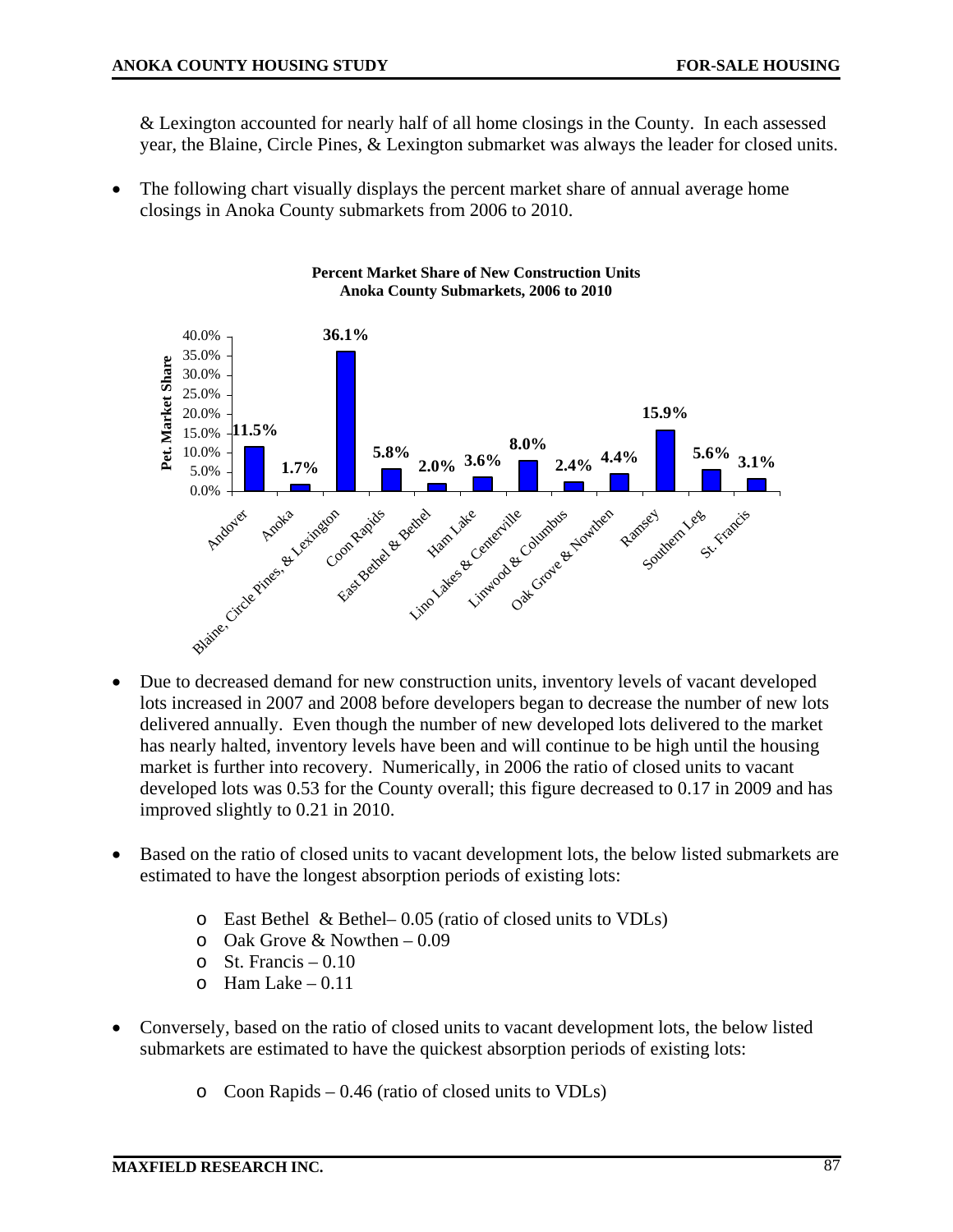- $\circ$  Southern Leg 0.26
- o Blaine, Circle Pines, & Lexington 0.20
- $o$  Andover 0.18

### **Table D-5, Table D-6, & Table D-7: Actively Marketing Subdivisions**

- The following terms are used in the actively marketing subdivision tables:
	- o **Vacant Developed Lot (VDL):** The subdivision is considered developed after subdivision streets are paved and vehicles can physically drive in front of the lot.
	- o **Closing:** A home closing is recorded after the housing unit becomes occupied.
	- o **Home Inventory:** A vacant developed lot becomes home inventory after the housing slab or foundation has been poured. It remains in the home inventory status until a closing has been recorded.
	- o **Future Lots Inventory:** Future lots are recorded after a preliminary plat or site plan has been submitted for consideration by the city.
	- o **Total Lots:** A summation of all lots platted in a subdivision, including those closed, under construction, and vacant.
- In Anoka County overall, there are a total of 2,410 vacant developed single-family lots. The following submarkets have the largest lot inventories:
	- o Anoka 691 lots, 28.7% of County
	- o Andover 349 lots, 14.5% of County
	- o Ramsey 296 lots, 12.3% of County
	- $\circ$  Oak Grove & Nowthen 250 units, 10.4% of County
- For multifamily housing, a total of 1,095 vacant developed lots were identified with the largest inventories located in the following submarkets:
	- o Blaine, Circle Pines, & Lexington 525 lots, 48.0% of County
	- o Ramsey 238 lots, 21.8% of County
	- o St. Francis 107 lots, 9.8% of County

### **Table D-8: Pending Developments**

• Pending developments include future phases of actively marketing subdivisions as well as site plans that are under consideration and/or approved. Table D-8 identifies lot types falling into each of these categories and provides a sum of all future lots by submarket.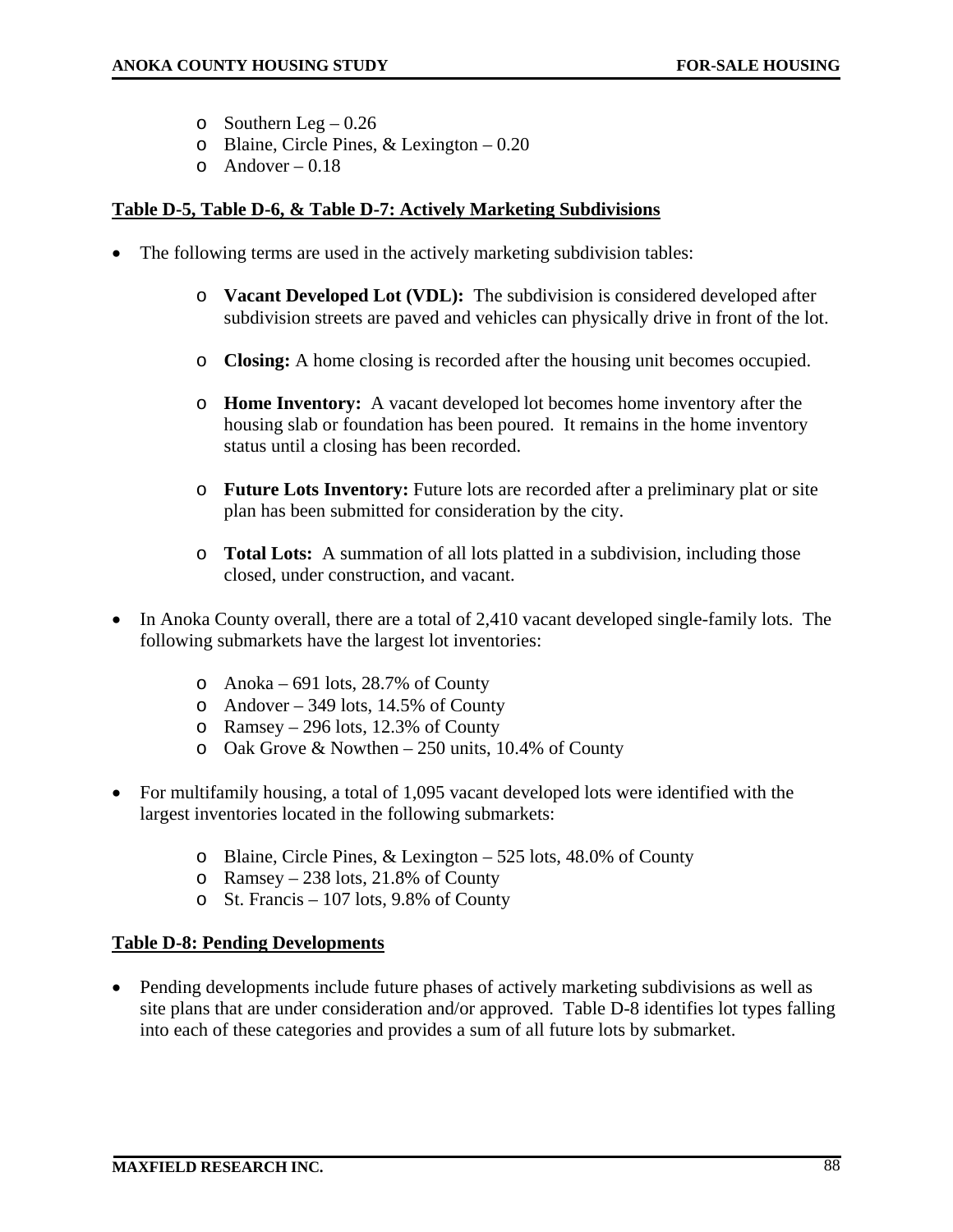# **FOR-SALE HOUSING TABLES**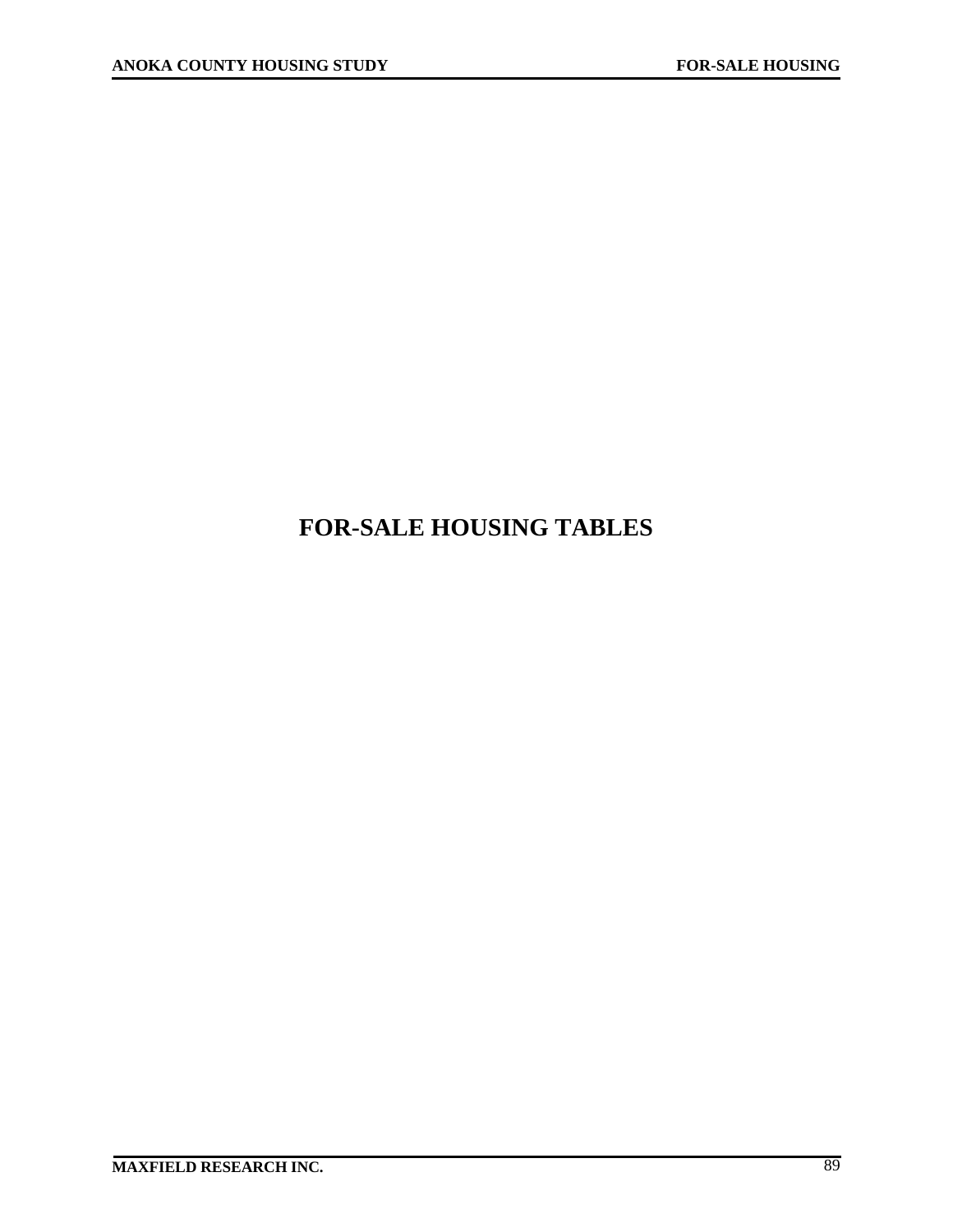| Andover<br>Anoka<br><b>Blaine, Circle Pines</b><br>& Lexington | Year<br>2000<br>2005<br>2008<br>2009<br>2010<br>2000<br>2005<br>2008<br>2009<br>2010<br>2000<br>2005<br>2008<br>2009<br>2010<br>2000<br>2005 | <b>Sales</b><br>583<br>524<br>302<br>367<br>333<br>196<br>244<br>148<br>221<br>144<br>552<br>817<br>557<br>675<br>574 | Average<br><b>Sale Price</b><br>\$194,691<br>\$296,147<br>\$243,871<br>\$224,360<br>\$228,330<br>\$135,739<br>\$209,659<br>\$161,659<br>\$132,269<br>\$128,823<br>\$162,442<br>\$284,767 | <b>Median</b><br><b>Sale Price</b><br>\$180,900<br>\$279,525<br>\$228,050<br>\$209,000<br>\$217,300<br>\$133,850<br>\$203,100<br>\$160,750<br>\$130,000<br>\$134,500<br>\$148,900 | Avg.<br><b>DOM</b><br>41<br>68<br>84<br>75<br>81<br>25<br>61<br>82<br>72<br>60 |
|----------------------------------------------------------------|----------------------------------------------------------------------------------------------------------------------------------------------|-----------------------------------------------------------------------------------------------------------------------|------------------------------------------------------------------------------------------------------------------------------------------------------------------------------------------|-----------------------------------------------------------------------------------------------------------------------------------------------------------------------------------|--------------------------------------------------------------------------------|
|                                                                |                                                                                                                                              |                                                                                                                       |                                                                                                                                                                                          |                                                                                                                                                                                   |                                                                                |
|                                                                |                                                                                                                                              |                                                                                                                       |                                                                                                                                                                                          |                                                                                                                                                                                   |                                                                                |
|                                                                |                                                                                                                                              |                                                                                                                       |                                                                                                                                                                                          |                                                                                                                                                                                   |                                                                                |
|                                                                |                                                                                                                                              |                                                                                                                       |                                                                                                                                                                                          |                                                                                                                                                                                   |                                                                                |
|                                                                |                                                                                                                                              |                                                                                                                       |                                                                                                                                                                                          |                                                                                                                                                                                   |                                                                                |
|                                                                |                                                                                                                                              |                                                                                                                       |                                                                                                                                                                                          |                                                                                                                                                                                   |                                                                                |
|                                                                |                                                                                                                                              |                                                                                                                       |                                                                                                                                                                                          |                                                                                                                                                                                   |                                                                                |
|                                                                |                                                                                                                                              |                                                                                                                       |                                                                                                                                                                                          |                                                                                                                                                                                   |                                                                                |
|                                                                |                                                                                                                                              |                                                                                                                       |                                                                                                                                                                                          |                                                                                                                                                                                   |                                                                                |
|                                                                |                                                                                                                                              |                                                                                                                       |                                                                                                                                                                                          |                                                                                                                                                                                   | 28                                                                             |
|                                                                |                                                                                                                                              |                                                                                                                       |                                                                                                                                                                                          | \$255,000                                                                                                                                                                         | 70                                                                             |
|                                                                |                                                                                                                                              |                                                                                                                       | \$248,030<br>\$211,557                                                                                                                                                                   | \$217,000                                                                                                                                                                         | 80<br>70                                                                       |
|                                                                |                                                                                                                                              |                                                                                                                       | \$214,084                                                                                                                                                                                | \$185,000<br>\$190,000                                                                                                                                                            | 64                                                                             |
|                                                                |                                                                                                                                              | 725                                                                                                                   | \$152,433                                                                                                                                                                                | \$146,600                                                                                                                                                                         | 23                                                                             |
|                                                                |                                                                                                                                              | 817                                                                                                                   | \$239,765                                                                                                                                                                                | \$221,500                                                                                                                                                                         | 65                                                                             |
| <b>Coon Rapids</b>                                             | 2008                                                                                                                                         | 462                                                                                                                   | \$184,358                                                                                                                                                                                | \$174,950                                                                                                                                                                         | 70                                                                             |
|                                                                | 2009<br>2010                                                                                                                                 | 589<br>467                                                                                                            | \$157,337<br>\$153,613                                                                                                                                                                   | \$153,000<br>\$145,000                                                                                                                                                            | 60<br>64                                                                       |
|                                                                | 2000                                                                                                                                         | 195                                                                                                                   | \$169,327                                                                                                                                                                                | \$167,000                                                                                                                                                                         | 40                                                                             |
|                                                                | 2005                                                                                                                                         | 192                                                                                                                   | \$277,216                                                                                                                                                                                | \$266,975                                                                                                                                                                         | 77                                                                             |
| East Bethel & Bethel                                           | 2008                                                                                                                                         | 127                                                                                                                   | \$188,860                                                                                                                                                                                | \$175,000                                                                                                                                                                         | 89                                                                             |
|                                                                | 2009                                                                                                                                         | 171                                                                                                                   | \$165,919                                                                                                                                                                                | \$152,500                                                                                                                                                                         | 75                                                                             |
|                                                                | 2010                                                                                                                                         | 111                                                                                                                   | \$157,060                                                                                                                                                                                | \$150,400                                                                                                                                                                         | 94                                                                             |
|                                                                | 2000<br>2005                                                                                                                                 | 165<br>190                                                                                                            | \$215,743<br>\$359,104                                                                                                                                                                   | \$187,500<br>\$350,000                                                                                                                                                            | 41<br>79                                                                       |
| <b>Ham Lake</b>                                                | 2008                                                                                                                                         | 106                                                                                                                   | \$288,781                                                                                                                                                                                | \$271,000                                                                                                                                                                         | 84                                                                             |
|                                                                | 2009                                                                                                                                         | 153                                                                                                                   | \$245,430                                                                                                                                                                                | \$235,000                                                                                                                                                                         | 81                                                                             |
|                                                                | 2010                                                                                                                                         | 144                                                                                                                   | \$235,224                                                                                                                                                                                | \$219,900                                                                                                                                                                         | 74                                                                             |
|                                                                | 2000                                                                                                                                         | 292                                                                                                                   | \$210,808                                                                                                                                                                                | \$184,700                                                                                                                                                                         | 36                                                                             |
| Lino Lakes &                                                   | 2005<br>2008                                                                                                                                 | 309<br>179                                                                                                            | \$325,572<br>\$273,547                                                                                                                                                                   | \$297,000<br>\$236,000                                                                                                                                                            | 71<br>92                                                                       |
| <b>Centerville</b>                                             | 2009                                                                                                                                         | 191                                                                                                                   | \$252,997                                                                                                                                                                                | \$238,000                                                                                                                                                                         | 82                                                                             |
|                                                                | 2010                                                                                                                                         | 183                                                                                                                   | \$242,853                                                                                                                                                                                | \$226,500                                                                                                                                                                         | 88                                                                             |
|                                                                | 2000                                                                                                                                         | 31                                                                                                                    | \$174,374                                                                                                                                                                                | \$155,000                                                                                                                                                                         | 27                                                                             |
| Linwood &                                                      | 2005                                                                                                                                         | 66                                                                                                                    | \$278,326                                                                                                                                                                                | \$272,100                                                                                                                                                                         | 86                                                                             |
| <b>Columbus</b>                                                | 2008<br>2009                                                                                                                                 | 39<br>53                                                                                                              | \$181,823<br>\$193,159                                                                                                                                                                   | \$178,500<br>\$187,900                                                                                                                                                            | 76<br>107                                                                      |
|                                                                | 2010                                                                                                                                         | 56                                                                                                                    | \$164,987                                                                                                                                                                                | \$160,000                                                                                                                                                                         | 92                                                                             |
|                                                                | 2000                                                                                                                                         | 47                                                                                                                    | \$204.451                                                                                                                                                                                | \$178,000                                                                                                                                                                         | 78                                                                             |
| Oak Grove &                                                    | 2005                                                                                                                                         | 41                                                                                                                    | \$366,022                                                                                                                                                                                | \$328,000                                                                                                                                                                         | 103                                                                            |
| <b>Nowthen</b>                                                 | 2008                                                                                                                                         | 27                                                                                                                    | \$260,144                                                                                                                                                                                | \$262,545                                                                                                                                                                         | 171                                                                            |
|                                                                | 2009<br>2010                                                                                                                                 | 40<br>21                                                                                                              | \$219,889<br>\$229,650                                                                                                                                                                   | \$223,500<br>\$235,000                                                                                                                                                            | 93<br>84                                                                       |
|                                                                | 2000                                                                                                                                         | 253                                                                                                                   | \$173,034                                                                                                                                                                                | \$155,800                                                                                                                                                                         | 32                                                                             |
|                                                                | 2005                                                                                                                                         | 325                                                                                                                   | \$275,060                                                                                                                                                                                | \$246,000                                                                                                                                                                         | 84                                                                             |
| <b>Ramsey</b>                                                  | 2008                                                                                                                                         | 226                                                                                                                   | \$239,784                                                                                                                                                                                | \$223,605                                                                                                                                                                         | 85                                                                             |
|                                                                | 2009                                                                                                                                         | 248                                                                                                                   | \$191,930                                                                                                                                                                                | \$184,850                                                                                                                                                                         | 70                                                                             |
|                                                                | 2010                                                                                                                                         | 245                                                                                                                   | \$198,554                                                                                                                                                                                | \$180,000                                                                                                                                                                         | 67                                                                             |
|                                                                | 2000<br>2005                                                                                                                                 | 554<br>674                                                                                                            | \$133,911<br>\$212,510                                                                                                                                                                   | \$132,500<br>\$205,950                                                                                                                                                            | 21<br>58                                                                       |
| <b>Southern Leg</b>                                            | 2008                                                                                                                                         | 503                                                                                                                   | \$158,885                                                                                                                                                                                | \$154,900                                                                                                                                                                         | 78                                                                             |
|                                                                | 2009                                                                                                                                         | 618                                                                                                                   | \$136,475                                                                                                                                                                                | \$133,000                                                                                                                                                                         | 71                                                                             |
|                                                                | 2010                                                                                                                                         | 434                                                                                                                   | \$130,861                                                                                                                                                                                | \$129,650                                                                                                                                                                         | 67                                                                             |
|                                                                | 2000                                                                                                                                         | 125                                                                                                                   | \$147,630                                                                                                                                                                                | \$145,000                                                                                                                                                                         | 56                                                                             |
| <b>St. Francis</b>                                             | 2005<br>2008                                                                                                                                 | 140<br>87                                                                                                             | \$222,610<br>\$181,874                                                                                                                                                                   | \$217,250<br>\$169,150                                                                                                                                                            | 77<br>95                                                                       |
|                                                                | 2009                                                                                                                                         | 116                                                                                                                   | \$153,451                                                                                                                                                                                | \$145,350                                                                                                                                                                         | 71                                                                             |
|                                                                | 2010                                                                                                                                         | 81                                                                                                                    | \$147,210                                                                                                                                                                                | \$145,000                                                                                                                                                                         | 75                                                                             |
|                                                                | 2000                                                                                                                                         | 3,871                                                                                                                 | \$167,942                                                                                                                                                                                | \$153,500                                                                                                                                                                         | 32                                                                             |
| <b>Anoka County</b>                                            | 2005                                                                                                                                         | 4,443                                                                                                                 | \$268,269                                                                                                                                                                                | \$236,900                                                                                                                                                                         | 69                                                                             |
| <b>Overall</b>                                                 | 2008<br>2009                                                                                                                                 | 2,850<br>3,532                                                                                                        | \$215,191<br>\$184,881                                                                                                                                                                   | \$192,950<br>\$167,500                                                                                                                                                            | 82<br>72                                                                       |
|                                                                | 2010                                                                                                                                         | 2,889                                                                                                                 | \$186,629                                                                                                                                                                                | \$167,000                                                                                                                                                                         | 71                                                                             |
| Sources: Northstar MLS; Maxfield Research Inc.                 |                                                                                                                                              |                                                                                                                       |                                                                                                                                                                                          |                                                                                                                                                                                   |                                                                                |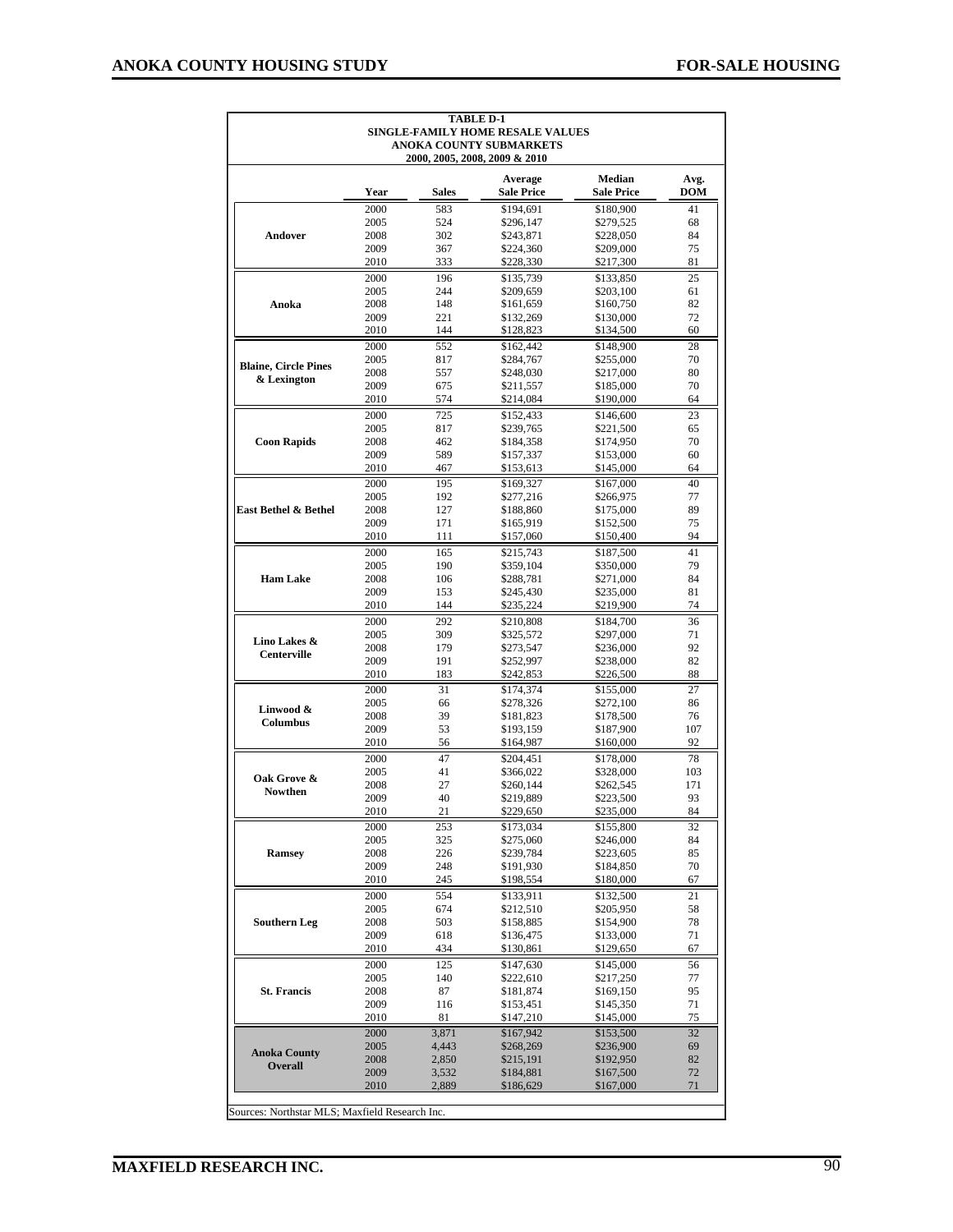| <b>TABLE D-2</b><br><b>TOWNHOME RESALE VALUES</b> |              |                                          |                                                          |                                    |                      |  |  |  |  |  |  |  |
|---------------------------------------------------|--------------|------------------------------------------|----------------------------------------------------------|------------------------------------|----------------------|--|--|--|--|--|--|--|
|                                                   |              |                                          | ANOKA COUNTY SUBMARKETS<br>2000, 2005, 2008, 2009 & 2010 |                                    |                      |  |  |  |  |  |  |  |
|                                                   | Year         | Sales                                    | Average<br><b>Sale Price</b>                             | <b>Median</b><br><b>Sale Price</b> | Avg.<br>DOM          |  |  |  |  |  |  |  |
|                                                   | 2000         | $\theta$                                 |                                                          |                                    |                      |  |  |  |  |  |  |  |
|                                                   | 2005         | 39                                       | \$273,974                                                | \$259,900                          | 145                  |  |  |  |  |  |  |  |
| Andover                                           | 2008         | 26                                       | \$200,747                                                | \$177,000                          | 123                  |  |  |  |  |  |  |  |
|                                                   | 2009<br>2010 | 38<br>42                                 | \$198,502<br>\$182,314                                   | \$183,895<br>\$164,950             | 97<br>94             |  |  |  |  |  |  |  |
|                                                   | 2000         | 12                                       | \$125,000                                                | \$115.450                          | 27                   |  |  |  |  |  |  |  |
|                                                   | 2005         | 37                                       | \$213,250                                                | \$182,900                          | 82                   |  |  |  |  |  |  |  |
| Anoka                                             | 2008<br>2009 | 19<br>37                                 | \$178,834                                                | \$168,000<br>\$115,900             | 77<br>87             |  |  |  |  |  |  |  |
|                                                   | 2010         | 18                                       | \$125,078<br>\$112,925                                   | \$98,500                           | 58                   |  |  |  |  |  |  |  |
|                                                   | 2000         | 168                                      | \$125,583                                                | \$120,000                          | 40                   |  |  |  |  |  |  |  |
| <b>Blaine, Circle Pines</b>                       | 2005         | 385                                      | \$194,411                                                | \$187,385                          | 71                   |  |  |  |  |  |  |  |
| & Lexington                                       | 2008<br>2009 | 273<br>290                               | \$172,469<br>\$150,176                                   | \$165,000<br>\$142,700             | 90<br>80             |  |  |  |  |  |  |  |
|                                                   | 2010         | 252                                      | \$154,343                                                | \$140,000                          | 80                   |  |  |  |  |  |  |  |
| 2000<br>298<br>\$126,557<br>\$120,508<br>23       |              |                                          |                                                          |                                    |                      |  |  |  |  |  |  |  |
|                                                   | 2005         | 403                                      | \$190,845                                                | \$178,205                          | 69                   |  |  |  |  |  |  |  |
| <b>Coon Rapids</b>                                | 2008         | 173                                      | \$140,182                                                | \$135,000                          | 97                   |  |  |  |  |  |  |  |
|                                                   | 2009<br>2010 | 234<br>208                               | \$111,601<br>\$116,928                                   | \$108,975<br>\$114,450             | 70<br>60             |  |  |  |  |  |  |  |
|                                                   | 2000         | $\mathbf{0}$                             |                                                          |                                    | $-$                  |  |  |  |  |  |  |  |
|                                                   | 2005         | $\boldsymbol{0}$                         |                                                          |                                    | --                   |  |  |  |  |  |  |  |
| East Bethel & Bethel                              | 2008         | $\mathbf{0}$                             | ٠.                                                       |                                    | --                   |  |  |  |  |  |  |  |
|                                                   | 2009<br>2010 | $\mathbf{0}$<br>$\boldsymbol{0}$         |                                                          | --                                 | --<br>$-$            |  |  |  |  |  |  |  |
|                                                   | 2000         | 2                                        | \$216,250                                                | \$216,250                          | 21                   |  |  |  |  |  |  |  |
|                                                   | 2005         | 9                                        | \$358,868                                                | \$373,310                          | 81                   |  |  |  |  |  |  |  |
| <b>Ham Lake</b>                                   | 2008         | 8                                        | \$351,102                                                | \$333,530                          | 163                  |  |  |  |  |  |  |  |
|                                                   | 2009         | $\overline{4}$                           | \$249,234                                                | \$253,000                          | 156                  |  |  |  |  |  |  |  |
|                                                   | 2010<br>2000 | 14<br>73                                 | \$294,121<br>\$136,409                                   | \$291,715<br>\$125,950             | 113<br>30            |  |  |  |  |  |  |  |
|                                                   | 2005         | 81                                       | \$199,932                                                | \$188,000                          | 68                   |  |  |  |  |  |  |  |
| Lino Lakes &<br><b>Centerville</b>                | 2008         | 31                                       | \$164,088                                                | \$146,000                          | 90                   |  |  |  |  |  |  |  |
|                                                   | 2009         | 47                                       | \$147,616                                                | \$127,700                          | 79                   |  |  |  |  |  |  |  |
|                                                   | 2010         | 48                                       | \$142,493                                                | \$130,750                          | 77                   |  |  |  |  |  |  |  |
|                                                   | 2000<br>2005 | $\mathbf{0}$<br>$\mathbf{0}$             | --                                                       |                                    | $\overline{a}$<br>-- |  |  |  |  |  |  |  |
| Linwood &                                         | 2008         | $\boldsymbol{0}$                         | --                                                       | --                                 | --                   |  |  |  |  |  |  |  |
| Columbus                                          | 2009         | $\mathbf{0}$                             | --                                                       | $\overline{a}$                     | $-$                  |  |  |  |  |  |  |  |
|                                                   | 2010         | $\mathbf{0}$                             |                                                          |                                    |                      |  |  |  |  |  |  |  |
|                                                   | 2000<br>2005 | $\mathbf{0}$<br>$\boldsymbol{0}$         | --                                                       |                                    | --                   |  |  |  |  |  |  |  |
| Oak Grove &                                       | 2008         | $\mathbf{0}$                             |                                                          |                                    | --                   |  |  |  |  |  |  |  |
| Nowthen                                           | 2009         | $\mathbf{0}$                             |                                                          |                                    | --                   |  |  |  |  |  |  |  |
|                                                   | 2010         | $\boldsymbol{0}$                         |                                                          |                                    |                      |  |  |  |  |  |  |  |
|                                                   | 2000         | 14                                       | \$133,586                                                | \$124,700                          | 52                   |  |  |  |  |  |  |  |
| Ramsey                                            | 2005<br>2008 | 164<br>111                               | \$186,913<br>\$144,856                                   | \$178,000<br>\$139,900             | 95<br>63             |  |  |  |  |  |  |  |
|                                                   | 2009         | 118                                      | \$113,760                                                | \$110,500                          | 69                   |  |  |  |  |  |  |  |
|                                                   | 2010         | 82                                       | \$101,046                                                | \$104,825                          | 74                   |  |  |  |  |  |  |  |
|                                                   | 2000         | 83                                       | \$131,581                                                | \$127,000                          | 27                   |  |  |  |  |  |  |  |
| <b>Southern Leg</b>                               | 2005<br>2008 | 74<br>102                                | \$183,098<br>\$160,622                                   | \$183,400<br>\$159,450             | 67<br>78             |  |  |  |  |  |  |  |
|                                                   | 2009         | 84                                       | \$132,039                                                | \$133,700                          | 92                   |  |  |  |  |  |  |  |
|                                                   | 2010         | 60                                       | \$135,500                                                | \$135,700                          | 64                   |  |  |  |  |  |  |  |
|                                                   | 2000         | 16                                       | \$118,261                                                | \$115,500                          | 50                   |  |  |  |  |  |  |  |
|                                                   | 2005         | 31                                       | \$171,607                                                | \$162,600                          | 103                  |  |  |  |  |  |  |  |
| <b>St. Francis</b>                                | 2008         | 14<br>43                                 | \$120,260<br>\$108,793                                   | \$125,500<br>\$102,500             | 96<br>61             |  |  |  |  |  |  |  |
|                                                   |              | 2010<br>21<br>\$99,569<br>\$89,500<br>95 |                                                          |                                    |                      |  |  |  |  |  |  |  |
|                                                   | 2009         |                                          |                                                          |                                    |                      |  |  |  |  |  |  |  |
|                                                   | 2000         | 688                                      | \$127,158                                                | \$123,575                          | 29                   |  |  |  |  |  |  |  |
| <b>Anoka County</b>                               | 2005         | 1,210                                    | \$195,961                                                | \$183,000                          | 77                   |  |  |  |  |  |  |  |
| <b>Overall</b>                                    | 2008         | 759                                      | \$161,128                                                | \$155,000                          | 87                   |  |  |  |  |  |  |  |
|                                                   | 2009<br>2010 | 892<br>743                               | \$133,010<br>\$137,457                                   | \$127,000<br>\$126,000             | 78<br>74             |  |  |  |  |  |  |  |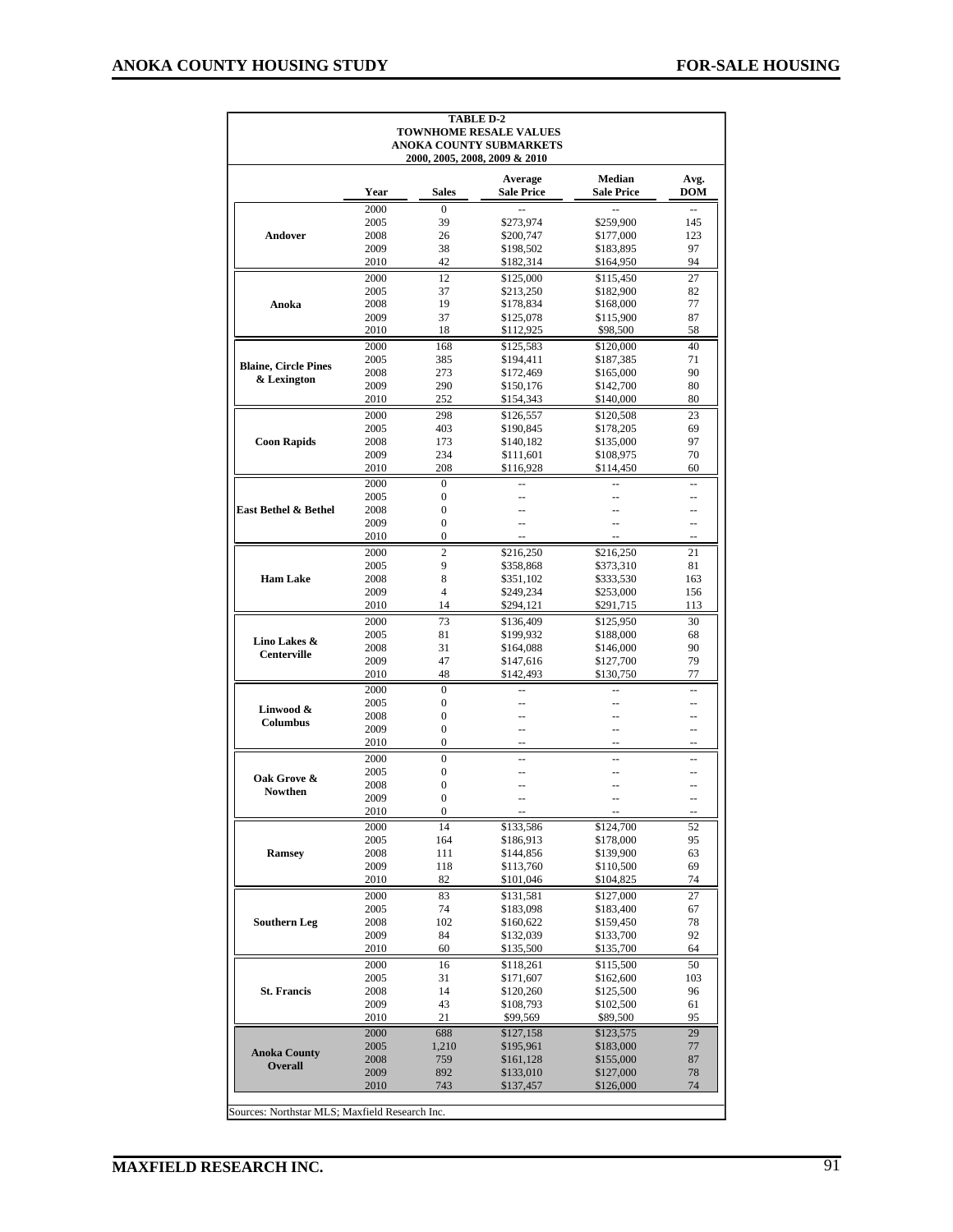| <b>TABLE D-3</b>          |           |                    |           |                                        |                     |           |           |                   |           |  |
|---------------------------|-----------|--------------------|-----------|----------------------------------------|---------------------|-----------|-----------|-------------------|-----------|--|
|                           |           |                    |           | <b>RESIDENTIAL SALE TRENDS BY TYPE</b> |                     |           |           |                   |           |  |
|                           |           |                    |           | ANOKA COUNTY COMMUNITIES               |                     |           |           |                   |           |  |
|                           |           |                    |           | 2008-2010                              |                     |           |           |                   |           |  |
|                           |           |                    |           |                                        | <b>MEDIAN PRICE</b> |           |           |                   |           |  |
|                           |           | <b>Traditional</b> |           |                                        | Foreclosure         |           |           | <b>Short Sale</b> |           |  |
|                           | 2008      | 2009               | 2010      | 2008                                   | 2009                | 2010      | 2008      | 2009              | 2010      |  |
| Andover                   | \$245,000 | \$228,000          | \$238,000 | \$189,000                              | \$171,050           | \$163,900 | \$184,775 | \$175,000         | \$170,000 |  |
| Anoka                     | \$170,000 | \$165,000          | \$163,900 | \$129,900                              | \$110,000           | \$85,000  | \$157,750 | \$134,000         | \$135,000 |  |
| Bethel                    | \$154,400 | \$145,750          | \$199,900 | \$165,000                              | \$61,700            | \$115,800 | \$165,000 | \$0               | \$156,600 |  |
| <b>Blaine</b>             | \$209,000 | \$189,509          | \$204,000 | \$147,250                              | \$135,050           | \$132,000 | \$177,700 | \$148,450         | \$147,639 |  |
| Centerville               | \$226,500 | \$247,000          | \$203,000 | \$148,000                              | \$150,000           | \$140,000 | \$144,000 | \$123,500         | \$135,750 |  |
| <b>Circle Pines</b>       | \$182,310 | \$160,000          | \$148,750 | \$149,900                              | \$117,250           | \$137,500 | \$158,000 | \$138,000         | \$135,000 |  |
| Columbia Heights          | \$165,400 | \$156,500          | \$143,000 | \$111,450                              | \$85,600            | \$94,000  | \$128,500 | \$128,000         | \$113,500 |  |
| Columbus                  | \$265,000 | \$240,000          | \$232,450 | \$179,500                              | \$154,000           | \$239,000 | \$417,500 | \$189,500         | \$135,000 |  |
| Coon Rapids               | \$179,900 | \$160,000          | \$155,500 | \$135,000                              | \$110,000           | \$115,000 | \$150,000 | \$135,100         | \$120,000 |  |
| <b>East Bethel</b>        | \$207,900 | \$188,638          | \$169,450 | \$158,000                              | \$137,700           | \$134,900 | \$164,994 | \$165,000         | \$153,000 |  |
| Fridley                   | \$179,900 | \$160,000          | \$160,000 | \$134,000                              | \$113,000           | \$117,700 | \$156,500 | \$144,450         | \$119,550 |  |
| Ham Lake                  | \$322,000 | \$248,688          | \$280,215 | \$200,000                              | \$204,782           | \$145,000 | \$312,500 | \$275,000         | \$232,500 |  |
| Hilltop                   | \$53,750  | \$0                | \$0       | \$50,000                               | \$120,000           | \$30,000  | \$0       | \$120,000         | \$40,000  |  |
| Lexington                 | \$175,000 | \$184,150          | \$138,000 | \$177,291                              | \$110,977           | \$117,050 | \$0       | \$150,000         | \$127,000 |  |
| Lino Lakes                | \$242,500 | \$240,750          | \$236,000 | \$165,500                              | \$157,750           | \$155,000 | \$199,000 | \$182,000         | \$209,250 |  |
| Linwood Township          | \$227,450 | \$226,000          | \$182,450 | \$127,950                              | \$135,000           | \$112,200 | \$190,000 | \$122,500         | \$160,000 |  |
| Nowthen                   | \$0       | \$274,000          | \$220,500 | \$0                                    | \$187,500           | \$165,000 | \$0       | \$250,500         | \$212,450 |  |
| Oak Grove                 | \$250,000 | \$232,450          | \$240,500 | \$246,000                              | \$185,650           | \$174,900 | \$272,950 | \$212,000         | \$194,500 |  |
| Ramsey                    | \$206,950 | \$192,000          | \$212,000 | \$148,500                              | \$128,298           | \$118,000 | \$183,200 | \$124,750         | \$144,900 |  |
| <b>Spring Lake Park</b>   | \$172,700 | \$179,750          | \$153,900 | \$145,000                              | \$115,000           | \$122,000 | \$170,000 | \$119,000         | \$121,550 |  |
| St. Francis               | \$175,000 | \$154,068          | \$163,950 | \$154,000                              | \$124,750           | \$119,500 | \$158,000 | \$134,000         | \$132,000 |  |
| <b>Anoka County Total</b> | \$200,000 | \$185,000          | \$185,000 | \$148,000                              | \$125,000           | \$125,000 | \$165,000 | \$145,000         | \$140,450 |  |
|                           |           |                    |           |                                        |                     |           |           |                   |           |  |

|                                                                          |                |                    |                 |          | <b>CLOSED SALES</b> |       |                |                   |                |
|--------------------------------------------------------------------------|----------------|--------------------|-----------------|----------|---------------------|-------|----------------|-------------------|----------------|
|                                                                          |                | <b>Traditional</b> |                 |          | Foreclosure         |       |                | <b>Short Sale</b> |                |
|                                                                          | 2008           | 2009               | 2010            | 2008     | 2009                | 2010  | 2008           | 2009              | 2010           |
| Andover                                                                  | 202            | 215                | 217             | 115      | 160                 | 112   | 29             | 51                | 58             |
| Anoka                                                                    | 83             | 91                 | 77              | 58       | 113                 | 63    | 14             | 26                | 21             |
| Bethel                                                                   | $\overline{7}$ | 6                  | 3               | 5        | 9                   | 3     | 3              | $\overline{0}$    | $\overline{c}$ |
| Blaine                                                                   | 523            | 500                | 454             | 201      | 299                 | 223   | 44             | 96                | 91             |
| Centerville                                                              | 32             | 27                 | 21              | 19       | 10                  | 12    | 7              | 3                 | 12             |
| <b>Circle Pines</b>                                                      | 38             | 37                 | 30              | 13       | 28                  | 15    | 7              | 10                | 6              |
| Columbia Heights                                                         | 153            | 147                | 118             | 114      | 149                 | 97    | 24             | 38                | 27             |
| Columbus                                                                 | 17             | 24                 | 6               | 5        | 6                   | 5     | $\overline{2}$ | $\overline{2}$    | $\mathbf{1}$   |
| Coon Rapids                                                              | 366            | 375                | 301             | 271      | 410                 | 327   | 50             | 105               | 100            |
| <b>East Bethel</b>                                                       | 52             | 48                 | 42              | 54       | 93                  | 46    | 8              | 18                | 16             |
| Fridley                                                                  | 182            | 157                | 105             | 84       | 114                 | 73    | 12             | 37                | 26             |
| Ham Lake                                                                 | 63             | 63                 | 77              | 41       | 75                  | 61    | 11             | 21                | 18             |
| Hilltop                                                                  | 1              | 0                  | $\mathbf{0}$    |          | 1                   |       | $\overline{0}$ |                   | 1              |
| Lexington                                                                | 13             | 6                  | 4               | 6        | 8                   | 6     | $\theta$       | 3                 | 4              |
| Lino Lakes                                                               | 118            | 116                | 119             | 26       | 55                  | 47    | 11             | 30                | 22             |
| Linwood Township                                                         | 21             | 28                 | 26              | 14       | 19                  | 22    | 4              | 6                 | $\overline{7}$ |
| Nowthen                                                                  | $\overline{0}$ | 4                  | 12              | $\theta$ | 6                   | 8     | $\mathbf{0}$   | 2                 | $\overline{4}$ |
| Oak Grove                                                                | 35             | 38                 | 36              | 42       | 62                  | 37    | 9              | 6                 | 16             |
| Ramsey                                                                   | 210            | 155                | 136             | 114      | 178                 | 135   | 24             | 42                | 52             |
| <b>Spring Lake Park</b>                                                  | 42             | 38                 | 41              | 26       | 42                  | 21    | $\overline{7}$ | 9                 | 4              |
| St. Francis                                                              | 43             | 54                 | 30 <sup>1</sup> | 49       | 102                 | 56    | 14             | 11                | 17             |
| <b>Anoka County Total</b>                                                | 2,216          | 2,135              | 1,854           | 1,270    | 1.949               | 1,376 | 282            | 520               | 507            |
| <b>Percentage of Sales</b>                                               | 59%            | 46%                | 50%             | 34%      | 45%                 | 37%   | 7%             | 11%               | 14%            |
| Source: Minneapolis Area Association of Realtors; Maxfield Research Inc. |                |                    |                 |          |                     |       |                |                   |                |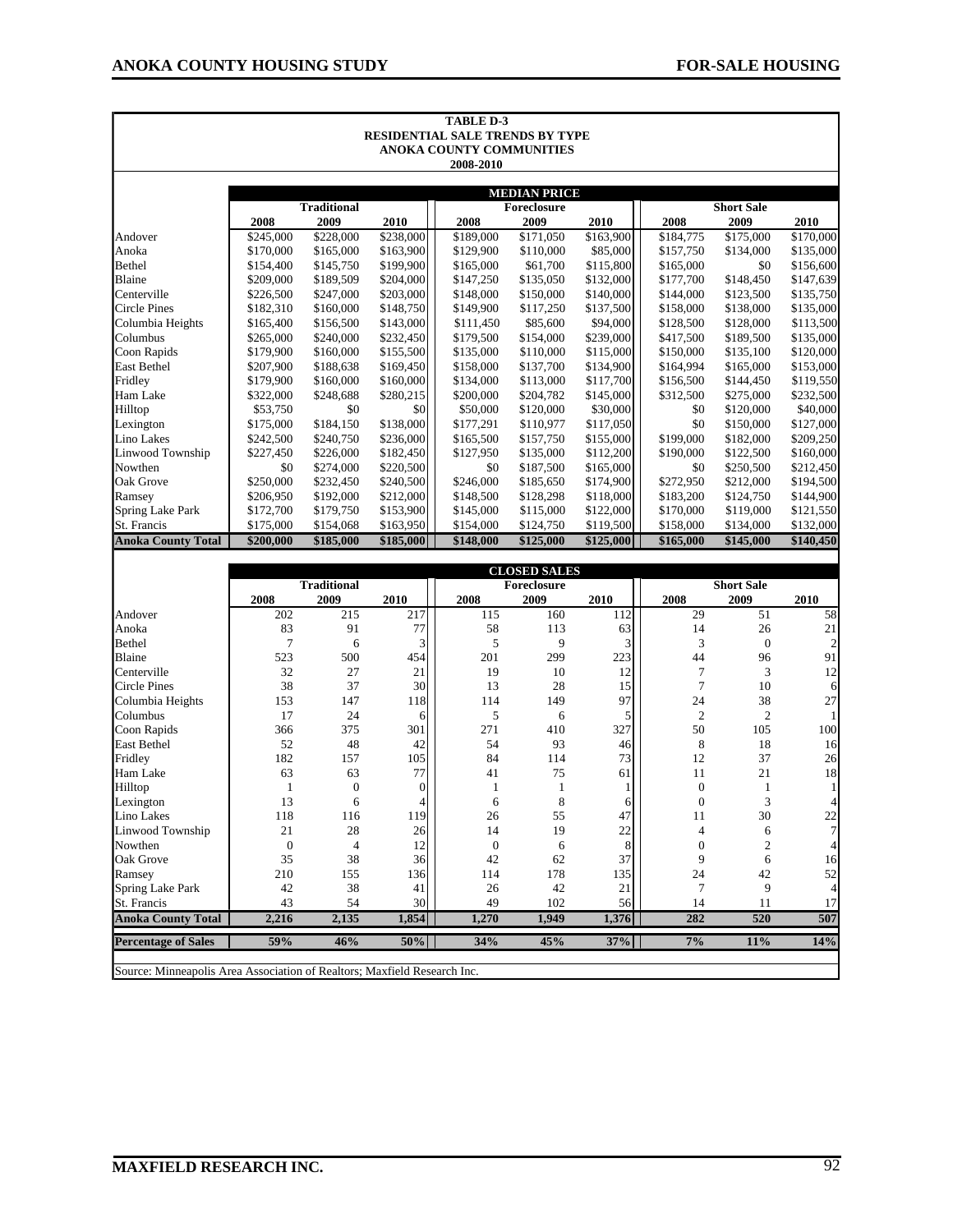|                                                             | 2006         | 2007         | <b>Annual Statistics</b><br>2008 | 2009         | 2010         | <b>Annual Average</b><br>2006-2010 | <b>Avg. Market Share</b><br>2006-2010 |
|-------------------------------------------------------------|--------------|--------------|----------------------------------|--------------|--------------|------------------------------------|---------------------------------------|
| <b>Annual Closings (4th Qtr-3rd Qtr)</b>                    |              |              |                                  |              |              |                                    |                                       |
| Andover                                                     | 254          | 158          | 83                               | 62           | 75           | 126                                | 11.5%                                 |
| Anoka                                                       | 35           | 29           | $\boldsymbol{0}$                 | 6            | 21           | 18                                 | 1.7%                                  |
| Blaine, Circle Pines, & Lexington                           | 668          | 382          | 284                              | 305          | 336          | 395                                | 36.1%                                 |
| Coon Rapids                                                 | 110          | 53           | 67                               | 38           | 51           | 64                                 | 5.8%                                  |
| East Bethel & Bethel                                        | 51           | 20           | 13                               | 19           | 6            | 22                                 | 2.0%                                  |
| Ham Lake                                                    | 70           | 48           | 33                               | 20           | 26           | 39                                 | 3.6%                                  |
| Lino Lakes & Centerville                                    | 128          | 126          | 103                              | 35           | 44           | 87                                 | 8.0%                                  |
| Linwood & Columbus                                          | 31           | 34           | 40                               | 11           | 13           | 26                                 | 2.4%                                  |
| Oak Grove & Nowthen                                         | 77           | 67           | 44                               | 29           | 23           | 48                                 | 4.4%                                  |
| Ramsey                                                      | 315          | 193          | 215                              | 80           | 69           | 174                                | 15.9%                                 |
| Southern Leg                                                | 74           | 102          | 64                               | 29           | 36           | 61                                 | 5.6%                                  |
| St. Francis                                                 | 60           | 38           | 24                               | 23           | 26           | 34                                 | 3.1%                                  |
| <b>Anoka County Total</b>                                   | 1,873        | 1,250        | 970                              | 657          | 726          | 1,095                              | 100.0%                                |
| <b>Vacant Developed Lots (3rd Qtr)</b>                      |              |              |                                  |              |              |                                    |                                       |
| Andover                                                     | 382          | 377          | 343                              | 339          | 373          | 363                                | 9.4%                                  |
| Anoka                                                       | 39           | 23           | 23                               | $\mathbf{0}$ | 0            | 17                                 | 0.4%                                  |
| Blaine, Circle Pines, & Lexington                           | 1,054        | 1,333        | 1,550                            | 1,514        | 1,216        | 1,333                              | 34.6%                                 |
| Coon Rapids                                                 | 65           | 70           | 85                               | 82           | 78           | 76                                 | 2.0%                                  |
| East Bethel & Bethel                                        | 143          | 142          | 140                              | 134          | 130          | 138                                | 3.6%                                  |
| Ham Lake                                                    | 241          | 275          | 272                              | 258          | 244          | 258                                | 6.7%                                  |
| Lino Lakes & Centerville                                    | 261          | 257          | 265                              | 254          | 225          | 252                                | 6.6%                                  |
| Linwood & Columbus                                          | 145          | 165          | 137                              | 130          | 120          | 139                                | 3.6%                                  |
| Oak Grove & Nowthen                                         | 264          | 299          | 285                              | 268          | 250          | 273                                | 7.1%                                  |
| Ramsey                                                      | 663          | 766          | 649                              | 598          | 534          | 642                                | 16.7%                                 |
| Southern Leg                                                | 53           | 160          | 138                              | 113          | 77           | 108                                | 2.8%                                  |
| St. Francis<br><b>Anoka County Total</b>                    | 248<br>3,558 | 208<br>4,075 | 275<br>4,162                     | 271<br>3,961 | 257<br>3,504 | 252<br>3,852                       | 6.5%<br>100.0%                        |
|                                                             |              |              |                                  |              |              |                                    |                                       |
| <b>Percent Annual Homes Closed to Vacant Developed Lots</b> |              |              |                                  |              |              |                                    |                                       |
| Andover                                                     | 0.66<br>0.90 | 0.42         | 0.24<br>0.00                     | 0.18         | 0.20         |                                    |                                       |
| Anoka<br>Blaine, Circle Pines, & Lexington                  | 0.63         | 1.26<br>0.29 | 0.18                             | 0.20         | 0.28         |                                    |                                       |
| Coon Rapids                                                 | 1.69         | 0.76         | 0.79                             | 0.46         | 0.65         |                                    |                                       |
| East Bethel & Bethel                                        | 0.36         | 0.14         | 0.09                             | 0.14         | 0.05         |                                    |                                       |
| Ham Lake                                                    | 0.29         | 0.17         | 0.12                             | 0.08         | 0.11         |                                    |                                       |
| Lino Lakes & Centerville                                    | 0.49         | 0.49         | 0.39                             | 0.14         | 0.20         |                                    |                                       |
| Linwood & Columbus                                          | 0.21         | 0.21         | 0.29                             | 0.08         | 0.11         |                                    |                                       |
| Oak Grove & Nowthen                                         | 0.29         | 0.22         | 0.15                             | 0.11         | 0.09         |                                    |                                       |
| Ramsey                                                      | 0.48         | 0.25         | 0.33                             | 0.13         | 0.13         |                                    |                                       |
| Southern Leg                                                | 1.40         | 0.64         | 0.46                             | 0.26         | 0.47         |                                    |                                       |
| St. Francis                                                 | 0.24         | 0.18         | 0.09                             | 0.08         | 0.10         |                                    |                                       |
|                                                             | 0.53         | 0.31         | 0.23                             | 0.17         | 0.21         |                                    |                                       |

Sources: Metrostudy; Maxfield Research Inc.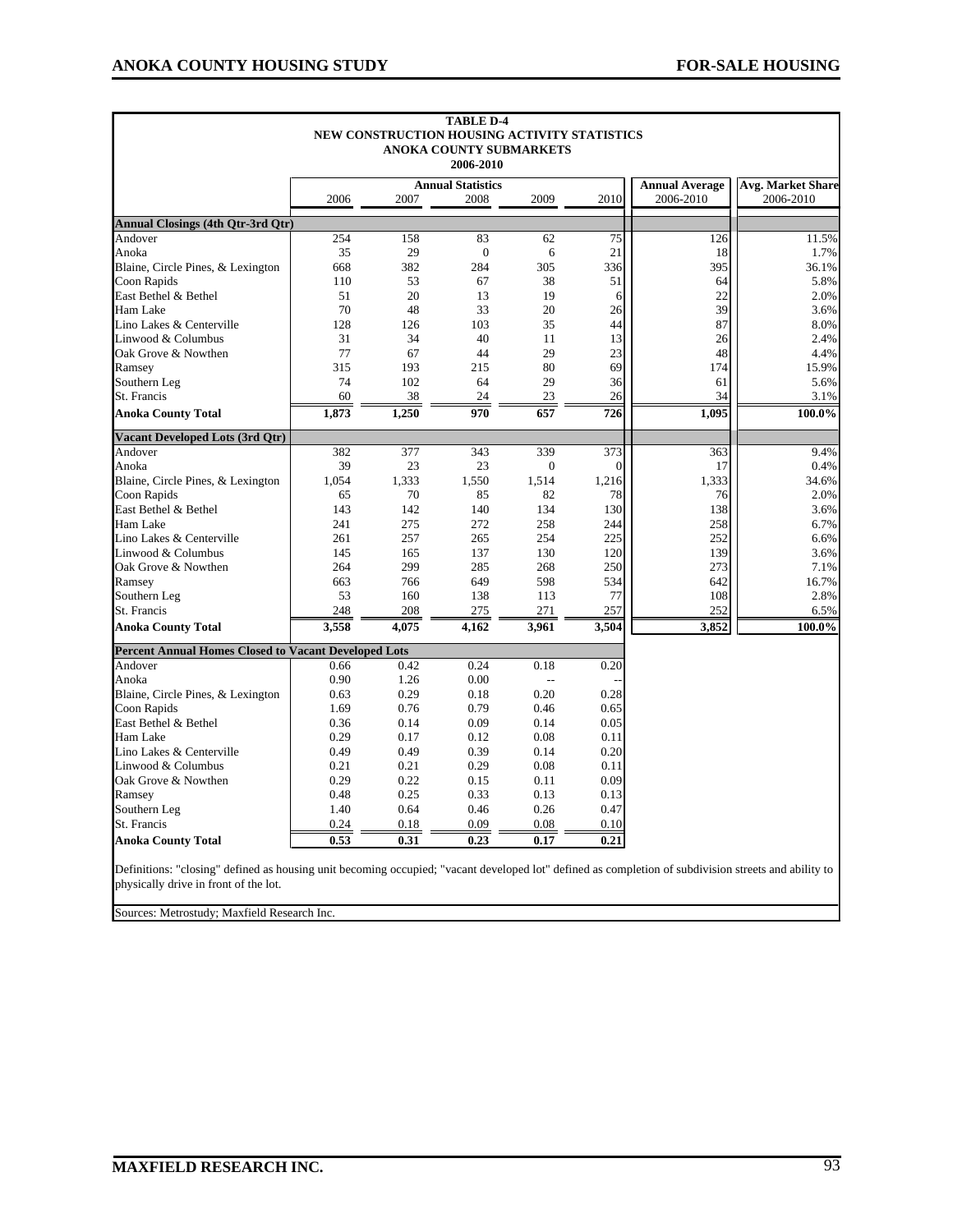|                                   |                                            |                      | <b>TABLE D-5</b>               |              |                |                    |                      |                  |  |
|-----------------------------------|--------------------------------------------|----------------------|--------------------------------|--------------|----------------|--------------------|----------------------|------------------|--|
|                                   | SUMMARY OF ACTIVELY MARKETING SUBDIVISIONS |                      |                                |              |                |                    |                      |                  |  |
|                                   |                                            |                      | <b>ANOKA COUNTY SUBMARKETS</b> |              |                |                    |                      |                  |  |
|                                   |                                            |                      | 4th Quarter 2010               |              |                |                    |                      |                  |  |
|                                   |                                            |                      |                                |              |                |                    |                      |                  |  |
|                                   |                                            | <b>Single-Family</b> |                                |              |                | <b>Multifamily</b> |                      |                  |  |
|                                   | Home                                       |                      | <b>Future</b>                  | <b>Total</b> | Home           |                    | <b>Future</b>        | <b>Total</b>     |  |
| <b>Submarket</b>                  | <b>Inventory</b>                           | <b>VDLs</b>          | $\mathbf{Lots}^{**}$           | Lots         | Inventory      | <b>VDLs</b>        | $\mathbf{Lots}^{**}$ | Lots             |  |
| Andover                           | 32                                         | 349                  | 108                            | 1,147        | $\overline{2}$ | 24                 | 6                    | 44               |  |
| Anoka                             | $\mathbf{0}$                               | $\Omega$             | $\Omega$                       | 0            | $\Omega$       | $\Omega$           | $\Omega$             | $\overline{0}$   |  |
| Blaine, Circle Pines, & Lexington | 92                                         | 691                  | 391                            | 2,296        | 92             | 525                | 163                  | 1,831            |  |
| Coon Rapids                       | 3                                          | 26                   | 63                             | 428          | 37             | 52                 | 26                   | 408              |  |
| East Bethel & Bethel              | $\overline{2}$                             | 130                  | 61                             | 351          | $\Omega$       | $\theta$           | 0                    | $\overline{0}$   |  |
| Ham Lake                          | 10                                         | 220                  | 79                             | 698          | $\Omega$       | 24                 | 0                    | 111              |  |
| Lino Lakes & Centerville          |                                            | 163                  | $\Omega$                       | 403          | 14             | 62                 | 0                    | 490              |  |
| Linwood & Columbus                | 6                                          | 120                  | $\Omega$                       | 237          | $\Omega$       | $\theta$           | 0                    | $\boldsymbol{0}$ |  |
| Oak Grove & Nowthen               | 5                                          | 250                  | $\Omega$                       | 624          | $\mathbf{0}$   | $\theta$           | 0                    | $\mathbf{0}$     |  |
| Ramsey                            | 23                                         | 296                  | 149                            | 825          | $\Omega$       | 238                | 77                   | 554              |  |
| Southern Leg                      | 2                                          | 16                   | $\Omega$                       | 34           | 24             | 61                 | 0                    | 282              |  |
| St. Francis                       | 2                                          | 150                  | $\mathbf{0}$                   | 225          | 2              | 107                | 0                    | 209              |  |
| <b>Total</b>                      | 184                                        | 2,411                | 851                            | 7,268        | 171            | 1,093              | 272                  | 3,929            |  |

**\*\*Includes only future lots in actively market subdivisions. Additional future lots are currently identified in new subdivisions in the pipeline.**

Source: Metrostudy; Maxfield Research Inc.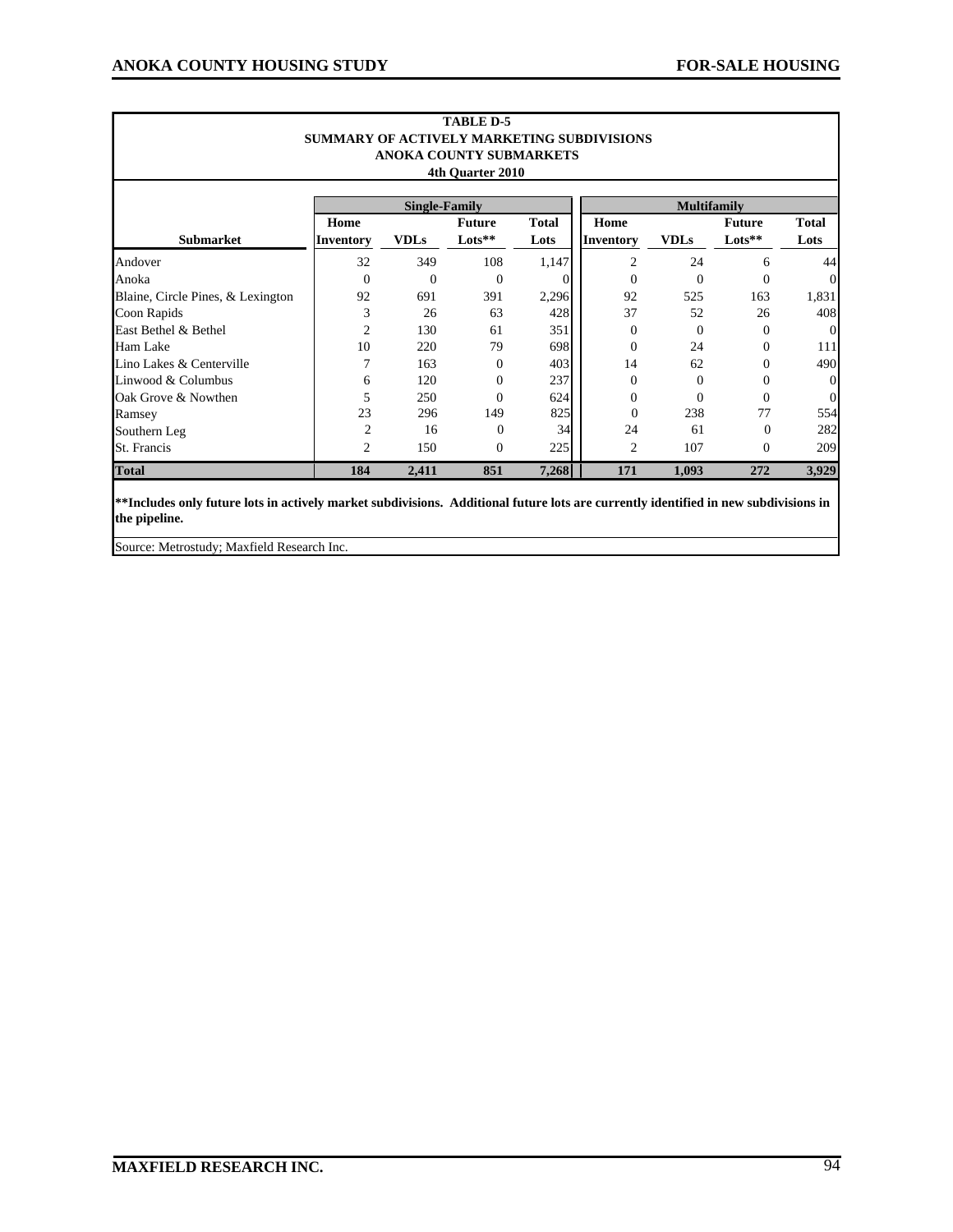|                                                |               |                     | <b>TABLE D-6</b>          |                                                        |                  |                  |                |                 |
|------------------------------------------------|---------------|---------------------|---------------------------|--------------------------------------------------------|------------------|------------------|----------------|-----------------|
|                                                |               |                     |                           | <b>ACTIVELY MARKETING SUBDIVISIONS - SINGLE-FAMILY</b> |                  |                  |                |                 |
|                                                |               |                     | ANOKA COUNTY SUBMARKETS   |                                                        |                  |                  |                |                 |
|                                                |               |                     | 4th Quarter 2010          |                                                        |                  |                  |                |                 |
|                                                |               | <b>Initial Site</b> |                           | <b>Price Range</b>                                     | Home             |                  | <b>Future</b>  | <b>Total</b>    |
| <b>Subdivision Name</b>                        | <b>City</b>   | <b>Activity</b>     | <b>Lot Sizes</b>          | (in thousands)                                         | Inventory        | <b>VDL</b>       | Lots           | Lots            |
| Andover                                        |               |                     |                           |                                                        |                  |                  |                |                 |
| <b>Country Oaks West</b>                       | Andover       | 3Q05                | $80' - 80'$               | $$310 - $650$                                          | 7                | 17               | $\theta$       | 82              |
| Sophies South                                  | Andover       | 4Q05                | $80' - 80'$               | $$178 - $223$                                          | $\overline{c}$   | 46               | $\theta$       | 85              |
| <b>Millers Woods</b>                           | Andover       | 1Q05                | $80' - 80'$               | $$248 - $325$                                          | 6                | 14               | 49             | 86              |
| <b>Hickory Meadows</b>                         | Andover       | 1Q09                | $90' - 90'$               | $$194 - $340$                                          | 4                | 22               | $\Omega$       | 34              |
| <b>Cardinal Ridge</b>                          | Andover       | 3Q06                | $80' - 80'$               | $$235 - $400$                                          |                  | 11               | $\theta$       | 48              |
| <b>Kensington Estates</b>                      | Andover       | 1Q07                | $90' - 90'$               | $$210 - $278$                                          | $\overline{0}$   | 7                | $\theta$       | 12              |
| <b>Silver Meadows West</b>                     | Andover       | 1Q06                | $300' - 300'$             | $$505 - $805$                                          | 1                | 7                | $\theta$       | 15              |
| <b>Stacks Woods</b>                            | Andover       | 2Q06                | 290' - 290'               | $$360 - $1,000$                                        | $\overline{c}$   | 15               | $\theta$       | 20              |
| White Pines Wilderness                         | Andover       | 4Q06                | $75' - 75'$               | $$350 - $1,074$                                        | 1                | 6                | 46             | 61              |
| <b>Woodlands Crossings</b>                     | Andover       | 2Q06                | $80' - 80'$               | $$400 - $645$                                          | $\overline{0}$   | 3                | $\theta$       | 18              |
| Shaws Glen                                     | Andover       | 2Q06                | $80' - 80'$               | $$310 - $371$                                          | 1                | 3                | $\theta$       | 11              |
| Sophies Manor                                  | Andover       | 4Q04                | $85' - 85'$               | $$155 - $250$                                          | $\overline{0}$   | $\overline{2}$   | $\theta$       | 51              |
| <b>Woodland Estates</b>                        | Andover       | 3Q97                | $90' - 90'$               | $$299 - $392$                                          |                  | 87               | 13             | 432             |
| <b>Andover Station/Parkside</b>                | Andover       | 3Q06                | $50' - 50'$               | $$147 - $169$                                          | 3                | 60               | $\theta$       | 88              |
| <b>Andover Station/Parkside</b>                | Andover       | 4Q06                | $55' - 55'$               | $$220 - $244$                                          | $\overline{2}$   | 31               | $\theta$       | 33              |
| <b>Brook Crossing</b>                          | Andover       | 1Q06                | $210' - 210'$             | \$392 - \$440                                          | $\boldsymbol{0}$ | $\boldsymbol{7}$ | $\overline{0}$ | 10              |
| <b>Constance Corners</b>                       | Andover       | 1Q05                | $80' - 80'$               | $$200 - $250$                                          |                  | $\boldsymbol{2}$ | $\theta$       | 42              |
| Deer Oaks                                      | Andover       | 1Q05                | 300' - 300'               | $$500 - $650$                                          | $\boldsymbol{0}$ | 5                | $\theta$       | $\overline{7}$  |
| Maple Hollow                                   | Andover       | 2Q05                | $120' - 120'$             | $$304 - $550$                                          | $\theta$         | $\overline{c}$   | $\theta$       | 6               |
| Prairie Cove                                   | Andover       | 3Q05                | $80' - 80'$               | $$250 - $330$                                          | $\Omega$         | $\overline{c}$   | $\theta$       | 6               |
|                                                |               |                     |                           | <b>Andover Subtotal (SF)</b>                           | $\theta$         | $\boldsymbol{4}$ | $\theta$       | $\overline{12}$ |
| Anoka                                          |               |                     |                           |                                                        |                  |                  |                |                 |
| No actively marketing multifamily subdivisions |               |                     |                           |                                                        |                  |                  |                |                 |
| <b>Blaine, Circle Pines &amp; Lexingon</b>     |               |                     |                           |                                                        |                  |                  |                |                 |
| <b>Crescent Ponds/Centex</b>                   | <b>Blaine</b> | 3Q06                | $55' - 55'$               | $$210 - $250$                                          | 11               | 35               | $\theta$       | 112             |
| Willowbrook                                    | Blaine        | 4Q07                | $65' - 80'$               | $$214 - $335$                                          | 3                | 47               | $\theta$       | 100             |
| Shade Tree Cove of Blaine                      | <b>Blaine</b> | 1Q06                | $70' - 70'$               | $$230 - $264$                                          | 3                | 33               | $\theta$       | 77              |
| Savanna Grove                                  | Blaine        | 1Q06                | $85' - 85'$               | $$267 - $362$                                          | $\overline{4}$   | 33               | $\theta$       | 99              |
| Lakes/Aspen Bay                                | Blaine        | 2Q04                | $85' - 85$                | \$375 - \$700                                          | 9                | 51               | $\theta$       | 208             |
|                                                |               |                     | <b>CONTINUED</b> (1 of 6) |                                                        |                  |                  |                |                 |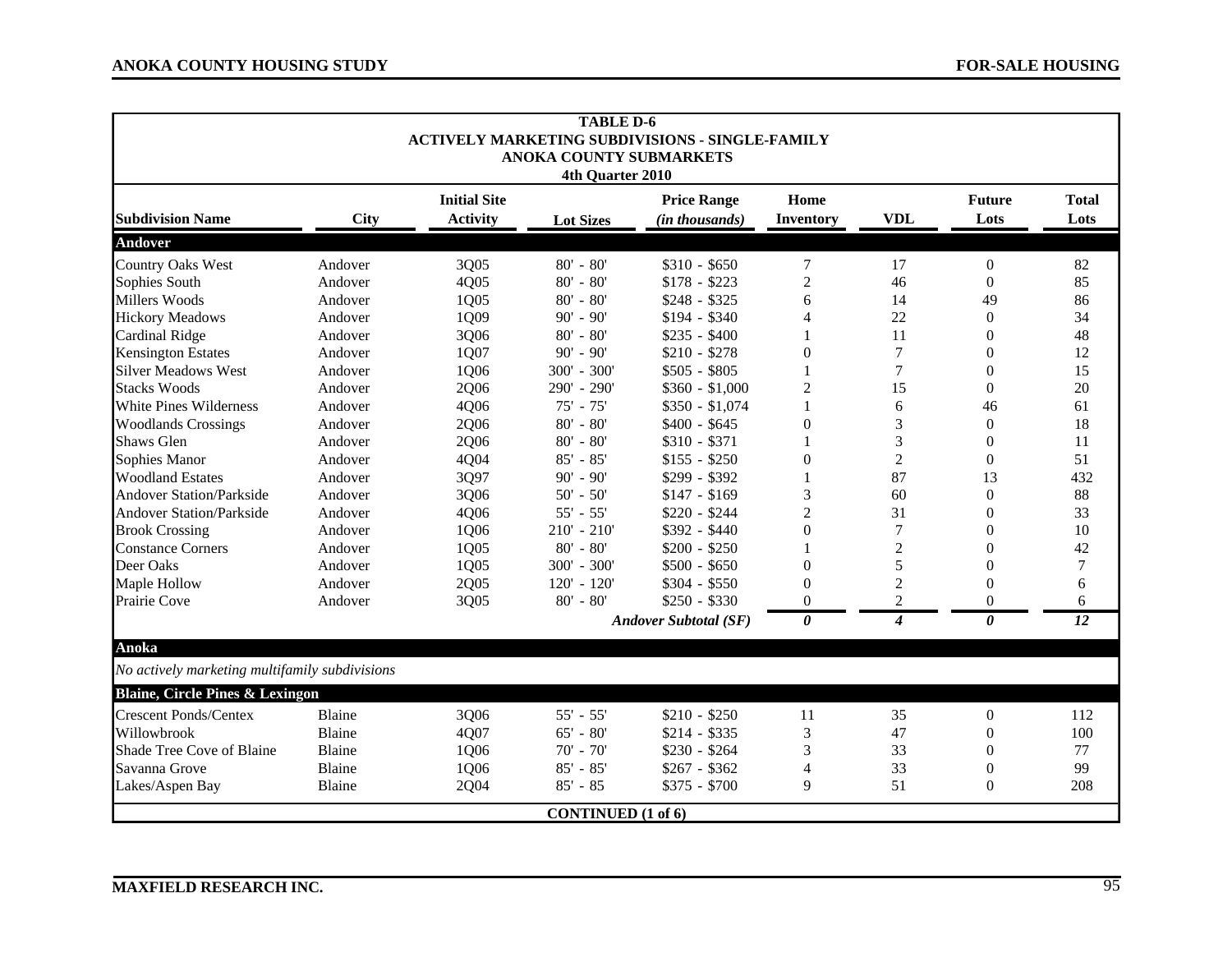|                               | <b>TABLE D-6 (continued)</b><br><b>ACTIVELY MARKETING SUBDIVISIONS - SINGLE-FAMILY</b><br>ANOKA COUNTY SUBMARKETS<br>4th Quarter 2010 |                                        |                           |                                      |                          |                  |                       |                      |  |  |  |  |
|-------------------------------|---------------------------------------------------------------------------------------------------------------------------------------|----------------------------------------|---------------------------|--------------------------------------|--------------------------|------------------|-----------------------|----------------------|--|--|--|--|
| <b>Subdivision Name</b>       | <b>City</b>                                                                                                                           | <b>Initial Site</b><br><b>Activity</b> | <b>Lot Sizes</b>          | <b>Price Range</b><br>(in thousands) | Home<br><b>Inventory</b> | <b>VDL</b>       | <b>Future</b><br>Lots | <b>Total</b><br>Lots |  |  |  |  |
| Lakes/Crown Woods             | Blaine                                                                                                                                | 4Q05                                   | $70' - 70'$               | $$231 - $444$                        | 11                       | 35               | $\Omega$              | 92                   |  |  |  |  |
| <b>Crescent Ponds/Pulte</b>   | Blaine                                                                                                                                | 3Q06                                   | $75' - 75'$               | $$270 - $313$                        | 5                        | 36               | $\mathbf{0}$          | 120                  |  |  |  |  |
| Preserve at Legacy            | Blaine                                                                                                                                | 3Q08                                   | $65' - 65'$               | $$350 - $500$                        | $\overline{4}$           | 12               | 48                    | 73                   |  |  |  |  |
| Lakes/East Woods              | Blaine                                                                                                                                | 3Q05                                   | $80' - 80'$               | $$250 - $314$                        | $\overline{c}$           | 13               | $\overline{0}$        | 50                   |  |  |  |  |
| <b>Woodland Village</b>       | Blaine                                                                                                                                | 4Q06                                   | $85' - 85'$               | $$525 - $800$                        | 3                        | 42               | 69                    | 119                  |  |  |  |  |
| Preserve at Legacy            | Blaine                                                                                                                                | 3Q08                                   | $50' - 50'$               | $$216 - $400$                        | 7                        | 14               | 33                    | 58                   |  |  |  |  |
| <b>Rice Creek Woods</b>       | Blaine                                                                                                                                | 3Q98                                   | $80' - 80'$               | $$285 - $370$                        | $\mathbf{1}$             | $\mathbf{1}$     | $\mathbf{0}$          | 77                   |  |  |  |  |
| Lakes/Aspen Woods             | Blaine                                                                                                                                | 2Q05                                   | $90' - 90'$               | $$520 - $1,250$                      | $\overline{4}$           | 26               | $\mathbf{0}$          | 63                   |  |  |  |  |
| Lakes/Copper Bay              | Blaine                                                                                                                                | 4Q05                                   | $80' - 80'$               | $$400 - $1,000$                      | 6                        | 52               | $\overline{0}$        | 67                   |  |  |  |  |
| <b>Lakes/Emerald Gardens</b>  | Blaine                                                                                                                                | 2Q10                                   | $50' - 50'$               | $$197 - $240$                        | 5                        | 14               | 34                    | 53                   |  |  |  |  |
| Lakes/Northwest Shores        | Blaine                                                                                                                                | 3Q04                                   | $85' - 85'$               | $$550 - $890$                        | $\overline{c}$           | 11               | $\theta$              | 61                   |  |  |  |  |
| Lakes/Crown Shores            | <b>Blaine</b>                                                                                                                         | 4Q04                                   | $110' - 110'$             | $$250 - $400$                        | $\mathbf{1}$             | 3                | $\Omega$              | 86                   |  |  |  |  |
| <b>Blaine Haven</b>           | Blaine                                                                                                                                | 4Q07                                   | 140' - 140'               | $$260 - $277$                        | 3                        | 22               | $\overline{0}$        | 35                   |  |  |  |  |
| <b>Rife Estates</b>           | Blaine                                                                                                                                | 4Q07                                   | $80' - 80'$               | $$190 - $264$                        | $\overline{c}$           | $\boldsymbol{0}$ | $\overline{0}$        | 15                   |  |  |  |  |
| <b>Shade Tree Court</b>       | Blaine                                                                                                                                | 4Q05                                   | $60' - 60'$               | $$203 - $242$                        | $\mathbf{1}$             | $\Omega$         | $\theta$              | 10                   |  |  |  |  |
| <b>Shade Tree Cove Woods</b>  | Blaine                                                                                                                                | 1Q05                                   | $70' - 70'$               | $$234 - $285$                        |                          | 9                | $\Omega$              | 26                   |  |  |  |  |
| <b>Harpers Street Woods</b>   | Blaine                                                                                                                                | 4Q06                                   | $85' - 85'$               | $$360 - $550$                        | $\theta$                 | 26               | 50                    | 99                   |  |  |  |  |
| <b>Harpers Street Meadows</b> | Blaine                                                                                                                                | 1Q06                                   | $90' - 90'$               | $$248 - $485$                        | 1                        | 6                | $\Omega$              | 34                   |  |  |  |  |
| Quail Creek/Oak Hill          | Blaine                                                                                                                                | 3Q03                                   | $95' - 95'$               | $$452 - $505$                        | $\overline{c}$           | 12               | 125                   | 198                  |  |  |  |  |
| Sanctuary of Blaine           | Blaine                                                                                                                                | 3Q03                                   | $135' - 135'$             | \$396 - \$998                        | $\Omega$                 | 50               | $\overline{4}$        | 191                  |  |  |  |  |
| St. Andrews Village           | Blaine                                                                                                                                | 4Q06                                   | $65' - 65'$               | $$727 - $1,195$                      | $\mathbf{1}$             | 45               | $\overline{0}$        | 61                   |  |  |  |  |
| <b>Cherry Pointe Estates</b>  | Blaine                                                                                                                                | 4Q07                                   | $80' - 80'$               | $$300 - $500$                        | $\boldsymbol{0}$         | 13               | 28                    | 41                   |  |  |  |  |
| Cloud Ridge                   | Blaine                                                                                                                                | 3Q05                                   | $65' - 65'$               | $$364 - $400$                        | $\Omega$                 | 3                | $\Omega$              | 11                   |  |  |  |  |
| Coral Sea Crossing            | Blaine                                                                                                                                | 3Q05                                   | 180' - 180'               | $$301 - $427$                        | $\overline{0}$           | $\overline{2}$   | $\theta$              | 10                   |  |  |  |  |
| <b>Harpers Grove</b>          | Blaine                                                                                                                                | 1Q09                                   | $90' - 90'$               | $$300 - $500$                        | $\overline{0}$           | 13               | $\overline{0}$        | 13                   |  |  |  |  |
| <b>Woodland Village</b>       | Blaine                                                                                                                                | 4Q06                                   | $65' - 65'$               | $$365 - $535$                        | $\theta$                 | 32               | $\theta$              | 37                   |  |  |  |  |
|                               |                                                                                                                                       |                                        |                           | <b>Blaine Subtotal (SF)</b>          | 92                       | 691              | 391                   | 2296                 |  |  |  |  |
| <b>Coon Rapids</b>            |                                                                                                                                       |                                        |                           |                                      |                          |                  |                       |                      |  |  |  |  |
| The Fountains                 | Coon Rapids                                                                                                                           | 4Q09                                   | $85' - 85'$               | \$271 - \$300                        | 1                        | 10               | 63                    | 81                   |  |  |  |  |
| Wexford                       | Coon Rapids                                                                                                                           | 3Q03                                   | $85' - 85'$               | $$275 - $340$                        | 1                        | 9                | $\overline{0}$        | 333                  |  |  |  |  |
| Mississippi Bluffs            | Coon Rapids                                                                                                                           | 2Q05                                   | $100' - 100'$             | $$400 - $565$                        | $\theta$                 | 3                | $\Omega$              | 7                    |  |  |  |  |
| <b>Tamarack Woods</b>         | Coon Rapids                                                                                                                           | 4Q06                                   | $75' - 75'$               | $$343 - $456$                        |                          | $\overline{4}$   | $\overline{0}$        | 7                    |  |  |  |  |
|                               |                                                                                                                                       |                                        |                           | Coon Rapids Subtotal (SF)            | $\mathfrak{z}$           | $\overline{26}$  | 63                    | 428                  |  |  |  |  |
|                               |                                                                                                                                       |                                        | <b>CONTINUED</b> (2 of 6) |                                      |                          |                  |                       |                      |  |  |  |  |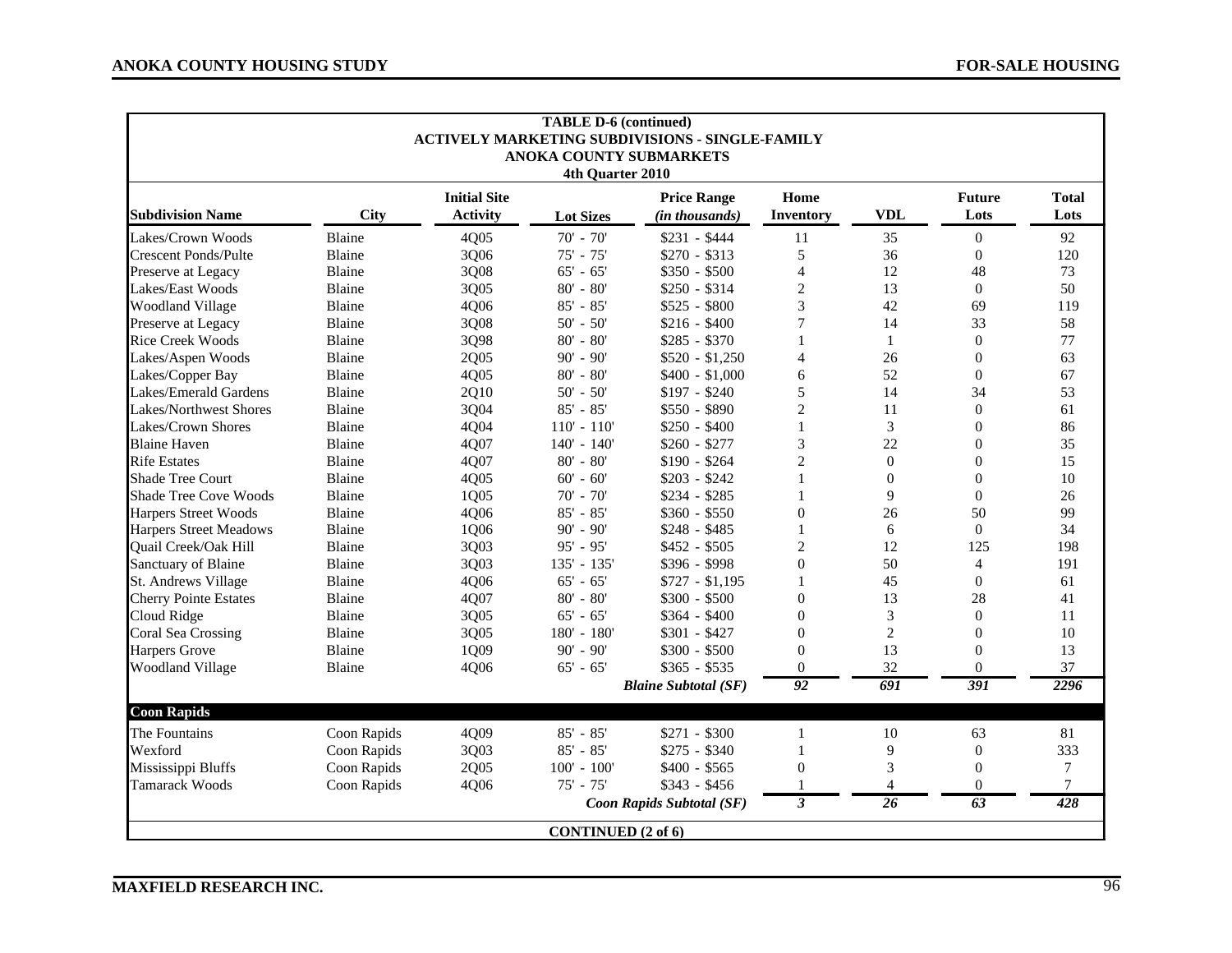|                                 | <b>TABLE D-6 (continued)</b><br><b>ACTIVELY MARKETING SUBDIVISIONS - SINGLE-FAMILY</b><br>ANOKA COUNTY SUBMARKETS<br>4th Quarter 2010 |                                        |                           |                                      |                   |                |                       |                      |  |
|---------------------------------|---------------------------------------------------------------------------------------------------------------------------------------|----------------------------------------|---------------------------|--------------------------------------|-------------------|----------------|-----------------------|----------------------|--|
| <b>Subdivision Name</b>         | <b>City</b>                                                                                                                           | <b>Initial Site</b><br><b>Activity</b> | <b>Lot Sizes</b>          | <b>Price Range</b><br>(in thousands) | Home<br>Inventory | <b>VDL</b>     | <b>Future</b><br>Lots | <b>Total</b><br>Lots |  |
| <b>East Bethel &amp; Bethel</b> |                                                                                                                                       |                                        |                           |                                      |                   |                |                       |                      |  |
| <b>Bear Hollow</b>              | East Bethel                                                                                                                           | 2Q04                                   | $150' - 150'$             | $$300 - $395$                        | 1                 | 6              | $\overline{0}$        | 31                   |  |
| <b>Oak Brook Acres</b>          | East Bethel                                                                                                                           | 1Q03                                   | $200' - 200'$             | $$235 - $335$                        | $\boldsymbol{0}$  | 5              | $\mathbf{0}$          | 56                   |  |
| Whispering Aspen                | East Bethel                                                                                                                           | 1Q04                                   | $100' - 100'$             | $$185 - $335$                        | 1                 | 52             | 61                    | 157                  |  |
| <b>Dellwood Acres</b>           | East Bethel                                                                                                                           | 4Q03                                   | 190' - 190'               | $$240 - $310$                        | $\mathbf{0}$      | $\tau$         | $\theta$              | 19                   |  |
| Meadows of Fish Lake            | East Bethel                                                                                                                           | 4Q04                                   | $200' - 200'$             | \$230 - \$334                        | $\boldsymbol{0}$  | 36             | $\theta$              | 63                   |  |
| <b>Norlyn Farms</b>             | East Bethel                                                                                                                           | 3Q06                                   | $200' - 200'$             | $$290 - $331$                        | $\theta$          | $\overline{4}$ | $\theta$              | 5                    |  |
| <b>Oak Glen Estates</b>         | <b>East Bethel</b>                                                                                                                    | 3Q07                                   | $90' - 90'$               | $$300 - $600$                        | $\theta$          | $\overline{7}$ | $\theta$              | $\overline{7}$       |  |
| Peterson Ridge                  | East Bethel                                                                                                                           | 1Q07                                   | $165' - 165'$             | $$225 - $250$                        | $\boldsymbol{0}$  | 8              | $\overline{0}$        | 8                    |  |
| Woodcroft                       | <b>East Bethel</b>                                                                                                                    | 3Q07                                   | 325' - 325                | $$300 - $600$                        | $\mathbf{0}$      | 5              | $\theta$              | 5                    |  |
|                                 |                                                                                                                                       |                                        |                           | East Bethel & Bethel Subtotal (SF)   | $\overline{2}$    | 130            | $\overline{61}$       | 351                  |  |
| <b>Ham Lake</b>                 |                                                                                                                                       |                                        |                           |                                      |                   |                |                       |                      |  |
| Deer Haven Hills                | Ham Lake                                                                                                                              | 4Q01                                   | $150' - 150'$             | $$450 - $900$                        | $\overline{c}$    | 11             | $\overline{0}$        | 61                   |  |
| <b>Hidden Forest West</b>       | Ham Lake                                                                                                                              | 1Q03                                   | $200' - 200'$             | $$650 - $812$                        | $\overline{2}$    | $\overline{7}$ | $\mathbf{0}$          | 41                   |  |
| Larsons Heritage Oaks West      | Ham Lake                                                                                                                              | 3Q01                                   | $200' - 200'$             | $$398 - $525$                        | $\mathbf{1}$      | 9              | $\theta$              | 59                   |  |
| <b>Enchanted Estates</b>        | Ham Lake                                                                                                                              | 3Q05                                   | 290' - 290'               | $$593 - $1,019$                      | $\boldsymbol{0}$  | 16             | $\overline{0}$        | 27                   |  |
| Heritage Forest                 | Ham Lake                                                                                                                              | 4Q05                                   | $200' - 200'$             | $$800 - $952$                        | $\boldsymbol{0}$  | 9              | $\overline{0}$        | 17                   |  |
| <b>Highland Bluffs</b>          | Ham Lake                                                                                                                              | 1Q02                                   | $200' - 200'$             | $$350 - $600$                        | 1                 | $\theta$       | $\theta$              | 51                   |  |
| <b>Homestead Estates</b>        | Ham Lake                                                                                                                              | 2Q07                                   | $200' - 200'$             | $$400 - $500$                        |                   | 5              | $\theta$              | 6                    |  |
| Pine Run                        | Ham Lake                                                                                                                              | 3Q06                                   | $200' - 200'$             | $$328 - $380$                        | $\theta$          | 10             | $\theta$              | 13                   |  |
| Whitetail Run                   | Ham Lake                                                                                                                              | 4Q06                                   | $200' - 200'$             | $$291 - $375$                        | $\boldsymbol{0}$  | 39             | $\theta$              | 44                   |  |
| Acorn Ridge                     | Ham Lake                                                                                                                              | 4Q06                                   | $100' - 100'$             | $$241 - $400$                        | $\boldsymbol{0}$  | 6              | $\overline{0}$        | $\overline{7}$       |  |
| Alexa Woods                     | Ham Lake                                                                                                                              | 2Q05                                   | $160' - 160'$             | $$400 - $444$                        | $\mathbf{0}$      | $\overline{2}$ | $\theta$              | 8                    |  |
| <b>Bluegrass Estates</b>        | Ham Lake                                                                                                                              | 2Q06                                   | 340' - 340'               | $$440 - $550$                        | $\mathbf{0}$      | 29             | 21                    | 52                   |  |
| <b>Concord Woods</b>            | Ham Lake                                                                                                                              | 2Q05                                   | 245' - 245'               | $$475 - $600$                        | $\mathbf{0}$      | 3              | $\theta$              | 8                    |  |
| Deer Way Preserve               | Ham Lake                                                                                                                              | 4Q05                                   | $135' - 135'$             | $$300 - $500$                        | $\mathbf{0}$      | 3              | $\theta$              | $\overline{7}$       |  |
| Eagle Ridge Estate South        | Ham Lake                                                                                                                              | 2Q03                                   | $200' - 200'$             | $$350 - $400$                        | $\overline{c}$    | $\mathbf{1}$   | $\overline{0}$        | 22                   |  |
| Fox Run                         | Ham Lake                                                                                                                              | 2Q07                                   | $200' - 200'$             | $$400 - $500$                        | $\mathbf{0}$      | 11             | $\mathbf{0}$          | 13                   |  |
| <b>Harmony Estates</b>          | Ham Lake                                                                                                                              | 3Q08                                   | $175' - 175'$             | $$350 - $400$                        | $\overline{0}$    | 12             | 58                    | 70                   |  |
| <b>Hidden Meadows</b>           | Ham Lake                                                                                                                              | 3Q06                                   | 350' - 350'               | $$400 - $549$                        | $\theta$          | 9              | $\overline{0}$        | 12                   |  |
| Livgard                         | Ham Lake                                                                                                                              | 3Q06                                   | $200' - 200'$             | $$530 - $630$                        | $\boldsymbol{0}$  | 3              | $\mathbf{0}$          | 9                    |  |
| <b>Serenity Meadows</b>         | Ham Lake                                                                                                                              | 1Q06                                   | $150' - 150'$             | $$325 - $675$                        | $\mathbf{1}$      | $\overline{7}$ | $\theta$              | 15                   |  |
|                                 |                                                                                                                                       |                                        | <b>CONTINUED</b> (3 of 6) |                                      |                   |                |                       |                      |  |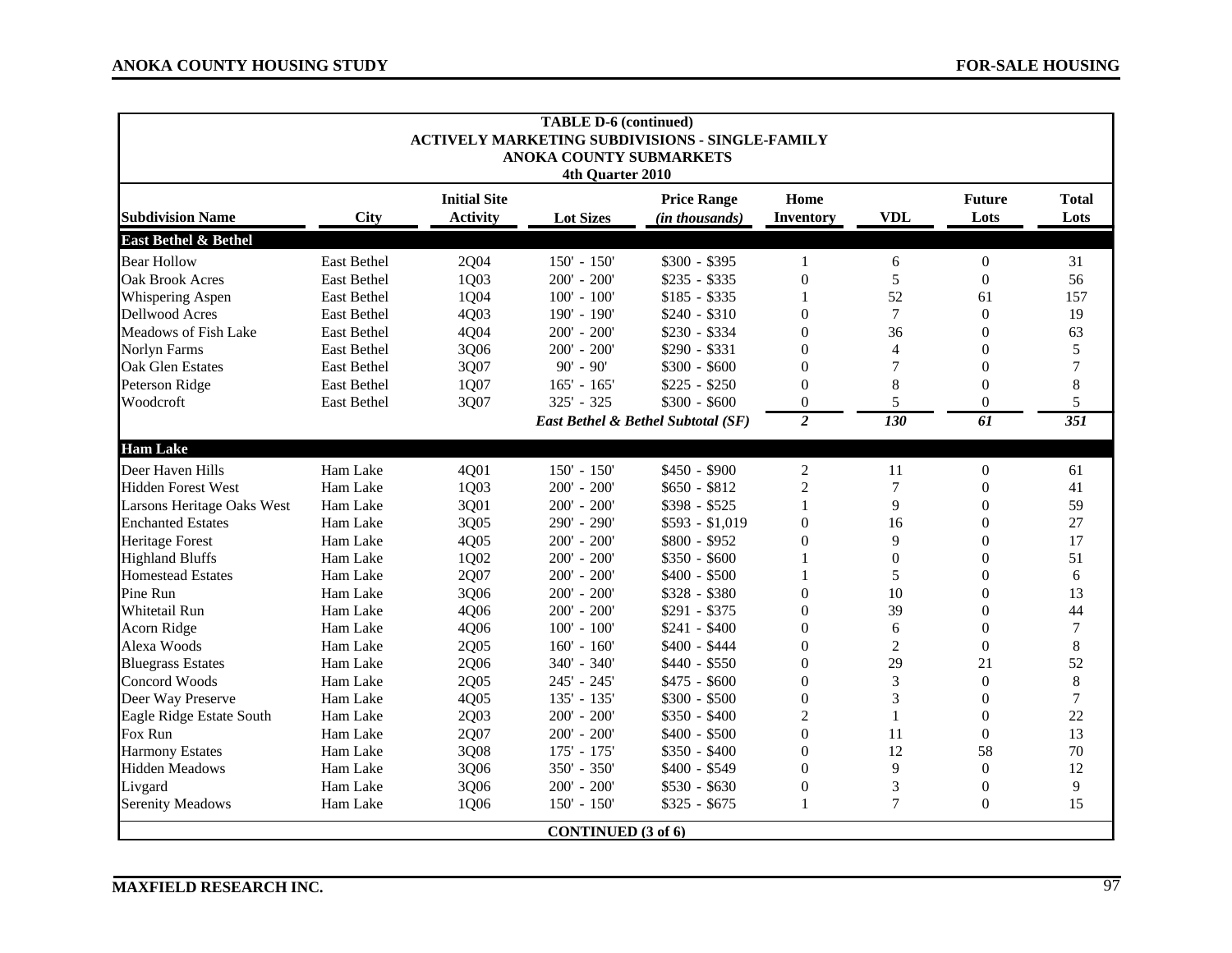|                                 |              |                                        | <b>TABLE D-6 (continued)</b>                | <b>ACTIVELY MARKETING SUBDIVISIONS - SINGLE-FAMILY</b> |                   |                  |                       |                      |
|---------------------------------|--------------|----------------------------------------|---------------------------------------------|--------------------------------------------------------|-------------------|------------------|-----------------------|----------------------|
|                                 |              |                                        | ANOKA COUNTY SUBMARKETS<br>4th Quarter 2010 |                                                        |                   |                  |                       |                      |
| <b>Subdivision Name</b>         | <b>City</b>  | <b>Initial Site</b><br><b>Activity</b> | <b>Lot Sizes</b>                            | <b>Price Range</b><br>(in thousands)                   | Home<br>Inventory | <b>VDL</b>       | <b>Future</b><br>Lots | <b>Total</b><br>Lots |
| <b>Westlunds Creekside</b>      | Ham Lake     | 2Q04                                   | $170' - 170'$                               | $$260 - $524$                                          | $\theta$          | 6                | $\theta$              | 45                   |
| <b>Woodland Bluffs</b>          | Ham Lake     | 3Q02                                   | $200' - 200'$                               | $$400 - $1,200$                                        | $\mathbf{0}$      | $\overline{4}$   | $\overline{0}$        | 88                   |
| <b>Woodland Preserve</b>        | Ham Lake     | 1Q06                                   | 195' - 195'                                 | $$650 - $707$                                          | $\theta$          | 18               | $\overline{0}$        | 23                   |
|                                 |              |                                        |                                             | Ham Lake Subtotal (SF)                                 | $\overline{10}$   | $\overline{220}$ | 79                    | 698                  |
| Lino Lakes & Centerville        |              |                                        |                                             |                                                        |                   |                  |                       |                      |
| Pine Glen                       | Lino Lakes   | 3Q06                                   | $100' - 100'$                               | $$236 - $308$                                          | 1                 | 18               | $\boldsymbol{0}$      | 73                   |
| Foxborough                      | Lino Lakes   | 4Q05                                   | $90' - 90'$                                 | $$440 - $670$                                          | $\sqrt{2}$        | 41               | $\mathbf{0}$          | 57                   |
| <b>Hunters Crossing</b>         | Lino Lakes   | 3Q03                                   | $85' - 85'$                                 | $$412 - $510$                                          | $\boldsymbol{0}$  | 43               | $\overline{0}$        | 80                   |
| Grandview                       | Lino Lakes   | 1Q09                                   | $100' - 100'$                               | $$400 - $500$                                          | $\overline{c}$    | 6                | $\theta$              | 8                    |
| <b>Marshan Meadows</b>          | Lino Lakes   | 2Q06                                   | $80' - 80'$                                 | $$350 - $500$                                          | $\overline{c}$    | 14               | $\theta$              | 21                   |
| Century Farm North              | Lino Lakes   | 2Q03                                   | $85' - 85'$                                 | $$280 - $355$                                          | $\overline{0}$    | 4                | $\overline{0}$        | 48                   |
| <b>Clearwater Creek Estates</b> | Centerville  | 4Q07                                   | $100' - 100'$                               | $$276 - $352$                                          | $\boldsymbol{0}$  | 4                | $\theta$              | 5                    |
| Oakwood View                    | Lino Lakes   | 4Q05                                   | $60' - 60'$                                 | $$350 - $500$                                          | $\mathbf{0}$      | 5                | $\theta$              | 10                   |
| <b>Peltier Preserve</b>         | Centerville  | 1Q03                                   | $110' - 110'$                               | $$549 - $725$                                          | $\theta$          | 3                | $\theta$              | 19                   |
| <b>Pheasant Marsh</b>           | Centerville  | 2Q01                                   | $85' - 85'$                                 | \$380 - \$380                                          | $\theta$          | 21               | $\theta$              | 77                   |
| Vaughan Addition                | Lino Lakes   | 1Q06                                   | $90' - 90'$                                 | $$500 - $525$                                          | $\overline{0}$    | $\overline{4}$   | $\overline{0}$        | 5                    |
|                                 |              |                                        |                                             | Lino Lakes & Centerville Subtotal (SF)                 | $\overline{7}$    | 163              | $\theta$              | 403                  |
| Linwood & Columbus              |              |                                        |                                             |                                                        |                   |                  |                       |                      |
| Lyons Den                       | Linwood      | 3Q05                                   | 220' - 220'                                 | $$175 - $280$                                          | $\overline{c}$    | $\,8\,$          | $\boldsymbol{0}$      | 28                   |
| <b>Boettcher Farm Preserve</b>  | Linwood      | 3Q06                                   | $100' - 100'$                               | \$190 - \$389                                          | $\overline{4}$    | 35               | $\theta$              | 93                   |
| <b>Carlos Avery Estates</b>     | Columbus Twp | 1Q05                                   | $75' - 75'$                                 | $$665 - $700$                                          | $\boldsymbol{0}$  | 5                | $\overline{0}$        | 17                   |
| Cattail Pond                    | Linwood      | 1Q07                                   | $205' - 205'$                               | $$280 - $350$                                          | $\boldsymbol{0}$  | 3                | $\theta$              | 6                    |
| Deer Marsh                      | Columbus Twp | 3Q07                                   | 225' - 225'                                 | $$270 - $375$                                          | $\theta$          | 5                | $\theta$              | 5                    |
| Deer Trail Acres                | Columbus Twp | 4Q05                                   | 425' - 425'                                 | $$325 - $420$                                          | $\boldsymbol{0}$  | 10               | $\overline{0}$        | 15                   |
| <b>Delmonico Preserve</b>       | Columbus Twp | 2Q06                                   | $130' - 130'$                               | $$390 - $450$                                          | $\boldsymbol{0}$  | $\overline{2}$   | $\overline{0}$        | 6                    |
| <b>Evans Estates</b>            | Linwood      | 1Q05                                   | $170' - 170'$                               | $$350 - $550$                                          | $\mathbf{0}$      | 3                | $\theta$              | 7                    |
| <b>Prairie Meadow Farms</b>     | Columbus Twp | 2Q06                                   | 325' - 325'                                 | $$462 - $562$                                          | $\mathbf{0}$      | 4                | $\Omega$              | 7                    |
| <b>Rolling Oak Meadows</b>      | Linwood      | 3Q06                                   | 190' - 190'                                 | $$235 - $391$                                          | $\theta$          | 4                | $\theta$              | 5                    |
| <b>Shadow Ridge Overlook</b>    | Linwood      | 3Q05                                   | $150' - 150'$                               | $$320 - $460$                                          | $\overline{0}$    | 36               | $\overline{0}$        | 43                   |
| <b>Skoogs Oak View Estates</b>  | Columbus Twp | 1Q10                                   | $215' - 215'$                               | $$300 - $500$                                          | $\overline{0}$    | 5                | $\overline{0}$        | 5                    |
|                                 |              |                                        |                                             | Linwood & Columbus Subtotal (SF)                       | 6                 | $\overline{120}$ | 0                     | $\overline{237}$     |
|                                 |              |                                        | <b>CONTINUED</b> (4 of 6)                   |                                                        |                   |                  |                       |                      |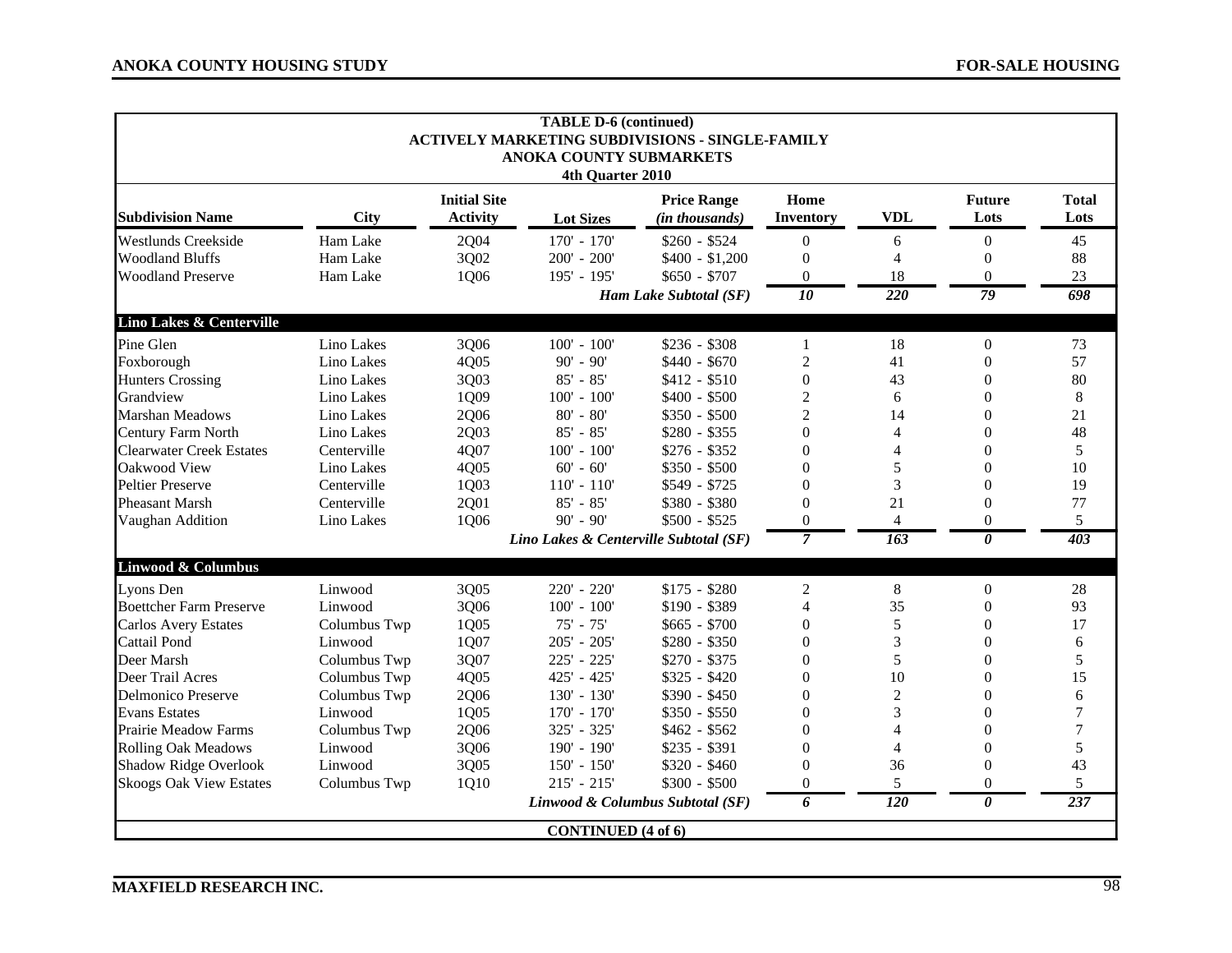|                            | <b>TABLE D-6 (continued)</b><br><b>ACTIVELY MARKETING SUBDIVISIONS - SINGLE-FAMILY</b><br><b>ANOKA COUNTY SUBMARKETS</b><br>4th Quarter 2010 |                                        |                           |                                      |                   |                  |                       |                      |  |  |  |
|----------------------------|----------------------------------------------------------------------------------------------------------------------------------------------|----------------------------------------|---------------------------|--------------------------------------|-------------------|------------------|-----------------------|----------------------|--|--|--|
| <b>Subdivision Name</b>    | <b>City</b>                                                                                                                                  | <b>Initial Site</b><br><b>Activity</b> | <b>Lot Sizes</b>          | <b>Price Range</b><br>(in thousands) | Home<br>Inventory | <b>VDL</b>       | <b>Future</b><br>Lots | <b>Total</b><br>Lots |  |  |  |
| Oak Grove & Nowthen        |                                                                                                                                              |                                        |                           |                                      |                   |                  |                       |                      |  |  |  |
| The Ponds                  | Oak Grove                                                                                                                                    | 3Q02                                   | $85' - 85'$               | $$216 - $365$                        | $\mathbf{1}$      | 57               | $\boldsymbol{0}$      | 206                  |  |  |  |
| <b>Bailey Estates</b>      | Nowthen                                                                                                                                      | 4Q05                                   | $200' - 200'$             | $$336 - $545$                        | $\mathbf{1}$      | 18               | $\overline{0}$        | 23                   |  |  |  |
| <b>Beaver Ponds</b>        | Oak Grove                                                                                                                                    | 3Q07                                   | 275' - 275'               | $$250 - $325$                        | $\overline{0}$    | 12               | $\theta$              | 13                   |  |  |  |
| Deer Ridge of Oak Grove    | Oak Grove                                                                                                                                    | 4Q05                                   | 320' - 320'               | $$228 - $270$                        | $\overline{0}$    | 12               | $\Omega$              | 46                   |  |  |  |
| <b>Langmade Estates</b>    | Nowthen                                                                                                                                      | 2Q07                                   | $300' - 300'$             | $$215 - $270$                        | $\overline{0}$    | $7\phantom{.0}$  | $\theta$              | 11                   |  |  |  |
| Milestone Prairie          | Oak Grove                                                                                                                                    | 1Q05                                   | 195' - 195'               | $$255 - $378$                        | $\mathbf{1}$      | 8                | $\overline{0}$        | 30                   |  |  |  |
| Nicholas South Bay         | Oak Grove                                                                                                                                    | 1Q03                                   | $125' - 125'$             | $$265 - $347$                        | $\overline{0}$    | 3                | $\theta$              | 35                   |  |  |  |
| Preserve at Cedar Creek    | Oak Grove                                                                                                                                    | 3Q07                                   | $90' - 90'$               | $$300 - $450$                        | $\mathbf{1}$      | 38               | $\Omega$              | 41                   |  |  |  |
| Timber Ridge of Oak Grove  | Oak Grove                                                                                                                                    | 2Q00                                   | $200' - 200'$             | $$330 - $600$                        | $\overline{0}$    | 10               | $\Omega$              | 53                   |  |  |  |
| West Lake George Addition  | Oak Grove                                                                                                                                    | 4Q06                                   | $80' - 80'$               | $$210 - $650$                        | $\overline{0}$    | 12               | $\overline{0}$        | 21                   |  |  |  |
| <b>Cedar Brook Estates</b> | Oak Grove                                                                                                                                    | 3Q05                                   | $150' - 150'$             | $$238 - $375$                        |                   | $\overline{c}$   | $\theta$              | 10                   |  |  |  |
| <b>Country Meadows</b>     | Nowthen                                                                                                                                      | 1Q01                                   | $400' - 400'$             | $$395 - $500$                        | $\boldsymbol{0}$  | 14               | $\theta$              | 26                   |  |  |  |
| <b>Hoffman Hills</b>       | Nowthen                                                                                                                                      | 4Q05                                   | $300' - 300'$             | $$270 - $310$                        | $\overline{0}$    | 8                | $\Omega$              | 15                   |  |  |  |
| <b>Milestone Crossing</b>  | Oak Grove                                                                                                                                    | 3Q05                                   | 285' - 285                | $$160 - $220$                        | $\overline{0}$    | 20               | $\theta$              | 35                   |  |  |  |
| <b>Milestone Ponds</b>     | Nowthen                                                                                                                                      | 3Q06                                   | 300' - 300'               | $$400 - $500$                        | $\overline{0}$    | 11               | $\theta$              | 13                   |  |  |  |
| <b>Quiet Meadows</b>       | Nowthen                                                                                                                                      | 3Q06                                   | $300' - 300'$             | $$280 - $386$                        | $\overline{0}$    | 3                | $\Omega$              | 14                   |  |  |  |
| <b>Shade Tree Commons</b>  | Oak Grove                                                                                                                                    | 1Q05                                   | 440' - 440'               | $$250 - $300$                        | $\theta$          | 15               | $\Omega$              | 32                   |  |  |  |
|                            |                                                                                                                                              |                                        |                           | Oak Grove & Nowthen Subtotal (SF)    | 5                 | $\overline{250}$ | 0                     | 624                  |  |  |  |
| <b>Ramsey</b>              |                                                                                                                                              |                                        |                           |                                      |                   |                  |                       |                      |  |  |  |
| <b>Silver Oaks</b>         | Ramsey                                                                                                                                       | 1Q06                                   | $90' - 90'$               | $$200 - $243$                        | 9                 | 5                | $\mathbf{0}$          | 92                   |  |  |  |
| Sweet Bay Ridge            | Ramsey                                                                                                                                       | 3Q07                                   | $80' - 80'$               | $$345 - $550$                        | $\overline{4}$    | 41               | 97                    | 165                  |  |  |  |
| The Meadow                 | Ramsey                                                                                                                                       | 1Q07                                   | $70' - 70'$               | $$205 - $245$                        | 3                 | 31               | $\theta$              | 47                   |  |  |  |
| Ramsey TC/Parkside         | Ramsey                                                                                                                                       | 4Q05                                   | $60' - 60'$               | $$270 - $375$                        | 4                 | 33               | $\overline{0}$        | 61                   |  |  |  |
| Alpine Woods               | Ramsey                                                                                                                                       | 2Q05                                   | $85' - 85'$               | $$276 - $315$                        | $\overline{0}$    | $\overline{2}$   | $\theta$              | 28                   |  |  |  |
| Amber Ridge                | Ramsey                                                                                                                                       | 1Q09                                   | $80' - 80'$               | $$250 - $400$                        | $\overline{2}$    | 3                | $\Omega$              | 5                    |  |  |  |
| <b>Brookfield Addition</b> | Ramsey                                                                                                                                       | 4Q06                                   | $85' - 85'$               | $$265 - $405$                        | $\overline{0}$    | 81               | 52                    | 216                  |  |  |  |
| <b>Town Center Gardens</b> | Ramsey                                                                                                                                       | 2Q06                                   | $60' - 60'$               | $$270 - $292$                        | 1                 | $\,8\,$          | $\mathbf{0}$          | 19                   |  |  |  |
| Northfork in Ramsey        | Ramsey                                                                                                                                       | 1Q00                                   | 195' - 195'               | $$400 - $555$                        | $\boldsymbol{0}$  | 5                | $\theta$              | 61                   |  |  |  |
| <b>Shade Tree Creek</b>    | Ramsey                                                                                                                                       | 2Q08                                   | $260' - 260'$             | $$280 - $300$                        | $\theta$          | 16               | $\theta$              | 16                   |  |  |  |
| Village of Sunfish Lake    | Ramsey                                                                                                                                       | 1Q05                                   | $60' - 60'$               | \$350 - \$399                        | $\theta$          | 43               | $\Omega$              | 79                   |  |  |  |
| Village of Sunfish Lake    | Ramsey                                                                                                                                       | 4Q04                                   | $50' - 50'$               | $$330 - $370$                        | $\theta$          | 28               | $\Omega$              | 36                   |  |  |  |
|                            |                                                                                                                                              |                                        |                           | <b>Ramsey Subtotal (SF)</b>          | $\overline{23}$   | 296              | 149                   | 825                  |  |  |  |
|                            |                                                                                                                                              |                                        | <b>CONTINUED</b> (5 of 6) |                                      |                   |                  |                       |                      |  |  |  |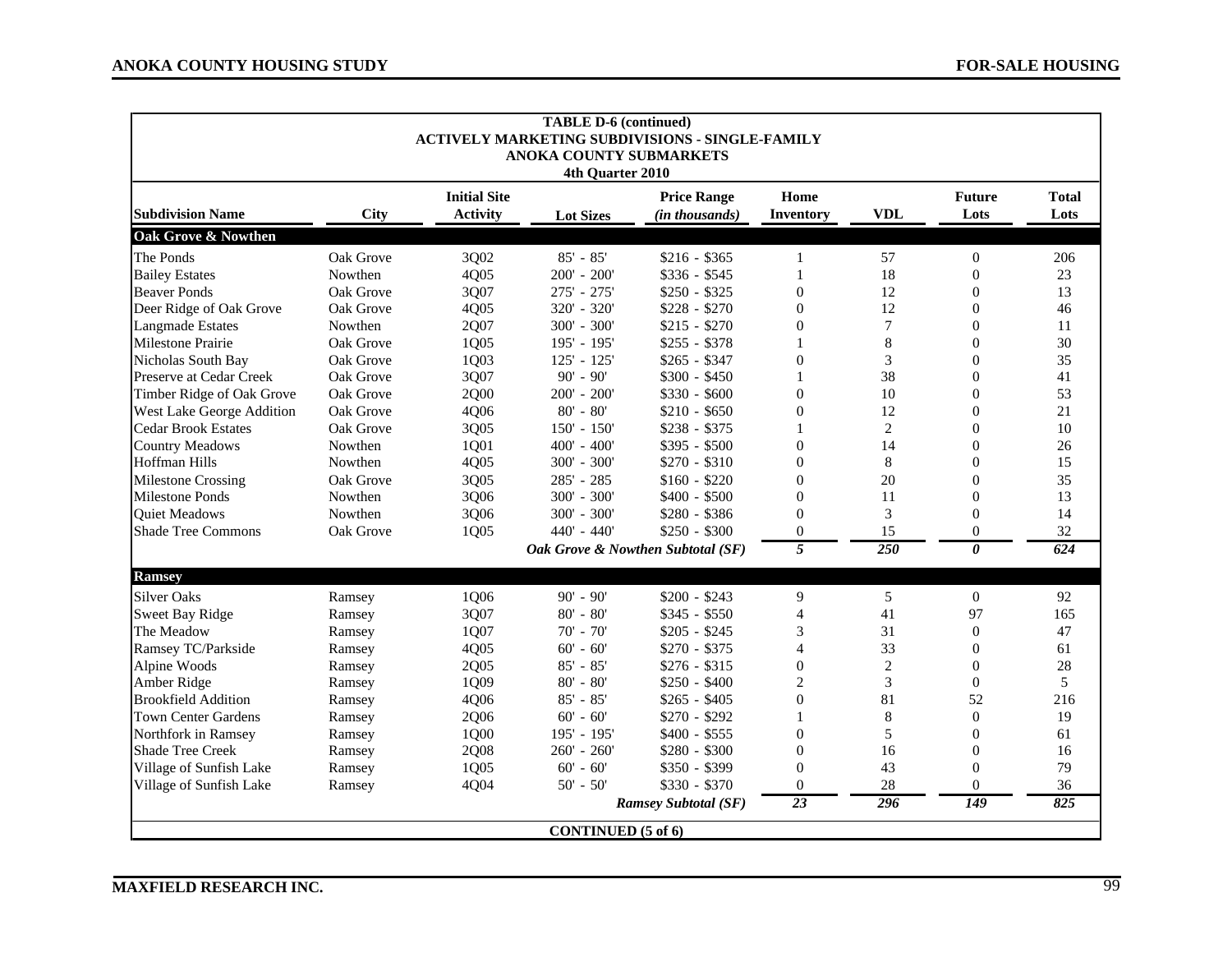|                                            | <b>TABLE D-6 (continued)</b><br><b>ACTIVELY MARKETING SUBDIVISIONS - SINGLE-FAMILY</b><br>ANOKA COUNTY SUBMARKETS<br>4th Quarter 2010 |                                        |                          |                                             |                          |            |                       |                      |  |  |  |
|--------------------------------------------|---------------------------------------------------------------------------------------------------------------------------------------|----------------------------------------|--------------------------|---------------------------------------------|--------------------------|------------|-----------------------|----------------------|--|--|--|
| <b>Subdivision Name</b>                    | <b>City</b>                                                                                                                           | <b>Initial Site</b><br><b>Activity</b> | <b>Lot Sizes</b>         | <b>Price Range</b><br><i>(in thousands)</i> | Home<br><b>Inventory</b> | VDL        | <b>Future</b><br>Lots | <b>Total</b><br>Lots |  |  |  |
| <b>Southern Leg</b>                        |                                                                                                                                       |                                        |                          |                                             |                          |            |                       |                      |  |  |  |
| Gateway West<br>Lakeside Lofts             | Fridley<br>Spring Lake Pk                                                                                                             | 1Q06<br>3Q05                           | $65' - 65'$<br>75' - 75' | $$270 - $325$<br>$$312 - $390$              | $\theta$<br>2            | 9          | $\theta$<br>0         | 16<br>18             |  |  |  |
|                                            |                                                                                                                                       |                                        |                          | <b>Southern Leg Subtotal (SF)</b>           | $\overline{c}$           | 16         | 0                     | 34                   |  |  |  |
| <b>St. Francis</b>                         |                                                                                                                                       |                                        |                          |                                             |                          |            |                       |                      |  |  |  |
| <b>Rum River Bluffs</b>                    | St. Francis                                                                                                                           | 4Q07                                   | $120' - 120'$            | $$150 - $239$                               |                          | 63         | $\Omega$              | 76                   |  |  |  |
| Dellwood Meadows                           | St. Francis                                                                                                                           | 3Q05                                   | $210' - 210'$            | $$402 - $523$                               | $\Omega$                 | 18         |                       | 21                   |  |  |  |
| <b>Greenwing Trail</b>                     | St. Francis                                                                                                                           | 2Q05                                   | $85' - 85'$              | $$179 - $250$                               |                          | 14         |                       | 40                   |  |  |  |
| <b>Hobby Acres</b>                         | St. Francis                                                                                                                           | 2Q06                                   | 280' - 280'              | $$350 - $500$                               |                          |            |                       |                      |  |  |  |
| <b>Norhill Estates</b>                     | St. Francis                                                                                                                           | 2Q05                                   | $200' - 200'$            | $$264 - $330$                               |                          |            |                       | 23                   |  |  |  |
| Smith Lake Wildlife Estates                | St. Francis                                                                                                                           | 2Q05                                   | $210' - 210'$            | $$300 - $400$                               |                          | 41         | 0                     | 58                   |  |  |  |
|                                            |                                                                                                                                       |                                        |                          | <b>St. Francis Subtotal (SF)</b>            | $\overline{2}$           | <b>150</b> | 0                     | $\overline{225}$     |  |  |  |
|                                            |                                                                                                                                       |                                        |                          | <b>Anoka County Total (SF)</b>              | 152                      | 2,066      | 743                   | 6,133                |  |  |  |
|                                            |                                                                                                                                       |                                        | (6 of 6)                 |                                             |                          |            |                       |                      |  |  |  |
| Source: Metrostudy; Maxfield Research Inc. |                                                                                                                                       |                                        |                          |                                             |                          |            |                       |                      |  |  |  |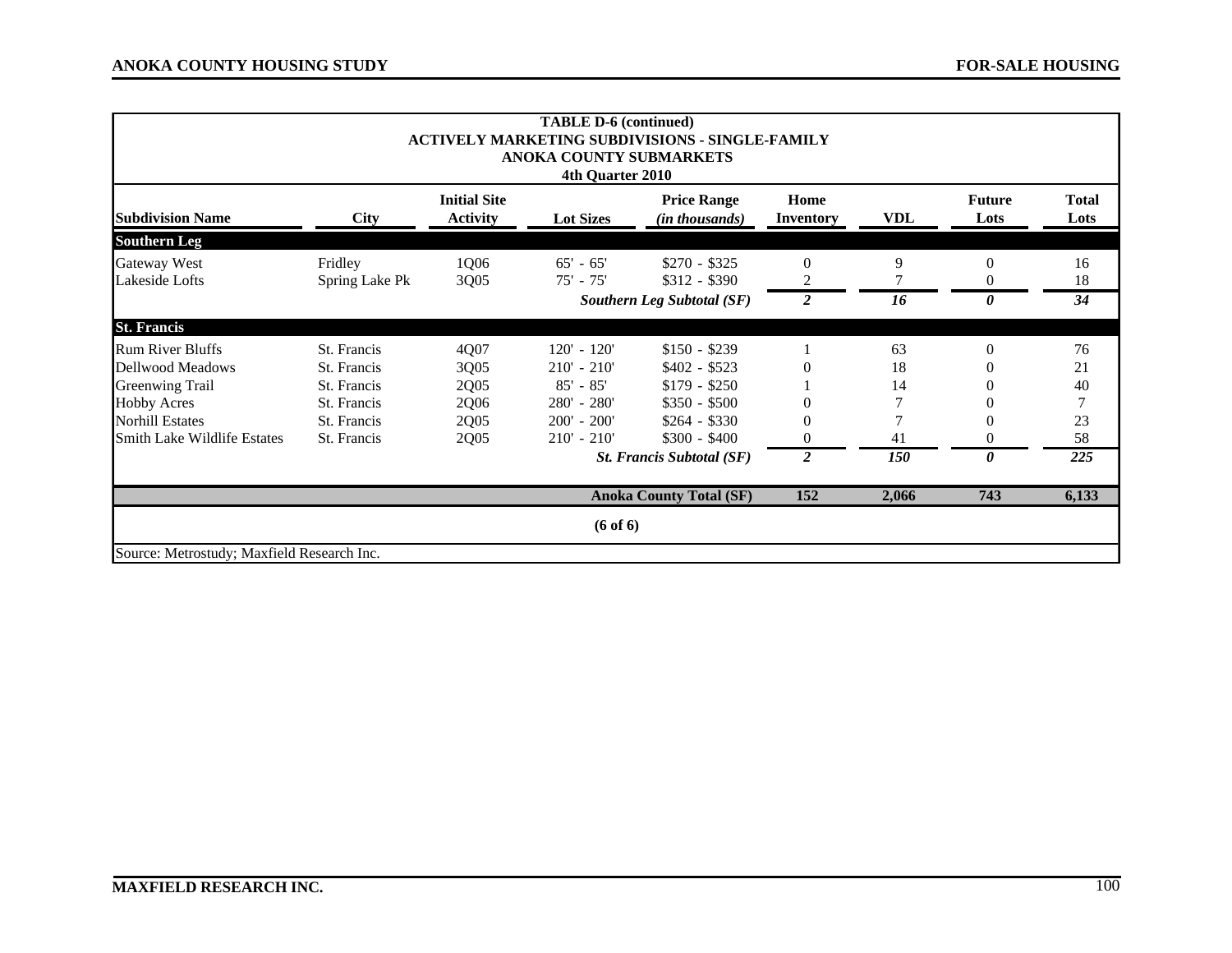| <b>TABLE D-7</b><br><b>ACTIVELY MARKETING SUBDIVISIONS - MULTIFAMILY</b><br><b>ANOKA COUNTY SUBMARKETS</b><br>4th Quarter 2010 |                    |                                        |                           |                                                                |                                                |                  |                          |                      |
|--------------------------------------------------------------------------------------------------------------------------------|--------------------|----------------------------------------|---------------------------|----------------------------------------------------------------|------------------------------------------------|------------------|--------------------------|----------------------|
| <b>Subdivision Name</b>                                                                                                        | <b>City</b>        | <b>Initial Site</b><br><b>Activity</b> | <b>Lot Sizes</b>          | <b>Price Range</b><br>(in thousands)                           | Home<br>Inventory                              | <b>VDL</b>       | <b>Future</b><br>Lots    | <b>Total</b><br>Lots |
| Andover                                                                                                                        |                    |                                        |                           |                                                                |                                                |                  |                          |                      |
| <b>Woodland Crossing (DTH)</b><br>Country Oaks West (TW)                                                                       | Andover<br>Andover | 1Q07<br>3Q05                           | $60' - 60'$<br>88' - 88'  | $$400 - $410$<br>$$200 - $250$<br><b>Andover Subtotal (MF)</b> | $\mathbf{1}$<br>$\mathbf{1}$<br>$\overline{2}$ | 11<br>13<br>24   | 6<br>$\overline{0}$<br>6 | 26<br>18<br>44       |
| Anoka                                                                                                                          |                    |                                        |                           |                                                                |                                                |                  |                          |                      |
| No actively marketing multifamily subdivisions                                                                                 |                    |                                        |                           |                                                                |                                                |                  |                          |                      |
| <b>Blaine, Circle Pines &amp; Lexington</b>                                                                                    |                    |                                        |                           |                                                                |                                                |                  |                          |                      |
| Lakes/Waterstone                                                                                                               | Blaine             | 4Q04                                   | $20' - 20'$               | $$148 - $163$                                                  | 14                                             | $\boldsymbol{0}$ | $\boldsymbol{0}$         | 260                  |
| Granville Villas (DTH)                                                                                                         | Blaine             | 4Q06                                   | $80' - 80'$               | $$300 - $350$                                                  | $\overline{4}$                                 | 23               | $\theta$                 | 39                   |
| Savanna Grove/Coach (TH)                                                                                                       | Blaine             | 1Q06                                   | $35' - 35'$               | $$165 - $175$                                                  | 9                                              | 18               | $\theta$                 | 106                  |
| Club West/Coach (TH)                                                                                                           | Blaine             | 3Q07                                   | 28' - 28'                 | $$180 - $200$                                                  | 6                                              | $\Omega$         | 32                       | 64                   |
| Lakes/North Shore (DTH)                                                                                                        | Blaine             | 2Q07                                   | $60' - 60'$               | $$228 - $280$                                                  | 12                                             | 39               | $\boldsymbol{0}$         | 81                   |
| Lakes/Crown Cove/Garden (TH)                                                                                                   | Blaine             | 3Q05                                   | $25' - 25'$               | $$190 - $190$                                                  | 3                                              | $\overline{0}$   | $\overline{0}$           | 72                   |
| Lakes/Sunset Bay (DTH)                                                                                                         | Blaine             | 1Q05                                   | $60' - 60'$               | \$359 - \$580                                                  | 8                                              | 15               | $\Omega$                 | 50                   |
| Lakes/Crown Cove/Easton (TH)                                                                                                   | Blaine             | 3Q09                                   | $25' - 25'$               | $$180 - $190$                                                  | 3                                              | 20               | 14                       | 38                   |
| Lakes/Crown Meadows (TH)                                                                                                       | Blaine             | 4Q04                                   | $25' - 25'$               | $$140 - $201$                                                  | $\overline{\mathcal{A}}$                       | 14               | $\Omega$                 | 143                  |
| Lakes/Emerald Bay (DTH)                                                                                                        | Blaine             | 4Q07                                   | $60' - 60'$               | $$400 - $630$                                                  | 3                                              | 43               | $\Omega$                 | 52                   |
| Lakes/Emerald Glen (DTH)                                                                                                       | Blaine             | 2Q06                                   | $60' - 60'$               | $$247 - $330$                                                  | 3                                              | 26               | $\theta$                 | 41                   |
| Lakes/Cottages of Aspen (DTH)                                                                                                  | Blaine             | 2Q07                                   | $60' - 60'$               | $$300 - $700$                                                  |                                                | 30               | $\theta$                 | 46                   |
| Deacons Forest (DTH)                                                                                                           | Blaine             | 3Q04                                   | $65' - 65'$               | \$339 - \$400                                                  | 2                                              | 2                | $\theta$                 | 42                   |
| Deacons Pond (DTH)                                                                                                             | Blaine             | 3Q10                                   | $70' - 70'$               | $$300 - $400$                                                  |                                                | $\theta$         | 30                       | 31                   |
| Amen Corner of Blaine (DTH)                                                                                                    | Blaine             | 4Q02                                   | $60' - 60'$               | $$486 - $610$                                                  | $\theta$                                       | 16               | $\overline{0}$           | 53                   |
| Blaine Town Square, Bridges (TH)                                                                                               | Blaine             | 2Q05                                   | $25' - 25'$               | $$215 - $273$                                                  | $\boldsymbol{0}$                               | 56               | 87                       | 155                  |
| Lakes/Cascades North (TH)                                                                                                      | Blaine             | 4Q04                                   | $25' - 25'$               | $$160 - $190$                                                  | 17                                             | $\theta$         | $\theta$                 | 210                  |
| Lakes/Crown Bay (DTH)                                                                                                          | Blaine             | 4Q04                                   | $60' - 60'$               | $$270 - $350$                                                  | $\overline{0}$                                 | $\overline{4}$   | $\Omega$                 | 18                   |
| Lakes/East Woods (DTH)                                                                                                         | Blaine             | 1Q05                                   | $80' - 80'$               | $$275 - $350$                                                  | $\overline{0}$                                 | 3                | $\Omega$                 | 41                   |
| Lakes/Echo Bay (DTH)                                                                                                           | Blaine             | 2Q05                                   | $60' - 60'$               | $$363 - $575$                                                  | 2                                              | $\Omega$         | $\Omega$                 | 59                   |
| Lakes/Villas                                                                                                                   | Blaine             | 2Q09                                   | $40' - 40'$               | $$185 - $195$                                                  | $\theta$                                       | 105              | $\theta$                 | 104                  |
| Preserve at Legacy Creek                                                                                                       | <b>Blaine</b>      | 4Q07                                   | $23' - 23'$               | $$150 - $160$                                                  | $\overline{0}$                                 | 86               | $\Omega$                 | 101                  |
| Shadow Ponds (TH)                                                                                                              | Blaine             | 4Q06                                   | $36' - 36'$               | $$250 - $325$                                                  | $\Omega$                                       | 25               | $\Omega$                 | 25                   |
|                                                                                                                                |                    |                                        |                           | <b>Blaine Subtotal (MF)</b>                                    | 92                                             | 525              | 163                      | 1,831                |
|                                                                                                                                |                    |                                        | <b>CONTINUED</b> (1 of 3) |                                                                |                                                |                  |                          |                      |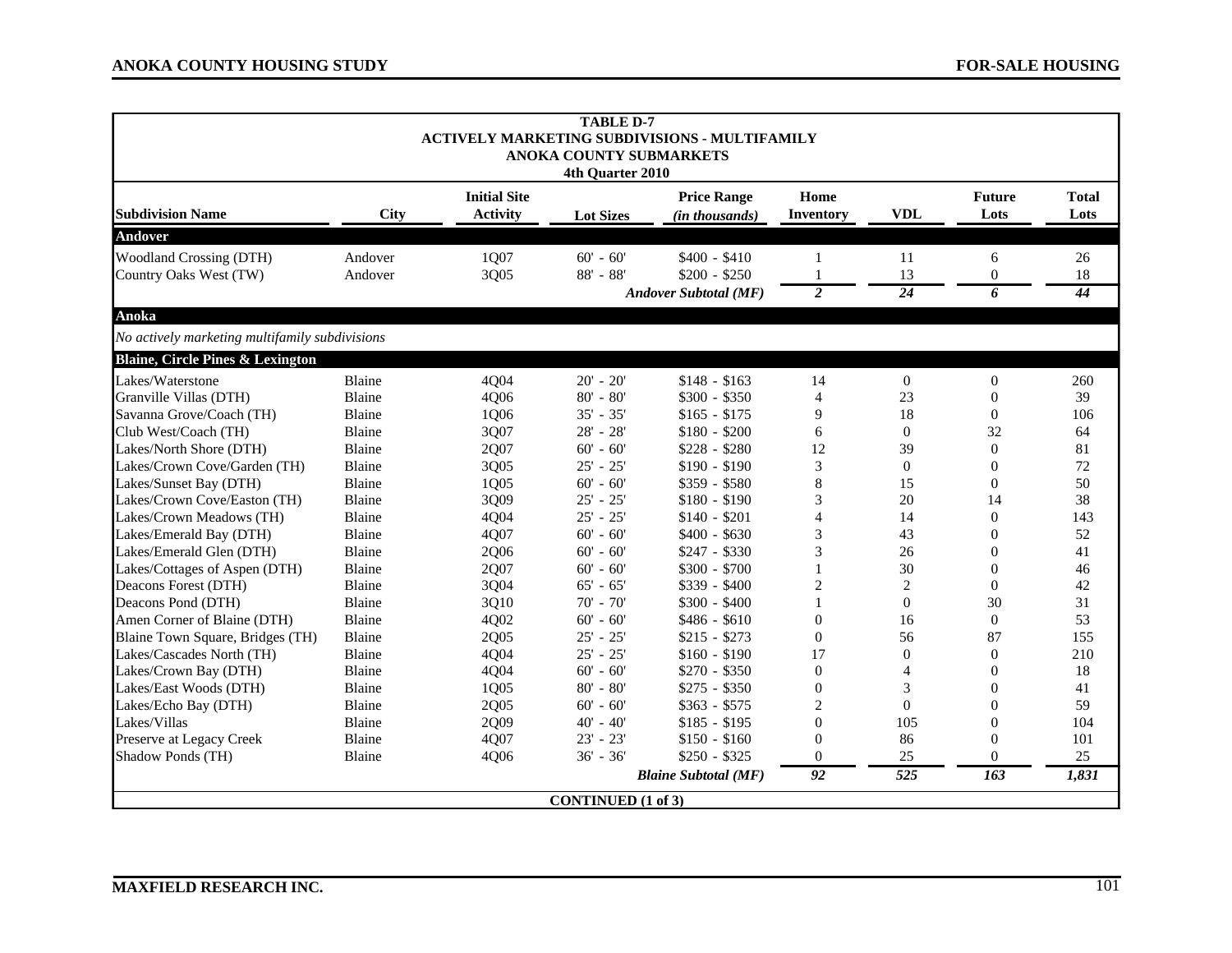| <b>TABLE D-7 (continued)</b>                   |                     |                           |                           |                                                      |                  |                 |                 |              |
|------------------------------------------------|---------------------|---------------------------|---------------------------|------------------------------------------------------|------------------|-----------------|-----------------|--------------|
|                                                |                     |                           |                           | <b>ACTIVELY MARKETING SUBDIVISIONS - MULTIFAMILY</b> |                  |                 |                 |              |
|                                                |                     |                           | ANOKA COUNTY SUBMARKETS   |                                                      |                  |                 |                 |              |
| 4th Quarter 2010                               |                     |                           |                           |                                                      |                  |                 |                 |              |
|                                                | <b>Initial Site</b> |                           |                           | <b>Price Range</b>                                   | Home             |                 | <b>Future</b>   | <b>Total</b> |
| <b>Subdivision Name</b>                        | City                | <b>Activity</b>           | <b>Lot Sizes</b>          | (in thousands)                                       | <b>Inventory</b> | <b>VDL</b>      | Lots            | Lots         |
| <b>Coon Rapids</b>                             |                     |                           |                           |                                                      |                  |                 |                 |              |
| Woods on the Park/Weston (DTH)                 | Coon Rapids         | 3Q01                      | $43' - 43'$               | $$305 - $316$                                        | 3                | $\overline{0}$  | $\mathbf{0}$    | 204          |
| Alexandras Cove (DTH)                          | Coon Rapids         | 1Q06                      | $50' - 50'$               | $$245 - $269$                                        | 19               | 26              | 26              | 108          |
| Huntington Cove (TH)                           | Coon Rapids         | 4Q06                      | $25' - 25'$               | $$145 - $155$                                        | 6                | 5               | $\Omega$        | 24           |
| Oak Pointe (TW)                                | Coon Rapids         | 3Q05                      | $40' - 40'$               | $$160 - $170$                                        | $\overline{c}$   | $\overline{2}$  | $\theta$        | 36           |
| Villas on the Boulevard (DTH)                  | Coon Rapids         | 4Q06                      | $50' - 50'$               | $$138 - $162$                                        | 7                | 19              | $\theta$        | 36           |
|                                                |                     | Coon Rapids Subtotal (MF) |                           |                                                      | $\overline{37}$  | $\overline{52}$ | $\overline{26}$ | 408          |
| <b>East Bethel &amp; Bethel</b>                |                     |                           |                           |                                                      |                  |                 |                 |              |
| No actively marketing multifamily subdivisions |                     |                           |                           |                                                      |                  |                 |                 |              |
| <b>Ham Lake</b>                                |                     |                           |                           |                                                      |                  |                 |                 |              |
| <b>Highland Bluffs (TW)</b>                    | Ham Lake            | 2Q02                      | $55' - 55'$               | $$289 - $337$                                        | $\boldsymbol{0}$ | 6               | $\overline{0}$  | 72           |
| Cottages of Heritage Oaks (DTH)                | Ham Lake            | 4Q04                      | $45' - 45'$               | $$325 - $472$                                        | $\theta$         | 18              | $\theta$        | 39           |
|                                                |                     |                           |                           | Ham Lake Subtotal (MF)                               | 0                | $\overline{24}$ | 0               | 111          |
| Lino Lakes & Centerville                       |                     |                           |                           |                                                      |                  |                 |                 |              |
| Century Farm North (TH)                        | Lino Lakes          | 1Q05                      | $25' - 25'$               | $$190 - $220$                                        | 6                | 16              | $\overline{0}$  | 114          |
| Century Farm North (DTH)                       | Lino Lakes          | 3Q04                      | $30' - 30'$               | $$240 - $272$                                        | 3                | 5               | $\theta$        | 51           |
| Stoneybrook (DTH)                              | Lino Lakes          | 4Q03                      | $90' - 90'$               | $$322 - $560$                                        |                  |                 | $\theta$        | 103          |
| Highland Meadows East (TH)                     | Lino Lakes          | 3Q05                      | $35' - 35'$               | $$195 - $208$                                        |                  | 2               | $\Omega$        | 18           |
| Millers Crossroads (TH)                        | Lino Lakes          | 4Q04                      | $40' - 40'$               | $$220 - $226$                                        |                  | 12              | 0               | 151          |
| Ravens Hollow (DTH)                            | Lino Lakes          | 4Q04                      | $50' - 50'$               | $$230 - $250$                                        |                  | 3               | $\theta$        | 22           |
| Ravens Hollow (TW)                             | Lino Lakes          | 4Q04                      | $50' - 50'$               | $$300 - $358$                                        | 0                | 6               | $\theta$        | 8            |
| Turnberry Crossing (TH)                        | Lino Lakes          | 1Q06                      | $45' - 45'$               | $$245 - $260$                                        |                  | 17              | $\theta$        | 23           |
| Lino Lakes & Centerville Subtotal (MF)         |                     |                           |                           | 14                                                   | 62               | 0               | 490             |              |
| Linwood & Columbus                             |                     |                           |                           |                                                      |                  |                 |                 |              |
| No actively marketing multifamily subdivisions |                     |                           |                           |                                                      |                  |                 |                 |              |
| Oak Grove & Nowthen                            |                     |                           |                           |                                                      |                  |                 |                 |              |
| No actively marketing multifamily subdivisions |                     |                           |                           |                                                      |                  |                 |                 |              |
|                                                |                     |                           | <b>CONTINUED (2 of 3)</b> |                                                      |                  |                 |                 |              |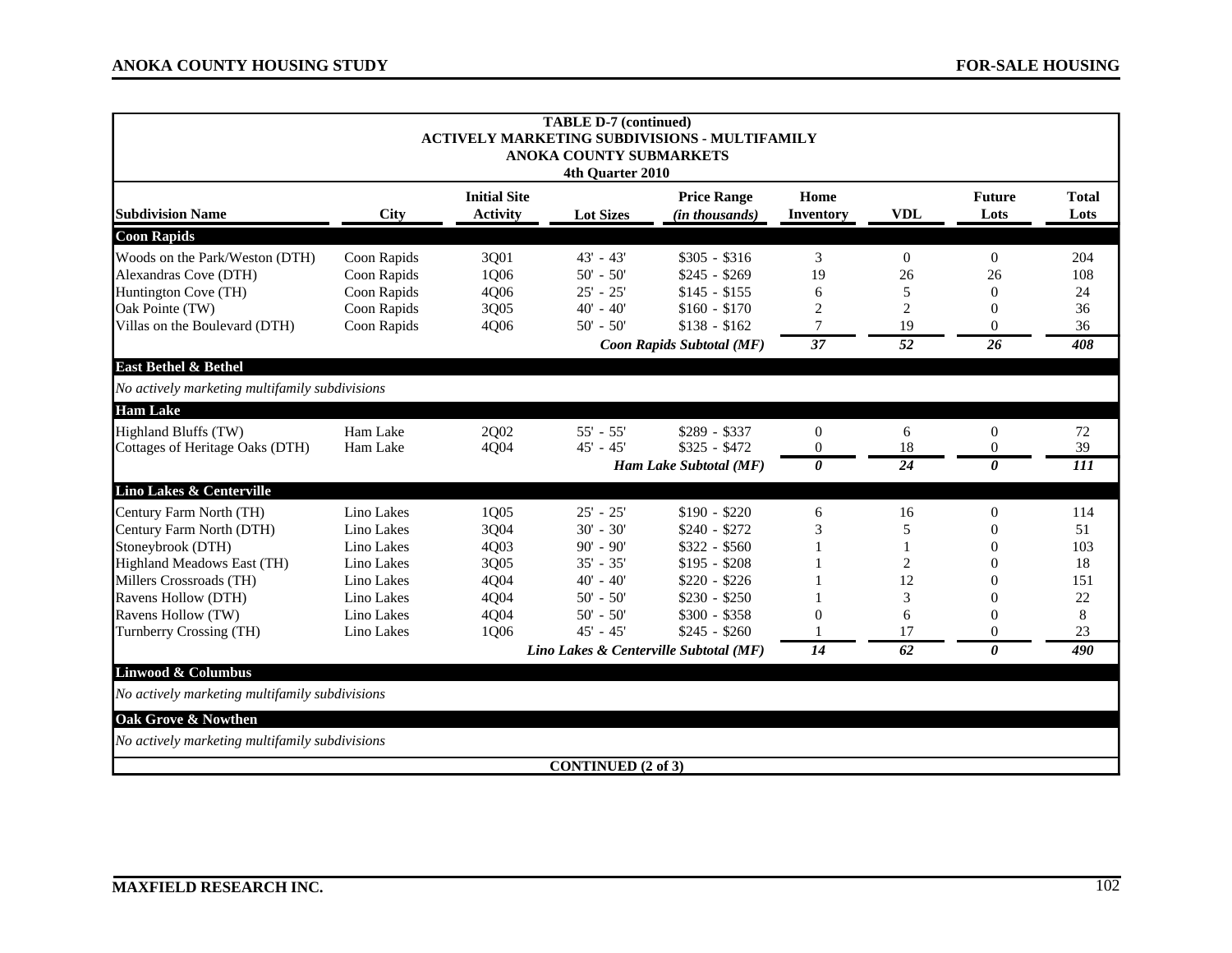| <b>TABLE D-7 (continued)</b><br><b>ACTIVELY MARKETING SUBDIVISIONS - MULTIFAMILY</b><br><b>ANOKA COUNTY SUBMARKETS</b><br>4th Quarter 2010 |                |                                        |                     |                                      |                          |            |                       |                      |
|--------------------------------------------------------------------------------------------------------------------------------------------|----------------|----------------------------------------|---------------------|--------------------------------------|--------------------------|------------|-----------------------|----------------------|
| <b>Subdivision Name</b>                                                                                                                    | <b>City</b>    | <b>Initial Site</b><br><b>Activity</b> | <b>Lot Sizes</b>    | <b>Price Range</b><br>(in thousands) | Home<br><b>Inventory</b> | <b>VDL</b> | <b>Future</b><br>Lots | <b>Total</b><br>Lots |
| <b>Ramsey</b>                                                                                                                              |                |                                        |                     |                                      |                          |            |                       |                      |
| Ramsey TC/Gables (TH)                                                                                                                      | Ramsey         | 2Q05                                   | $25' - 25'$         | $$164 - $169$                        | $\theta$                 | 11         | 77                    | 176                  |
| Ramsey TC/Parkside (TH)                                                                                                                    | Ramsey         | 4Q05                                   | $30' - 30'$         | $$213 - $257$                        | $\Omega$                 | 78         | $\Omega$              | 90                   |
| Ramsey TC/Preserve (TH)                                                                                                                    | Ramsey         | 1Q06                                   | $25' - 25'$         | $$190 - $195$                        | $\Omega$                 | 24         | $\Omega$              | 32                   |
| Ramsey                                                                                                                                     | Ramsey         | 4Q05                                   | $20' - 20'$         | $$129 - $140$                        | $\theta$                 | 98         |                       | 154                  |
| Ponds of Ramsey (TH)                                                                                                                       | Ramsey         | 2Q02                                   | $35' - 35'$         | $$180 - $250$                        | $\overline{0}$           | 16         | $\Omega$              | 91                   |
| Sunflower Ridge (TH)                                                                                                                       | Ramsey         | 4Q08                                   | $30' - 30'$         | $$170 - $180$                        | $\overline{0}$           | 11         | $\theta$              | 11                   |
|                                                                                                                                            |                |                                        |                     | <b>Ramsey Subtotal (MF)</b>          | 0                        | 238        | 77                    | 554                  |
| <b>Southern Leg</b>                                                                                                                        |                |                                        |                     |                                      |                          |            |                       |                      |
| Park View/Carriage (TH)                                                                                                                    | Columbia Hghts | 4Q05                                   | $25' - 25'$         | $$168 - $193$                        | 19                       | 51         | $\Omega$              | 195                  |
| Grand Central Lofts (CO)                                                                                                                   | Columbia Hghts | 1Q05                                   | $0' - 0'$           | $$130 - $170$                        |                          | $\Omega$   |                       | 67                   |
| Grand Central (TH)                                                                                                                         | Columbia Hghts | 1Q05                                   | $35' - 35'$         | $$319 - $375$                        |                          | 10         | $\Omega$              | 20                   |
|                                                                                                                                            |                |                                        |                     | Southern Leg Subtotal (MF)           | 24                       | 61         | 0                     | 282                  |
| <b>St. Francis</b>                                                                                                                         |                |                                        |                     |                                      |                          |            |                       |                      |
| Stone House Ridge (TW)                                                                                                                     | St. Francis    | 3Q01                                   | $35' - 35'$         | $$190 - $200$                        | 2                        | 14         | $\Omega$              | 38                   |
| Chelsey Gardens (TH)                                                                                                                       | St. Francis    | 3Q06                                   | $30' - 30'$         | $$85 - $89$                          | $\overline{0}$           | 10         | $\Omega$              | 36                   |
| Rum River Terrace (DTH)                                                                                                                    | St. Francis    | 4Q04                                   | $55' - 55'$         | $$120 - $150$                        | $\overline{0}$           | 15         |                       | 23                   |
| Rum River Terrace (TW)                                                                                                                     | St. Francis    | 1Q05                                   | $50' - 50'$         | $$80 - $90$                          | $\overline{0}$           | 22         |                       | 46                   |
| Meadows of St. Francis                                                                                                                     | St. Francis    | 1Q05                                   | $30' - 30'$         | $$100 - $120$                        | $\overline{0}$           | 46         | 0                     | 66                   |
|                                                                                                                                            |                |                                        |                     | <b>St. Francis Subtotal (MF)</b>     | $\overline{c}$           | 107        | 0                     | 209                  |
|                                                                                                                                            |                |                                        |                     | <b>Anoka County Total (MF)</b>       | 171                      | 1,093      | 272                   | 3,929                |
|                                                                                                                                            |                |                                        | $(3 \text{ of } 3)$ |                                      |                          |            |                       |                      |
| Source: Metrostudy: Maxfield Research Inc.                                                                                                 |                |                                        |                     |                                      |                          |            |                       |                      |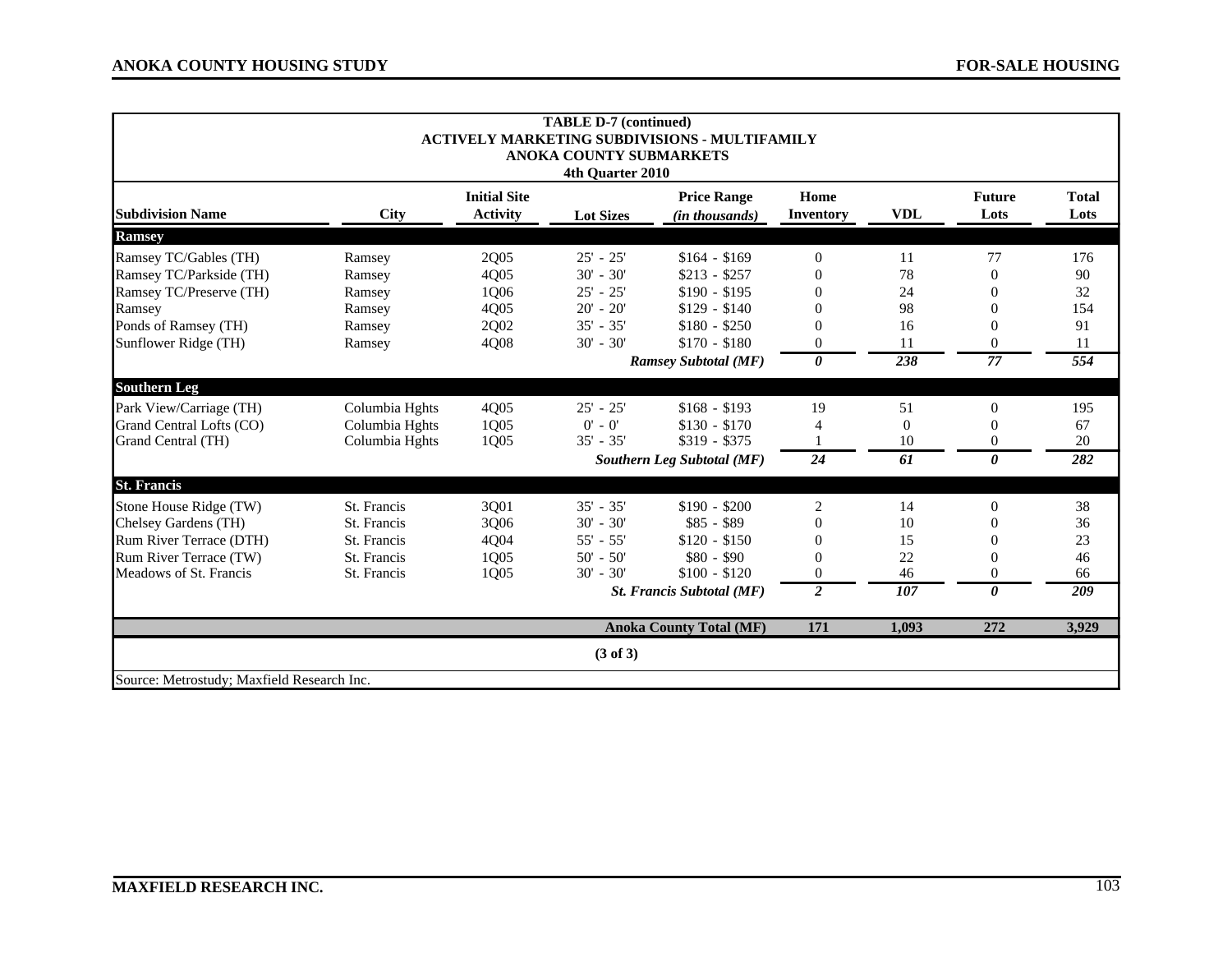| <b>TABLE D-8</b><br><b>SUMMARY OF FUTURE LOTS</b><br>ANOKA COUNTY SUBMARKETS<br>4th Quarter 2010 |                                        |                                      |                             |                                        |                                      |                             |
|--------------------------------------------------------------------------------------------------|----------------------------------------|--------------------------------------|-----------------------------|----------------------------------------|--------------------------------------|-----------------------------|
|                                                                                                  |                                        | <b>Single-Family</b>                 |                             |                                        | <b>Townhome/Twinhome</b>             |                             |
| <b>Submarket</b>                                                                                 | <b>Existing</b><br><b>Subdivisions</b> | <b>Future</b><br><b>Subdivisions</b> | <b>Total Future</b><br>Lots | <b>Existing</b><br><b>Subdivisions</b> | <b>Future</b><br><b>Subdivisions</b> | <b>Total Future</b><br>Lots |
| Andover                                                                                          | 108                                    | 42                                   | 150                         | 6                                      | $\Omega$                             |                             |
| Anoka                                                                                            | $\Omega$                               | $\Omega$                             | 0                           | 0                                      | $\Omega$                             |                             |
| Blaine, Circle Pines, & Lexington                                                                | 391                                    | 1,224                                | 1,615                       | 163                                    | $\Omega$                             | 163                         |
| Coon Rapids                                                                                      | 63                                     | 7                                    | 70                          | 26                                     | 246                                  | 272                         |
| East Bethel & Bethel                                                                             | 61                                     | 15                                   | 76                          | $\Omega$                               | $\Omega$                             |                             |
| Ham Lake                                                                                         | 79                                     | 88                                   | 167                         | 0                                      | $\Omega$                             |                             |
| Lino Lakes & Centerville                                                                         | 0                                      | 37                                   | 37                          | 0                                      | $\Omega$                             |                             |
| Linwood & Columbus                                                                               | $^{(1)}$                               | 14                                   | 14                          | 0                                      | $\Omega$                             |                             |
| Oak Grove & Nowthen                                                                              | 0                                      | 19                                   | 19                          | 0                                      | $\Omega$                             |                             |
| Ramsey                                                                                           | 149                                    | 1,791                                | 1,940                       | 77                                     | 573                                  | 650                         |
| Southern Leg                                                                                     | $\Omega$                               | 0                                    | 0                           | $\Omega$                               | $\Omega$                             |                             |
| <b>St. Francis</b>                                                                               | $\Omega$                               | 27                                   | 27                          | $\Omega$                               | $\Omega$                             |                             |
| <b>Total</b>                                                                                     | 851                                    | 3,264                                | 4,115                       | 272                                    | 819                                  | 1,091                       |
| Source: Metrostudy; Maxfield Research Inc.                                                       |                                        |                                      |                             |                                        |                                      |                             |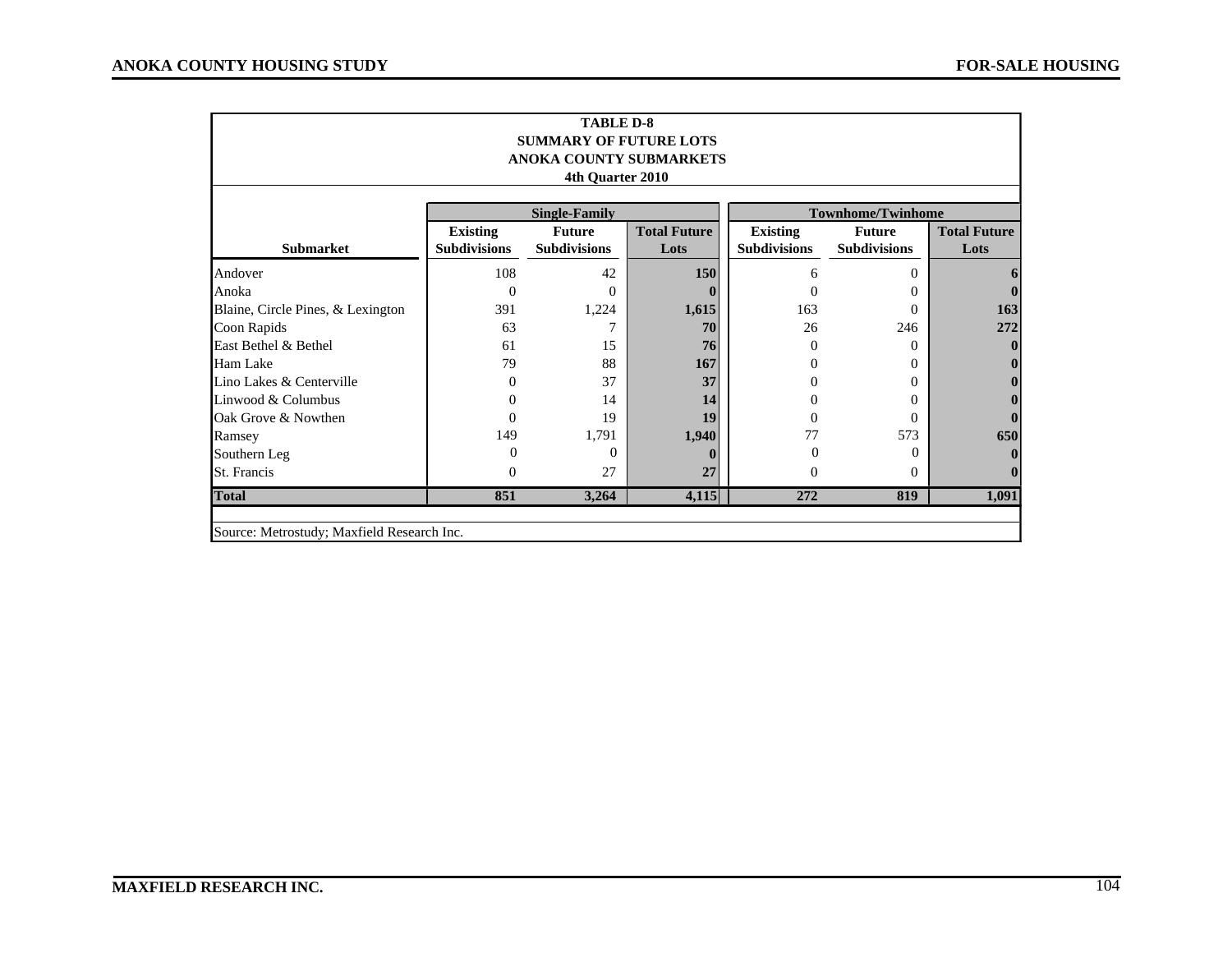# **Conclusions and Recommendations**

#### **Introduction**

This section of the report presents calculations of demand for various types of housing in Anoka County from 2010 to 2020. Recommendations are provided for each submarket based on calculated demand and proposed/planned development currently identified. All calculations and recommendations synthesize data presented earlier in this analysis, including demographic and employment trends, performance of existing product, and land/housing stock characteristics across the County.

Demand for senior housing is adapted from the *Senior Housing Demand Analysis for Submarkets in Anoka County, Minnesota* that was completed by Maxfield Research Inc. in September 2010*.*

This section includes:

- housing demand calculations by product type for each submarket from 2010 to 2020,
- overall housing recommendations for Anoka County, and
- specific housing recommendations for each submarket.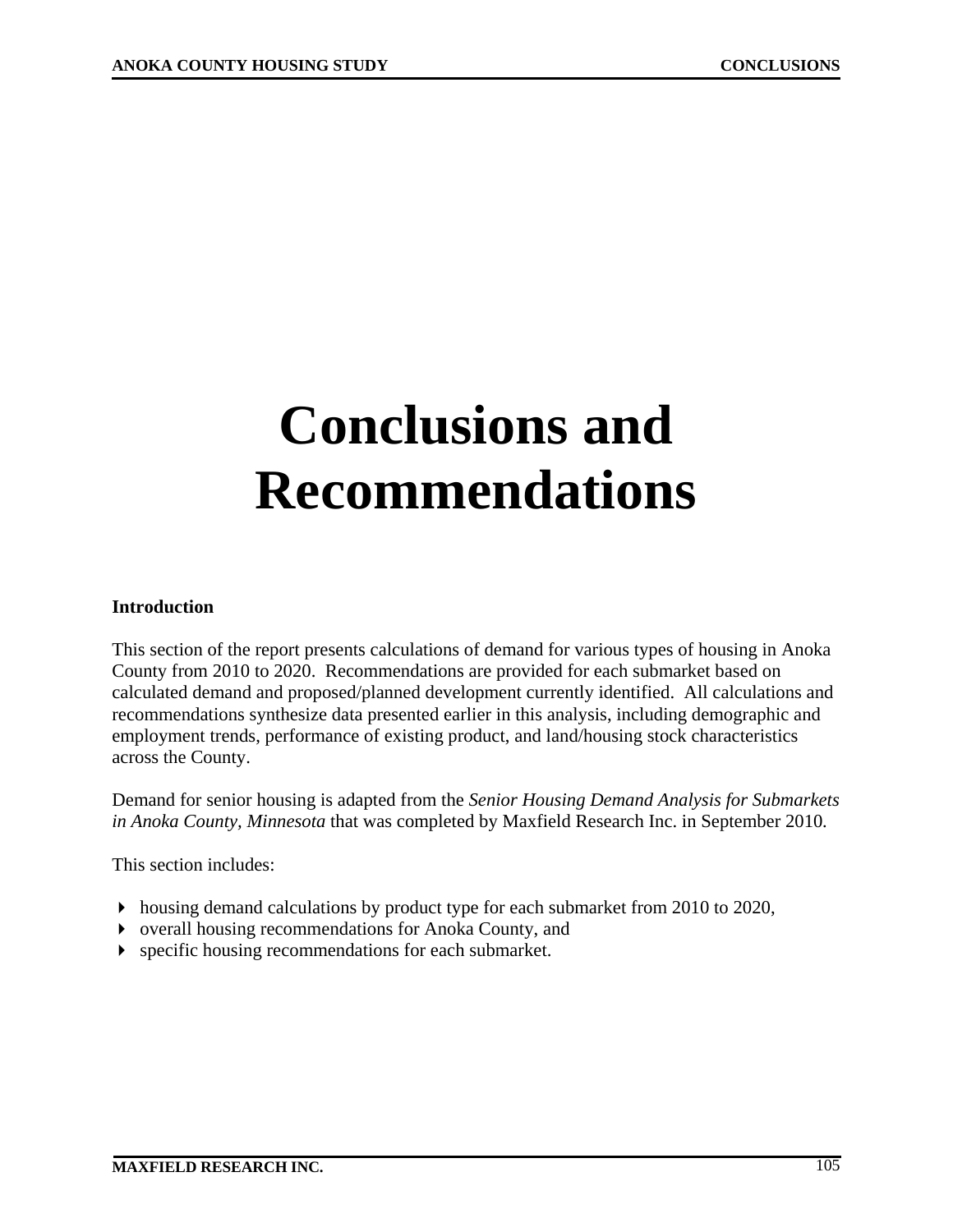## **Demographic Profile and Housing Demand**

The demographic profile in Anoka County will affect housing demand and the types of housing that are needed. The various household types are:

- 1. *Entry-level householders*
	- Often prefer to rent basic, inexpensive apartments
	- Usually singles or couples in their early 20's without children
	- Will often "double-up" with roommates in apartment setting
- *2. First-time homebuyers and move-up renters* 
	- Often prefer to purchase modestly-priced single-family homes and townhomes or rent more upscale apartments
	- Usually married or cohabiting couples, some with children, in their mid-20's or 30's
- 3. *Move-up homebuyers*
	- Typically prefer to purchase newer, larger, and therefore more expensive single-family homes
	- Typically families with children where householders are in their late 30's to 40's
- 4. *Empty-nesters (persons whose children have grown and left home) and nevernesters (persons who never have children)*
	- Prefer owning and some will move to alternative lower-maintenance housing products
	- Generally couples in their 50's or 60's
- 5. *Younger independent seniors*
	- Prefer owning but will consider renting their housing
	- Some will move to alternative lower-maintenance housing products
	- Will often move (at least part of the year) to retirement havens in the Sunbelt and desire to reduce their responsibilities for upkeep and maintenance
	- Generally in their late 60's or 70's
- 6. *Older seniors*
	- May need to move out of their single-family home due to physical and/or health constraints or a desire to reduce their responsibilities for upkeep and maintenance
	- Generally single females (widows) in their mid-70's or older

Demand for housing can come from several sources including: household growth, changes in housing preferences, and replacement need. Household growth necessitates building new housing unless there is enough desirable vacant housing available to absorb the increase in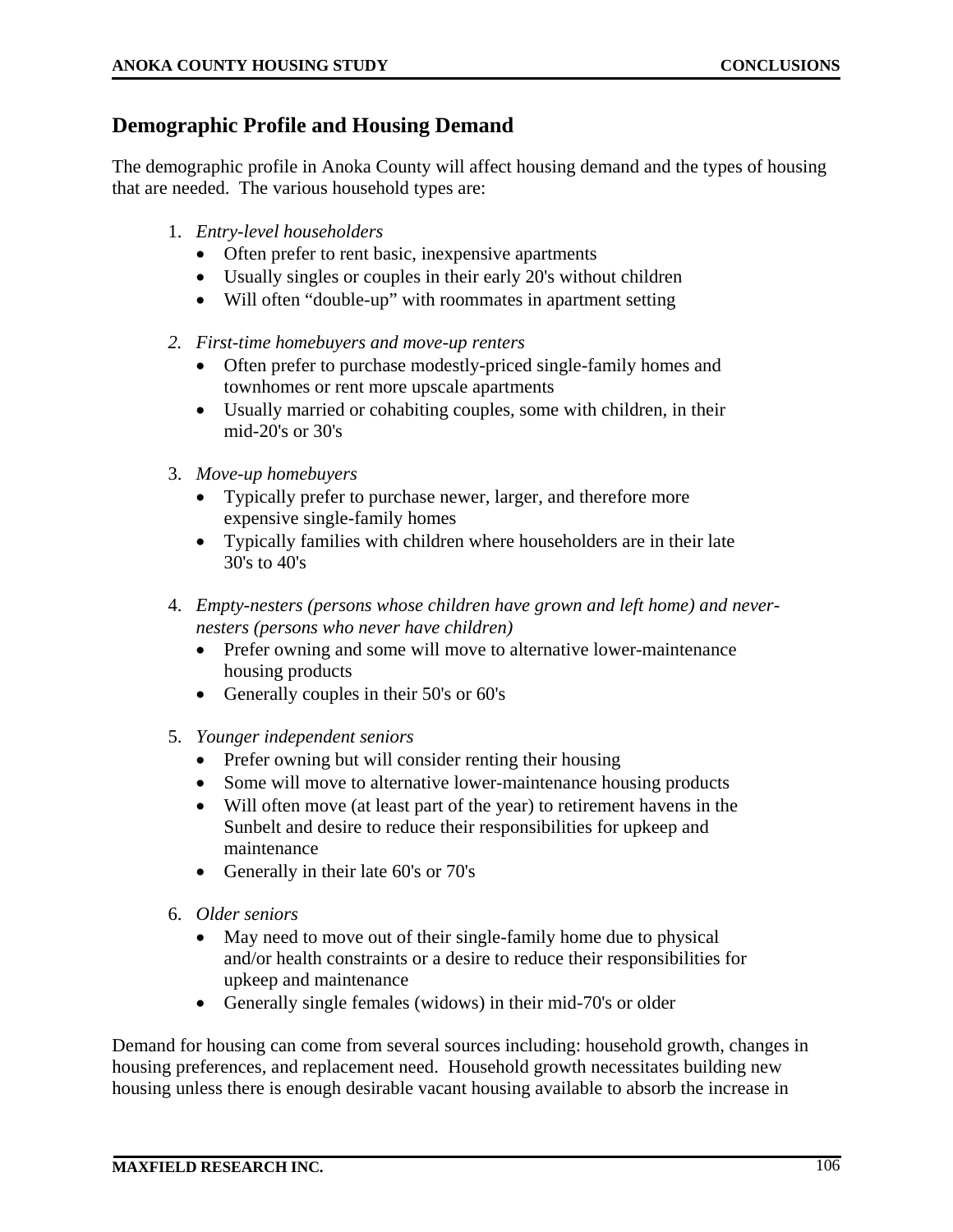households. Demand is also affected by shifting demographic factors such as the aging of the population, which dictates the type of housing preferred. New housing to meet replacement needs is required, even in the absence of household growth, when existing units no longer meet the needs of the population and when renovation is not feasible because the structure is physically or functionally obsolete. These three factors – household growth, replacement need, and demographic changes – impact housing need in Anoka County and are considered in the following demand analysis.

It should be emphasized that to the extent that households are mobile and different market segments are willing to seek out various housing products in adjacent submarkets, or even outside the County, the demand figures presented herein may experience fluctuations between submarkets. Higher mobility is especially common among senior households who move to be near healthcare, retail, services, and family members. Adjustments for mobility (referred to as migration patterns) have been factored into the demand calculations by submarket for senior housing products.

## **General Occupancy Housing Demand**

Table E-1 shows demand calculations for general occupancy housing in Anoka County by submarket between 2010 and 2020. The following details the demand methodology used to derive these figures:

- The primary source of housing demand in Anoka County submarkets will be from projected household growth. Over the next decade, Anoka County overall is projected to add 18,670 households.
- A segment of total household growth will be among senior-aged household that comprise the target market for senior housing products. Demand calculations for senior housing units are presented in Table E-2 and are deducted from the market potential for general occupancy housing. Based on the calculations, Anoka County is estimated to need 2,275 units of senior housing over the next decade, which leaves 16,395 units remaining to accommodate general occupancy households.
- In addition to household growth, additional demand will be generated from the replacement needs of the existing housing stock that has become functionally or physically obsolete, including both for-sale homes and rental complexes. It is estimated that 0.5% of all homes that are 50 years and older (built before 1960) will need to be replaced on an annual basis. The annual replacement need, multiplied by the ten years considered in this demand analysis, equates to an additional need for 1,770 general occupancy housing units through 2020.
- Considering both household growth (less senior households) and housing replacement needs, **Anoka County is calculated to need an additional 18,165 general occupancy housing units over the next decade.**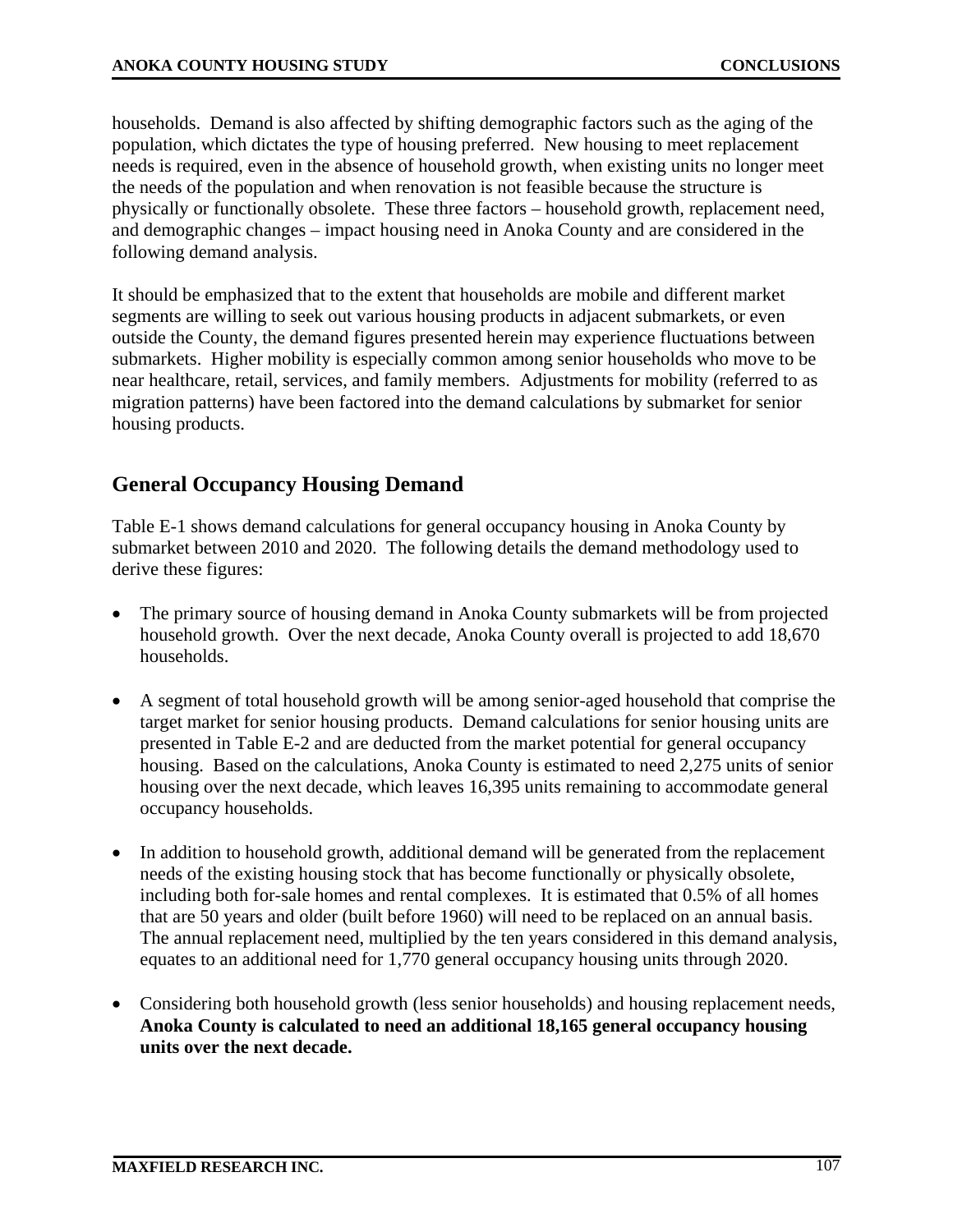- Based on homeownership trends in 2000 and 2010 in Anoka County submarkets and specifically among non-senior households, the total housing demand is apportioned between renter and owner products. The rate of homeownership ranges 5% to 60% depending on the characteristics and demographic patterns of each submarket. Demand in Anoka County overall is calculated for about 3,360 general occupancy rental units (18.5%) and 14,805 general occupancy ownership units (81.5%).
- For rental housing, demand is calculated for deep subsidy (less than 50% AMI), shallow subsidy (50% to 80% AMI), and market rate (greater than 80% AMI) housing products. Percentages are calculated based on current income limits for the various housing products and tenure by income rates in each submarket as of 2010 (Table A-19). Further, adjustments were calculated by Maxfield Research Inc. to account for utilization of Housing Choice Vouchers (Section 8) at market rate properties and the age of existing market rate properties, which increase the affordability of existing developments and therefore indirectly satisfy subsidized housing demand. All considered, **general occupancy rental demand in Anoka County is calculated for about 1,565 market rate units, 730 shallow subsidy units, and 1,065 deep subsidy units.**
- For for-sale housing, demand is calculated by product type (single-family and multifamily) and price point. First, an analysis of building permit trends by submarket, resale trends, and recent new home closings offers insight into the demand for single-family and multifamily product types. These statistics are also considered in light of land availability in the various submarkets to accommodate different housing products. **Demand from 2010 to 2020 is calculated for 10,060 single-family units (68.0%) and 4,745 multifamily units (32.0%) in Anoka County.**
- Single-family housing is classified into three primary categories: modest or entry-level housing, which includes housing below \$250,000; move-up housing, which ranges from \$250,000 to \$450,000; and executive housing, which has a housing cost of \$450,000 or greater. Based on a review of household income by tenure (Table A-19) and trends among actively marketing subdivisions, percentages are assigned to each price point in each submarket. In Anoka County overall, **demand is calculated for about 2,330 modest singlefamily units (23.1%), 5,630 move-up single-family units (56.0%), and 2,100 executive single-family units (20.9%) through 2020.**
- Similarly, multifamily housing is also classified into categories: modest or entry-level multifamily housing includes homes below \$225,000 and move-up multifamily housing includes homes above \$225,000. Based on a review of household income by tenure (Table A-19) and trends among actively marketing subdivisions, percentages are assigned to each price point in each submarket. In Anoka County overall, **demand is calculated for about 2,950 modest multifamily units (62.3%) and 1,785 move-up multifamily units (37.7%) through 2020.**

The figure on the following page displays a summary of demand calculations for various general occupancy housing products in Anoka County from 2010 to 2020.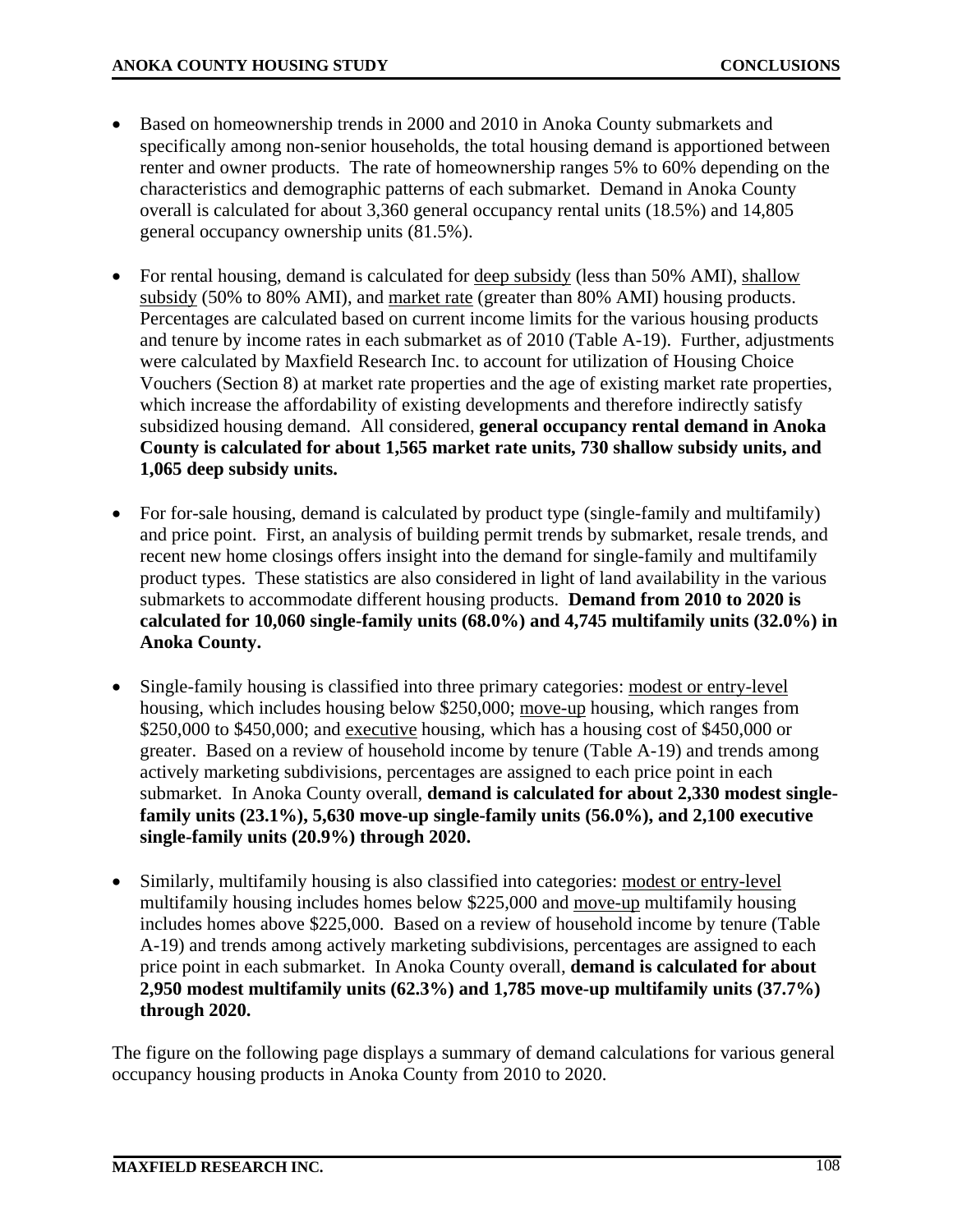

#### **Anoka County General Occupancy Housing Demand 2010 to 2020**

## **Senior Housing Demand**

Table E-2 shows demand calculations for general occupancy housing in Anoka County by submarket between 2010 and 2020. Demand methodology employed by Maxfield Research utilizes capture and penetration rates that blend national senior housing trends with local market characteristics, preferences, and patterns. Our demand calculations consider the following target market segments for each product type:

- **Affordable Active Adult Rental Housing**: Target market base includes age 55+ older adults and seniors who are do not exceed income-qualified for affordable (shallow subsidy) housing. Excludes seniors who would exceed income-restrictions after the proceeds from a home sale are considered.
- **Market Rate Active Adult Rental and Ownership Housing**: Target market base includes age 55+ older adult and senior households who exceed income-restrictions for affordable housing products and would be able to pay market rent/sales price. Includes seniors with lesser incomes who income-qualify after the proceeds from a home sale are considered.
- **Congregate Housing:** Target market base includes age 65+ seniors who would be financially able to pay for housing and service costs associated with congregate housing. Income-ranges considered capable of paying for congregate housing are the same as for active adult housing.
- **Assisted Living Housing**: Target market base includes older seniors (age 75+) who would be financially able to pay for private pay assisted living housing. Additional demand for subsidized assisted living units is not included in this demand analysis but would result in greater demand for assisted living housing if considered.
- **Memory Care Housing:** Target market base includes age 65+ seniors who would be financially able to pay for housing and service costs associated with memory care housing. Income-ranges considered capable of paying for memory care housing are higher than other service levels due to the increased cost of care.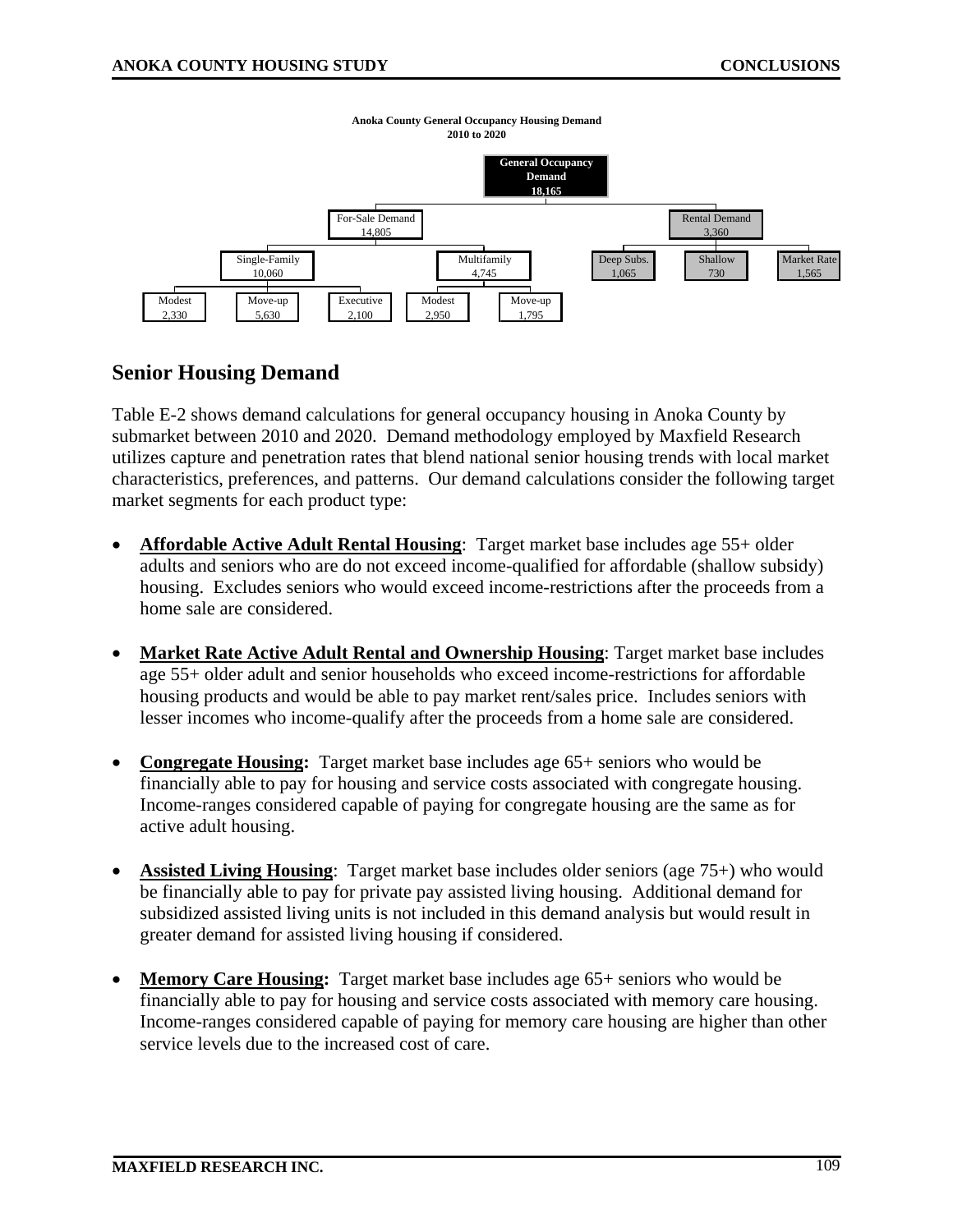After calculating the number of age- and income-qualified seniors for different housing products, specific market penetration and capture rates are applied to each age cohort in order to quantify the demand potential for various housing products. We consider the following factors when assigning appropriate penetration and capture rates across the age cohorts and for various housing products:

- Anoka County household incomes, household tenure, and home values in comparison to other Metro Area communities;
- Metro-wide penetration and capture rates and comparisons to other geographies that are similar to Anoka County;
- Existing competitive inventory of senior housing communities, including the age of existing facilities, absorption of new product, and overall market performance;
- Information made available from surveys with senior housing communities, including draw patterns and resident profiles; and
- Statistical information from reputable sources about the percentage of seniors by age cohort who reside in senior housing alternatives and for what length of time.

Lastly, in addition to demand being generated by within Anoka County, we also account for a percentage of demand (approximately 15%) that results from the positive net movement of seniors to Anoka County from other areas of the State or Nation. The locations of adult caregivers, quality and accessibility of healthcare services and retail, community orientation patterns, personal preferences, and quality and availability of senior housing alternatives in Anoka County will all aid in attracting seniors from outside the County.

The figure below displays a summary of demand calculations for various senior housing products in Anoka County in 2020. Demand figures are presented as excess demand and include both unmet demand as of 2010 and demand generate from household growth in senior aged



cohorts from 2010 to 2010.

# **Senior Housing Demand Adjusted for Migration**

The second step of our analysis accounts for the migration patterns of seniors between communities by applying a rigorous analysis of the locations to which seniors in a given submarket will move. First, we employ our demand methodology by submarket to calculate the demand being generated by the senior populations in each submarket. After these figures have been calculated, we assign capture rates to each submarket to calculate the net movement of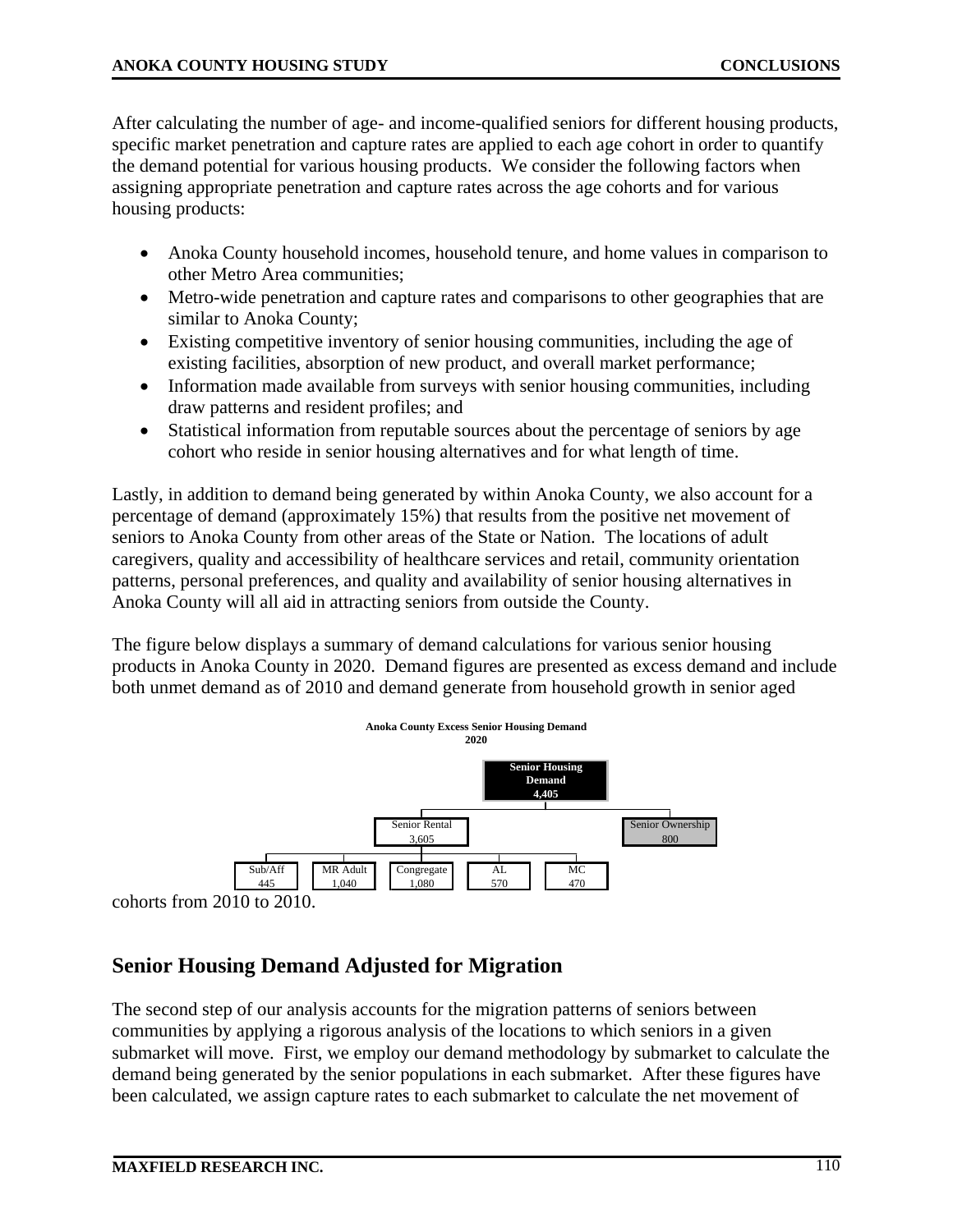seniors between various geographies. In addition to demographic factors, which are an inherent part of any demand analysis, other factors that influenced our analysis of migration patterns include the following:

- Interviews with property managers;
- Location of medical services and retail;
- Residences and places of employment of adult caregivers;
- Main transportation routes and typical transportation patterns;
- Community orientation patterns;
- Market perceptions of different geographies and overall attractiveness for senior housing in a given submarket;
- Location of existing senior housing supply;
- Performance of existing senior housing communities; and
- Depth of demand for senior housing in a given market and its ability to support a multi-level senior housing campus.

Using the above criteria as a guide, Maxfield Research Inc. calculated the percentage of excess Anoka County demand by service level that could realistically be captured in each submarket. These figures are a more accurate representation of the senior housing demand that could be realized in each submarket over the next decade and are quantified by submarket in the following discussion.

Additional information on senior housing demand calculations can be found in the *Senior Housing Demand Analysis for Submarkets in Anoka County, Minnesota* study that was completed by Maxfield Research Inc. in September 2010*.*

# **Andover Submarket Recommendations**

Andover is a south-central Anoka County community located near population and employment concentrations in fully developed suburbs along the County's southern border. While employment within Andover has been increasing incrementally, there are roughly seven residents for one local job, which results in a strong dependence on employment markets in nearby communities. With land available for new development and reasonable proximity to the urban core, Andover is poised for moderate growth next over the next decade with the addition of 1,735 households (+17.2%).

As a percentage of total submarket households, the Andover submarket has the highest percentage of family households in the County (87.5%) and the third youngest population base (69.6% are under the age of 45). Median incomes, median home resale prices, and homeownership rates continue to exceed those in Anoka County overall. In light of these demographic trends, housing needs in Andover will continue to be strong for single-family homes, but other types – such as rental and senior housing products – will be increasingly demanded as the population ages and diversifies.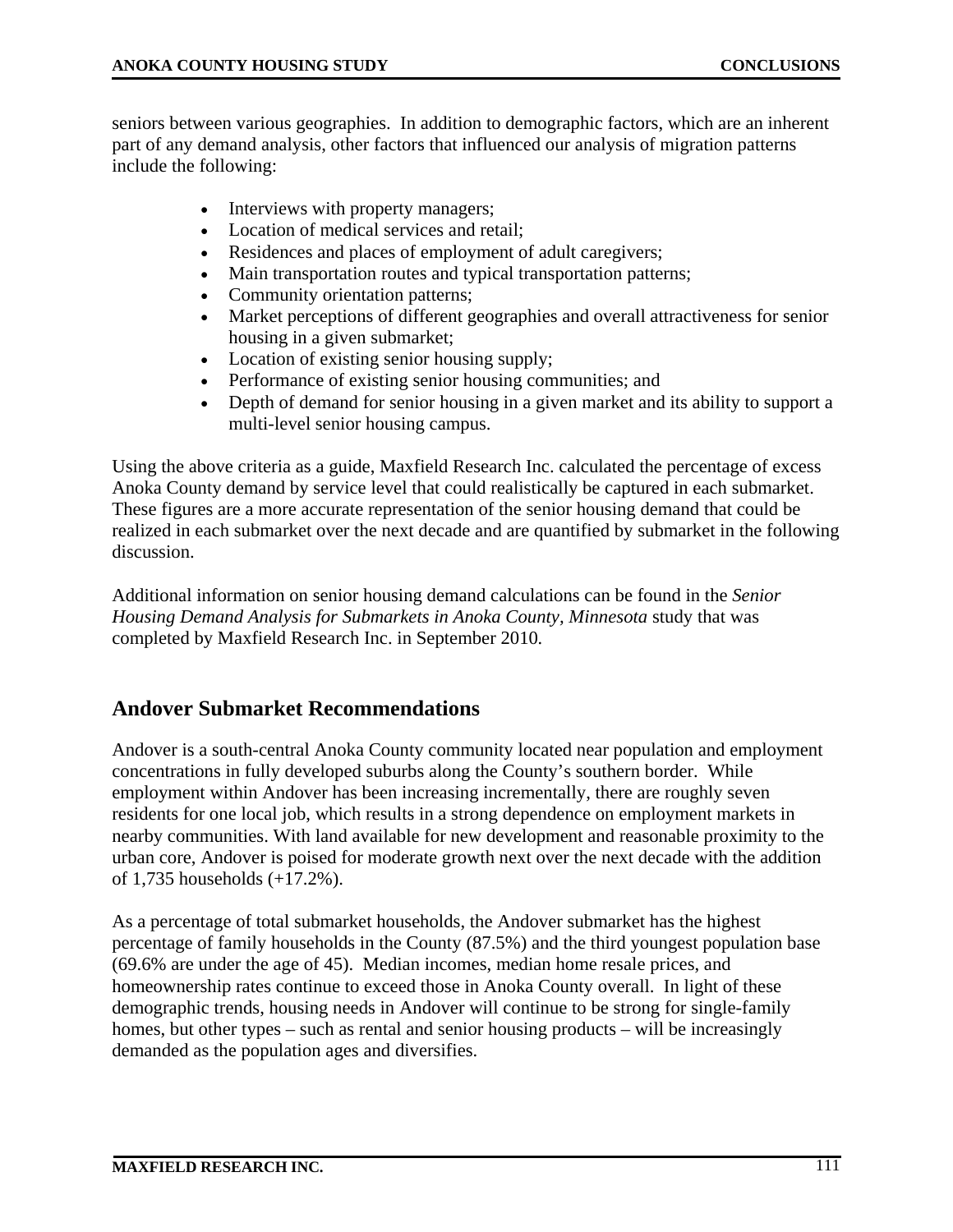|                                                                                                                                                                                                                         | <b>ANDOVER SUBMARKET SUMMARY</b>                             |                                            |                                                                  |                                              |  |
|-------------------------------------------------------------------------------------------------------------------------------------------------------------------------------------------------------------------------|--------------------------------------------------------------|--------------------------------------------|------------------------------------------------------------------|----------------------------------------------|--|
|                                                                                                                                                                                                                         | Andover                                                      |                                            | <b>Anoka County</b>                                              |                                              |  |
|                                                                                                                                                                                                                         | <b>Demographics</b>                                          |                                            |                                                                  |                                              |  |
| Population (2000 / 2010 / 2020)<br>Households (2000 / 2010 / 2020)<br>Household Growth (2010 to 2020)                                                                                                                   | $32,380 -$<br>$26,588 -$<br>$10,085 -$<br>$8,107 -$<br>1.735 | 35,850<br>11,820                           | $344,250 -$<br>298.189 -<br>$106,476$ -<br>$125,470$ -<br>18,670 | 387,445<br>144,140                           |  |
| Median Household Income (2010)<br>Pct. Population Age 55+ (2000 / 2015 / 2020)<br>Homeownership Rate (2010)                                                                                                             | \$101,615<br>14.5%<br>9.0%<br>96.3%                          | 19.9%<br>$\overline{a}$                    | \$74,497<br>15.0%<br>19.6%<br>$\overline{a}$<br>84.4%            | 24.6%                                        |  |
|                                                                                                                                                                                                                         | <b>For-Sale Housing</b>                                      |                                            |                                                                  |                                              |  |
| Median single-family home resale price (2010)<br>Median townhome resale price (2010)                                                                                                                                    | \$217,300<br>\$167,000<br>\$126,000<br>\$165,950             |                                            |                                                                  |                                              |  |
| Average number of new construction units closed annually<br>Existing vacant developed lots (3rd Quarter 2010)<br>Ratio closings to vacant developed lots (2006 / 2008 / 2010)                                           | 126<br>373<br>0.24<br>0.66                                   | 0.20                                       | 1,095<br>3,504<br>0.23<br>0.53                                   | 0.21                                         |  |
|                                                                                                                                                                                                                         | <b>General Occupancy Housing</b>                             |                                            |                                                                  |                                              |  |
| Distribution and vacancy rate of rental units by type<br>Market rate<br>Shallow subsidy<br>Deep subsidy                                                                                                                 | $\mathbf{0}$<br>$\mathbf{0}$<br>$\Omega$                     |                                            | 7.251<br>632<br>418                                              | 4.7%<br>4.5%<br>0.0%                         |  |
| Average rent for market rate unit<br>Average square footage for market rate unit<br>Average rent per square foot                                                                                                        |                                                              |                                            | \$926<br>836<br>\$1.11                                           |                                              |  |
|                                                                                                                                                                                                                         | <b>Senior Housing</b>                                        |                                            |                                                                  |                                              |  |
| Distribution and vacancy rate** of senior housing units by type<br>Affordable active adult<br>Market rate active adult - rental<br>Market rate active adult - ownership<br>Congregate<br>Assisted living<br>Memory care | $\mathbf{0}$<br>6<br>100<br>66<br>51<br>17                   | $-$<br>0.0%<br>n/a<br>0.0%<br>0.0%<br>0.0% | 1,172<br>1,049<br>240<br>490<br>555<br>164                       | 0.8%<br>5.6%<br>3.0%<br>2.2%<br>0.9%<br>0.0% |  |

#### **Andover Submarket General Occupancy Housing Demand 2010 to 2020**

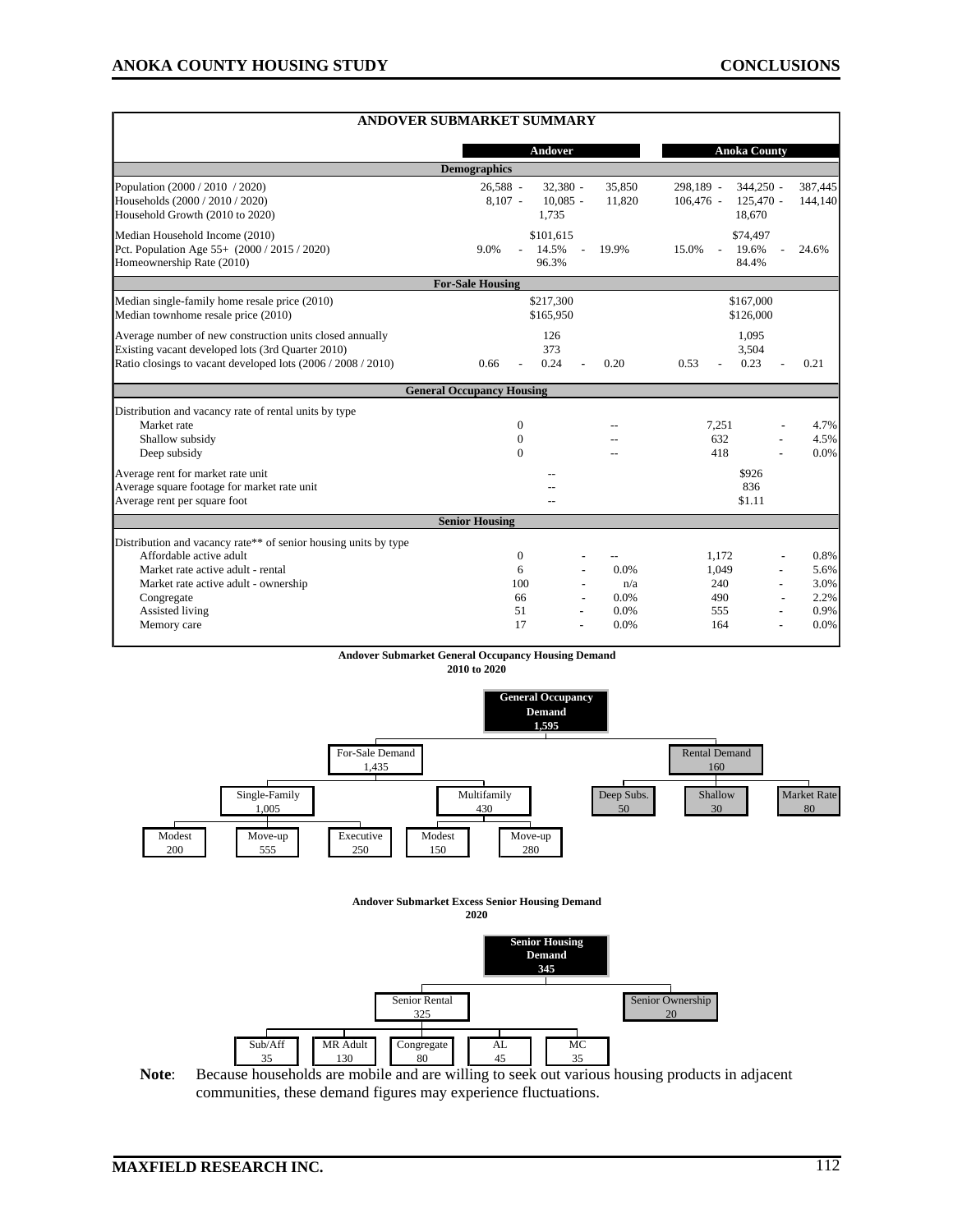**For-Sale Housing:** Currently, Andover has approximately 350 vacant developed single-family lots and an additional 150 future single-family lots, which together will meet about half of the demand for single-family homes through 2020. With the existing and pipeline lots, new singlefamily lots beyond those currently identified will not need to be delivered until the later half of the decade.

For multifamily housing, only 30 lots are existing or planned. Future phases at the Grey Oaks condominium community may satisfy some of this demand, although the certainty and target market of future phases is unknown. New multifamily housing developments - particularly at the move-up price point - could be delivered as early as 2012. We recommend being initially conservative in the delivery of new multifamily lots and building up to higher lot inventory levels later in the decade.

**Rental Housing:** Demand for a total of 160 general occupancy rental units is calculated for Andover through 2020. With strongest demand for market rate rental housing, we recommend prioritizing development of market rate rental housing with the possibility of a mixed-income community, which could also meet a segment of shallow and deep subsidy demand. Further, since housing choice vouchers are portable, very low-income households could potentially reside in a new market rate rental development while utilizing the voucher program.

**Senior Housing:** A total of 345 units of senior housing demand is calculated for Andover through 2020, of which approximately 170 units could be supported within the next five years. With no proposed senior housing developments, we recommend first considering an active adult market rate housing community (by 2015) and reassessing demand for service-enhanced housing later in the decade.

## **Anoka Submarket Recommendations**

Anoka is a fully developed suburb located along the Anoka-Hennepin County border with a strong local employment base. Demographically, Anoka is an older community with the second highest percentage of older adults and seniors in the County (23.7% of the population is age 55+). Further, Anoka has the lowest rate of homeownership in the County and has median incomes and housing prices below County levels, which results in price sensitivity among the resident population.

With limited household growth (+420 households from 2010 to 2020), the housing priorities in Anoka will be to meet the needs of the aging population base and to rehabilitate/replace housing units that become functionally or physically obsolete, including both for-sale and rental housing units. The majority of new housing units will be the result of redevelopment and infill development as limited land is available to accommodate new housing.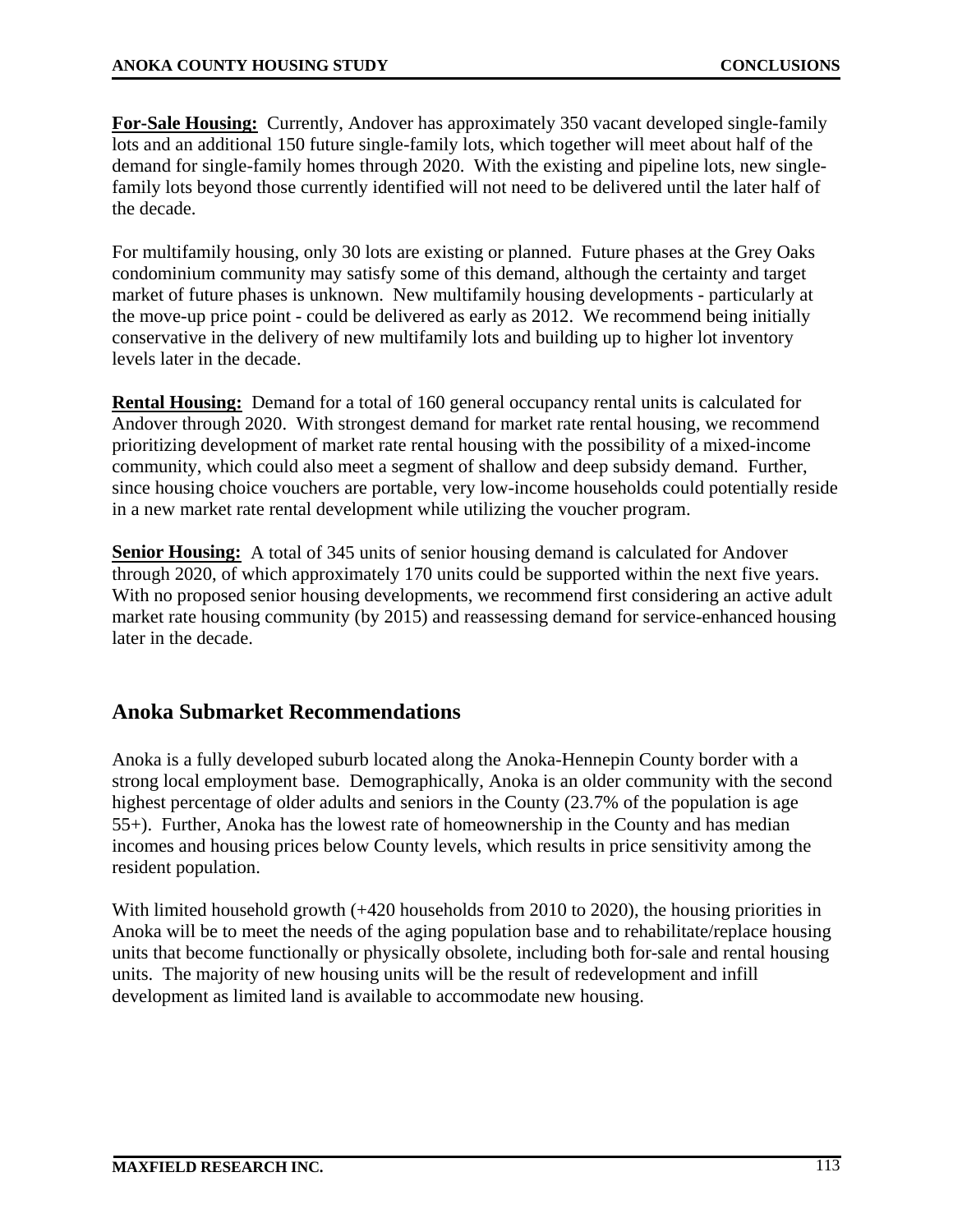|                                                                                                                                                                               | <b>ANOKA SUBMARKET SUMMARY</b>                       |                         |                                               |                        |                      |  |  |
|-------------------------------------------------------------------------------------------------------------------------------------------------------------------------------|------------------------------------------------------|-------------------------|-----------------------------------------------|------------------------|----------------------|--|--|
|                                                                                                                                                                               | Anoka                                                |                         | <b>Anoka County</b>                           |                        |                      |  |  |
| <b>Demographics</b>                                                                                                                                                           |                                                      |                         |                                               |                        |                      |  |  |
| Population (2000 / 2010 / 2020)                                                                                                                                               | $18.076 -$<br>$18.015 -$                             | 18,470                  | 298,189 -                                     | $344,250 -$<br>387,445 |                      |  |  |
| Households (2000 / 2010 / 2020)<br>Household Growth (2010 to 2020)                                                                                                            | $7,262 -$<br>420                                     | 7,485 -<br>7,905        | $106,476$ -<br>18,670                         | $125,470 -$<br>144,140 |                      |  |  |
| Median Household Income (2010)<br>Pct. Population Age 55+ (2000 / 2015 / 2020)<br>Homeownership Rate (2010)                                                                   | \$53,940<br>23.7%<br>19.5%<br>$\mathcal{L}$<br>74.4% | 29.0%<br>$\overline{a}$ | \$74,497<br>19.6%<br>15.0%<br>$\sim$<br>84.4% | 24.6%                  |                      |  |  |
|                                                                                                                                                                               | <b>For-Sale Housing</b>                              |                         |                                               |                        |                      |  |  |
| Median single-family home resale price (2010)<br>Median townhome resale price (2010)                                                                                          | \$134,500<br>\$98,500                                |                         | \$167,000<br>\$126,000                        |                        |                      |  |  |
| Average number of new construction units closed annually<br>Existing vacant developed lots (3rd Quarter 2010)<br>Ratio closings to vacant developed lots (2006 / 2008 / 2010) | 18<br>$\Omega$<br>0.00<br>0.90                       | 0.00                    | 1,095<br>3,504<br>0.23<br>0.53                | 0.21                   |                      |  |  |
|                                                                                                                                                                               | <b>General Occupancy Housing</b>                     |                         |                                               |                        |                      |  |  |
| Distribution and vacancy rate of rental units by type<br>Market rate<br>Shallow subsidy<br>Deep subsidy                                                                       | 1,098<br>122<br>52                                   | 5.2%<br>5.6%<br>0.0%    | 7,251<br>632<br>418                           |                        | 4.7%<br>4.5%<br>0.0% |  |  |
| Average rent for market rate unit<br>Average square footage for market rate unit<br>Average rent per square foot                                                              | \$953<br>\$926<br>842<br>836<br>\$1.13<br>\$1.11     |                         |                                               |                        |                      |  |  |
|                                                                                                                                                                               | <b>Senior Housing</b>                                |                         |                                               |                        |                      |  |  |
| Distribution and vacancy rate** of senior housing units by type                                                                                                               |                                                      |                         |                                               |                        |                      |  |  |
| Affordable active adult<br>Market rate active adult - rental                                                                                                                  | 211<br>57                                            | 0.0%<br>3.5%            | 1,172<br>1,049                                |                        | 0.8%<br>5.6%         |  |  |
| Market rate active adult - ownership                                                                                                                                          | 40                                                   | n/a                     | 240                                           |                        | 3.0%                 |  |  |
| Congregate<br>Assisted living                                                                                                                                                 | 168<br>14                                            | 3.6%<br>0.0%            | 490<br>555                                    |                        | 2.2%<br>0.9%         |  |  |
| Memory care                                                                                                                                                                   | $\Omega$                                             | $\overline{a}$          | 164                                           |                        | 0.0%                 |  |  |

#### **Anoka Submarket General Occupancy Housing Demand 2010 to 2020**

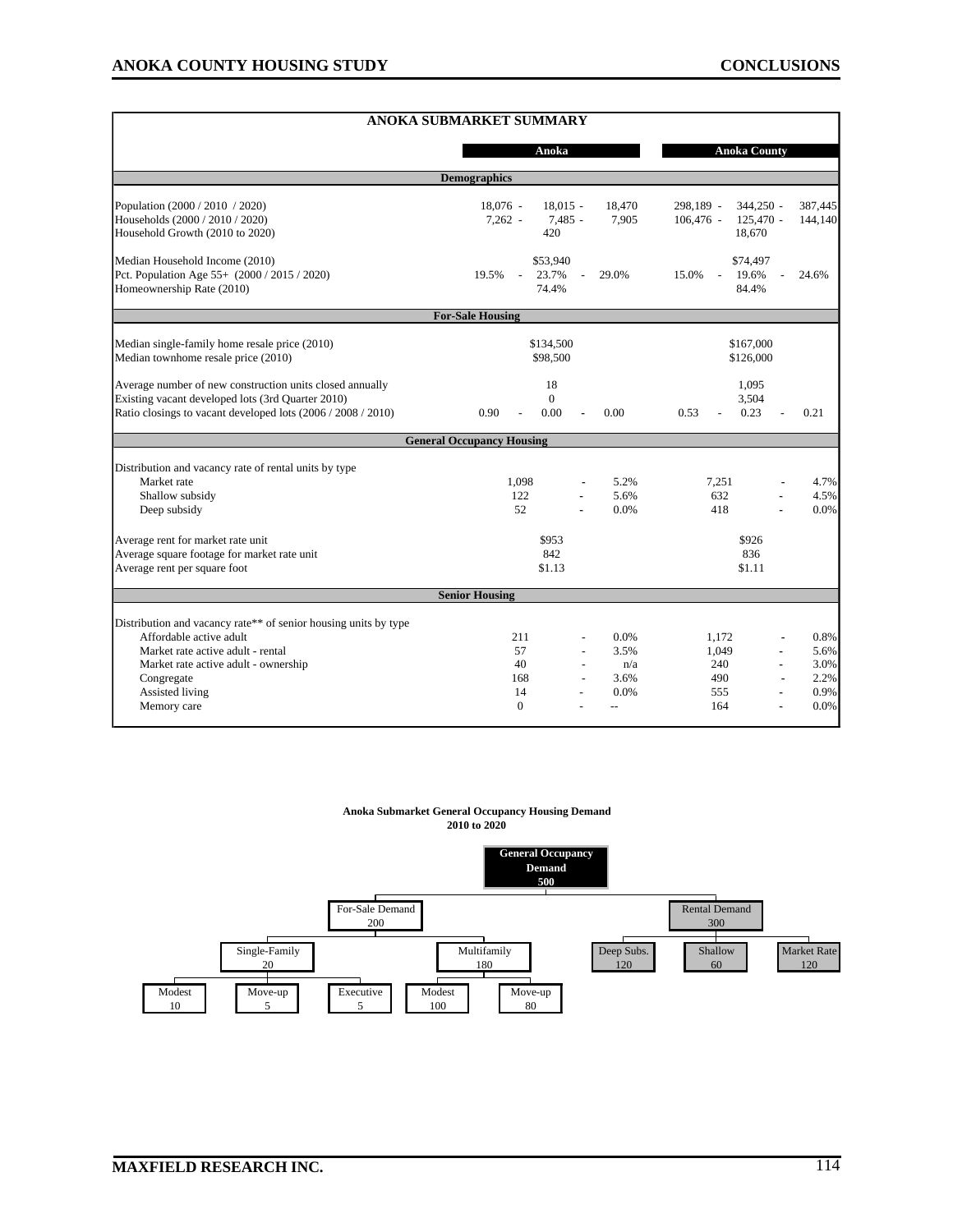

**Note**: Because households are mobile and are willing to seek out various housing products in adjacent communities, these demand figures may experience fluctuations.

**For-Sale Housing:** Anoka currently has no existing lot inventory for new single-family or multifamily homes, which is partially the consequence of limited land availability for new development. The proposed Rum River District Condominium project will meet some demand for multifamily housing; additionally, we recommend development of single-level twinhomes and multistory townhomes as redevelopment parcels come available. Single-family development will be the result of replacing existing homes that are no longer inhabitable.

**Rental Housing:** Demand for a total of 300 general occupancy rental units is calculated for Anoka through 2020. With existing rental housing (market rate and shallow subsidy) performing at vacancy levels near market equilibrium, we recommend delaying development of new rental housing in the near term. Over time, the existing rental housing stock will become increasingly affordable, which will indirectly satisfy demand for shallow subsidy housing. We recommend prioritizing a new market rate development in 2013 or later.

**Senior Housing:** A total of 475 units of senior housing demand is calculated for Anoka through 2020, of which approximately 280 units could be supported within the next five years. The continuum of care senior housing campus proposed by Volunteers of America would meet a large portion of potential demand. In addition to the project proposed by Volunteers of America, additional assisted living and memory care housing is likely to be needed in Anoka.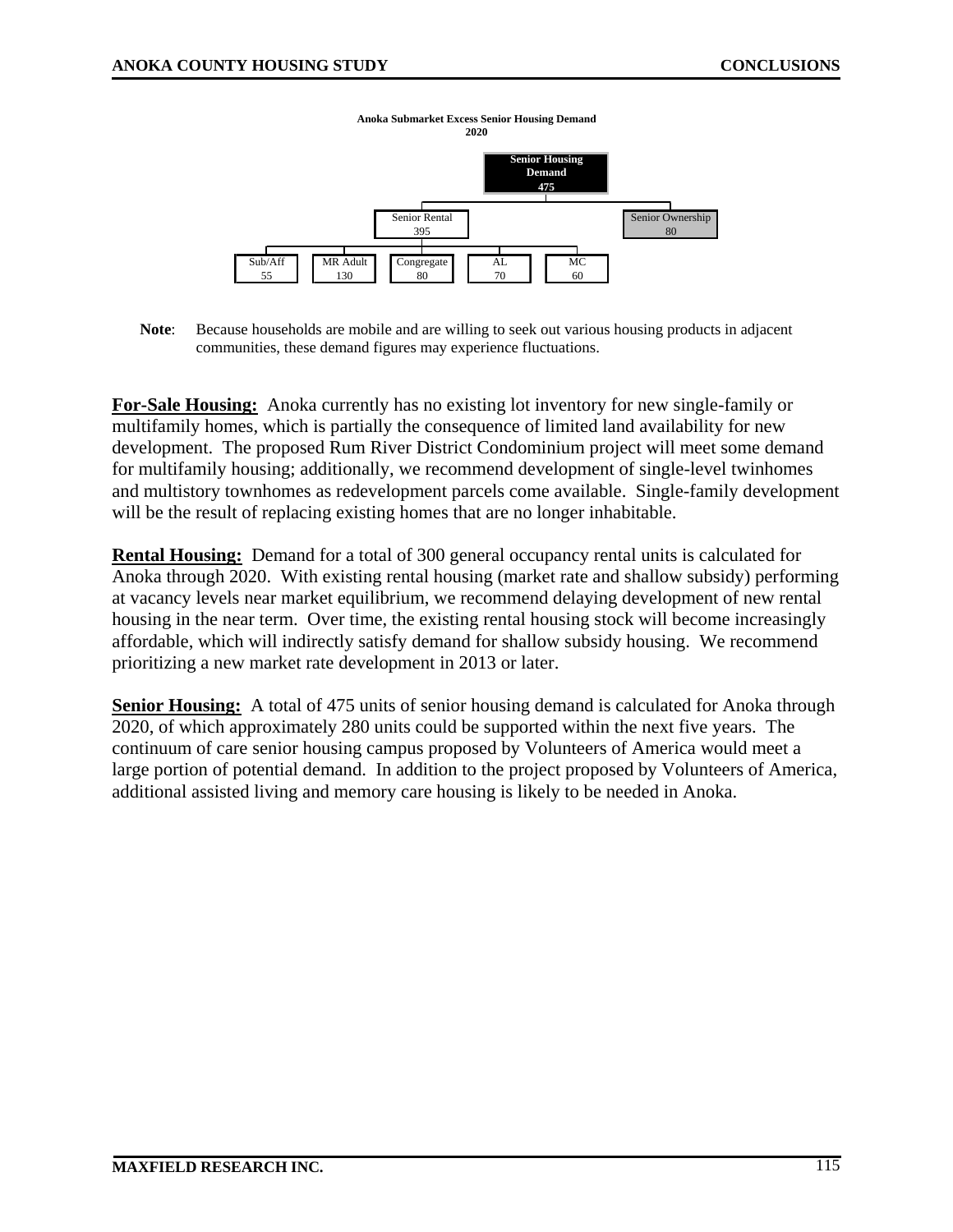#### **Blaine, Circle Pines, & Lexington Submarket Recommendations**

Blaine, Circle Pines, & Lexington experienced the strongest growth (numerically) last decade and is forecast to continue to be the growth leader in the County through 2020. Over the next ten years, this submarket is projected to add 5,480 households (+22.3%), which is approximately 30% of the total household growth projected for Anoka County overall. Strong household growth is anchored by equally strong employment growth. Over the next decade, employment growth is forecast for 4,780 jobs – the highest numerical growth in the County.

Although less than 20% of the population is age 55+, Blaine, Circle Pines, & Lexington has the third highest numerical concentration of seniors in the County. Existing senior housing product has been strongly performing in the submarket and significant new construction activity is identified in the pipeline. The guiding housing priority in Blaine will be to develop a variety of housing products across the product and price point spectrum so that housing supply will meet demand from the growing, diverse household base.

| BLAINE, CIRCLE PINES, & LEXINGTON SUBMARKET SUMMARY                                                                                                                                                                     |                                                                                                             |                                                                                                              |  |  |  |  |  |  |
|-------------------------------------------------------------------------------------------------------------------------------------------------------------------------------------------------------------------------|-------------------------------------------------------------------------------------------------------------|--------------------------------------------------------------------------------------------------------------|--|--|--|--|--|--|
|                                                                                                                                                                                                                         | Blaine, C.P., & Lexington                                                                                   | <b>Anoka County</b>                                                                                          |  |  |  |  |  |  |
| <b>Demographics</b>                                                                                                                                                                                                     |                                                                                                             |                                                                                                              |  |  |  |  |  |  |
| Population (2000 / 2010 / 2020)<br>Households (2000 / 2010 / 2020)<br>Household Growth (2010 to 2020)                                                                                                                   | $67,405 -$<br>51,819 -<br>79,485<br>30.095<br>18.442 -<br>$24.615 -$<br>5,480                               | 298,189 -<br>344,250 -<br>387,445<br>144,140<br>$106.476 -$<br>$125.470 -$<br>18,670                         |  |  |  |  |  |  |
| Median Household Income (2010)<br>Pct. Population Age 55+ (2000 / 2015 / 2020)<br>Homeownership Rate (2010)                                                                                                             | \$76,092<br>18.5%<br>23.8%<br>13.4%<br>$\sim$<br>98.2%                                                      | \$74,497<br>15.0%<br>19.6%<br>24.6%<br>$\overline{\phantom{a}}$<br>84.4%                                     |  |  |  |  |  |  |
|                                                                                                                                                                                                                         | <b>For-Sale Housing</b>                                                                                     |                                                                                                              |  |  |  |  |  |  |
| Median single-family home resale price (2010)<br>Median townhome resale price (2010)                                                                                                                                    | \$190,000<br>\$140,000                                                                                      | \$167,000<br>\$126,000                                                                                       |  |  |  |  |  |  |
| Average number of new construction units closed annually<br>Existing vacant developed lots (3rd Quarter 2010)<br>Ratio closings to vacant developed lots (2006 / 2008 / 2010)                                           | 395<br>1.216<br>0.18<br>0.63<br>0.28                                                                        | 1,095<br>3.504<br>0.53<br>0.23<br>0.21                                                                       |  |  |  |  |  |  |
|                                                                                                                                                                                                                         | <b>General Occupancy Housing</b>                                                                            |                                                                                                              |  |  |  |  |  |  |
| Distribution and vacancy rate of rental units by type<br>Market rate<br>Shallow subsidy<br>Deep subsidy                                                                                                                 | 886<br>2.6%<br>130<br>7.7%<br>43<br>0.0%                                                                    | 7,251<br>4.7%<br>632<br>4.5%<br>0.0%<br>418                                                                  |  |  |  |  |  |  |
| Average rent for market rate unit<br>Average square footage for market rate unit<br>Average rent per square foot                                                                                                        | \$888<br>782<br>\$1.14                                                                                      | \$926<br>836<br>\$1.11                                                                                       |  |  |  |  |  |  |
|                                                                                                                                                                                                                         | <b>Senior Housing</b>                                                                                       |                                                                                                              |  |  |  |  |  |  |
| Distribution and vacancy rate** of senior housing units by type<br>Affordable active adult<br>Market rate active adult - rental<br>Market rate active adult - ownership<br>Congregate<br>Assisted living<br>Memory care | 128<br>5.5%<br>287<br>1.0%<br>$\Omega$<br>$\overline{a}$<br>$\Omega$<br>$\sim$<br>102<br>5.1%<br>13<br>0.0% | 0.8%<br>1,172<br>1,049<br>5.6%<br>3.0%<br>240<br>2.2%<br>490<br>$\overline{a}$<br>0.9%<br>555<br>0.0%<br>164 |  |  |  |  |  |  |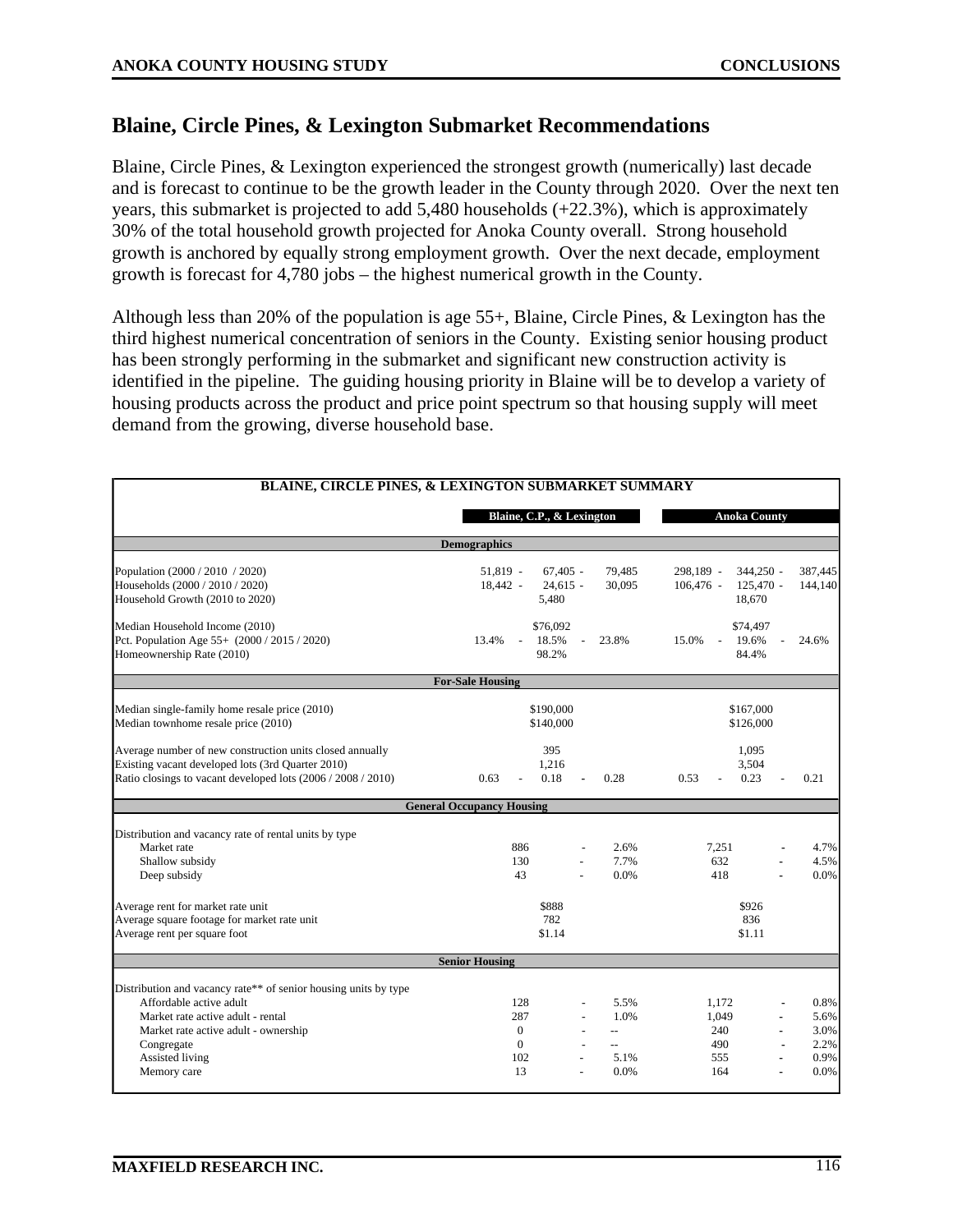

**Blaine, Circle Pines, & Lexington Submarket General Occupancy Housing Demand 2010 to 2020**

**Note**: Because households are mobile and are willing to seek out various housing products in adjacent communities, these demand figures may experience fluctuations.

**For-Sale Housing:** Currently, the Blaine, Circle Pines, & Lexington submarket has approximately 700 vacant developed single-family lots and 525 vacant development multifamily lots. An additional 1,615 single-family lots and 165 multifamily lots are identified in the future pipeline. Based on the inventory of existing and future lots, approximately 1,600 single-family lots and 610 multifamily lots will need to be delivered to satisfy all for-sale housing needs in the submarket through 2020. Lots beyond the currently identified existing and future supply will not need to be brought to market until the later half of the decade.

Existing inventory levels (vacant developed only) will be sufficient for approximately 2.5 years for single-family homes and 5.0 years for multifamily homes.

**Rental Housing:** An additional 1,300 units of general occupancy rental housing are calculated for the Blaine, Circle Pines, & Lexington submarket through 2020. There are no rental developments currently proposed that will meet demand for general occupancy rental housing.

**Senior Housing:** Demand for senior housing is calculated for 845 units through 2020, of which approximately 500 units could be supported within the next five years. Several projects are proposed in Blaine that may come on-line to meet market demand, including the following:

• Expansion of Suite Senior Living (formerly Comforts of Home) with 20 assisted living and 12 memory care units;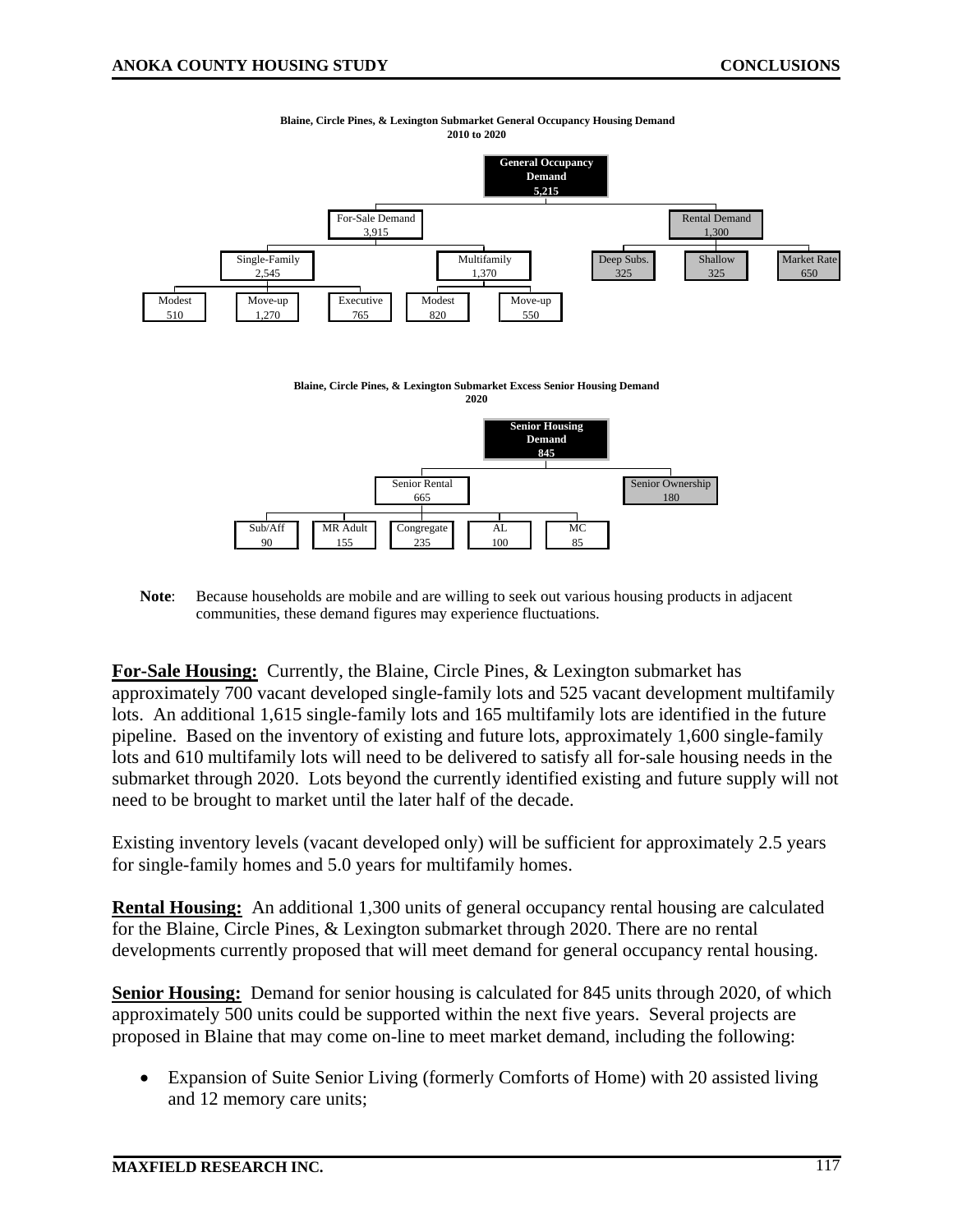- Development of Crest View Senior Communities campus with a total of 174 units, including 100 congregate units, 54 assisted living units, and 20 memory care units; and
- Development of the Hipp Farm site by Welch Companies with 45 congregate units, 46 assisted living units, 16 memory care units, and 32 skilled care beds.

Should all three projects move forward, residual demand in Blaine would be approximately 200 units through 2015. However, only the first (Suite Senior Living) is certain to move forward at this time, so strong development potential still exists for a campus-style senior housing project in Blaine within the next five years.

## **Coon Rapids Submarket Recommendations**

Coon Rapids is a fully developed suburb located along the Anoka-Hennepin County border. Second in the County to the Southern Leg submarket, Coon Rapids has a significant concentration of older adults and seniors (19.4% of County) and an aged demographic overall with 20.3% of the total population base age 55+. Household growth in Coon Rapids is limited to land availability for new housing development; over the next decade, the submarket is forecast to grow by only 170 households (+0.7%).

The housing priorities in Coon Rapids will be to meet the needs of the aging population base and to rehabilitate/replace housing units that become functionally or physically obsolete, including both for-sale and rental housing products. The majority of new housing units will be the result of redevelopment and infill development as limited land is available to accommodate new housing.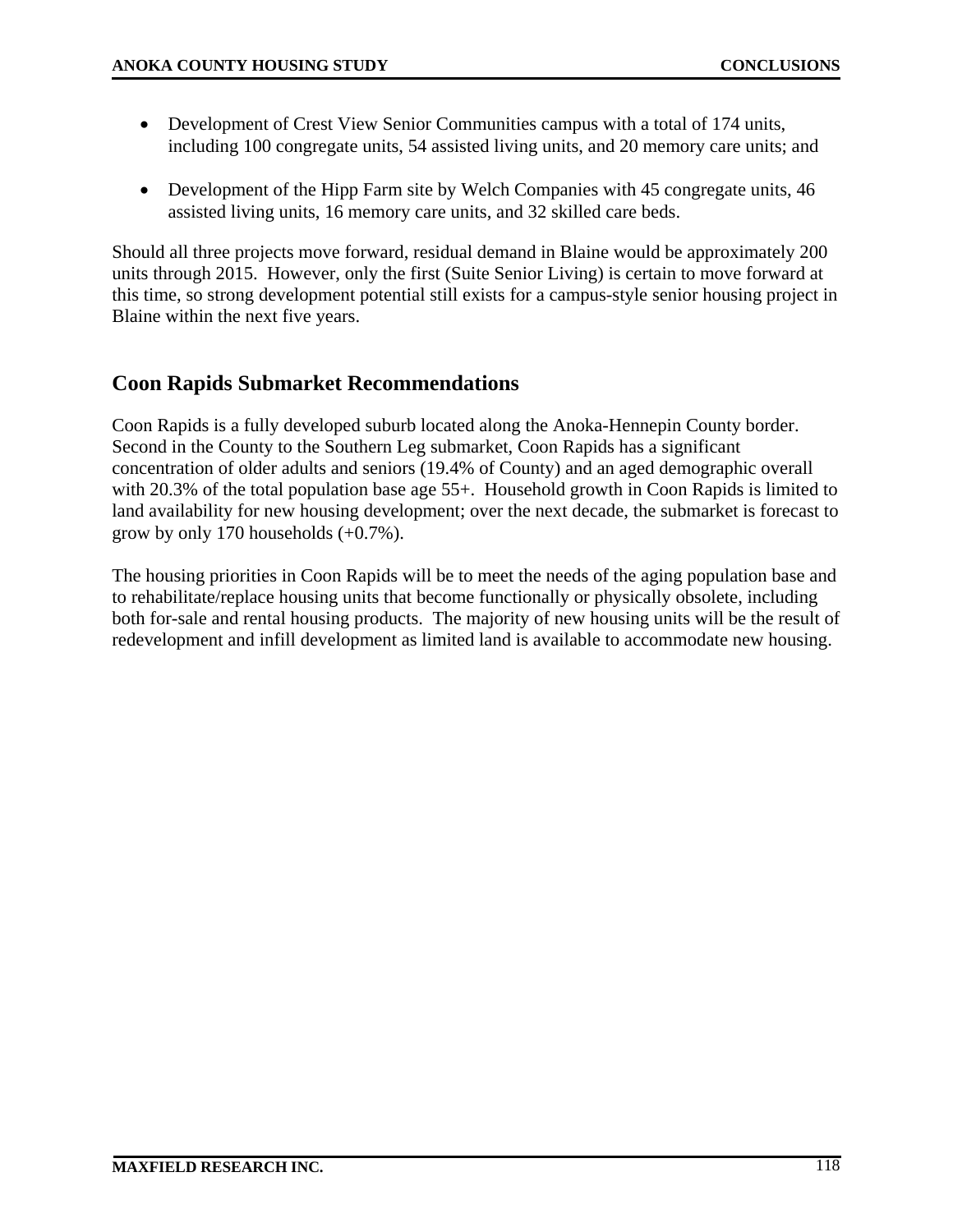|                                                                           | <b>COON RAPIDS SUBMARKET SUMMARY</b>                         |                                                    |
|---------------------------------------------------------------------------|--------------------------------------------------------------|----------------------------------------------------|
|                                                                           | <b>Coon Rapids</b>                                           | <b>Anoka County</b>                                |
|                                                                           | <b>Demographics</b>                                          |                                                    |
| Population (2000 / 2010 / 2020)                                           | $64,395 -$<br>$61,607 -$<br>64,825                           | 298,189 -<br>$344,250 -$<br>387,445                |
| Households (2000 / 2010 / 2020)                                           | 24,495<br>22,578 -<br>$24,325 -$                             | $106,476$ -<br>$125,470 -$<br>144,140              |
| Household Growth (2010 to 2020)                                           | 170                                                          | 18,670                                             |
| Median Household Income (2010)                                            | \$70,017                                                     | \$74,497                                           |
| Pct. Population Age 55+ (2000 / 2015 / 2020)<br>Homeownership Rate (2010) | 15.5%<br>20.3%<br>25.6%<br>$\overline{\phantom{a}}$<br>98.8% | 15.0%<br>19.6%<br>24.6%<br>$\overline{a}$<br>84.4% |
|                                                                           | <b>For-Sale Housing</b>                                      |                                                    |
|                                                                           |                                                              |                                                    |
| Median single-family home resale price (2010)                             | \$145,000                                                    | \$167,000                                          |
| Median townhome resale price (2010)                                       | \$114,450                                                    | \$126,000                                          |
| Average number of new construction units closed annually                  | 64                                                           | 1,095                                              |
| Existing vacant developed lots (3rd Quarter 2010)                         | 78                                                           | 3,504                                              |
| Ratio closings to vacant developed lots (2006 / 2008 / 2010)              | 0.79<br>1.69<br>0.65                                         | 0.23<br>0.53<br>0.21                               |
|                                                                           | <b>General Occupancy Housing</b>                             |                                                    |
| Distribution and vacancy rate of rental units by type                     |                                                              |                                                    |
| Market rate                                                               | 2.982<br>5.0%                                                | 7.251<br>4.7%                                      |
| Shallow subsidy                                                           | 191<br>3.1%                                                  | 632<br>4.5%                                        |
| Deep subsidy                                                              | 178<br>0.0%                                                  | 0.0%<br>418                                        |
| Average rent for market rate unit                                         | \$931                                                        | \$926                                              |
| Average square footage for market rate unit                               | 848                                                          | 836                                                |
| Average rent per square foot                                              | \$1.10                                                       | \$1.11                                             |
|                                                                           | <b>Senior Housing</b>                                        |                                                    |
| Distribution and vacancy rate** of senior housing units by type           |                                                              |                                                    |
| Affordable active adult                                                   | 0.0%<br>210                                                  | 0.8%<br>1.172                                      |
| Market rate active adult - rental                                         | 64<br>12.5%                                                  | 1,049<br>5.6%                                      |
| Market rate active adult - ownership                                      | 3.0%<br>100                                                  | 3.0%<br>240                                        |
| Congregate                                                                | 179<br>1.7%                                                  | 490<br>2.2%                                        |
| Assisted living                                                           | 198<br>0.5%                                                  | 0.9%<br>555<br>ä,                                  |
| Memory care                                                               | 61<br>0.0%                                                   | 0.0%<br>164                                        |

#### **Coon Rapids Submarket General Occupancy Housing Demand 2010 to 2020**

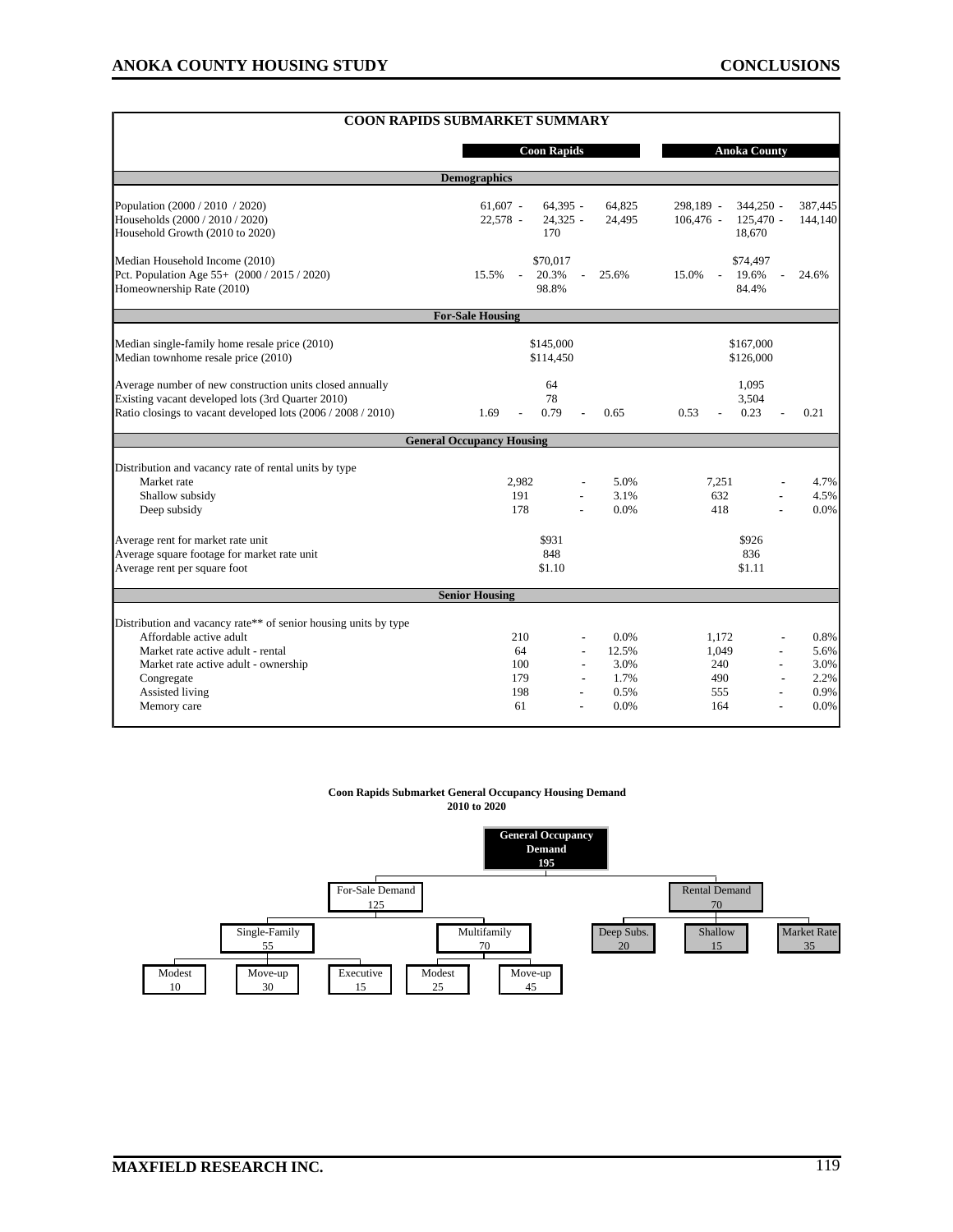

**Note**: Because households are mobile and are willing to seek out various housing products in adjacent communities, these demand figures may experience fluctuations.

**For-Sale Housing:** For-sale housing in Coon Rapids is calculated for 125 units, including both single-family and multifamily product types. Coupled with rehabilitation/replacement of inhabitable units, existing vacant developed lots will satisfy for-sale housing needs in Coon Rapids for the decade. It is important to note that in developed submarkets like Coon Rapids, household growth forecasts are calculated based on the geography's ability to accommodate new households. If more land is made available through redevelopment, realized household growth could easily exceed current forecasts.

**Rental Housing:** Demand for 70 general occupancy rental units is calculated for Coon Rapids through 2020. This demand would best be satisfied through replacement/rehabilitation of older rental properties in the submarket.

If more land is made available through redevelopment, demand for general occupancy rental housing in Coon Rapids could easily exceed current calculations. Demand for such a development would be the result of Coon Rapid's ability to capture household growth that is forecast for adjacent submarkets, which would easily be accomplished due to its market position and desirable location.

**Senior Housing:** A total of 760 units of senior housing demand is calculated for Coon Rapids through 2020, of which approximately 450 units could be supported within the next five years. The two pending campus-style developments identified in Coon Rapids may satisfy a segment of total demand, particularly the approved 191-unit RKL Land Holding project. Should the RLK project move forward, 250 units of residual demand is calculated through 2015 and would grow to over 550 units of unmet demand by 2020. In addition to service-enhanced housing, affordable and/or market rate active adult housing (ownership and/or rental) may be considered in Coon Rapids as housing market conditions improve.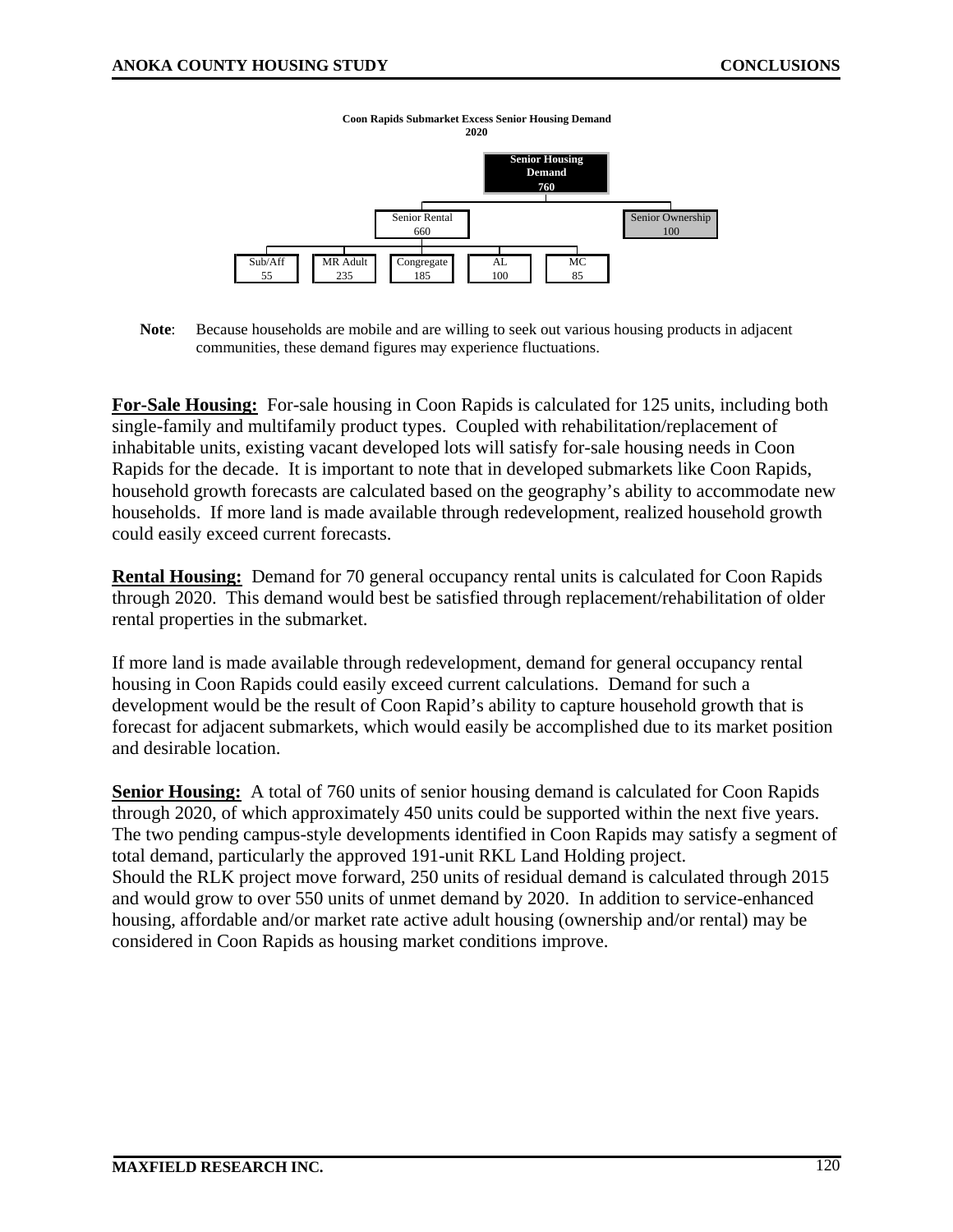#### **East Bethel & Bethel Submarket Recommendations**

The East Bethel & Bethel submarket is located in northeast Anoka County and is one of the areas of the County with the lowest population density. As growth continues to push northward from the urban core, East Bethel & Bethel will be positioned for increased development activity. Over the next decade, household growth by percentage is projected to be the second highest in the County (+35.7%). Numerically, however, growth in relation to other submarkets will be moderate with the addition of 1,590 households (8.5% of the County). Median incomes and median home resale prices are similar to figures for Anoka County overall.

Due to its low-density nature, for-sale single-family homes dominate the existing housing stock. Over the next decade, approximately 85% of new housing units demanded will be for-sale single-family homes. For-sale townhomes and/or twinhomes will also be successful in small numbers in the East Bethel & Bethel submarket. Later in the decade, demand for rental product may increase to a level that could support a moderately priced market rate rental community. The City of East Bethel is currently expanding sewer and water connections that would be needed for multifamily housing development.

| <b>EAST BETHEL &amp; BETHEL SUBMARKET SUMMARY</b>                                                                                                                                     |                                                                |                        |                              |                                                            |
|---------------------------------------------------------------------------------------------------------------------------------------------------------------------------------------|----------------------------------------------------------------|------------------------|------------------------------|------------------------------------------------------------|
|                                                                                                                                                                                       | East Bethel & Bethel                                           |                        |                              | <b>Anoka County</b>                                        |
|                                                                                                                                                                                       | <b>Demographics</b>                                            |                        |                              |                                                            |
| Population (2000 / 2010 / 2020)<br>Households (2000 / 2010 / 2020)<br>Household Growth (2010 to 2020)                                                                                 | $11,384 -$<br>$13,055 -$<br>$3,756 -$<br>$4,455 -$<br>1,590    | 17,015<br>6,045        | 298.189 -<br>$106,476$ -     | $344.250 -$<br>387,445<br>$125,470 -$<br>144,140<br>18,670 |
| Median Household Income (2010)<br>Pct. Population Age 55+ (2000 / 2015 / 2020)<br>Homeownership Rate (2010)                                                                           | \$72,079<br>15.6%<br>11.1%<br>$\mathcal{L}$<br>97.5%           | 20.7%                  | 15.0%                        | \$74,497<br>19.6%<br>24.6%<br>84.4%                        |
|                                                                                                                                                                                       | <b>For-Sale Housing</b>                                        |                        |                              |                                                            |
| Median single-family home resale price (2010)<br>Median townhome resale price (2010)                                                                                                  | \$150,400<br>$\overline{a}$                                    | \$167,000<br>\$126,000 |                              |                                                            |
| Average number of new construction units closed annually<br>Existing vacant developed lots (3rd Quarter 2010)<br>Ratio closings to vacant developed lots (2006 / 2008 / 2010)         | 22<br>130<br>0.36<br>0.09                                      | 0.05                   | 0.53                         | 1,095<br>3,504<br>0.23<br>0.21                             |
|                                                                                                                                                                                       | <b>General Occupancy Housing</b>                               |                        |                              |                                                            |
| Distribution and vacancy rate of rental units by type<br>Market rate<br>Shallow subsidy<br>Deep subsidy                                                                               | $\mathbf{0}$<br>$\Omega$<br>$\Omega$                           | $\sim$                 | 7,251<br>632<br>418          | 4.7%<br>4.5%<br>0.0%                                       |
| Average rent for market rate unit<br>Average square footage for market rate unit<br>Average rent per square foot                                                                      |                                                                | \$926<br>836<br>\$1.11 |                              |                                                            |
|                                                                                                                                                                                       | <b>Senior Housing</b>                                          |                        |                              |                                                            |
| Distribution and vacancy rate** of senior housing units by type<br>Affordable active adult<br>Market rate active adult - rental<br>Market rate active adult - ownership<br>Congregate | $\mathbf{0}$<br>$\overline{0}$<br>$\mathbf{0}$<br>$\mathbf{0}$ | $-$<br>$\sim$          | 1.172<br>1,049<br>240<br>490 | 0.8%<br>5.6%<br>3.0%<br>2.2%                               |
| Assisted living<br>Memory care                                                                                                                                                        | $\boldsymbol{0}$<br>$\theta$                                   |                        | 555<br>164                   | 0.9%<br>0.0%                                               |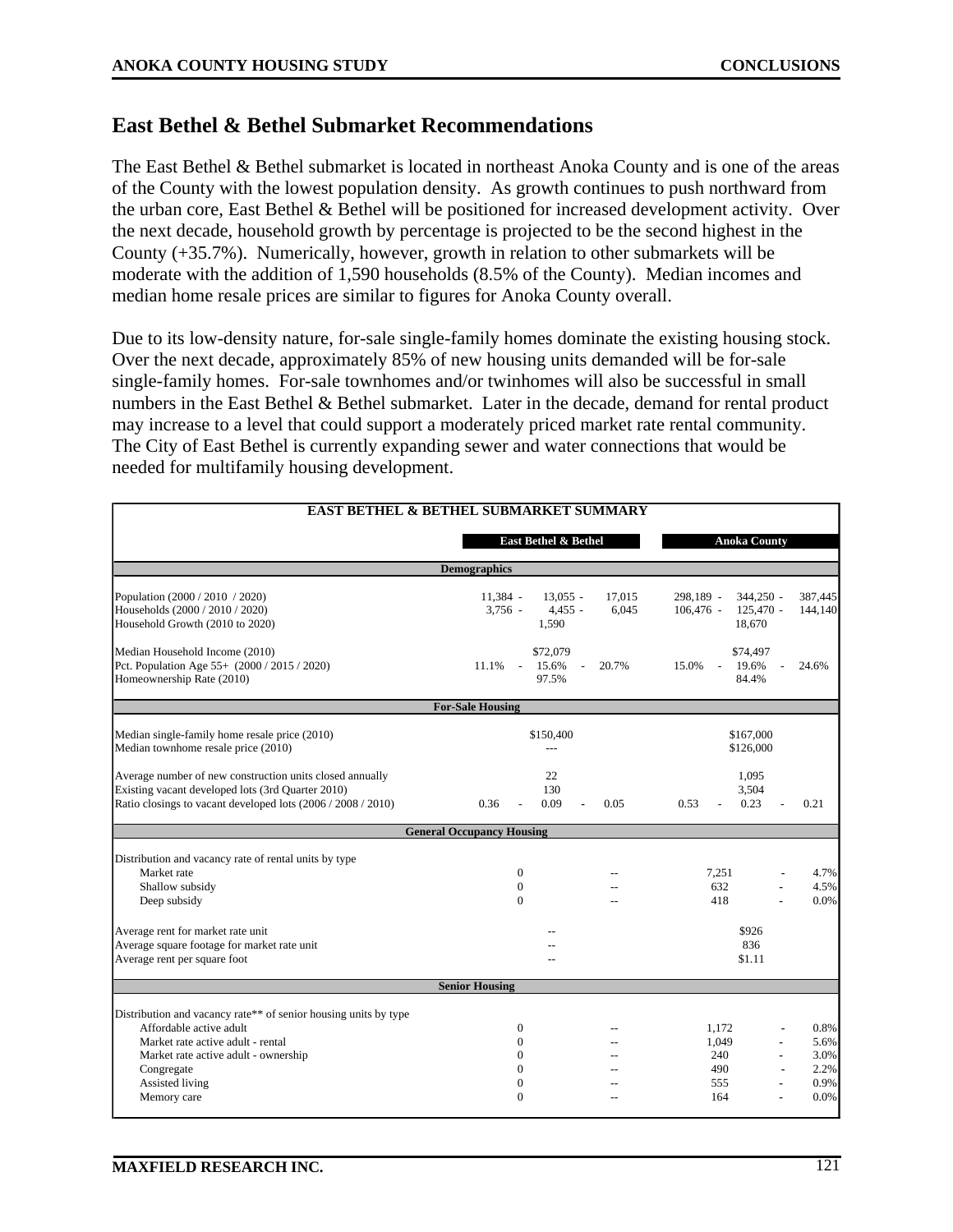

**East Bethel & Bethel Submarket General Occupancy Housing Demand 2010 to 2020**

**Note**: Because households are mobile and are willing to seek out various housing products in adjacent communities, these demand figures may experience fluctuations.

**For-Sale Housing:** Currently, the East Bethel & Bethel submarket has 130 vacant developed single-family lots and an additional 75 future single-family lots; no vacant or future multifamily lots are currently identified. In order to meet all for-sale housing needs in the East Bethel & Bethel submarket, approximately 1,100 single-family lots and 150 multifamily lots will need to be delivered through 2020.

Existing inventory levels of single-family lots (vacant developed only) will be sufficient for approximately 1.5 years.

**Rental Housing:** Although demand for 75 units of general occupancy rental housing is calculated, we recommend delaying development of a rental community until much later in the decade (2017 or later). At that time, market support for moderately priced market rate housing development will likely be sufficient to support a 40- to 50-unit community.

**Senior Housing:** Demand is not sufficient to support a senior housing community in the East Bethel & Bethel submarket. In the near term, senior households residing in East Bethel & Bethel are migrating to facilities in southern Anoka County in order to find senior housing alternatives that meet their needs.

The senior population is growing significantly and may provide sufficient support for a senior housing community by mid-decade. At that time, demand would be greatest for an affordable and/or market rate active adult rental development.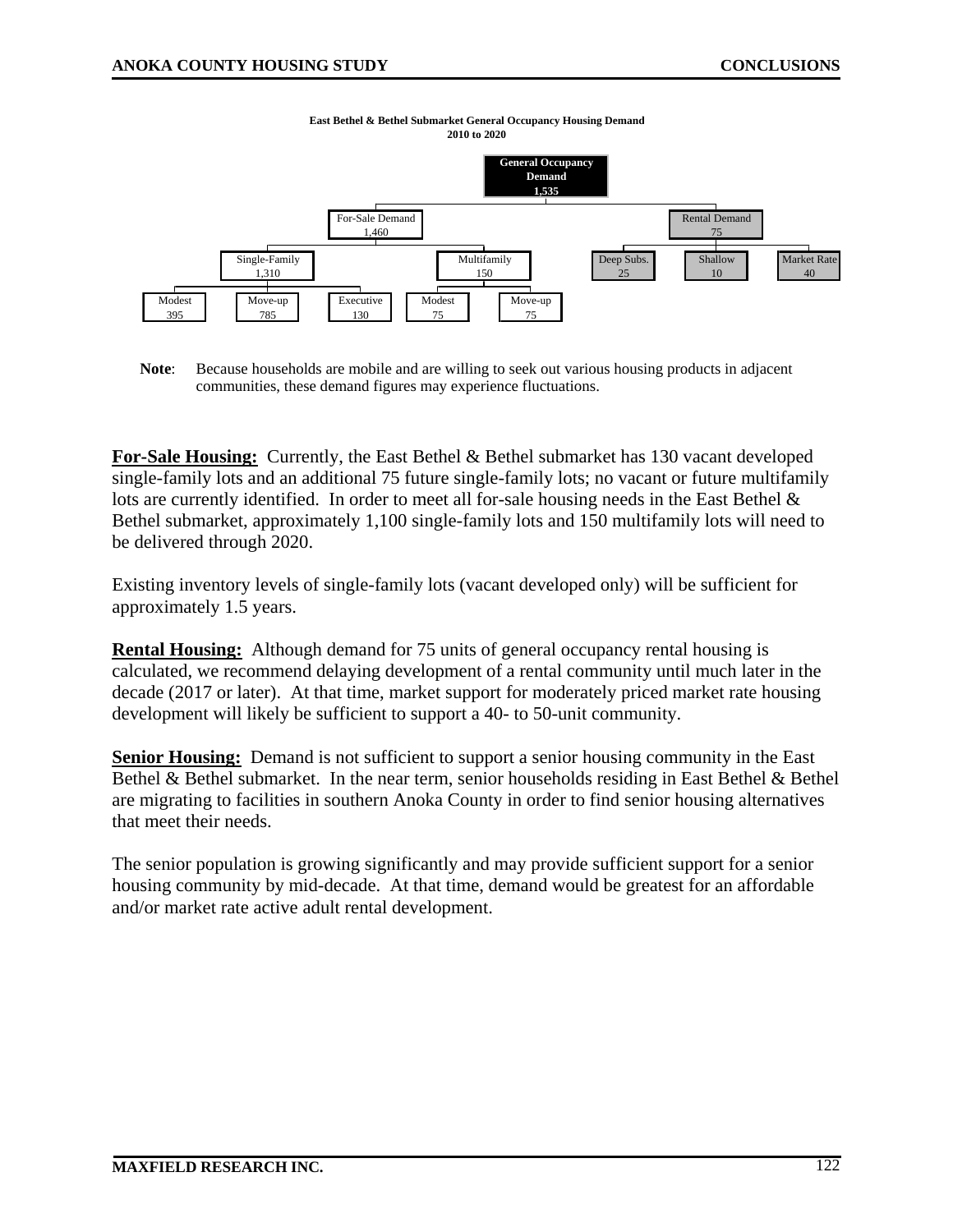#### **Ham Lake Submarket Recommendations**

Located in central Anoka County, Ham Lake is a low-density community that has ample land available to accommodate new housing. Over the next decade, household growth is forecasted for 850 households (+16.2). The median resale price of single-family homes in Ham Lake is higher than in Anoka County overall due to single-family homes that have large lot sizes and acreage. As development continues in Ham Lake, smaller lot sizes will become acceptable.

Although the percentage of older adults and seniors in Ham Lakes is the same as in the County overall (19.6%), sufficient demand does not exist to support additional senior housing in Ham Lake. Instead, for-sale single-family homes will continue to dominate the housing stock. Over the next decade, approximately 70% of new housing units demanded will be for-sale singlefamily homes. For-sale townhomes and/or twinhomes will also be successful in Ham Lake. Later in the decade, demand for rental product may build to a level that could support a moderately priced market rate rental community.

|                                                                                                                                                                                                          | HAM LAKE SUBMARKET SUMMARY                                 |                 |                                                              |                                      |  |  |  |  |
|----------------------------------------------------------------------------------------------------------------------------------------------------------------------------------------------------------|------------------------------------------------------------|-----------------|--------------------------------------------------------------|--------------------------------------|--|--|--|--|
|                                                                                                                                                                                                          | <b>Ham Lake</b>                                            |                 | <b>Anoka County</b>                                          |                                      |  |  |  |  |
| <b>Demographics</b>                                                                                                                                                                                      |                                                            |                 |                                                              |                                      |  |  |  |  |
| Population (2000 / 2010 / 2020)<br>Households (2000 / 2010 / 2020)<br>Household Growth (2010 to 2020)                                                                                                    | $12,710 -$<br>$15,575 -$<br>$4,139 -$<br>$5,240 -$<br>850  | 17,375<br>6,090 | 298,189 -<br>344,250 -<br>$106,476$ -<br>125,470 -<br>18,670 | 387,445<br>144,140                   |  |  |  |  |
| Median Household Income (2010)<br>Pct. Population Age 55+ (2000 / 2015 / 2020)<br>Homeownership Rate (2010)                                                                                              | \$92,118<br>11.8%<br>19.6%<br>$\sim$<br>100.0%             | 26.8%           | \$74,497<br>15.0%<br>19.6%<br>$\sim$<br>84.4%                | 24.6%                                |  |  |  |  |
|                                                                                                                                                                                                          | <b>For-Sale Housing</b>                                    |                 |                                                              |                                      |  |  |  |  |
| Median single-family home resale price (2010)<br>Median townhome resale price (2010)                                                                                                                     | \$219,900<br>\$291,715                                     |                 | \$167,000<br>\$126,000                                       |                                      |  |  |  |  |
| Average number of new construction units closed annually<br>Existing vacant developed lots (3rd Quarter 2010)<br>Ratio closings to vacant developed lots (2006 / 2008 / 2010)                            | 39<br>244<br>0.29<br>0.12                                  | 0.11            | 1,095<br>3,504<br>0.53<br>0.23                               | 0.21                                 |  |  |  |  |
|                                                                                                                                                                                                          | <b>General Occupancy Housing</b>                           |                 |                                                              |                                      |  |  |  |  |
| Distribution and vacancy rate of rental units by type<br>Market rate<br>Shallow subsidy<br>Deep subsidy                                                                                                  | $\mathbf{0}$<br>$\mathbf{0}$<br>$\Omega$                   | $\sim$          | 7,251<br>632<br>418                                          | 4.7%<br>4.5%<br>0.0%                 |  |  |  |  |
| Average rent for market rate unit<br>Average square footage for market rate unit<br>Average rent per square foot                                                                                         |                                                            |                 | \$926<br>836<br>\$1.11                                       |                                      |  |  |  |  |
|                                                                                                                                                                                                          | <b>Senior Housing</b>                                      |                 |                                                              |                                      |  |  |  |  |
| Distribution and vacancy rate** of senior housing units by type<br>Affordable active adult<br>Market rate active adult - rental<br>Market rate active adult - ownership<br>Congregate<br>Assisted living | $\mathbf{0}$<br>99<br>$\mathbf{0}$<br>$\Omega$<br>$\Omega$ | 1.0%            | 1.172<br>1,049<br>240<br>490<br>555                          | 0.8%<br>5.6%<br>3.0%<br>2.2%<br>0.9% |  |  |  |  |
| Memory care                                                                                                                                                                                              | $\Omega$                                                   |                 | 164                                                          | 0.0%                                 |  |  |  |  |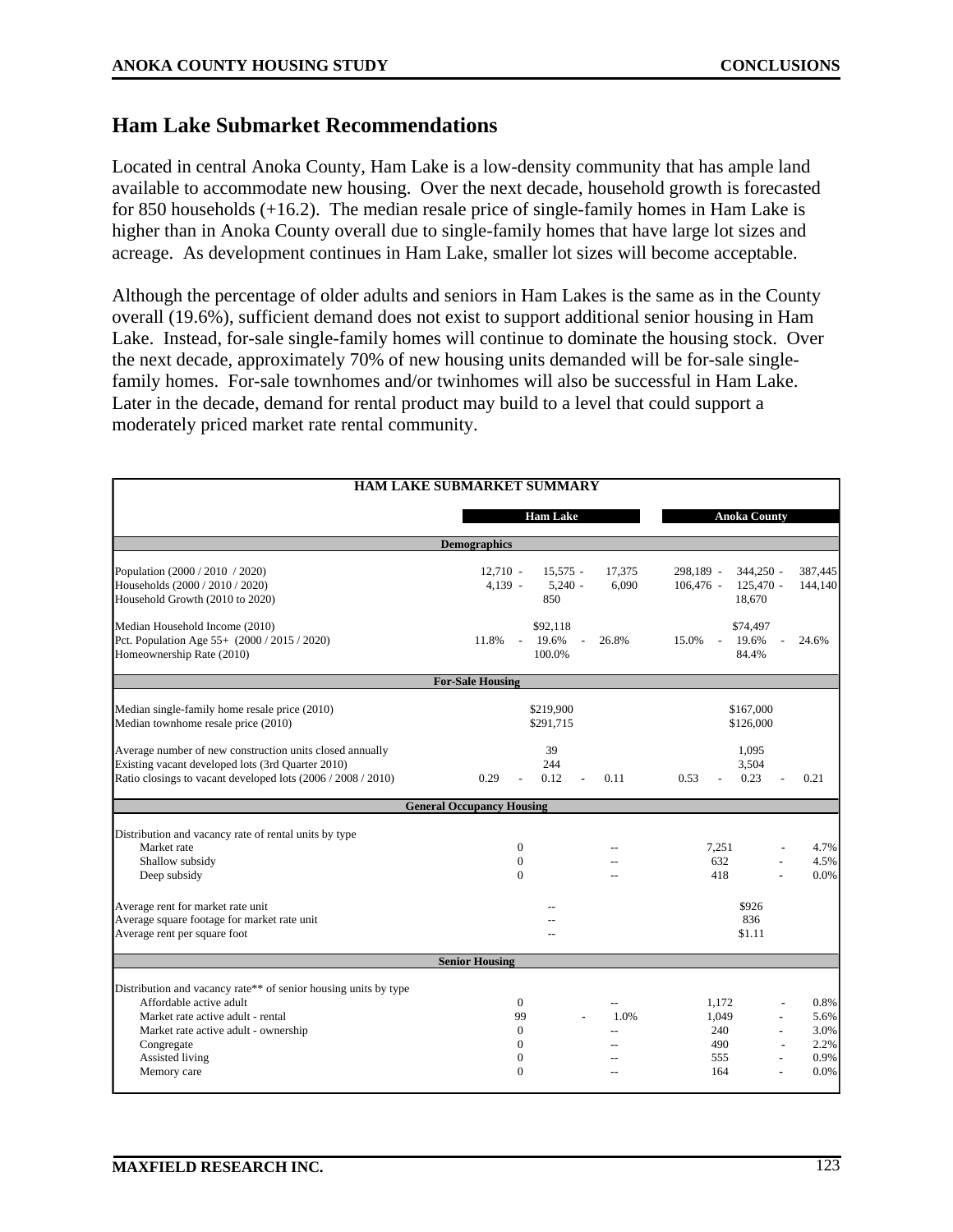

**Ham Lake Submarket General Occupancy Housing Demand 2010 to 2020**

**Note**: Because households are mobile and are willing to seek out various housing products in adjacent communities, these demand figures may experience fluctuations.

**For-Sale Housing:** Currently, Ham Lake has 220 vacant developed single-family lots and an additional 165 future single-family lots, which together account for approximately 70% of total demand for-sale single-family demand for the decade. The existing inventory level of singlefamily lots (vacant developed only) will be sufficient through 2015.

For multifamily housing, there are about 25 vacant developed lots and no future lots identified. Inventory levels of multifamily housing will deplete within about 2.5 to 3.0 years, and an additional 100 lots will need to be delivered by the end of the decade in order to meet all demand for multifamily units.

**Rental Housing:** Although demand for 75 units of general occupancy rental housing is calculated, we recommend delaying development of a rental community until much later in the decade (2017 or later). At that time, market support for moderately priced market rate housing development will likely be sufficient to support a 40- to 50-unit community.

**Senior Housing:** Demand is not sufficient to support additional senior housing in the Ham Lake submarket. Although the existing senior housing project is performing well, development of additional senior housing could saturate the market for senior housing and should not be considered in the near term. By mid-decade, however, the senior population is projected to grow to a level that could support additional senior housing product in Ham Lake.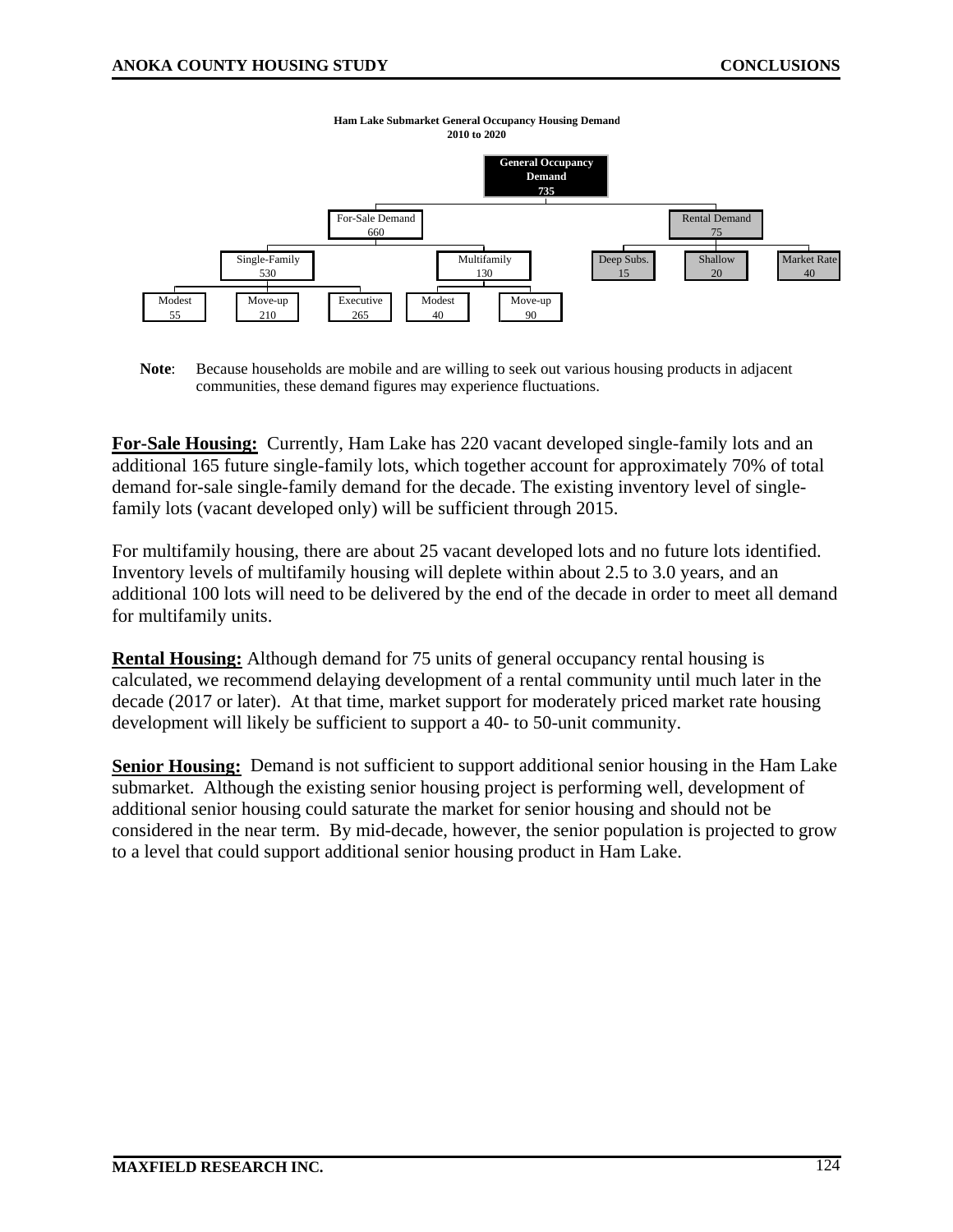#### **Lino Lakes & Centerville Submarket Recommendations**

Lino Lakes & Centerville is located at the southeastern corner of Anoka County and borders both Washington and Ramsey counties. The submarket is moderately built out but still has ample developable land to accommodate new housing. Strong household growth is forecast for the submarket with the addition of 1,835 households (+24.1%) by 2020, which equates to about 10% of total household growth in Anoka County. Median incomes are second highest among submarkets in the County and median resale prices of single-family homes are the highest as of 2010.

Demographically, Lino Lakes & Centerville is a younger submarket with about 73% of the population age 45 and younger (the second highest percentage among the submarkets). Strong job growth will continue to attract working-age households into the foreseeable future. Through 2020, growth of 2,500 jobs (+53.2%) is forecast in the submarket, which is the second strongest growth by percentage and numerically in the County. These factors will continue to strengthen demand for various housing products – and specifically for general occupancy housing – in Lino Lakes & Centerville.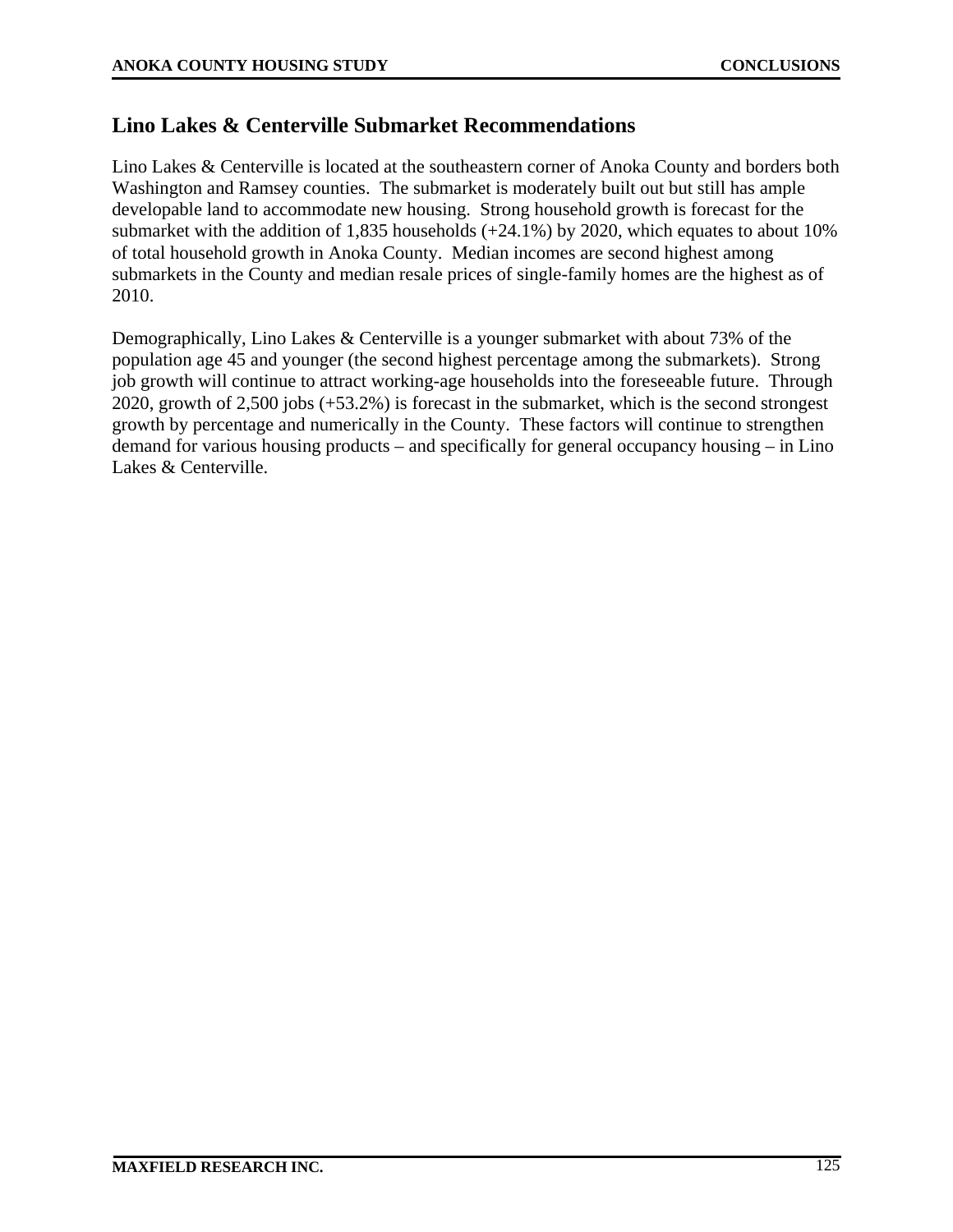| <b>LINO LAKES &amp; CENTERVILLE SUBMARKET SUMMARY</b>           |                                  |                      |                                 |         |  |  |  |  |
|-----------------------------------------------------------------|----------------------------------|----------------------|---------------------------------|---------|--|--|--|--|
|                                                                 | Lino Lakes & Centerville         |                      | <b>Anoka County</b>             |         |  |  |  |  |
| <b>Demographics</b>                                             |                                  |                      |                                 |         |  |  |  |  |
| Population (2000 / 2010 / 2020)                                 | $19.993 -$                       | $24,925 -$<br>29,225 | 298,189 -<br>$344,250 -$        | 387,445 |  |  |  |  |
| Households (2000 / 2010 / 2020)                                 | 5,934 -                          | $7,615 -$<br>9,450   | $106,476$ -<br>$125,470 -$      | 144,140 |  |  |  |  |
| Household Growth (2010 to 2020)                                 | 1,835                            |                      | 18,670                          |         |  |  |  |  |
| Median Household Income (2010)                                  | \$94,442                         |                      | \$74,497                        |         |  |  |  |  |
| Pct. Population Age 55+ (2000 / 2015 / 2020)                    | 11.9%<br>7.8%                    | 16.7%<br>$\sim$      | 15.0%<br>19.6%<br>$\mathcal{L}$ | 24.6%   |  |  |  |  |
| Homeownership Rate (2010)                                       | 98.3%                            |                      | 84.4%                           |         |  |  |  |  |
|                                                                 | <b>For-Sale Housing</b>          |                      |                                 |         |  |  |  |  |
| Median single-family home resale price (2010)                   | \$226,500                        |                      | \$167,000                       |         |  |  |  |  |
| Median townhome resale price (2010)                             | \$130.750                        |                      | \$126,000                       |         |  |  |  |  |
|                                                                 |                                  |                      |                                 |         |  |  |  |  |
| Average number of new construction units closed annually        | 87                               |                      | 1,095                           |         |  |  |  |  |
| Existing vacant developed lots (3rd Quarter 2010)               | 225                              |                      | 3,504                           |         |  |  |  |  |
| Ratio closings to vacant developed lots (2006 / 2008 / 2010)    | 0.39<br>0.49                     | 0.20                 | 0.23<br>0.53                    | 0.21    |  |  |  |  |
|                                                                 | <b>General Occupancy Housing</b> |                      |                                 |         |  |  |  |  |
| Distribution and vacancy rate of rental units by type           |                                  |                      |                                 |         |  |  |  |  |
| Market rate                                                     | $\overline{0}$                   |                      | 7,251                           | 4.7%    |  |  |  |  |
| Shallow subsidy                                                 | 60                               | 0.0%                 | 632                             | 4.5%    |  |  |  |  |
| Deep subsidy                                                    | $\Omega$                         | $\overline{a}$       | 418                             | 0.0%    |  |  |  |  |
| Average rent for market rate unit                               |                                  |                      | \$926                           |         |  |  |  |  |
| Average square footage for market rate unit                     |                                  |                      | 836                             |         |  |  |  |  |
| Average rent per square foot                                    |                                  |                      | \$1.11                          |         |  |  |  |  |
|                                                                 | <b>Senior Housing</b>            |                      |                                 |         |  |  |  |  |
|                                                                 |                                  |                      |                                 |         |  |  |  |  |
| Distribution and vacancy rate** of senior housing units by type |                                  |                      |                                 |         |  |  |  |  |
| Affordable active adult                                         | 47                               | 0.0%                 | 1.172                           | 0.8%    |  |  |  |  |
| Market rate active adult - rental                               | 47                               | 6.4%                 | 1,049                           | 5.6%    |  |  |  |  |
| Market rate active adult - ownership                            | $\Omega$                         | --                   | 240                             | 3.0%    |  |  |  |  |
| Congregate                                                      | $\mathbf{0}$                     |                      | 490                             | 2.2%    |  |  |  |  |
| Assisted living                                                 | 42                               | n/a                  | 555                             | 0.9%    |  |  |  |  |
| Memory care                                                     | 28                               | n/a                  | 164                             | 0.0%    |  |  |  |  |

#### **Lino Lakes & Centerville Submarket General Occupancy Housing Demand**

**2010 to 2020**

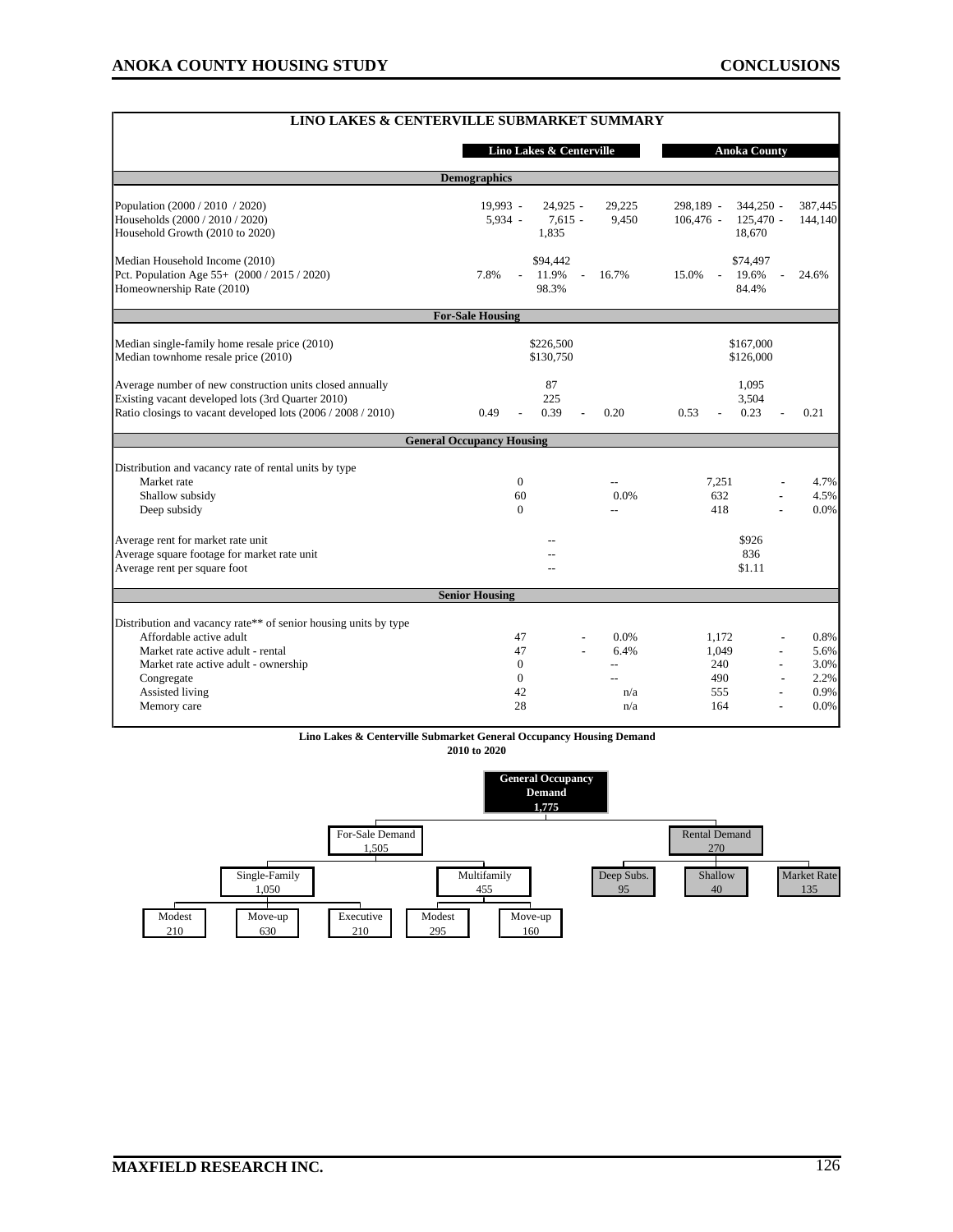

**Note**: Because households are mobile and are willing to seek out various housing products in adjacent communities, these demand figures may experience fluctuations.

**For-Sale Housing:** The Lino Lakes & Centerville submarket has approximately 165 vacant developed single-family lots and 60 vacant development multifamily lots. An additional 35 single-family lots are identified in the future pipeline. Based on the inventory of existing and future lots, approximately 850 single-family lots and 400 multifamily lots will need to be delivered to satisfy all for-sale housing needs in the submarket through 2020.

Existing inventory levels (vacant developed only) will be sufficient for approximately 2.5 years for single-family homes and 2.0 years for multifamily homes.

**Rental Housing:** Demand for 270 units of general occupancy rental housing is calculated for Lino Lakes & Centerville through 2020.

**Senior Housing:** Demand for senior housing is calculated for 245 units through 2020, of which approximately 150 units could be supported within the next five years. The recent completion of the hotel conversion project to assisted living and memory care will satisfy much of the serviceenhanced housing demand calculated through 2015. Additional senior housing should not be considered until later in the decade, at which point demand for an active adult ownership community will likely be strongest depending on development activity in nearby markets.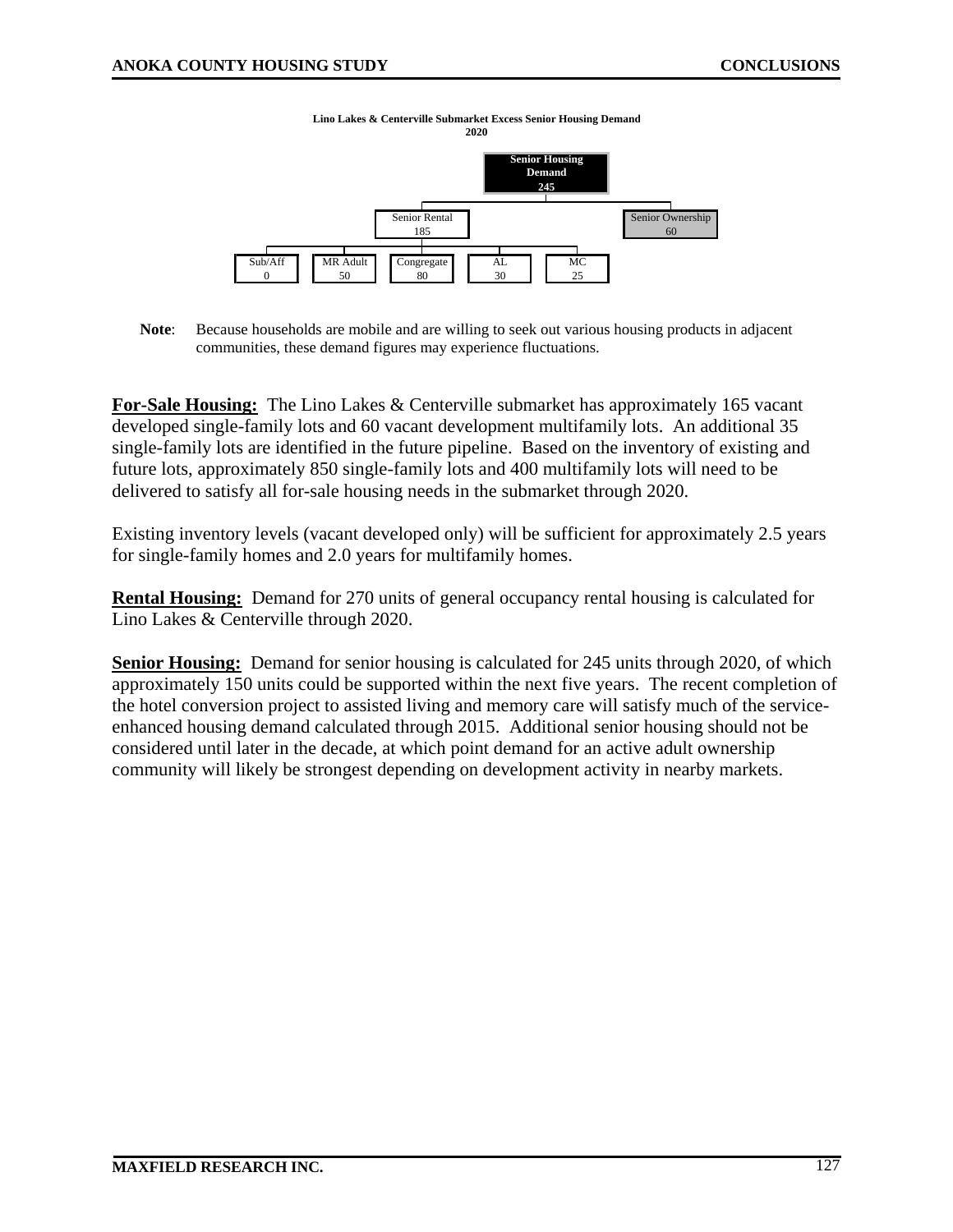#### **Linwood & Columbus Submarket Recommendations**

Located in the northeast corner of Anoka County, Linwood & Columbus is a low-density submarket that will experience moderate growth  $(+14.4\%)$  with the addition of 465 households by 2020. Linwood & Columbus has limited employment and instead serves as a residential area for workers commuting to nearby concentrations of employment, including to jobs located in more developed areas of southern Anoka County.

Although the percentage of older adults and seniors in Linwood & Columbus (22.8%) is higher than the County overall, sufficient demand does not exist to support senior housing in Linwood & Columbus. Instead, for-sale single-family homes will continue to dominate the housing stock.

| <b>LINWOOD &amp; COLUMBUS SUBMARKET SUMMARY</b>                                                               |                                                        |        |                                                        |                                  |  |  |
|---------------------------------------------------------------------------------------------------------------|--------------------------------------------------------|--------|--------------------------------------------------------|----------------------------------|--|--|
|                                                                                                               | Linwood & Columbus                                     |        | <b>Anoka County</b>                                    |                                  |  |  |
|                                                                                                               | <b>Demographics</b>                                    |        |                                                        |                                  |  |  |
| Population (2000 / 2010 / 2020)                                                                               | $8,625 -$<br>$9,240 -$                                 | 10,100 | 298,189 -<br>344,250 -                                 | 387,445                          |  |  |
| Households (2000 / 2010 / 2020)<br>Household Growth (2010 to 2020)                                            | $2,906 -$<br>$3,225 -$<br>465                          | 3,690  | $106,476$ -<br>$125,470 -$<br>18.670                   | 144,140                          |  |  |
| Median Household Income (2010)<br>Pct. Population Age 55+ (2000 / 2015 / 2020)                                | \$83,790<br>14.0%<br>22.8%<br>$\overline{\phantom{a}}$ | 30.7%  | \$74,497<br>15.0%<br>19.6%<br>$\overline{\phantom{a}}$ | 24.6%                            |  |  |
| Homeownership Rate (2010)                                                                                     | 100.0%                                                 |        | 84.4%                                                  |                                  |  |  |
|                                                                                                               | <b>For-Sale Housing</b>                                |        |                                                        |                                  |  |  |
| Median single-family home resale price (2010)<br>Median townhome resale price (2010)                          | \$160,000                                              |        |                                                        | \$167,000<br>\$126,000           |  |  |
| Average number of new construction units closed annually<br>Existing vacant developed lots (3rd Quarter 2010) | 26<br>120                                              |        | 1,095<br>3,504                                         |                                  |  |  |
| Ratio closings to vacant developed lots (2006 / 2008 / 2010)                                                  | 0.21<br>0.29                                           | 0.11   | 0.23<br>0.53                                           | 0.21                             |  |  |
|                                                                                                               | <b>General Occupancy Housing</b>                       |        |                                                        |                                  |  |  |
| Distribution and vacancy rate of rental units by type                                                         |                                                        |        |                                                        |                                  |  |  |
| Market rate                                                                                                   | $\mathbf{0}$                                           |        | 7,251                                                  | 4.7%                             |  |  |
| Shallow subsidy                                                                                               | $\mathbf{0}$                                           |        | 632                                                    | 4.5%                             |  |  |
| Deep subsidy                                                                                                  | $\Omega$                                               | $\sim$ | 418                                                    | 0.0%                             |  |  |
| Average rent for market rate unit                                                                             |                                                        |        | \$926                                                  |                                  |  |  |
| Average square footage for market rate unit<br>Average rent per square foot                                   |                                                        |        | 836<br>\$1.11                                          |                                  |  |  |
|                                                                                                               |                                                        |        |                                                        |                                  |  |  |
|                                                                                                               | <b>Senior Housing</b>                                  |        |                                                        |                                  |  |  |
| Distribution and vacancy rate** of senior housing units by type                                               |                                                        |        |                                                        |                                  |  |  |
| Affordable active adult                                                                                       | $\boldsymbol{0}$                                       |        | 1,172                                                  | 0.8%                             |  |  |
| Market rate active adult - rental                                                                             | 0                                                      |        | 1,049                                                  | 5.6%                             |  |  |
| Market rate active adult - ownership                                                                          | 0                                                      |        | 240                                                    | 3.0%<br>$\overline{\phantom{a}}$ |  |  |
| Congregate                                                                                                    | 0                                                      |        | 490                                                    | 2.2%                             |  |  |
| Assisted living                                                                                               | $\mathbf{0}$                                           |        | 555                                                    | 0.9%                             |  |  |
| Memory care                                                                                                   | $\Omega$                                               |        | 164                                                    | 0.0%                             |  |  |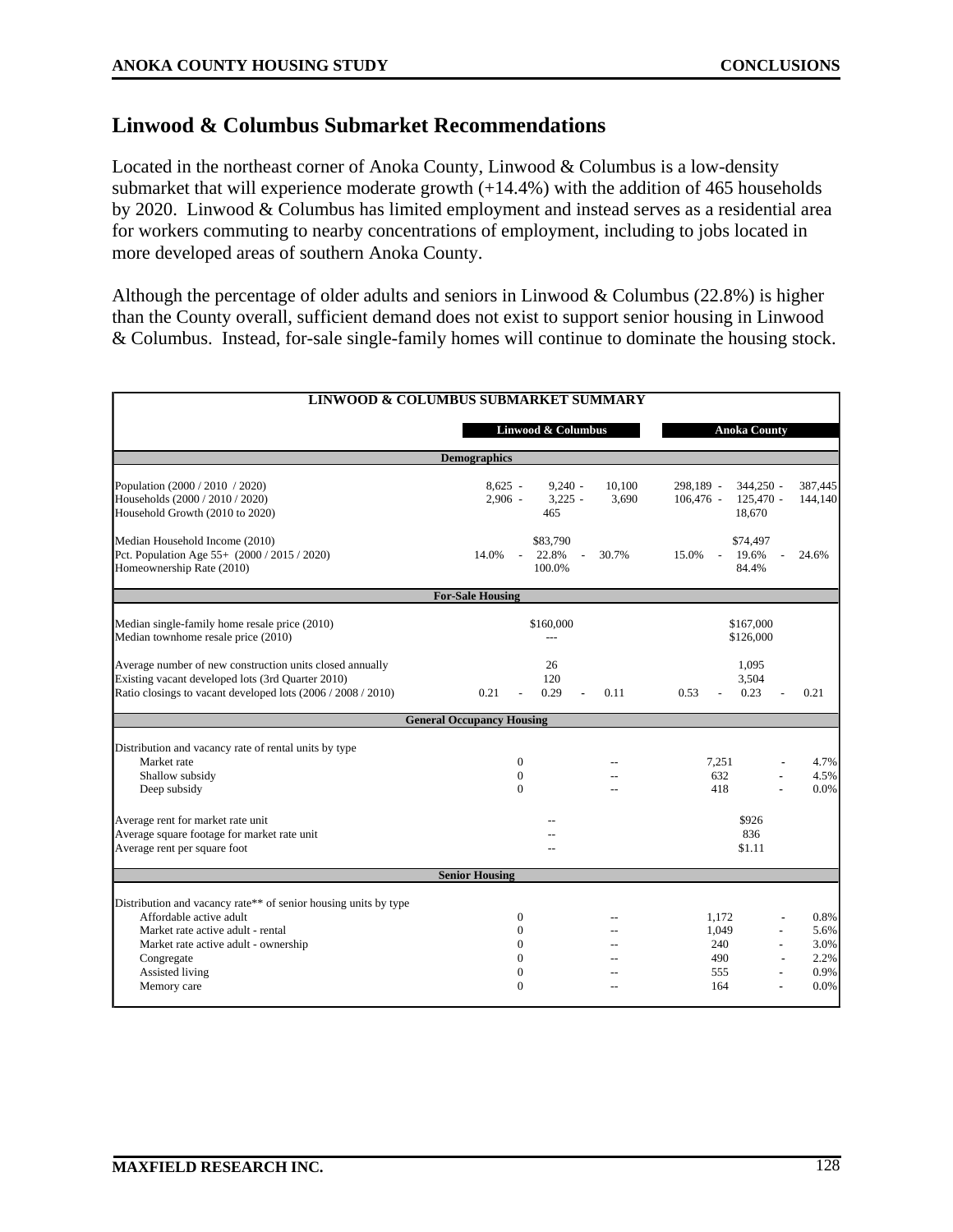

**Linwood & Columbus Submarket General Occupancy Housing Demand 2010 to 2020**

**Note**: Because households are mobile and are willing to seek out various housing products in adjacent communities, these demand figures may experience fluctuations.

**For-Sale Housing:** Currently, Linwood & Columbus has 120 vacant developed single-family lots and an additional 15 future single-family lots, which together account for approximately one-third of the total demand for-sale single-family demand through 2020. Based on the inventory of existing and future lots, an additional 170 single-family lots will be needed to satisfy all for-sale housing needs in the submarket through 2020.

Existing inventory levels (vacant developed only) will be sufficient for approximately 4.0 years for single-family homes.

**Rental Housing:** Demand is not sufficient to support general occupancy rental housing in the Linwood & Columbus submarket.

**Senior Housing:** Demand is not sufficient to support senior housing in the Linwood & Columbus submarket. Senior households residing in this submarket will need to relocate to other submarkets in order to reside in senior housing alternatives.

#### **Oak Grove & Nowthen Submarket Recommendations**

Through 2020, Oak Grove & Nowthen is projected to grow by 785 households (+17.9%). The majority of growth will result in demand for single-family homes, which is consistent with the low-density character of the submarket. Oak Grove & Nowthen has limited employment and instead serves as a residential area for workers commuting to nearby concentrations of employment, including to jobs located in more developed areas of southern Anoka County.

As a result of large lot sizes and acreage, the median resale price of single-family homes is the highest in Anoka County. As the submarket builds out, smaller lot sizes will become more acceptable to the target markets for for-sale housing. Oak Grove & Nowthen has a strong percentage of family households – 86.3% – which is the third highest percentage in the County. Single-family homes, particularly at mid-range price points, will continue to be the most demanded housing type in Oak Grove & Nowthen.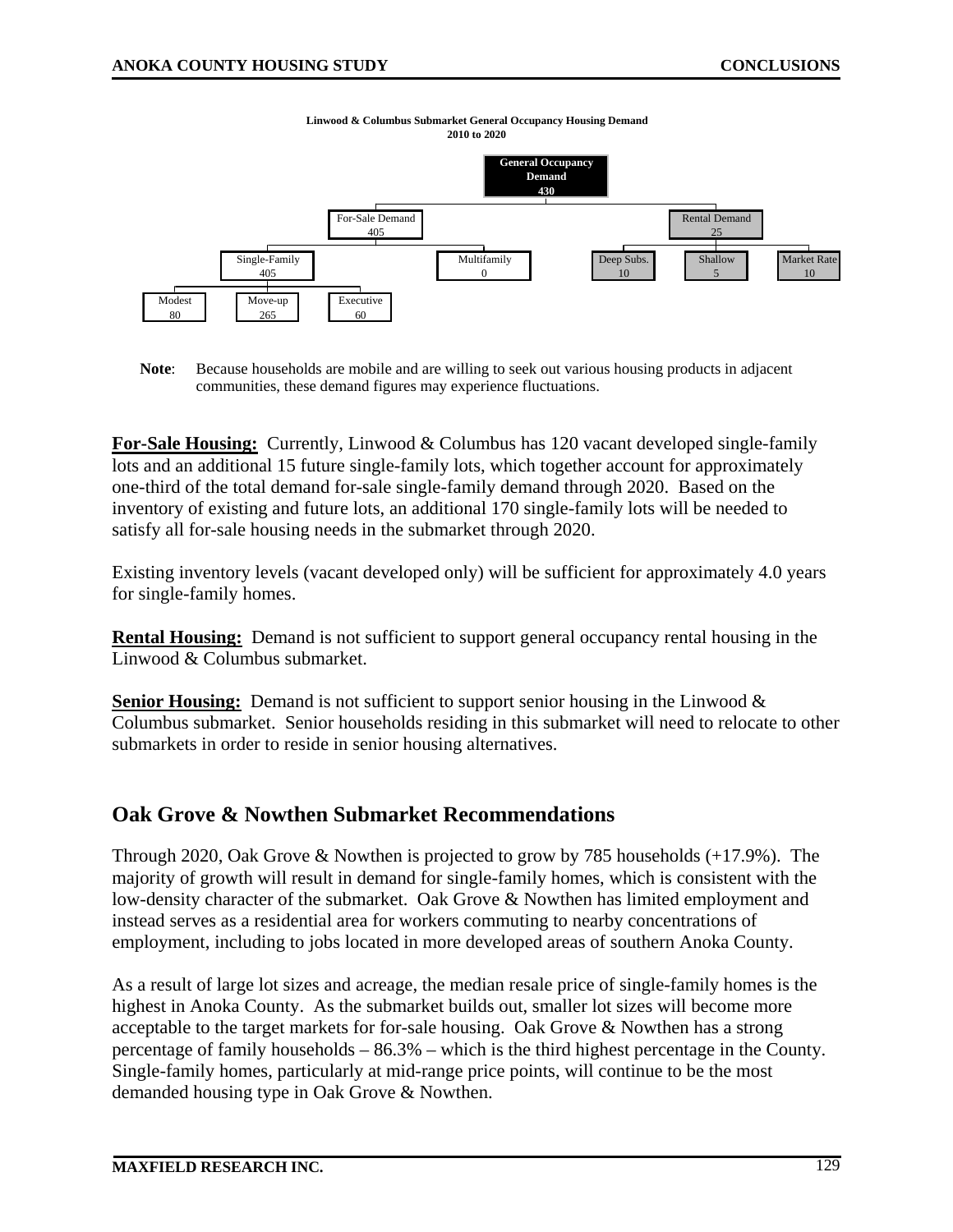| OAK GROVE & NOWTHEN SUBMARKET SUMMARY                                                                             |                                  |                        |                                          |             |         |
|-------------------------------------------------------------------------------------------------------------------|----------------------------------|------------------------|------------------------------------------|-------------|---------|
|                                                                                                                   | Oak Grove & Nowthen              |                        | <b>Anoka County</b>                      |             |         |
|                                                                                                                   | <b>Demographics</b>              |                        |                                          |             |         |
| Population (2000 / 2010 / 2020)                                                                                   | $10,460 -$<br>$13,335 -$         | 14,835                 | 298,189 -                                | $344,250 -$ | 387,445 |
| Households (2000 / 2010 / 2020)<br>Household Growth (2010 to 2020)                                                | $3,323 -$<br>$4,385 -$<br>785    | 5,170                  | $106,476$ -<br>18,670                    | $125,470 -$ | 144,140 |
| Median Household Income (2010)                                                                                    | \$90,549                         |                        | \$74,497                                 |             |         |
| Pct. Population Age 55+ (2000 / 2015 / 2020)<br>Homeownership Rate (2010)                                         | 19.8%<br>12.2%<br>100.0%         | 27.8%                  | 15.0%<br>19.6%<br>$\mathcal{L}$<br>84.4% |             | 24.6%   |
|                                                                                                                   | <b>For-Sale Housing</b>          |                        |                                          |             |         |
| Median single-family home resale price (2010)<br>Median townhome resale price (2010)                              | \$235,000                        | \$167,000<br>\$126,000 |                                          |             |         |
| Average number of new construction units closed annually                                                          | 48                               |                        | 1,095                                    |             |         |
| Existing vacant developed lots (3rd Quarter 2010)<br>Ratio closings to vacant developed lots (2006 / 2008 / 2010) | 250<br>0.15<br>0.29              | 0.09                   | 3,504<br>0.23<br>0.53                    |             | 0.21    |
|                                                                                                                   | <b>General Occupancy Housing</b> |                        |                                          |             |         |
| Distribution and vacancy rate of rental units by type                                                             |                                  |                        |                                          |             |         |
| Market rate                                                                                                       | $\mathbf{0}$                     |                        | 7.251                                    |             | 4.7%    |
| Shallow subsidy                                                                                                   | $\Omega$                         | $-$                    | 632                                      |             | 4.5%    |
| Deep subsidy                                                                                                      | $\Omega$                         | $\sim$                 | 418                                      |             | 0.0%    |
| Average rent for market rate unit                                                                                 |                                  |                        | \$926                                    |             |         |
| Average square footage for market rate unit<br>Average rent per square foot                                       |                                  |                        | 836<br>\$1.11                            |             |         |
|                                                                                                                   | <b>Senior Housing</b>            |                        |                                          |             |         |
| Distribution and vacancy rate** of senior housing units by type                                                   |                                  |                        |                                          |             |         |
| Affordable active adult                                                                                           | $\mathbf{0}$                     | $\overline{a}$         | 1.172                                    |             | 0.8%    |
| Market rate active adult - rental                                                                                 | 51                               | 23.5%                  | 1,049                                    |             | 5.6%    |
| Market rate active adult - ownership                                                                              | $\mathbf{0}$                     | $\sim$                 | 240                                      |             | 3.0%    |
| Congregate                                                                                                        | $\Omega$                         |                        | 490                                      |             | 2.2%    |
| Assisted living                                                                                                   | $\mathbf{0}$                     |                        | 555                                      |             | 0.9%    |
| Memory care                                                                                                       | $\theta$                         | $\sim$                 | 164                                      |             | 0.0%    |

#### **Oak Grove & Nowthen Submarket General Occupancy Housing Demand 2010 to 2020**



**Note**: Because households are mobile and are willing to seek out various housing products in adjacent communities, these demand figures may experience fluctuations.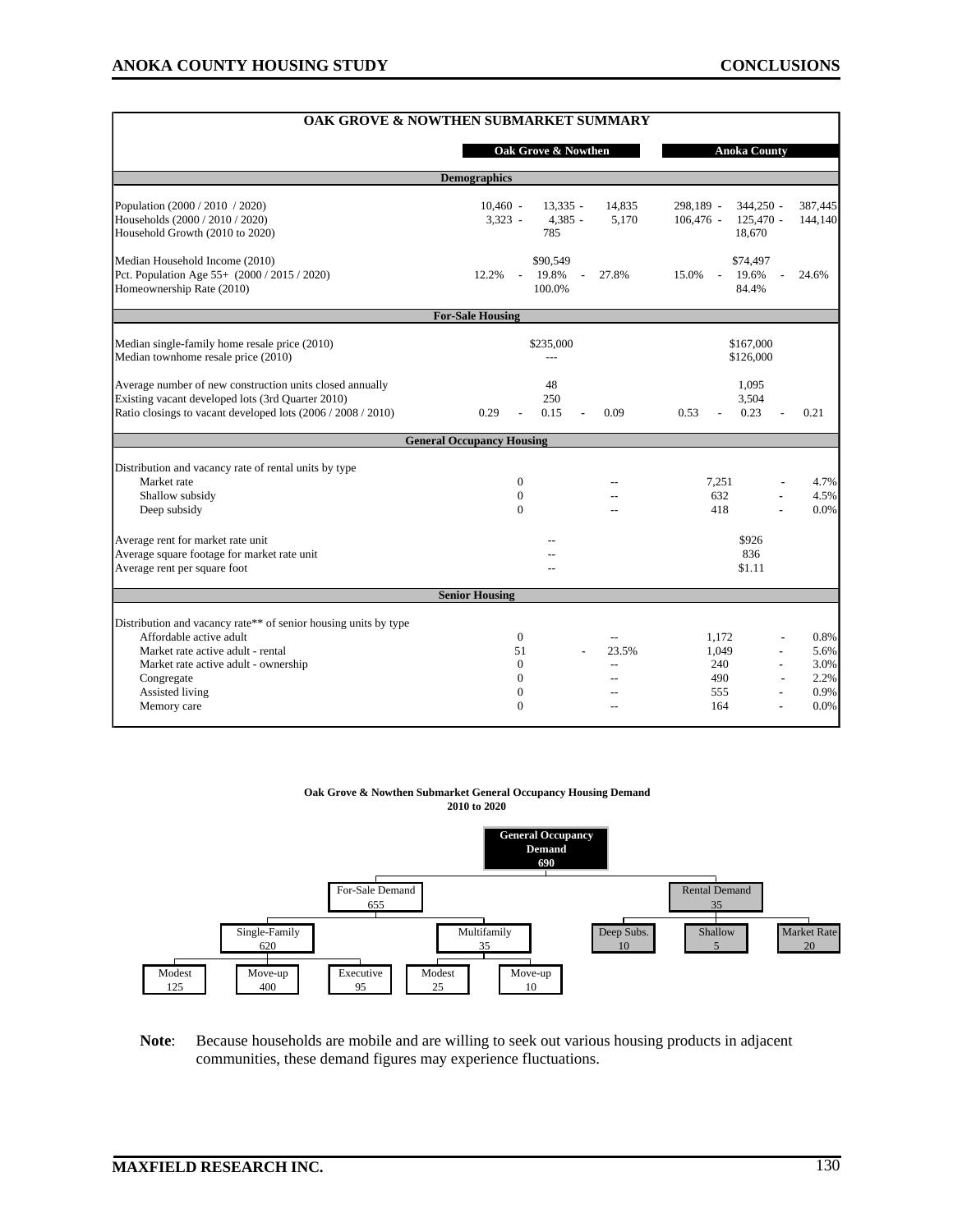**For-Sale Housing:** The Oak Grove & Nowthen submarket has 250 vacant developed singlefamily lots and an additional 20 future single-family lots, which together account for approximately 45% of the total demand for-sale single-family demand through 2020. No existing or future multifamily lots are identified. Based on the inventory of existing and future lots, an additional 350 single-family lots and 35 multifamily lots will be needed to satisfy all forsale housing needs in the submarket through 2020.

Existing inventory levels (vacant developed only) will be sufficient for approximately 5.0 to 5.5 years for single-family homes.

**Rental Housing:** Demand is not sufficient to support general occupancy rental housing in the Oak Grove & Nowthen submarket.

**Senior Housing:** Demand is not sufficient to support senior housing in the Oak Grove & Nowthen submarket. Senior households residing in this submarket will need to relocate to other submarkets in order to reside in senior housing alternatives.

## **Ramsey Submarket Recommendations**

Over the decade, household growth in Ramsey is projected to be the highest by percentage (+45%) and the second highest numerically (3,715 households), which accounts for about 20% of total growth expected in Anoka County. Strong household growth is anchored by equally strong employment growth. Over the next decade, employment growth is forecast for 2,400 jobs – the third highest numerical growth in the County.

The demographic profile of Ramsey tends toward younger households with 86.4% of all households distributed among family household types (the second highest in the County) and 67.5% of the population under the age of 45 (the fourth highest in the County). Traditionally, new construction in Ramsey has been single-family homes and townhomes. However, as the household base continues to grow and age, a greater array of housing product types could be supported and successful in Ramsey.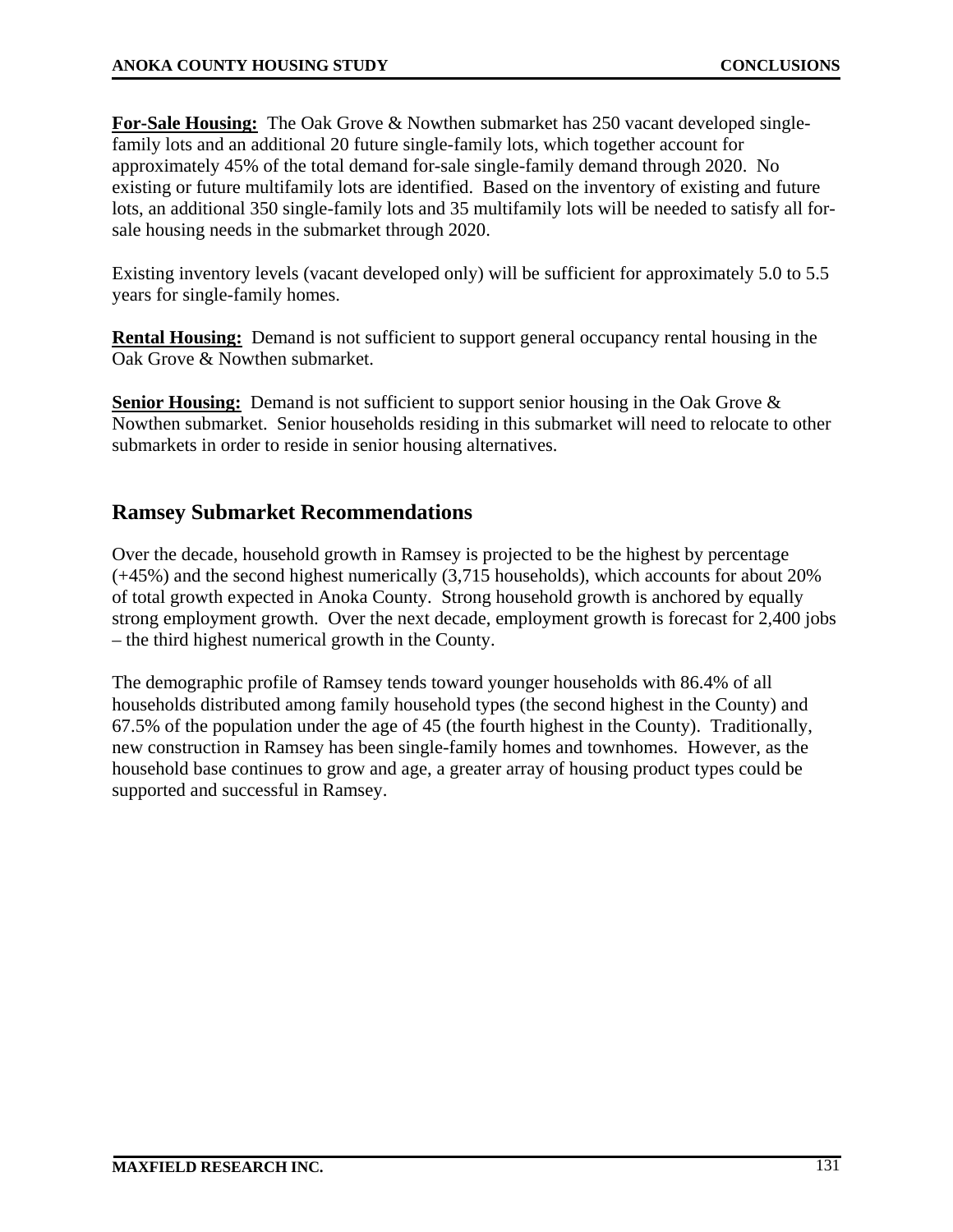|                                                                                                                                                                               | <b>RAMSEY SUBMARKET SUMMARY</b>               |                                             |                                                        |                      |  |  |  |  |
|-------------------------------------------------------------------------------------------------------------------------------------------------------------------------------|-----------------------------------------------|---------------------------------------------|--------------------------------------------------------|----------------------|--|--|--|--|
|                                                                                                                                                                               | <b>RAMSEY</b>                                 |                                             | <b>Anoka County</b>                                    |                      |  |  |  |  |
| <b>Demographics</b>                                                                                                                                                           |                                               |                                             |                                                        |                      |  |  |  |  |
| Population (2000 / 2010 / 2020)<br>Households (2000 / 2010 / 2020)                                                                                                            | $18,510 -$<br>$5,906 -$                       | $24,970 -$<br>34,580<br>$8.260 -$<br>11,975 | $344,250 -$<br>298,189 -<br>$125,470 -$<br>$106,476$ - | 387,445<br>144,140   |  |  |  |  |
| Household Growth (2010 to 2020)                                                                                                                                               | 3,715                                         |                                             | 18,670                                                 |                      |  |  |  |  |
| Median Household Income (2010)<br>Pct. Population Age 55+ (2000 / 2015 / 2020)<br>Homeownership Rate (2010)                                                                   | \$92,680<br>10.2%<br>16.8%<br>$\sim$<br>97.3% | 21.5%<br>$\overline{a}$                     | \$74,497<br>15.0%<br>19.6%<br>$\mathcal{L}$<br>84.4%   | 24.6%                |  |  |  |  |
|                                                                                                                                                                               | <b>For-Sale Housing</b>                       |                                             |                                                        |                      |  |  |  |  |
| Median single-family home resale price (2010)<br>Median townhome resale price (2010)                                                                                          | \$180,000<br>\$104,825                        |                                             | \$167,000<br>\$126,000                                 |                      |  |  |  |  |
| Average number of new construction units closed annually<br>Existing vacant developed lots (3rd Quarter 2010)<br>Ratio closings to vacant developed lots (2006 / 2008 / 2010) | 174<br>534<br>0.48<br>0.33                    | 0.13                                        | 1,095<br>3,504<br>0.53<br>0.23                         | 0.21                 |  |  |  |  |
|                                                                                                                                                                               | <b>General Occupancy Housing</b>              |                                             |                                                        |                      |  |  |  |  |
| Distribution and vacancy rate of rental units by type<br>Market rate<br>Shallow subsidy<br>Deep subsidy                                                                       | 74<br>34<br>$\Omega$                          | 6.8%<br>0.0%<br>$\sim$                      | 7.251<br>632<br>418                                    | 4.7%<br>4.5%<br>0.0% |  |  |  |  |
| Average rent for market rate unit<br>Average square footage for market rate unit<br>Average rent per square foot                                                              | \$1,281<br>1.700<br>\$0.75                    |                                             | \$926<br>836<br>\$1.11                                 |                      |  |  |  |  |
|                                                                                                                                                                               | <b>Senior Housing</b>                         |                                             |                                                        |                      |  |  |  |  |
| Distribution and vacancy rate** of senior housing units by type<br>Affordable active adult                                                                                    | $\mathbf{0}$                                  |                                             | 1,172                                                  | 0.8%                 |  |  |  |  |
| Market rate active adult - rental<br>Market rate active adult - ownership                                                                                                     | 50<br>$\mathbf{0}$                            | 0.0%<br>$\overline{a}$                      | 1,049<br>240                                           | 5.6%<br>3.0%         |  |  |  |  |
| Congregate<br>Assisted living<br>Memory care                                                                                                                                  | $\mathbf{0}$<br>$\mathbf{0}$<br>$\Omega$      |                                             | 490<br>555<br>164                                      | 2.2%<br>0.9%<br>0.0% |  |  |  |  |

#### **Ramsey Submarket General Occupancy Housing Demand 2010 to 2020**

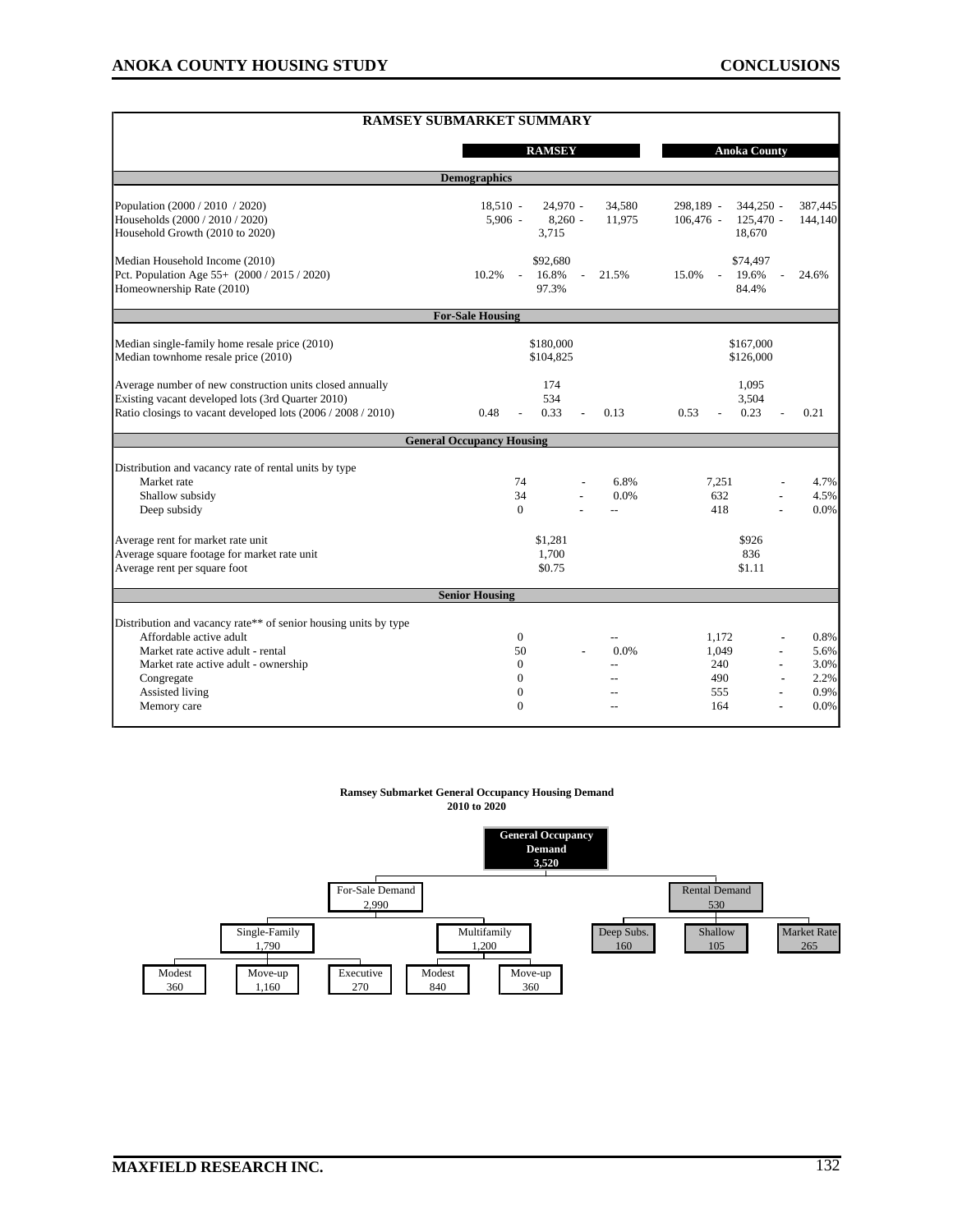

**Note**: Because households are mobile and are willing to seek out various housing products in adjacent communities, these demand figures may experience fluctuations.

**For-Sale Housing:** The Ramsey submarket currently has 300 vacant developed single-family lots and 240 vacant development multifamily lots. An additional 1,940 single-family lots and 650 multifamily lots are identified in the future pipeline. The existing and future lot supply in Ramsey will be sufficient for demand for-sale single-family housing through 2020. Approximately 310 multifamily lots (beyond the existing and future lots) will need to be delivered to satisfy all for-sale multifamily housing needs in the submarket through 2020.

Existing inventory levels (vacant developed only) will be sufficient for approximately 2.5 years for single-family homes and 3.0 years for multifamily homes.

**Rental Housing:** Considerable rental demand is calculated for Ramsey (530 units) through 2020. Approximately half of this demand is for market rate rental housing with the remaining demand distributed between shallow and deep rental housing.

The current general occupancy rental development proposed by Flaherty & Collins could satisfy some of the demand; however, demand for the project will also need to be generated from nearby submarkets as Ramsey alone does not have enough market support for the number of high-end/ luxury units proposed. No pending developments are currently identified that will meet demand for moderate market rate or subsidized general occupancy rental housing.

**Senior Housing:** Demand for senior housing is calculated for 320 units through 2020, of which approximately 190 units could be supported within the next five years. The Ramsey submarket is positioned to support a sizable campus-style senior housing development. The senior housing development proposed by Suite Living may come on-line and meet a portion of demand for senior housing in Ramsey. Preliminary plans indicate an 84-unit concept that focuses on service-enhanced housing products. If Suite Living does not move forward, a sizable campus-style senior housing community with all service levels could be supported in Ramsey.

In addition, a stand-alone market rate ownership (i.e. cooperative) or a second market rate rental project could be supported in Ramsey.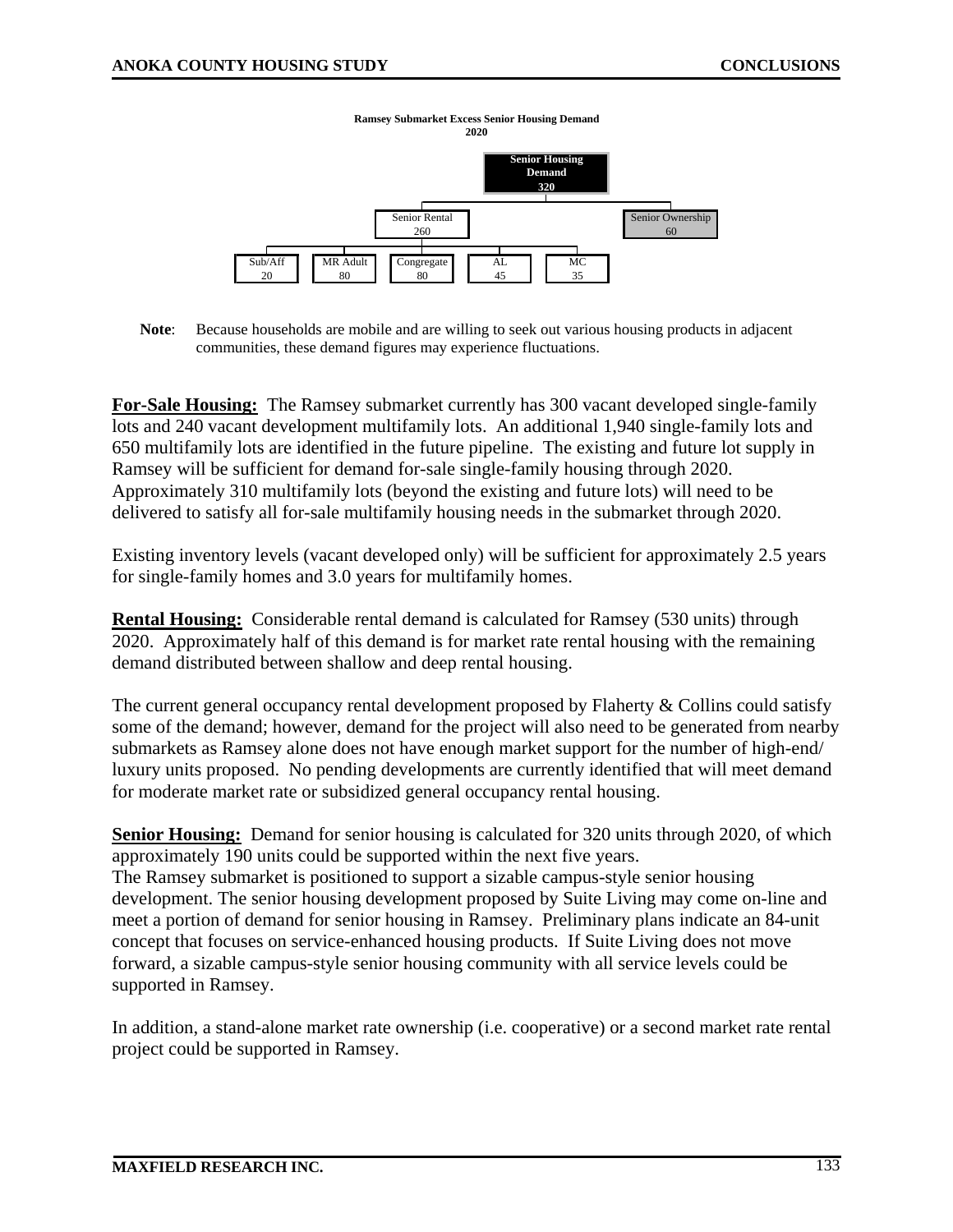#### **Southern Leg Submarket Recommendations**

The Southern Leg submarket is the third largest in the Anoka County and accounts for about 16% of the County's total population. The submarket is predominately build out, which results in limited household growth projected for the next decade (735 households, or 3.2%). Should additional land become available through infill and redevelopment parcels, more household growth could be realized in the Southern Leg submarket. The submarket is stabilized by a strong concentration of jobs, which leads all other submarkets in the County (36,050 jobs in 2010).

A key housing priority in the Southern Leg submarket will be to meet the needs of the aging population base as the highest concentration of age 55+ households (22.4% of the County) is located in the Southern Leg. The submarket possesses many desirable qualities for senior housing such as proximity to healthcare, retail, adult children/families, and services, which will further support demand. A second priority will be to rehabilitate/replace older housing units that become functionally or physically obsolete.

|                                                                                                                                                                  | <b>SOUTHERN LEG SUBMARKET SUMMARY</b> |                                |                                           |             |              |  |  |  |
|------------------------------------------------------------------------------------------------------------------------------------------------------------------|---------------------------------------|--------------------------------|-------------------------------------------|-------------|--------------|--|--|--|
|                                                                                                                                                                  | <b>Southern Leg</b>                   |                                | <b>Anoka County</b>                       |             |              |  |  |  |
| <b>Demographics</b>                                                                                                                                              |                                       |                                |                                           |             |              |  |  |  |
| Population (2000 / 2010 / 2020)                                                                                                                                  | 53.507 -                              | $53,400 -$<br>56,050<br>23,865 | 298,189 -                                 | $344,250 -$ | 387,445      |  |  |  |
| Households (2000 / 2010 / 2020)<br>Household Growth (2010 to 2020)                                                                                               | 22,485 -<br>$23.130 -$<br>735         | $106,476$ -                    | $125.470 -$<br>144,140<br>18,670          |             |              |  |  |  |
| Median Household Income (2010)                                                                                                                                   | \$57,332                              |                                | \$74,497                                  |             |              |  |  |  |
| Pct. Population Age 55+ (2000 / 2015 / 2020)<br>Homeownership Rate (2010)                                                                                        | 24.7%<br>28.2%<br>$\sim$<br>69.7%     | 33.1%                          | 19.6%<br>15.0%<br>$\blacksquare$<br>84.4% |             | 24.6%        |  |  |  |
|                                                                                                                                                                  | <b>For-Sale Housing</b>               |                                |                                           |             |              |  |  |  |
| Median single-family home resale price (2010)<br>Median townhome resale price (2010)                                                                             | \$129,650<br>\$135,700                | \$167,000<br>\$126,000         |                                           |             |              |  |  |  |
| Average number of new construction units closed annually                                                                                                         | 61                                    |                                | 1,095                                     |             |              |  |  |  |
| Existing vacant developed lots (3rd Quarter 2010)<br>Ratio closings to vacant developed lots (2006 / 2008 / 2010)                                                | 77<br>1.40<br>0.46                    | 0.47                           | 3,504<br>0.23<br>0.53                     |             | 0.21         |  |  |  |
|                                                                                                                                                                  | <b>General Occupancy Housing</b>      |                                |                                           |             |              |  |  |  |
| Distribution and vacancy rate of rental units by type                                                                                                            |                                       |                                |                                           |             |              |  |  |  |
| Market rate                                                                                                                                                      | 2,211                                 | 5.0%                           | 7,251                                     |             | 4.7%         |  |  |  |
| Shallow subsidy<br>Deep subsidy                                                                                                                                  | 41<br>103                             | n/a<br>0.0%                    | 632<br>418                                |             | 4.5%<br>0.0% |  |  |  |
| Average rent for market rate unit                                                                                                                                | \$908                                 |                                | \$926                                     |             |              |  |  |  |
| Average square footage for market rate unit                                                                                                                      | 802                                   | 836                            |                                           |             |              |  |  |  |
| Average rent per square foot                                                                                                                                     |                                       | \$1.13<br>\$1.11               |                                           |             |              |  |  |  |
|                                                                                                                                                                  | <b>Senior Housing</b>                 |                                |                                           |             |              |  |  |  |
| Distribution and vacancy rate** of senior housing units by type                                                                                                  |                                       |                                |                                           |             |              |  |  |  |
| Affordable active adult                                                                                                                                          | 555                                   | 0.2%                           | 1,172                                     |             | 0.8%         |  |  |  |
| Market rate active adult - rental                                                                                                                                | 388                                   | 6.7%                           | 1,049                                     |             | 5.6%         |  |  |  |
| Market rate active adult - ownership                                                                                                                             | $\theta$<br>77                        | $\overline{a}$                 | 240                                       |             | 3.0%         |  |  |  |
| Congregate<br>Assisted living                                                                                                                                    | 148                                   | 41.5%<br>18.2%                 | 490<br>555                                |             | 2.2%<br>0.9% |  |  |  |
| Memory care                                                                                                                                                      | 45                                    | 0.0%                           | 164                                       |             | 0.0%         |  |  |  |
| ** After excluding senior housing properties that are preforming atypically, the Southern Leg submarket has an overall senior housing vacancy rate of<br>$3.1\%$ |                                       |                                |                                           |             |              |  |  |  |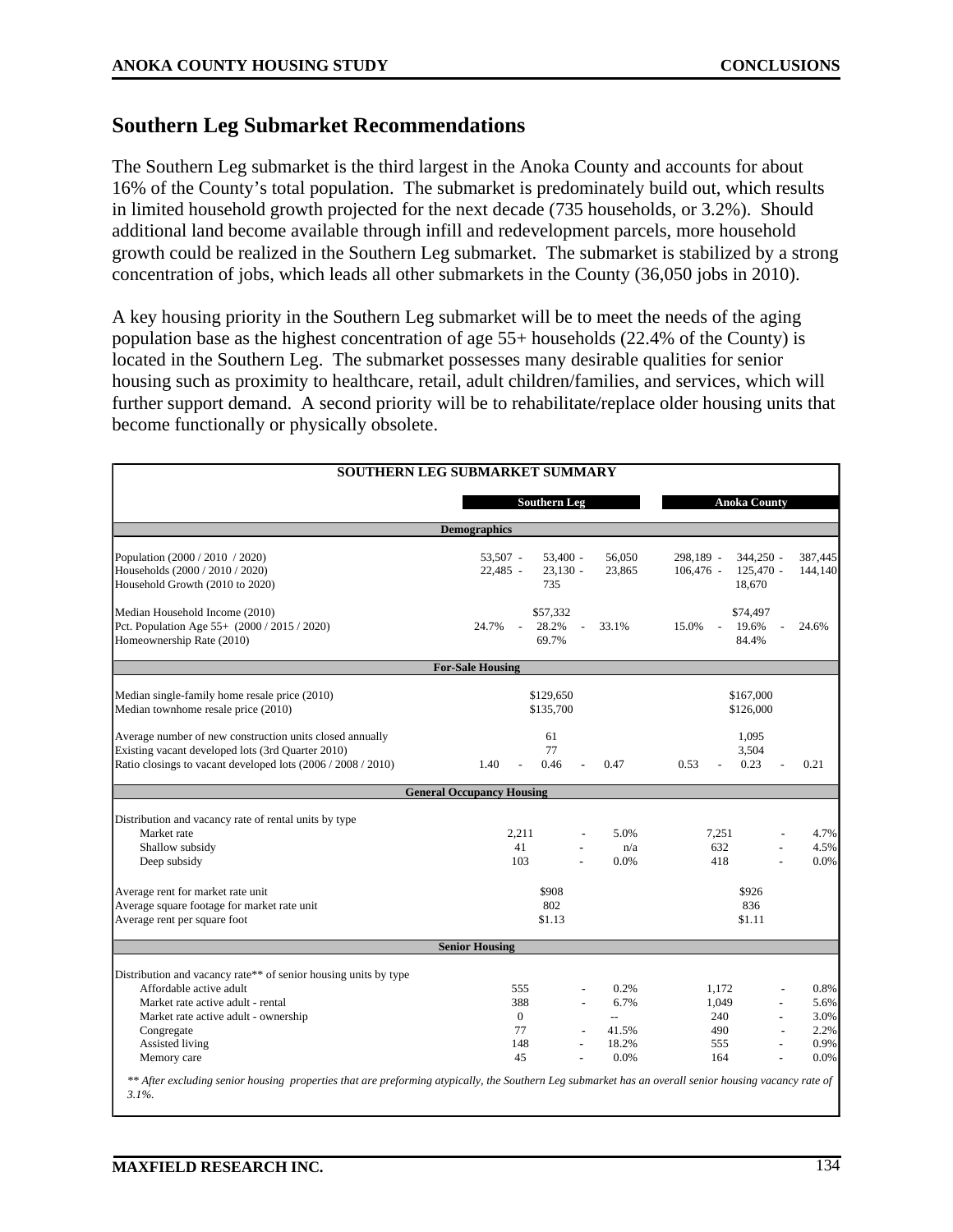

**Southern Leg Submarket General Occupancy Housing Demand 2010 to 2020**

**Note**: Because households are mobile and are willing to seek out various housing products in adjacent communities, these demand figures may experience fluctuations.

**For-Sale Housing:** For-sale housing in the Southern Leg submarket is calculated for 720 units, including both single-family and multifamily product types. There are currently 15 single-family and 60 multifamily vacant developed lots in the Southern Leg.

The majority of demand – particularly for single-family – will be met through the rehabilitation/replacement of inhabitable housing units. As larger tracts of land become available for redevelopment, we recommend focusing on multifamily housing products, including townhomes, twinhomes, and condominium units. The proposed Park View condominium project (210 units) would satisfy approximately one-third of total for-sale multifamily housing demand over the decade.

**Rental Housing:** Demand for 390 general occupancy rental units is calculated for the Southern Leg submarket through 2020. With existing rental housing developments (market rate and shallow subsidy) performing near market equilibrium, we recommend delaying development of new rental housing for at least 18 months. As the housing market conditions improve, support for new rental housing will strengthen.

Over time, the existing rental housing stock will become increasingly affordable, which will indirectly satisfy demand for shallow subsidy housing. We recommend prioritizing a new market rate development in 2013 or later.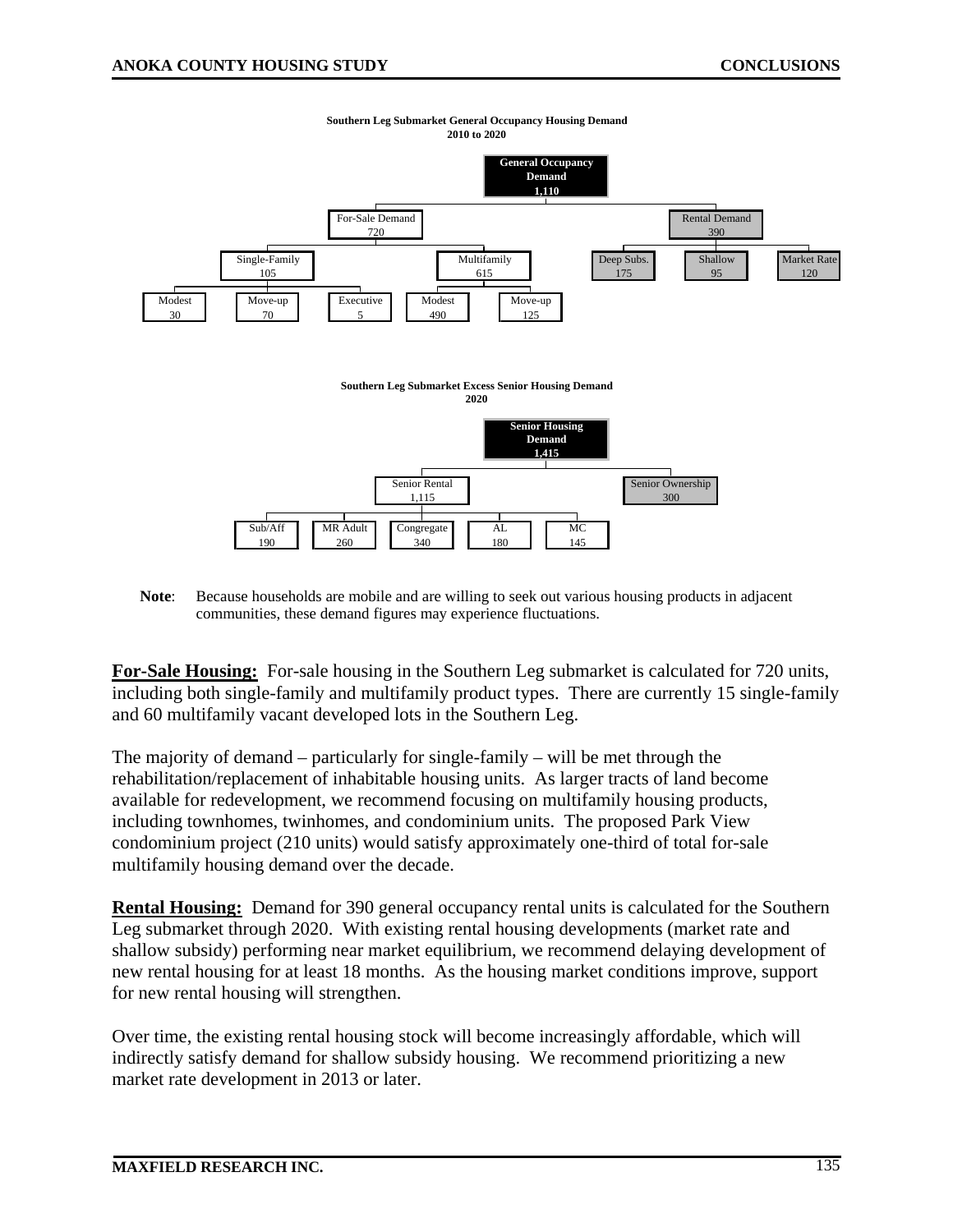**Senior Housing:** A total of 1,415 units of senior housing demand is calculated for the Southern Leg submarket through 2020, of which approximately 825 units could be supported within the next five years.

Several pending and planned developments are proposed that would satisfy some demand for senior housing in the Southern Leg. These developments are summarized below:

- Development of a 50- to 60-unit affordable active housing development by  $37<sup>th</sup>$  and Central LLC in Columbia heights;
- Completion of White Pines by Faulkner Development Group will add 18 assisted living units and 41 memory care units between two phases (the first phase is currently underway);
- Development of the project proposed by Trident Development would add a total of 72 units of service-enhanced senior housing, including 8 congregate units, 50 assisted living units, and 14 memory care units; and
- Redevelopment of the Columbia Arena site could potentially add senior housing, although the project and its concept remain very preliminary at this time.

Partially contingent on the completion of these projects, residual demand would likely remain for the development of additional senior housing in the Southern Leg communities of Columbia Heights, Fridley, and/or Spring Lake Park. A more detailed discussion of demand and development potential in each city can be found in the earlier senior housing report completed by Maxfield Research titled *Senior Housing Demand Estimates for Submarkets in Anoka County, Minnesota.* 

## **St. Francis Submarket Recommendations**

St. Francis is located in the northwestern corner of Anoka County and has experienced rates of growth that are higher than surrounding submarkets. Last decade, St. Francis posted the highest growth by household percentage  $(+61.8\%)$ , which is forecast to continue – though less robustly – through 2020 (+33.6%). By 2020, St. Francis is estimated to add 890 households to the 2010 base of 2,650 households.

The St. Francis submarket has the youngest age profile among the submarkets with 78% of the population under the age of 45. Median incomes and median home resale prices remain slightly below the County overall as of 2010. Housing needs in St. Francis will continue to be strong for for-sale housing products over the next decade. Rental housing in St. Francis currently performs near equilibrium; by the end of the decade, however, rental demand is calculated to grow to a point where another rental community may be supported.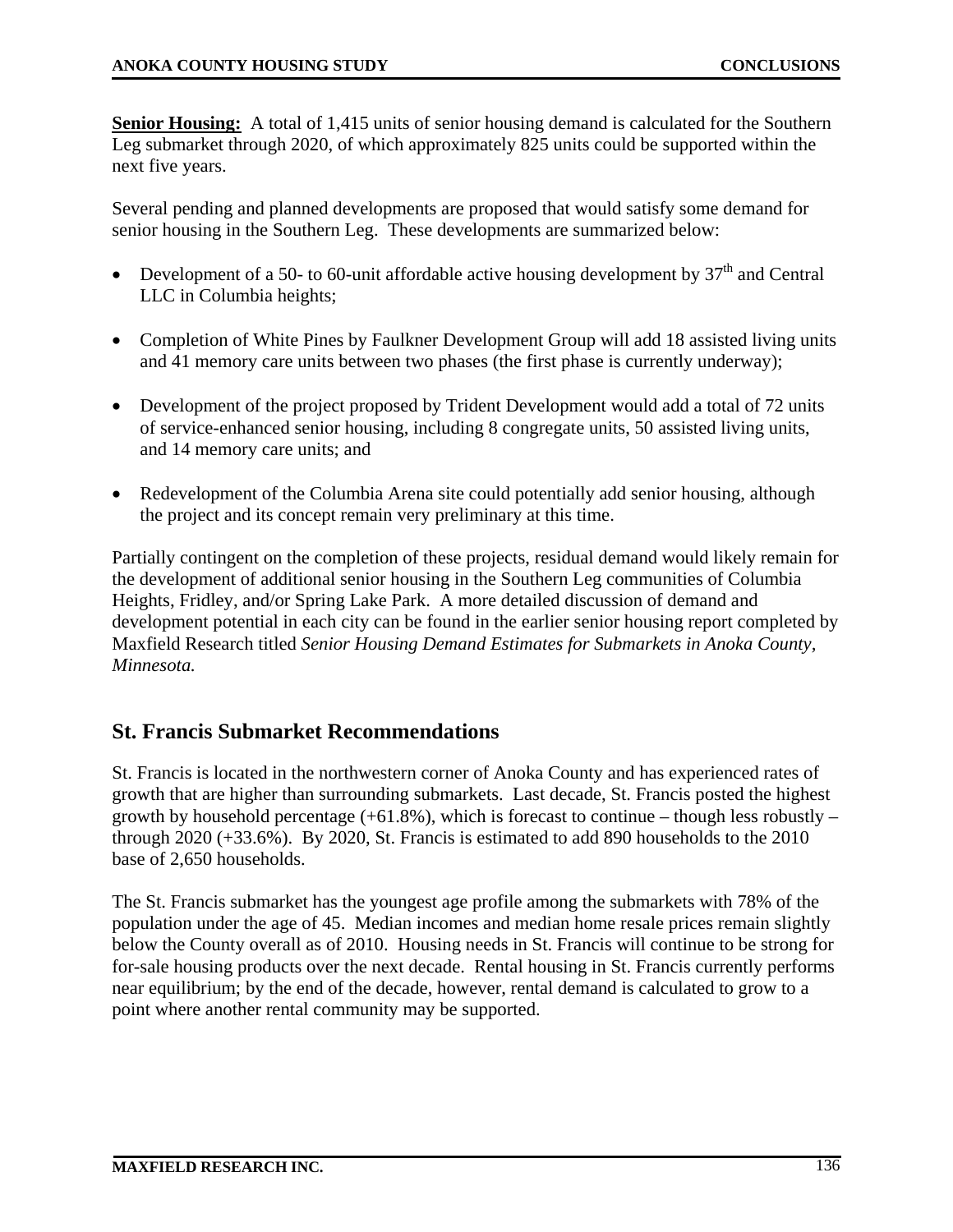|                                                                                                                   | <b>ST. FRANCIS SUBMARKET SUMMARY</b> |                           |                                                     |                        |  |  |  |  |
|-------------------------------------------------------------------------------------------------------------------|--------------------------------------|---------------------------|-----------------------------------------------------|------------------------|--|--|--|--|
|                                                                                                                   |                                      | <b>St. Francis</b>        | <b>Anoka County</b>                                 |                        |  |  |  |  |
| <b>Demographics</b>                                                                                               |                                      |                           |                                                     |                        |  |  |  |  |
| Population (2000 / 2010 / 2020)                                                                                   | 4,910 -                              | $7,555 -$<br>9,635        | 298,189 -<br>$344,250 -$                            | 387,445                |  |  |  |  |
| Households (2000 / 2010 / 2020)<br>Household Growth (2010 to 2020)                                                | $1,638 -$                            | $2.650 -$<br>3,540<br>890 | $125,470 -$<br>$106,476$ -<br>18,670                | 144,140                |  |  |  |  |
| Median Household Income (2010)                                                                                    |                                      | \$65,582                  | \$74,497                                            |                        |  |  |  |  |
| Pct. Population Age 55+ (2000 / 2015 / 2020)<br>Homeownership Rate (2010)                                         | 8.8%                                 | 9.9%<br>12.7%<br>100.0%   | 15.0%<br>19.6%<br>$\overline{\phantom{a}}$<br>84.4% | 24.6%                  |  |  |  |  |
|                                                                                                                   | <b>For-Sale Housing</b>              |                           |                                                     |                        |  |  |  |  |
| Median single-family home resale price (2010)<br>Median townhome resale price (2010)                              |                                      | \$145,000<br>\$89,500     | \$167,000<br>\$126,000                              |                        |  |  |  |  |
| Average number of new construction units closed annually                                                          |                                      | 34                        | 1,095                                               |                        |  |  |  |  |
| Existing vacant developed lots (3rd Quarter 2010)<br>Ratio closings to vacant developed lots (2006 / 2008 / 2010) | 0.24                                 | 257<br>0.09<br>0.10       | 3,504<br>0.23<br>0.53                               | 0.21                   |  |  |  |  |
|                                                                                                                   | <b>General Occupancy Housing</b>     |                           |                                                     |                        |  |  |  |  |
| Distribution and vacancy rate of rental units by type                                                             |                                      |                           |                                                     |                        |  |  |  |  |
| Market rate                                                                                                       | $\mathbf{0}$                         |                           | 7.251                                               | 4.7%                   |  |  |  |  |
| Shallow subsidy                                                                                                   | 54                                   | 4.3%                      | 632                                                 | 4.5%                   |  |  |  |  |
| Deep subsidy                                                                                                      | 42                                   | 0.0%                      | 418                                                 | 0.0%                   |  |  |  |  |
| Average rent for market rate unit                                                                                 | \$926                                |                           |                                                     |                        |  |  |  |  |
| Average square footage for market rate unit<br>Average rent per square foot                                       | 836<br>\$1.11                        |                           |                                                     |                        |  |  |  |  |
|                                                                                                                   | <b>Senior Housing</b>                |                           |                                                     |                        |  |  |  |  |
| Distribution and vacancy rate** of senior housing units by type                                                   |                                      |                           |                                                     |                        |  |  |  |  |
| Affordable active adult                                                                                           | 21                                   | 0.0%                      | 1.172                                               | 0.8%                   |  |  |  |  |
| Market rate active adult - rental                                                                                 | $\Omega$                             | $\overline{a}$            | 1,049                                               | 5.6%                   |  |  |  |  |
| Market rate active adult - ownership                                                                              | $\mathbf{0}$                         |                           | 240                                                 | 3.0%                   |  |  |  |  |
| Congregate                                                                                                        | $\Omega$                             |                           | 490                                                 | 2.2%                   |  |  |  |  |
| Assisted living                                                                                                   | $\Omega$                             | $-$                       | 555                                                 | 0.9%                   |  |  |  |  |
| Memory care                                                                                                       | $\Omega$                             | $\sim$                    | 164                                                 | 0.0%<br>$\blacksquare$ |  |  |  |  |

#### **St. Francis Submarket General Occupancy Housing Demand 2010 to 2020**



**Note**: Because households are mobile and are willing to seek out various housing products in adjacent communities, these demand figures may experience fluctuations.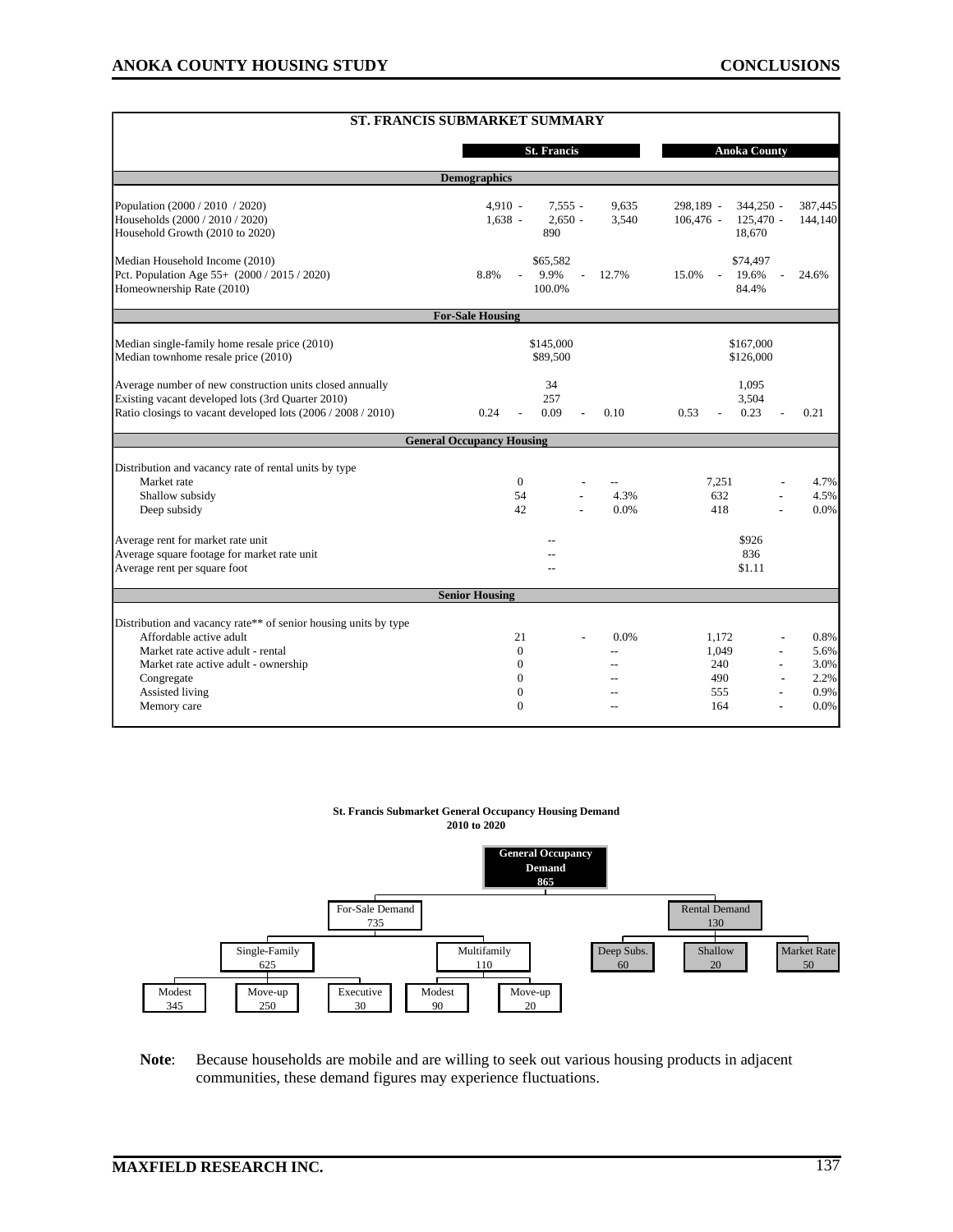**For-Sale Housing:** The St. Francis submarket has approximately 150 vacant developed singlefamily lots and 105 vacant developed multifamily lots. An additional 25 single-family lots are identified in the future pipeline. Based on the inventory of existing and future lots, approximately 450 single-family lots will need to be delivered to satisfy all for-sale housing needs in the submarket through 2020. The existing vacant lot inventory of multifamily lots is calculated to be sufficient for demand in St. Francis through 2020.

Existing inventory levels (vacant developed only) of single-family homes will deplete in approximately 2.5 years.

**Rental Housing:** Demand for 130 units of general occupancy rental housing are calculated for St. Francis through 2020.

**Senior Housing:** Demand is not sufficient to support additional senior housing in the St. Francis submarket. Although the existing senior housing project is performing well, development of additional senior housing is not recommended for at least the next five years.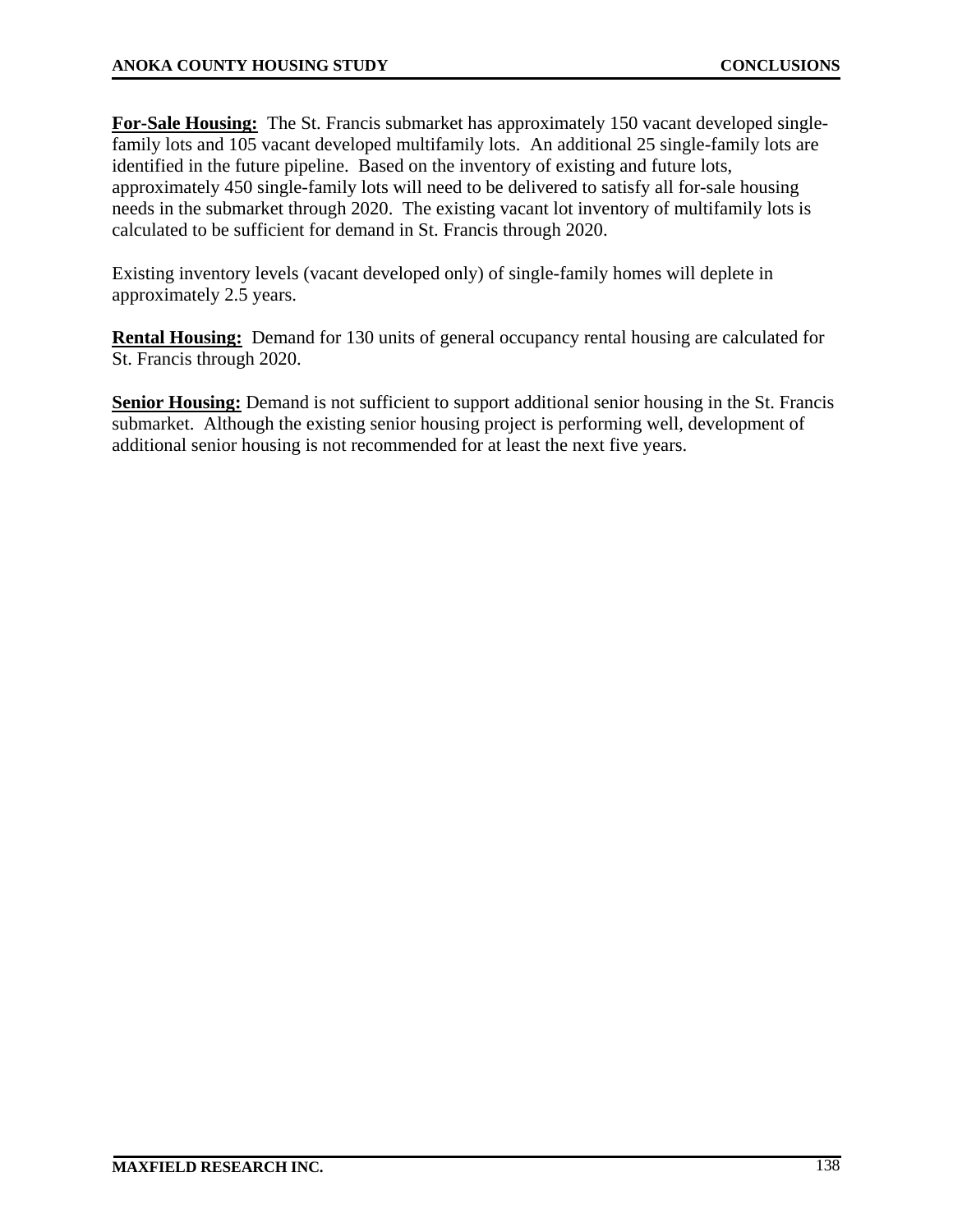## **CONCLUSIONS AND RECOMMENDATIONS TABLES**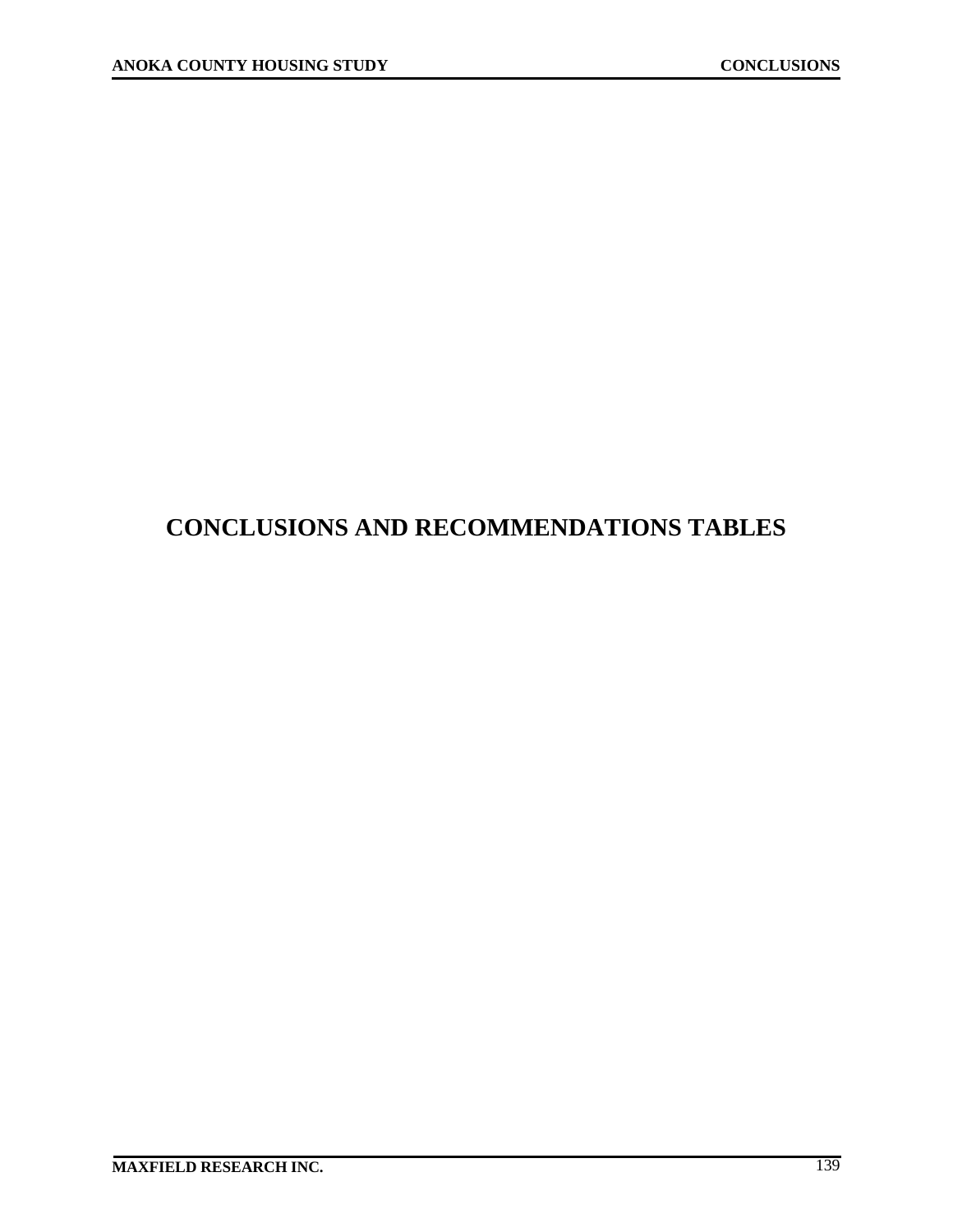| <b>TABLE E-1</b><br>DEMAND FOR GENERAL OCCUPANCY HOUSING<br>ANOKA COUNTY SUBMARKETS<br>2010 to 2020 |                           |                |                        |                    |                                |  |  |
|-----------------------------------------------------------------------------------------------------|---------------------------|----------------|------------------------|--------------------|--------------------------------|--|--|
|                                                                                                     | Andover                   | Anoka          | Blaine, C.P.<br>& Lex. | <b>Coon Rapids</b> | East Bethel &<br><b>Bethel</b> |  |  |
| Household growth, 2010 to 2020                                                                      | 1,735                     | 420            | 5,480                  | 170                | 1,590                          |  |  |
| (Minus) Senior housing demand                                                                       | (180)                     | (95)           | (525)                  | (310)              | (95)                           |  |  |
| (equals) Demand for general occupancy housing from growth                                           | 1,555                     | 325            | 4,955                  | (140)              | 1,495                          |  |  |
| Housing units built before 1960                                                                     | 861                       | 3,515          | 5,287                  | 6,569              | 742                            |  |  |
| (Times) Estimated replacement rate annually                                                         | 0.5%                      | 0.5%           | 0.5%                   | 0.5%               | 0.5%                           |  |  |
| (Times) Number of years, 2010 to 2020                                                               | 10                        | 10             | 10                     | 10                 | 10                             |  |  |
| (equals) Demand from replacement needs                                                              | 43                        | 176            | 264                    | 328                | 37                             |  |  |
| Total demand for general occupancy housing                                                          | 1,598                     | 501            | 5,219                  | 188                | 1,532                          |  |  |
|                                                                                                     | <b>RENTAL HOUSING</b>     |                |                        |                    |                                |  |  |
| Estimated renter rate                                                                               | 10%                       | 60%            | 25%                    | 35%                | 5%                             |  |  |
| Demand for new general-occupancy rental housing                                                     | 160                       | 300            | 1,305                  | 66                 | 77                             |  |  |
| Percent demand by type:                                                                             |                           |                |                        |                    |                                |  |  |
| Market rate                                                                                         | 50%                       | 40%            | 50%                    | 50%                | 50%                            |  |  |
| Shallow subsidy (50-80% AMI)                                                                        | 20%                       | 20%            | 25%                    | 20%                | 15%                            |  |  |
| Deep Subsidy (<50% AMI)                                                                             | 30%                       | 40%            | 25%                    | 30%                | 35%                            |  |  |
| Numerical demand by type:                                                                           |                           |                |                        |                    |                                |  |  |
| Market rate                                                                                         | 80                        | 120            | 652                    | 33                 | 38                             |  |  |
| Shallow subsidy (50-80% AMI)                                                                        | 32                        | 60             | 326                    | 13                 | 11                             |  |  |
| Deep Subsidy (<50% AMI)                                                                             | 48                        | 120            | 326                    | 20                 | 27                             |  |  |
| <b>FOR-SALE HOUSING</b>                                                                             |                           |                |                        |                    |                                |  |  |
| Estimated homeownership rate                                                                        | 90%                       | 40%            | 75%                    | 65%                | 95%                            |  |  |
| Demand for new for-sale housing                                                                     | 1,438                     | 200            | 3,915                  | 122                | 1,455                          |  |  |
| Estimated percent demand for SF units                                                               | 70%                       | 10%            | 65%                    | 45%                | 90%                            |  |  |
| Demand for new SF units                                                                             | 1,007                     | 20             | 2.544                  | 55                 | 1,310                          |  |  |
| Percent demand by type:                                                                             |                           |                |                        |                    |                                |  |  |
| Modest (<\$250K)                                                                                    | 20%                       | 55%            | 20%                    | 20%                | 30%                            |  |  |
| Move-up (\$250K-\$450K)                                                                             | 55%                       | 35%            | 50%                    | 55%                | 60%                            |  |  |
| Executive (>\$450K)                                                                                 | 25%                       | 10%            | 30%                    | 25%                | 10%                            |  |  |
| Numerical demand by type:                                                                           |                           |                |                        |                    |                                |  |  |
| Modest $($250K)$                                                                                    | 201                       | 11             | 509                    | 11                 | 393                            |  |  |
| Move-up (\$250K-\$450K)                                                                             | 554                       | 7              | 1,272                  | 30                 | 786                            |  |  |
| Executive (>\$450K)                                                                                 | 252                       | $\overline{c}$ | 763                    | 14                 | 131                            |  |  |
| Estimated percent demand for MF units                                                               | 30%                       | 90%            | 35%                    | 55%                | 10%                            |  |  |
| Demand for new MF units                                                                             | 431                       | <b>180</b>     | 1,370                  | 67                 | 146                            |  |  |
| Percent demand by type:                                                                             |                           |                |                        |                    |                                |  |  |
| Modest $($225K)$                                                                                    | 35%                       | 55%            | 60%                    | 35%                | 50%                            |  |  |
| Move-up $(>\$225K)$                                                                                 | 65%                       | 45%            | 40%                    | 65%                | 50%                            |  |  |
| Numerical demand by type:                                                                           |                           |                |                        |                    |                                |  |  |
| Modest $($225K)$                                                                                    | 151                       | 99             | 822                    | 24                 | 73                             |  |  |
| Move-up $(>\$225K)$                                                                                 | 280                       | 81             | 548                    | 44                 | 73                             |  |  |
|                                                                                                     | <b>CONTINUED - 1 of 3</b> |                |                        |                    |                                |  |  |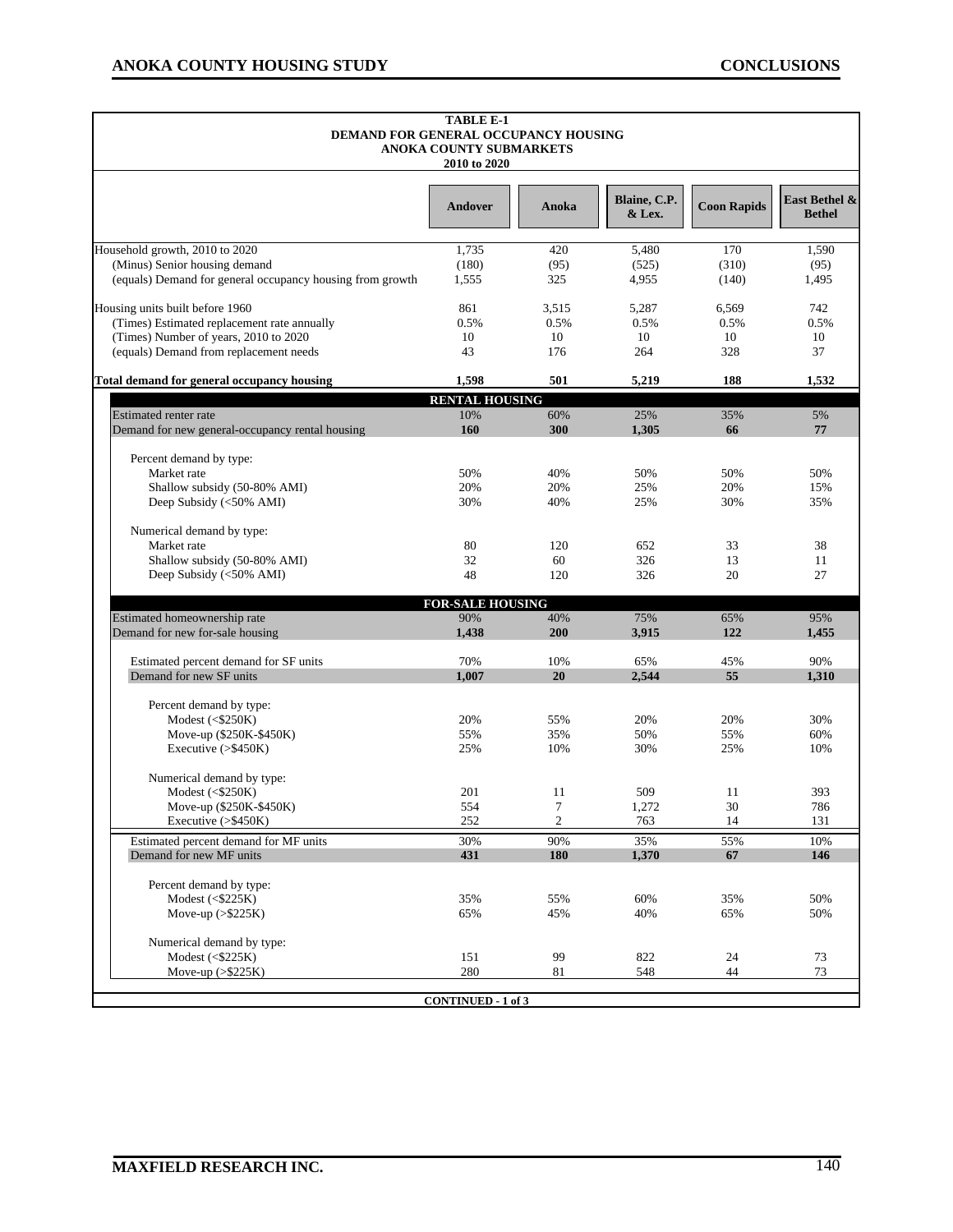$\blacksquare$ 

| <b>TABLE E-1 (continued)</b><br>DEMAND FOR GENERAL OCCUPANCY HOUSING<br><b>ANOKA COUNTY SUBMARKETS</b><br>2010 to 2020 |                         |                                    |                              |                               |  |  |  |  |
|------------------------------------------------------------------------------------------------------------------------|-------------------------|------------------------------------|------------------------------|-------------------------------|--|--|--|--|
|                                                                                                                        | <b>Ham Lake</b>         | Lino Lakes &<br><b>Centerville</b> | Linwood &<br><b>Columbus</b> | Oak Grove &<br><b>Nowthen</b> |  |  |  |  |
| Household growth, 2010 to 2020                                                                                         | 850                     | 1,835                              | 465                          | 785                           |  |  |  |  |
| (Minus) Senior housing demand                                                                                          | (155)                   | (100)                              | (80)                         | (130)                         |  |  |  |  |
| (equals) Demand for general occupancy housing from growth                                                              | 695                     | 1,735                              | 385                          | 655                           |  |  |  |  |
| Housing units built before 1960                                                                                        | 777                     | 757                                | 829                          | 654                           |  |  |  |  |
| (Times) Estimated replacement rate annually                                                                            | 0.5%                    | 0.5%                               | 0.5%                         | 0.5%                          |  |  |  |  |
| (Times) Number of years, 2010 to 2020                                                                                  | 10                      | 10                                 | 10                           | 10                            |  |  |  |  |
| (equals) Demand from replacement needs                                                                                 | 39                      | 38                                 | 41                           | 33                            |  |  |  |  |
| <b>Total demand for general occupancy housing</b>                                                                      | 734                     | 1,773                              | 426                          | 688                           |  |  |  |  |
|                                                                                                                        | <b>RENTAL HOUSING</b>   |                                    |                              |                               |  |  |  |  |
| <b>Estimated renter rate</b>                                                                                           | 10%                     | 15%                                | 5%                           | 5%                            |  |  |  |  |
| Demand for new general-occupancy rental housing                                                                        | 73                      | 266                                | 21                           | 34                            |  |  |  |  |
|                                                                                                                        |                         |                                    |                              |                               |  |  |  |  |
| Percent demand by type:<br>Market rate                                                                                 | 55%                     | 50%                                | 50%                          | 50%                           |  |  |  |  |
| Shallow subsidy (50-80% AMI)                                                                                           | 25%                     | 15%                                | 15%                          | 15%                           |  |  |  |  |
| Deep Subsidy (<50% AMI)                                                                                                | 20%                     | 35%                                | 35%                          | 35%                           |  |  |  |  |
|                                                                                                                        |                         |                                    |                              |                               |  |  |  |  |
| Numerical demand by type:                                                                                              |                         |                                    |                              |                               |  |  |  |  |
| Market rate                                                                                                            | 40                      | 133                                | 11                           | 17                            |  |  |  |  |
| Shallow subsidy (50-80% AMI)                                                                                           | 18                      | 40                                 | 3                            | 5                             |  |  |  |  |
| Deep Subsidy (<50% AMI)                                                                                                | 15                      | 93                                 | 7                            | 12                            |  |  |  |  |
|                                                                                                                        | <b>FOR-SALE HOUSING</b> |                                    |                              |                               |  |  |  |  |
| Estimated homeownership rate                                                                                           | 90%                     | 85%                                | 95%                          | 95%                           |  |  |  |  |
| Demand for new for-sale housing                                                                                        | 660                     | 1,507                              | 405                          | 653                           |  |  |  |  |
| Estimated percent demand for SF units                                                                                  | 80%                     | 70%                                | 100%                         | 95%                           |  |  |  |  |
| Demand for new SF units                                                                                                | 528                     | 1,055                              | 405                          | 621                           |  |  |  |  |
|                                                                                                                        |                         |                                    |                              |                               |  |  |  |  |
| Percent demand by type:                                                                                                |                         |                                    |                              |                               |  |  |  |  |
| Modest $($250K)$                                                                                                       | 10%                     | 20%                                | 20%                          | 20%                           |  |  |  |  |
| Move-up (\$250K-\$450K)                                                                                                | 40%                     | 60%                                | 65%                          | 65%                           |  |  |  |  |
| Executive $(>\,$ \$450K)                                                                                               | 50%                     | 20%                                | 15%                          | 15%                           |  |  |  |  |
| Numerical demand by type:                                                                                              |                         |                                    |                              |                               |  |  |  |  |
| Modest (<\$250K)                                                                                                       | 53                      | 211                                | 81                           | 124                           |  |  |  |  |
| Move-up (\$250K-\$450K)                                                                                                | 211                     | 633                                | 263                          | 403                           |  |  |  |  |
| Executive (>\$450K)                                                                                                    | 264                     | 211                                | 61                           | 93                            |  |  |  |  |
| Estimated percent demand for MF units                                                                                  | 20%                     | 30%                                | $0\%$                        | 5%                            |  |  |  |  |
| Demand for new MF units                                                                                                | 132                     | 452                                | $\bf{0}$                     | 33                            |  |  |  |  |
| Percent demand by type:                                                                                                |                         |                                    |                              |                               |  |  |  |  |
| Modest $($225K)$                                                                                                       | 30%                     | 65%                                |                              | 70%                           |  |  |  |  |
| Move-up $(>\$225K)$                                                                                                    | 70%                     | 35%                                |                              | 30%                           |  |  |  |  |
|                                                                                                                        |                         |                                    |                              |                               |  |  |  |  |
| Numerical demand by type:                                                                                              |                         |                                    |                              |                               |  |  |  |  |
| Modest $($225K)$                                                                                                       | 40                      | 294                                | $\boldsymbol{0}$             | 23                            |  |  |  |  |
| Move-up $(>\$225K)$                                                                                                    | 92                      | 158                                | $\boldsymbol{0}$             | 10                            |  |  |  |  |
| <b>CONTINUED - 2 of 3</b>                                                                                              |                         |                                    |                              |                               |  |  |  |  |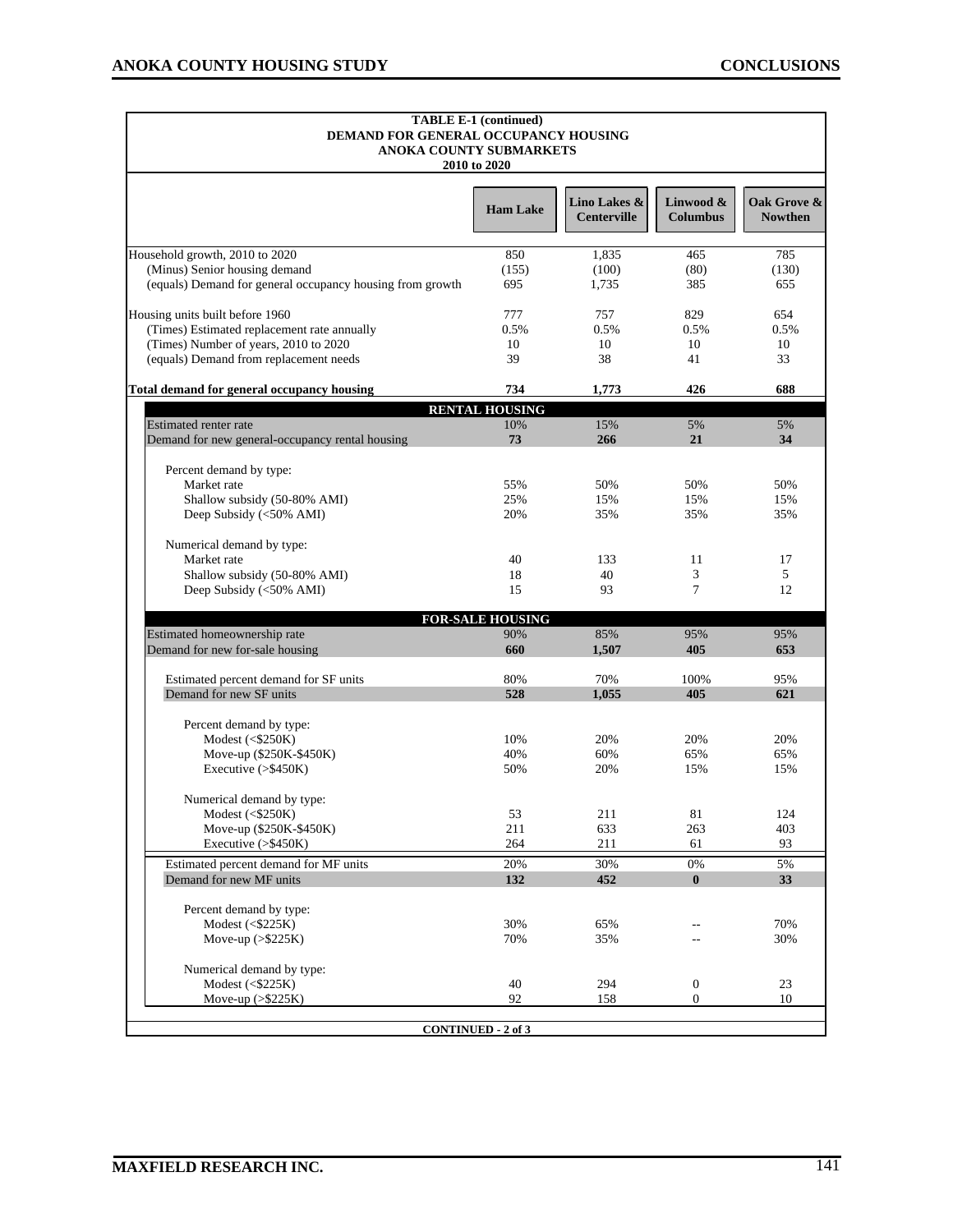| <b>TABLE E-1 (continued)</b><br>DEMAND FOR GENERAL OCCUPANCY HOUSING<br>ANOKA COUNTY SUBMARKETS<br>2010 to 2020 |                         |                     |                    |                              |  |
|-----------------------------------------------------------------------------------------------------------------|-------------------------|---------------------|--------------------|------------------------------|--|
|                                                                                                                 | <b>Ramsey</b>           | <b>Southern Leg</b> | <b>St. Francis</b> | Anoka<br><b>County Total</b> |  |
| Household growth, 2010 to 2020                                                                                  | 3,715                   | 735                 | 890                | 18,670                       |  |
| (Minus) Senior housing demand                                                                                   | (225)                   | (355)               | (35)               | (2,275)                      |  |
| (equals) Demand for general occupancy housing from growth                                                       | 3,490                   | 380                 | 855                | 16,395                       |  |
| Housing units built before 1960                                                                                 | 593                     | 14,616              | 200                | 35,400                       |  |
| (Times) Estimated replacement rate annually                                                                     | 0.5%                    | 0.5%                | 0.5%               | 0.5%                         |  |
| (Times) Number of years, 2010 to 2020                                                                           | 10                      | 10                  | 10                 | 10                           |  |
| (equals) Demand from replacement needs                                                                          | 30                      | 731                 | 10                 | 1,770                        |  |
| Total demand for general occupancy housing                                                                      | 3,520                   | 1,111               | 865                | 18,165                       |  |
|                                                                                                                 | <b>RENTAL HOUSING</b>   |                     |                    |                              |  |
| <b>Estimated renter rate</b><br>Demand for new general-occupancy rental housing                                 | 15%<br>528              | 35%                 | 15%                | 18.5%                        |  |
|                                                                                                                 |                         | 389                 | <b>130</b>         | 3,360                        |  |
| Percent demand by type:                                                                                         |                         |                     |                    |                              |  |
| Market rate                                                                                                     | 50%                     | 30%                 | 40%                | 46.6%                        |  |
| Shallow subsidy (50-80% AMI)                                                                                    | 20%                     | 25%                 | 15%                | 21.7%                        |  |
| Deep Subsidy (<50% AMI)                                                                                         | 30%                     | 45%                 | 45%                | 31.7%                        |  |
| Numerical demand by type:                                                                                       |                         |                     |                    |                              |  |
| Market rate                                                                                                     | 264                     | 117                 | 52                 | 1,565                        |  |
| Shallow subsidy (50-80% AMI)                                                                                    | 106                     | 97                  | 19                 | 730                          |  |
| Deep Subsidy (<50% AMI)                                                                                         | 158                     | 175                 | 58                 | 1,065                        |  |
|                                                                                                                 | <b>FOR-SALE HOUSING</b> |                     |                    |                              |  |
| Estimated homeownership rate                                                                                    | 85%                     | 65%                 | 85%                | 81.5%                        |  |
| Demand for new for-sale housing                                                                                 | 2,992                   | 722                 | 735                | 14,805                       |  |
| Estimated percent demand for SF units                                                                           | 60%                     | 15%                 | 85%                | 68.0%                        |  |
| Demand for new SF units                                                                                         | 1,795                   | 108                 | 625                | 10,060                       |  |
| Percent demand by type:                                                                                         |                         |                     |                    |                              |  |
| Modest $($250K)$                                                                                                | 20%                     | 30%                 | 55%                | 23.1%                        |  |
| Move-up (\$250K-\$450K)                                                                                         | 65%                     | 65%                 | 40%                | 56.0%                        |  |
| Executive $(>\,$ \$450K)                                                                                        | 15%                     | 5%                  | 5%                 | 20.9%                        |  |
|                                                                                                                 |                         |                     |                    |                              |  |
| Numerical demand by type:<br>Modest $($250K)$                                                                   | 359                     | 32                  | 344                | 2,330                        |  |
| Move-up (\$250K-\$450K)                                                                                         | 1,167                   | 70                  | 250                | 5,630                        |  |
| Executive (>\$450K)                                                                                             | 269                     | 5                   | 31                 | 2,100                        |  |
| Estimated percent demand for MF units                                                                           | 40%                     | 85%                 | 15%                | 32.0%                        |  |
| Demand for new MF units                                                                                         | 1,197                   | 614                 | <b>110</b>         | 4,745                        |  |
|                                                                                                                 |                         |                     |                    |                              |  |
| Percent demand by type:                                                                                         |                         |                     |                    |                              |  |
| Modest $($225K)$                                                                                                | 70%                     | 80%                 | 80%                | 62.3%                        |  |
| Move-up $(>\$225K)$                                                                                             | 30%                     | 20%                 | 20%                | 37.7%                        |  |
| Numerical demand by type:                                                                                       |                         |                     |                    |                              |  |
| Modest $($225K)$                                                                                                | 838                     | 491                 | 88                 | 2,950                        |  |
| Move-up $(>\frac{5225K}{h})$                                                                                    | 359                     | 123                 | 22                 | 1,785                        |  |
|                                                                                                                 | 3 of 3                  |                     |                    |                              |  |
| Source: Maxfield Research Inc.                                                                                  |                         |                     |                    |                              |  |